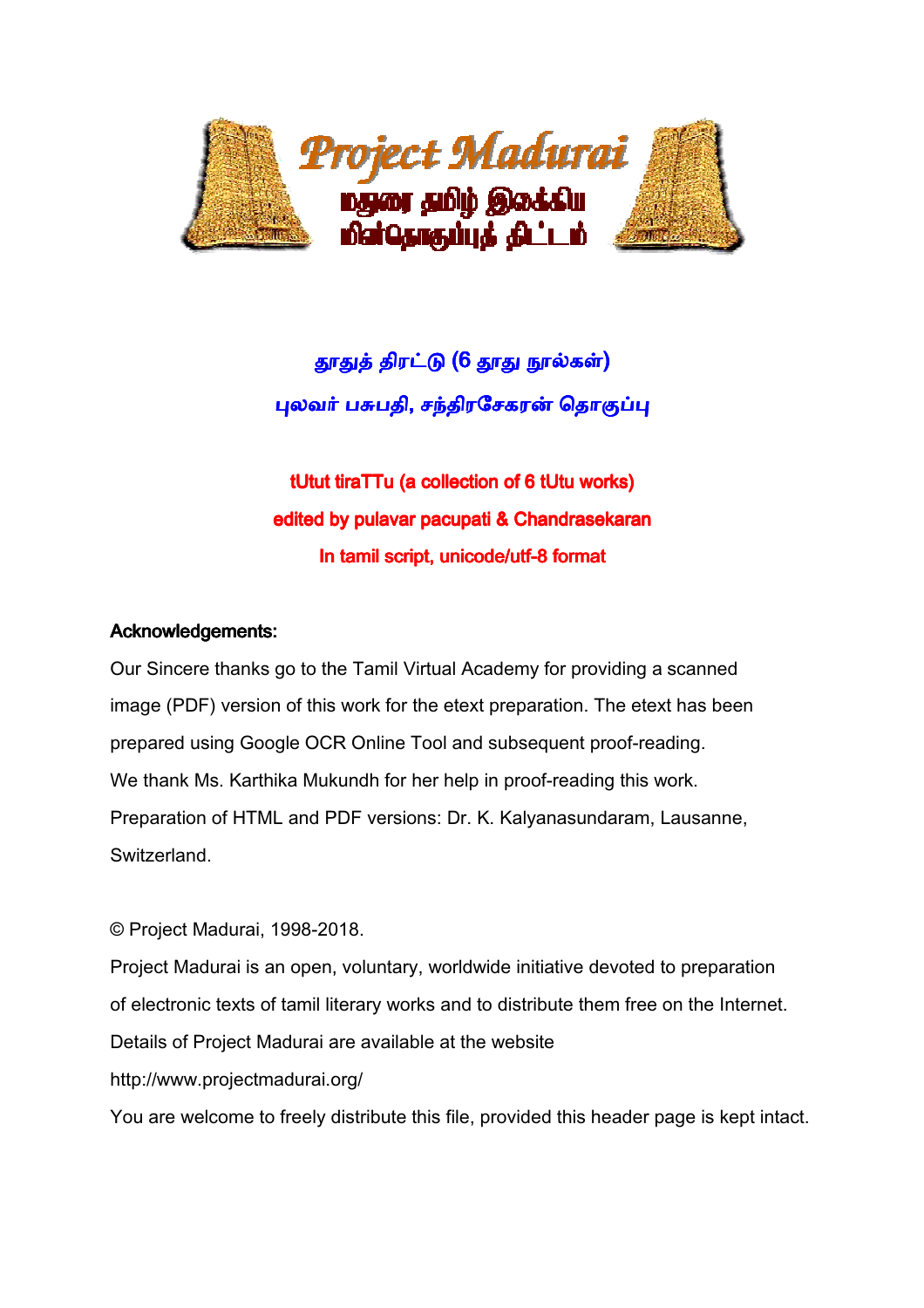## தூதுத் திரட்டு புலவர் பசுபதி, சந்திரசேகரன் தொகுப்பு

## Source:

தூதுத் திரட்டு (TUTU-T-TIRATTU) Edited by T. CHANDRASEKHARAN Curator, Government Oriental Manuscripts Library, Madras, AND THE STAFF OF THE LIBRARY. (Prepared under the orders of the Government of Madras.) 1957, Price, Rs. 2-30. Dorson Press, 2/47, Royapettah High Road, Mylapore, Madras-4. MADRAS GOVERNMENT ORIENTAL MANUSCRIPTS SERIES No. 58.

#### பொருளடக்கம்

```
முன்னுரை (ஆங்கிலம்) - I
முன்னுரை (தமிழ்) - i
நூல்
      1. பெரிய தம்பி பிள்ளை பேரில் மான்விடு தூது
      2. முத்துவீரப்பப் பிள்ளை பேரில் மான்விடு தூது
      3. வெள்ளைய ராசேந்திரன் துகில்விடு தூத<mark>ு</mark>
      4. செங்குந்தர் துகில்விடு தூது
      5. சங்கரமூர்த்தி பேரில் விறலிவிடு தூது
      6. மணவை - திருவேங்கடமுடையான் மேக விடு தூது
```
--------------------

## **Introduction**

Literature reflects the Life of Man. The conditions of a period can be studied from the writings of that time. Tamil Literature is no exception to this rule. A careful study of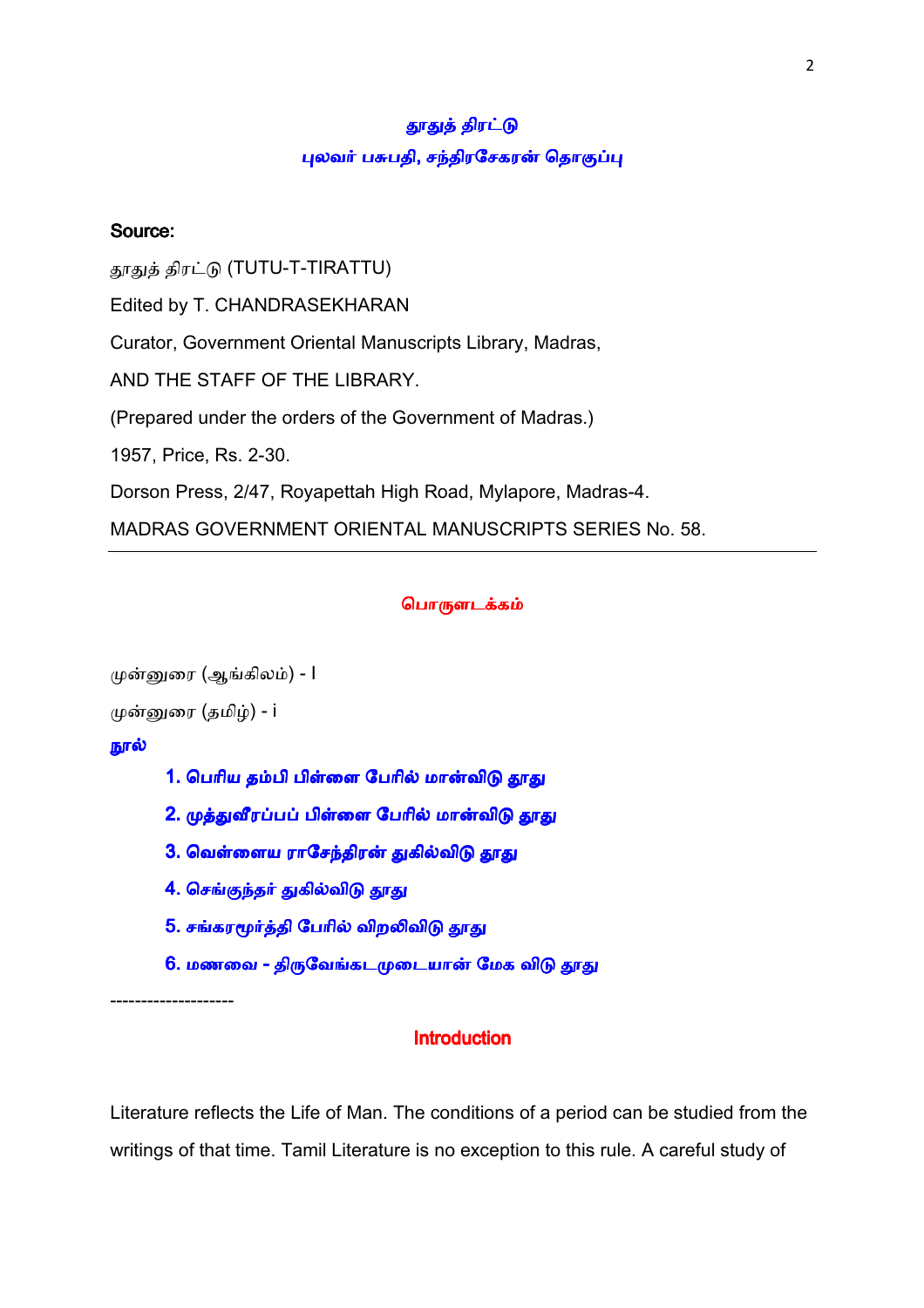Literature reveals in a great measure the essential qualities of the people, customs, manners and habits. Perunkapiyam and Sirukapiyam are two great authorities in Tamil Literature. Sirukapiyam contains 96 Prabandhas. Tutu is one amongst them. Each of these sections brings to light those aspects which contribute to the happiness of man. As regards love, due consideration is given to the important part played by message and the messenger through whom it is sent.

Message, as the word denotes, is a vehicle of communication between one person and another. It is not possible for the heroine to be always in the presence of the hero, and most often the message has to be passed on to the heroine by a messenger. The love-lorn hero, who cannot bear the separation, derives consolation from messages. The heroine desires to know more about the hero through a messenger. There is always the maid at her disposal to run errands and sometimes she resorts to other methods of contacting her Lord. Even in other spheres of life, the messenger plays a prominent part. The king sends spies to his enemies. The messenger in such cases should be very efficient and tactful lest he should land the hero in embarrassing circumstances. More than the hero, the heroine, whose mind is torn by anxiety and worry, is entirely at the mercy of the messenger. The agony of separation makes her appeal to any object of nature, animate or inanimate, to convey her message to her Lord. She practically pleads with the moon, the stars, the cloud or she bemoans her fate to the birds and the beasts, as she imagines that they would carry the news.

This only shows the fertile imagination of the poet. Objects of Nature are freely adapted for the purpose. A classical example is Kalidasa's Meghasandesa where the cloud is requested to take the message to a lady separated form her beloved. The appeal is so emotional and pathetic that the messenger is completely won over to fulfil his mission effectively and quickly.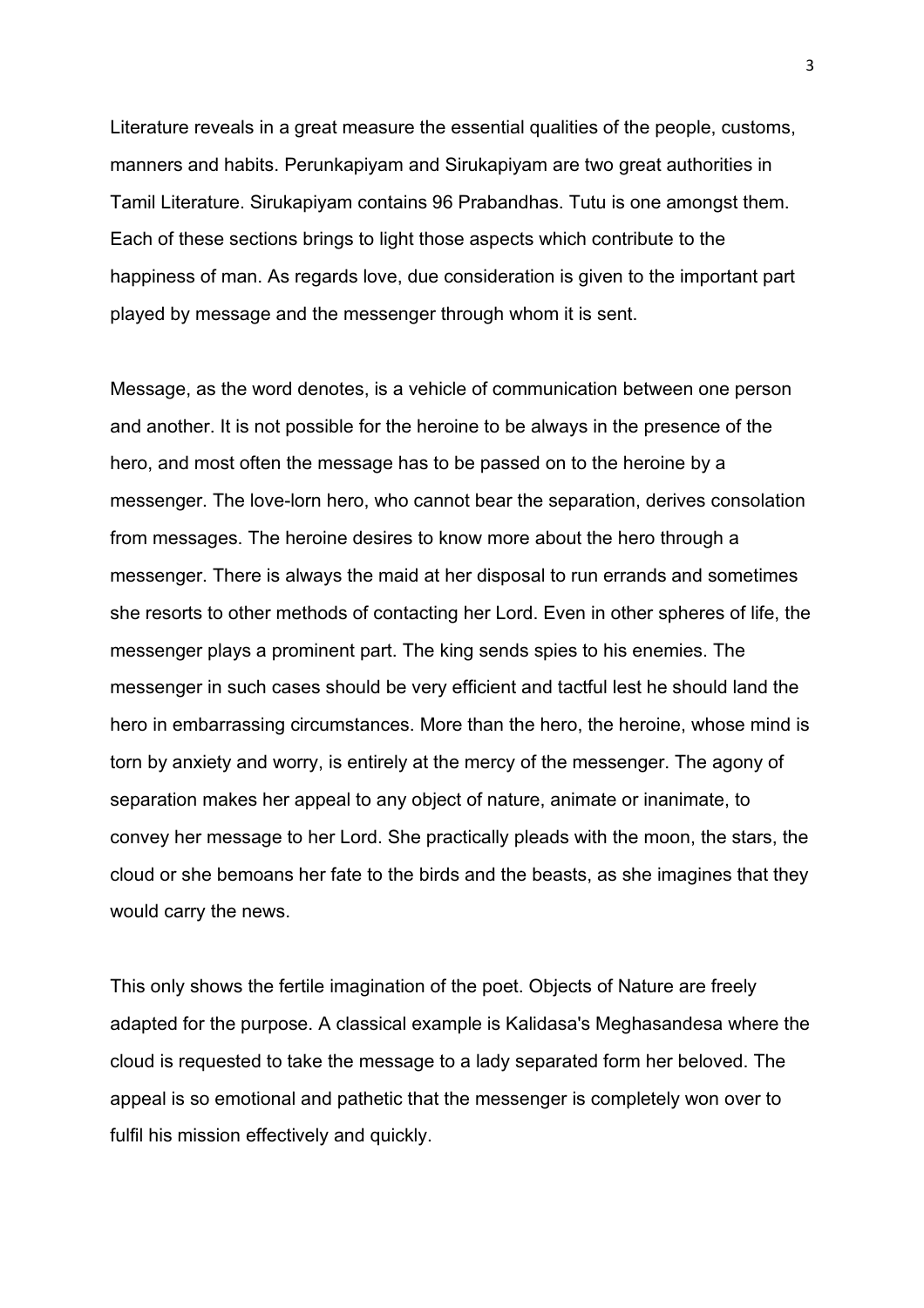This edition published under the name of Tututtirattu consists of six works.

- Periyatambi Pillai Peril Man Vidu Tutu. This work is based on a palm leaf Manuscript bearing R. No. 4977 purchased in 1954 from Sri Singaravelu Kavirayar of Mithilaippatti in Trichinapalli District.
- Vellaiya Rajendiran Tukil Vidu Tutu. This is based on a palm leaf manuscript bearing R. No. 4978 purchased in 1954 from Sri Singaravelu Kavirayar of Mithilaippatti in Trichinapalli District.
- Muttuvirappa Pillai peril Man Vidu Tutu. This is based on a palm leaf manuscript bearing R. No. 4978 purchased in 1954 from Sri Singaravelu Kavirayar of Mithilaippatti in Trichinapalli District.
- Senkunthar Tukil Vidu Tutu. This is based on a palm leaf manuscript bearing R. No. 1756 purchased in 1948 from Sri V. S. Dorairajan, 45, Singarachari Street, Triplicane, Madras.
- Sankaramurtti Virali Vidu Tutu. This is based on a palm leaf manuscript bearing R. No. 316 deposited in this library.
- Manavai Tiruvenkatamudaiyan Megha Vidu Tutu. This is based on a palm leaf manuscript bearing R. No. 570 transcribed during the year 1923-24 from a manuscript belonging to Vanamamalai Sri Ramanuja Jiyarsvami of Vanamamalai Mutt, Nanguneri.

My thanks are due to Pulavar M. Pasupathy, Tamil Pandit of this Library, who prepared the press copy and corrected the proofs and to the Dorson Press for their willing co-operation.

| Madras.         | T. CHANDRASEKHARAN,                 |
|-----------------|-------------------------------------|
| 22nd June 1957. | Curator.                            |
|                 | Govt. Oriental Manuscripts Library. |

-------------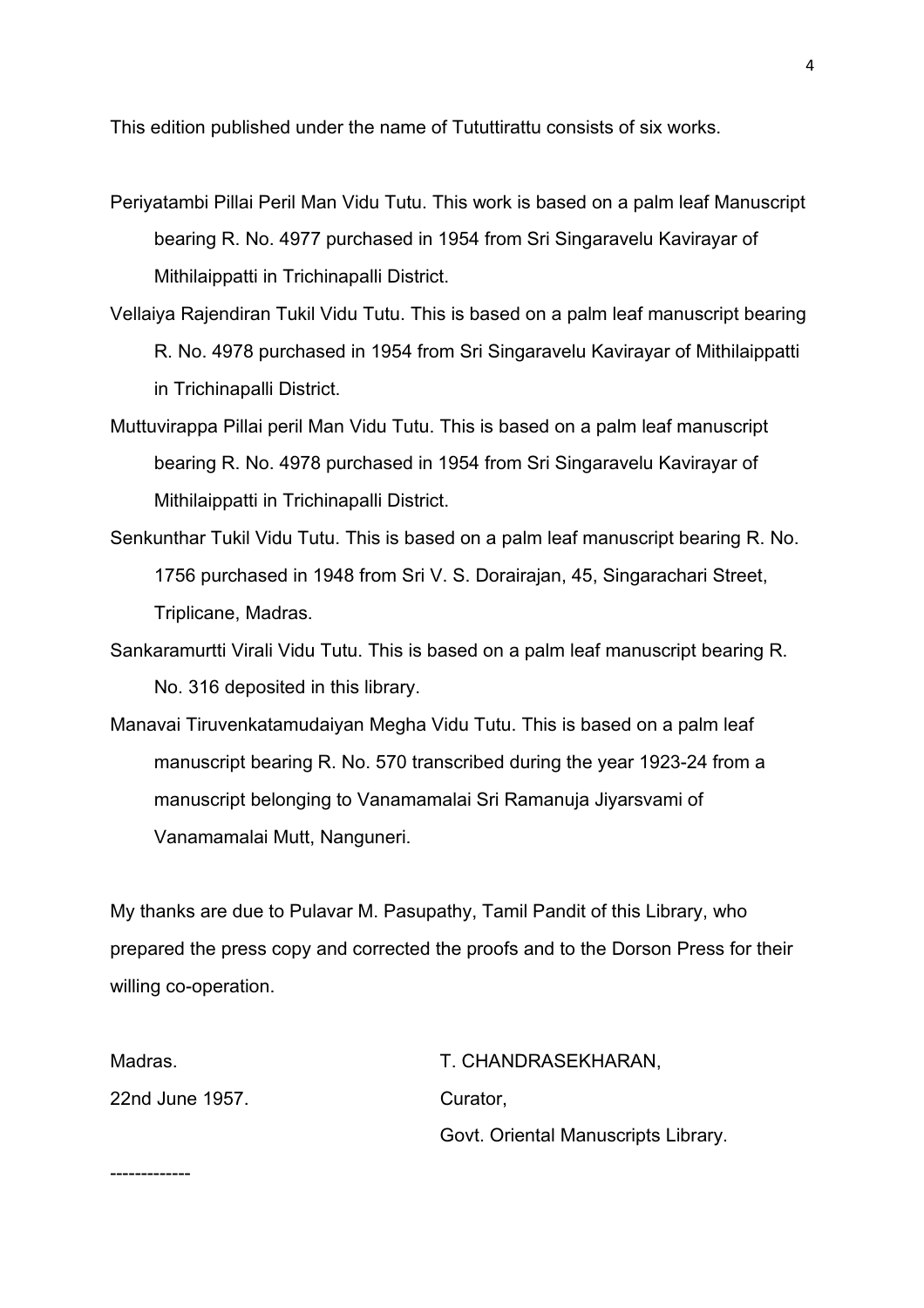#### முன்னுரை.

இமிழ் கடல் வரைப்பில் இனிமை சான்ற அமிழ்தினு மினிய தண்டமிழ் மொழியில் பண்டுதொட்டு இன்றுகாறும் தமிழ்நாட்டினருடைய கருத்தையும் மரபினையும் சிறப்புடையதாக எடுத்துக் காட்டாநிற்பன காப்பியங்களாகும். பழைய காலம் முதற்கொண்டே நூல்கள் இயற்றுபவர்கள் பலவகையான சிறப்புக்களையும் அறிவாற்றலையும் உடையவர்களாக இருந்தனர். எல்லோரும் நூலியற்றல் என்பது இயலாத செயல். அறிவால் நிரம்பியவர் மிகச் சிறு தொகையினரே ஆவர்.

"ஆர்த்தசபை நூற்றொருவர் ஆயிரத்தொன் றாம்புலவர் வார்த்தை பதினா யிரத்தொருவர் ''

என்ற வெண்பா, புலவர்களின் அருமையை வெளியிடுகின்றது. ஆகவே நூல்களும் அருமையாகவே இயற்றப்பட்டன. மனிதனுடைய அறிவுக்குப் பயன்படுவன எவையோ அவையே நூல்கள் எனப்பட்டன.

'' மாந்தர் மனக்கோட்டம் தீர்க்கும் நூல்"

என்பது அறியத்தக்கது. பயிலுந்தொறும் பயிலுந்தொறும் நயம் பயவாதாயின் அது நூலன்று என்று தெளிவாகக் கூறலாம். அதற்கு,

"நவிறொறும் நூனயம் போலும் பயிறொறும் பண்புடை யாளர் தொடர்பு "

என்று கூறும் வள்ளுவர் குறளே ஆதாரம் ஆகும். கணவனுக்குத் தனது கருத்தை-யறிவிக்கப் புகும் மனைவி, மிக இனிய சொற்களால் மனங்கவரும் முறையில் மெல்ல அறிவித்தலைப் போல, காவியங்கள் உயர்ந்த நீதிகளைச் சொற்பொருள் நயங் களோடு மனங் கவரும் வண்ணம் புலப்படுத்துகின்றன.

அறிவால் அமைந்த புலவர்கள் இயற்றும் நூல்கள் யாவற்றினும் தலைசிறந்தது காப்பியமேயாகும். அது நடையினாலும் பொருளினாலும் இன்பத்தையும், பயனால்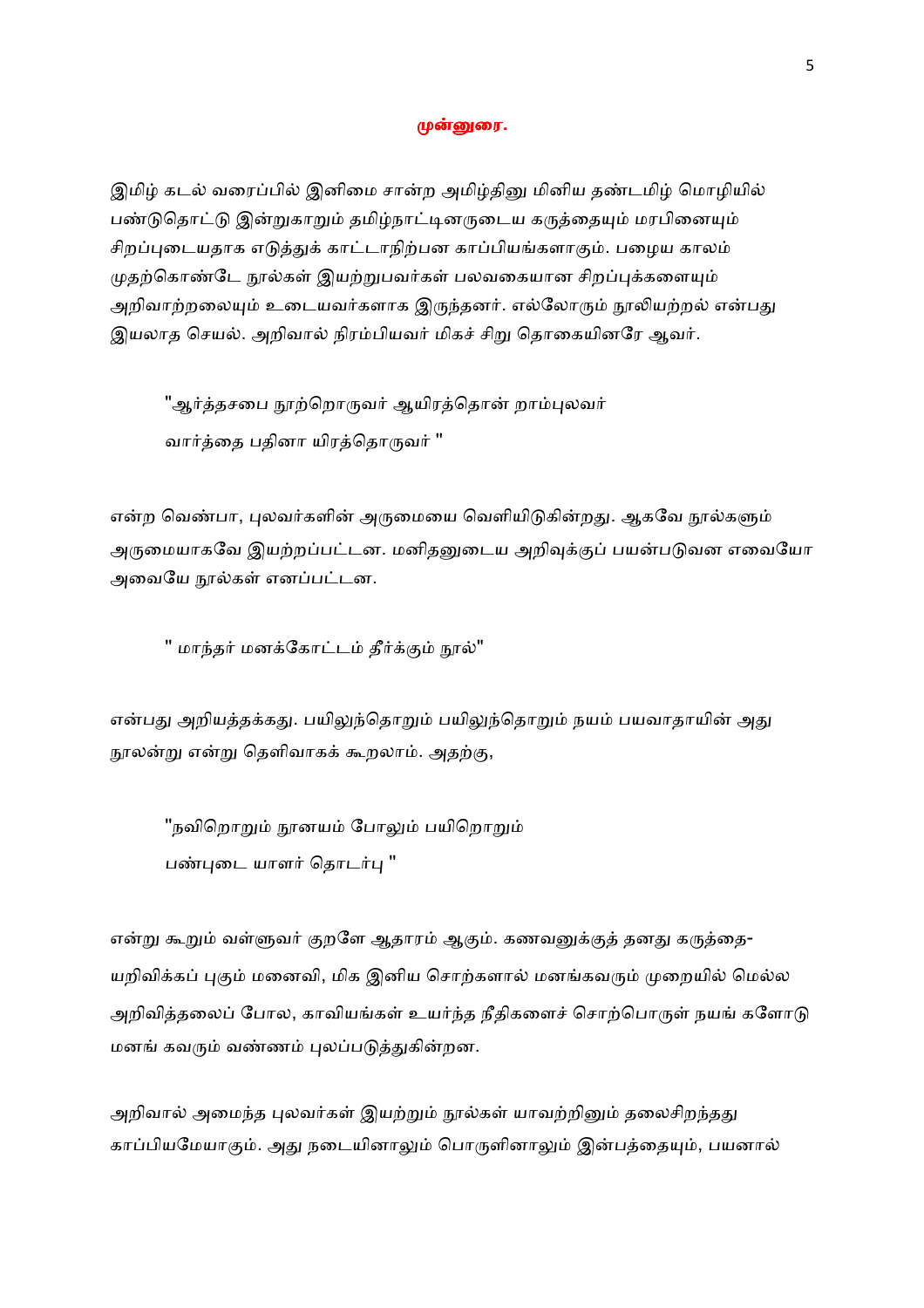உறுதிப் பொருளையும் பயப்பது போலப் பிறவகை நூல்கள் பயப்பதில்லை. ஆகவே, காப்பியம் என்பது, விழுமிய பொருள் கொண்டு விளங்கிய சொற்றொடையாம்.

அவற்றைப் பெருங்காப்பியம், சிறுகாப்பியம் என இரண்டாகப் பகுத்து ஓதுதல் புலவர் மரபு. சிறு காப்பியத்தை 96 வகையென்று ஒரு சார் இலக்கண வல்லுநர் கணக்கிட்டுள்ள னர். சிறு காப்பியத்தைச் சில்லரைப் பிரபந்தம் எனவும் வழங்குவர்.

உயிர்க்கு உறுதிபயக்கும் அறம், பொருள், இன்பம், வீடு என்ற நான்கினையும் பற்றிக் கூறாது, அவற்றில் ஏதாவது ஒன்றினைப் பற்றிக் கூறிச் செல்வது சிறுகாப்பியத்தின் பொதுவிலக்கணமாகும். இப் பகுப்பெல்லாம் பிற்காலத்தில் உண்டானதேயாகும். ஒல்காப் பெரும் புகழ் படைத்த தொல்காப்பியர், இந்தத் தொண்ணூற்றாறு வகையான பிரிவுகள் கூறவில்லை. அவர் செய்த தொல்காப்பியத்தில், "அம்மை, அழகு" என்று தொடங்கிய பிரிவுதானே பேசப்படுகின்றன. அவற்றுள், "விருந்து' என்பது,

"விருந்தே தானும் புதுவது கிளந்த யாப்பின் மேற்றே"

- என்று இலக்கணம் காணப்படுகின்றது. "பழங்கதையே யன்றி, புதியதாக யாக்கப்படும் பல் வகை நூல் யாப்புக்களையும் உணர்த்தும்" எனப் பொருள் கொண்டு, கலம்பகம், அந்தாதி, தூது, பிள்ளைத்தமிழ் முதலிய பலவும் இதனுள் அடங்கும் என்றும் உரையாசிரியர் இவ் "விருந்து' என்ற தலைப்பை விளக்கிப் போந்தார்கள். ஆதலால், 96 வகைப் பிரபந்தங்களும் "விருந்து' என்ற யாப்பினுள் அடங்கும். இனி, அவற்றுள் ஒன்றாய தூது என்பதனை ஆராய்வோம்.

தூதின் இலக்கணமாவது, ஒருவர் தம்முடைய கருத்தினை இடையில் நின்ற ஒருவர் வாயிலாக மற்றொருவருக்குக் கூறி விடுப்பது. தலைவனைப் பிரிந்த தலைவி, காம மயக்கத்தால் தலைவன்பால் தூது விடுப்பதும்; தலைவன் மணத்தின் பொருட்டும், தலைவியின் ஊடலை நீக்குதற் பொருட்டும் கலைவியின் பாலும் அவளைச் சார்ந்தோர்பாலும் தூது விடுப்பதும், மற்றும் புலவர் புரவலர்களின் மீதும், அரசர்கள் பகையரசர்களின் மீதும் தூதுகளை அனுப்புதலும் முறைமை. இவற்றிற்கெல்லாம்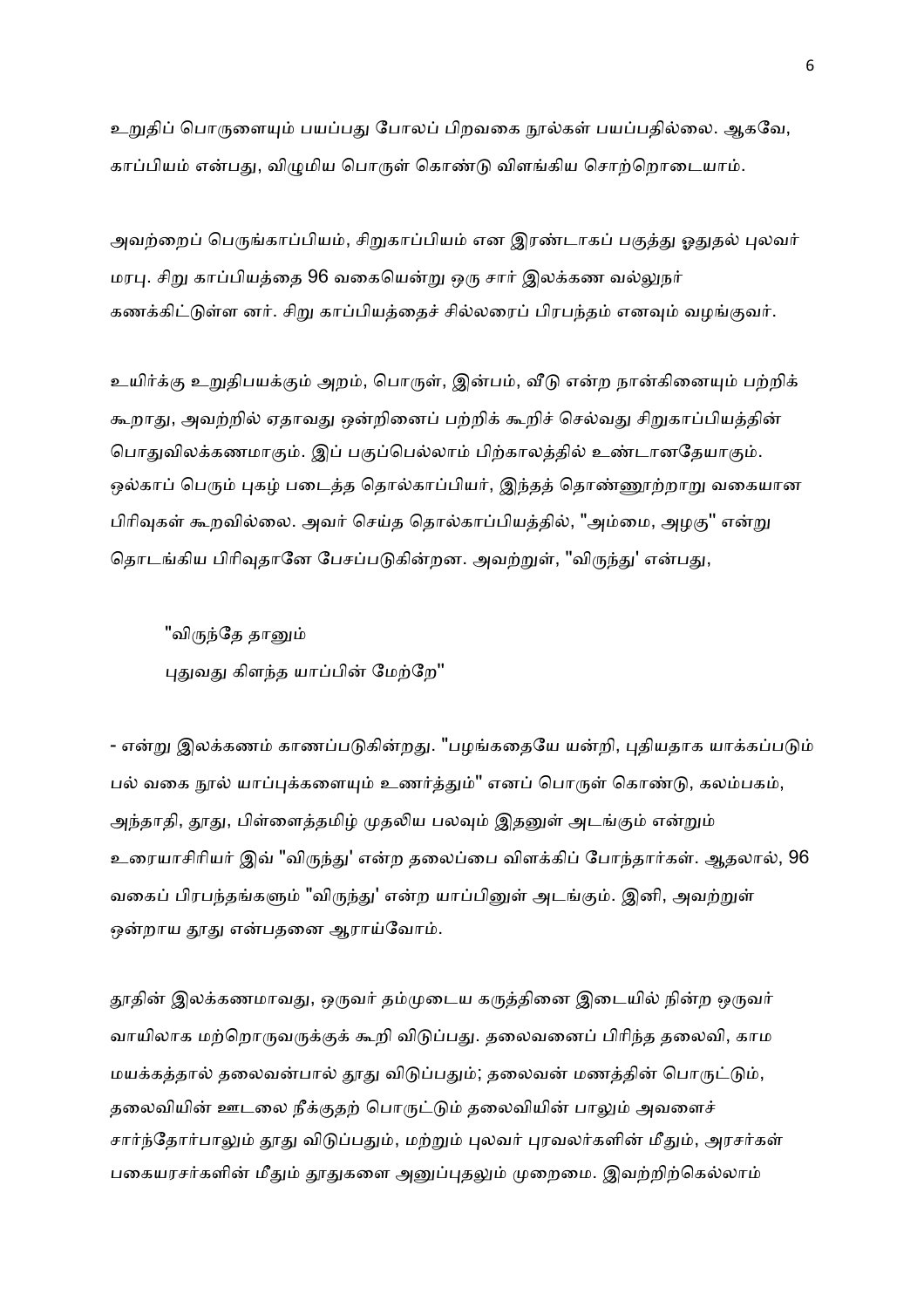இதிகாச புராணங்களிலும், சங்கவிலக்கியங்களிலும் சான்றுகள் காணலாம். தமிழிலுள்ள தூதுப் பிரபந்தங்களில் தலைவி தலைவன்பால் தூதுவிட்டனவே மிகுதியாக உள்ளன. தலைவன் தலைவியின்பால் ஊடலைத் தீர்ப்பதற்காகத் தூதுவிட்டன சிற்சிலவே காணப்படுகின்றன.

தலைவி, தலைவனைப் பிரிந்த காம மயக்கத்தால் உயர்திணைப் பொருள்களேயன்றி, அஃறிணைப் பொருள்களையும் தூது விடுப்பதாகச் செய்யுள் செய்தல் கவி மரபு. கவிகள் தம்முடைய கவிதா சக்தியைக் காட்டுவதற்கு நிலைக்களனாக அமைத்துக் கொண்ட அமைப்பாகிய இத்தூது, கற்பனை இலக்கியமேயன்றி இயற்கையன்று. இது, நாடக வழக்கினுள் அடங்கும். அங்ஙனம், அஃறிணைப் பொருள்களை விளித்துக் கூறுதல், "காமமிக்க கழிபடர் கிளவி" என்று சொல்லப்படும்.

"சொல்லா மரபி னவற்றொடு கெழீஇச் செல்லா மரபிற் றொழிற்படுத் தடக்கியும்''

என்பது இதற்குரிய விதி. இங்ஙனம், தலைவி தூதுவிட முயலுதலை வரைந்தெய்துங் கூட்டத்திற்கு ஏதுவாகிய எட்டுவகை மெய்ப்பாடுகளுள் தூதுமுனிவின்மை என்பதனுள் அடக்குவர். "தூது முனிவின்மை - புள்ளும் மேகமும் போல்வன கண்டு சொல்லுமின் அவர்க்கென்று தூது இரந்து பன்முறையானும் சொல்லுதல்" என்பது பேராசிரியர் உைர.

தூது விடுத்தற்குரிய பொருள்கள் இவைதாம் என்ற வரையறை கிடையாது. புலவர்கள் தம் தம் கற்பனைத் திறத்திற்கு எந்தெந்தப் பொருள்கள் ஏற்புடைத்தாக விருக்கின்றனவோ, அந்தந்தப் பொருள்களையோ அல்லது பாட்டுடைத் தலைவனுக்கு ஏற்ற பொருளையோ தூது விடுத்ததாக, பிரபந்தங்களை இயற்றியுள்ளார்கள். தூதுப் பிரபந்தங்கள் "கலிவெண்பாவால்" செய்யப்பட வேண்டும் என்பது இலக்கணம். தூது, ஒருவரைப் புகழ்ந்து பாடுவதற்குப் பயன்படுவது போல, ஒருவரை இகழ்ந்து பாடுவதற்கும் ஒரு கருவியாக ஆவதுண்டு. உவமையாக, சிவகங்கை சமஸ்தானத்தைச் சேர்ந்த, மிதிலைப் பட்டி - அழகிய சிற்றம்பலக்கவிராயர் என்பார், தமக்கு இடையூறு விளைத்த சட்டநாதன்மீது கழுதைவிடு தூது ஒன்றும், குக்கல்விடு தூது ஒன்றும் பாடியுள்ளார். இந்நூல்கள், இந்நூல்நிலையத் தமிழ் ஓலைச்சுவடி R. 5192, R. 5275-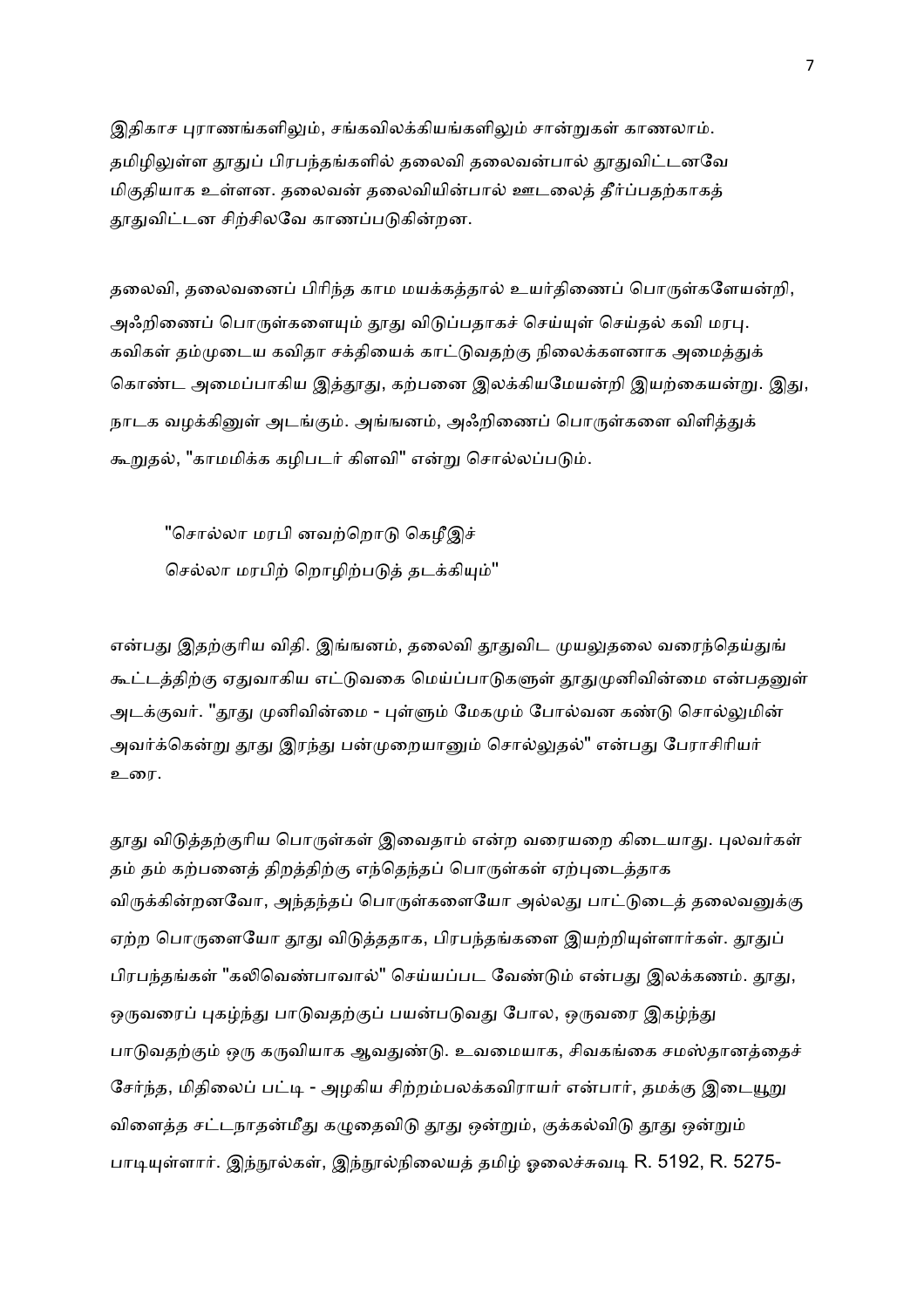ஆகிய எண்களில் இருக்கக் காணலாம். இனி, இத்திரட்டில் அடங்கிய ஒவ்வோர் தூதைப் பற்றியும் ஆராய்வோம்.

#### 1. பெரியதம்பிப் பிள்ளைபேரில் மான்விடு தூது.

இந்நூல், முதலில் காப்புச் செய்யுளான வெண்பா வொன்றையும், 61 கண்ணிகளையும் பெற்றுள்ளது. இஃது பெண்பால் ஆண்பால் மீது விடுத்த தூதின்பாற் படும்.

#### ஆசிரியர் வரலாறு.

இந்த நூலை இயற்றியவர் மங்கைபாகக் கவிராயர் என்பவராவர். இச்செய்தி இந்நூல் தொடங்கும் முதலேட்டில் "சந்தான குருவாகிய மங்கைபாக பண்டாரம் பாடல்" என்று காணப்படுவதிலிருந்து அறிந்து கொள்ளக் கிடக்கின்றது. இவர் சிவகங்கை சமஸ்தானத்தைச் சார்ந்த மிதிலைப்பட்டி என்னும் ஊரில், பரம்பரையாக வாழ்ந்துவந்த, தமிழ்ப் புலமை வாய்ந்த குடும்பத்தில் வாழ்ந்தவர். பாண்டிய நாட்டில் கொடுங்குன்றூர் என்னும் ஊரில் பிறந்தவர். இவர்களுடைய முன்னோர்கள் பண்டைக்காலத்தில் தொண்டை நாட்டிலுள்ள மல்லை என்னும் ஊரில் இருந்தார்கள். பதினேழாம் நூற்றாண்டில் வாழ்ந்த அழகிய சிற்றம்பலக் கவிராயர் என்பார், 'தளசிங்கமாலை' என்ற ஒரு நூலைப் பாடி, கி. பி. 1647 - 8 ஆம் ஆண்டில், மிதிலைப்பட்டி என்ற விளைபுலவூரைப் பரிசிலாகப் பெற்றார். அந்நாள் முதல் இந்நாள் வரையிலும், அவ்வூரை முற்றூட்டாக அனுபவித்துக் கொண்டு, அவ்வூரிலேயே அவர் பரம்பரையினர் வாழ்ந்து வருகின்றனர். அவர்களைப் பண்டாரம் என்றும் கவிராயர் என்றும் வழங்கி வந்ததாகப் பட்டையங்களால் தெரிய வருகின்றது.

இந்நூல் இயற்றிய மங்கைபாகக் கவிராயர் என்பார் பத்தொன்பதாம் நூற்றாண்டில் வாழ்ந்து வந்ததாகத் தெரிகின்றது. இவர், நத்தம் ஜமீந்தாராகிய இம்முடிலிங்க நாயகர் குமாரர் சொக்கலிங்க நாயகர்மீது, "வருக்கக் கோவை" பாடி, சாலிவாகன சகாப்தம் 1635 (கி. பி. 1712-3) ஆம் ஆண்டில், பூசாரிப்பட்டி என்னும் ஊரைப் பரிசிலாகப் பெற்றார். கொடுங்குன்றார்ப் புராணம் பாடியவரும் இவரே. மற்றும், இவர் மருங்காபுரிச் சிற்றரசரால் போற்றப் பெற்று, அவர் மீது குறவஞ்சி, உலா, கோவை முதலியன இயற்றியிருக்கின்றனர். இவருடைய புதல்வராகிய குழந்தைக் கவிராயர் என்பார், அக்காலத்தே சிவகங்கை சமஸ்தானத்தில் பிரதானியாகவிருந்த முல்லையூர்த்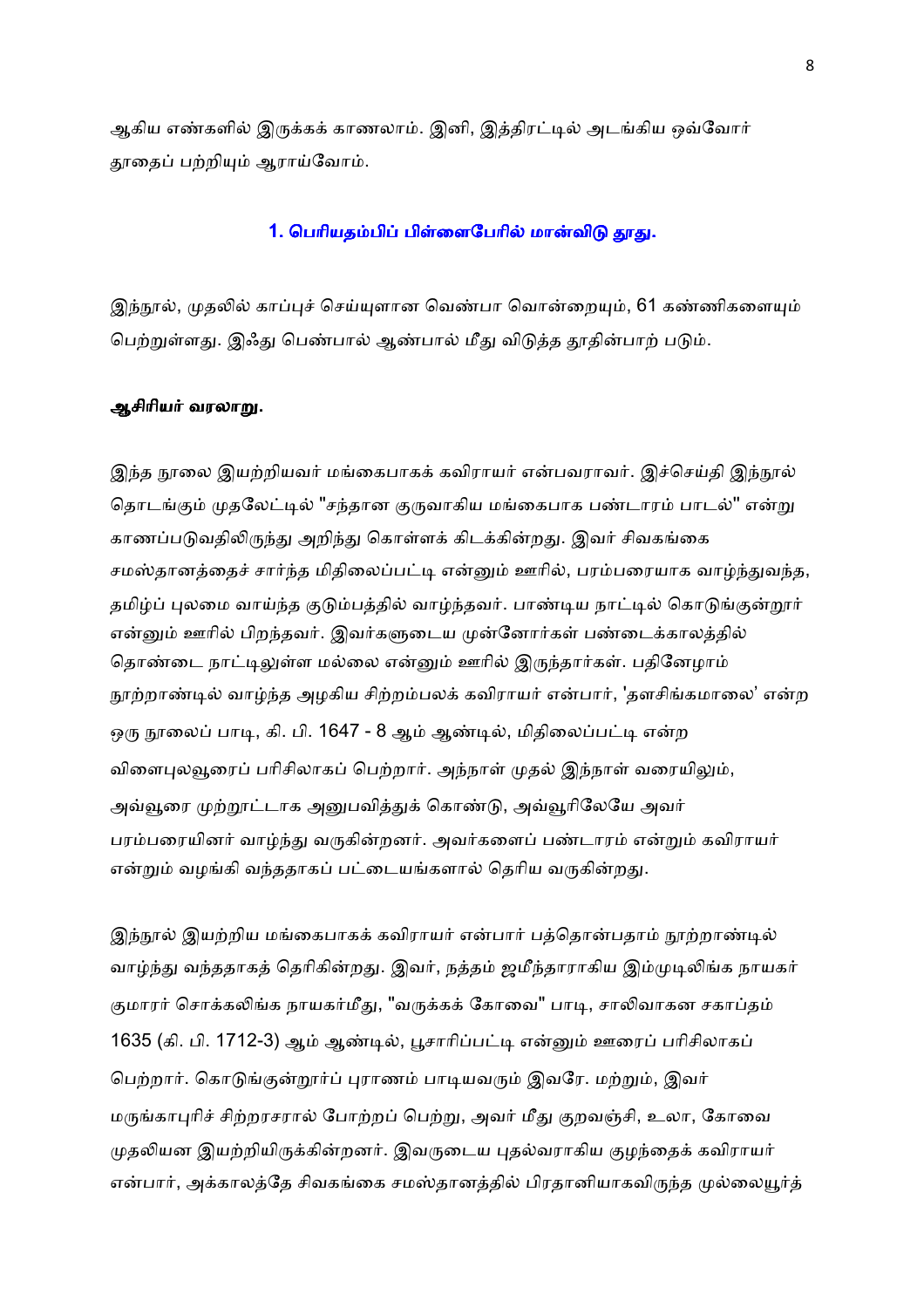தாண்டவராயப் பிள்ளை என்னும் வேளாள குலதிலகர் மீது, ஒரு மான்விடு தூது பாடியிருக்கின்றார். இவர்கள், தங்கள் தங்கள் காலத்தே சிற்றரசர்களாலும், ஜமீந்தார்களாலும் பெரிதும் ஆதரிக்கப்பட்டு அவர்களால் பலப்பல கிராமங்களும் பரிசுகளும் பெற்றிருக்கின்றனர். இப் பரம்பரையினர் தனித்தனி நூல்களேயன்றி, தனித்தனிப் பாடல்களாகவும், அரசர்கள் மீதும் வள்ளல்கள் மீதும் பாடியுள்ளதாகத் தெரியவருகின்றது. இவற்றைத் தனிப் பாடற்றிரட்டில் பரக்கக் காணலாம். இம் மங்கைபாகக் கவிராயர் இயற்கைக் காட்சிகளை நன்றாகச் சொல்நயம் பொருணயம் படப் பாடுவதில் வல்லவர் என்பது, தனிப்பாடற்றிரட்டில் இவர் பாடிய பாட்டாக வருவனவாகிய, "நற்றாய் இரங்கல்" என்னும் துறையமைந்த பாட்டினை நோக்கத் கெளிவாகும்.

"நன்றே நடாத்தும் மங்கைபங் காளர்தம் நாட்டினிலே அன்றே யிராம னணைகட்டும் போதங் கவன்படைகள் குன்றேன் சுமந்தவெம் மான்சென்ற பாலைக் குறும்பரலில் ஒன்றே யிடிலக் கடல்முற்றும் வற்ற வுறிஞ்சிடுமே."

- என்பதில், பாலை நிலத்தின் பருக்கைக் கற்களின் வெம்மையை மிக அழகாகப் புனைந்து கூறியது காணத்தக்கதொன்றாகும். மேலும், இரகுநாத உடையார்மீது பாடிய பாட்டொன்றும், தனிப்பாடல் திரட்டில் காணப்படுகின்றது. பல கொடை வள்ளல்களைப் போய், புகழ்ந்து பாடிப் பலப்பல பரிசுகளைப் பெற்று வாழ்ந்திருக்கிறார். அவ்வாறு பரிசு பெற்றுப் பாடிய நூல்களிலே பெரியதம்பிப் பிள்ளைபேரில் மான்விடு தூதும் ஒன்றாகும்.

#### பெரியதம்பிப் பிள்ளையின் சிறப்பு.

இவர், வேம்பனூர் அழகேந்திர பூபதியின் இளைய தம்பி. வேளாளர் குலம்- சசிவர்ண பூபதியினுடைய மகனாகப் பிறந்து கூடல் நகரை யாண்டு, பூவுலகில் கொடை கொடுத்துப் புகழ் எய்தியவர். இதனை,

"பெரியதம்பி வருபடையை வளைந்து வெட்டி வெற்றிகொண்ட பண்பா லுன்னைப்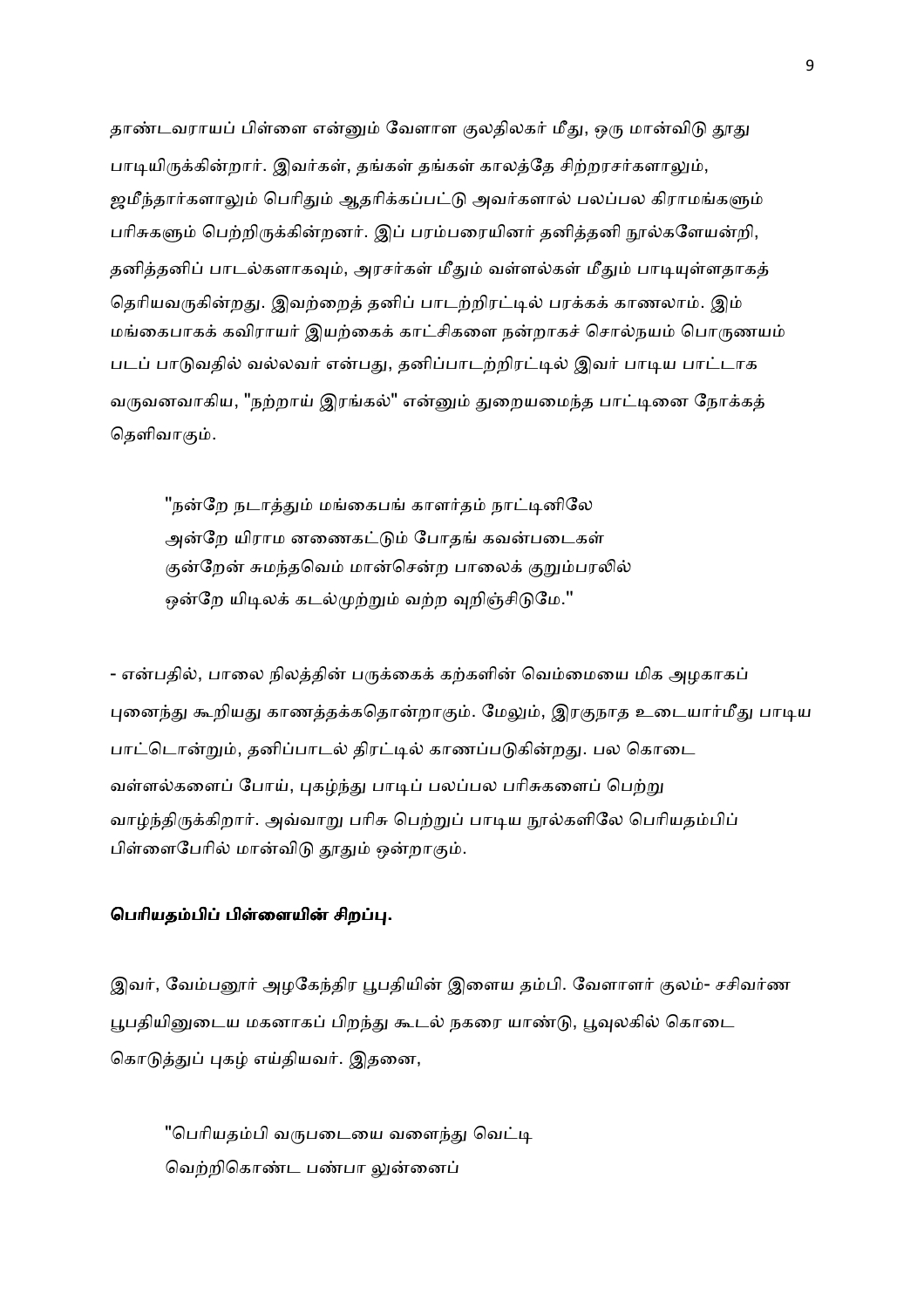பெரியதம்பி என்று சொல்லி எல்லோரும் கொண்டாடப் பேர்பெற் றாயே."

- என்று வருவதால் காணலாம்.

இவர், அடுத்தவருக்கு அருள் புரிவதில் நிகரற்றவர் என்பது,

"உடுத்தகலை சோர்ந்ததென்றால் கைக்குப சாரங்கள் சொல்வா ருண்டோ"

- என்று வருவனவற்றால் அறியலாம்.

இவர், தமிழ் அருமை வாய்ந்தவர் என்பது,

"தண்ணியிலே எழுதுதல்போல் உரைக்கின்ற புலவர்களைத் தானே பாடி நண்ணிபல வுரைத்தாலும் தமிழருமை அறிந்துனைப்போல் நல்கு வாரோ எண்ணியகா ரியமுடித்த தென்கூடல் பூமாலை யீன்ற சேயா! பண்ணிவந்த பாக்குவெட்டி யார்க்கு வெட்டும் பெரியவனே பகருவாயே."

"விருப்பமொடு தமிழருமை யறிந்துதவும் புருஷர்மகா மேரு நீகாண்"

- என்று வருவனவற்றால் அறியலாம்.

"பூமாலை தந்த பெரியண்ணனே"- என்ற வடியை ஈற்றடி யாக வைத்துக்கொண்டு, இவர்மீது பாடப்பெற்றப் பத்தொன்பது பாடல்கள் உள்ளன. அவை படிக்க நனிவின்பந் தரவல்லது.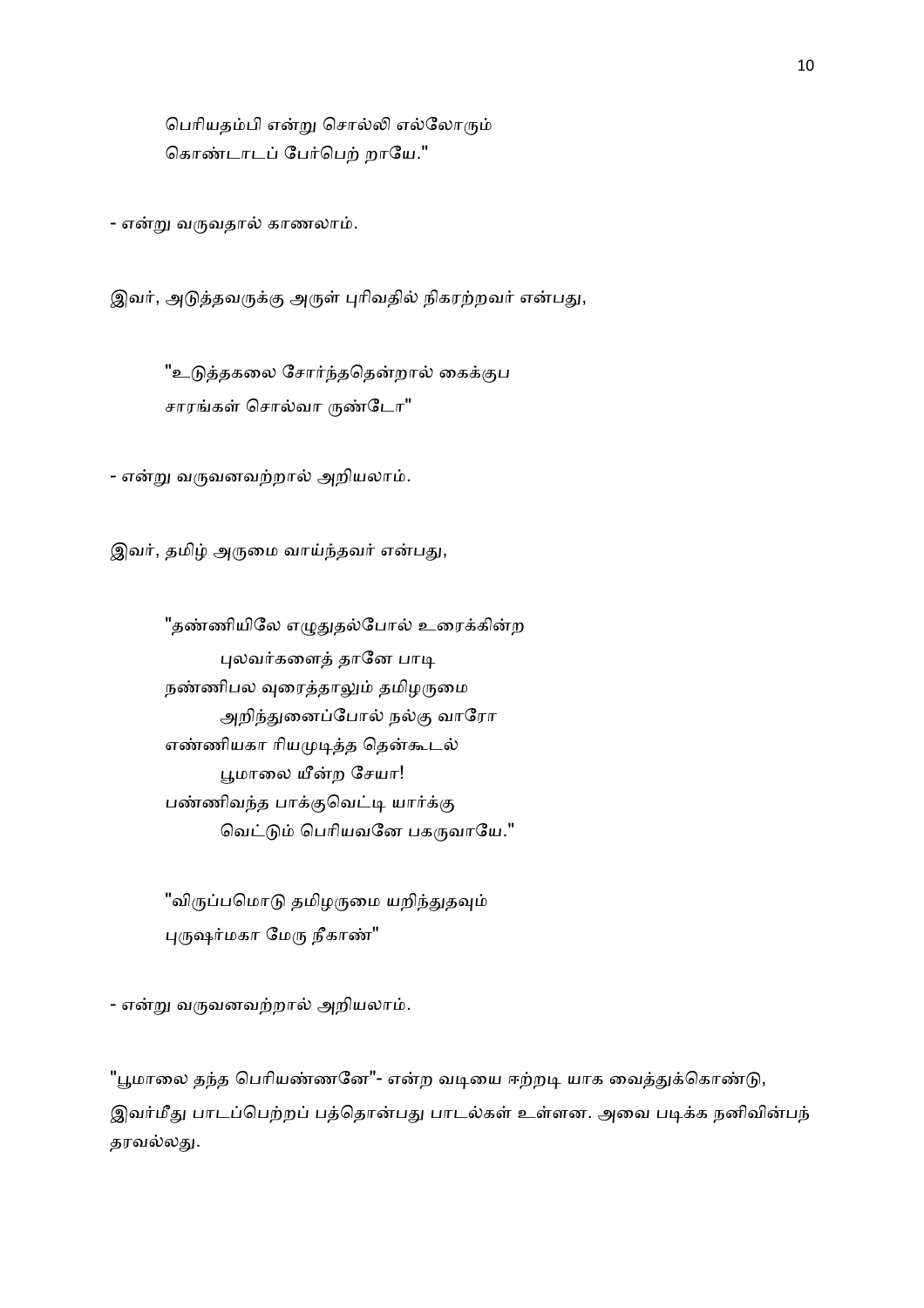இவர்மீது, குறவஞ்சி நாடகம் ஒன்றும், தாழிசைப் பாடல்கள், பதங்கள், தாய்மகளேசல், வண்ணம், பவனிவிலாசம் முதலியனவும் பாடப்பட்டு உள்ளன. இவரது சகாப்தம் 1658 - ஆம் ஆண்டாகும். முதலில் காணும் காப்புச் செய்யுளால், இவன் தென்மதுரையை ஆண்டுவந்த ஓர் கொடை வள்ளல் எனவும், 40 முதல் 52 வரையிலான கண்ணிகளில், பொதியமலை, வெள்ளாறு என்னும் நதி, குவளைப்பூமாலை முதலியவைகளை உடையவன் எனவும், அன்பர் பசியாற்றும் தாராளன், கல்வியறிவோரால் போற்றப்படுவோன், அன்னத்தரு, மதியூகி, சொன்ன மொழி தவறாதவன் முதலிய குணங்களைப் பெற்றவன் என்பதும், அழகர் மலையில் எழுந்தருளாநிற்கும் அழகருக்குத் தேர்த்திருவிழாவன்று, தனது கட்டளையாக பூசை நைவேத்தியங்களை முறையாக செய்துவைப்போன் எனவும் கூறப்பட்டிருக்கின்றன.

#### நூலின் போக்கு.

இங்ஙனம், பெருமை வாய்ந்த பெரிய தம்பிப்பிள்ளை யானைமீதேறி ஊர்வலம் வரும்பொழுது, அவன் மீது காதல் கொண்ட பெண்ணொருத்தி, விரகதாபத்தின் மிகுதியால் அவன் மாலையை வாங்கிவர மானைத் தூதுவிட்டதாக அமைத்துப் பாடப்பட்டுள்ளது. முதல் கண்ணிமுதல் 31- ஆம் கண்ணி வரையில் மானின் அருமை பெருமைகளும், 32-39 - ஆம் கண்ணிகளில், வண்டு, நாகணவாய்ப்புள், கிள்ளை, மயில், குயில், பெண்கள், அன்றில், மேகம் முதலானவைகள் இன்னின்ன காரணங்களால் தூதுரைக்கலாகாது; ஆதலின், மானே! உன்னைப் பூதலத்தார் புத்திமான் என்று போற்றுகையினால் வெற்றியாகும் வண்ணம் எனக்குத் தூதுரைக்க வேண்டுங்காண் என்ற செய்திகளும், 40 - 53 ஆம் கண்ணிகளில், பெரிய தம்பிப்பிள்ளையின் சிறப்புகளும், 54 - 69 - ஆம் கண்ணிகளில் மன்மதன் கணை எய்யும் சிறப்புகளும், அதனால் காதல் கொண்ட கிழத்தி மயங்கித் தயங்கி வாடுதலையும், அங்ஙனம் மயங்காமல் தயங்காமல் துடியாமலிருக்கும் வண்ணம் அவனது தாரினை வாங்கி வரும்படி மானைத் தூது விட்டாள் என்ற செய்திகளும் நயம்படவும் தெளிவுபடவும் கூறப்பட்டிருக்கின்றன.

#### இந்நூலில் வரும் பிற செய்திகள்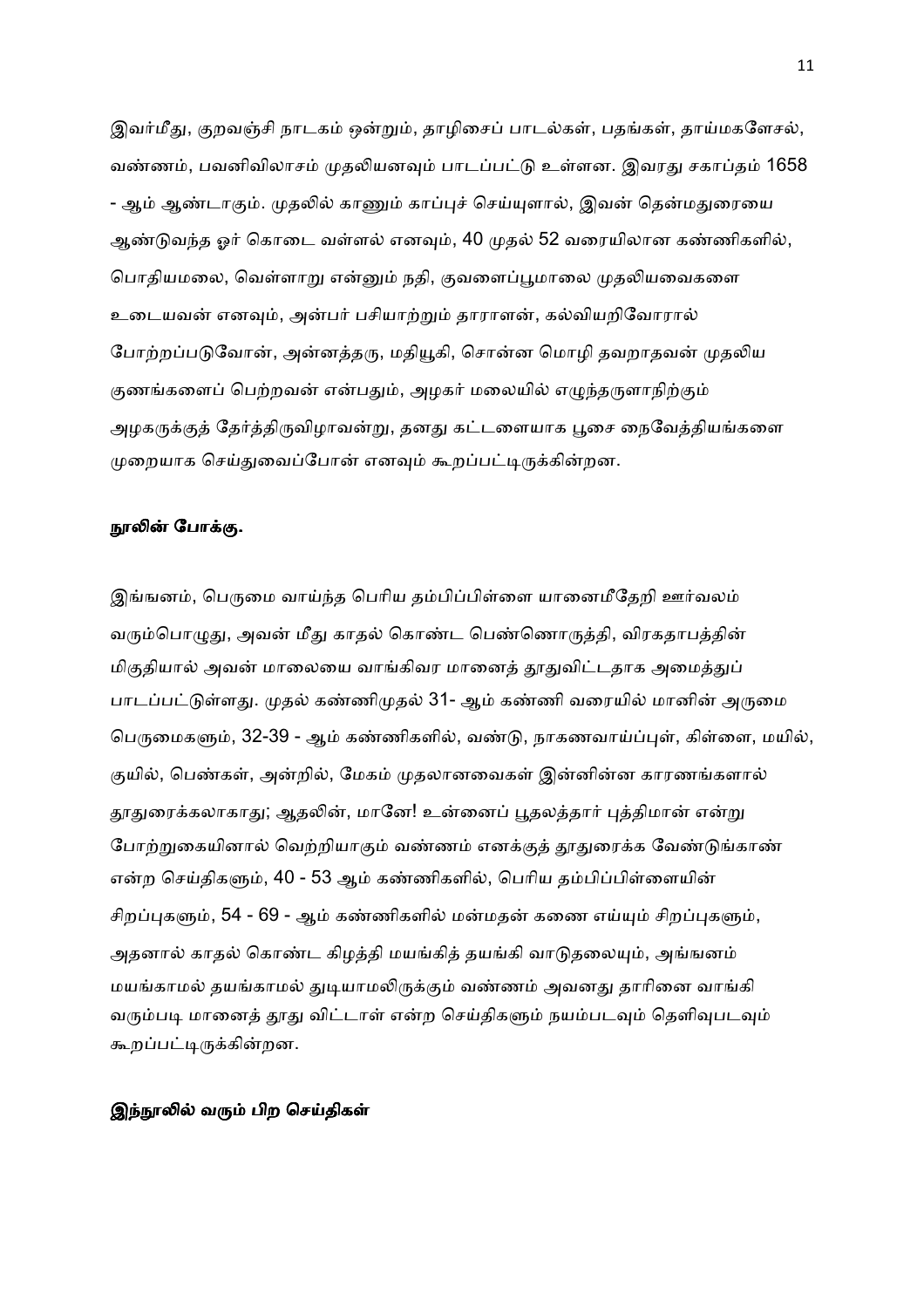பூவுலகிலுள்ள மனிதர்களை விட, தேவ உலகில் வாழும் தேவர்கள் உயர்ந்தவர்கள் என்றும், அவர்களைவிட அவர்களின் தலைவனான வாசவன் உயர்ந்தவன் என்றும், அவனை விட நாரணன் உயர்ந்தவன் என்றும், அவனை விட அவனாலும் அடிமுடியறியமாட்டாத தற்பரமானந்தமூர்த்தி உயர்ந்தவன் என்றும் ஆகிய செய்திகள் முதல் கண்ணிமுதல் ஐந்தாம் கண்ணி வரையில் கூறப்பட்டுள்ளன. 7-8வது கண்ணிகள் இராமாயணக் கதையைச் சுட்டுகிறது. 13- வது கண்ணியில் கலைக்கோட்டு மகாரிஷியின் வரலாற்றுக்குறிப்பும், 14-வது கண்ணியில் கந்தபுராணக் கருத்தினையும், 16-வது கண்ணியில் கண்ணப்ப நாயனார் வரலாற்றுக் குறிப்பும் கூறப்பட்டிருக்கின்றன. மேலும், 48-50-வது கண்ணிகளில்,

"சூலி முதுகில் சுடுசோறு அளித்தருளி நீலி பழிதீர ரெட்சித்தும் - சாலிமுளை அன்னங் கொடுத்து அரவின் மணியளித்துஞ் சொன்னமொழி தப்பாத துரந்தரீகன் - நன்னயஞ்சேர் காராளர்க் கோத்திரனாம்."

- என்று கூறப்பட்டிருக்கின்றன.

சூலி முதுகில் சுடுசோறு அளித்தலாவது :- பாண்டிய அவையில் ஒருகால் அரசவையோர் காண, கழாய்க் கூத்தாடும் மகளொருத்தி கழாய்க் கூத்தாடினள். அரிய கூத்தொன்றை அவள் ஆடுங்கால் பாண்டி வேந்தன் வேறொருத்தியைப் பார்த்துக்கொண்டிருந்தான். அதுகண்ட கூத்தி வருத்தமுற்றாள். பாண்டியன், தான் பாராது போனதற்கு வருந்தாமல் அவளை மறுபடியும் அக்கூத்தையே ஆடச் சொன்னான். மறுமுறையும் ஆடுவளேல் அவள் உயிரிழப்பது உறுதி. அதனை யுணராது வேந்தன் ஆடுமாறு பணிப்பதால், தான் இறப்பது தெளிவாதலை யறிந்தும், அவன் ஆணையை மறுத்தற்கஞ்சியும் அவள்,

"மாகுன் றனையபொற் றோளான் வழுதிமன் வான்கரும்பின் பாகென்ற சொல்லியைப் பார்த்தென்னைப் பார்த்திலன் பையப்பையப் போகின்ற புள்ளினங் காள்புழற் கோட்டம் புகுவதுண்டேல் சாகின் றனளென்று சொல்வீ ரயன்றைச் சடையனுக்கே."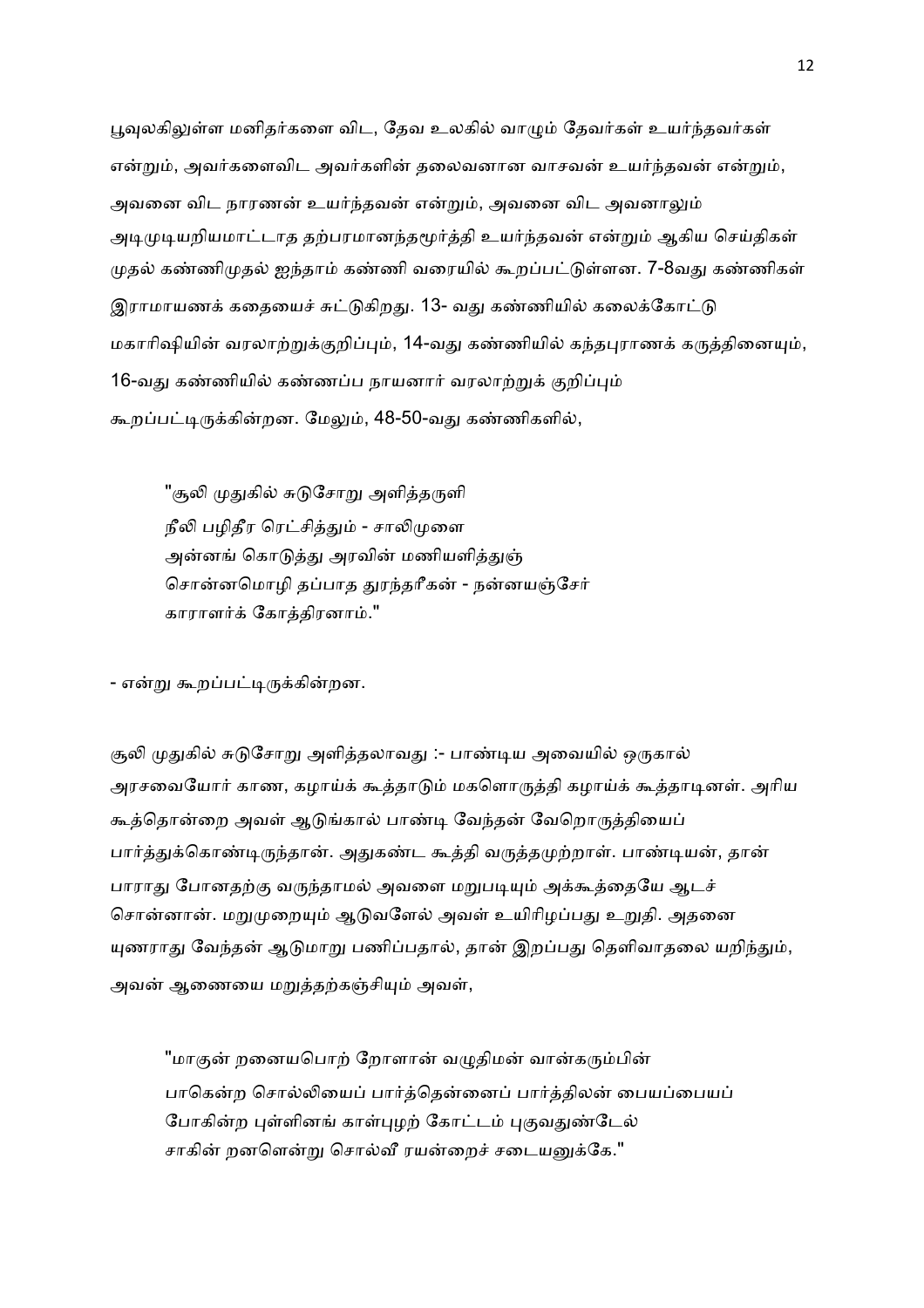- என்ற பாட்டைப் பாடிக் கழைக்கூத்துமாடி உயிர் நீத்தாள் எனவும், அக்கூத்து விச்சுளிப் பாய்ச்சல் என்னும் கூத்தெனவும் கூறுவர். இவ்வரலாற்றைத் தொண்டை மண்டல சதகம்,

"பாகொன்று சொல்லியைப் பார்த்தமை யாலன்று பாண்டியன்முன் நோகின்ற சிற்றிடை வேழம்பக் கூத்தி நொடிவரையிற் சாகின்ற போது தமிழ்சே ரயன்றைச் சடையன்றன்மேல் மாகுன்றெ னச்சொன்ன பாமாலை யுந்தொண்டை மண்டலமே" (33)

- என்று கூறுகின்றது. அயன்றைச் சடையன் என்பான் கூத்தரைப் புரந்த நல்ல வள்ளல். கழைக்கூத்தின் அருமை பெருமைகளை இனிதறிந்தவன். ஆதலின், "அயன்றைச் சடைய னுக்குச் சொல்வீர்" என்றாள். அவள் ஆடல் நலத்தைக் காணின், வேந்தன் அவள்பால் தன் கருத்துத் திரிவனென அஞ்சிப் பாண்டியன்தேவி பாண்டியனை அவள் கூத்தைக் காணாவாறு சூழ்ச்சி செய்தாளென்றும், ஒருமுறை விச்சுளிப் பாய்ச்சலென்னும் கூத்தை யாடுபவர், மறுமுறையும் ஆடவேண்டின், ஆறு திங்கள் மூச்சடக்கும் பயிற்சி செய்தல் வேண்டுமென்றும், இன்றேல் இறப்பது உண்மை யென்றும் கூறுவர். "கூத்தாடுபவள் கமைமீதேறி, அதிலிருந்தபடியே பல வித்தைகளைச் செய்து, இருந்தாற்போலத் தன் மூக்கிலிருக்கும் இரத்தின மூக்குத்தியைக் கழற்றி நழுவ விட்டு, அது கீழே சற்றுத் தூரம் வந்தவுடனே, தான் வீச்சுளி என்னும் பறவைபோலக் கழைமேலிருந்து கீழே பாய்ந்து, கையிற் றொடாமல் பாய்ச்சலிலேயே, அம் மூக்கணியை மூக்கில் கோத்துக்கொண்டு, கீழே குதிக்காமல் அந்தரத்தில் இருந்தபடியே பின்னும் மேலே பாய்ந்து கழைமேலேறிக்கொள்வது," "விச்சுளிப் பாய்ச்சல் என்னும் கூத்து" என்பர். இப் பாண்டியன் பெயர் தெரியவில்லை. பாண்டியன் கழைக்கூத்தி உயிரிழப்பின் வரும் பாவம் தீர்வது குறித்துச் சூலியாகிய காளிக்கு முதுகில் குருதிச் சோறிட்டு வழிபாடு செய்தான். சூலி முதுகில் சோறிடும் இந்தச் செயலை ,

"அன்று சூலி முதுகன்ன மிட்டவ னெனன்னை கூன்முது கழிக்கிலான்" - என ஆறைக் கலம்பகமும்,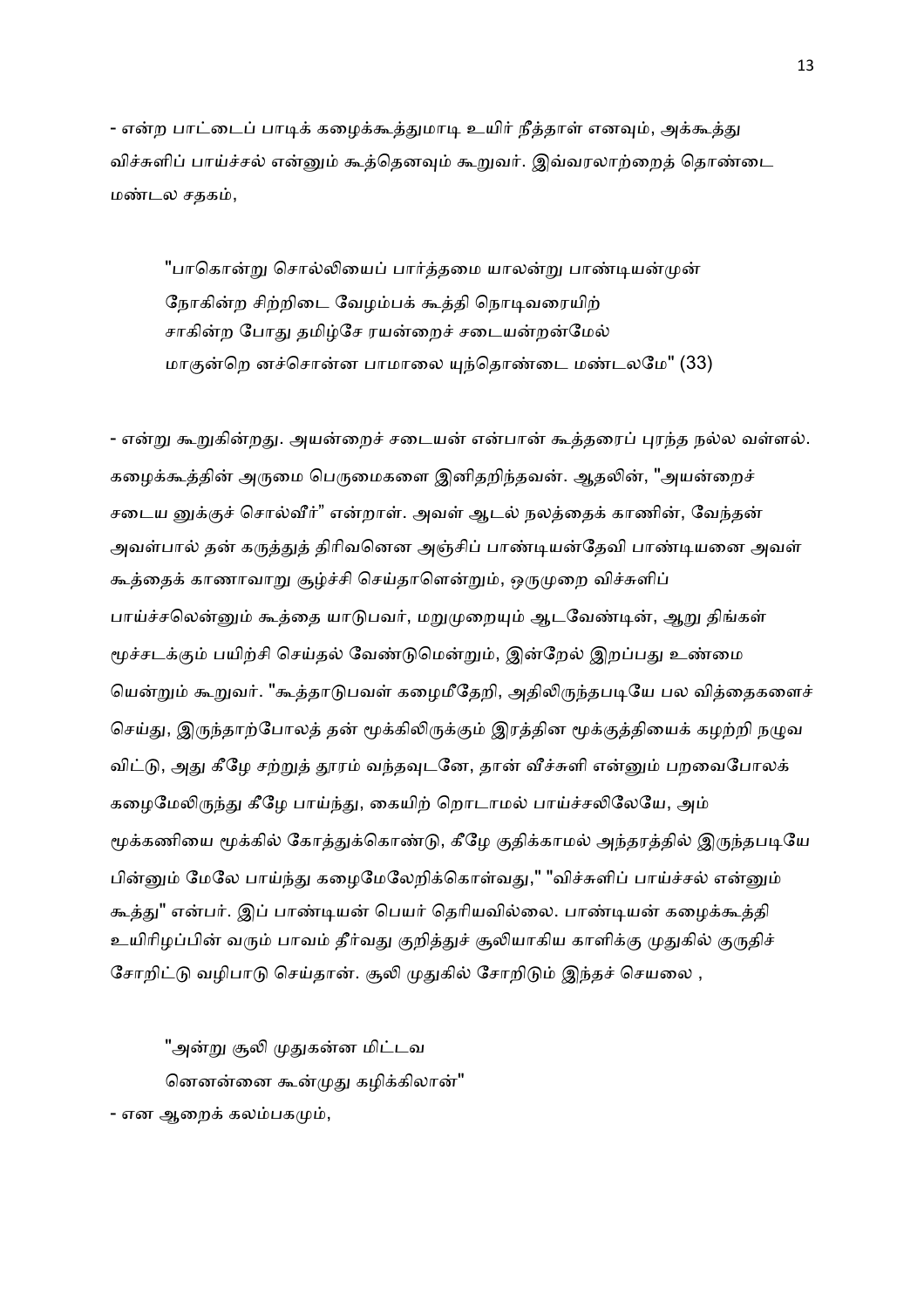"சூலிமுதுகிற் சுடச்சுடவப் போதுசமை

பாலடிசில் கன்னைப் படைக்குங்கை" (12)

- எனத் திருக்கை வழக்கமும் குறித்துரைக்கின்றன.

"நீலி பழிதீர ரெட்சித்தது":- என்பது, ஒருகால் காஞ்சிபுரத்தில் வாழ்ந்த வணிகனொருவன், இளைய மனைவியின் சூம்ச்சியால் தன் மூத்த மனைவியைக் கொன்றொழித்தான். மூத்தாள் பேய் வடிவங்கொண்டு திருவாலங்காட்டில் திரிந்து கொண்டிருக்கையில், அவ்வணிகன் அப்பேய் திரியும் வழியில் சென்றானாக, அப்பேய் பல வஞ்ச மொழிகளைச் சொல்லிற்று. அவன் அவற்றை யேலாது பழையனூர் சென்றான். பேய் ஒரு பெண் வடிவங் கொண்டு கையில் குழந்தையொன்றைக் காங்கிக் கொண்டு பழையனூர் வேளாளர் பால் முறையிட்டு, "இவன் என் கணவன்; இஃது இவற்குப் பிறந்த குழந்தை; இவன் தன் இளையாள்பால் கொண்ட வேட்கை மிகுதியால் என்னைக் கைவிட்டுச் செல்கின்றான்" என்றது. சான்றாகத் தன் கைக் குழந்தையை அப்பேய் கீழேவிட, அது சென்று வணிகன் மடித்தலத்தை யடைந்தது. இதற்குள் பகற்போது கழியவே இரவுப்போது வந்தது. எழுபதின்மர் கூடிய வேளாண் அவையினர், "இன்றிரவில் இவ்வறையில் தங்கியிரு; உன் உயிர்க்கு இறுதி நேரின், நாங்கள் எழுபதின்மரும் தீயிற் பாய்ந்து உயிர் விடுவோம்" என, உடன்பட மறுத்த வணிகற்குக் கூறித் தங்குவித்தனர். இரவில் அப்பேய் அவன் உயிரை யுண்டொழித்து நீங்கிவிட்டது. விடியலில் வேளாண் மக்கள் வணிகன் இறந்து கிடப்பது கண்டு தாம் கூறிய வண்ணம் தீப்பாய்ந்து உயிர் கொடுத்தனர். இதனை,

"வஞ்சம் படுத்தொருத்தி வாணாள் கொள்ளும் வகைகேட்டு அஞ்சும் பழையனூ ராலங் காட்டெம் மடிகளே" - எனத் திருஞான சம்பந்தர் திருப்பதிகமும்,

"மாறுகொடு பழையனூர் நீலி செய்த வஞ்சனையால் வணிகனுயி ரிழப்பத் தாங்கள் கூறியசொற் பிழையாது துணிந்து செந்தீக் குழியிலெழு பதுபேரு மூழ்கிக் கங்கை ஆரணிசெஞ் சடைத்திருவா லங்காட் டப்பன் அண்டமுற நிமிர்ந்தாடு மடியின் கீழ்மெய்ப் பேறுபெறும் வேளாளர் பெருமை யெம்மாற்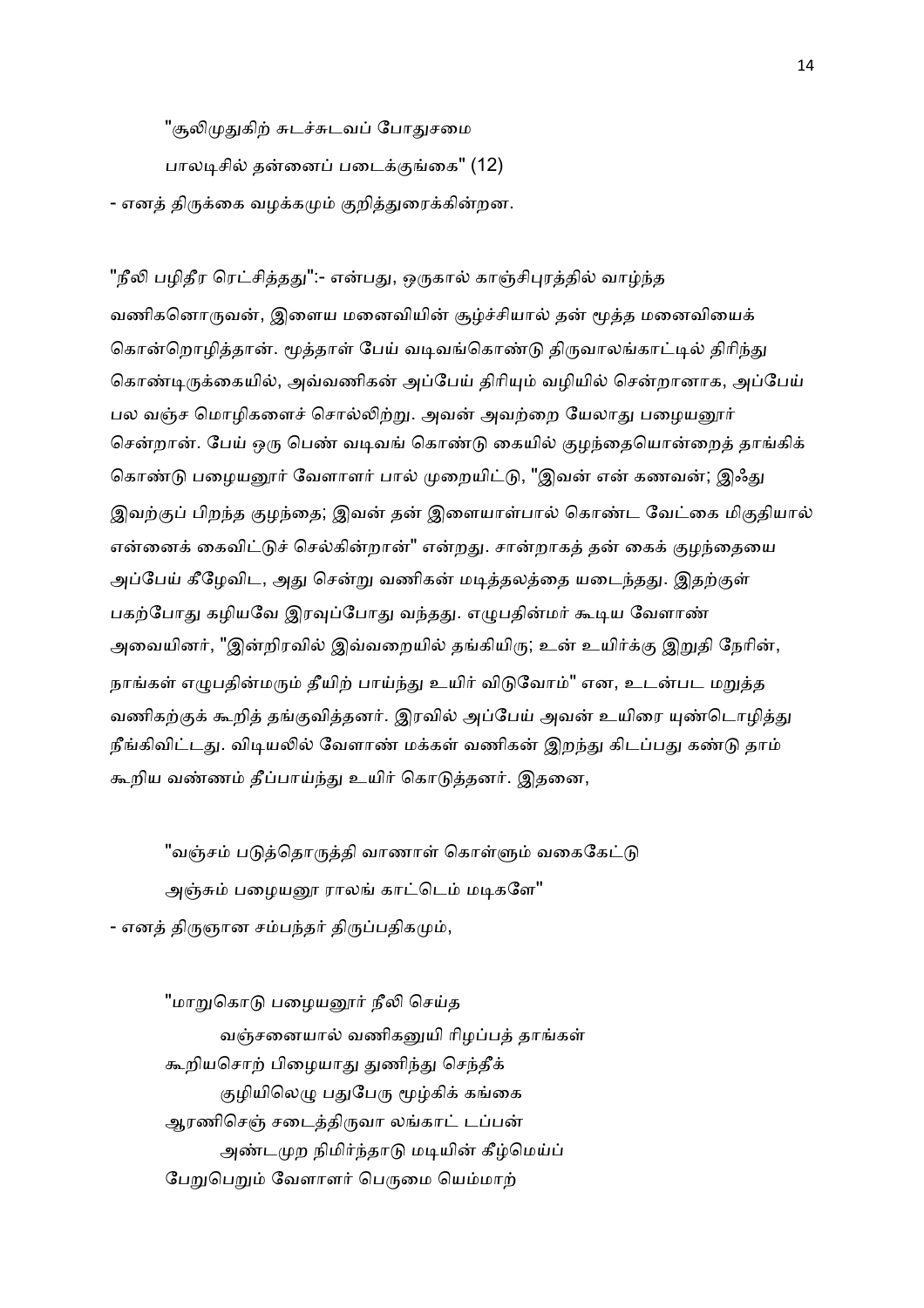பிரித்தளவிட் டிவளவெனப் பேச லாமோ.'' - எனச் சேக்கிழார் புராணமும்,

"இன்னும் புகழ்நிற்க வோர்பழிக் காமற் றெழுபதின்மர் துன்னுந் தழல்புக் கொளித்ததெல் லாஞ்சுரு திப்பொருளாய் உன்னும் புரிசைத் திருவாலங் காட்டி னுரைபதிக மன்னுந் தமிழில் வகுத்ததன் றோதொண்டை மண்டலமே." (8)

- எனத் தொண்டை மண்டல சதகமும் கூறுதல் காண்க.

"அரவின் மணி யளித்தும்" - என்பது, தொண்டை மண்டலத்தில் திண்டிவன நாட்டில், சாலை என்னும் ஊரில் விண்ணன் என்னும் பெயருடைய வள்ளல் ஒருவன் வாழ்ந்திருந்தான். இவன், பெருஞ் செல்வமும் வரையாது வழங்கும் வள்ளன்மையுமுடையனாய் முடிவில் வறியனானான். அக்காலத்தும் கொடைத் தன்மை குன்றாது தன்னை இரந்தார்க்கு இயல்வது கரவாது ஈந்து வந்தான். ஒருநாள் புலவனொருவன் வறுமைத் துயர் மிகுந்து விண்ணனை யடைந்தானாக, அவனுக்கு ஈத்தற்கு இயலானாகிய விண்ணன் இல்லையென்னும் எவ்வம் உரைத்தலின் உயிர் விடுதல் தக்கதெனத் தேர்ந்து, தன் மனைப் புறத்திலிருந்த பாம்புப் புற்றில் தன் கையை விட, அதன்கண் இருந்த நாகம் தன் இரத்தின மணியை அவன் கையில் அளித்தது. அதனைக் கொணர்ந்து விண்ணன் புலவர்க்களித்து மகிழ்ந்தான். அது கண்டு புலவன்,

"கூர்ந்த வறுமையிடைக் கோளரவ மீன்றமணி சார்ந்த புலவன் தனக்களித்தான் - வார்ந்ததரு மேலைவிண்ணில் மண்ணில் விளங்கும் புகழ்படைத்த சாலைவிண்ண னுக்கிணையார் தாம்."

- என்று வியந்து பாடினான். இவ்வரலாற்றையே, "அரவின் மணியளித்தும்" என்றவடி நினைவு படுத்துகின்றது.

இத்தகைய சிறப்பெய்திய இந்நூல், இந் நூல்நிலையத் தமிழ் ஓலைச்சுவடி எண் R. 4977-ஆம் எண்ணிலிருந்து எடுத்து ஒல்லும் வகையான் அச்சிடப்பட்டிருக்கிறது. இவ்வோலைச் சுவடியை, திருச்சி மாவட்டத்தைச் சேர்ந்த மிதிலைப்பட்டி என்னும்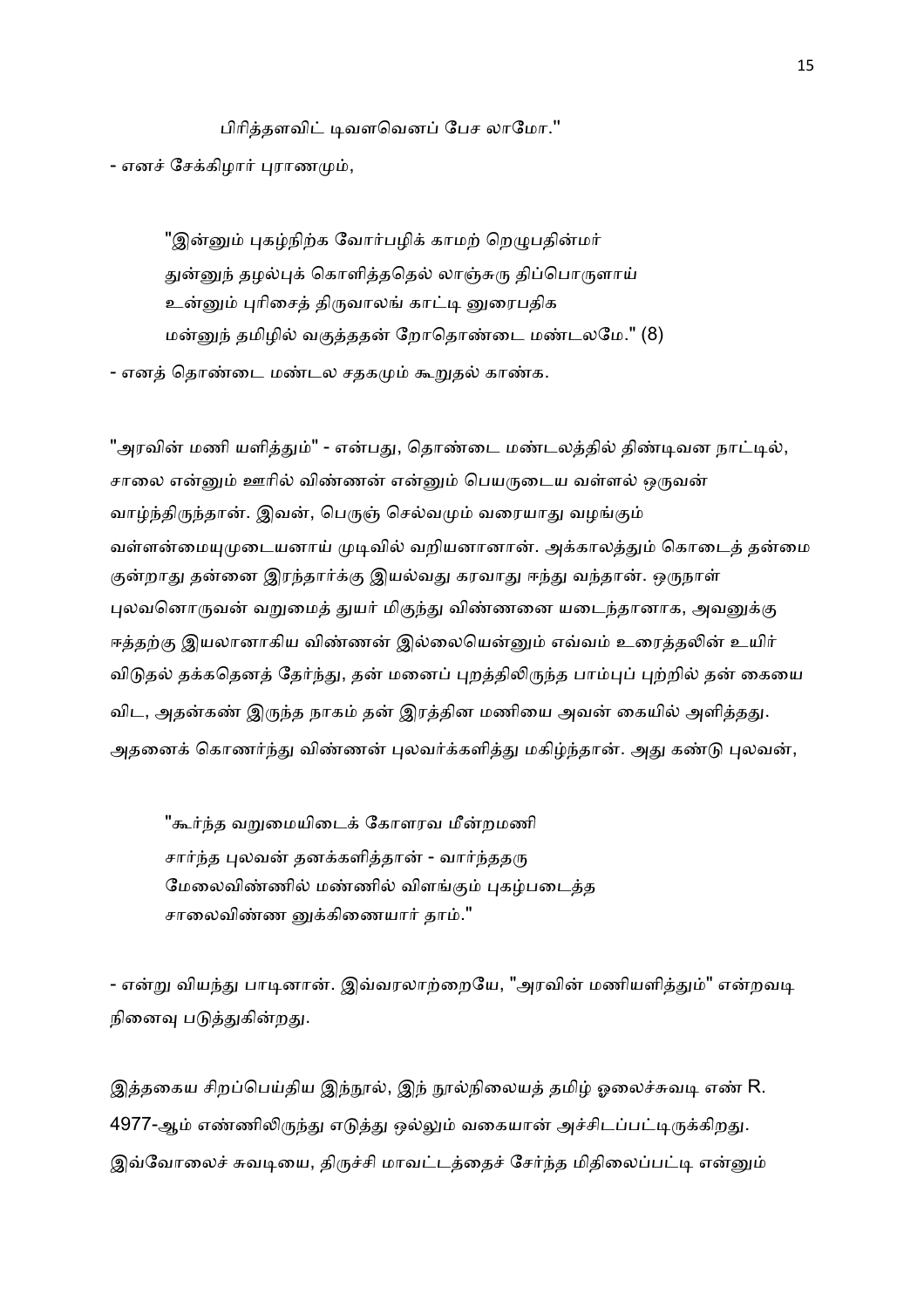ஊரிலுள்ள, திரு. சிங்காரவேலு கவிராயர் இட்டத்திலிருந்து 1954-ஆம் ஆண்டு அரசியலாரால் இந் நூல்நிலையச் சார்பாக விலைக்கு வாங்கப்பட்டதாகும். ---------------

## (2) சேக்கிப்பட்டி முத்துவீரப்பப் பிள்ளை பேரில் மான் விடு தூது.

முற்காலத்தும் இடைக்காலத்தும் கல்வியானுங் கொடையாலும் தமிழை அலங்கரித்தற்கு முற்பட்டு வந்து அரசர்களும் வள்ளல்களும் பெருகியது போலப் பெருகாவிடினும், பிற்காலத்தே (இற்றைக்கு 500 ஆண்டுகட்கு முன்) அத்தகைய பெரு மக்கள் சிலரையேனும் இத்தமிழகம் உடைத்தாகாமல் போகவில்லை. இக்காலத்தே தமிழ் மூவேந்தர் வாழ்வும் நிலை குலைந்ததாயினும், ஆங்காங்கே அருகித் தோன்றிய சிற்றரசரும் வள்ளல்களுமே கல்வி, கொடைகளால் தமிழணங்கைச் சிறப்பித்தனர். இத்தகையோருள்ளே சேக்கிப்பட்டி முத்துவீரப்ப பிள்ளை என்பவரும் ஒருவராவர்.

இவர், நீதிப்புலனும் நிர்வாகத் திறமையும் மிக்கவர். பொதுவாகவே சேதுபதிகள் என்ற மரபினர் அறிவும் திருவும் நீதியும், புலவர்க் கீயும் பெருவண்மையும் தமிழபிமானமும் உடையவர்களாவர் என நன்குணரலாம்.

"பொய்யார் கலிசூழ் முதுபாரின் முகந்து தானக் கையார் புனலா னணையாதன கையுமில்லை" - என்றபடி, முற்காலந்தொட்டு இக்காலம் வரை சிறந்த தமிழ்ப் புலவராயினார் பெரும்பான்மையாக எல்லோரும், "சேதுபதிகளின் வண்மை பெற்றனரே யாவர்" என்று ஆராயுமிடத்துப் புலனாம்.

இந் நூல், முதலில் காப்புச் செய்யுள் ஒன்றும், இடையில் 199 கண்ணிகளையும், இறுதியில் வாழ்த்துச் செய்யுள் ஒன்றும் பெற்றுள்ளது. இதுவும் பெண்பால் ஆண்பால் மீது விடுத்த தூதின்பாற் படும்.

#### ஆசிரியர் வரலாறு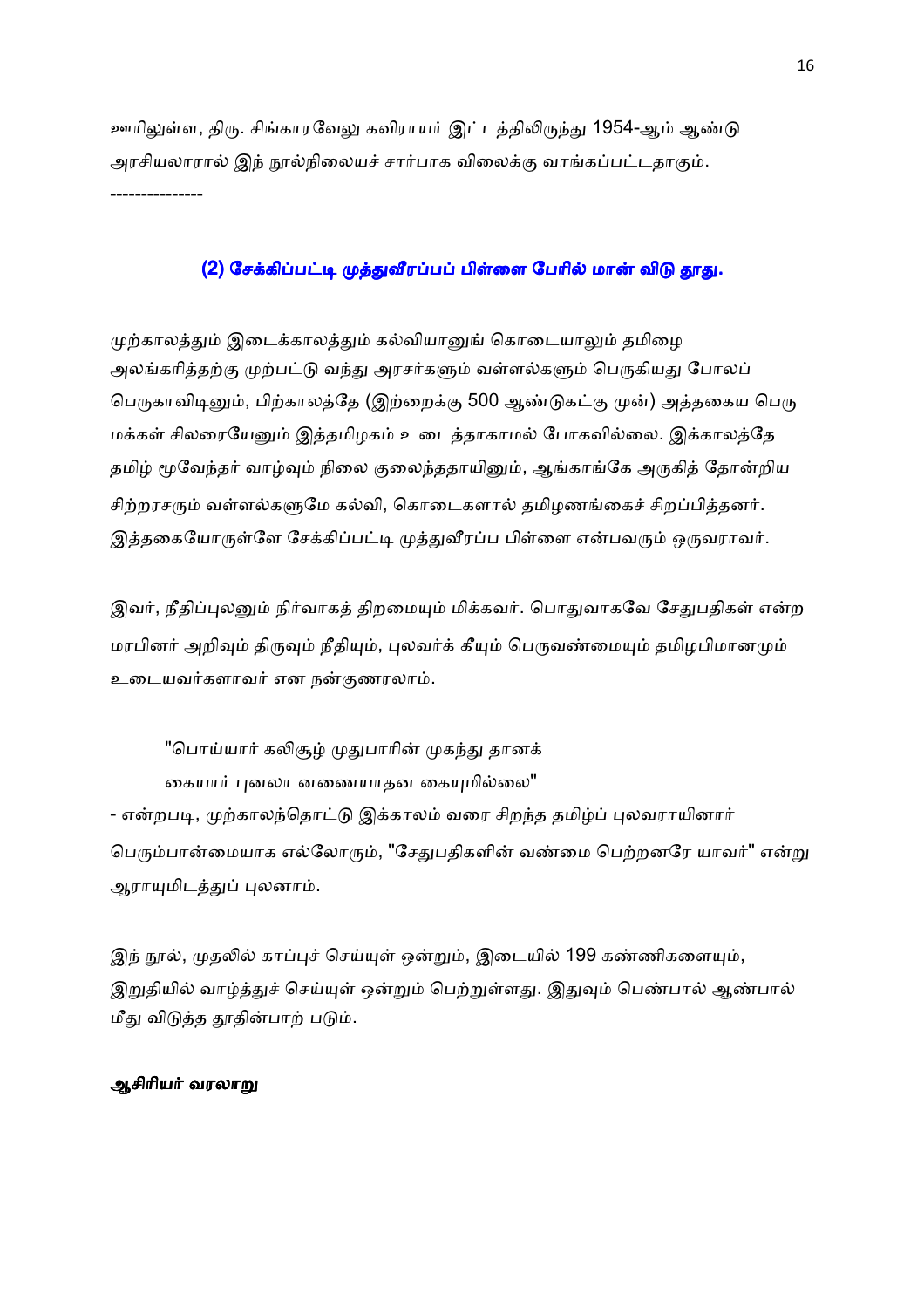இதனையும், மிதிலைப் பட்டி - அழகிய சிற்றம்பலக் கவிராயர் குடும்பத்தைச் சேர்ந்த இனிய தமிழ்நலஞ் சிறந்து பாவன்மை படைத்தோங்கும் நாவலர் ஒருவராலேயே பாடப்பட்டிருக்கவேண்டும். பெரியதம்பிப் பிள்ளை மான்விடு தூது பாடிய (வெறி) மங்கைபாகக் கவிராயரே இதனையும் பாடியிருக்கலாமோ என, இந்நூலின் நடை நோக்கு, சொல்நோக்கு, பொருண் நோக்கு முதலியவைகளைக் கொண்டு ஊகிக்க இடமுண்டு.

#### முத்துவீரப்பப் பிள்ளையின் சிறப்பு.

இவர் "உழுதுண்பார்," "உழுவித் துண்பார்" என்ற இருவகை வேளாளரில் உழுவித்துண்பார் குடிமரபில் பிறந்தவர். இவ்வேளாளர், தம்பால் வந்தவர்கட்கு வேண்டியவற்றை உதவிப் பாதுகாத்தலும் அரசனுக்குரிய திறையைச் செலுத்தி அதனால் அவனது காரியங்களை நடப்பித்தலுமாகிய செயல்களால்

"இரப்போர் சுற்றமும் புரப்போர் கொற்றமும் உழவிடை விளைப்போர்''- (சிலம்பு)

என்று சிறப்பிக்கப்பட்டனர். இப் பெருமை வாய்ந்த குலத்துதித்த இம் முத்துவீரப்பப் பிள்ளை என்பார் வீரப்ப பூபதிக்கு மகனாகப் பிறந்து, முத்துலிங்கராசனிடம் பிரதானியாகப் பணியாற்றியவர். அங்காளதேவி, வீரபத்திர சுவாமி, மதுரை வீரன், காமாட்சியம்மை முதலானோரைக் கடவுளராக வழிபடுவோர். தென்பாண்டி மண்டலத்தைச் சேர்ந்த காளை மாநகர் என வழங்கும் கானப் பேரூரில் வாழ்ந்தவர். அழகர்மலை, மணிமுத்தாறு என்பவைகளைச் சிறப்பாகப் பெற்றவர். புலவர்களால் போற்றப்படுபவர். சொன்ன சொல் தவறாதவர். ஸ்ரீராம கிருஷ்ணனை இளவலாகப் பெற்றவர். ரதிகாந்தன் என்று போற்றப்படும்படியான முத்துக் கருப்பண்ணனைப் புத்திரனாகப் பெற்றவர். "வேந்தானுகூலன், பாரிவிடையார் கோத்திரம் விளங்க வந்தவன், செந்தமிழுக்காக ஊர் கொடுத்தவன், பைந்தமிழோர் துதி பண்பு கொள் சீவகன், கவிவல்லவன், ஆராய்ந்து முடிவு காண்போர் ஆகிய இவர்களுடைய அருமை பெருமைகள் ஆராய்ந்தவன், பதினாறாம் நூற்றாண்டிற்குப் பிறகு ஆண்டவன்" ஆகிய இப்படிப்பட்டவர் பவனிவருதலின் பேரமகைக் கண்டு, மாடங்கள், மாளிகைகள், வாசல் முகப்பு அருகில் கூடங்கள், வீதி முதலிய இடங்களில் கூடி விளையாடுகின்றபேதை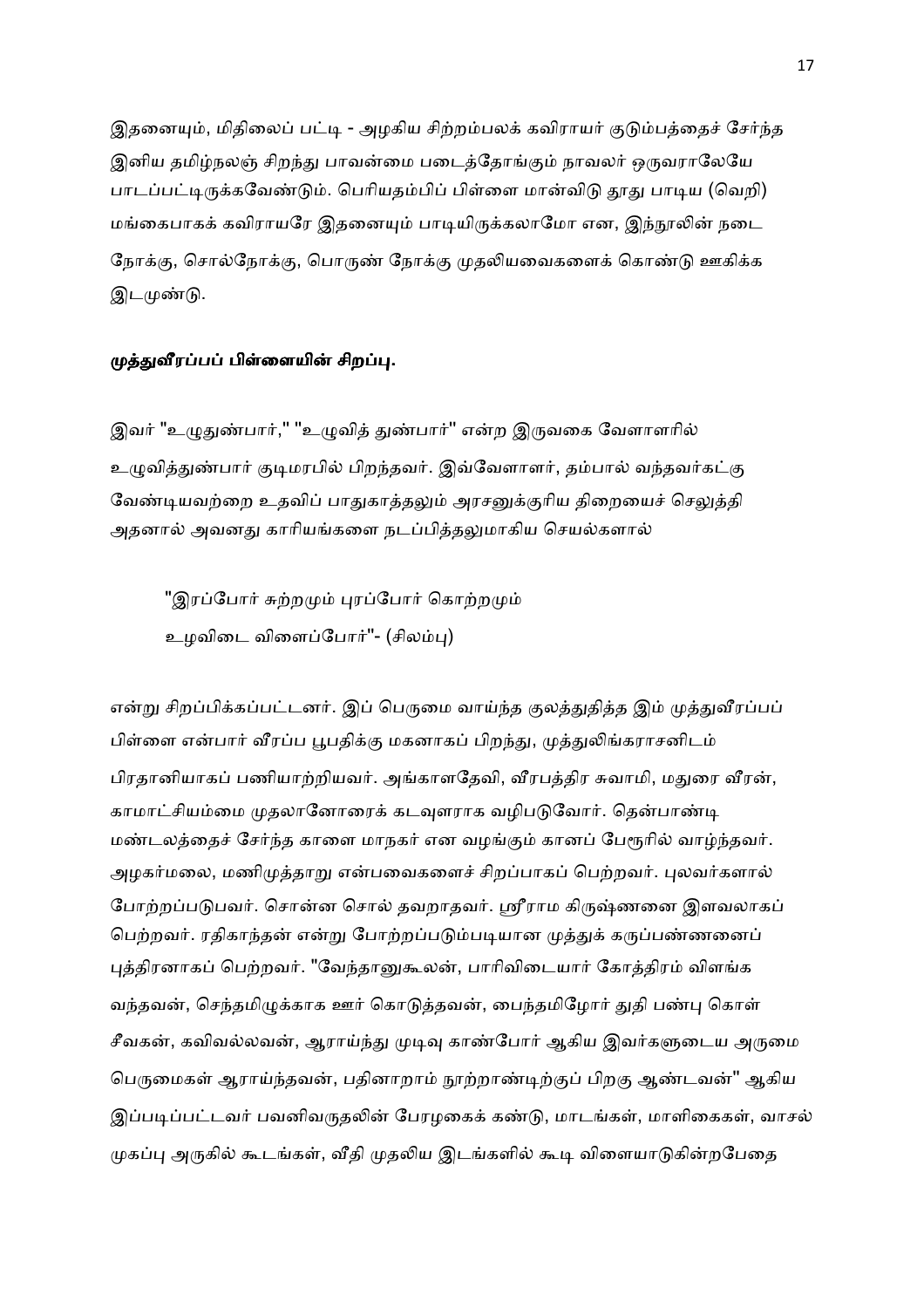முதல் ஏழ்பருவப் பெண்களெல்லாம் அவர் மீது தானடங்காக் காதல் கொண்டு, மகிழ்ச்சி கொண்டு, கை தொழுது, அவர் பவனியேறிவரும் வெண்மருப்புக் குஞ்சரத்தினிடத்தில் "மெள்ள நட"வென்று கையால் வேண்டுகிறார்கள். அதில் ஒருத்தி, தன் மீது மாரன் கணைகள் மாரி எனவே பாய, மயல் கொண்டு, அவன் மார்பில் அணிந்திருக்கும் தாரினை வாங்கி வரும்படி மானினைத் தூது வேண்டுகிறாள்.

#### நூலின் போக்கு.

1-21 கண்ணிகளில், மானின் பெருமைகளையும்,

22-26 கண்ணிகளில், முற்காலத்தில் ஆடவர்க்கும் பெண்டிருக்கும் தூதாக

நடந்தோர்களுடைய வரலாற்றுக் குறிப்பும்,

27-36 கண்ணிகளில், மேகம், தென்றல், அன்னம், மயில், அஞ்சுகம், வண்டு, பெண்கள், பூவை, குயில், நெஞ்சு முதலானவைகளைத் தூது விடுத்தால் வரும் பயனும், அவை தூது விடாமைக்குக் காரணமும்,

37-42 கண்ணிகளில், தலைவனிடத்துக் கொண்ட மையல் மிகுதியால் தலைவி மானைப் புகழ்தலும்,

43-47 கண்ணிகளில், அழகர் மலை, கண்ணன் காமன் ஈசன் ஆகிய மூவரையும் ஒத்து விளங்கும் சிறப்பினையும்,

48-51 கண்ணிகளில், மணிமுத்தாறு, தென்பாண்டி, துவரா வளநாடு, பதி, சேக்கிப்பட்டி மாநகர் முதலியவைகளின் பெருமையும்,

52-61 கண்ணிகளில், குதிரை வீரம், யானை மறம் முதலியவற்றின் சிறப்பும்,

62-65 கண்ணிகளில், பூங்குவளை மாலை, மணிமுரசு, கொடி, ஆணை

முதலியவைகளின் அருமைத் திறமும்,

66-104 கண்ணிகளில், முத்துவீரப்பப் பிள்ளையின் குணாகுணங்களின் தன்மையும், சுற்றத்தினர்களின் சிறப்பியல்பும்.

105-148 கண்ணிகளில், முத்துவீரப்பப் பிள்ளை பவனிவருதலின் கோலாகலச் சிறப்பினையும்,

149-170 கண்ணிகளில், பேதை முதல் ஏழ்பருவப் பெண்களெல்லாம் கூடி, காதல் கொண்டு பவனி வருதலின் பேரழகைப் பற்றிப் பேசும் திறனையும்,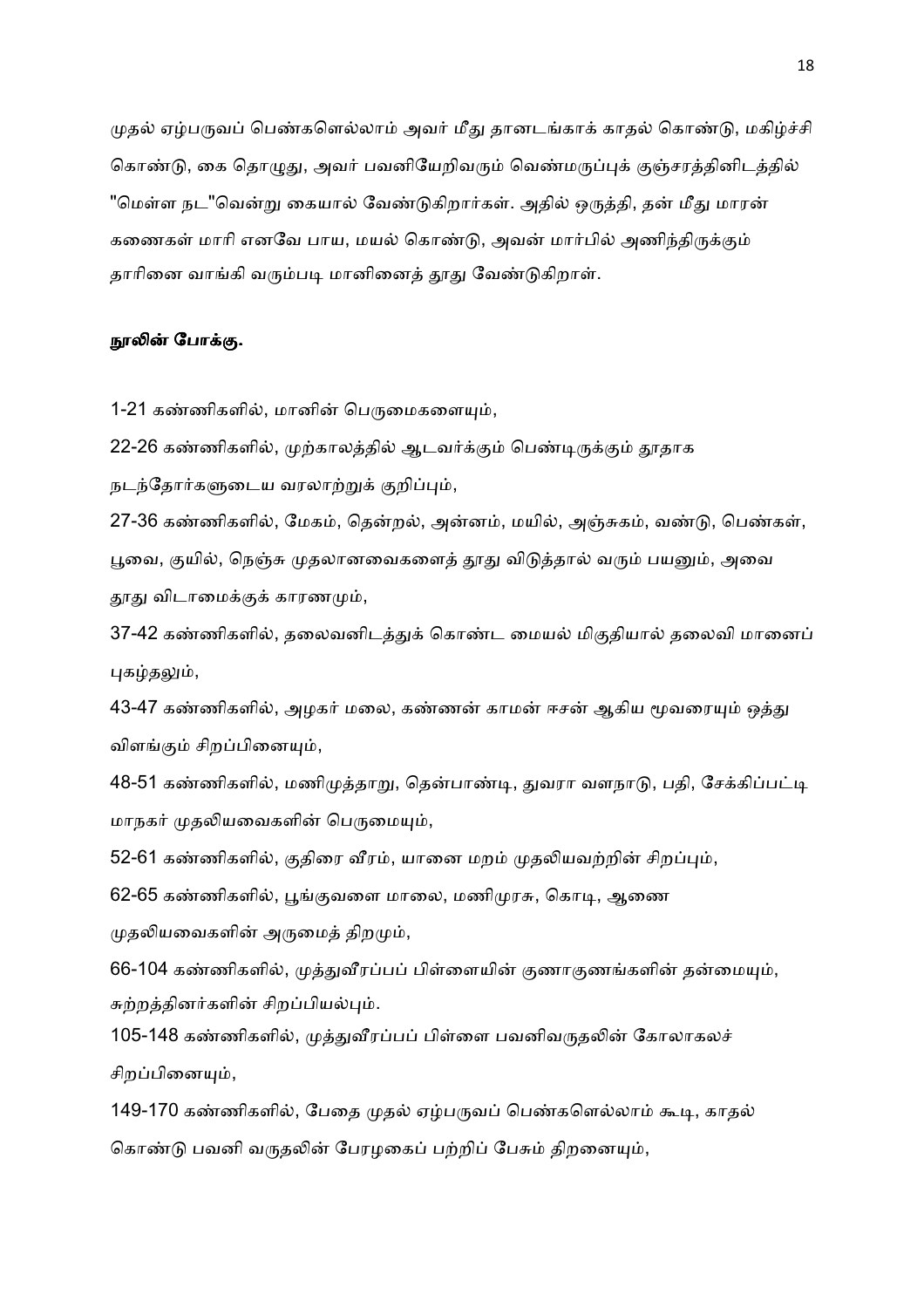171-188 கண்ணிகளில், தலைவி பவனி வருபவனின் மீது காதல் கொண்டு, அவன் கட்டழகைக் கண்ட திறனையும், காதல் கொண்ட

திறனையும், காதல் கொண்டதனால் தனக்கு ஏற்பட்ட மெய்ப்பாட்டின் திறனையும், 189-197 கண்ணிகளில், தலைவி மானைத் தூது வேண்டுதலையும், தூது சென்று உரைக்குங் காலங் கூறுதலையும், அவனது தாரினை வாங்கிவர வேண்டுதலையும் மிக அழகாக, எளிய நயம்பட எல்லாவற்றையும் உரைத்துச் செல்கின்றார் இந் நூலாசிரியர்.

இந் நூலும், இந்நூல் நிலையத் தமிழ் ஓலைச்சுவடி எண் R. 4978-ஆம் எண்ணிலிருந்து எடுத்து அச்சிடப்பட்டிருக்கிறது. அதுவும், மேற்படி சிங்காரவேலு கவிராயரிடத்திருந்தே விலைக்கு, இந்நூல்நிலையச் சார்பாக அரசியலாரால் வாங்கப்பட்டதாகும். ---------------

#### (3) வெள்ளைய ராஜேந்திரன் துகில்விடு தூது.

இந்நூல், முதலில் காப்புச் செய்யுளான வெண்பாவொன்றையும், இடையில் 304 கண்ணிகளையும், இறுதியில் வாழ்த்துச் செய்யுளான வெண்பா வொன்றையும் பெற்றுத் திகழ்கிறது. இது ஆண்பால், பெண்பால் மீது விட்ட தூதின்பாற் படும்.

#### ஆசிரியர் வரலாறு.

இந் நூலும், முதலில் பாடிய (வெறி) மங்கைபாகக் கவிராயராலேயே பாடப்பட்டிருக்கவேண்டும். காரணம், பெரிய தம்பிப்பிள்ளை, முத்துவீரப்பப் பிள்ளை, வெள்ளைய ராஜேந்திரன் இவர்களனைவரும், வழிவழி கங்கை குலமாகிய வேளாளர் குலத்தில் உதித்து, வள்ளல் தன்மையில் கொடைமடம்படாது, தென் பாண்டி நாட்டை பகுதி பகுதியாக, ஆண்டவர்களாகத் தெரிகின்றது. இவர்கள் எல்லோர் இடத்திலும் பரிசில் பெறச் சென்ற மங்கைபாகக் கவிராயர் ஆங்காங்கே அவரவர்களின் சிறப்பியல்புகளை தூதுப் பிரபந்தமாகப் பாடிச் சென்றுளார். இவர் தூதுப் பிரபந்தம் பாடுவதில் வல்லவர் என்று இதிலிருந்தே தெளியலாம். இவை தவிர, இந்நூலினைக் கொண்டு வேறு எவ்வித வரலாறும் ஆராய்தற்கிடமில்லாது காணப்பெறுகிறது.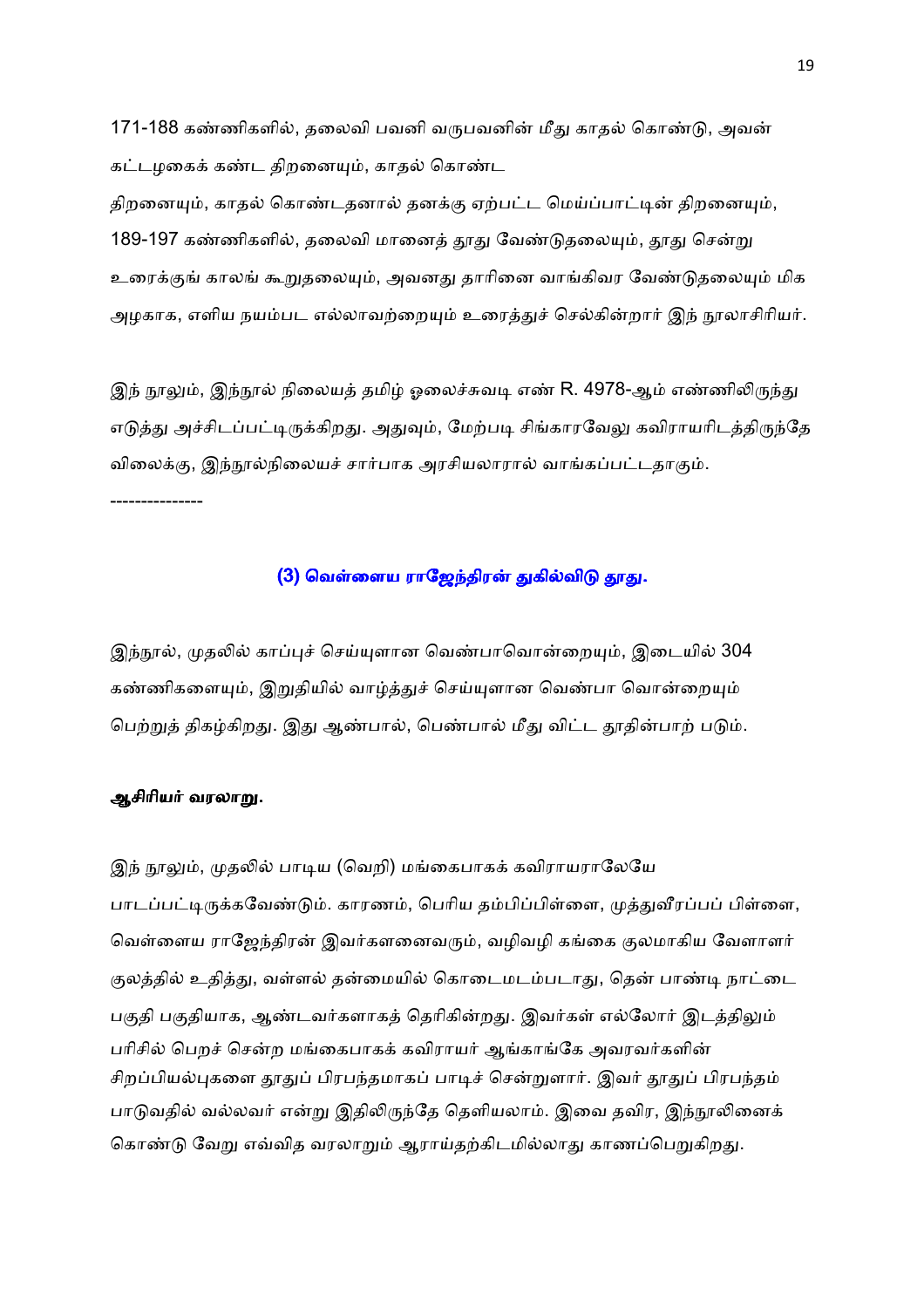#### வெள்ளைய ராஜேந்திரனின் சிறப்பு.

இவன், முருகப் பெருமானின் இளமைப் பருவச் செயல்களை யொத்து விளங்கும் தன்மைமிக்க மாணிக்க மலையை யுடைத்தாகின்ற, சிவபெருமானின் கருணை நிறைந்திலங்கும்படியான கல்லக நாட்டில், விக்கினங்களைத் தீர்க்கும் விக்கினேஸ்பரனின் செயல்களை ஒத்து விளங்கும் செண்பக நல்லூரில் பிறந்தவன். கன்ன மதத்தையுடைத்தாகின்ற களிறினையொத்து ஓடும்படியான கரும்பா நதியை உடையவன். அனுமக்கொடி யுடையோன். யானைப்படை, குதிரைப்படை மிக்கவன். வெற்றி மகள் கூத்தாடும் வண்ணம் விளங்கி நின்ற மூன்று முரசுகளும் தனது முன்றில் முழங்குபவன். சோமசுந்தரனை, வாக்கு மனமும் ஒன்றாய் வஞ்சனை இன்றி சிந்தனை வைத்து ஆணை செலுத்துபவன். தென் கரிஞ்சை என்ற நகரின் தலைவனையும் சின்னணைஞ்சான் என்ற துரையையும் துணையாக வைத்து விளங்குவோன். செங்கதிரும் வெண்மதியும் தான் இயற்கையாக உதிக்கும் திக்கினைத் தள்ளி உதித்திடினும், சப்திக்கும் அலை கடல் வற்றிடினும் வார்த்தைப் பழுதுரையாதவன், கருணை வந்து குடி கொண்டிருக்கும் படியானவன். பாமாலை கொடுக்கும் பாவலர்கட்குப் பூமாலை கொடுத்துப் பொன்னும் மணிகளும் கோடிக் கணக்கில் வாரி வழங்குவோன். காசினியில் மேருவரை எப்படிப் புகழ் நிறைந்து விளங்குகிறதோ அது போல் புகழ் உண்டாக ஒன்னார் வயிரத்தையும் ரத்தினத்தையும் தனது தாள்களில் திறையாகச் செலுத்தவும், சீனர் குதிரை கொடுத்துப் பணியவும், கலிங்கர் செம்பொன்னைத் தனக்கு முன் குவிக்கவும், இன்னாரால் இந்தக் காரணத்தால் கொடுக்கப்பட்ட திறை இவ்வளவு, இவ்வளவு என்று சிற்றரசர் கூறிய வண்ணமிருக்கும் அத்தகைய வீரம் படைத்தவன். திசை புகழும் வீரப்பனைத் தன் சிறிய தந்தையாகவும், மன்மதனை ஒத்த இருளப்பனையும் முத்திருளப்பனையும் தன் அண்ணன்மார்களாகப் பெற்றவன். முத்துவீரப்ப ராஜேந்திரனுக்கு மாமன், காத்தப்பனையும், வல்லாளனாஞ் சிவனாம் மன்னனையும் புதல்வரெனக் கொண்டவன். பூங்கோதை என்பாளை மணந்தவன். முத்து வீரப்ப முகுந்தனைத் தனக்கு மெய்த்துணையாக்கி விளங்கினவன். புதுவை இராசப்பனது புத்திரனான கற்பகப் பூபாலன் என்பவனைக் காரியப் பிரதானியாகப் பெற்றுத் திகழ்ந்தவன்.

#### நூலின்போக்கு.

வெள்ளைய இராஜேந்திரன் பவனி வருங்காலத்து, அவன் அழகைக் காண, ஏழ்பருவப் பெண்களும் வீதிமுன்றில் வந்து நின்றுகொண்டு, அவன் அழகில் மயங்கிக் காதல்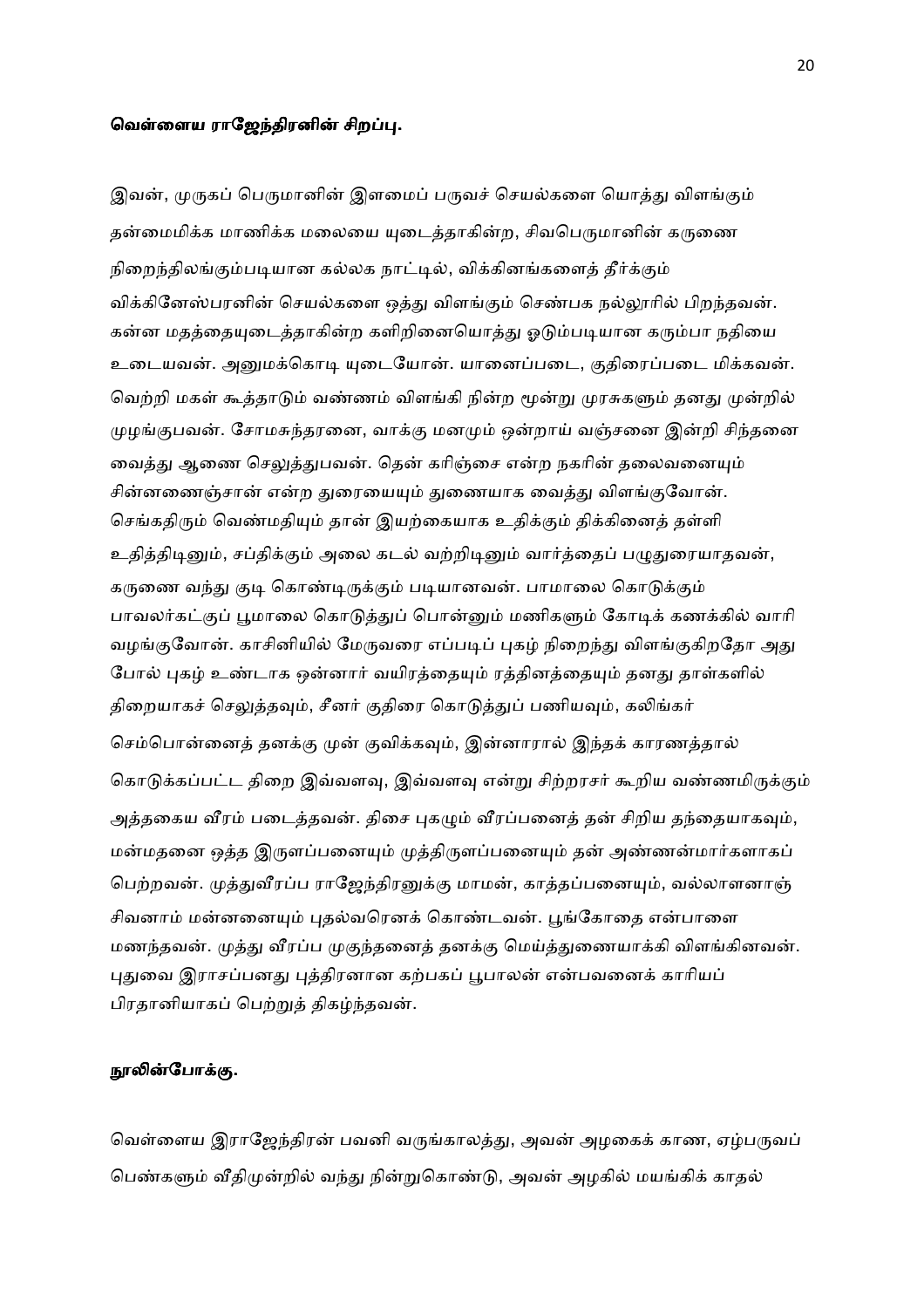கொள்கிறார்கள். அப்பொழுது வெள்ளைய இராஜேந்திரனின் அருமைகளையும் சிறப்புக்களையும் புகழ்ந்து பாடிக்கொண்டிருக்கிறானாகிய ஓர் புலவன், தன்னருகில் வந்து நின்றுகொண்டு பவனிவரும் தோற்றத்தைக்காணும் பருவ மடந்தை ஒருத்தி மீது, புலவன் காதல் கொண்டு அவள் மீது துகிலைத் தூது விடுத்ததாகப் பாடப்பட்டுள்ளது. இச்செய்தி இந்நூலில் காணும்,

-"பேசுகமிம்க்

கென்னருமை வெள்ளையரா சேந்திரனு லாவந்ததுவும் மன்னவனை நான்புகழ்ந்து வாழ்த்தியதும் - என்னருகே வல்லிவந்து நின்றதுவு மாலெனக்குத் தந்ததுவுஞ் சொல்லிவரக் கேட்பாய் துகிலரசே!''

-என்றவடிகளால் தெரியவருகின்றது.

1- 60 கண்ணிகளில் துகிலின் பரியாயப் பெயர்களை வைத்துக்கொண்டு சமத்காரமுண்டாக அதன் பெருமைகளையும் பண்புகளையும் எடுத்துரைக்கின்றார் ஆசிரியர்.

61 - 62 கண்ணிகளில் துகிலை விளித்து, காதல் மடந்தைமீதுதான் காதல் கொண்ட சந்தர்ப்பத்தினை விளக்குகிறார் புலவர்.

63-67 கண்ணிகளில், மாணிக்கமலை முருகக் கடவுளை ஒத்து விளங்கும்

சிறப்பினையும், '

68-70 கண்ணிகளில், கரும்பாநதி, கம்பமதம் பொழியும் களிறினை யொத்து விளங்குதலையும்,

71-73 கண்ணிகளில், கல்லகநாடு இந்திரனை ஒத்து விளங்குதலையும்,

74-76 கண்ணிகளில், செண்பக நல்லூர் விக்கினத்தைத் தீர்க்கும் விநாயகக் கடவுளை ஒத்து விளங்குதலையும்,

77-78 கண்ணிகளில், வெண்டளவ மாலையின் சிறப்பினையும்,

79-88 கண்ணிகளில், குதிரை, யானை இவைகளின் வீரச்சிறப்புக்களையும்,

89-90 கண்ணிகளில், அனுமப்பதாகையின் சிறப்பும், மும்முரசின் தன்மையினையும்,

91-101 கண்ணிகளில், வெள்ளைய இராஜேந்திரன் ஆணைசெலுத்தி ஆட்சி நடாத்தும் ஒழுங்கு முறையினையும், போர்க்களத்தின் சிறப்புக்களையும்,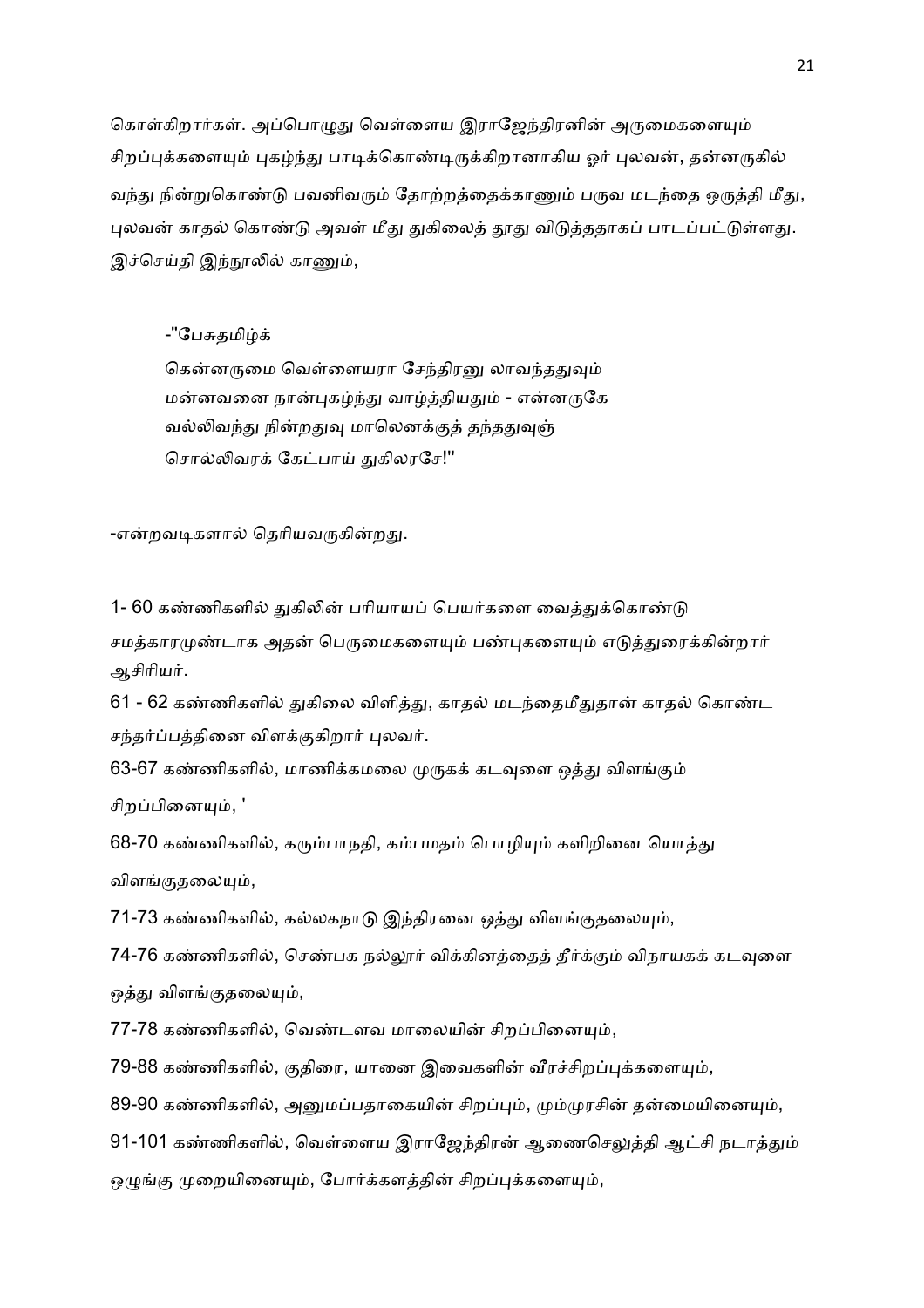102-124 கண்ணிகளில், தான் கொலுவீற்றிருக்கும் சிறப்பு, வாய்மையுடன் கருணையோடு நடக்கும் சிறப்பு, புலவர்களிடத்தும் குடிமக்களிடத்தும் நடந்து கொள்ளும் பாங்கு, மாற்றரசர்களும் சிற்றரசர்களும் கப்பம் செலுத்தும் நேர்மை ஆகியவற்றின் தன்மைகளையும்,

125-143 கண்ணிகளில், சுற்றத்தினர் சிறப்பினையும்,

144-வது கண்ணியில் பவனி வருதலை அறிவித்தலும்,

145-155 கண்ணிகளில், மடவார் புனல் ஆடி பவனியைக் காண அழகு செய்து கொள்ளும் முறைகளையும்,

156-194 கண்ணிகளில், மடவார் பவனிவருகலைக் காணச் செல்லுதலும், பவனி வருதலின் பேரழகின் தன்மையும், ஏழ்பருவப் பெண்களும் அவ்வழகில் ஈடுபட்டுக் காதல் மயக்கத்தினால் மயங்கிப் புலம்புலும், அதன் காட்சிகளும்,

195-204 கண்ணிகளில், காதல் மயக்கத்தில் புலம்பலுறும் பெண்களில்,

வீணைகொண்டு காமன் படை போன்று வாசிக்கும் சங்கீதவல்லியின் சிறப்பியல்பும், 205-212 மன்மதன், அக் காதல் உருத்தக் கண்ணினார் மீது போர் தொடுக்கும் சிறப்பும், 213-220 கண்ணிகளில், புலவனாகிய தலைவன் வீணை வாசிக்கும் சங்கீதவல்லி யார் என, தன் அருகில் நின்றவளை வினவுதலும், அவள் இன்னாள் என விடை கூறுதலும், தன் காரியம் இவளால் ஆகுமோ என வினவுதலும், அதற்கு அவள் பதிலிறுத்தலும், 221-230 கண்ணிகளில், மன்மதன் போர் தொடுத்தலும், புலவன் தன் ஊழ்வினையை நினைந்து வருந்தி தெய்வம் கூட்டுவிக்கும் எனத் தெளிதலும்,

231-271 கண்ணிகளில், மன்மதன் அவ்விடத்தும் போர்தொடுக்க, தலைவன் காளிகோயிலின் சன்னிதியின் ஓர் பக்கத்தில் சற்றே அயர்வினனாகப் படுத்துறங்க , அப்பொழுது அவன் சங்கீதவல்லியுடன் தான் கூடித் திளைக்கும் இன்ப உணர்வு, இன்பக் கனவாகத் திகழவும், அவ்வின்பக் கனவில் கண்ட மெய்ப்பாட்டின் சிறப்பினையும்,

272-280 கண்ணிகளில், தலைவன் தன் கனவை நினைவாக எண்ணி, கண் விழித்து வருந்திய நிலையினையும், அப்பொழுது,

281-306 கண்ணிகளில், தலைவன், "என்னாலேயாவது இனி ஒன்றுமில்லை; உன்னாலே யாகும் என்று உளந் தெளிந்தேன்" என்று துகிலை விளித்துக் கூறி,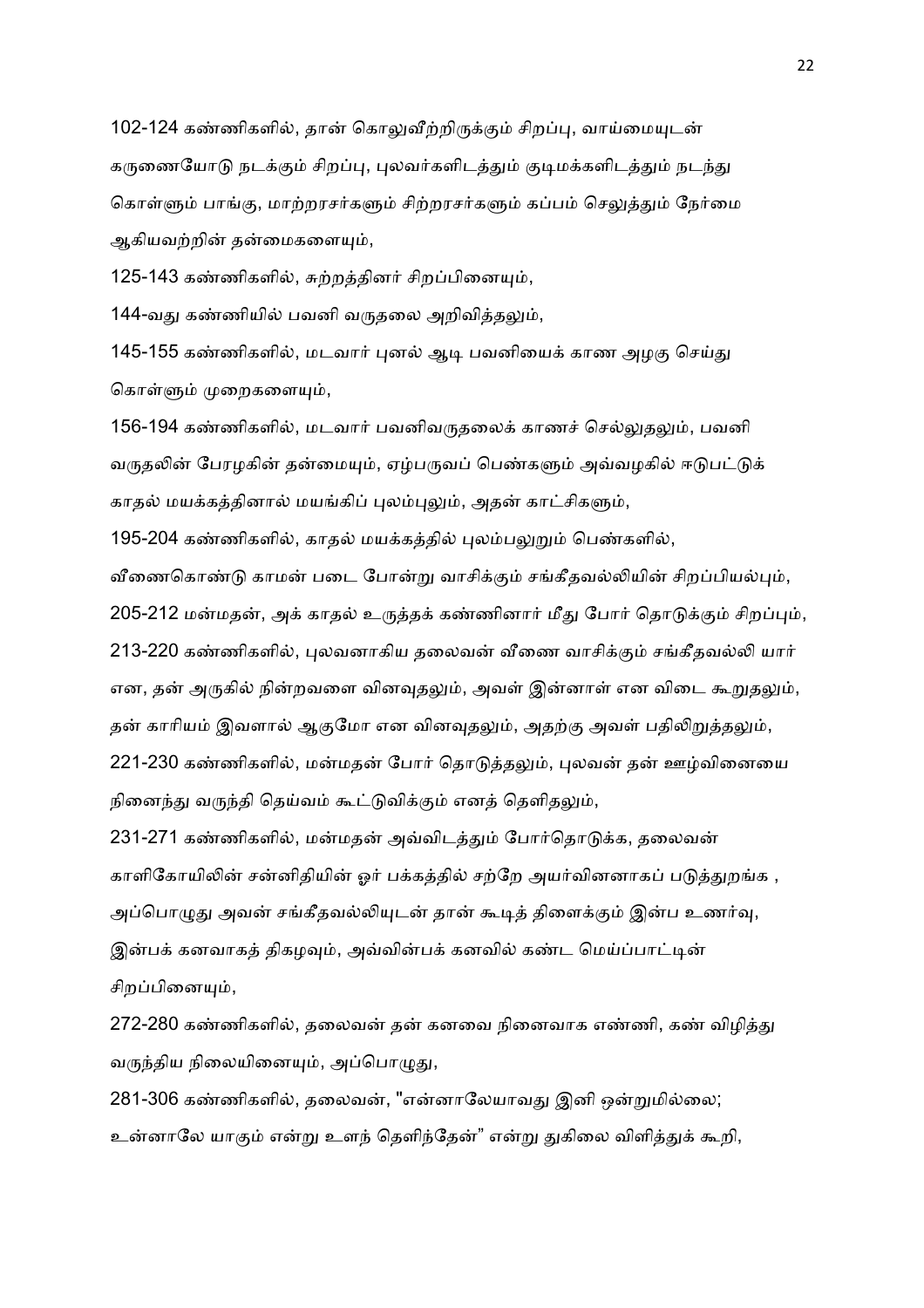அதனை காமத்தை விளைத்த மடந்தையிடத்தில் தூது சென்று உரைத்து வா எனக் கூறுகின்ற திறனோடு முடிகிறது இந்நூல்.

## இந்நூலில் காணும் சிறப்புக்கள்.

இந் நூலாசிரியர், உள்ளதை உள்ளவாறே தெளிவுபடக் கூறும் தன்மையில் சிறந்தவர் என்பதும் ஆடை நெய்யும்போது தறியில் நடக்கும் நிகழ்ச்சிகளும் கீழ்வரும் அடிகளால் இனிதுணரலாம்.

"நாடறிய

வீதிகொண்டு கால் மடித்து மேனியடி பட்டாலும் வாதுவ ரேறாதபரி வட்டமே - கோதி நெய்தோர் கட்டுக் கயிறிழுத்துக் கால்மிதிப்ப மேல்கீழாய் நட்டுத் தறிபுரட்டும் நாயகமே - கெட்டியாய்த் தேடும் பதத்தால் திருத்தியநூ லாராய்ந்து பாடங் கொடுக்கும் பல்கலையே!"

''நேரிழையைக் கூட்டி நெருக்கிநெய்த வஸ்திரமே'' <u>"ஊடும் பாவும் கலக்கும் ஓர்கலையே!"</u> "அம்பஞ்சி னாலிழைத்துண் டாக்கு துகிலே" "பஞ்சி வெட்டி உண்டாக்கு துகிலே"

- இவ்வடிகளால் துணி நெய்வோர், எவ்விதம் பஞ்சினை, சிக்கலின்றி நூலாக்கி, அதற்கு முறுக்கேற்றி, குறுக்கேயும் நெடுக்கேயும் நூல் பூட்டி அதனைத் தறியில் அமைத்து, தனது கால்களாலும், கைகளாலும் நெய்கிறார்கள் என்பதை எடுத்துக்கூறும் இயல்பு சிறப்பு வாய்ந்தது.

இவ்வாசிரியர், "இன்னின்ன காரணங்களால் இவை யிவை ஒத்து விளங்குகின்றன என்று சிலேடை உவமையணியின் இலக்கணம்'' படப் பாடியுள்ளார். அஃதாவது, மாணிக்க மலை குறிஞ்சி நிலத்துத் தெய்வமாகிய முருகனைப் போலவும், கரும்பாநதி கம்பமதம் பொழியும் சிந்துரத்தைப் போலவும், கல்லக நாடு வேள்வி நாதனாகிய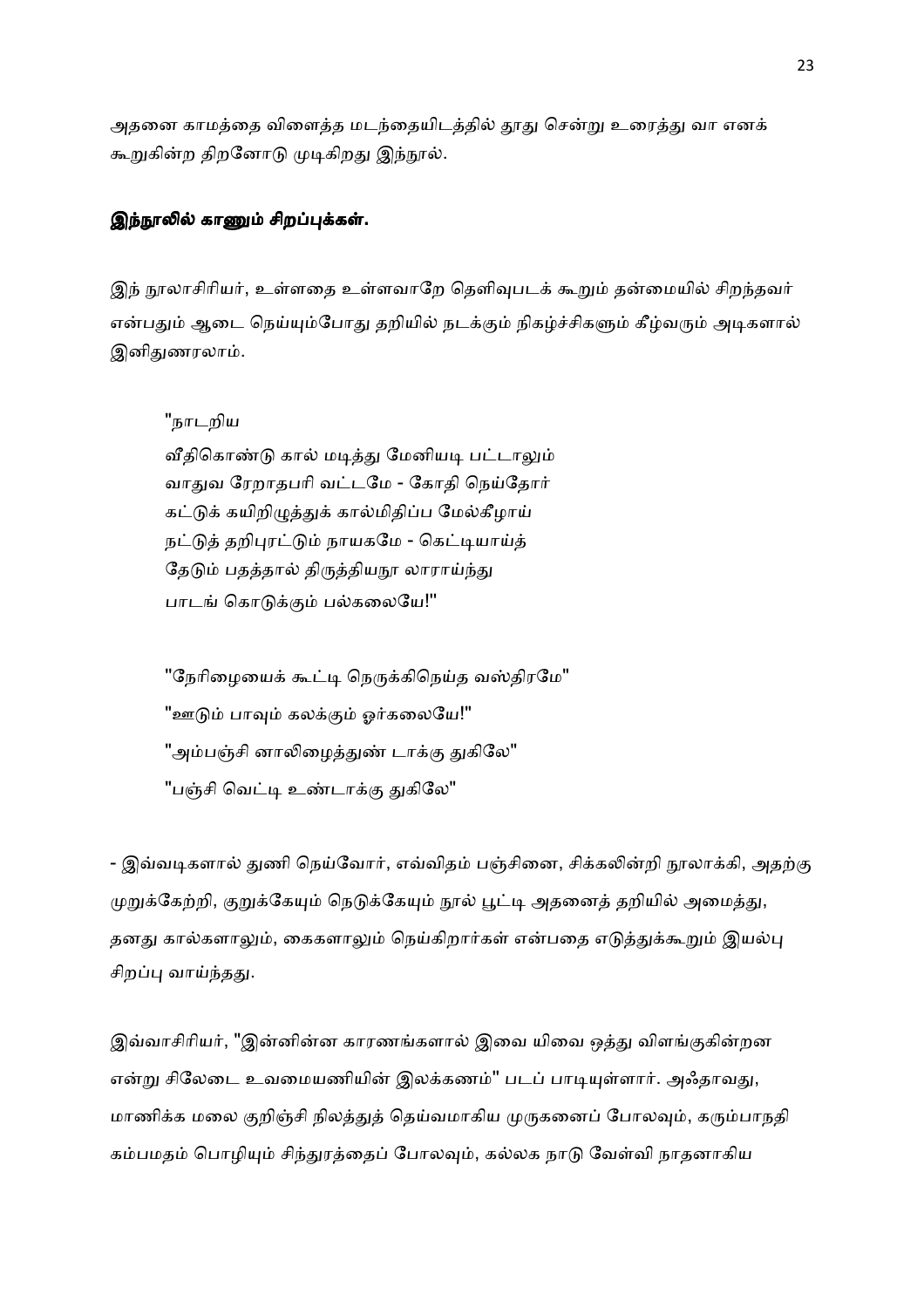இந்திரனைப் போலவும், செண்பக நல்லூர் விக்கினத்தைத் தீர்க்கும் விநாயகரைப் போலவும், வெண்டளவமாலை ஆதரவினால் விரும்பி அன்பு செய்து புயந்தோயும் மாதரைப் போலவும் வெள்ளைய ராஜேந்திரன் பொது நீக்கி நிலைநின்று ஆளுவதற்கு மேருவரை போலவும் முதலியன பொருந்தவைத்துப் புகழ்ந்து பாடும் இயல்பு மகிழ்வெய்துதற்குரியதாகும். இன்னும், இன்ப நிகழ்ச்சியாம் புனல் விளையாட்டில் வரும் கண்ணிகளில் திரிபு உவமையணியை நகைச்சுவை பொருந்தப் பாடியிருக்கும் வகைகள் இலக்கிய இன்பத்தை எளிதிலே எடுத்து ஊட்டுவனவாகும். இவ்வாசிரியர் பாடியதில் செம்மொழிச் சிலேடையணியாக வரும் சில கண்ணிகள் வருமாறு.

"வாணிகலா பம்புரிய வந்தாய்என் மீதுபஞ்ச பாணிகலா பம்புரியப் பார்ப்பாயோ?"

"அம்பஞ்சி னாலிழைத்துண் டாக்குதுகிலே! சிலைவேள் அம்பஞ்சி னாலிளைத்தே னையோ!"

"ஊடும்பா வம்கலக்கு மோர்கலையே!" என்கணைமார் பூடும்பா வங்கலக்கு மோர்கலையே!"

"வாதுகிலே சந்துரைக்க மாட்டாயேல் என்பொருத வாதுகிலே சந்துடைக்க மாட்டேனே!"

இன்னும், நேரிழை, பூமான், அம்பரம், வாய்த்துடுக்க, கண்டை, மலைச்சுவட்டில், ஓர்கலை முதலிய சொற்களை வைத்துக்கொண்டு சிலேடை நயம்படப் பாடியிருப்பது நோக்கத்தக்கதாகும்.

துகிலின் பரியாயப் பெயர்களைக் கொண்டும், அதன் தன்மையைக் கொண்டும், அதனைப் பயன்படுத்தும் இடத்தின் தன்மையைக் கொண்டும் சமத்காரம் பட விளித்துக் கூறும் புலவர் திறமையை, கீழ்வரும் சில கண்ணிகளால் படித்துணரலாம்.

"நாட்டிலே செந்திரு வண்ணாரைத் திருப்பூட்டு முன்மருவு மந்திர கூறையென்னும் மாப்பிள்ளையே!"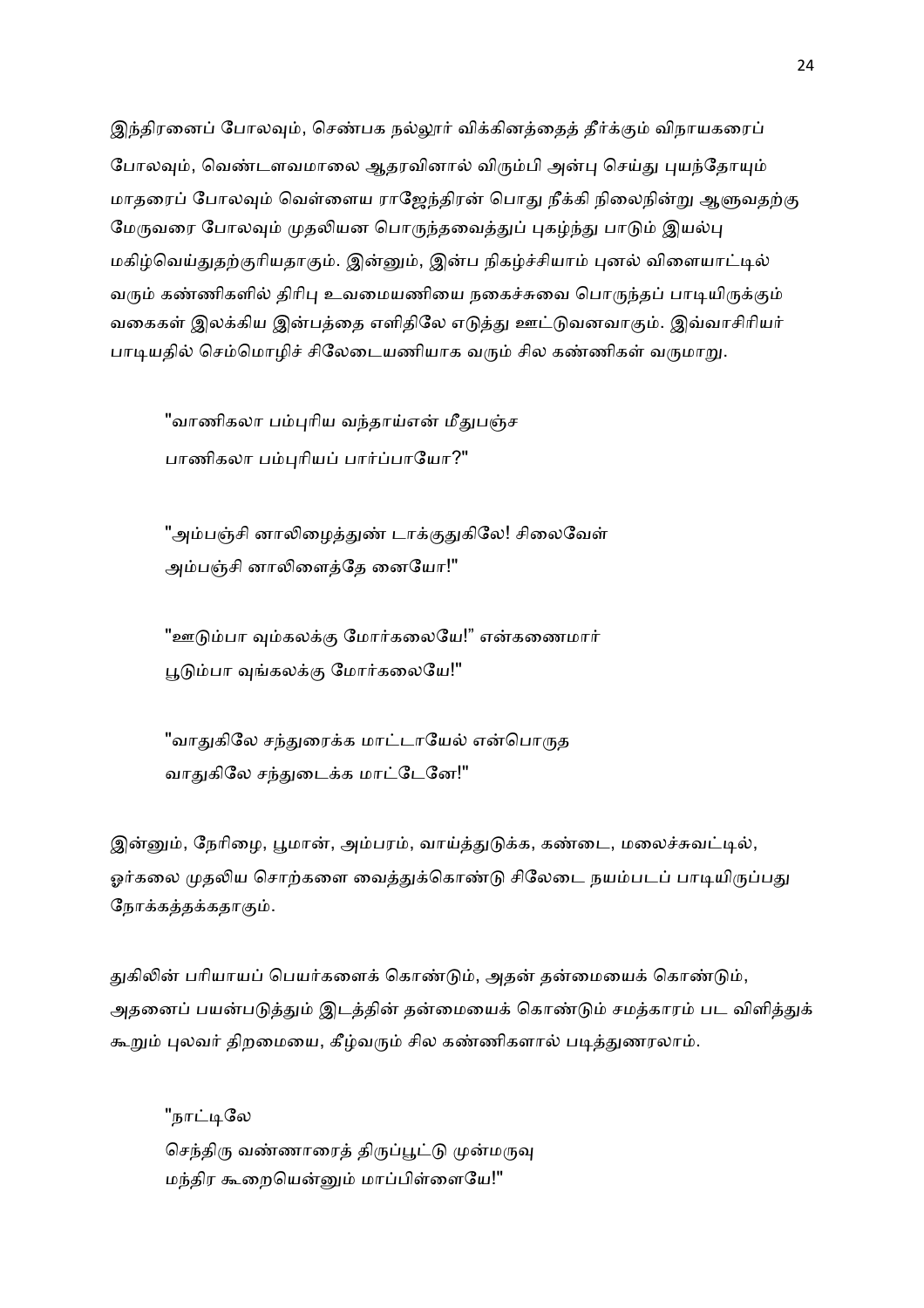"கொங்கை தடிக்குமுன்னே குள்ளவல்ல வட்டமுமாய் மங்கையமார் பைத்தடவு மச்சானே! - தங்கும் வடிவுடைய பெண்களிரு வாழைத் துடையுங் கடிதடமும் பார்த்த கணவா!- முடிதாங்கி நீட்டித் தழுவணையாய் நீகிடப்பப் பெண்கள்கை போட்டணைக்குங் கள்ளப் புருஷனே!"

இன்னும், "பல்கலை, தானை, கோசிகம், அம்பரம், வாசம், கோடி, கோடீகம், பரிவட்டம், வத்திரம், நிலவட்டம், துகில், சீலை, சிறுபிள்ளை, சக்கரவர்த்தி, சேலை, படை, காவி, பட்டம்" முதலிய காரணகாரியப் பெயர்களைக் கொண்டு வர்ணித்திருக்கும் திறமை எவ்வளவு இன்ப ரசத்தை நமக்கு விளைவிக்கின்றன என்பதையறியலாம். மேலும், இவ்வாசிரியர் ஊழ்வினையின் கால நிகழ்ச்சியை எவராலும் தடுத்தற்கரியது என்றும், அதன் வலிமையே வலிமை என்றும் பின் வரும் கண்ணிகளால் அறிவிக்கிறார்.

"வைக்கும் பனையேறி பாளைதொடாப் பாவியேன் செய்த வினையே வலியது என்ன வேணும் !"

"இவ்வளவுஞ் செய்ததெய்வ பின்னுமென்ன செய்யுமோ !"

"கைக்கெட்டி வாய்க்கெட்டாக் காலமோ"

- இவ்விடத்து, பொய்யாமொழி கூறிய வாயுரையாகிய,

"ஊழிற் பெருவலி யாவுள மற்றது சூழினுந் தான்முந் துறும்."

- என்ற பாடலின் கருத்து ஒப்புநோக்கற் பாலதாம். மேலும்,

"கண்ணொடு கண்ணினை நோக்கொக்கின் வாய்ச்சொற்கள்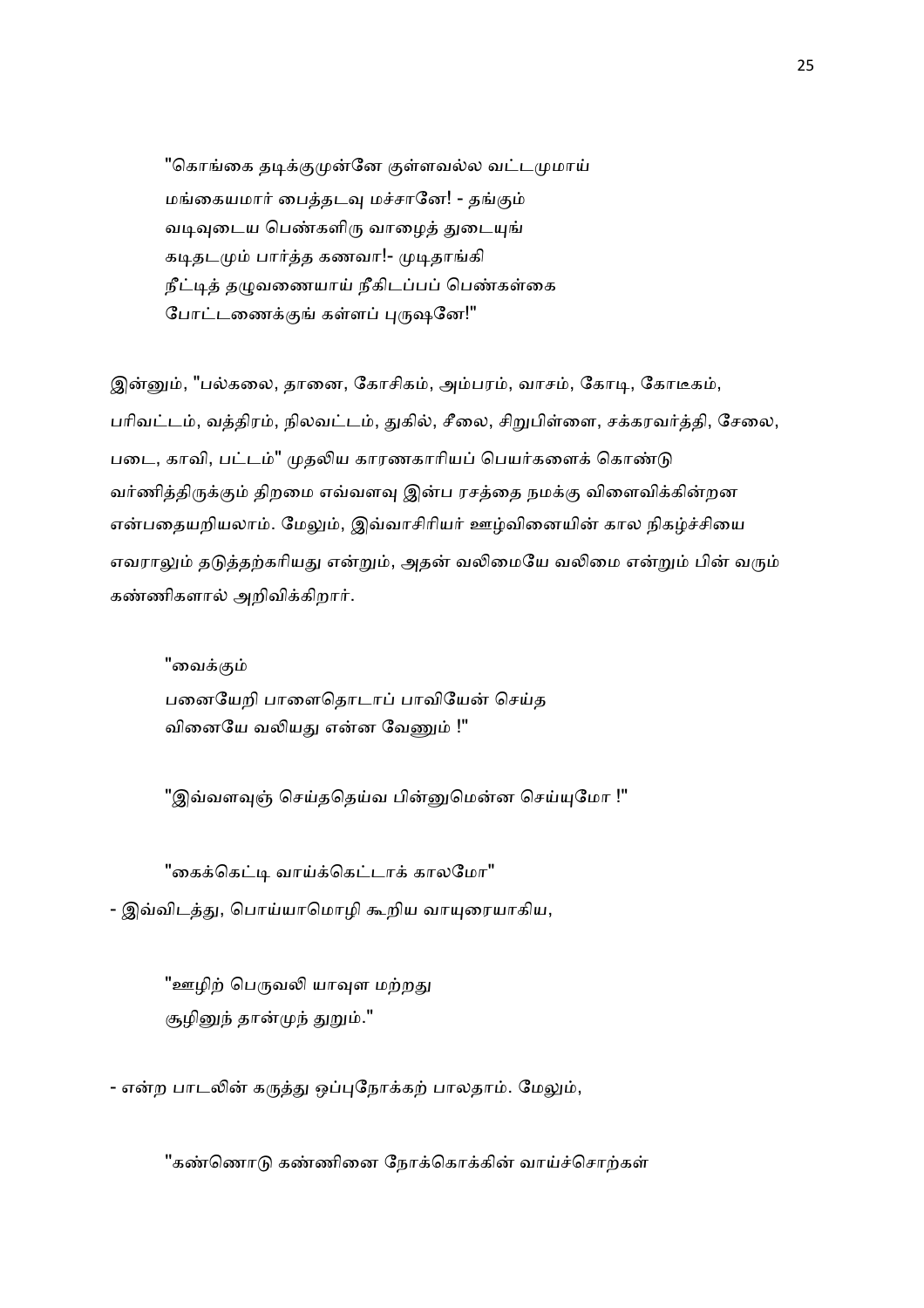என்ன பயனு மில"

-- என்ற குறட் கருத்தை ,"இம்மனது மம்மனது மேகமாய்ச் சம்மதித்து" என்ற கண்ணி உட்கொண்டு திகழ்வது நினைவுபடுத்தற்குரிய தொன்றாகும்.

#### வரலாற்றுக் குறிப்புகள்

பாரதத்தில், "துரோபதையை துகில் உரியும் காலத்து கிருஷ்ணன் தனது சக்தியினால் துரோபதைக்குத் துகில் வளர்ந்து கொண்டேயிருக்கும் வண்ணம் அருளிச் செய்தார்" என்பதும்,"அர்ச்சுனனுக்கு கிருஷ்ணன் தேர்ச்சாரதியாகவிருந்தான்" என்பதும், "மகாபலி சக்கரவர்த்தியிடம் திருமால் மூன்றடி மண் கேட்டு மூவுலகத்தையும் அளந்தான்" என்பதும் ஆகிய புராண வரலாற்றுக் குறிப்புக்களும், புறநானூற்றில் பாரி என்ற வள்ளல் மயிலுக்குப் போர்வை கொடுத்த இலக்கிய வரலாற்றுக் குறிப்பும், 292, 293, 109 ஆகிய கண்ணிகளால் அறியக்கிடக்கின்றன. 92-வது கண்ணியில் வருகின்ற பரஞ்சோதி முனிவர் என்பவர் திருவிளையாடல் புராணம் பாடிய இலக்கண இலக்கியங் கற்ற ஓர் சைவப் புலவர் ஆவர். 93-வது கண்ணியில் வருகின்ற சின்னணைஞ்சானென்ற துரைச் செம்புலி என்பவர், திருநெல்வேலி மாவட்டத்தில் சொக்கம்பட்டி ஜமீனில் இருநூறு ஆண்டுகட்கு முன் சமஸ்தானாதிபதியாக இருந்தவர். அது பொழுது அவரிடம் சேனாதிபதியாக பொன்னம்பலம் பிள்ளை என்ற ஓர் அறிவில் திறம் பெற்றவர் இருந்தார். இவர் திறமை, அவ்வூர் வரலாற்றால் அறியலாம். அது பொழுது அவ்வூர் இளவரசுப் பட்டத்தில் இருந்தவர் இராஜ கோபாலத் தேவர் ஆவர். 117-வது கண்ணியில் வருகின்ற முதுசீனர் என்பவர்களும், 118 - வது கண்ணியில் வருகின்ற வடகலிங்கர் என்பவர்களும் பண்டைக் காலத்தில் தமிழ்நாட்டு மன்னர்களிடத்தில் தொடர்புகொண்டு இருந்தார்கள். தாங்களனைவரும் இந்நாட்டோடு வாணிபம் செய்வதற்கு, இந்நாட்டு மன்னர்களிடத்தில் அனுமதி கேட்டுப்பெற்று, பொன்னும், நவரத்தினங்களும், குதிரைகளும் கப்பமாகக் கட்டி வாணிபம் செய்து வந்தார்கள் என்ற செய்திகள் இந்நூலால் அறியப்படுகின்றன. "சுற்றத்தினர் சிறப்பு" என்ற தலைப்பின் கீழ் வரும் கண்ணிகளினால் வெள்ளைய ராஜேந்திரனின் வம்சாவளி கூறப்படுகின்றது. 214- வது கண்ணியில் சங்கிராம விக்கிரமன் என்பது ஓர் மரியாதைக்குரிய பட்டம். இப்பட்டம் பராந்தக சோழனுக்கு வந்தது என்று பிருதிவிப் பட்டயத்தால் அறிவிக்கப்படுகின்றது.

#### உவமை விளக்கங்கள்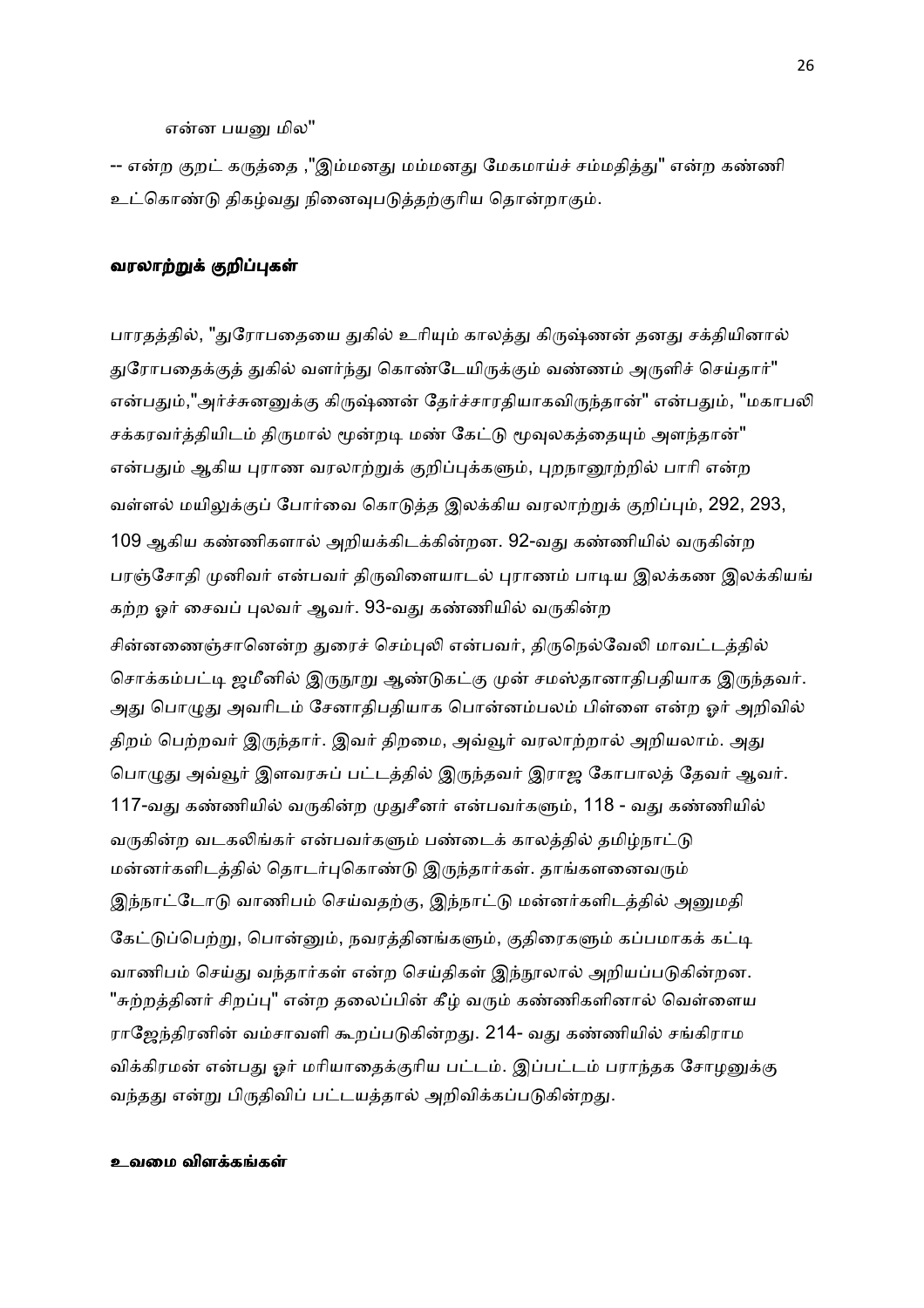"முன்னாளில் தேசிகனென் றோராசைத் தேகசொர்க்கம் சேரவிட்டக் கோசிகனுக் குன்போங் கோசிகமே! "

#### கோசிகன் தன் கேகக்கை சொர்க்கம் சேரவிட்ட கதை :

கோசிகர் என்பவர் ஓர் தவமுனிவர் ஆவர். இவர் தமது தேகத்தை ஓரிடத்தில் வைத்துவிட்டு மற்றொரு தேகத்திற்குப் புகுந்து சஞ்சரிப்பாராயினார். விட்ட தேகம் அழிந்து அஸ்தி மாத்திரம் கிடந்தபோது, அவ்வழியாக ஆகாயத்திலே சென்ற கந்தருவன் அதற்கு நேரே வந்தபோது கீழே விழுந்தான். அது கண்ட பாலகல்யமுனி அவனை நோக்கி, நீ இவ்வஸ்தியைக் கொண்டுபோய்ச் சரசுவதி நதியில் இட்டுக் குளித்துப் போவையேல், அந்தரம் செல்லலாமென, அவ்வாறு அவனுஞ் செய்து அந்தரஞ் சென்றான். அம்முனிவருடைய அஸ்தி புண்ணிய தீர்த்தத்தில் போட்டதால் அது சொர்க்கம் சேர்ந்துவிட்டது என்பது புராண வரலாறு. இதனையே மேலே கண்ட கண்ணியில் சுருக்கமாகக் கூறப்பட்டுள்ளது.

#### "பன்னாளில்

மன்றல்கமழ் பூங்கோதை மாணிக்கத் தாள்கொடியில் என்றகதை கேட்டுமிருப் போமே" (40)

#### பூங்கோதை மாணிக்கத்தாள் வரலாறு

மாணிக்கத்தாள் என்றால் நடனமாது என்று பொருள். பூங்கோதை என்பது இவள் இயற் பெயர். இவள், பதினெட்டாம் நூற்றாண்டில் மதுரையில் வாழ்ந்த கல்வி வல்ல ஓர் தாசியாவள். சீதக்காதி என்னும் காயலானாகிய பிரபுவிற்குக் காமக் கிழத்தியாய் இருந்தமையால் இவளை, இவளின் இனத்தவர்கள் நீக்கிவிட்டனர். இவள் ஒருமுறை கள்வரால் பறிக்கப்பட்டுப் பொருள் இழந்து மீண்டும் அப்பிரபுவை நோக்கி,

"தினங்கொடுக்குங் கொடையானே தென்காயற் பதியானே சீதக்காதி யினங்கொடுத்த வடைமையல்ல தாய்கொடுத்த வுடைமை யல்ல வெளியாளது மனங்கொடுத்து மிதழ்கொடுத்து மபிமானந் தனைக்கொடுத்து மருவி ரண்டு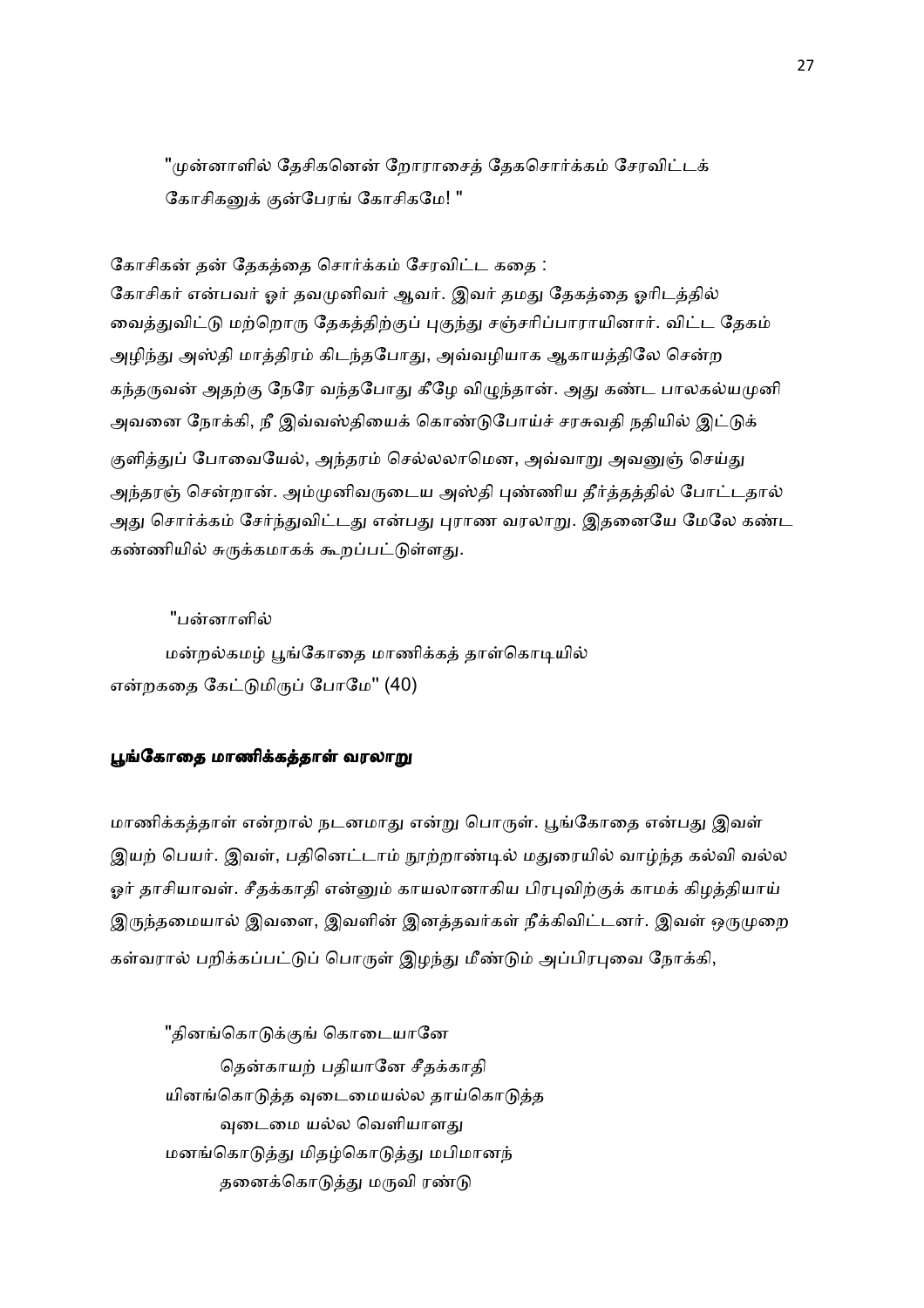தனங்கொடுத்த வுடைமையெல்லாங் கள்வர்கையிற் பறிகொடுத்துத் தவிக்கின் றேனே."

- என்று பாடி மீண்டும் பொருள் பெற்றனள். இவள் உடையழகில் மயங்குவள் எனவும், உடை கொடுத்தால் இவளை யடையலாம் எனவும் கூறப்படுகின்றது. இக்காரணத்தைக் கொண்டே இவளின் சிறப்பை துகிலின் மேலேற்றி துகிலின் சிறப்பாக எடுத்துக் கூறுகின்றார் இவ்வாசிரியர்.

"மெல்லிடையின் மேலிருக்கி விட்டமுந்தி வீச்சாலே வல்லிடையன் சாய்த்த மரமானேன்"

இடையன் சாய்த்த மரம் என்பது :- இடையர்கள் ஆடுமாடுகட்கு உணவளிப்பதற்காக மரக்கிளைகளை வெட்டிச் சாய்ப்பார்கள். அப்போது, கிளைகள் அடியோடு விழும்படி வெட்டிவிட மாட்டார்கள். அவ்வாறு வெட்டி விட்டால் அக்கிளைகள் பின்பு பயன்படாமல் போய்விடும் என்று கருதி, கிளைகள் துண்டித்து விழாமல் முறிந்து தொங்குமாறு வெட்டுவார்கள். முறிந்து தொங்கும் கிளைகளின் மேல் காலையூன்றிக் கொண்டு ஆடுமாடுகள் தழைகளைத் தின்னும். கிளைகளோ மரத்தோடே ஒட்டிக்கொண்டு இருப்பதால் மறுபடியும் தழை தழைக்க ஏதுவாகும். ஆகவே, இடையன் சாய்த்த மரம் முழுவதும் அறாமல் அரைகுறையாக உயிர் வைத்துக் கொண்டிருக்கும். இந் நிலையை புலவன் தனது நிலைமைக்கு ஒப்பிட்டுக் கூறுகின்றான். எவ்வாறெனில், தான் காதல் கொண்டுள்ள சங்கீதவல்லியின் மீதுள்ள ஏக்கத்தால் மனமழிந்தும், அடைவோம் என்ற நம்பிக்கையால் உயிர் வைத்துக் கொண்டும் இருக்கிறேன் என்று, இடையன் சாய்த்த மரத்தின் தன்மையை உவமையாக்கிப் புலப்படுத்துகின்றான் புலவன். இவ்வுவமையே பிற நூல்களிலும் பயின்று வரக் காணலாம்.

"அடையப் பயின்றார்சொல் ஆற்றுவராக் கேட்டால் உடையதொன் றில்லாமை யொட்டின் - படைபெற் றடைய அமர்த்தகட் பைந்தொடி அஃதால் இடைய னெறிந்த மரம்.''

- என்று பழமொழியிலும்,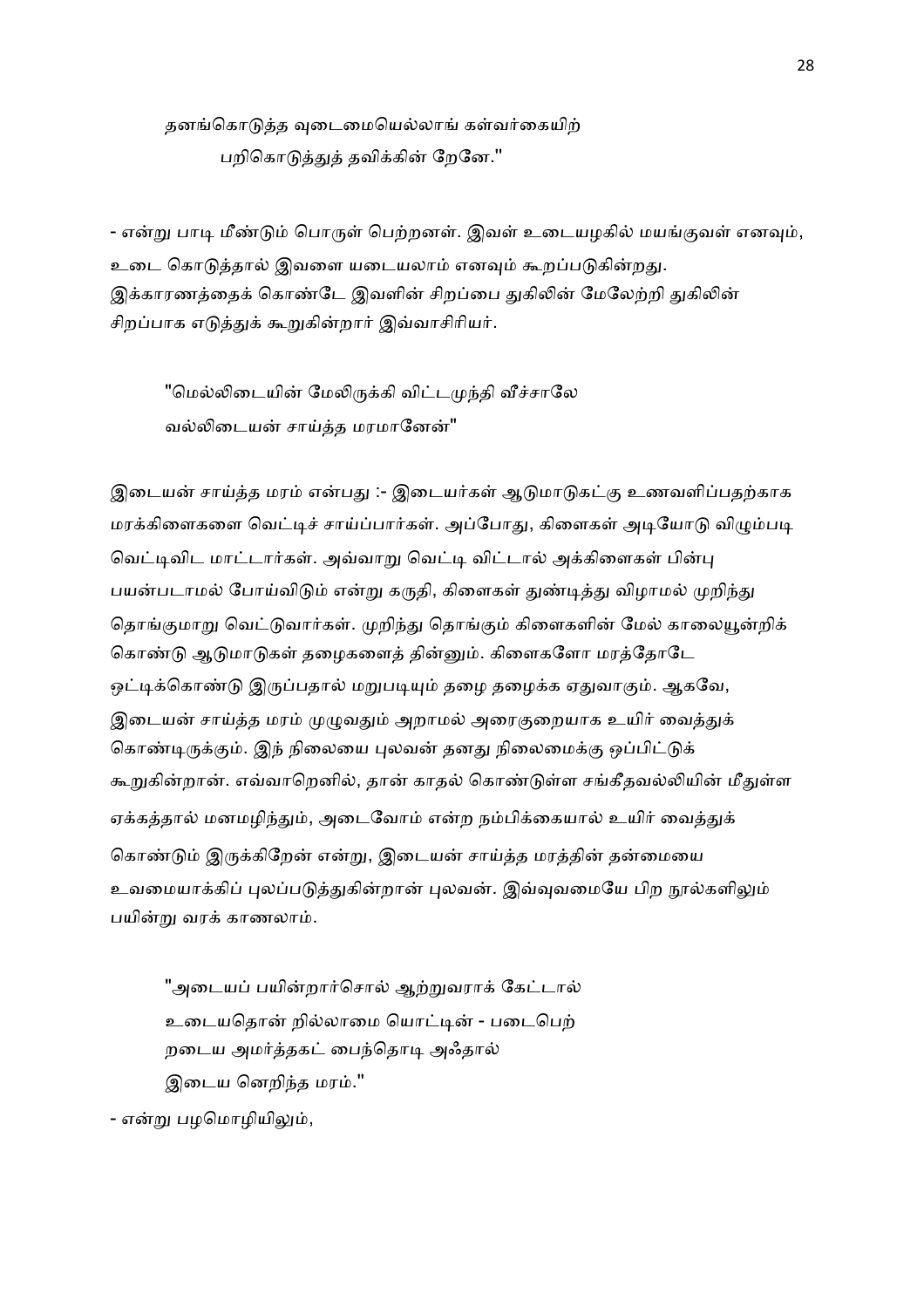"படைநின்ற பைந்தா மரையோ டணிநீலம் மடைநின் றலரும் வயலாளி மணாளா! இடைய னெறிந்த மரமேயொக் திராமே அடைய வருளா யெனக்குன்ற னருளே.''

- என்று பெரிய திருமொழியிலும்,

''இடைமகன் கொன்ற வின்னா மாக்கினேன்'' - என்று சீவகசிந்தாமணியிலும்

கூறப்பட்டுள்ள கருத்துக்கள் அவ்வுவமையோடு பொருத்திட்டு நோக்கத் தெளியலாம். இன்னும், "இடையன் வெட்டு அறா வெட்டு" என்னும் பழமொழியையும் சிந்தித்து உணர்வோமானால், இவ்வுவமையின் விளக்கம் உள்ளங்கை நெல்லிக்கனி போல, அப்பழமொழி விளங்க வைக்கும். இத்தகைய சிறப்பு வாய்ந்த இந்நூல், இந்நூல் நிலையத் தமிழ் ஓலைச்சுவடி எண் R. 1750-ஆம் எண்ணிலிருந்து எடுத்து ஒல்லும் வகையான் அச்சிடப்பட்டிருக்கிறது. இவ்வோலைச் சுவடியை, சென்னை, திருவல்லிக்கேணி, சிங்கராச்சாரி தெரு, 35 - ஆம் எண்ணுள்ள வீட்டிலிருக்கும் திருவாளர். எஸ். வி. துரைராசன் என்பாரிட மிருந்து 1948 ஆம் ஆண்டு சென்னை அரசியலாரால் இந்நூல் நிலையச் சார்பாக விலைக்கு வாங்கப்பட்டதாகும். ----------------

#### 4. செங்குந்தர் துகில்விடு தூது.

இத்தமிழகம் நிலப் பிரிவுக்குரிய மக்கட் பகுதியே யன்றிக் குலப்பிரிவான மக்கட் பகுதியை நெடுங்காலத்திற்கு முன் எய்தியிருந்ததில்லை என்பதை அறிஞர் அறிவர். ஆயினும், பலவற்றாற் பரந்துள்ள சாதிகளைப் பற்றிப் புலவர் பலர் சாதி நூல்கள் பலவற்றைப் பாடிவைத்தனர். அவற்றில் உயர்வு நவிற்சியான போலிக் கதைகள் காணப்படினும், சில சாதியாருடைய பண்டைக்கால வழக்கவொழுக்கங்களும் வேறு சில செய்திகளும் கிடைப்பதனால், சாதி நூல்கள் அறவே கடியப்படத் தக்கன அல்ல. இத்தகைய பயன் கருதியும் சாதியைப் பற்றிக் கூறும் நூல்களை வெளியிடலாம். ஆதலின், இந்நூல் செங்குந்தர் என்னும் ஒரு மரபினரைப் பற்றிக் கூறுகின்றது.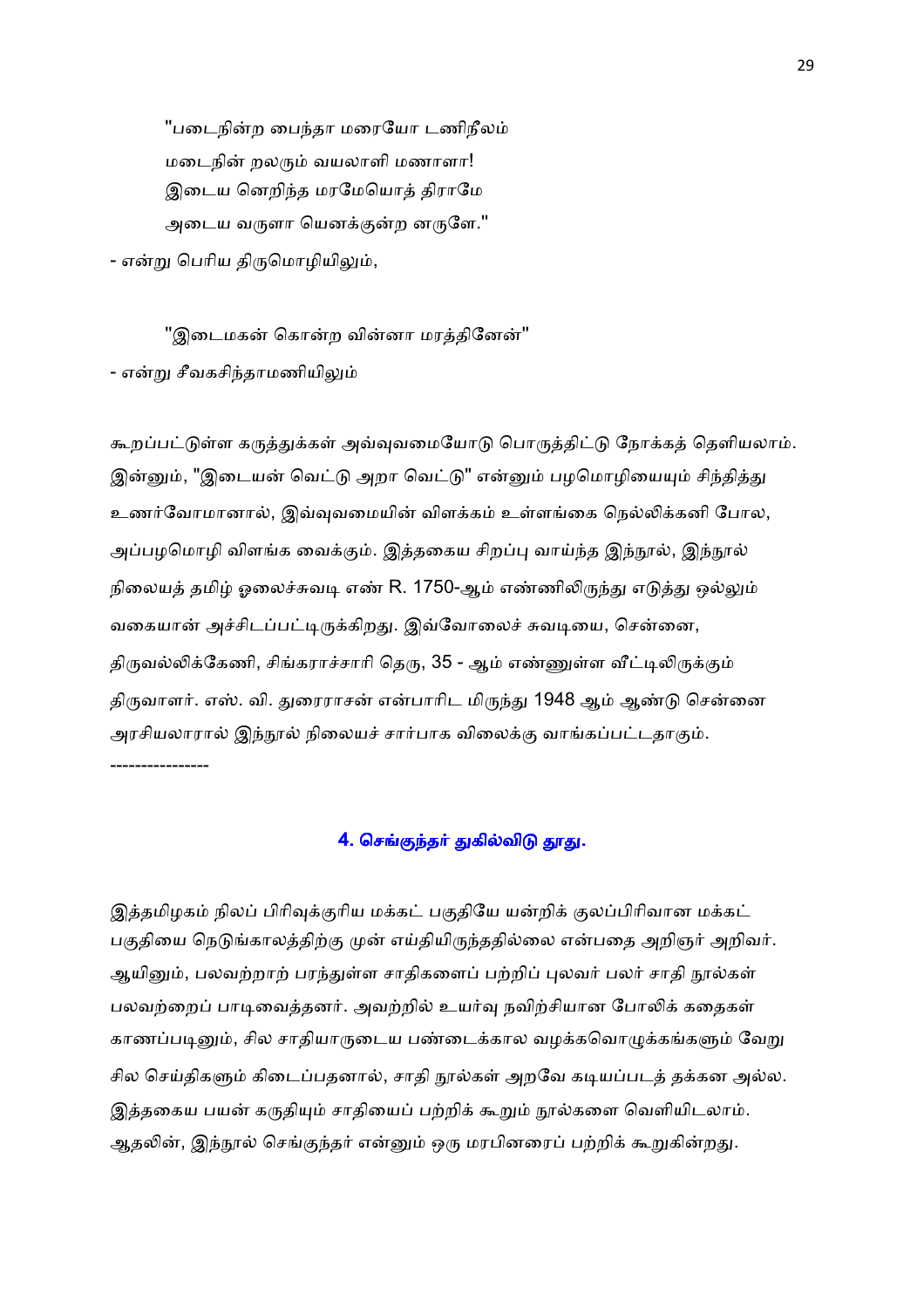இந்நூல், முதலில் காப்புச் செய்யுள் ஒன்றும், இடையில் 271 கண்ணிகளையும், இறுதியில் வாழ்த்துச் செய்யுளோடு நேரிசை வெண்பா வொன்றினையும் பெற்றுத் திகழ்கிறது. இஃது, ஆண்பால் பெண்பால் மீது விடுத்த தூதின்பாற் படும்.

#### ஆசிரியர் வரலாறு

கொங்கு மண்டலத்தைச் சேர்ந்த சேலம் - வெண்ணந்தூர் என்னும் ஊரில் வீரசைவாசாரம் பொருந்திய செங்குந்தர் குலத்தில் உதித்த பரமானந்த நாவலன் என்பார் இதன் ஆசிரியர் ஆவர். இவர் இளமைப் பருவம் முதற்கொண்டே முருகக் கடவுளின் கருணை நோக்கம் பெற்று, இலக்கண இலக்கியங்களை நன்கு தெளிவுபடக் கற்றுணர்ந்து, விருதுகவி பாடும் திறமை எய்தி, எண் திக்கிலும் விருது கவிபாடி வெற்றி முழக்கம் செய்தவர் ஆவர். இச்செய்திகள், இந்நூலின் இடையே காணப்படும் பின்வரும் அடிகளால் அறியக் கிடக்கின்றன.

"-சேர் கொங்கில் சேலம்வெண் ணந்தூர்தல மாம்பொனலை யாகிரியில் வேலரரு ளாலே விருதுகவி - நாலுதிக்கும் நாட்டுப்பர மானந்த நாவலனென் பேராகும் பூட்டுமன்பா லிட்டலிங்கப் பூசைசெய்து – கூட்டருள்சேர் வீரசைவா சாரம் விளங்கியசெங் குந்தர்குல தீரனென்று சேதியெல்லாஞ் செப்பினேன்"

பேரரசர்களாலும், சிற்றரசர்களாலும், கொடைத்தன்மை வாய்ந்த வள்ளல் பெருமக்களாலும் தமது செங்குந்த குலவதிபர்களாலும் நன்கு ஆதரிக்கப் பெற்றுப் புகழ் பெற்றவர். முருகன் எழுந்தருளாநின்ற சைவத் தலங்களில் எல்லாம் சென்று அவரைப் புகழ்ந்து பாடி தரிசித்தவர் என்பது இந்நூலால் அறியக் கிடக்கின்றது. இவர் கவிபாடுந் திறமையே யன்றி,

"செய்யுந் தொழிலைச் சீர்தூக்கிப் பார்க்குங்கால் நெய்யுந் தொழிலுக்கு நிகரில்லை - வையகத்தில் "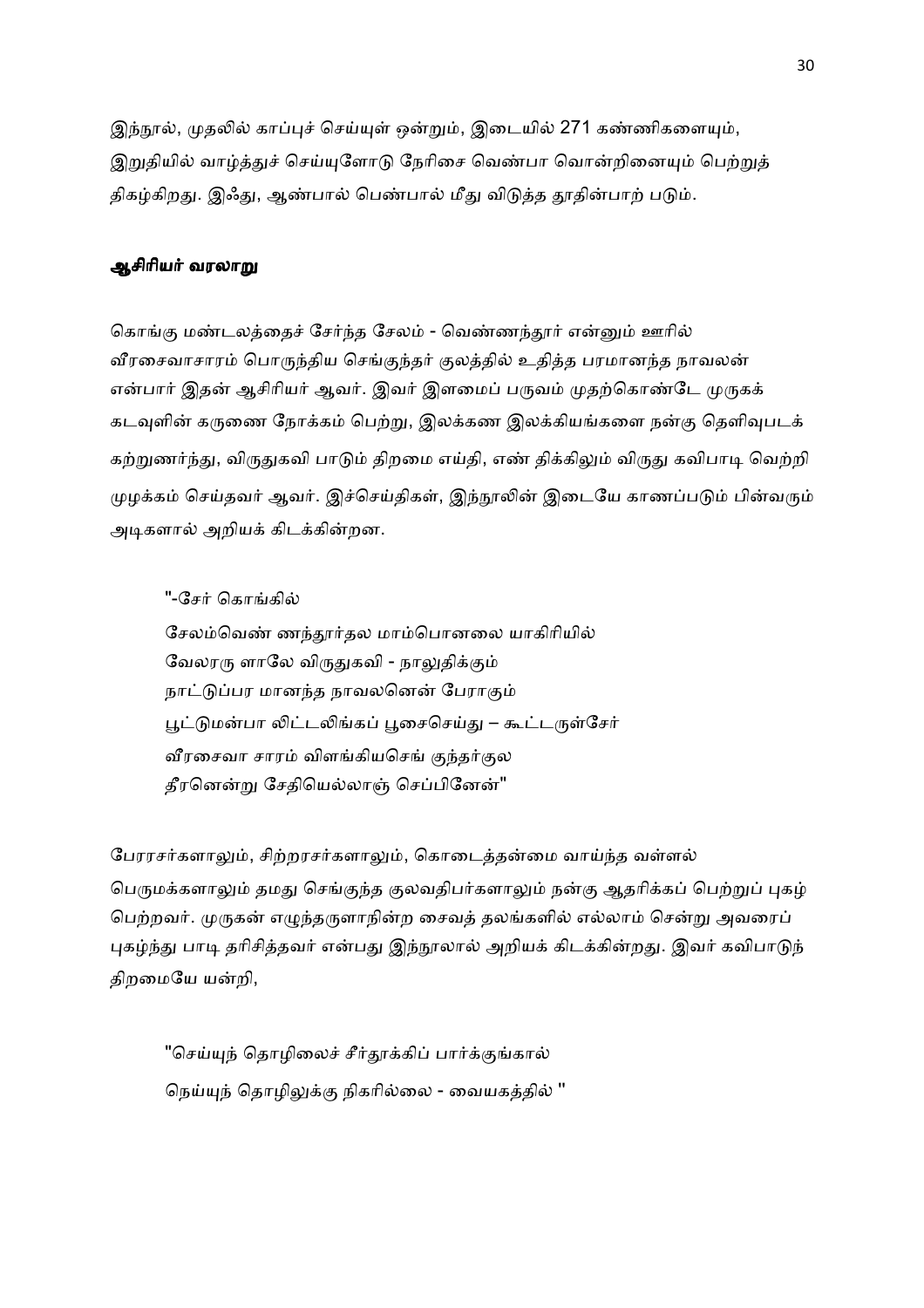என்று அவ்வையாரால் சிறப்பித்துப் பாடப்பெற்றதும் பாவம் அல்லாததும் என்று கருதப்படும் தறிநெய்தற்றொழிலை குலத் தொழிலாகக் கொண்டவர். இவர், "முன்னோர் மொழிபொருளேயன்றி, யவர் மொழியும் பொன்னேபோல் போற்றுவம்" என்பதற்குச் சான்றாக, இந்நூலில் பலவிடங்களில் முன்னோர் மொழிந்த மொழிகளை அப்படியே எடுத்தாண்டுள்ளார். மற்றும், செங்குந்தரின் அருமை பெருமை உயர்வுகளையும், கடவுள் பற்று, குணந்தொழில் முதலிய இயல்புகளையும் விளக்கியுள்ளார். செங்குந்தர் வீரவாகு தேவரின் வழிவந்தோர் எனவும், ஈகை, வாய்மை, ஒப்புரவு, கொல்லாமை முதலிய அருங்குணங்களையும் உடையவர் எனவும் கூறியுள்ளமை காணத்தக்கது.

#### செங்குந்தர் வரலாறு

உலகத்து மக்கட்கு மானத்தைக் காப்பதற்கு உறுதியாவன ஆடை முதலிய உடுக்கைகளே. அவற்றை முற்காலங்களில் நூல் நூற்கும் பொறி இல்லாத போழ்தத்துப், பெண்டிரும் ஆடவரும் தங்களது கையாலும் சிறு கருவிகளினாலும் பஞ்சுகளைக் கொண்டு நூல் நூற்று ஆடை முதலிய வமைத்து மானத்தை நீக்கி வைத்தவர்கள் தமிழ்நாட்டுச் செங்குந்தர் என்னும் பெரும் பிரிவினரே யாவர்.

உமாதேவியின் பாதச் சிலம்பில் உதிர்ந்த நவமணிகளில் அப் பார்ப்பதியார் திருவுருவத்தைக் கண்ணுற்றுச் சிவபெருமான் கொண்டருளிய இச்சையால் கருவுற்ற ஒளியுடைய நவரத்தினப் பெயர்கொண்ட மகளிர்களிடத்தில் அதிமேம்பாடடைந்த வீரத் தன்மையுடன் உதித்த பெரிய தவத்தினையுடைய வீரவாகுதேவர் முதலிய நவவீரர்களின் வழித்தோன்றினவர் இச் செங்குந்தர் என்பதாம். இச் செய்தி, புராண பிரசித்தமாம். ஞானப்பிரகாச முனிவரால் செய்யப்பட்ட பிள்ளைத் தமிழில்,

"மயில்வா கனத்தோன் துணையாக வந்தோர் தாலோ தாலேலோ"

"தேவியுமை பாகச் சிலம்பில்வரு வீரியர்கள் சிறுதே ருருட்டி யருளே"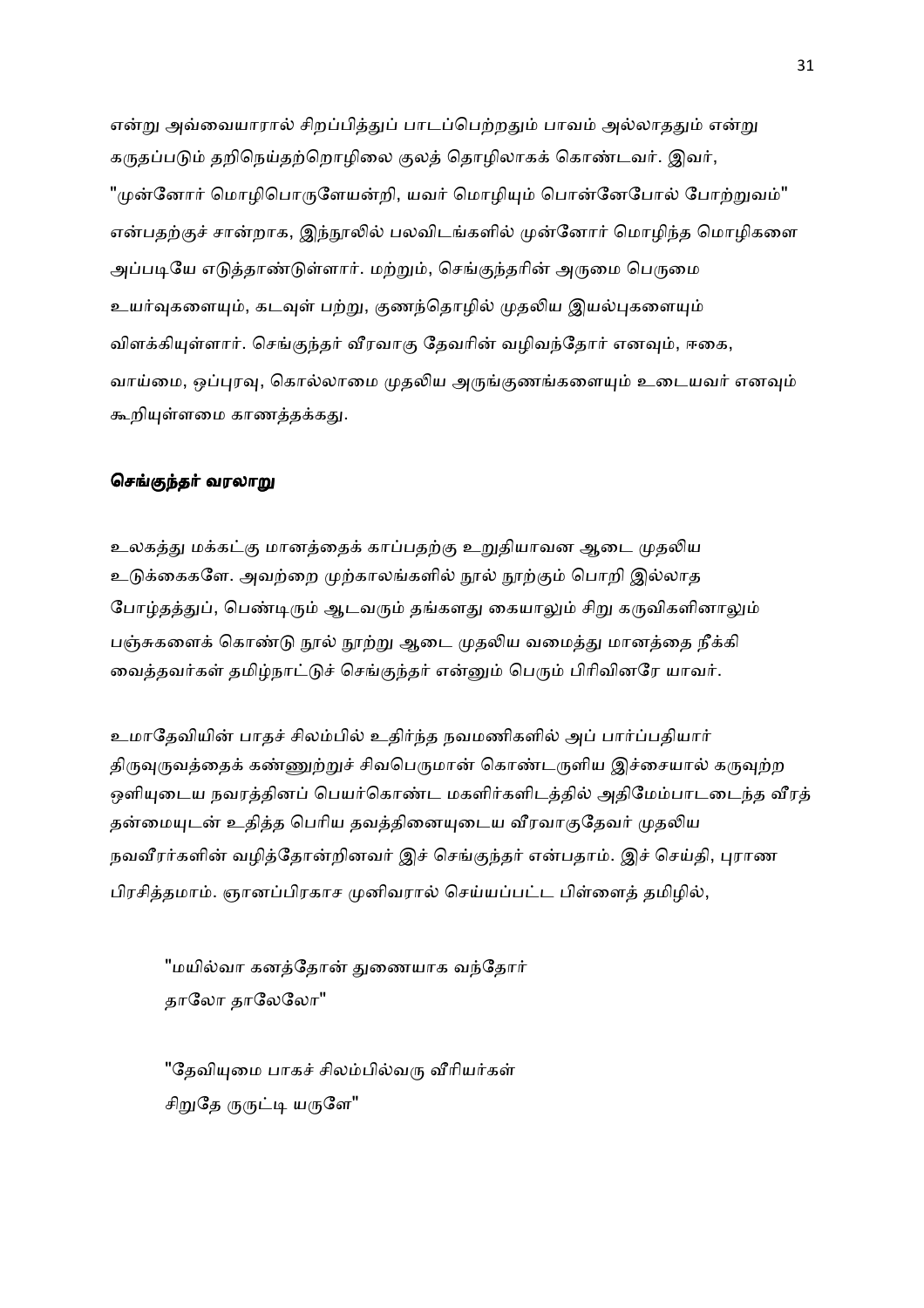என்ற அடிகளால் இனிதுணரலாம். குந்தம் என்னும் வீரப் படைக்கு உரியார் செங்குந்தர் என்பது பொருள். (குந்த மெனினும் ஈட்டி எனினும் ஒக்கும்.) இற்றைக்கு 2500 ஆண்டுகட்கு முன்னர் சேந்தனார் தனது திவாகர நிகண்டினுள்,

"செங்குந்தப் படையர் சேனைக் தலைவர் தந்து வாயர் காருகர் கைக்கோளர்"

என்று செங்குந்தரைச் சிறப்பிக்கின்றார். இதினின்று செங்குந்தப்படையர் முதலிய ஐந்து பெயர்களும் செங்குந்தர்களையே குறிக்கின்றன என்று அறிகிறோம். ஆயினும், அடியார்க்கு நல்லார், சிலப்பதிகாரத்து இந்திரவிழவூரெடுத்த காதையுள்,

"பட்டினு மயிரினும் பருத்தி நாலினும் கட்டு நுண்வினைக் காருக ரியற்கையும்"

என்னுமிடத்துச் சாலியரையே குறிப்பிட்டுக், கைக்கோளர் என்கின்ற சாதியாரைக் காட்டாமல் விட்டார். இஃது செங்குந்தர்கள் சேனைத் தலைவர்களாகவும், தொண்டைமான் முதலியோர்களாற் பெரும் பட்டங்களும் அரசச் செல்வங்களும் அடையப் பெற்று சிறப்புற்றிருந்த பண்டைய பெருங்குடிகளாய் அமைந்ததால் போலும்.

இவர்களது சிறப்புக்களைப் பிரபந்தங்கள் பல படப் புகழ்ந்து கூறும். நாகை - முத்துக் குமாரதேசிகராற் செய்யப்பட்ட கலித்துறையந்தாதியில்,

"தப்பில் புராணம் பரணி உலா பிள்ளைத் தண்டமிழ்முன் செப்பும் பிரபந்தம் எண்ணில் பெற்றவர் செங்குந்தரே"

- என்று வருவனவற்றால் இவர்கள் பிரபந்தங்களால் புகழப் பெற்றவர்கள் எனவறியலாம்.

செங்குந்தர்கள் சிறந்த வீரர்கள் என்பது :

"சண்முகன்றன் சேனாபதிகளும் சேனையும் ஆனவர் செங்குந்தரே" "சிங்களமாதிய பல்தேயம் வென்றவர் செங்குந்தரே"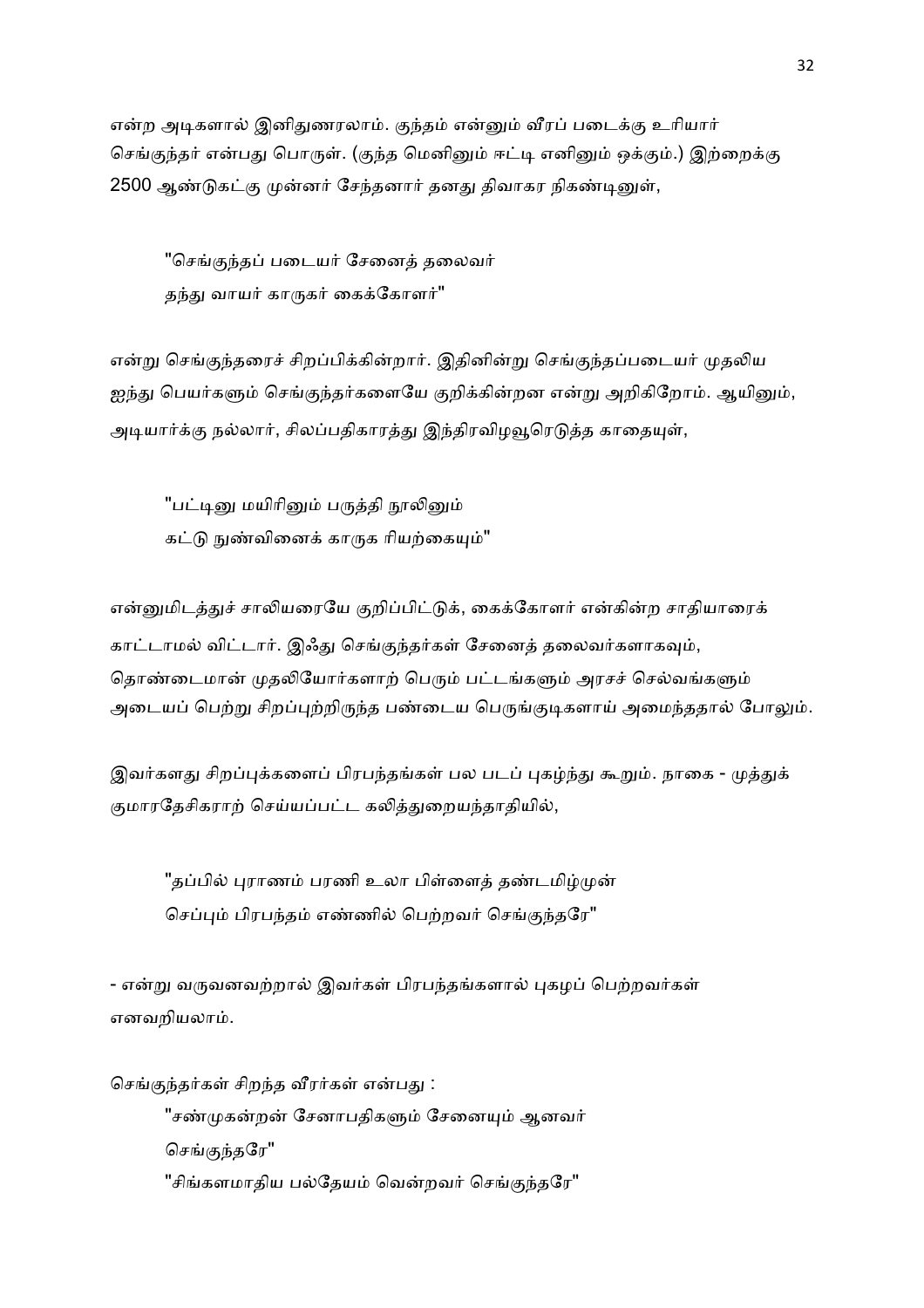என்ற, பழைய நூல்களில் வரும் அடிகளால் விளங்கும்.

சீலமுடையவர் என்பது :

"தேவாரமுற்றும் படிப்பாரும் அங்கையிற் செங்குந்தரே" ''திருவாசகஞ் சொல் ஒருவா சகத்தரும் செங்குந்தரே'' "நிதம் அந்திசந்தி சிவசிந்தனை மறவாதவ ராவரிச் செங்குந்தரே"

என்று, வரும் பழைய நூலடிகளால் அறியலாம்.

சொன்ன சொல் தவறாதவர்:

'தேவே விலகினும் நாவிலங் காதவர் செங்குந்தரே"

என்று வரும் நூலடியால் உணரலாம். செங்குந்தரைப்பற்றி எழுத வேண்டுமென்றால் மிகவிரியும். பழைய காலத்துக் கல்வெட்டுக்களில் கண்ட விசயாலயன், பராந்தகன், கோப்பர கேசரி, இராஜேந்திரன், திரிபுவன தேவன், இராசராசன், விக்கிரம சோழன், அநபாயன், சுந்தர பாண்டியன், வல்லாள தேவன் முதலிய அரசர்களது ஆணையில், இப் பெரும் பிரிவினர்களைப் புகழாத இடங்கள் கிடையா. திருவண்ணாமலையில் வல்லாள தேவரால் ஏற்படுத்தப்பட்ட கோபுரத்தின் தென்பாகத்தில் எழுதப்பட்டுள்ள ஒரு அரிய கல்வெட்டொன்றில், இவர்களது சிறப்புக்கள் கூறப்பட்டிருக்கின்றன. இவர்களின் பெருமைகளையும் பண்டைய நாட்களின் பல சிறப்புக்களையும் குறித்துப் பலவிடங்களில் எழுதியிருந்தாலும், பல்குன்றக் கோட்டத்துச் சிங்கபுர நாட்டு அண்ணமங்கலயப்பற்று தேவனூர்க் கோயில் கல்வெட்டுக்களிலும், வெண்ணிக்கோட்டத்து கோலிய நல்லூரிலும், பையூர்க் கோட்டத்துக் கீழ்பட்டைய நாட்டின் திருவான்பூரென்னும் தமிழ் முருகவேளாரது கோயிலுள்ளும் எழுதப்பட்டுள்ள அரிய கல்வெட்டுகளுள், இவர்களது பெருமைப்பாடுகள் குறித்து மிகச் சிறப்பிக்கப்படுகின்றன. இக் கல்வெட்டுக்களால் பல கோயில்கள் எழுப்பித்தும் பல கோயில்களுக்கு நித்தியக் கட்டளைகள், திருவிழாக்கள் முதலிய தான தருமங்கள் செய்வித்தும் வாழ்ந்தவர் செங்குந்தர் என்பது விளங்கும். இவர்களது வரலாற்றைத் தொண்டை மண்டல வரலாறு என்னும் நூலிலும், இம் மரபில் தோன்றி திக்கெங்கணும் வெற்றிக்கொடி நாட்டிய ஒட்டக்கூத்தர் என்னும் புலவரால் பாடப்பெற்ற, "ஈட்டி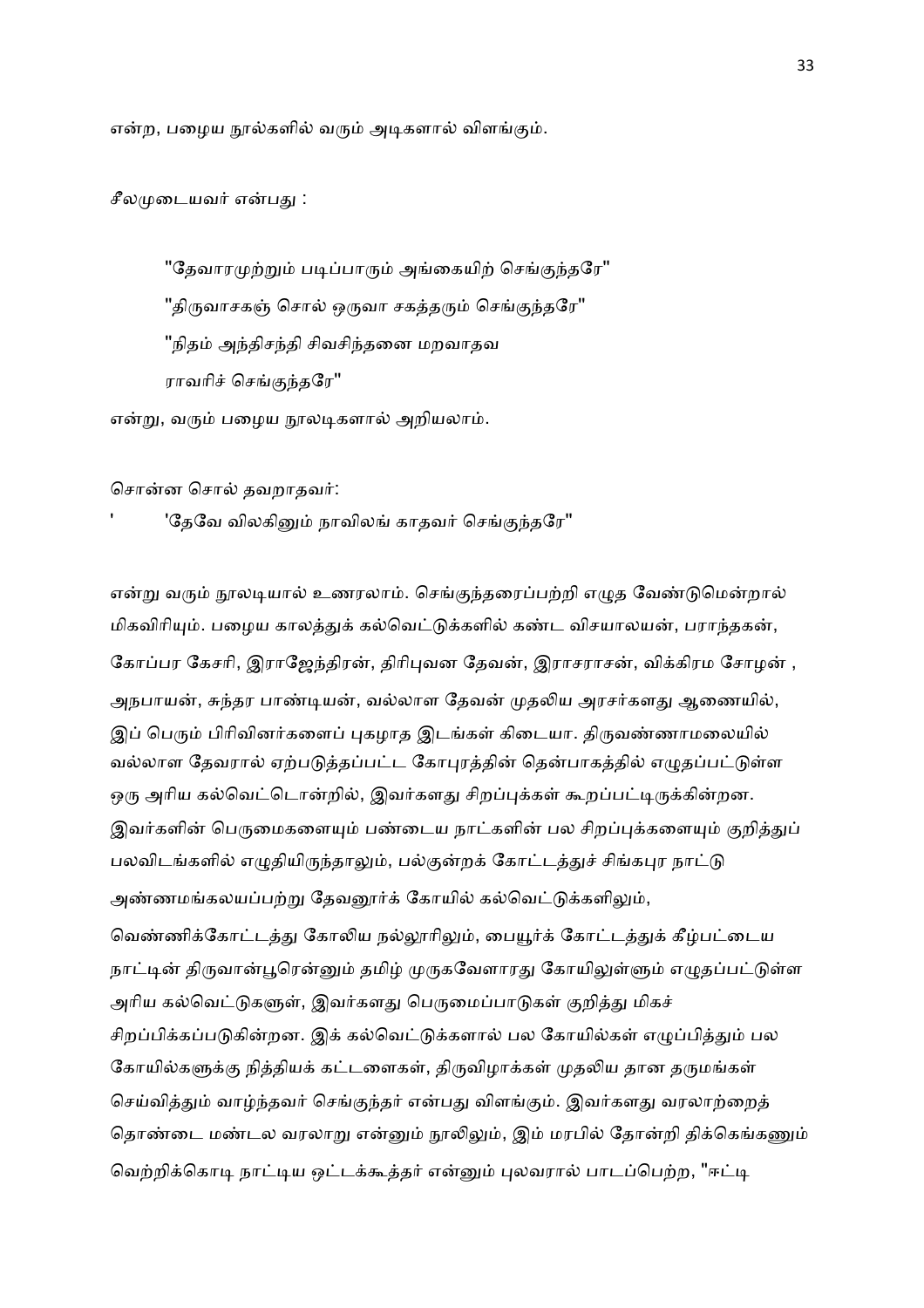எழுபது" என்ற நூலினும், கடம்பவன புராணத்தில் வீர சிங்காதனச் சருக்கத்திலும், ஸ்ரீகந்தபுராணம், செங்குந்தர் பரணி, சேனைத்தலைவர் உலா, பிரமாண்ட புராணம், கந்தபுராணம், திருவாரூர் லீலை, ஏழாயிரப் பிரபந்தம், வல்லான் காவியம் முதலிய நூல்களிலும் சோழ மண்டல முதலிகள் என்னும் காரணப் பெயரையும், வீர தீரத் தன்மைகளையும் கூறப்பட்டிருக்கின்றன. இந்நூல் பாடிய பரமானந்த நாவலரும் இந்நூலினுள் செங்குந்தகுல மரபினரைப் பற்றிய பிறப்பு, தொழில், கடவுள் பற்று, குணங்கள், அவர்களின் ஊராளும் நாட்டாண்மை சபை, அதன் இயல்புகள் முதலியன யாவற்றையும் குறிப்பாகவும், தெளிவு படவும் கூறிச் சென்றிருக்கின்றார்.

#### நூலின் போக்கு

1-8 கண்ணிகளில், திருமால், பிரமர், முனிவர், இந்திரர் முதலியோர்களின் துயரத்திற்குச் சிவபெருமான் இரங்குதலும், உமையைச் சிவன் மணத்தலும், கந்தப் பெருமான் திருவவதார நிகழ்ச்சியும் கூறப்பட்டுள்ளன.

9 - 13 கண்ணிகளில், உமையின் பாதச் சிலம்பின் நவரத்தினங்களிலிருந்து நவசத்திகளுண்டாய், அவர்களனைவரும் நவ வீரர்களைப் பெற்ற வரலாற்றுக் குறிப்பும் அவர்களிடத்திலிருந்து தோன்றிய வியர்வையிலிருந்து நூறாயிரவர் தோன்றிய குறிப்பும் கூறப்பட்டுள்ளன.

14-15 கண்ணிகளில், முருகன் பிரமனின் செருக்கை யடக்கிய வரலாறும், தான் சிருஷ்டித் தொழில் செய்ததும் கூறப்பட்டுள்ளன.

16 – 17 கண்ணிகளில், சிவனால் பிரமன் சிறை மீண்டது, முருகன் சிவனுக்கு பிரணவப் பொருளை குருமூர்த்தமாக நின்று உபதேசித்தது ஆகிய வரலாறுகள் கூறப்பட்டுள்ளன. 18-வது கண்ணியில், முருகன் சக்திவேல் பெற்றதையும்,

19-22 கண்ணிகளில், முருகன் தன் தந்தையின் ஆணைப்படி சூரபதுமன் முதலானோரை வென்ற செய்தியும்,

23-வது கண்ணியில், முருகன், இந்திரன் மகள் தெய்வ யானையை மணந்த குறிப்பும், 24-25 கண்ணிகளில், செங்குந்தர் வீரவாகுதேவரின் பரம் பரையினர் என்பதும்,

26 - 28 கண்ணிகளில், செங்குந்தரின் கடவுள்பற்றும், அவர் செய்யும் திருவிழாவின் குறிப்பும் அவரது பண்பாடு ஆகியவைகளைப் பற்றியும்,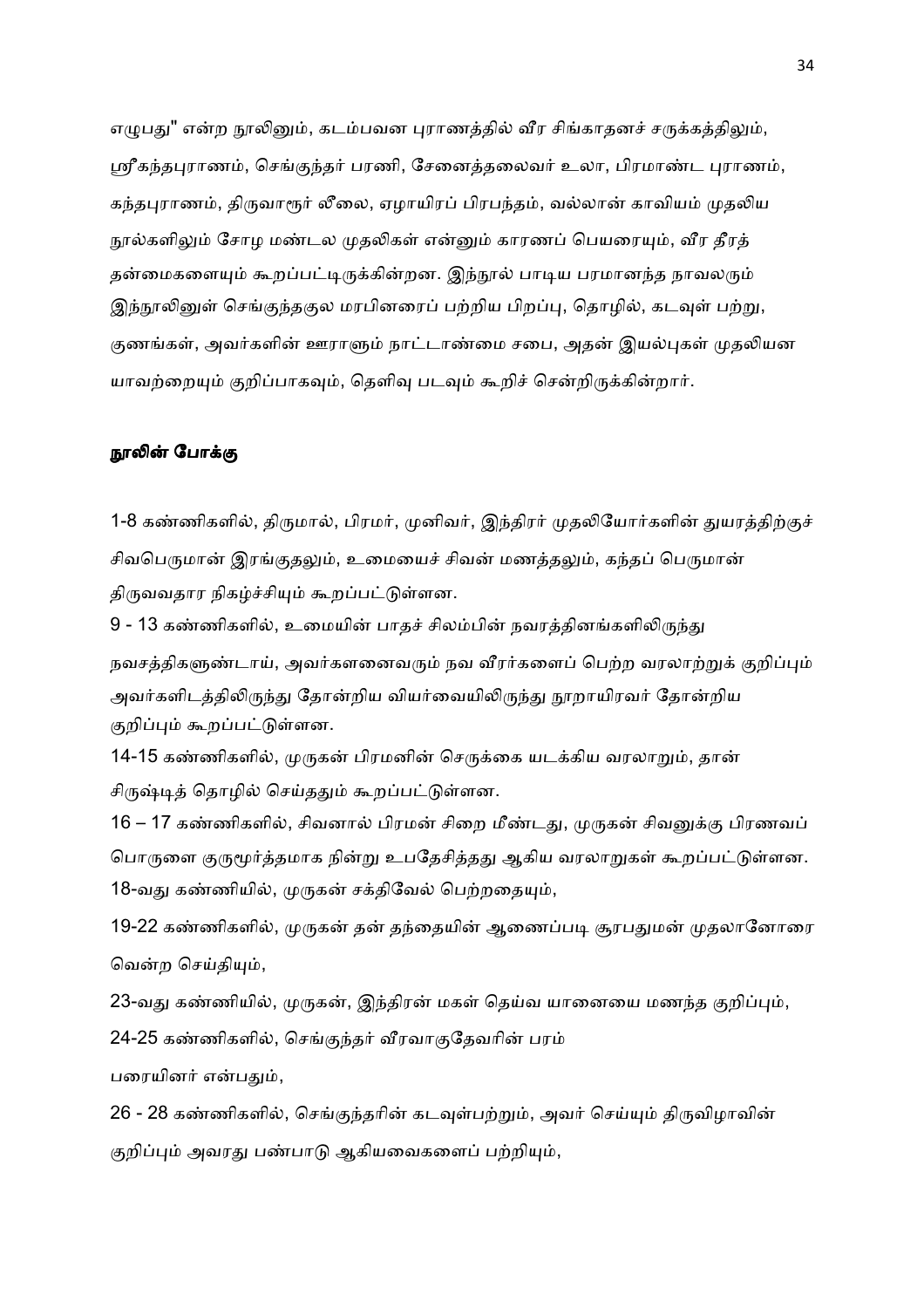29-வது கண்ணியில், செங்குந்தர் ஆண்ட மண்டலங்களின் பெயர்களையும், 30 - 44 கண்ணிகளில், செங்குந்தரின் குணாதிசயங்கள், அவரது தொழில் நுட்பங்கள், தமது குலப் புலவரான ஒட்டக் கூத்தரைப் புரந்து தாம் பெற்ற பேறுகள், அவர்கள் பெற்ற வரிசைகள், பல கொடைவள்ளல்களால் பகமப்பெற்றவை ஆகிய செய்திகளையும் கூறப்பட்டிருக்கின்றன.

45 - 46 கண்ணிகளில், புலவர் தாம் சென்று போற்றி வந்த முருகன் ஊர்களைப் பற்றிக் கூறுகின்றார்.

47 - 53 கண்ணிகளில், திருவேரகத்தில் புலவர் தாம் தரிசித்த முருகன் கோலத்தைப் பற்றியும், அச்சந்நிதியில் முனிவர்கள் வணங்கும் காட்சி, நடனமாது ஆடும் காட்சி முதலியவைகளைப் பற்றியும்,

54-வது, கண்ணியில், புலவர் முருகனைப்பற்றிப் பாடிப் பணிந்து பாமாலை செய்ககையும்,

55 - 57 கண்ணிகளில், முருகன் சந்நிதியில் வணங்குவோரின் மெய்ப்பாட்டின் தன்மையையும்,

58 - 80 கண்ணிகளில், புலவர், முருகன் புகழினைச் சொல்மலர்களால் அருணகிரியார் திருப்புகழ் முதலியன கொண்டு போற்றிப் பாடுகின்றார்.

81 - 82 கண்ணிகளில், புலவர், திருவேரக முருகனைப் போற்றி செய்து, "தன்னைக் காத்தல் நின்கடன்" எனக்கூறி, தலவாசம் செய்ததாகக் கூறுகின்றார்.

83 - 89 கண்ணிகளில், முருகன் புலவர் கனவில் தேசிகராய்த் தோன்றி, "யாது வேண்டும் உமக்கு'' என வினவினதையும், அதற்குப் புலவர், "கனவினும் உன் புகழைப் பாட, வுனையே வணங்க, பொன் பொலியும் வாழ்வு புகழீகை இன்பம் தவிரா திகபரமும் தந்தருள் ஐயா," எனக் கூறி வேண்டினதையும், முருகன், "பாளைய சீமைக்குள் வளர் செங்குந்த சபையோரின் மூலமாக நீ நினைத்த செல்வமெல்லாம் தந்தருள்வோம்" என்று கூறி மறைந்த செய்தியும் கூறப்பட்டுள்ளன.

90 - 100 கண்ணிகளில், புலவர் கும்பகோணம், திருநாகேஸ்வரம் முதலிய சிவத் தலங்களைத் தரிசித்துப், பின்னர், பெரிய தம்பி மன்னன் அன்பினால் ஆதரிக்கப்பட்டிருந்த செய்தி கூறுகின்றார்.

101 - 134 கண்ணிகளில், பாளையஞ் சீமைக்குள் இருக்கும் பல நாட்டு செங்குந்தர்களும் கூடி, பலப்பல தீர்ப்பு வழங்குதலின் நேர்மையும், அந்நாட்டாண்மை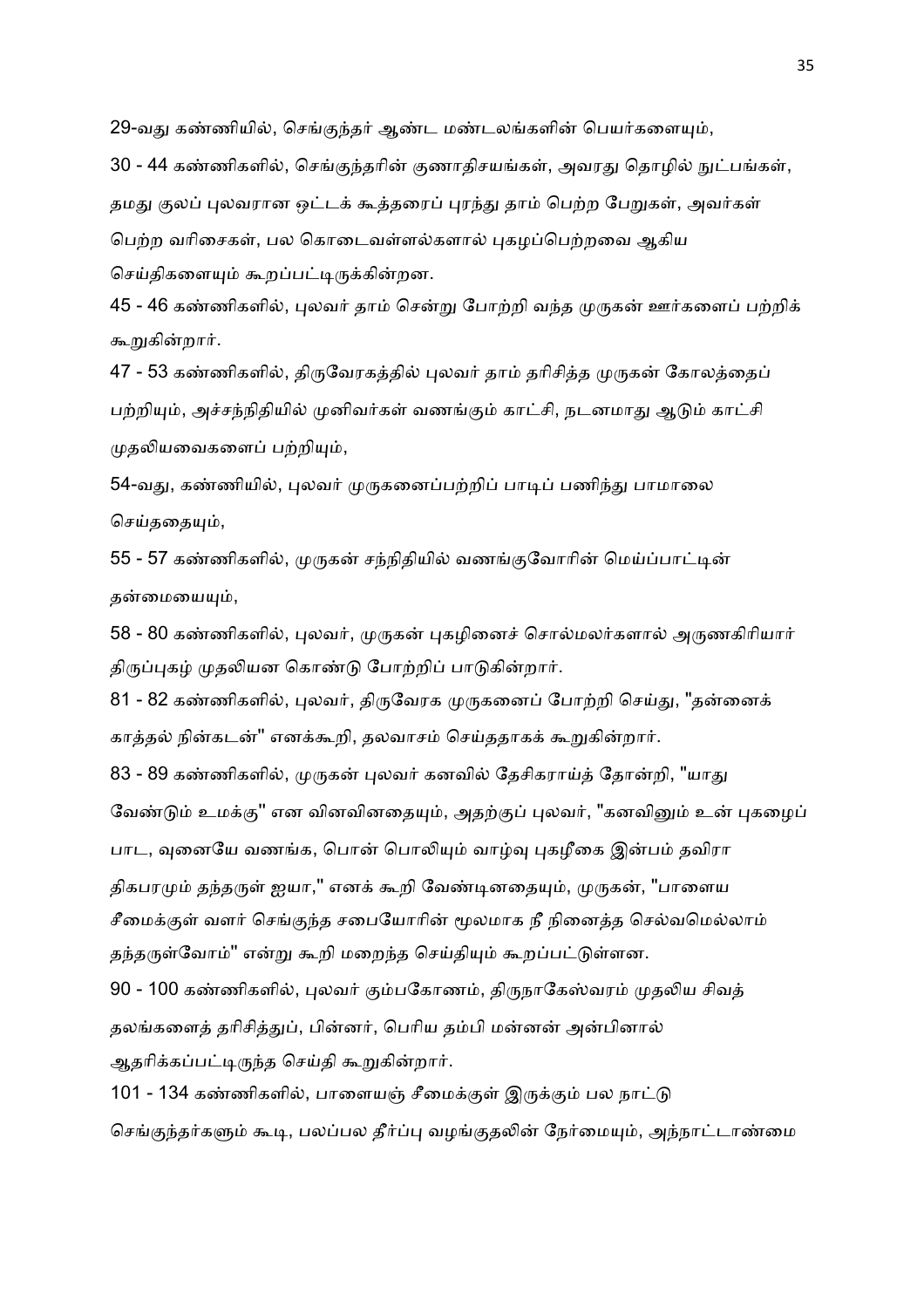சபையின் இலக்கணமும் நேர்மையும் பொதுவாகவும் சிறப்பாகவும் கூறப்பட்டிருக்கின்றன.

135 - 144 கண்ணிகளில், புலவர் செங்குந்த சபையினிடத்துச் சென்றதும்,

அச்சபையோர் தன்னை வரவேற்று வினாவியதையும், அதற்குத் தான் பதிலளித்ததையும் கூறுகின்றார்.

145 - வது கண்ணியில், அச்சபையோர் தனக்கு ஈந்த வரிசையின் சிறப்பினைக் கூறுகின்றார்.

146 - 249 கண்ணிகளில், துகிலின் பரியாயப் பெயர்களைக் கொண்டும், அது பயன்படும் இடத்தின் தன்மையைக் கொண்டும், அது இல்லாததால் ஏற்படும் தன்மையும் இருந்தால் ஏற்படும் பெருமையைக் கொண்டும் துகிலின் பெருமையை உயர்வு நவிற்சி படப் புகழ்ந்து கூறுகின்றார்.

250 - 253 கண்ணிகளில், தன்னை வருத்திய பரத நாட்டியம் கற்றாடிய பெண்ணின் தன்மையையும், தன்னையவள் வருத்திய விதத்தையும் கூறுகின்றார்.

254 - 258 கண்ணிகளில், புலவர் பரதவிதத்தாலாடிய பெண்ணைப் புகழ்ந்து கூறுகின்றார்.

259 - 261 கண்ணிகளில், புலவர் தன் ஊழ்வினையின் வலியை எடுத்துரைக்கின்றார்.

262 - வது கண்ணியில், இவையிவை பொல்லாதது என்று கூறுகின்றார்.

263 - 271 கண்ணிகளில், புலவர், தான் அவளை நினைத்து வருந்தி வாடிய

தன்மையையும், அவளையடைய அவளிடத்துத் தூது சென்று அவளை யழைத்துவா, என்று துகிலைத் தூது விடுத்தலோடும் முடிகிறது இந்நூல்.

#### இந் நூலில் காணும் சிறப்புக்கள்

இந்நூல் ஆசிரியர், சுருங்கச் சொல்லி விளங்க வைத்தல் என்னும் அழகுபட முதல் இருபத்தைந்து கண்ணிகளில், கந்த புராண வரலாற்றைத் தொகுத்துக் கூறுகின்றார். இந்நூலால், செங்குந்த மரபினர் பண்டு தமிழகம் முழுவதும் பரவி வாழ்ந்தனர் என்பதும், அக்காலத்திய அரசர்களாலும் வள்ளல்களாலும் அறிஞர் பெருமக்களாலும் சிறப்புப் பட்டங்கள் பெற்றும், அரச காரியங்கள் செய்வோர் என்பதும், தங்களுக்குள், நாட்டாண்மை பொதுச் சபை ஏற்படுத்திக்கொண்டு, எப்படிப்பட்ட சிக்கலான வழக்குகளாய் இருந்தாலும், பண்டு மரியாதை ராமன் தீர்த்து வைத்தது போன்று சாதுரியத்தினால் தீர்த்துக் கொண்டும், வள்ளுவர் வாய்மொழியில் கூறிய,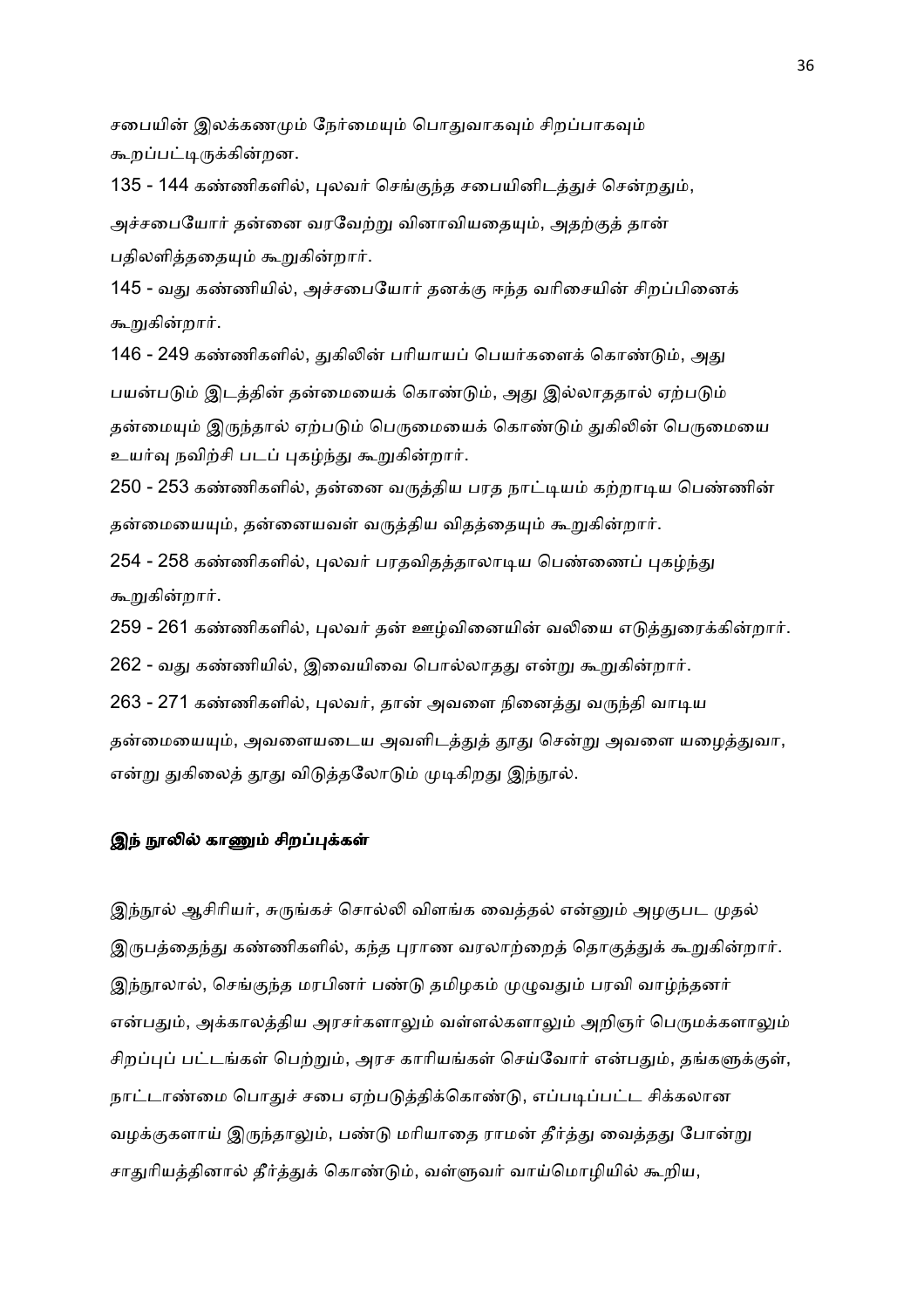"உரைப்பார் உரைப்பவை யெல்லா மிரப்பார்க்கொன் றீவார்மேல் நிற்கும் புகழ்.

நல்லா றெனினுங் கொளறீதே மேலுலகம் இல்லெனினு மீதலே நன்று.

தோன்றிற் புகமொடு தோன்றுக அஃதிலார் தோன்றலில் தோன்றாமை நன்று.

அவையறிந் தாராய்ந்து சொல்லுக சொல்லின் தொகையறிந்த தூய்மை யவர்"

என்னும் இலக்கணத்திற்கு தாங்கள் இலக்கணமாகத் திகழ்ந்திருந்தும், முருகர் கோயிலில் ஆண்டாண்டு தோறும், "சூரசங்காரத் திருவிழா" செய்பவர் என்றும், முதலாய செய்திகள் அறியக் கிடக்கின்றன. மேலும்,

ஆசிரியர், கருத்தினுட்பொருளை, விளக்கும் சொற்களை அழகுபட எடுத்தாளுவதிலும், அணி வகைகள் பொருந்தப் பாடுவதிலும் வல்லவர் என்பதற்குக் கீழ் வரும் கண்ணிகள் சான்றாகும் :

"கற்பிருக்கு மங்கையர்க்குக் காவல் நீ! கற்பில்லா துர்ப்புணர்ச்சி கன்னியர்க்குந் தோழமை நீ!'' " செங்குந்தர் வாசலெங்கும் ரூபாய் வராகன் விளையாடப் பூசலிட்டு மேன்மேலும் போட்டுவைத்து-'' "ஞானகலை யோகியர்க்கும் நங்கையர்மா லேத்துவிக்கும் ஆனகைல யான வசீகரேம!'' "பெண்ணுக்குப் பெண்ணிச்சை பெண்ணமுதுக் காசை கொண்டு கண்ணுக்குக் கண்ணிச்சைக் கட்டழகை"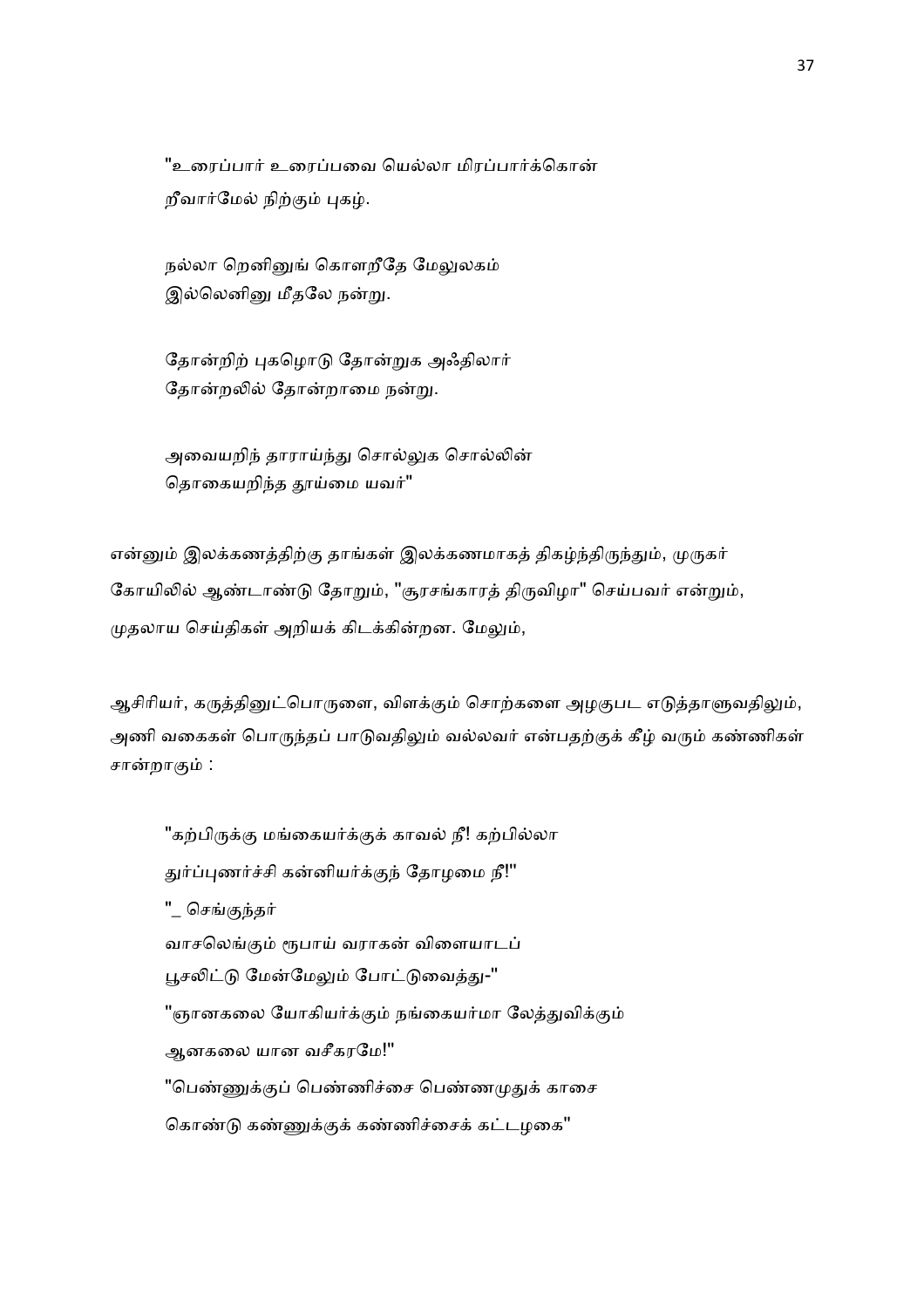உலகத்து மக்கள் அறிவுடைய பெரியோர்களை ஆடம்பர ஆடையின்றேல் உடன் மதிக்கமாட்டார்கள். நல்ல ஆடம்பரமும், அழகும் உள்ள ஆடைகளை அணிந்துள்ளவர்கள் அறிவில் சிறியவர்களேயானாலும் உடன் வரவேற்று மதிப்புக் கொடுப்பர். இது உலகத்து இயற்கை. இக்கருத்தை ஆசிரியர்

''- நூல் விதியால்

பஞ்சலட் சணந்தெரிந்து பாடிப் படித்தனந்தம் விஞ்சப் பிரசங்கம் விதித்தாலுஞ்-செஞ்சொலினால் வல்லகலை யைமதித்து உதவார் மேல்விளங்கும் நல்லகலையே! உனக்கே நல்குவார்!"

என்று எடுத்துக் கூறும் சிறப்பு, நமக்கு அறிவுக்கு விருந்தாக விளங்கும். மற்றும், இன்பச்சுவை பொருந்தப் பாடியதில் சில கண்ணிகள் வருமாறு:

''- சரச.ண மங்கையர்மே லாசை கொண்டு மாப்பிளைமார் செங்கையினாற் றொட்டிழுக்கும் செல்வமே !"

''- கொங்கை

குடத்தினிழல் காட்டிக் கூடிளைஞர்க் கல்குல் படத்தினிழல் காட்டும் படமே ! - வடத்திரள்சேர் ஏகாச மாக விள முலையி லெந்நேரம் வாகா யணைந்திருக்கும் வங்கணமே !"

இக்காலத்து, நெய்தல் தொழில் செய்வோர் இல்லங்களில், நெய்தற் றொழிலை ஆணும் பெண்ணும் ஒன்று சேர்ந்து ஒருவருக்கொருவர் உதவியுடன் செய்வர் என்பது கண்கூடாகப் பார்ப்பவருக்கு விளங்கும். இம்முறை அக்காலத்தும் உண்டு என்பதனை,

''- ைவயகதி சீரிகையாற் பண்சேர்த்து நன்னூல் பாவாக்கிக் காரிகையார் தாரால் கலைசெய்யும் " என்று எடுத்துக் கூறுகிறார்.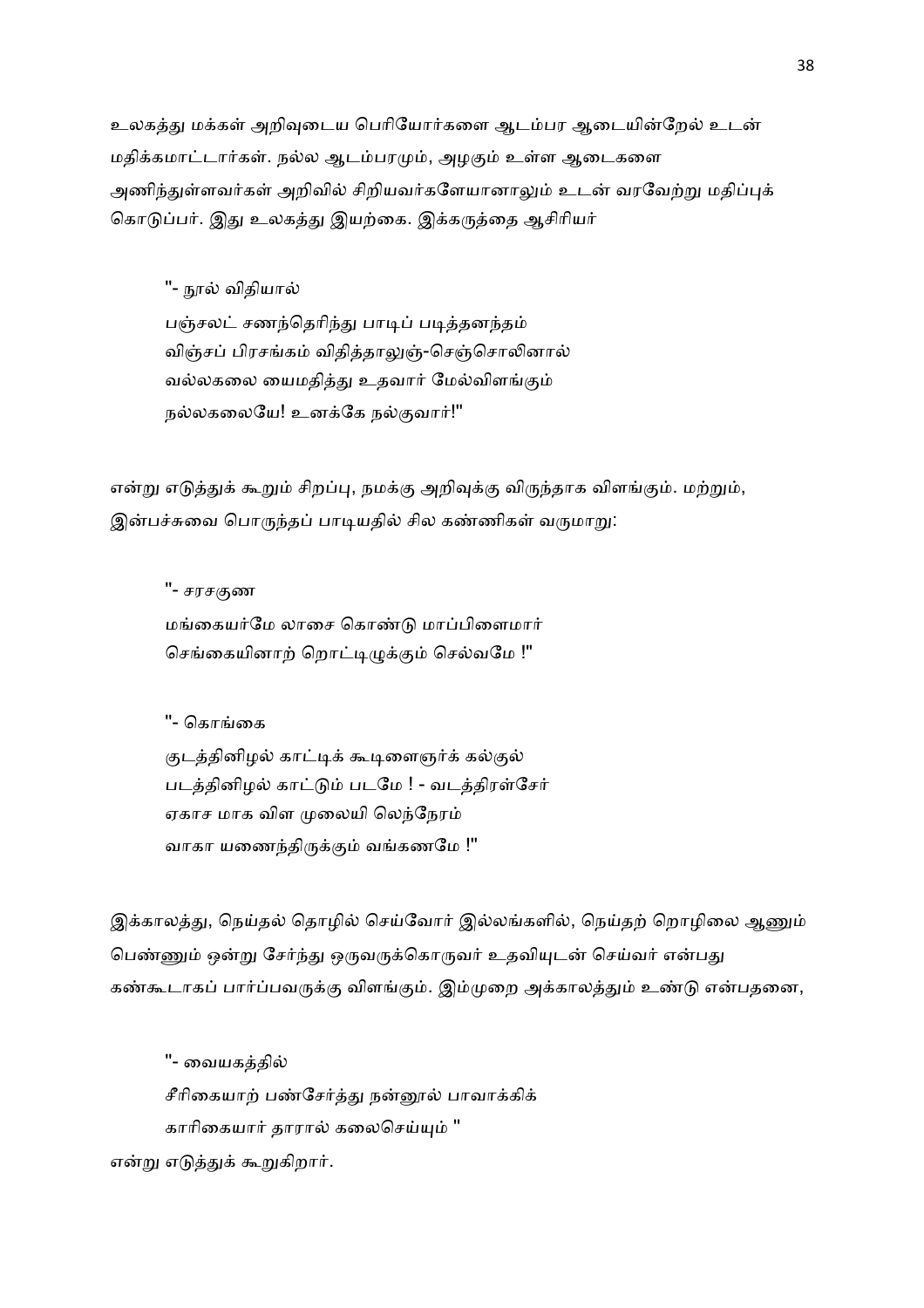இந்நூலில் காணும் கதைக்குறிப்புக்கள் :- தாருகாவனத்து ரிஷிகள், மரியாதை ராமன் கதை, திருவண்ணாமலையில் அரன் முடியை மால்பிரமன் தேடியது, தில்லை நடராசன் அம்பலத்தாடுவது, அது பொழுது பதஞ்சலி வியாக்கிரபாதர் அருகே நின்றிலங்குவது. அருணகிரிநாதரின் வாக்கின் திறம், சோழர்கள் கலிங்க நாட்டை வென்றது முதலாய கதைக் குறிப்புகள் அறியப்படுகின்றன. உலகில் ஐம்புல நுகர்வும் ஒருங்கே அடையப் பெறுவது பெண்களிடத்தில் என்பதை, திருக்குறளின் சான்றோடு எடுத்துக் கூறுகிறார். அஃதாவது,

'' பாலொடு கேன்கலந் தற்றே பணிமொழி

வாலெயி றாறிய நீர் ''

எனவும்,

"கண்டுகேட் டுண்டுயிர்த் துற்றறியு மைப்புலனும் ஒண்டொடி கண்ணே யுள" - எனவும் கூறுகிறார். இவை யிவை துன்பத்தைப் பயக்கும் என்று, கல்லார் பெருங்கூட்டம், கற்றார் பிரிவு, பொருளில்லார் இளமை, இடார் செல்வம் பொல்லாதவை என எடுத்துக் கூறுவது வாழ்க்கைக்கு இன்றியமையாததாகும்.

இங்ஙனம், கற்பனைத் திறமும், எளிமையில் கருத்துக்களைச் செஞ்சொற்களால் எடுத்துக் கூறும் இந்நூல், இந்நூல் நிலையத் தமிழ் ஓலைச் சுவடி R. 1756- ஆம் எண்ணிலிருந்து எடுத்து ஒல்லும் வகையான் திருத்திச் செப்பம் செய்து அச்சிடப்பட்டிருக்கிறது. இந்நூலை, சென்னை, திருவல்லிக்கேணி, சிங்காரத் தெரு, 35-ஆம், எண்ணுள்ள வீட்டிலிருக்கும் திருவாளர். எஸ். வி. துரைராசன் என்பாரிடமிருந்து அரசியலாரால் 1948-ம் ஆண்டு, இந்நூல்நிலையச் சார்பாக விலைக்கு வாங்கப்பட்டதாகும்.

------------

## 5. சங்கரமூர்த்தி விறலிவிடு தூது

இந்நூல், முதலில் காப்புச் செய்யுளான விநாயகர், முருகர், கலைமகள் ஆகிய மூவர் மீதும் பாடிய மூன்று விருத்தப் பாக்களும், இடையில் 809 கண்ணிகளையும்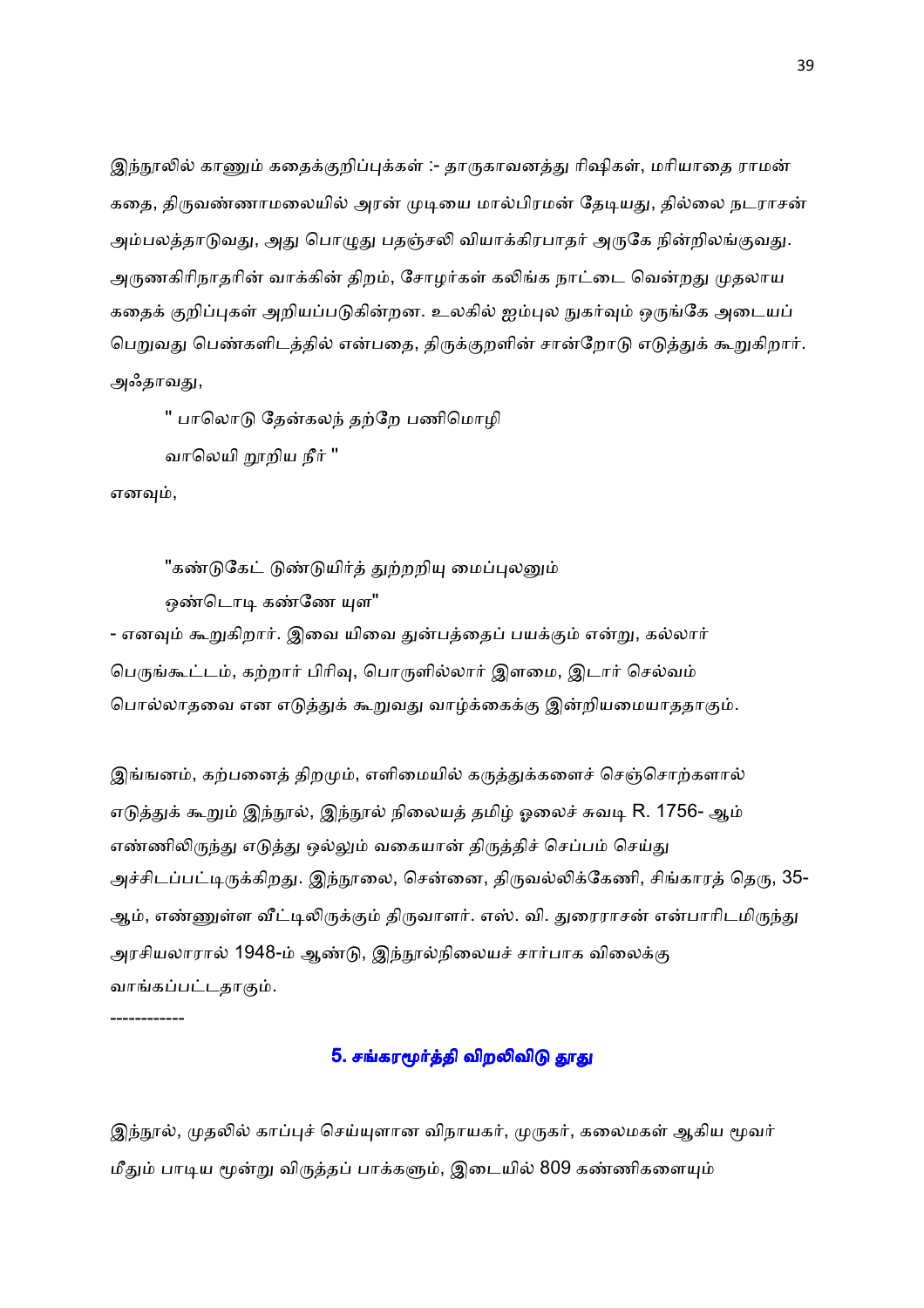பெற்றுள்ளது. இறுதிப்பாகம் கிடைக்கப் பெறவில்லை. இஃது, ஆண்பால் பெண் பால் மீது விடுத்த தூதின்பாற் படும்.

# ஆசிரியர் வரலாறு.

இந்நூல், சுப்பையர் என்பவரால் செய்யப்பட்டதாகும். இவர், திருவிடை மருதூர் தன்னில் இராகவராத்திரியார் என்பார்க்கு மகனாகப் பிறந்தவர். திருவிடை மருதூர் சுப்பையா சுவாமி சந்நிதியில், இராகவசாத்திரியார் நீண்டநாள் மகவில்லாமை காரணமாக விரதம் பூண்டிருந்து, தானங்கள் பல செய்து, இறுதியில் வரப்பிரசாதமாக இறையருளால் தோன்றியவர் ஆவர். இவர் இளமை முதற்கொண்டே குலவழக்கப்படி, ஆண்டியப்ப வாத்தியார் இடத்தில் வேதாகம புராணங்களையும், இலக்கிய இலக்கணங்களையும் பயின்றவர் ஆவர். தந்தையினிடத்திலிருந்து சோதிடக் கலையைக் கற்றவர். நாள்தோறும் நந்தவனத்தில் சென்று பூப்பறித்து மாலை தொடுத்து, சுப்பையா சுவாமிக்கு நல்கும் ஒழுக்கமுடையவர். திருநெல்வேலியில் வாழ்ந்து வந்த குப்பசாத்திரியின் மகள் இந்திராணி என்பாளை மனைவியாகப் பெற்று வாழ்ந்தவர். இந்திராணி என்பாள், கணவன் தன்னை வைதாலும் அடித்தாலும் மனங்கோணாது உடனுரைந்து வாழும் பண்பினளாவள்; பொய்யுரையாள்.

புலவராகிய சுப்பையரும் அவரது மனைவி இந்திராணியும் மனமொத்து வாழுங்காலத்து ஓர் நாள், முத்திபெறும் பொருட்டு, திருநெல்வேலியில் எழுந்தருளாநின்ற காந்திமதியம்மன் சந்நிதியை இருவரும் வணங்கச் சென்றனர். அப்பொழுது, இந்திராணி தனது கையினால் தீர்த்தம் வாங்கிச் சுப்பையருக்கு இட்டனள். அதுபொழுது அம்மஞ்சள் தண்ணீர் சுப்பையர் மார்பினிடத்துப் பட்டது. இருவரும் பின்னே தமது இல்லம் ஏகி, உண்டிருந்தனர். பின்னே, இந்திராணி கணவன் மார்பில் மஞ்சள் சாந்து இருக்கக் கண்டனர். இது ஏது என்று வினவினள். சுப்பையர் தண்டீசுவரியை வணங்கிய பின் நீர் இட்ட மஞ்சள் தண்ணீரே யல்லாமல் இஃது வேறில்லை; வேறொரு மாதின்மீது எனது உள்ளம் நாடியதில்லை என்று பலவாறாகக் கூறினர். இந்திராணி மெய்யைப் பொய்யாக நினைத்து, தனது கணவராகிய சுப்பையரிடத்தில் ஐயப்பட்டு மரியாதையின்றி தாறுமாறாக நடந்துகொண்டனர். அதனால் வெறுப்புண்ட சுப்பையர் இறைவனை வேண்டி, இனி மாமனார் இல்லத்தில் இருக்கப்படாது; தனது தந்தையினிடத்திலும் செல்லுதல் நலமன்று. ஆதலின், தலயாத்திரை செல்லுதல் நன்றாமோ என எண்ணித் திருவுளச் சீட்டுப் போட்டுப்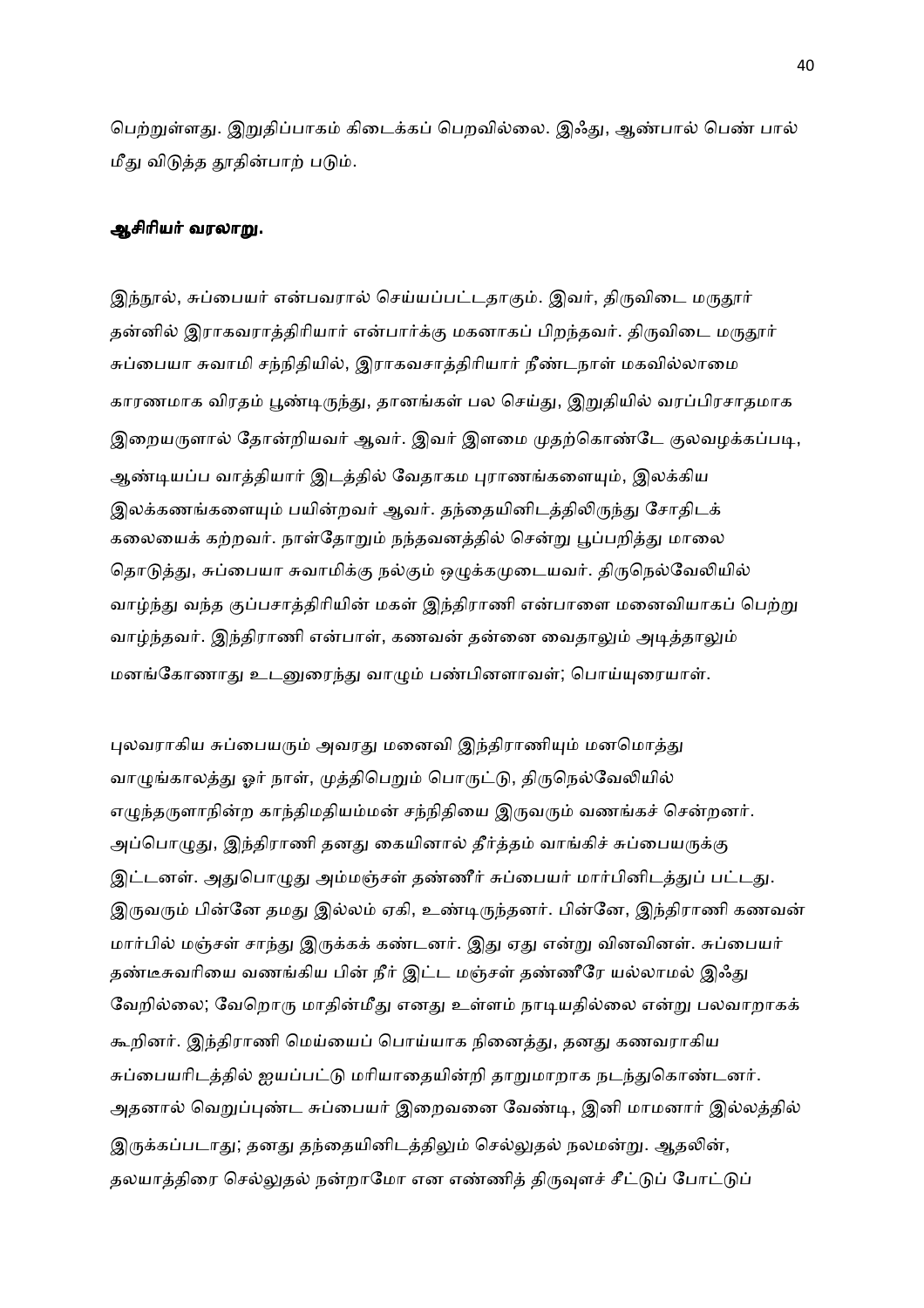பார்த்தனர். திருவுளச்சீட்டுத் தலயாத்திரை செல்லுதல் நன்றெனத் தெரிவிக்க, அதன்படி தலயாத்திரை சென்று, இறுதியில் திருச்செந்தூர் முருகப் பெருமான் சந்நிதியை வணங்கும் பொருட்டு, அவ்வூர் சென்றனர். அவ்வூரில் தமது ஆசிரியர் நாராண வாத்தியார் என்பார் அகத்தினில் தங்கியிருந்தனர். இங்ஙனம் தங்கி, முருகப் பெருமானை வழிபடுங் காலை, அவ்வூர் கோயில் நடன மாது நடனமாடியபொழுது, தான் அவளைக் கண்டு, அவள் மீது காதல் கொண்டு, அதனால் தனது பொன் பொருள்களை எல்லாம் அவளிடத்து இழந்து, வறிதே மீளுங்காலத்து நாரணவாத்தியாரின் மகனாரால் தாசிகளின் தன்மைகளைப்பற்றி சொல்லக் கேட்டு, அறிவு துலங்கி, இறுதியில் சங்கரமூர்த்திச் செல்வரிடம் சென்று, பொன் பொருள் பெற்று அவரால் ஓம்பப்பெற்று இன்பமாக வாழ்ந்திருந்தனர். ஆக அனைத்து வரலாறும் இந் நூலினுள்ளே இவ்வாசிரியரால் எடுத்து விரித்துரைக்கப் படுகின்றன.

#### சங்கரமூர்த்தி வரலாறு.

சோதி வளநாடு என்னும் சோழவள நாட்டைச் சேர்ந்த ஸ்ரீகிருஷ்ணணை என்னும் பதியில், அறிவும் திருவும் உடையவராய், புலமையில் சிறந்தவராய், புலவர்களைப் போற்றிப் புரக்கும் தன்மை மிக்கவராய், செல்வங்கள் மலிந்து கொடை வள்ளலாக வாழ்ந்து வந்தவர் சங்கரமூர்த்தி என்பவர் ஆவர். சோதி வளநாடு என்பது, பொதிகை மலையையும் தாம்பிரவன்னியாற்றையும் பெற்று, நிலவளம் நீர்வளம் மிக்குள்ளதோர் நாடா கும். சங்கர மூர்த்தி என்பார் அந்தணர் குலத்தில் உதித்தவர். அழகே தெய்வம் எனப்படும் முருகக் கடவுளையே குலதெய்வமாக வழிபாடு செய்பவர். இவரின் தந்தை, சுப்பிரமணி என்னும் பெயருடையவர் என்றும், அவர் பூபதிப் பட்டம் - உடையவர் என்றும், அழகின் பெருமாள், சண்முகவேலப்பர் என்பவர்களை தன்னுடைய புதல்வராகப் பெற்றவர் என்றும் எப்பொழுதும் கருணையோடு விளங்குவதும், நல்லோர் நட்புறவும், ஆன்றோர்களின் ஆய்வுரைகளைக் கேட்டு நடக்கும் பண்பும், முத்துக்குமார சுவாமி என்பவரை அத்தனாகப் போற்றும் அருகதையுடையவர் என்பதும், சங்கர நாராயணரை மைத்துனனாகப் பெற்றவர் என்றும், எண்திசைக்கும் ஐயமிட்டே வாழும் பண்பினர் என்றும், அழகப்பாத்துரையால் அம்மான் என்று போற்றும் முறையினர் என்றும், சுற்றத்தினர்கள் எல்லோருக்கும் அன்னமும் சொர்ணமும் கொடுத்து அவர்கள் எப்பொழுதும் தன்மீது பற்று மிகும்படியாக வாழ்பவர்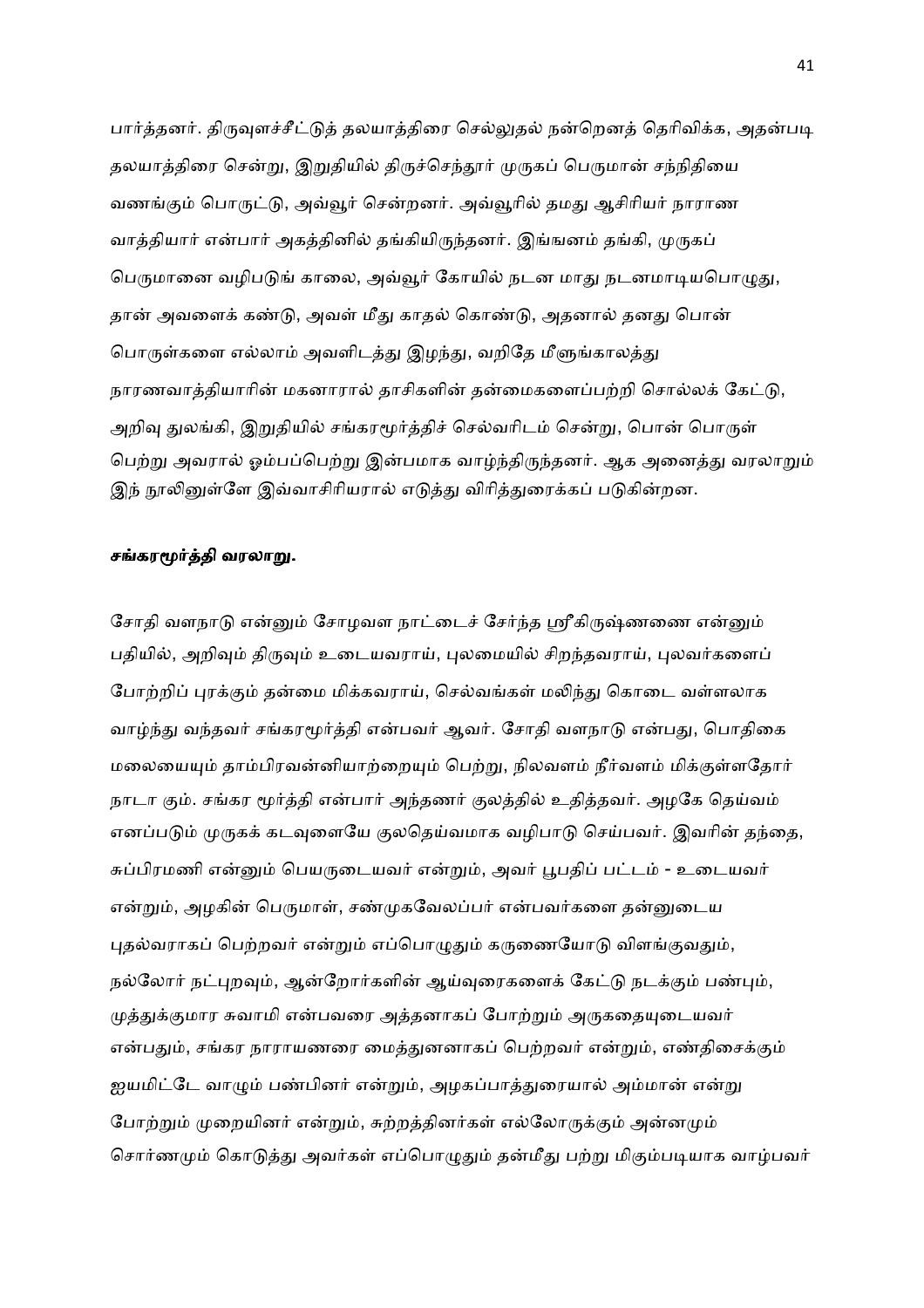என்றும், சுற்றத்தினர்களே யன்றி மற்று எவர் வரினும் அவர்தம் பசிப் பிணி களைந்து இனிமையாகப் பேசி அவர்கட்கு பசிப்பிணி மருத்துவனாக விளங்குவோர் என்றும், அடியார்கட்கு நேசராக விளங்குவோர் என்றும், திருவிடைமருதூரின் அக்கிராகாரம் பண்ணி வைத்தவர் என்றும் ஆகிய எல்லா நற்பண்புகளையும் நற்புகழ்களையும் உடைய, சுற்றத்தினர்களையும் பெற்று கண்ணன் எனப் போற்றும் வண்ணம் வாழ்ந்தவர் ஆகும்.

## நூலின் போக்கு

முதலில் ஆனைமுகக் கடவுள், முருகர், கலைமகள் மூவரையும் வணங்கி நூலைப்பாட ஆரம்பித்துள்ளார் இப்புலவர்.

1 - 27 கண்ணிகளில், விறலியின் வர்ணனையைப் பற்றிக் கூறுகிறார்.

28 - 33 கண்ணிகளில், விறலியினிடத்து, சுப்பையர் தன் வரலாறு கூறுகிறார்.

34 - 42 கண்ணிகளில், சீகிருட்டிணைப் பதியில் வாழும் சங்கரமூர்த்தி என்னும் வள்ளல் பெருமானின் மலை, ஆறு முதலிய தசாங்கங்களைப் பற்றிக் கூறுகிறார்.

43 - 65 கண்ணிகளில், சங்கரமூர்த்தி செல்வனுடைய சுற்றத்தினர் சிறப்பினைக் கூறுகிறார்.

66 - 71 கண்ணிகளில், புலவர் தனது தந்தையின் திருநாமமும், அவர் மதலையிலாது வாழ்ந்து, சுப்பையர் சந்நிதியில் தவம் இருந்து, தன்னைப் பெற்றெடுத்துப் பெயரிட்டதனையும்,

72 - 80 கண்ணிகளில், சுப்பையருக்கு, குடுமித் திருமணமானது, குருவினிடத்தில் அமர்ந்து வித்தை பல கற்றது ஆகிய எல்லாவற்றினையும் பற்றிக் கூறுகிறார். 81 - 89 கண்ணிகளில், புலவர் தனக்குத் திருமணம் நடந்ததைப் பற்றியும், தான் மாமனாரகத்தில் சென்று இருந்ததைப் பற்றியும்,

90 - 95 கண்ணிகளில், புலவர் தனது மனைவியின் குண நலங்களைப்பற்றியும், 96 - 102 கண்ணிகளில், புலவர் தனது மனைவியாகிய இந்திராணியோடு தண்டீசுவரியை வணங்கச் சென்றதையும், அங்கே திருமஞ்சள் தனது மார்பின் மீது பட்டதையும், அதனால் தங்களிருவருக்கும் பூசல் ஏற்பட்டதையும் ஆகியவைகளைப் பற்றிக் கூறுகிறார்.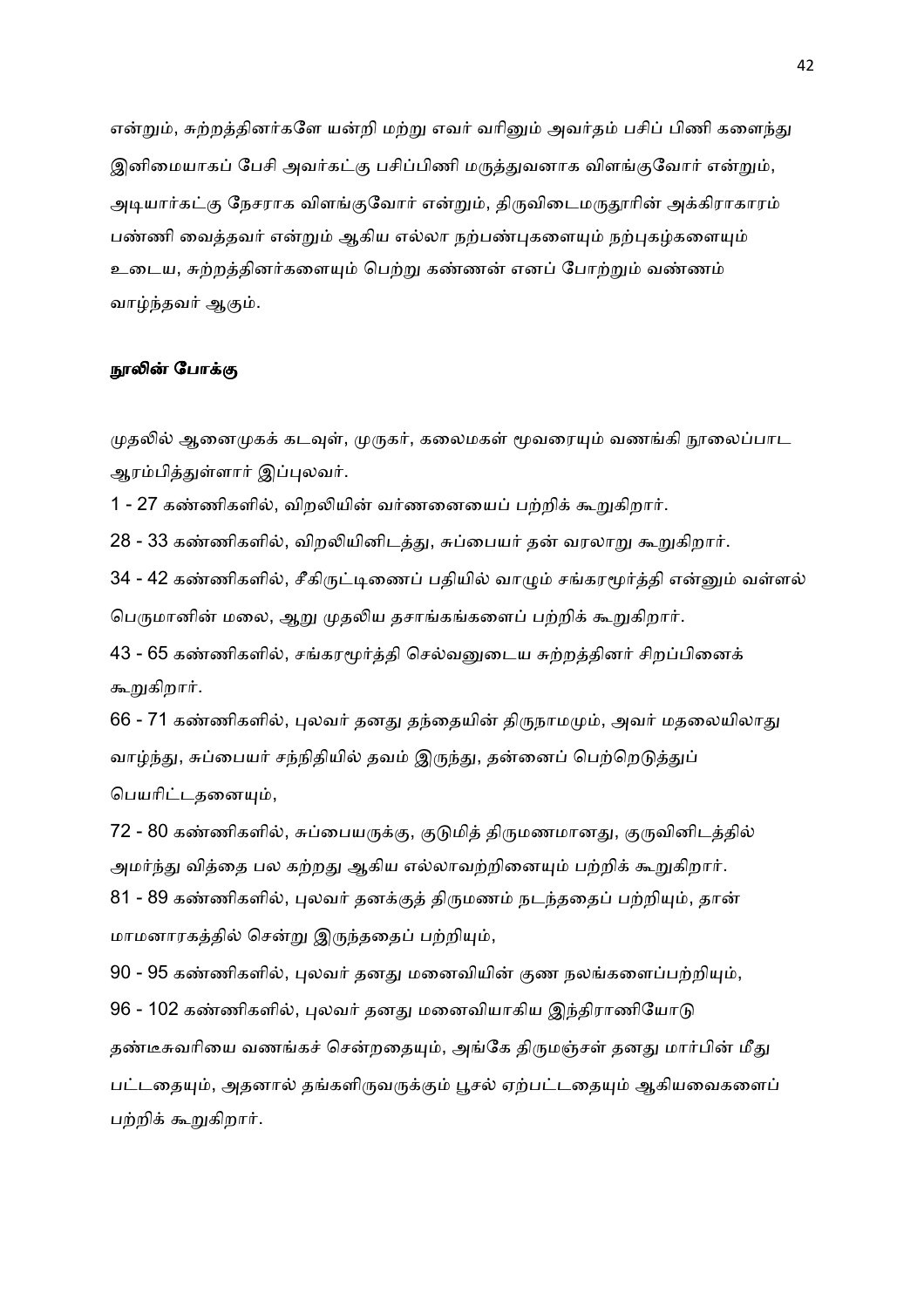103 - 115 கண்ணிகளில், பூசல் காரணமாக தனது மனைவி தன்னிடத்து நடந்து கொண்ட விதத்தைப் பற்றியும் தனக்கு ஏற்பட்ட சஞ்சலம் காரணமாக திருவுளச் சீட்டுப் போட்டுப் பார்த்து யாத்திரை செல்லத் துணிந்ததைப் பற்றியும் கூறுகிறார்.

116 - 162 கண்ணிகளில், புலவராகிய சுப்பையர் கமுகுமலை, சங்கரனார் கோவில், ஸ்ரீவல்லிபுத்தூர் முதலிய நூறு சிவத்தலங்கட்குச் சென்று தரிசித்ததைப்பற்றி விவரிக்கின்றார்.

163 -167 கண்ணிகளில், புலவர், யாத்திரைச் செலவில் தான் பட்ட துயரத்தைப் பற்றி வருணிக்கிறார்.

168 -183 கண்ணிகளில், யாத்திரை இறுதியாக, தான் பயின்ற நாரண வாத்தியார் இருக்கும் திருச்செந்தூர் சென்று அவர் அகத்தில் இருந்துகொண்டு,

செந்திலாண்டவனை ஆறு காலங்களிலும், தான் வழிபாடு செய்த வரலாற்றினைப் பற்றிக் கூறுகிறார். .

184 - 211 கண்ணிகளில், புலவர் செந்திலாண்டவனை வழிபடுங்காலத்து, சந்நிதியில் ஆடிய நடனமாதின் மேல் தன் நாட்டம் சென்றதைப் பற்றியும், அவளது அங்கவசைவுகளின் வருணனை பற்றியும் கூறுகிறார்.

212 - 228 கண்ணிகளில், நடனமாது தன்னைக் கண்டு நகைத்ததைப் பற்றியும், தான் அவள் மேல் மோகங்கொண்டதைப் பற்றியும், இது தவப்பயன் எனவும், அவள் சென்ற வழியே சென்று அவளது இல்லத்திலே நின்றுகொண்டு, நடனமாதின் வாயில் தோழியைக் கண்டு, " முந்தியேகின பெண் யார் " என வினவினதைப் பற்றியும் கூறுகிறார்.

229 - 244 கண்ணிகளில், நடனமாதின் வாயில் தோழி நடனமாதின் சிறப்புக்களையும், குண நலங்களைப் பற்றியும், அவளது திருநாமம் "மோகன சவுந்தரி " என்று கூறியதையும் கூறுகிறார்.

245 - 249 கண்ணிகளில், வாயில் தோழி சுப்பையப் புலவரின் ஊர் பேர் முதலியன கேட்டலும், புலவர் தன் ஊர் பேர் கூறி அவள் மீது தான் காதல் கொண்டதைப் பற்றியும் அவளிடம் கூறுகிறார்.

250 - 256 கண்ணிகளில் மோகனசவுந்தரியை யடைதலின் அருமையைப் பற்றி வாயில் தோமி கூறியதாகக் கூறுகிறார்.

257 - 271 கண்ணிகளில், புலவர் மோகன சவுந்தரியின் எளிமையைப் பற்றியும், பின்பு, அவள் பணயத்தையும் வினவவும், தோழி தனது தலைவியின் பணயத்தைப்பற்றிக்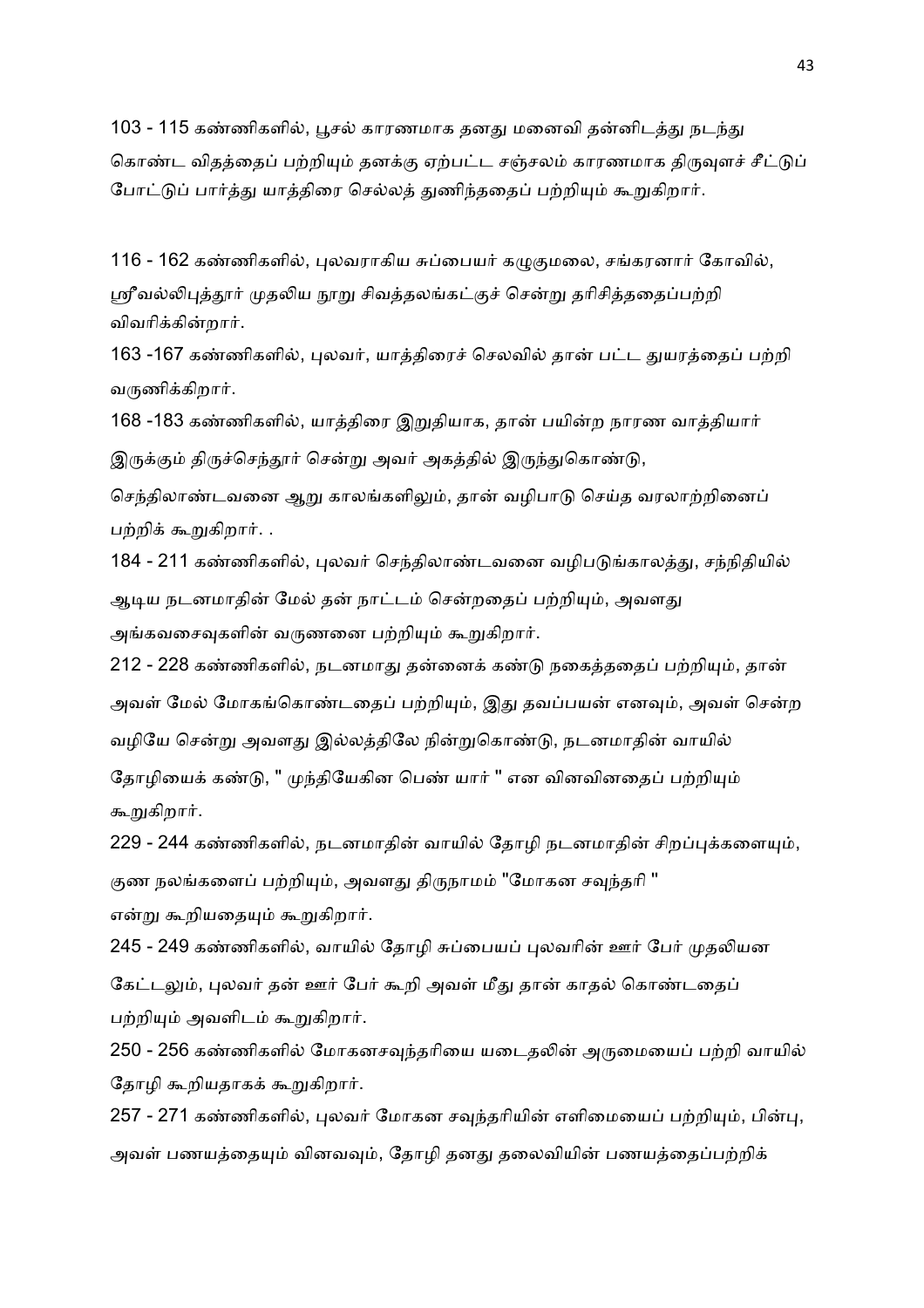கூறவும், புலவர் ஈராயிரம் பொன் அவளிடத்து ஈதலும், அதனைப் பெற்றுத் தலைவி இசைந்ததற்கு அடையாளங் கொடுக்கவேண்டியதைப் பற்றியும், குறிப்பிடுகிறார். 272 - 278 கண்ணிகளில், பலவர் தனக்குள் வாயில் தோழி, மோகனசவுந்தரியிடம் சொல்லும் தூதைப் பற்றி நினைந்து நினைவழிந்ததைப் பற்றிக் கூறுகிறார்.

279 - 294 கண்ணிகளில், வாயில் தோழியாகிய தாசி அதிரூப ரத்தினள், தலைவியிடஞ் செல்லுங்காலத்து முதலில் அவளது தாயினிடத்து நடந்த உரையாடல்களையும், பின்பு, தலைவி கொடுத்த கொலுசையும், இத்தனைக்கும் அவள் பட்ட கஷ்டத்தையும் விரிவாக எடுத்துக் கூறுவதாகக் கூறுகிறார்.

295 - 321 கண்ணிகளில், சுப்பையர் அக்கொலுசைப் பெற்று மகிழ்வானதைப் பற்றியும், தோழி தலைவியிடம் தாதியர் புடைசூழ பரிகசித்து அழைத்துச் சென்றதைப் பற்றியும், அவள் தாதியர்கட்குத் தக்க பதில் கூறியதைப் பற்றியும் கூறுகிறார்.

322 - 329 கண்ணிகளில், தாய்க்கிழவி பசப்பிக் கூறுதலும் அப்பசப்பலுக்குப் புலவர் பதிலுரைத்தலும்,

330 - 372 கண்ணிகளில், தாய்க்கிழவி புலவரிடத்து தனது மகள் கண்ட நற் சகுனத்தைப் பற்றியும், கோயில் சென்று வழிபாடு செய்யுங் காலத்து ஏற்பட்ட, "வாய்ச்சொல் குறியும், வேதவாசிரியர் கூறிய ஏட்டுக் குறிப்பும்" ஆகிய எல்லாவற்றையும் விளக்கமாகக் கூறினதாக விவரிக்கின்றார்.

373 - 384 கண்ணிகளில், தாதியர் பள்ளியறைக்குச் செல்ல வேண்டினதையும், பள்ளியறையின் வருணனையும் கூறுகின்றார்.

385 - 397 கண்ணிகளில், நடனமாது பள்ளியறைக்கு வருந்தோற்றத்தைப் பற்றியும், தன்னிடத்தில் நடந்து கொண்ட முறைகளைப் பற்றியும், தான் அவளது முறை கண்டு வியந்ததைப் பற்றியும் விளக்குகிறார்.

398 - 457 கண்ணிகளில், புலவர் நடனமாதோடு கலந்துறவாடிய 'கலவி வருணனை' பற்றி எடுத்துக் கூறுகிறார்.

458 - 486 கண்ணிகளில், நடனமாது வினவ, புலவர் கூறியதையும், நடனமாது தனது இயல்பினை யெடுக்கியம்பி கன்னை விட்டுப் பிரியாகிருக்க வேண்டினதையும் அதற்குப் புலவர் ஒப்புதலும் தந்து, பிறகு கூடி மகிழ்ந்திருந்ததையும் ஆகிய செய்கிகளைக் கூறுகிறார்.

487 - 490 கண்ணிகளில், நாரணவாத்தியார் மகன், தன்னைச் சந்தித்து, மோகனவல்லியைப் பற்றிக் கூறியதை விளக்குகிறார்.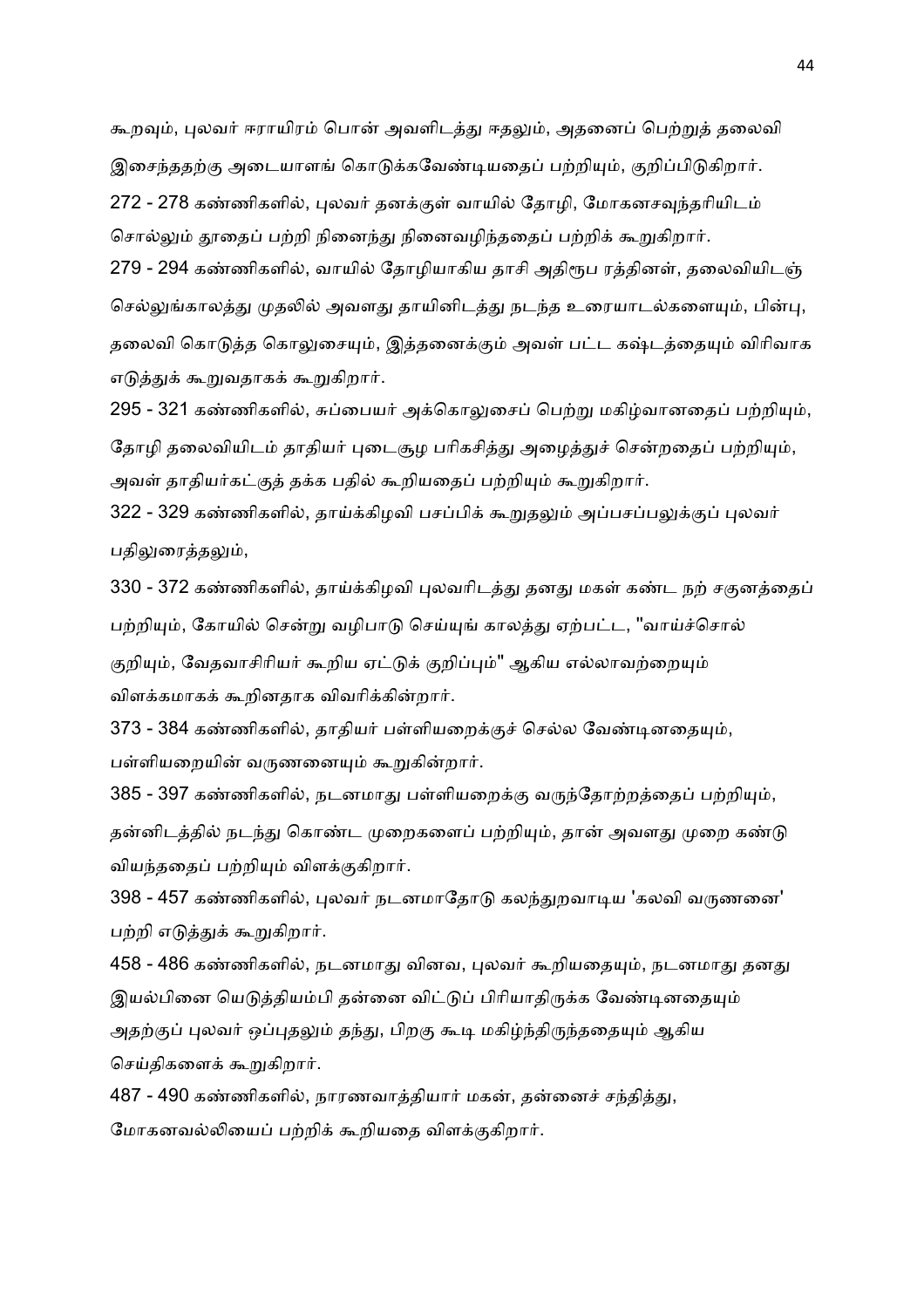491 - 514 கண்ணிகளில், மோகனவல்லி, பிள்ளையில்லாது வருந்தியிருந்ததையும்,

சொக்கேசர் சந்நிதியில் நோன்பு நோற்றதையும், சகுனங்கேட்டதையும்,

மீனாட்சியம்மனுக்கும் சொக்கேசருக்கும் பொன் பொருள் ஈந்ததைப்பற்றியும்,

மோகனவல்லி கருப்பமுற்று நல்ல வேளையில் மகள் பெற்றெடுத்ததையும் ஆக எல்லாச் செய்திகளையும் கூறியதாக உணர்த்துகிறார்.

515 - 571 கண்ணிகளில், மோகனவல்லி, பெண்பிள்ளை பெற்றதனால்தான் மகிழ்ந்ததையும், பின்னே அப்பெண் குழந்தையை பாலாட்டிச் சீராட்டிப் பொட்டிட்டு, உச்சிட்டு, மருந்திட்டு, ஐம்படைத்தாலி கட்டி வளர்த்ததையும், பின்னே கைகால்கட்கு அணிவகைகள் பூட்டினதைப் பற்றியும், பதினெண் மொழியிலும் வல்லவளாக ஆக்கியதைப் பற்றியும், பின்னே நடன சாலையிலும் சிலம்பக் கூடத்திலும் பயில்வித்ததைப் பற்றியும், விவரித்துக் கூறுகின்றார்.

572 - 579 கண்ணிகளில், தளவாய் துரைசாமியின் சிறப்புக்களைக் கூறுகிறார்.

580 - 581 கண்ணிகளில், திருச்செந்தூர் முருகன் சந்நிதியில் நடன அரங்கேற்றம் நடந்ததைப் பற்றிக் கூறுகின்றார்.

582 - 592 கண்ணிகளில், சௌந்தரியவல்லி குமரிப்பருவம் அடைந்ததைப்பற்றி விளக்கிக் கூறுகிறார்.

593 - 603 கண்ணிகளில், தாய்க்கிழவி மகளுக்குக் கூறும் அறிவுரைகளைப்பற்றி விளக்குகிறார்.

604 - 616 கண்ணிகளில், மகள் தாய்க்கிழவிக்குப் பதில் கூறியதைக் கூறுகிறார்.

617 - 776 கண்ணிகளில், நடனமாதுக்கு அவள் தாய் இன்னின்னாரிடத்தில்

இவ்விவ்வாறு நடந்துகொள்ள வேண்டும் என்றும், மருந்தீடு முறையும் முறையே தொகுத்துக் கூறுகிறாள்.

(இடையே சில கண்ணிகள் காணப்பெறவில்லை .)

777 - 785 கண்ணிகளில், நாரணவாத்தியார் மகன், தனக்கு நல்லறிவு கொளுத்தியும் நடனமாதின் இயல்பினை முறையே கூறியும் சென்றான் என புலவர் தன் கூற்றாக உரைக்கின்றார்.

786 - 809 கண்ணிகளில், புலவர்தாம் திருநகரி ஊர்ச் சபையார் முன் நீதி கேட்கச் சென்று, தன் வரலாறு கூறுகிறார். நடனமாதும் அவள் தாயாரும் அவரவர்களுடைய வரலாற்றையும் சபையார் முன் உரைக்கத் தொடங்குகிறார்கள். இதனோடு நூலின் போக்கு விடுபடுகிறது.

(முடிவுபெறவில்லை. இறுதிப் பகுதியும் கிடைக்கப்பெறவில்லை.)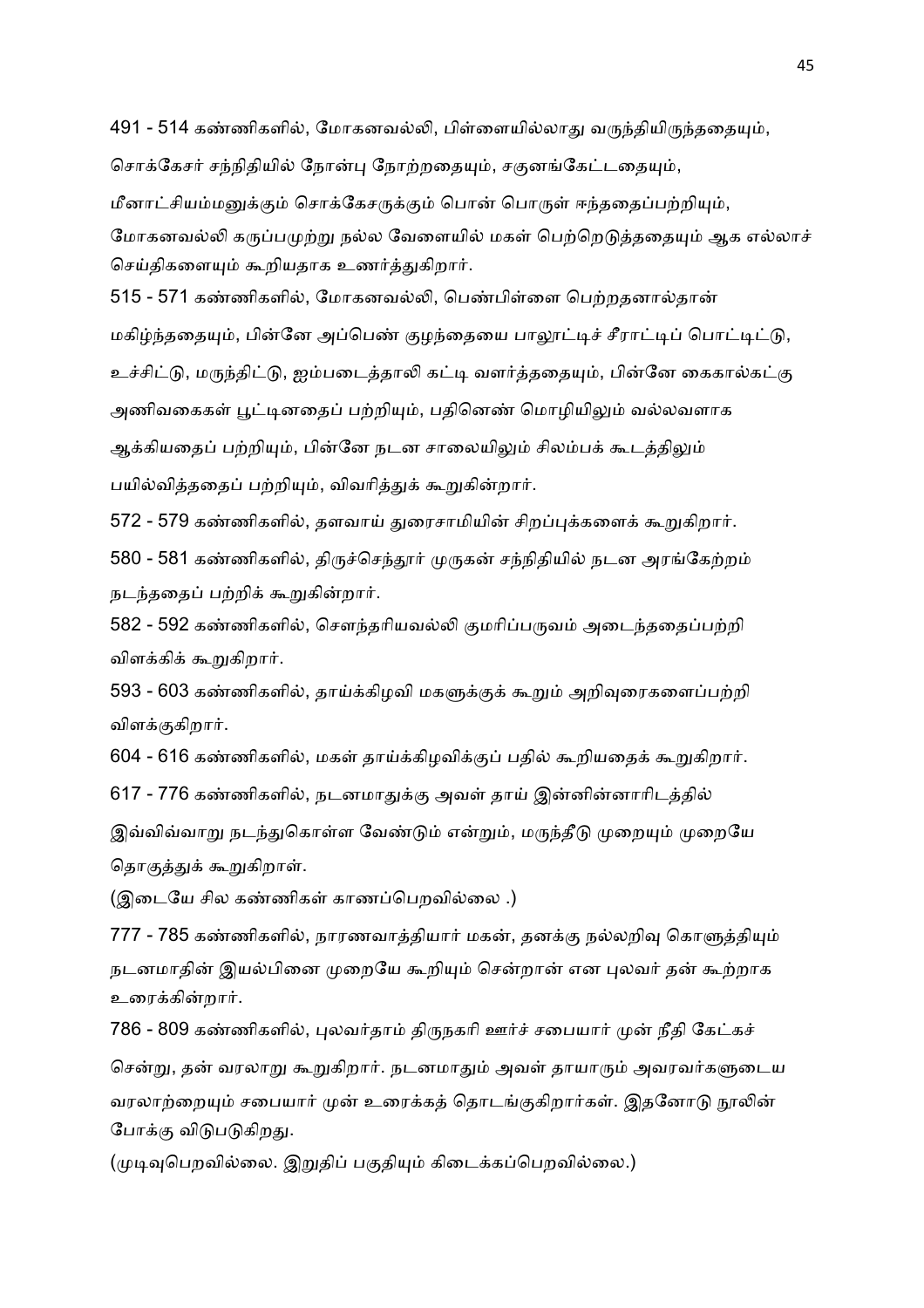# இந்நூலில் வரும் நீதிகள்

"தட்டானைத் தேறுந் தறுவலியும் தன்மனையாள் இட்டம் பிறர்க்குரைக்கும் ஏழ்மையும் - முட்டமுட்ட வேட்டகத்தி னுண்ணும் வெறுவிலியு மிம்மூன்றும் ஆட்டின் கழுத்தி னதர்.'' [91-92)

"காலங்கள் மூன்றுங் கருத்தி லுணர்ந்தானுங் கோலங்கண் டன்னங் கொடுப்பானும் - சாலவே தன் கணவன் சொல்லைத் தலைசாய்த்துக் கேட்பாளுந் திங்கள்மும் மாரிக்கு நேர். " (103-104) |

"காலம்போம் வார்த்தை நிற்கும் கண்டாயே ! - சாலப் பசித்தார் பொழுதும்போம் பாலுடனே அன்னம் புசித்தார் பொழுதும்போம் போமென்று" (257-258)

''நிரலை பலநூல் கல்லாத் தலைமகனு மரலை யெரிபோன் றயலாருஞ் - சால மனக்கட் டில்லாத மனையா ளிம்மூன்றும் தனக்கட் டமத்துச் சனி." (114-115)

"நண்டுசிப்பி வேய்கதலி நாசமுறுங் காலமதில் கொண்ட கருவழிக்குங் கொள்கைபோல் - ஒண்டொடியீர் ! போதந் தனங்கல்வி போன்றவருங் காலமதில் மாதர்மேல் வைக்கும் மனம்." (185-186)

"போந்த வுதாரனுக்குப் பொன்றுரும்பு சூரனுக்குச் சேர்ந்த மானஞ் சிறுதுரும்பு - ஆய்ந்த அறவனுக்கு நாரி யரத்துரும்பு நெஞ்சில் துறவனுக்கு வேந்தன் துரும்பு." (282-283)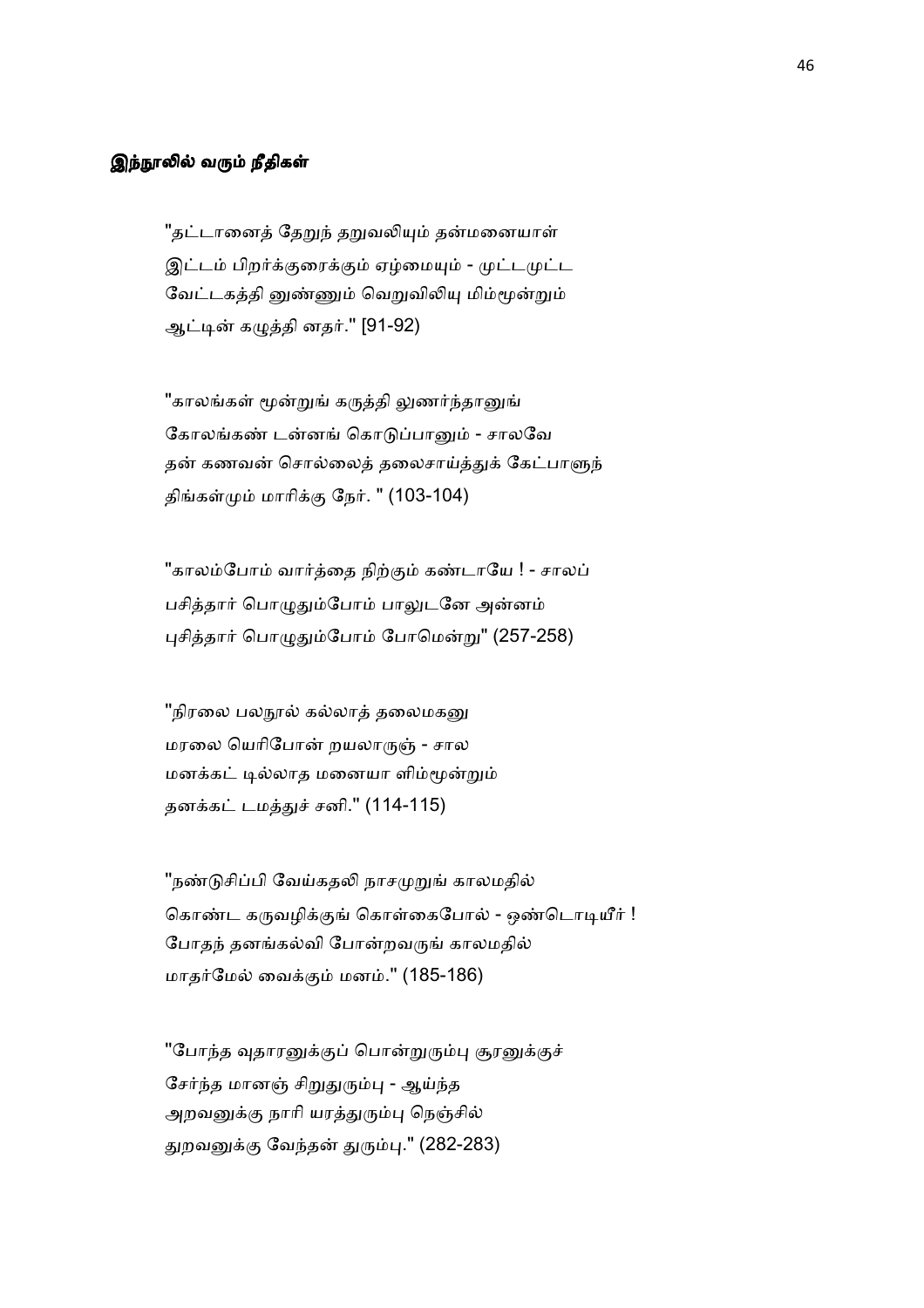#### இந் நூலில் வரும் உவமைகள்

"விளக்கிற் பறந்துவிட்டில் வீழ்வதுபோல் " (216) "கூடியுடுச் சந்திரனை வளைவ தொத்தே " (220)

"துன்பமதில் வந்துயிரைத் தூக்குமெம தூதனைநான் இன்ப மருத்துவனா யெண்ணுவபோல் " (227)

# "- பண்பான

வெண்கலத்தைக் கண்டோர்கள் வேண்டி முனம்விரும்பு மண்கலத்தின் மேல்மனது வைப்பாரோ?- ஒண்பொருளப் பத்தரை மாற்றுப் பசும்பொன் னையுங்கண்டு முன்போல் பித்தளையை யேவிரும்பும் பேருண்டோ ?-உத்தமரே! ஆற்றிலே வெள்ளம்வந் தாலாருஞ் சகதிகொண்ட ஊற்றிலே நீரெடுத்து உண்பரோ?- போற்றும் மருக்கொழுந்தும் பிச்சியிரு வாட்சிமலர் கண்டோர் எருக்கன்பூச் சூடுவரோ? இன்னும்-பெருத்தநிலைக் கண்ணாடி வந்திருந்தால் கங்கையையோர் செம்பில் வைத்தே உண்ணாடித் தன்னழகை யோர்வரோ - மண்ணில் சலதாகங் கொண்டவர்க்கே செவ்விளைநீர் வந்தால் குலமாகும் வேம்பிநெய் யாகுமோ ?" (231-236)

"வெண்கலத்துக் கொத்தவிலை கொடுத்துப் பொன்னான வெண்கலத்தைக் கொள்வீரோ?'' (252)

"கன்றைவிட்ட ஆப்போல வேமறுகு மையனே " (256)

"- பார்ப்பார்க்கு

வாய்ப்போக்கே னென்றவச னப்பழமை யுண்டே" (270)

"சீதையெனு மம்மையன்று தேங்கிச் சிறையுறுமப்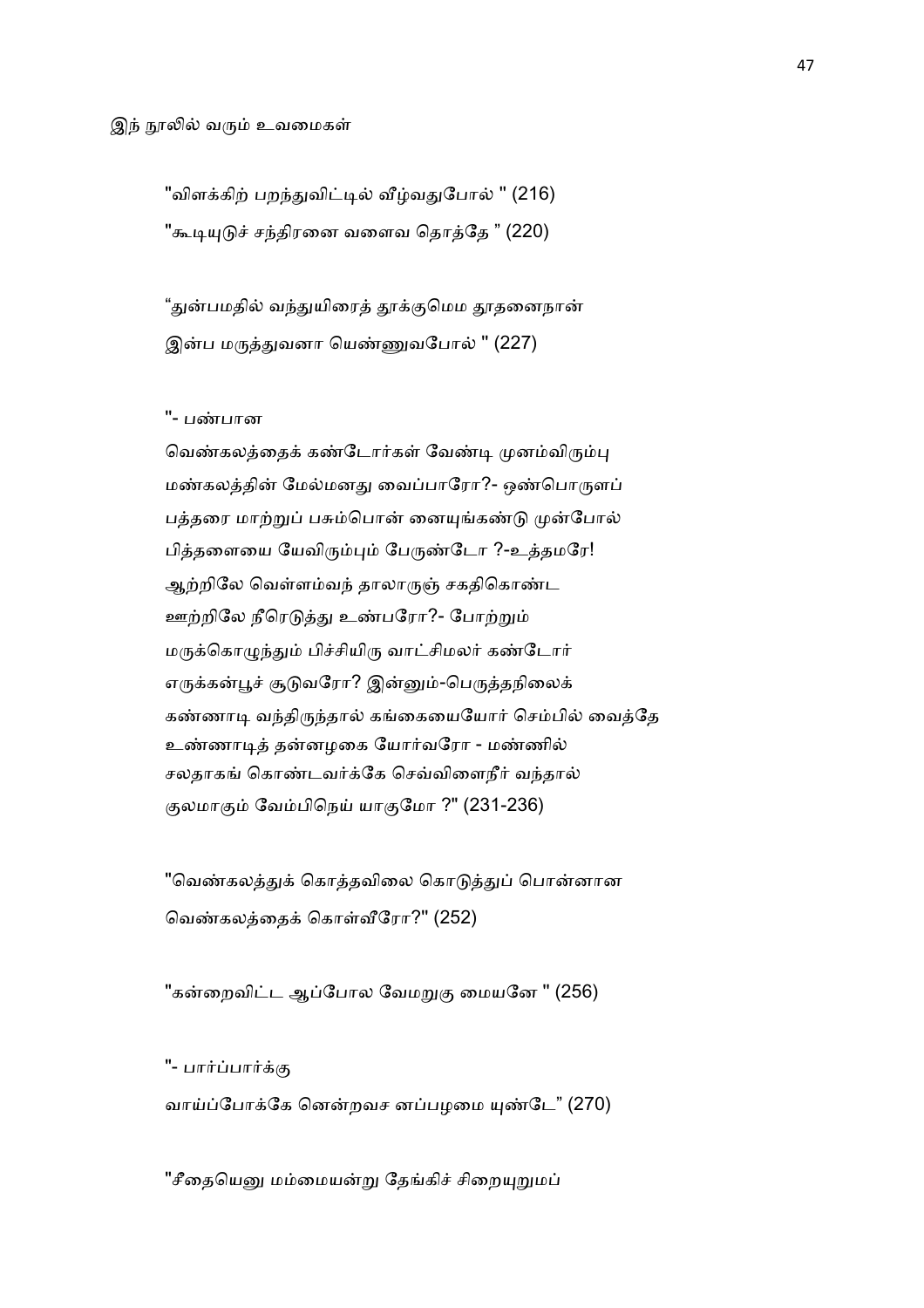போதையிலும் மெய்ப்பாதன் பூமியிலே - காதலினால் அக்கினியை மூட்டி வலம்வருங்கா லந்தனிலும் மிக்க வனுமன் விரைவாக - முக்கியர் திருவாழி காட்டிநின்ற செய்கைபோல் தம்பி பெருநாக பாசம் பெறுங்கால் - அருகாக வந்த கருடனைப்போல் மாதே! அவ் வேளையெனக் கந்த மகிழ்வுபோ லானதே -" (295-298)

"மரியாதை ராமனைப்போல் வந்த வழக்காயும்" (800)

"எண்ணுக் கடங்காத போநிதியைபோ கொண்டாற் போல் " (516)

"நூறுநாய் கூடியொரு நொண்டிமாட் டைக்கடிக்க வேறுபுக லின்றியொரு வீண்செடியின் - தூறுபுகுந் தப்பொழுது வெம்புலியொன் றங்கே கிடந்ததுகண்டு தப்பவிடா மற்பிடிக்கத் தான்பதுங்கும் - அப்படிபோல்" (309-310)

"பழம் நழுவிப் பாலிலே பாய்ந்ததுபோல் வந்து மிளமறிக் குளையறியா தென்ன- அலறிநின்றீர்" (330)

"பெண்விரும்புங் காலை பிதாவிரும்பும் வித்தையே நண்ணுதனம் விரும்பும் நற்றாயே - ஒண்ணுதலாய் கூறியநற் சுற்றங் குலம்விரும்புங் காந்தனது பேரழகை யேவிரும்பும் பெண்." (361-362)

''விக்கிரமா தித்தன் மதிமிக்கா இருந்தாலும் உக்கிரவான் பட்டிமதி யுட்கொண்டான் - தக்கககி நாட்டுக்கே சென்று நணுகுந் தசரதனோர் ஆட்டைக்கோர் மந்திரியை யாக்கினார் '' (618-619)

"பெற்றதனம் என்னாப் பெரியோனும் பெற்றபொருள் மற்றையு மென்றே மகிழ்வேந்து - முற்றியநன்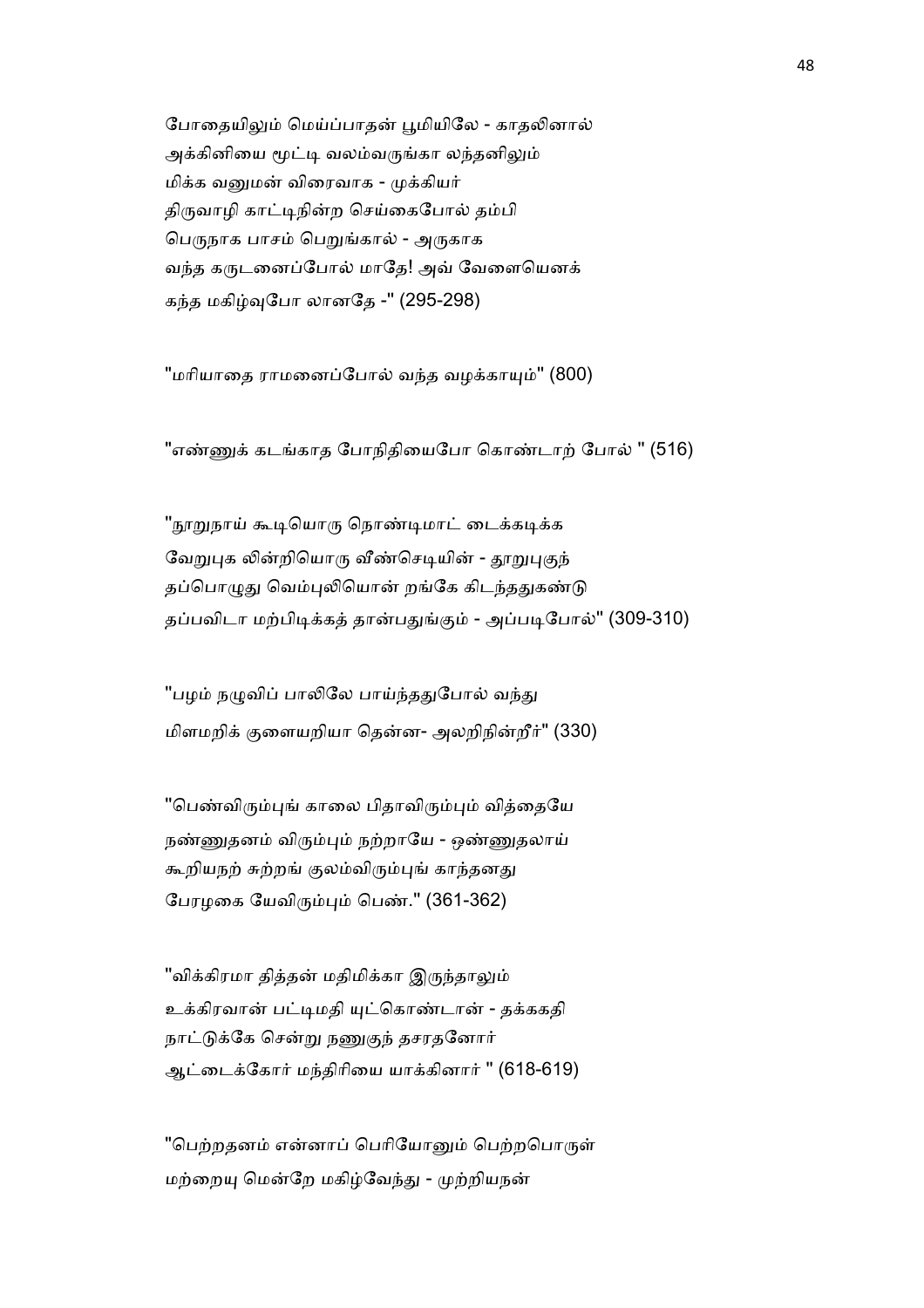மானமறு மில்லாளும் மானமுறும் வேசையரும் ஈனமுறு வாரிவரென் றெண் " (621-622)

"நாம் பூசை பண்ணுகின்ற சாளிக் கிராமமென்றே தான்கொண்டேன்" (194)

### இந்நூலில் வரும் தலங்களின் பெயர்கள்

திருவிடைமருதூர், திருநெல்வேலி, திருச்செந்தூர், திருநல்லூர், செப்பறை, திருவம்பலவாடி, கழுகுமலை, சங்கரனார் கோயில், ஸ்ரீவில்லிபுத்தூர், திருப்பெருங்குன்றம், மதுரை, திருச்சிராப்பள்ளி, திருவானைக்கா, ஸ்ரீரங்கம், திருவாரூர், திருவீழிமிழலை, திருப்பட்டியூர், திருவாவடுதுறை, கும்பகோணம், திருவேரகம், திருமத்தியார்ச்சுனம், சீர்காழி, சிதம்பரம், காஞ்சிபுரம், விருத்தாசலம், திருக்காளத்தி, காசி, திருவொற்றியூர், திருப்பெருந்துறை, அழகர் மலை, திருவலஞ்சுழி, இராமேசுரம், நவபாஷாணம், திருப்புல்லாணி, உத்தரகோசமங்கை, ஆற்றூர், சங்குமுகம் முதலியன.

### நதிகளின் பெயர்கள்

மணிமுத்தாநதி, கிருஷ்ணா நதி, கோதாபுரிநதி, யமுனை நதி, சடாயு தீர்த்தம், கங்கை நதி, பாம்பன் முதலாயின.

## சுவாமி, அம்மன் பெயர்கள்

ஆற்றூர் :- சோமலிங்கர், சோமவல்லி இராமீசுரம் :- இராமலிங்கர் திருப்பெருந்துறை :- ஆளுடையார் (ஆத்மநாதன்), சிவகாமியம்மை காசி :- விசுவநாதர், விசாலாட்சி சோலைமலை :- கள்ளமகர் திருக்காளத்தி :- ஞானப்பூங்கோதை காஞ்சிபுரம் :- ஏகாம்பரநாதன்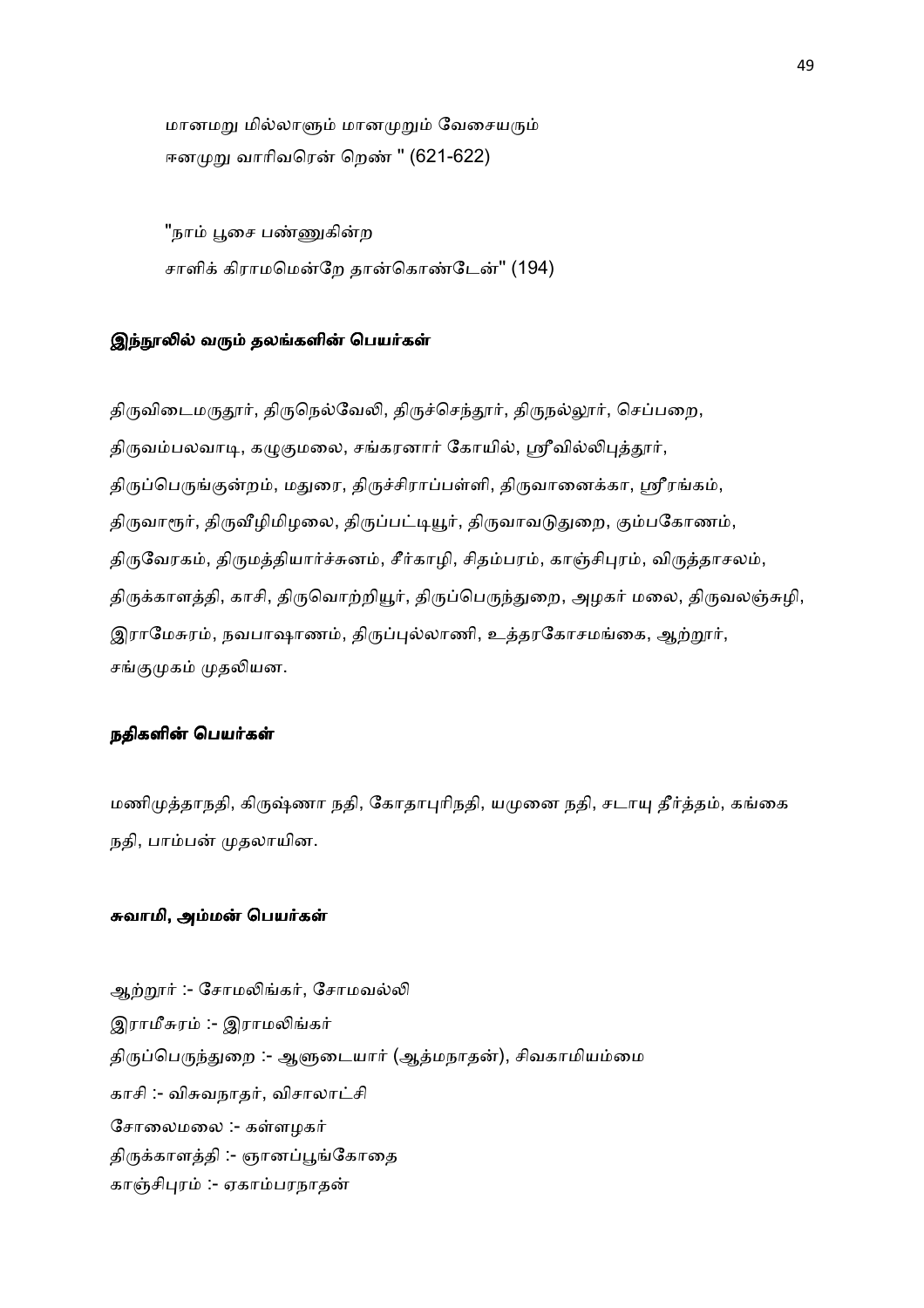சிதம்பரம் :- திருமூலலிங்கர் திருமத்தியார்ச்சுனம் :- மருதப்பர் கும்பகோணம் :- கும்பேசுரன், ஒப்பில்லாமுலையம்மை திருவாவடுதுறை:- மாசிலாமணி திருப்பட்டியூர் :- பட்டியீசர் திருவாரூர் :- தியாகேசர், சிவகாமி ஸ்ரீரங்கம் :- ஸ்ரீரங்கநாயகர், ஸ்ரீரங்கநாயகி திருவானைக்கா :- சம்புநாதர், அகிலாண்டவம்மை மதுரை :- சொக்கலிங்கர், மீனாட்சி ஸ்ரீவில்லிபுத்தூர் :- திருமால், தேவிநாச்சியார் சங்கரனார் கோயில் :- சங்கரநாராயணர் செப்பறை :- திருவம்பலவாணர் திருநெல்வேலி :- காந்திமதியம்மன் திருவிடைமருதூர் :- சுப்பையா சுவாமி.

இந்நூலில், தளவாய் துரைசாமி என்னும் அழகப்ப பூபதியின் பெருமை பலபடப் புகழ்ந்து கூறப்பட்டிருக்கிறது. அதனோடு, நாட்டியமாதுக்கு, தாய்க்கிழவி அறிவுரை கூறுகின்ற திறமும், பணத்தின் பெருமையை மறைமுகமாக தாய்க்கிழவி மகளுக்கு பிறரோடு ஒப்புநோக்கிச் சிறப்பித்துக் கூறுதலும் விரிவாக எடுத்துக் கூறப்பட்டுள்ளது. பொட்டிடுதல், உச்சிடுதல், மருந்திடுதல், பால் கொடுத்தல், மையிடுதல், ஐம்படைத்தாலி அணிதல், வசம்பு கட்டுதல், தொட்டில் போடுதல், காது குத்தல், மிஞ்சி இடுதல், கை கால்கட்கு அணிவகை அணிதல், அரைமூடியணிதல், சிற்றாடையணிதல், பள்ளியில் வைத்தல் முதலாய நிகழ்ச்சிகள் நிகழ்த்தும்போது கூறும் அறிவுரைகளும், நடனமாதை அங்கங்கே வருணித்துச் செல்லும் இடங்களும் பயிலப்பயில இன்பச்சுவை உண்டாக்குவனவாம்.

இந்நூலின் வரலாறு இப்புலவராலேயே சுருக்கமாக, 28 முதல் 33 வரையிலான கண்ணிகளால் கூறப்பட்டுள்ளன. அக்கண்ணிகள் இந்நூலுக்கு முகவுரை போன்று அமைந்திருக்கின்றன. அதில் புலவர், நடனமாதின் செயலைக் குறித்து திருநகரி பொதுமன்றத்தாரிடம் முறையிடவும், நடனமாதும் முறையிடவும் அங்கே தன் வழக்குத் தோல்வியுறவும், சங்கர மூர்த்தி என்னும் செல்வன் பால் சென்று, பொன் பொருள்கள் பெற்று மகிழ்ந்து வந்ததையும், தெளிவுபடக் கூறுகின்றார்.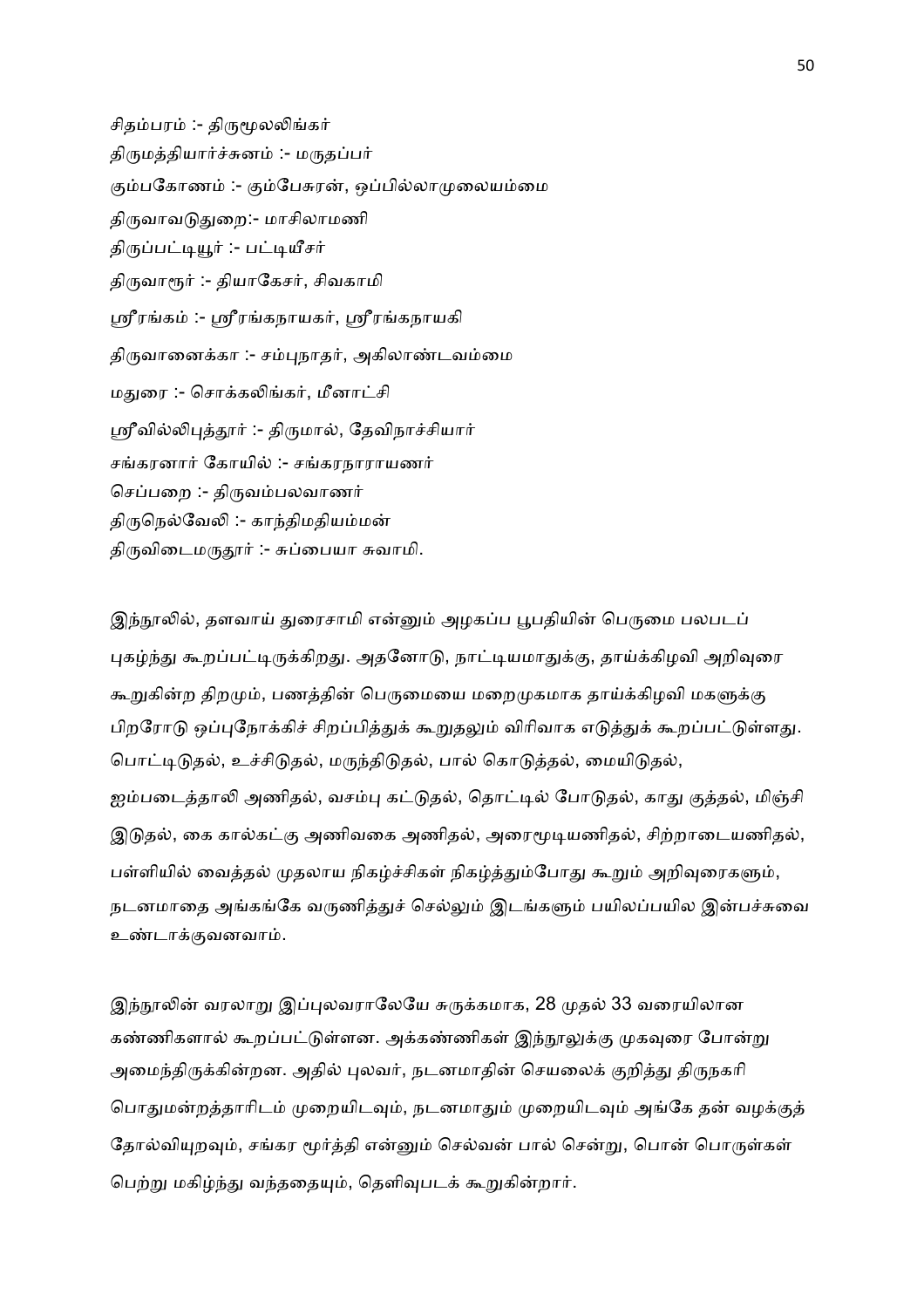இத்தகைய மதிப்புவாய்ந்த இந்நூல், இந்நூல்நிலையத்தில் தமிழ் ஓலைச் சுவடி D. 316-ஆம், எண்ணிலிருந்து எடுத்து, பிழைகள் மலிந்திருந்தவைகளைத் திருத்திச் செப்பம் செய்து அச்சிடப்பட்டிருக்கிறது.

### 6. மணவை-- திருவேங்கடமுடையான் மேகவிடுதூது

--------------

இந்நூல், முதலில் காப்புச் செய்யுளின்றி பாடப்பட்டுள்ளது. தொடக்க முதலே நூல் ஆரம்பிக்கப்பட்டு 87 கண்ணிகளையும் இறுதியில் வெண்பாவொன்றையும் பெற்றுள்ளது. இஃது, பெண்பால் ஆண்பால் மீது விடுத்த தூதின்பாற்படும். அதுவும், மானிடரேயன்றி, கடவுளரையடைய கடவுளது மாலையை வாங்கி வரும்படி தூதுவிட்டதாகக் கூறப்பட்டுள்ளது. இஃது கடவுண்மாட்டு மானிடப் பெண்டிர் நயந்த பக்கம் என் னும் இலக்கணத்தின்பாற் படும்.

இலக்கியக் கற்பனைப் படைப்புக்கள்கள் யாவும் உண்மைப் பொருள்களையும் அனுபவங்களையும் அடிப்படையாகக் கொண்டவை என்பதை நாம் மறத்தல் கூடாது. வாழ்வை வளம்படுத்தி இன்பமூட்டுவதற்குக் கற்பனை இன்றியமையாது வேண்டப்படுகின்றது. வாழ்க்கையில் பெறமுடியாததை கற்பனையிற் பெறலாம். மனத்தின் தொழிலாகிய நினைவு, உணர்ச்சி, பகுத்தறிவு, துணிவு முதலிய யாவற்றினும் வேறுபட்டதாய் இவை யாவற்றையும் அடக்கி முழுமனத்தினதும் தொழிற்பாடாக விளங்குவதே கற்பனை என்பர் உள நூலார்.

இக்கற்பனை இரண்டு வகைப்படும். புறத்திலே காணப்படும் பொருள்கள் முதலியவற்றை உள்ளத்தே தோற்றுவித்தல் ஒன்று. மற்றொன்று, வெளியே காணப்படும் பொருள்களைக் கொண்டு அவற்றின் உருவங்களைப் பலவாறு சேர்த்துப் புதுப் புதுப் படைப்புக்களை ஆக்குதல். இதனை ஆக்கக் கற்பனை (Constructive lmagination) என்று கூறலாம். இதுவே சிறந்தது. இது, விஞ்ஞானம், கலை என இரண்டாகப் பிரிக்கப்படும். விஞ்ஞானம், உண்மைகளைக் காரண காரியம் கொண்டு நிறுவுவது. கலை, அழகினைப் படைத்து உணர்ச்சியைத் தூண்டி இன்பம் ஊட்டுவது. உலகம் அழகினால் வளர்கிறது. இந்த அழகைத் தருபவற்றைப் படைப்பதுதான் இக் கற்பனையின் கடமையாகும். அதுவே, விந்தை கருத்துக்கு விருந்தாக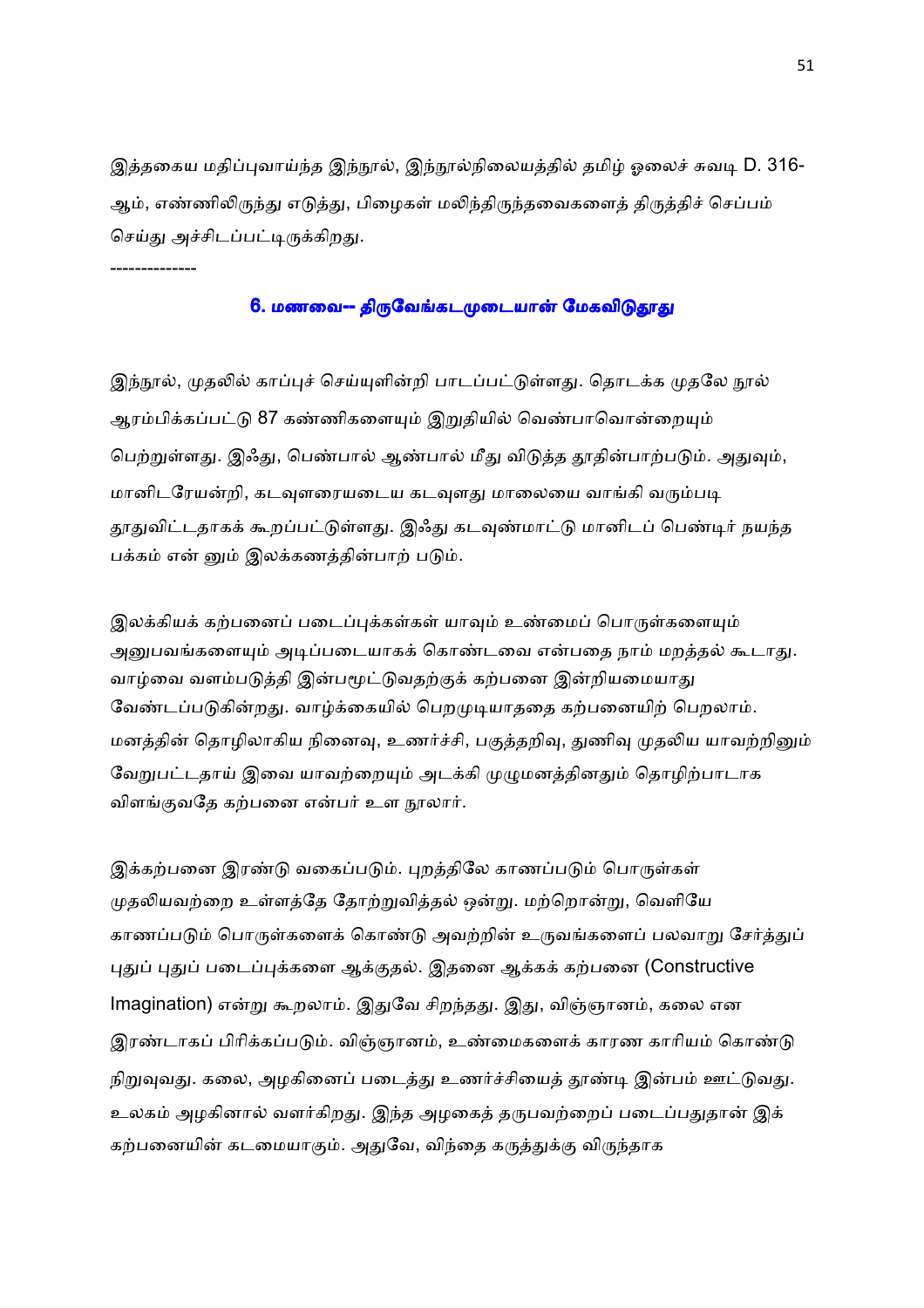விளங்குவனவாம். ஆகவே, அத்தகைய முறையில் சேர்ந்ததே, திருவேங்கடமுடையான் மேகவிடு தூது என்னும் நூலாகும்.

இந்நூல், அன்பின் வழியதாய் இன்பந் துய்க்கும், முல்லை, குறிஞ்சி, மருதம், நெய்தல், பாலை என்ற ஐந்திணை வழிச் செல்லும் அகத்திணையின்பாற் பட்டு, இறைவன் பெருமைகளையும், அருட் செயல்களையும் விளக்கிப் படிப்போரைப் பக்தி வெள்ளத்தில் திளைத்து மகிழச் செய்யுஞ் சிறப்பால் இதுவும் பேரின்பம் நல்கும் ஒரு வழிகாட்டியாக நல்லியல்பு சான்ற புலவர் வகுத்துக்கொண்டனர் என்பது கொள்ளத் தக்கது.

இந்நூலை இயற்றிய ஆசிரியர் பெயர், ஊர் முதலியன அறியக்கூடவில்லை. ஆயினும், சொல் நயம், பொருண்நயம் படப் பாடியிருக்கின்றார். மணவைக்குத் தென் திருவேங்கடம், மணவாபுரி என்ற பெயர்கள் உண்டு போலும். இத்தலம், நிலவளம் மிக்கதாய், சோலைகளும் தடாகங்களும் நிறைந்ததாய் நந்தா வளம் படைத்த சீவலவ நாட்டில் உள்ளது. சீவலவ நாடு என்பது பாண்டிய சீவலவமாறன் ஆண்ட எல்லைக்குட்பட்ட நாடுகட்குப் பெயராக வழங்குவது. இவன் திருநெல்வேலியை வென்று தனதாட்சிக்குட்படுத்திய காரணத்தினால் நெல்வேலிக்கும் சீவலவநாடு என்று பெயர் உண்டாயற்று. இப் பாண்டியனைப் பற்றிய செய்திகள் யாவும் பாண்டியர் வரலாறு என்னும் நூலில் பரக்கக் காணலாம்.

இப்பாண்டியன், 16-ஆம் நூற்றாண்டில் தென்பாண்டி நாட்டிலிருந்து அரசு செலுத்தியவன் என்றும், இவனே அதி வீரராம பாண்டியனாகும் என்றும், இவனுக்கு வீரமாறன் என்று பெயராகும் என்றும், கீழ்வரும் தமிழ் நாவலர் சரிதை வெண்பாக்களால் அறியக்கிடக்கின்றது.

"தென்னவா மீனவா சீவலமா றாமதுரை மன்னவா பாண்டி வரராமா - முன்னம் சுரும்புக்குத் தாரளித்த தூயதமிழ் நாடா கரும்புக்கு வேம்பிலே கண்" (102)

"மாப்பைந்தார்க் கல்லமுத்து வண்ணத்தார்க் கல்லவஞ்சி வேப்பந்தார்க் காசைகொண்டு விட்டாளே - பூப்பைந்தார் சேர்ந்திருக்கு நெல்வேலிச் சீவலமா றாதமிழை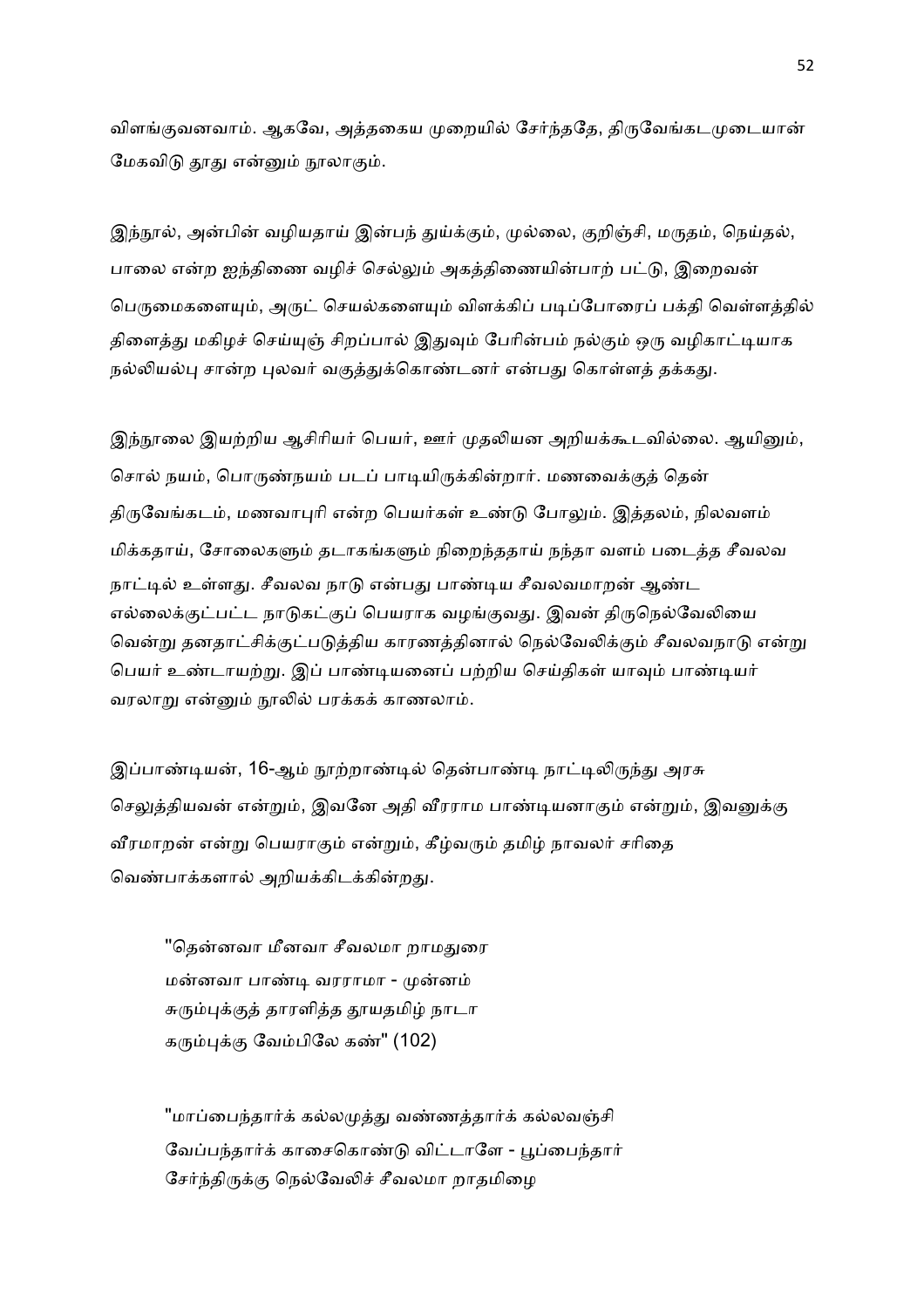ஆய்ந்துரைக்கும் வீரமா றா !."

- இவ்விரண்டு வெண்பாக்களின் கருத்துக்களையும் இந் நூலில் காணும் கீழ்வரும் கண்ணிகளோடு ஒத்திட்டு நோக்க மேற்கூறிய செய்திகள் புலனாகும்.

"- கயலுகளச்

செந்தா மரைமலருந் தெண்ணீர்ப் பழனவளம் நந்தாத சீவலவ நாட்டினான் "

இத்தகைய சிறப்பு வாய்ந்த நாட்டில் பொருனைநதி வளங் குன்றாது, பொன்னும் முத்தும் நவமணிகளும் அடித்துக் கொண்டு ஆகாய கங்கை போன்று செழிப்புடன் ஓடிக் கொண்டிருக்கிறது. அத்தகைய பொருநை நதியின் வளமிக்க நாட்டில் பொதியமலை சீரும் சிறப்புமிக்கு, நாகம், பூகம், தேக்கு, சந்தனம், கோங்கு, தாரம், செண்பகம் முதலிய உறுதி வாய்ந்த நன்மரங்களடர்ந்த காடுகளை யுடைத்தாய், வடவரை போன்று பீடுபெற விளங்குகிறது. இங்ஙனம் பொதியமலையும், பொருனை யாறும் உடைய சீவலவன் நாடாகிய திருநெல்வேலியில் மணவாபுரி என்னும் ஊர், வேதம் பலபகரும் தமியோர் குழாங்களையும், தாளாண்மை மன்னரும், வேளாண்மை மிக்க மக்களும் உடையதாய், வீதிகடோறும் முத்தமிழ் நூல் பயில்வோர் குழாம் குழாமாகத் திகழவும், குபேர நாடென்று சொல்லும் படி, பெருமையுற்றிலங்கும் நந்தா விளக்குப் போன்று திகழ்கிறது. இச் சிறப்பு வாய்ந்த பதியில் திருமால் கோயில் கொண்டுள்ளான் என்பதும், அவனது மார்பின் மீது அணிந்திருக்கும் திருத்துழாய் மாலையை விரும்பி பெண்ணொருத்தி மேகத்தை தூதுவிட்டாள் என்பதும் இந்நூலால் அறியக்கிடக்கின்றன.

### நூலின் போக்கு

- 1 29 கண்ணிகளில், மேகத்தின் வர்ணனை கூறப்பட்டுள்ளன.
- 30 55 கண்ணிகளில், தசாங்கங்களின் வர்ணனை கூறப்பட்டுள்ளன.
- 56 67 கண்ணிகளில், திருமாலின் அவதாரங்கள் கூறப்பட்டுள்ளன.
- 68 75 கண்ணிகளில், திருமால் வைகுந் தலங்களைப் பற்றிக் கூறப்பட்டுள்ளன.
- 76 101 கண்ணிகளில் திருமாலின் சிறப்புக்களைப்பற்றிக் கூறப்பட்டுள்ளது.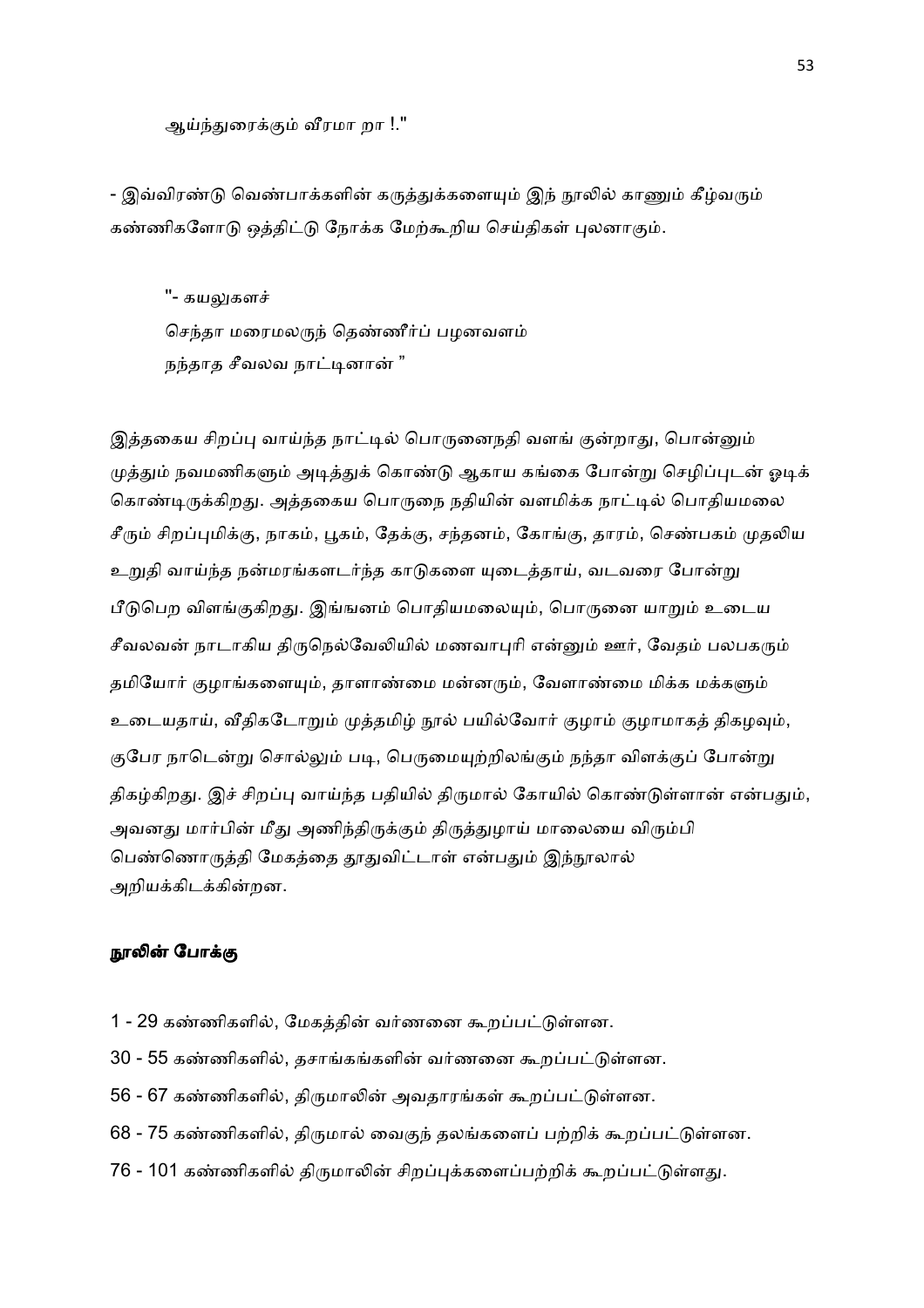102 - 125 கண்ணிகளில், திருமால் ஐந்தாம் நாள் திருவிழாவில், பவனிவருதலின் அழகைப் பற்றிக் கூறப்பட்டுள்ளது.

126 - 140 கண்ணிகளில், திருமால் வரும் திருவுலாக் காட்சியைக் கண்டு காதல் கொண்டதை வருணிக்கப்பட்டுள்ள து.

141 - 144 கண்ணிகளில், தலைவி, தலைவனைக் கண்டதும் தந்நாணழிந்ததைக் கூறுகிறாள்.

145 - 149 கண்ணிகளில், மன்மதன் தலைவனுக்கும் தலைவிக்கும் இடையே இருந்து போர் தொடுத்ததைக் கூறப்பட்டுள்ளது.

150 - 156 கண்ணிகளில், தலைவியின் காதல் நோய் தீர தோழிகள் வேண்டுவன செய்தலைக் கூறப்பட்டுள்ளது.

156 - 187 கண்ணிகளில், தலைவி, மேகத்தைப் புகழ்ந்து கூறுதலும், அதற்குத் தூதுரைத்துவருங் காலங் கூறுதலும், தன் குறை இரந்து தூது செல்ல வேண்டுதலும், மாலை வாங்கி வரும்படி ஏவுதலும் ஆகிய செய்திகள் கூறப்பட்டுள்ளன. இதனோடு முடிகிறது இந்நூல்.

இந்நூல், இந்நூல் நிலையத் தமிழ் கையெழுத்துச் சுவடி, R. 570-ஆம் எண்ணிலிருந்து எடுத்து, ஒழுங்குசெய்து, அச்சிடப்பட்டுள்ளது. இது, நாங்குனேரி, வானமாமலை மடத்திலுள்ள ஸ்ரீ இராமாநுஜ ஜீயர் சுவாமி அவர்களிடத்திலுள்ள பிரதியைப் பார்த்து எழுதி வைத்ததாகும். ஆகவே, இந்த ஆறு தொகுப்பு நூல்களையும் படித்துணர்வார்க்கு, தமிழ் நாட்டின் பண்டைக்கால வரலாறுகள் சிலவும், இலக்கிய வளர்ச்சியின் தன்மையும், பொது நோக்கும், கற்பனைத் திறமும் ஆகியன புலனாகும் என்பது வெளிப்படை. இந்நூல்கள் அனைத்தும், ஓலைச் சுவடிகளில், கண்டது கேட்டது போல் எழுதினோரால் எழுதப்பட்டிருந்ததால், வெளியிட வேண்டி பொருந்திய முறையில் திருத்தியும் புதுப்பித்தும் அச்சிடப்பட்டுள்ளன.

இத் தொகுப்பிலுள்ள ஆறு நூல்களையும், மூலப் பிரதியிலிருந்து பெயர்த்தெழுதி, அச்சிடுவதற்குரிய வகையில் அமைத்துக்கொடுத்த, இந்நூல் நிலையத் தமிழாசிரியர், புலவர். மு. பசுபதி அவர்கட்கும், தொர்சன் அச்சகத்தாருக்கும் எனது நன்றியுரியதாகும். 17-8-57 கி. சந்திரசேகரன் சென்னை

---------------------------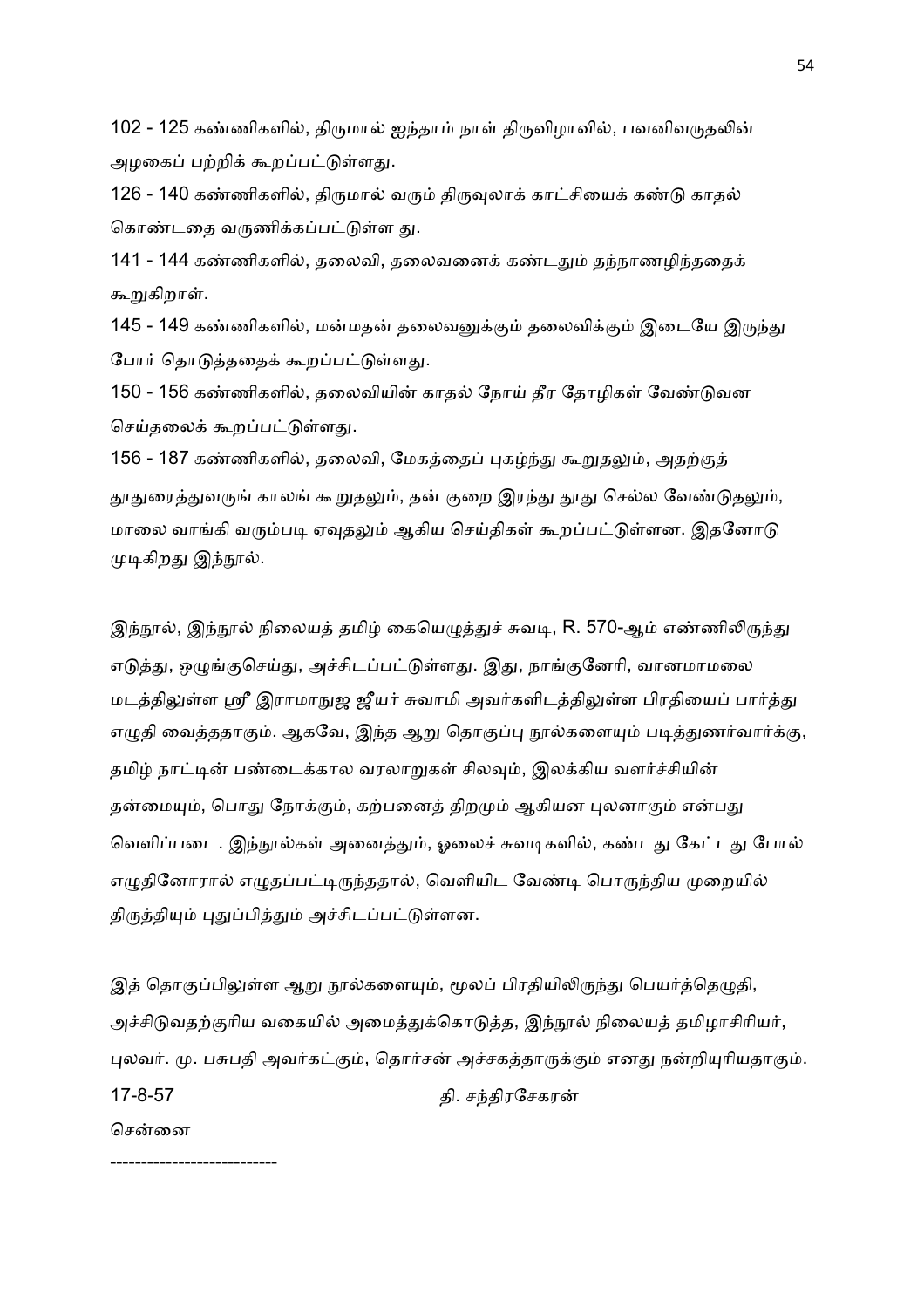## தூதுத் திரட்டு.

1. சந்தான குருவாகிய மங்கைபாக பண்டாரம் பாடல். பெரிய தம்பியா பிள்ளை பேரில் மான்விடு தூது.

# கா .

வல்லபுகழ் தென்கூடல் வாழும் பெரியவன்மேல் சொல்லரிய மான்விடு தூதுக்கு - நல்லதொரு முக்கண்ணர் பெற்றெடுத்த முக்கண்ணர் தன்பதத்தை முக்கண்ணி னால்பணிவோ முன்.

### நால்.

(மானின் பெருமை) மண்டலத்தி லுள்ள மனிதர்தனில் பெரியோர் விண்டலத்தில் வாழுகின்ற மேலோர்கள் - விண்டலத்தில் வாழுகின்ற மேலோர்க்கும் வாசவனே யீசுரனாம் நாளுமவ னுக்கதிகம் நான்முகனாம் - சூழுலகில் நான்முகனா ருக்கதிகம் நாரணனாம் நாரணனுந் தானறியா மூர்த்தியெனுந் தற்பரமா- மானந்த வையகமெல் லாம்நீயே வத்துவெனச் சொல்லியொரு கையிலுனைப் பிடித்துக் காட்டியே - பொய்யல்ல வென்றுமழு வெடுத்து எல்லாருங் கண்குளிர நி\$ந& தா'ன+. ேந'!ேடா?- அ\$தா 5

வாரமா யுன்பேர் மகிழ்ந்து தரித்ததினால் சேரமா னெங்குஞ் செயம்பெற்றான்- தாரணியில் ஓடிரகு ராமனுந்தா னுன்னடியைக் காணாமல் தேடி மயங்கித் திரிந்திடவே - நாடெல்லாம் பண்பான சீதைதனைப் பாங்காய்ச் சிறையெடுக்கும் அன்பான இராவணனுக் கம்மானே!- முன்பாக நாட்டியவேட் டைக்காட்டி லிராசாதி ராசரெல்லாங் கூடிவர வுன்பேர் குறிமானே !- நீடியமால் காணாச் சிவபதவிக் காட்டுஞ் சிவனடியார் நாணா -ைறவ- னாசனேம- வாணாளி 10

கண்டர் அவிழ்தமெனக் காசினியி லெல்லார்க்குங்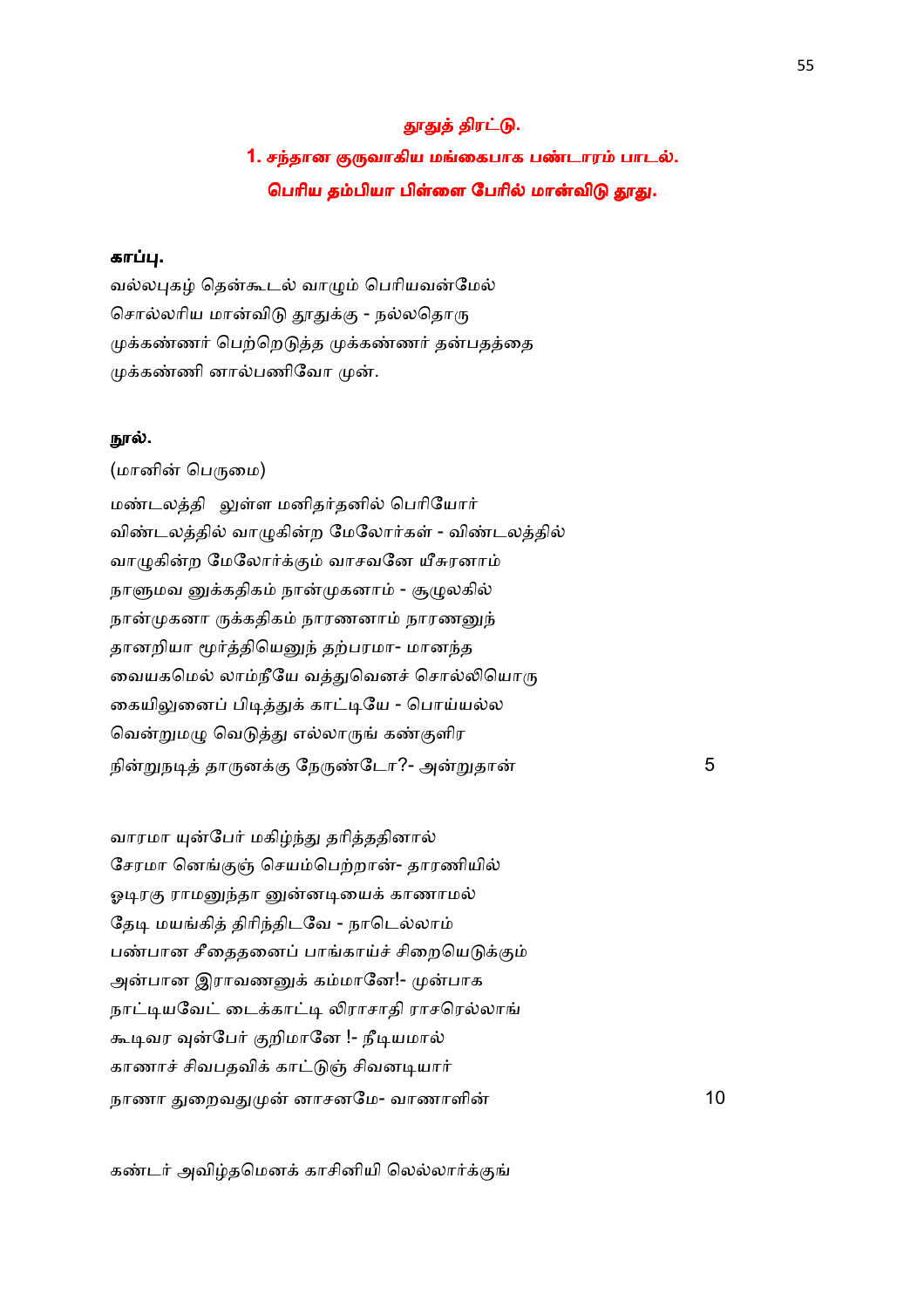கொண்டபிணி தீர்க்குங் கோமானே!- தண்டாமல் உண்மையுடன் றேவரெல்லா முன்வீட்டில் வந்துபுகுந் தம்மமு திரந்துண்ணும் அம்மானே!- நன்மையுடன் குன்ற மிலங்குகலைக் கோட்டுரிஷி வங்கிஷமாய் நின்றருளுங் கல்வி நிறைமானே!- வென்றிமிகும் கந்தருக்குப் பெண்கொடுத்துக் காசினியெல் லாம்புகழ்சம் பந்தஞ் செயுஞ்சாதி மான்நீ காண்!-முந்தவே சல்லாப வஞ்சியர்கள் தாரணியி லேபுகழும் எல்லார்க்குங் கண்ணாம் எசமானே!- சொல்லியே பார்க்கு பார்க்கும் ப

வீறான கண்ணப்பர் மேதினியுள் ளோர்புகழும் பேறுபெறச் செய்த பெருமானே!- மீறியே சத்தியுத வம்மரிதா ரத்தை உன்வயிற்றில் வைத்தருளு கின்ற மதிமானே!- நித்தம் வடுத்தயங்கா வெண்கவரி மானுக்கு மிக்காய் அடுத்தகன புள்ளிமா னன்றோ- தொடுப்பாக முன்புகழுஞ் சிங்கத்தை மோழையெனச் சொல்வதனால் அம்புவியில் நீசீமா னல்லவோ - தென்பாய்ச் சினக்கவலை தாண்டிச் செல்வதுபோ லெந்தன் மன+கவைல மா,\$ ெபாைறமாேன!- கன+கேவ 20

கூடுகண்ட மாருதத்தைக் கொண்டிழுத்துத் தண்டமுடன் சேடனுட னெதிர்த்துச் சீறியே- நீடுபுவி மண்டலமு விண்டலமு மண்டுங்கட லுங்கிரியு மெண்டிசையுங் கிடுகிடென் றிடவே - நின்றுகன கொட்டமிடு மட்டகெச மெட்டுமர வெட்டுமுறை யிட்டலர வட்டமதி தட்டழிய - னெட்டையதி வேகத்தி னால்மிச்ச மாகிப் பிரவேசித்து மாகத்து ளோர்மெத்த மோகிக்க - நேசித்து சூறைகொண்டு தானெழும்பு தூளியண்ட கூடமெங்கு ேமறிம!ட ேவமி.4- ஈ ெகா! ;\$கிற 25

மூர்த்தியார் தென்கயிலை மூன்று கொடுமுடியைப் பேர்த்தருளி யுன்கால் பதத்தாலே - நாற்றிசையுந் தானேயுயர் தெட்சண கயிலை யாக்கிமிக வானோர்புகழ் கீர்த்தி மானீதான் - பானுவுயர்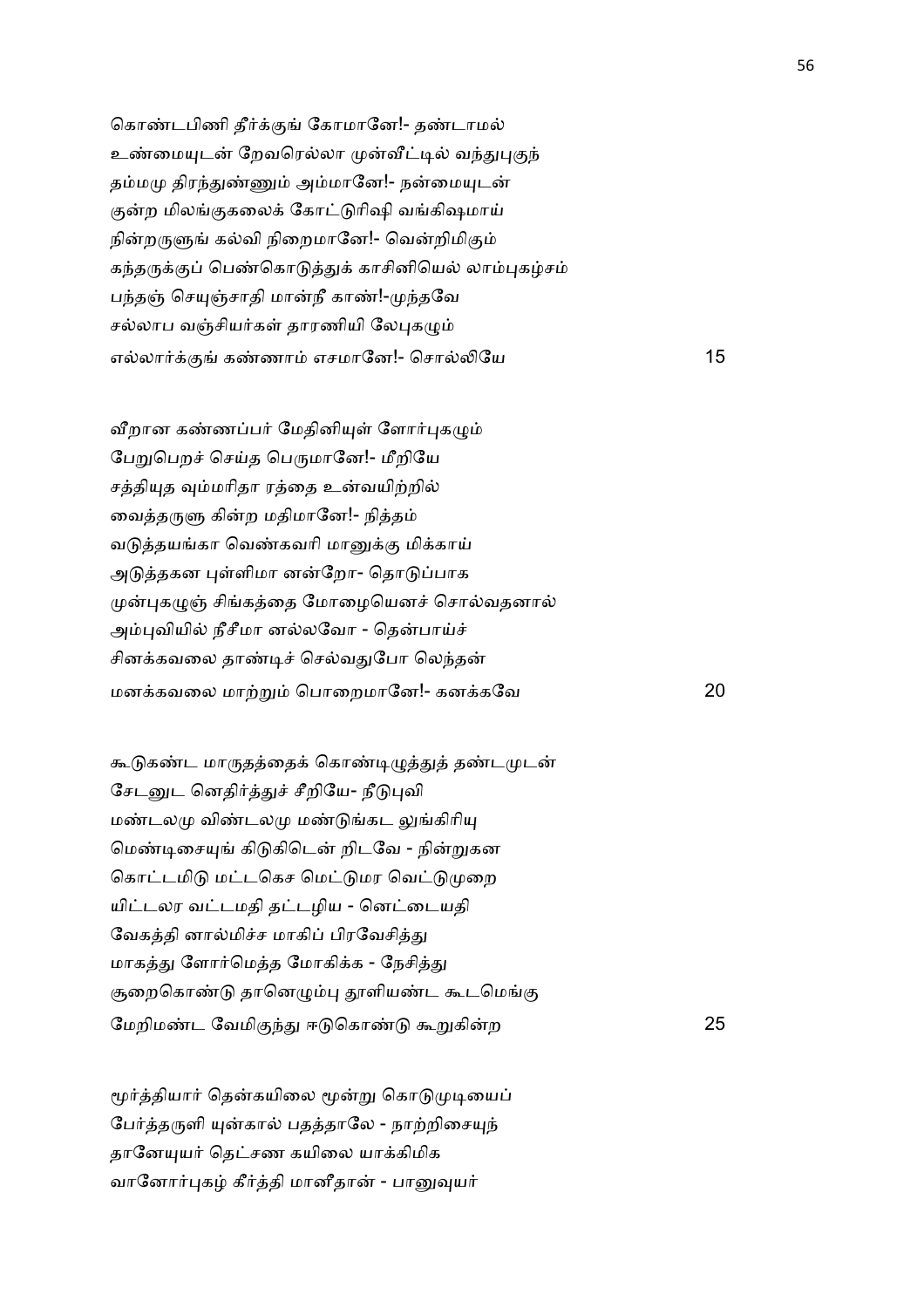மேடையி லேறுகையால் மேகலை பூணுகையால் வாடை பழகி வளர்தலால் - நாடியே எல்லாரும் போற்றலா லெவ்வணமுஞ் சார்தலால் அல்லாது பன்னீரு மாடலால்- நல்லகுணந் தங்குமினம் பிரியாக் தன்மையா யிவ்வுலகில் மைகய2+ெகா பாநீதி மானீகா! - இ.லகி 30 ஆதரவாய்ப் பெண்களெல்லா மம்மானா ராடுவது நீதமுட னுன்னை நினைத்தன்றோ – சூதான

(தலைவி மானைத் தூதுவிடற்குக் காரணங் கூறல்.) வண்டா னதுவுமது பாணி யாகையினால் கொண்டாட்ட மாகநிசங் கூறாதே - உண்டான நாகணவாய்ப் பிள்ளையுடன் நல்லகிளிப் பிள்ளை ஆகையினால் தூதுரைக்க லாகாதே - வாகான கன்னி மயிலுங் கலாபம் பொருந்துகையால் நன்னய மாந்தூது நவிலாதே - எந்நேரம் கோபத்தால் கூவுங் குயில்தானு மென்னுடைய ஆபைத+ கா+க வறி(ேமா - ேசாபதா 35

வஞ்சியரும் என்போல் மயங்குவா ராதலினால் எஞ்சியே தூதனுப்பப் போகாதே - மிஞ்சிப் பனைமே லிருந்து சுகம் பாராட்டு மன்றில் மனையேறிப் பேச வருமோ - நினைவாக மாக மதியை மறைக்கின்ற மேகமுந்தான் மோக மதுகண்டு மொழியுமோ -- ஆகையினால் புத்திமா னென்றுன்னைப் பூதலத்தார் போற்றுகையால் வெற்றியாந் தூதுரைக்க வேணுங்காண் – சுற்றியகோ

(பெரிய தம்பியா பிள்ளையின் சிறப்பு) நாட்டினான் கீர்த்திமிக னாட்டினா னென்னைமயல் N&னா சOசீவி N&னா – ; மன 40

சோமன் துதிவதன சோமன் றுலங்கியவிற் காமன் விதரணிக காமனாம் - பூமாலை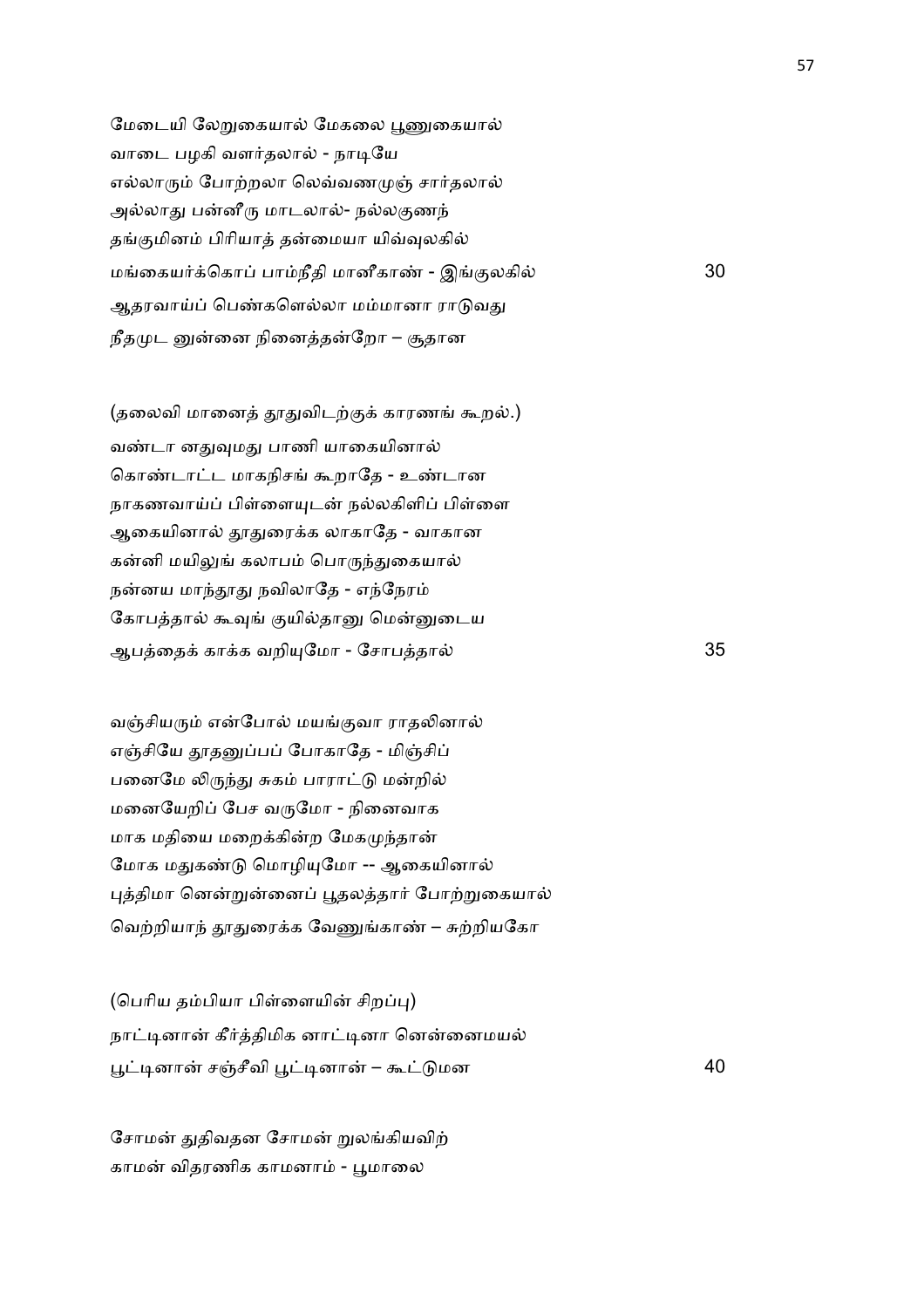பாலன் பழகிய பூபாலன் பகருமிந்திர சால னரிவையர்பாஞ் சாலனாங்-கோலியவெள் ளாற்றினான் அன்பர்பசி யாற்றினான் அண்டலரை நீற்றினான் பூசியவெண் ணீற்றினான்-ஏற்றவர்க்குத் தாராளன் பூங்குவளைத் தாராளன் மேனிபுனை யோராளன் கல்வியறி வோராளன் - பூராயம் உற்ற மதகிரியான் ஓங்குகுடு மிக்கிரியான் ெகா,ற பிாியா .ணபிாியா - நித 4தா 45

அன்னத் தருவா மாதுலனச் சசிவர்ணன் மன்னன் மகிழு மதியூகி- கன்னிமலை யோகர்திருத் தேர்த்திருநா ளோங்குகன பூசையபி சேகத் திருப்பணியுஞ் செய்தருள்வோன் - மோகமிகுஞ் சூலி முதுகில் சுடுசோ றளித்தருளி நீலி பழிதீர ரெட்சித்துச் - சாலிமுளை அன்னங் கொடுத்து அரவின் மணியளித்துஞ் சொன்னமொழி தப்பாத துரந்தரீகன் - நன்னயஞ்சேர் காராளர்க் கோத்திரனாம் காசினியில் சேதுவரை ேபரான+ ;ட ெபாியவனா - பா2மீதி 50

எத்திசையுங் கொண்டாடு மிங்கிதமாங் கங்கைகுலம் பெற்றருளுங் கூடல் பெரியவனாம் - துத்தியஞ்சேர் போகன் அளகப்ப பூபன் துணைவனெனப் பேசுந் தென்கூடல் பெரியவனாம் - வீசுமதன்

 $($ பவனி வருதலின் சிறப்பு $)$ ஆங்கார மான அயிரா வதமேறிப் பாங்காய்ப் பவனி வரக்கண்டு-பூங்கனிசூழ்

(தலைவி மயல் கொண்டது) அப்போது கொன்றை யரனார்லெக் கானதுபோ லிப்போது நானுமிலக் காமானே- செப்புமயல் ஆனேன் பரவசமாய் ஆவி மெழுகதுபோல் தானே மயங்கித் தயங்கினேன்-மீனக் $55$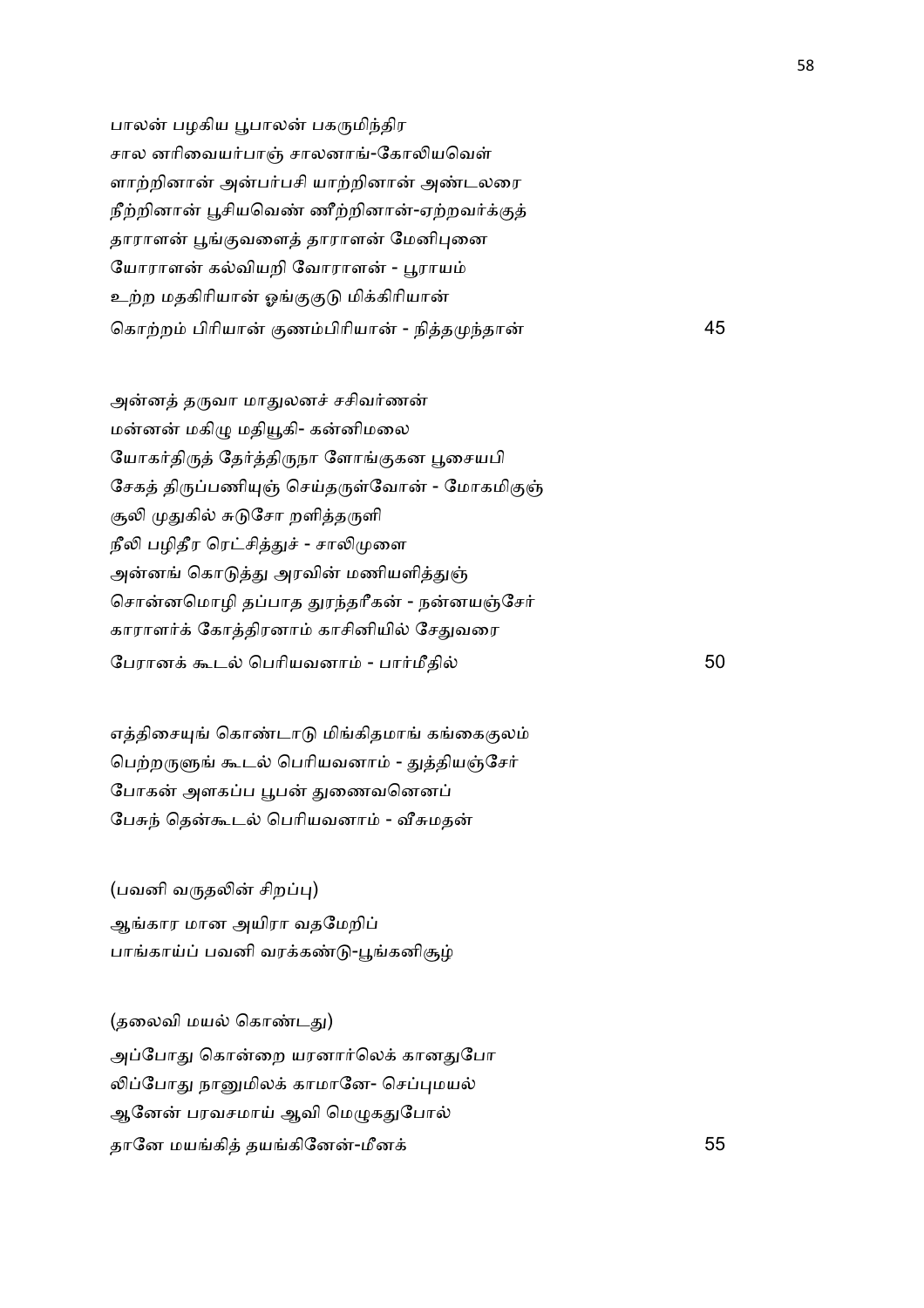## (மதனன் படைச்சிறப்பு)

கொடிபிடித்துப் பெண்கள் படைகூடி நடிக்கத் துடிதுடிக்கக் கிள்ளைப் பரிசூழக் கிடுகிடென வாரி முரசதிர மாங்குயில் காளத் தொடுக்க நேரு மிருளானை நெருங்கிவரச் - சீரன்றில் கட்டியமே கூற ரதிகண்ணார் மயங்கிவர மட்டார் மகிழ்மலர் சூடி - இட்டமாந் திங்கள் குடைபிடித்துத் தென்றல்தே ரேறிமதன் கண்குளிரப் பாளை கவரிதர - பொங்கமிகும்

(மதனன் கணை தொடுத்தல்) கன்னலே வில்லாய் களிவண்டே நாணாகப் பமல ைர4-ேம பாணமாC - னமல2 60

மாரியென வேபெரிய வானகமெ லாம்நெறிய வேரிமிக வேசொரிய வேகமுடன் --- நாரியர்கள் அஞ்சவுல கஞ்சவரி யஞ்சவய னஞ்சவரு விஞ்சையர்கள் தொஞ்சுமயல் மிஞ்சியிட - வஞ்சமொடு பற்கடித் துருக்கிவுக் கிரமிக்க திக்கனைத்து மொக்கயாக் கைசுற்றி நெக்குநெக்கு - லெக்குவைத்து வாளியொடு வாளிபொர வாடையொடு வாடைபொரத் தூளியொடு தூளித் தூளியிட - தாழ்வில்லா முல்லை யசோகு முழுநீலஞ் சூதைப்பூ அ5 ளாிேயா ைட4-மல2 - ெமலெமல 65

கொங்கை தெரியாமல் கோடான கோடியம்பு புங்கரனும் புங்கமாய்ப் பூட்டினான் - அங்கமெல்லாம் சோர்ந்தேன் கலைசோர்ந்தேன் துய்யவளை சோர்ந்தேன் சேர்ந்தேன் மலரணையே சேர்ந்தேனே - நான்தான் (தலைவி மானைத் தூதுவிடல்) மயங்காமல் நெஞ்சு மலையாமல் வாடித் தியங்காமல் அன்பரிடஞ் சென்று - சுயங்காணும் சோலைதனில் கூடிச் சுகிக்க மனமகிழ்ந்து மாைலதைன வாகிவர வாழி!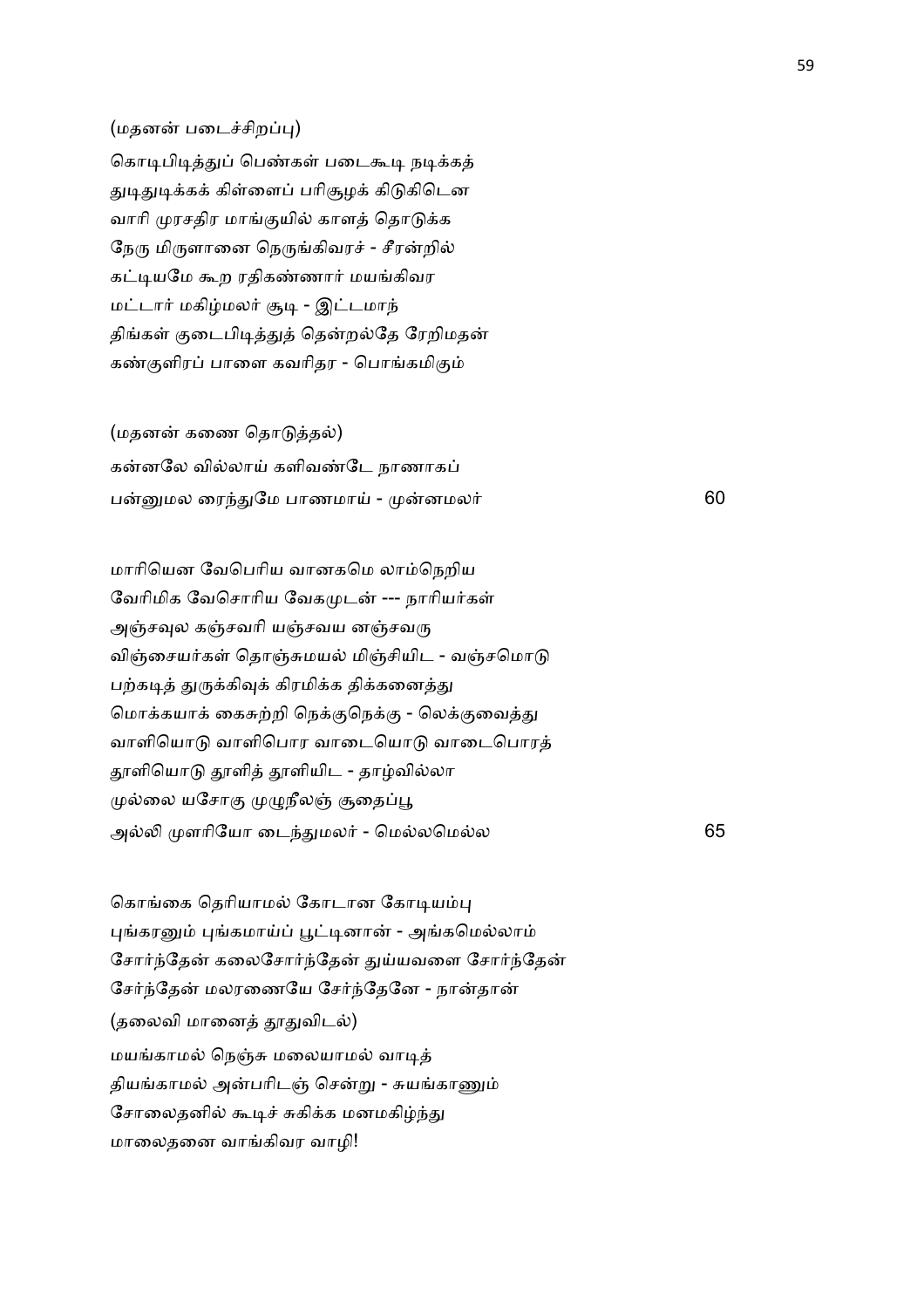----------------------

## 2. சேக்கிப்பட்டி - முத்து வீரப்பப் பிள்ளைபேரில் மான்விடு தூது.

## காப்பு

பூமன்முத்து வீரப்ப பூபதியா மன்னசத்திர சோமன்மேல் மான்விடு தூதுக்கு- வாமனரூ பத்துடையான் வேதப் பனுவலுடை யான்மாமு கத்துடையான் பொற்பாதமே காப்பு.

### நூல்.

#### (மானின் பெருமை)

பூமேவு ஞாலம் புரக்குமணி வண்ணனும்பொற் காமேவும் வெள்ளானைக் காவலனுந் - கேமேவு வெண்டா மரைக்கலைமான் வித்தகனு முத்தலமுங் கொண்டாடு மீசர்திருக் கோடீர்த் - தண்டமுமெண் டிக்குமீ ரேழுலகுந் தேசுதரச் சந்திரன்றன் மெய்க்குள் விளங்கிவளர் வெண்கலையே ! - முக்கியமாய்ச் சோமனுடன் நீயிருந்து துன்னுதலா லீஸ்வரனும் வாமமிகு செஞ்சடைமேல் வைக்கின்றான் - சேமமுடன் பார்க்குள்வள ராடவர்க்கும் பாவையர்க்கு மானமெல்லாங் கா+கவ' கிற கைலமாேன ! - ஏ,கேவ 5

காரங்கம் பெற்றமலர்க் கண்ணனும்நின் பேர்படைத்த சாரங்கங் கொண்டுசெயந் தான் பெற்றான் - பாரெங்கும் பாயுமிருள் தீர்ப்பதுவும் பானுவின்முன் நீநடக்குந் தூயதிறத் தாலன்றிச் சொல்வதுண்டோ - ஆயுங் கலையாளி யென்றுதமிழ்க் கற்றவருக் கெல்லாம் மலையாமல் பேர்கொடுத்த மானே! - துலையாக் கருங்கலையே பெண்வடிவாய்க் கண்டதுவுங் கோட்டுக் கருங்கலையே யுன்னாமங் கண்டோ? - நெருங்குமுலைக் கன்னியர்க்கெல் லாமிரண்டு கண்ணாத லாலன்றோ? உைன வள2பா 'லகதி – பிO 10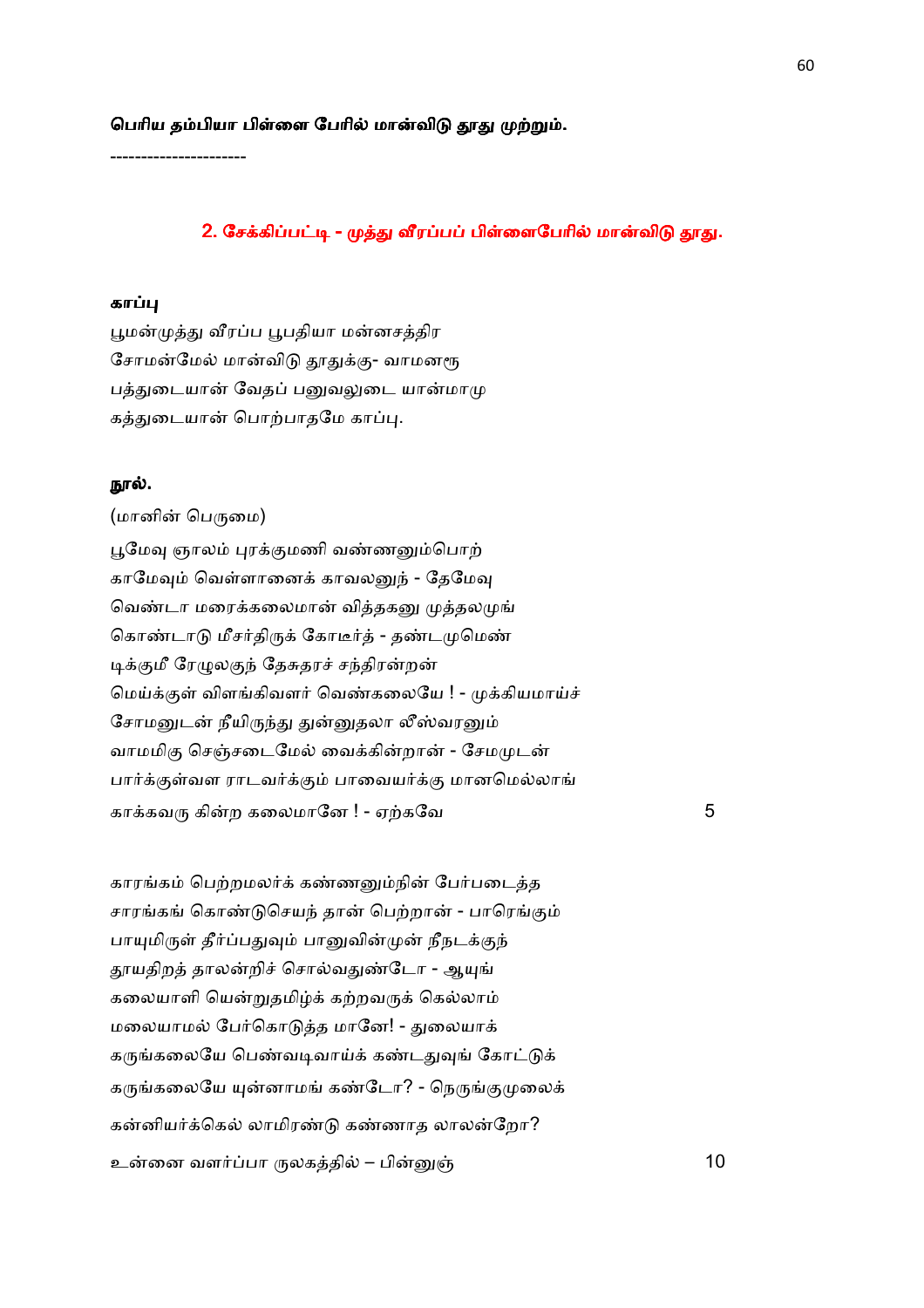செகத்திலர சாட்சிமன்னர் செய்வரெல்லா முன்பேர் மகத்துவத்தி னாலன்றோ மானே!- அகத்துவகை கொண்டயுனு நின்வடிவங் கொண்டகலை வாணியைநாக் கொண்டுறைதல் யாரறியார் கூர்ங்கலையே ! - வண்டுலவுஞ் சோலையில்வில் லங்கமொடு தோன்றுவான் பக்கலொருக் காலையினுஞ் செல்லாக் கருங்கலையே!- சாலவே புத்திமான் பத்திமான் பூமான்சீ மான்மிகுந்த உத்திமா னென்பதுன்பே ருண்மைகண்டோ- எத்திசையுங் கொண்டாடு நல்லகுல மானீ யாதலினால் த!டாமைர யா7ற வ&வ - ெகா!ட-8 15

யாரறியார் வள்ளியையம் மான்மகளென் றேவடிவேல் வீரனுமே சேர்ந்தகதை வீணலவே - பாரில் எவர்க்குஞ் சிலாக்கியமென் றீசனுனைக் கைக்கொண் டுவக்குஞ் செயலொருவர்க் குண்டோ ?- தவத்துயர்ச்சி கல்வியுள்ளோ ரெல்லாங் கலைக்கோட்டு மாமுனியைச் சொல்லுவதுன் பேர்படைத்தச் சூட்சியன்றோ - நல்லநல்ல பொன்னுழையே காதற் புலன்கொடியார் கைவிரித்தென் றன்னுழைவா வென்பதுவுந் தப்பிதமோ ?- இந்நிலத்தில் நல்லாரு மின்பநயங் கொள்மட மாதர்களு மெல்லாரும் போற்று மெசமானே!- சொல்லரிய 20

தண்டலையில் வீரமுடன் றன்கையிற் செவ்வங்கி கொண்டவர்பா னாடாத கோமானே ! – மண்டலத்தில்

#### $(u$ ண்டு தூதாகச் சென்றவர்கள்)

போதுக்குள் வாழுமின்போல் பூவையர்க்கு மாந்தருக்குந் தூதுக்குச் சென்றோரைச் சொல்லக்கேள் - சூதுகிண்ணம் பந்துநிக ரானமுலைப் பாவைப் பரவையிடஞ் சுந்தரர்க்கு முன்னமரன் தூதுசென்றார் - செந்திருமால் பாண்டவர்க் காகவே பண்பாக நூற்றுவர்பால் தூண்டுரத மீதேறித் தூது சென்றார்- வேண்டியே மன்னனள ராசனுக்கு மாதுதமை யந்தியிடம்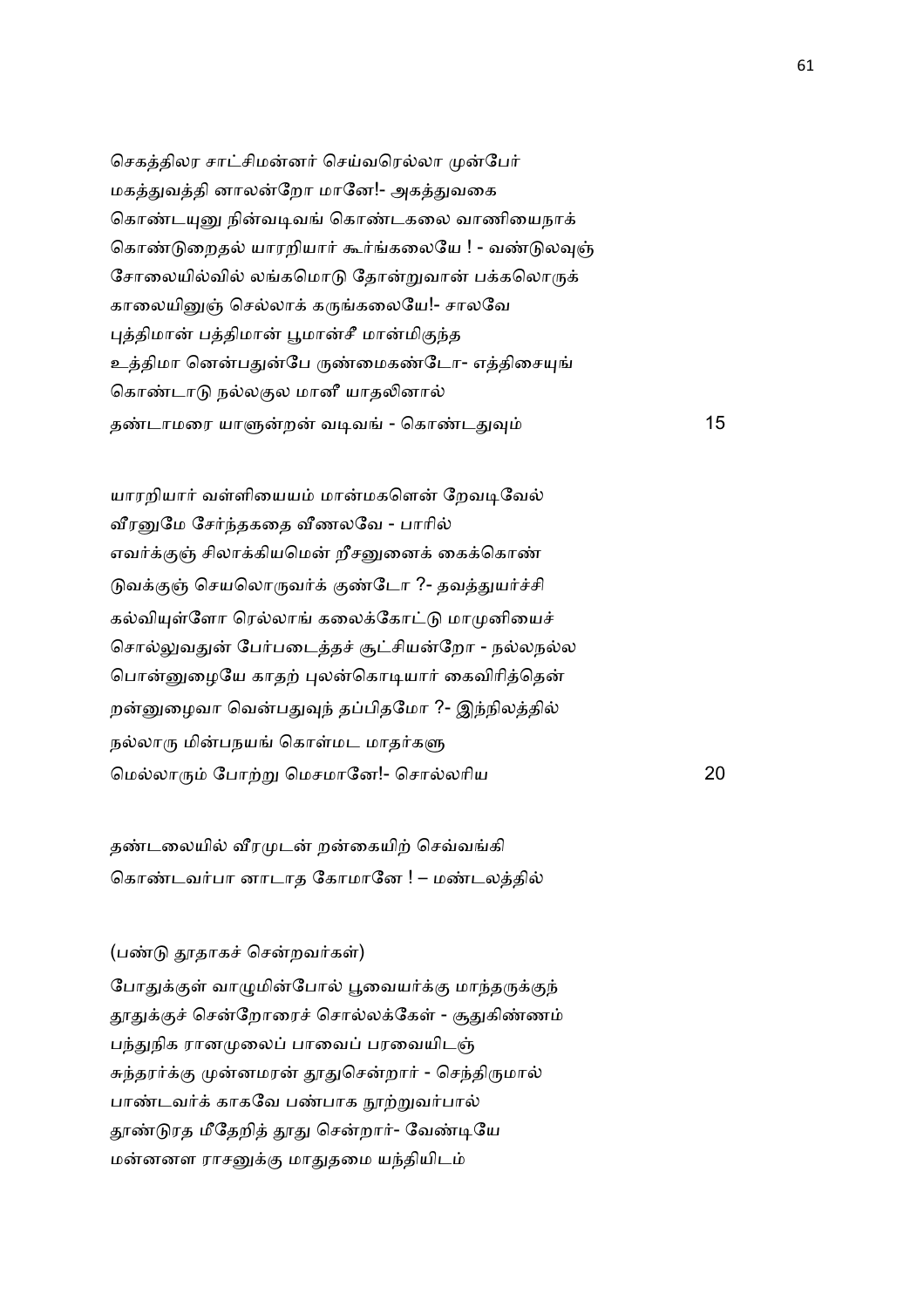அனம- -ெசற தாரறியா2- ன 25

வளமேவு மிந்திரர்க்கு மையல் தீர நளராசன் தூது நடந்தான் - உளமகிழ்வாய்ச்

(தலைவி, மானைத் தூதுவிடற்குக் காரணங் கூறல்) சூட்டு மழைமுகிலைச் சொல்லிற் கடினமொழி காட்டுமல்லால் நல்வசனங் காட்டாதே- ஈட்டும் மலைவா யிருந்து வருந்தென்றல் தானு மலையா துரைக்க வருமோ?- நிலையான வெள்ளத்தைத் தூது விடுத்தால்வே றாக்குமல்லால் உள்ளநத்தித் தூதுரைக்க வொண்ணாதே - விள்ளிற் பிணிமுகமென் றேயெவரும் பேசும் மயிலுந் -ணி8டேன - ெசா:ேமா? - அணிதிக= 30

அஞ்சுகத்தைத் தூதுக் கனுப்பிற் குளறுமல்லால் நெஞ்சுருக்கப் பேசும்வகை நேருமோ? - தஞ்சமதில் கண்டபடிப் பேசிக் கலைப்பரல்லாற் கள்ளுண்ணும் வண்டர் பொருந்தும் வகையுண்டோ ?- செண்டுமுலைச் சேடியரைத் தூதுவிட்டாற் சேடியரு மென்போல வாடி மயங்கி மறந்திடுவார்-பேடையிளம் பூவைதனை விடுத்தால் பூவையருக் கேற்றபடி ஆவலுடன் பேசும்வகை யாங்கிலையே-காவில் இருந்து குரல்காட்டு மிளங்குயிலு மேபா ல'4- வைகயிைலேய மாேன ! - ெபா'4தேவ 35

நெஞ்சை விடுத்தால் நினைவழிந்து நிற்குமல்லால் கொஞ்சுமொழி பேசியெனைக் கூட்டுமோ – விஞ்சைகிகம்

(தலைவி, மானைப் புகழ்ந்துரைத்தல்) மானே! என் கண்ணே !மதியே வனசமலர்த் தேனே! அமுதே! செழுங்கலையே ! - ஆனதென தாருயிரே! உன்னையல்லா லாதரவு வேறுளதோ? 62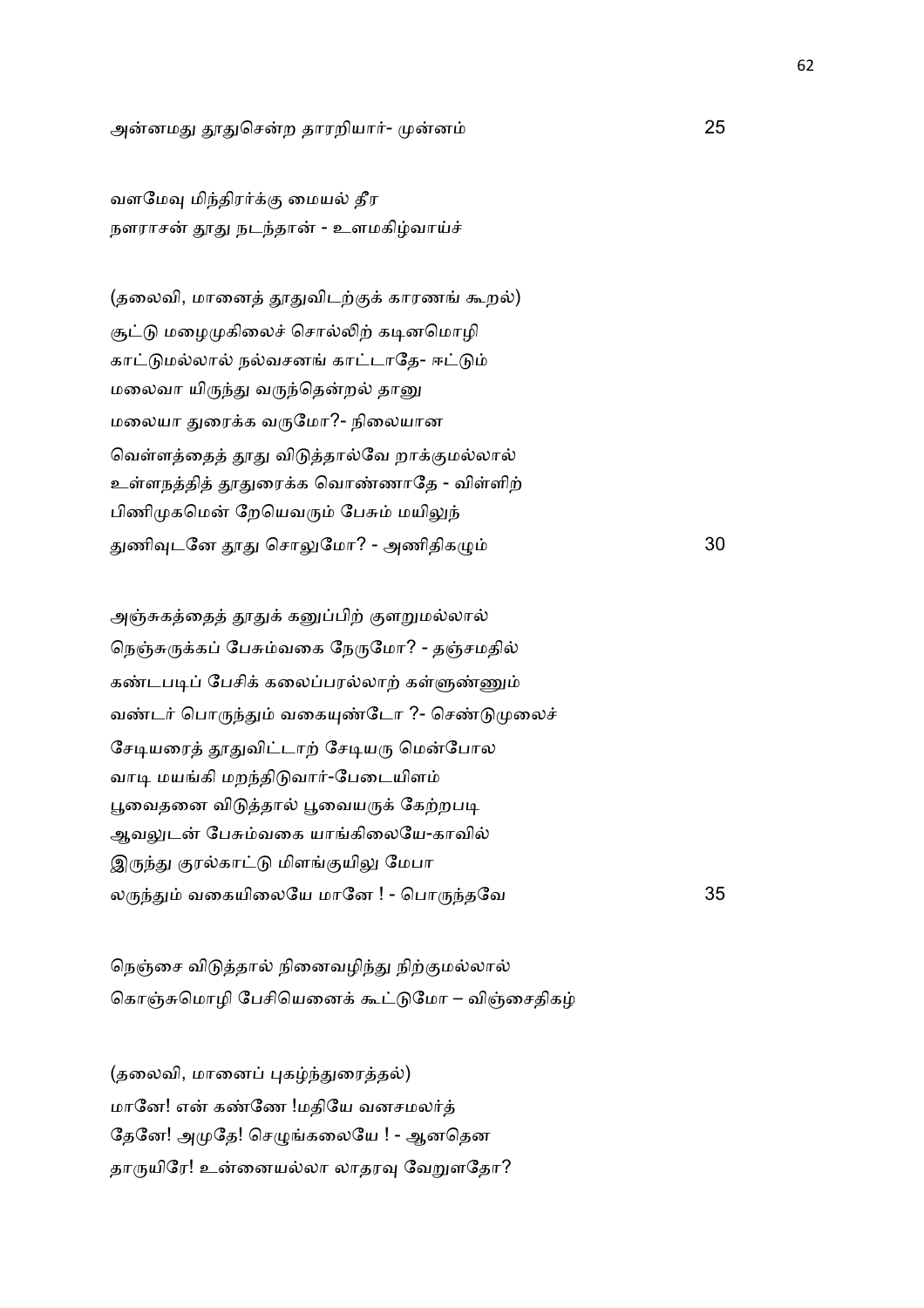பாருலகி னீயருட்கண் பாலிப்பாய்!- நேரேதான் நெஞ்சங் கலங்கி நினைவு பரவசமாய் வஞ்சியர்க்கெல் லாமிதுவே வார்த்தையாய் - மிஞ்சியுரை செய்கவு மாலாகிச் செழுங்கலையும் வால்வளையு மெய்துந் துயிலு மிளந்தேனே !—து  $\dot{u}$  and  $\dot{u}$  and  $\dot{u}$  and  $\dot{u}$  and  $\dot{u}$  and  $\dot{u}$  and  $\dot{u}$  and  $\dot{u}$  and  $\dot{u}$  and  $\dot{u}$  and  $\dot{u}$  and  $\dot{u}$  and  $\dot{u}$  and  $\dot{u}$  and  $\dot{u}$  and  $\dot{u}$  and  $\dot{u}$  and  $\dot{u}$  and  $\dot{u$ 

பிணையே! நல்வாசப் பிணையே! மலர்மெல் லணையே! யான்சேரும் வகைக்கான துணையே! கயல்தந்த கண்ணியர்க்குள் கன்னி யான்வாட மயல்தந்தோ னூர்பேர் வழுத்தக்கேள்! – செயல்தந்த

#### (தசாங்கங்கள்)

#### (மைல)

அந்தரத்து வானதியொப் பாகமா றாதருவி வந்தருளுஞ் சோலை மலையினான்-விந்தைசெறி சூதமும்வான் முல்லையுஞ் சோகமுஞ்சூழ் வான்கரும்புஞ் சீதமிகு பங்கயமுஞ் சேர்தலால்- போதுலவு பைந்தருவுஞ் சங்கும் பருமணியு நித்திலமுஞ் சந்ததஞ்சே ருஞ்சசியுஞ் சார்தலால்-- கொந்தவிழ்பூங்

கொன்றையுங் கட்செவியுங் கோலமட மானுமுயல் கன்றுமலர்க் கூவிளமுங் காடுதலால் - என்றுமே கன்னற் சிலைமதன்போற் காமன்போ லீசன்போல் மன்னு மழக மலையினான்- என்னுடனே  $(\mathfrak{A}$ m $)$ 

ஏர்க்குந் திகிரிவளை யேந்திவர லாலரிபோ லார்க்குந் திருவணிமுத் தாற்றினான் - பார்க்குள்ளே

## $(n \pi n)$

அந்தணர்க ளோதுமறை யஞ்சுகத்துக் கேபூவை வந்துரைசெய் பாண்டி வளநாடன் - நந்தாத நீடுங் கிளிகேட்ப நித்தமுமே வண்டரிசை பா 4 -வரா பதினாட-ேபைடமயி 50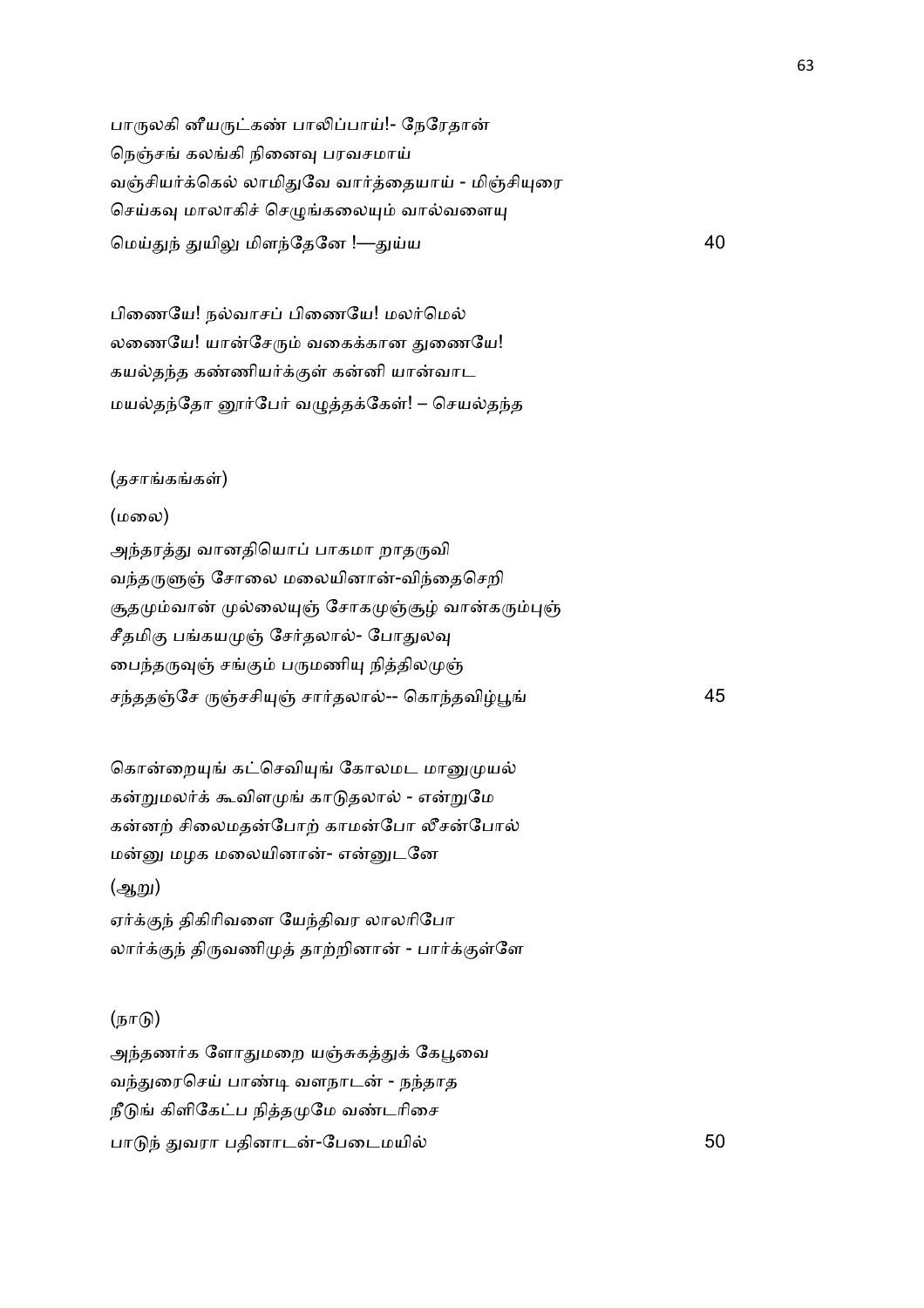### $(\underline{\text{em}}\,\dot{\bm{\tau}})$

ஆடுஞ்செய் குன்றுமதி லாலயமுங் கோபுரமு மாடமுஞ்சேர் சேக்கிபட்டி மாநகரான்-பீடுசெறி

# (.திைர)

மாதர் மனம்போல வலுகபட முற்றுவிசை மீதுலவு மைங்கதியு மேற்கொண்டு- ஆதவன்றேர் பூட்டுமெழு பச்சைப் புரவியுமே வஞ்சநடங் காட்டி யட்டதிக்குங் ககனநெடுங் - கோட்டுக் குலவரையுந் திக்கயமுங் கோதண்ட மேரு மலையுட கதிரவனு மானித் - துலவுமிட சாரிவல சாரியொடு தாவிவெள்ளை வாரணத்தோன் @ரவய வாபாிைய ெவ,றிெகா! - பாாி 55

கலனைமுது கிலங்கக் காலிலிடு தண்டை கலகலென வொன்னார் கலங்க - வலியமுக முட்டுந் தகதகென முத்தம் பொதிந்தநெற்றிப் பட்ட மிலங்கவரு பாய்பரியான் – கட்டுந்

#### (யானை)

தறியைச் சுழற்றித் தகர்த்து நெகிழ முறியச் சினந்துரற்கால் மோதிக் - கெறுவநடை கொண்டெதிர்த்த வொன்னார்க் கற்கோட்டை நெறுநெறெனச் சண்டையிட்டு நாற்றிசையுந் தத்தளிப்ப - கொண்டற் குரகதத்தென் னாற்கோட்டுக் குஞ்சரத்தை வெங்கண் ரக &யாதிர 8,\$ – பரமனயி 60

ராவணமு மொப்பலவென் றண்டருங்கொண் டாடநடந் தாவுங் கரடமத தந்தியினான் -- பூவினொடு (மாைல) சாந்திருக்கும் கும்பத் தனமடவார் கண்போல் வாய்ந்திருக்கும் பூங்குவளை மாலிகையான்- வேந்துவளர் (முரசு ) காசினிமேற் சத்தக் கடலொலிபோல் பொன்முகப்பு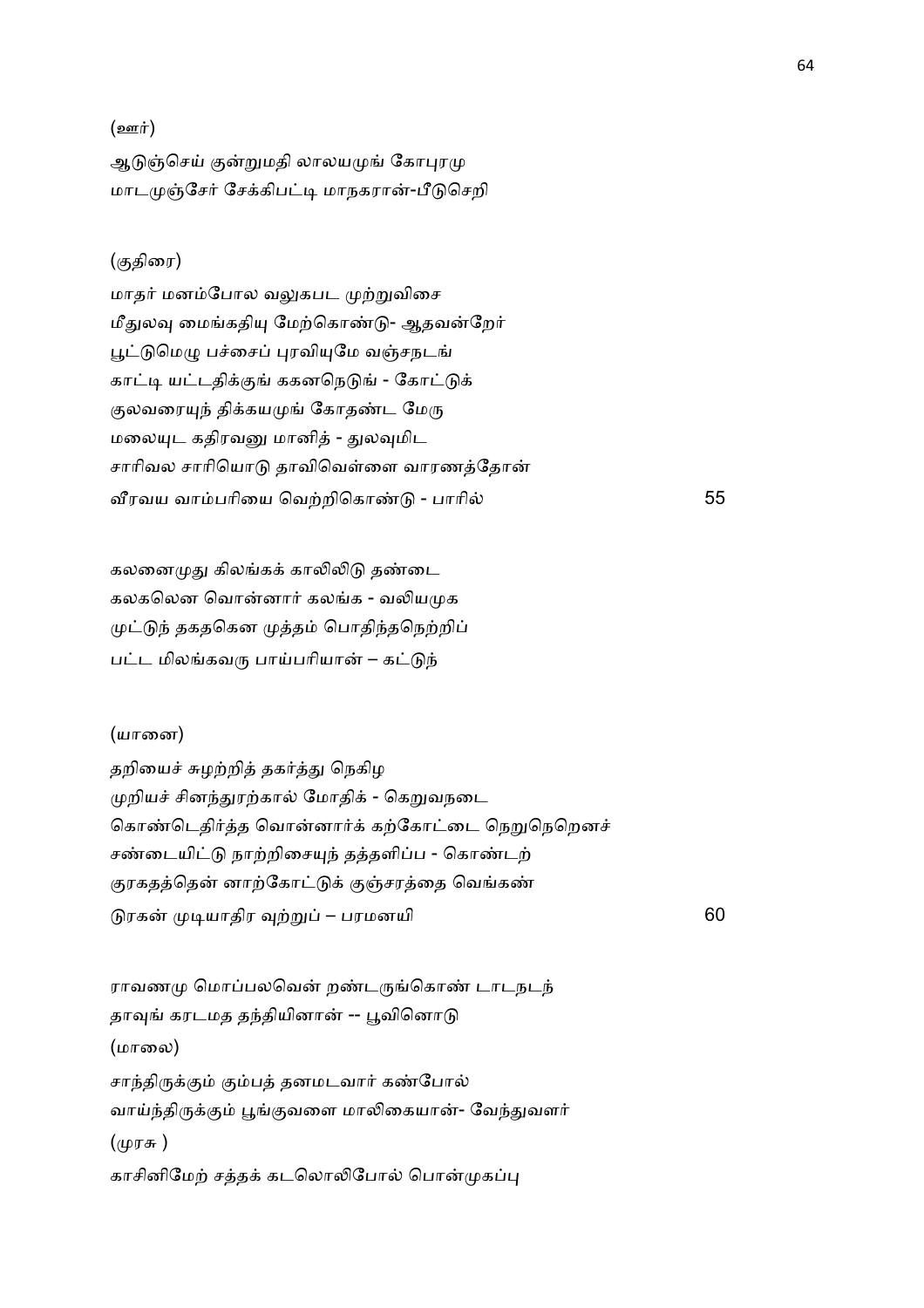வாசல் முழங்குமணி முரசான் - தேசுள்ள (கொடி) ஞாலமதில் வாழ்பவர்க ணாடியதெல் லாங்கொடுக்குங் கோலமிகு மேனிக் கொடியினான் - மேலுமுயர் (ஆைண) நாகத்தி னுச்சியில்வாழ் நற்றரணி மீதுகெடி யாக6 ெச:-கிற வா+கிைனயா – வா.திக 65 (முத்து வீரப்பப்பிள்ளையின் சிறப்பு) தென்னா லூரங்காள் தேவி யிருபதத்தை யென்னாளும் போற்றிவள ரிங்கிதவான் - பொன்னார்ந்த தாரனெங்கள் வீரபத்திர சாமியையுந் தென்மதுரை வீரனையும் போற்றும் விவேகவான் - தாரணிசூழ் நத்தம்வளர் முத்துலிங்க ராசன் மனமகிழும் வித்துவபரி பாலனஞ்சேர் விற்பனவான் - சத்தியவரிச் சந்திரன்கங் காகுலபிர தாபன்வீ ரப்பமன்னன் தந்தருளு மைந்தனதி சற்குணவான் - இந்திரசவு பாக்கியவான் கற்றோர்தம் பாரம்பரை யறியும் ேயா+கியவா யா2+. பகார - வா+கிர! 70

சொல்லா னப்பாச்சி சுமந்திரிக்கும் பட்டிக்கும் வல்லான் கருங்காளை மாநகர் வாழ் - நல்லநல்ல சத்தியவான் வீரப்ப சற்குணவான் தன்னையென்று மைத்துனனா கப்படைத்த மார்க்கண்டன் - சித்திரமிகு மன்னனெனு ராமகிருஷ்ண வல்லவனை மைத்துணைவ னென்னநித மழைக்கு மிங்கிதவான் - மின்னுரதி காந்தனெனு முத்துக் கருப்பண்ணனைப் புத்திரனென வாய்ந்த ரமணீக மகராசன் - வேந்தானு கூலன் பரிவிடையார் கோத்திரமெல் லாம்விளங்க ஞாலமதில் வந்துதித்த நாகரீகன் – கோலமட

அன்னம்விளை யாடுகின்ற வம்போருகத் தடமுங் கன்னலிஞ்சி மஞ்சள் கதலியுடன் - வண்ணமிகு சித்திரக் காலியுடன் செஞ்சம்பா வெண்சம்பா முத்து விளங்கி முளகுசம்பா - புத்தன் கருங்குருவை நெற்சீர கச்சம்பா நெற்கள்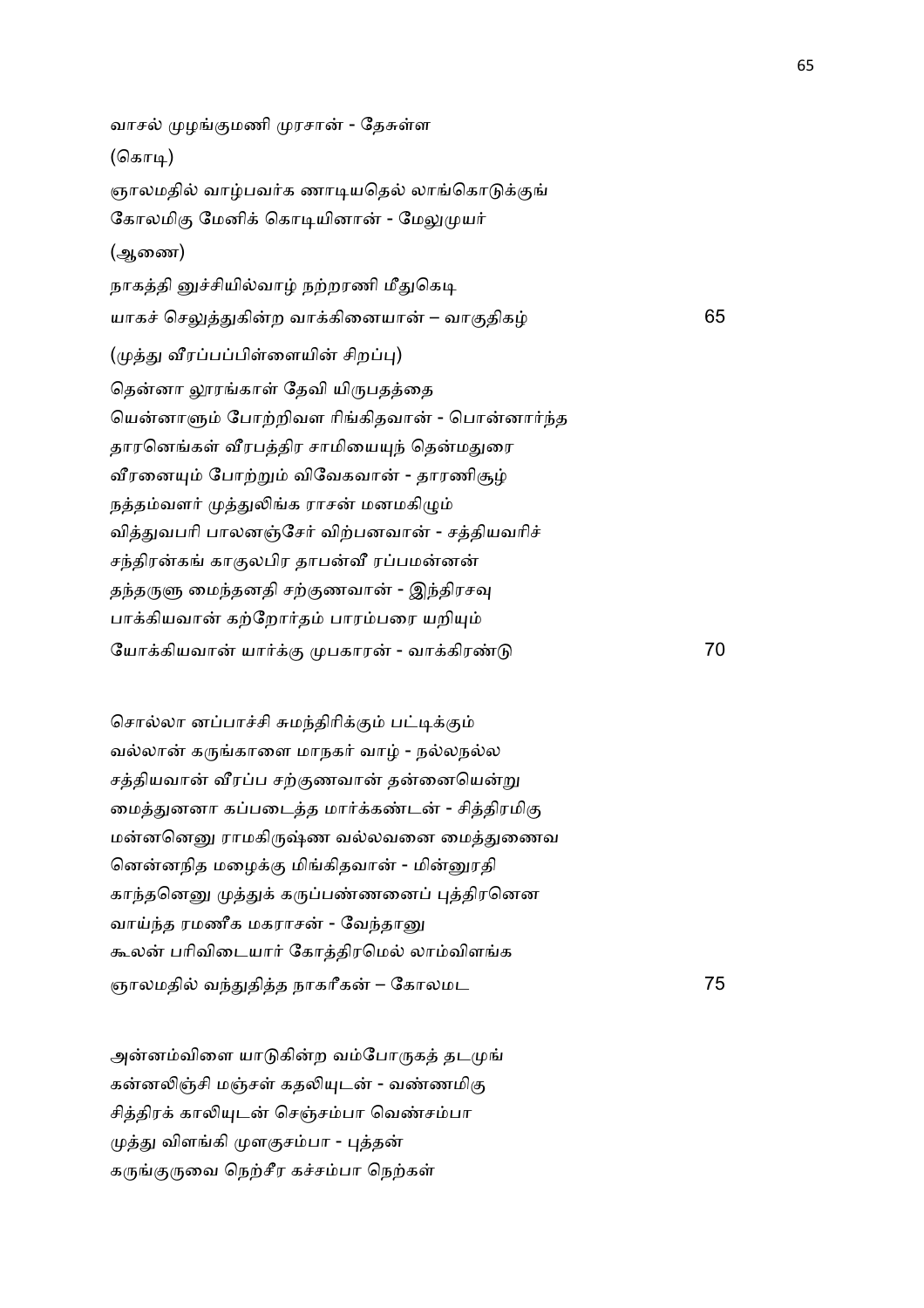நெருங்கி விளையு நிலமும் - விரும்புகின்ற பாளை கமுகும் பலாவுந்தே மாவுமத வேளுக் கினியபடை வீடென்ன - நீளுமலர்க் காவுங் கிளிகள் களிப்புமதுக் கள்சொரி பூவுஞ் செழிக்கும் புதுவயலான்- பாவலர்க்கன் 80

பாகமுளை வாரியன்ன மன்றுகொடுத் தோனிலகு நாகமணி யீய்ந்த நதிகுலத்தான் - மாகம்வளர் காரான மேகத்தின் கால்விலங்கை வெட்டிவிட்டுக் காராள னென்றுங் கனம்பெற்றோன் - சீராக முன்ன மொருசூலி முதுகில் மனமகிழ்ந்து அன்னங் கொடுத்த அகளங்கன் - வன்னப்பட் டாடைதனைக் கீறியதில் சிலந்தைகா....................ந்த நாடறியக் கீர்த்திபெற்ற நாகரிகன் - கூடி வழிபார்த்து வந்த வணிகனுக்காய் நீலி பழிபா2- ெரசித ப!ப - அழகாக 85

தேர்கொடுத்தோன் மாமதுரச் செந்தமிழுக் காயிரங்கி ஊர்கொடுத்தோன் வேண வுபகாரன்- தார்கொடுத்தோன் தேசமிகு கீர்த்திபெற்ற சீராளன் முன்கையை வாசமிகு சந்தனமாய் வைத்துறைத்தோன் - ஆசைமிகு மன்மத சொரூப வடிவினா னெப்போதும் தன்மதுரை யாகவந்து தான்செனித்தோன் - பொன்படைத்த சீராளன் யார்க்குஞ் செயலாளன் மேன்மைபெறு பேராள னோங்கு மிசையாளன் - காராளன் கங்கை குலதிலகன் கர்ணாவ தாரனுயர் மைகய2க ளிகிதOேச2 வாலகி'[ண - திக1 90

வதனன் வீரப்ப மகிபன் அருளுஞ் சுதன் னிலகு சுமுகன் - சதுரனுயர் விற்பன னற்புதன் வெற்றி படைத்திடு சற்குணன் வித்துவ சனர்க்கருள் - பொற்பயன் கொத்தல ருற்றக் குழற்கொடி யர்க்குயர் மெத்தவும் நட்பு விளைத்திடு - சித்தசன் கோக நகரன்ன கோமள மேனியின் ராகவ ேனநிக ராகிய - ேசகர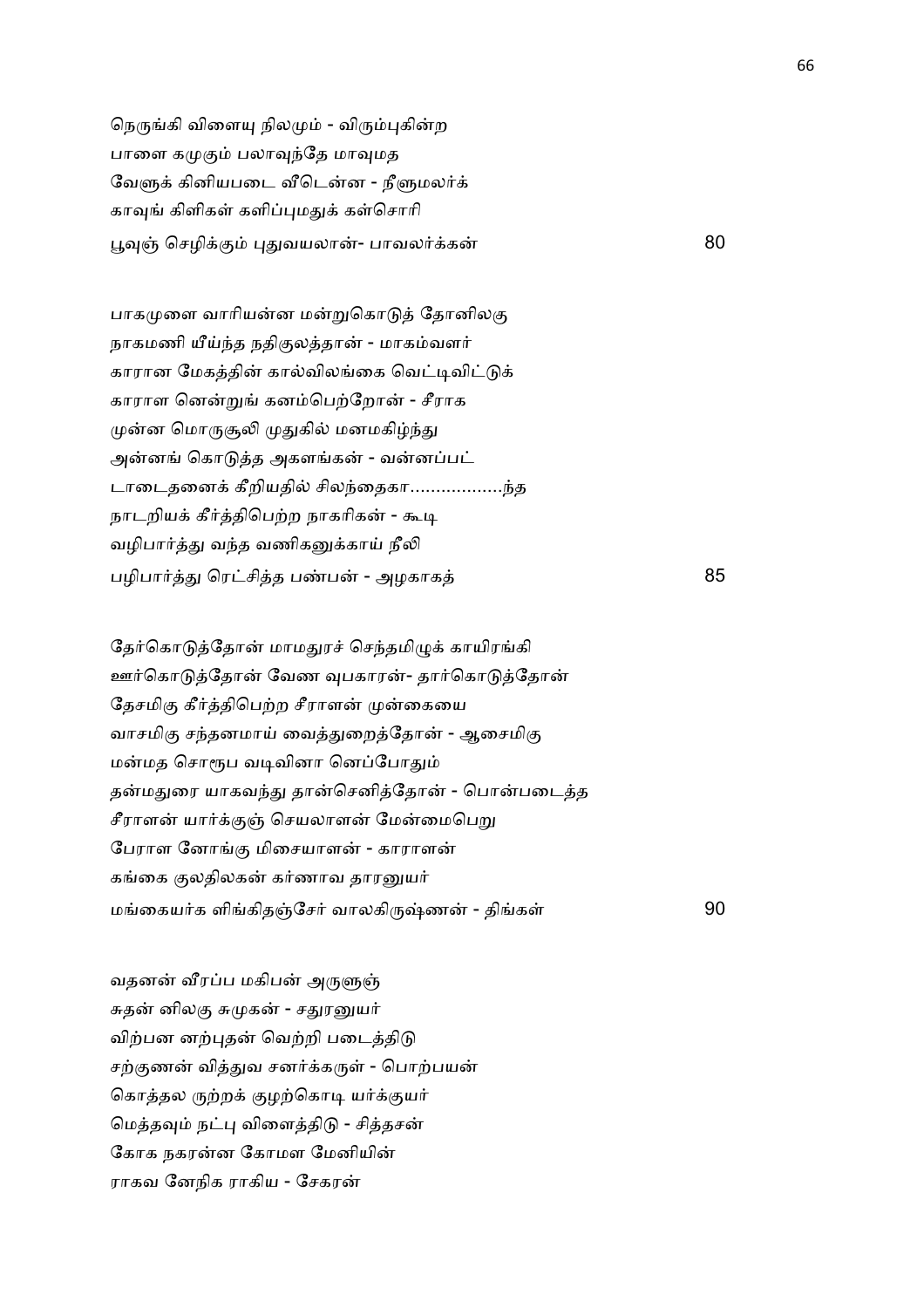பைந்தமி ழோர் துதி பண்புகொள் சீவகன் ஐ4த' வாச னலகி\$த - இ4திர 95

சந்தஞ்சேர் வீரப்ப சற்சனகெம் பீரனருள் மைந்தன் முத்துவீரப்ப மார்க்கண்டன் - கந்தமுல்லைத் தாரன் தமிழுக் குதாரன் கருப்புவில்லு மாரன் முத்துவீரப்ப மார்க்கண்டன்-வீரிட்டு அந்தமிகும் யானை யழைக்குங் குரற்கேட்டு வந்தழுத்து வீரப்ப மார்க்கண்டன்- பிந்தவே ஞாயமுடன் இராவணனை நாளைவா போர்க்கென்ற மாயன் முத்துவீரப்ப மார்க்கண்டன்-தூயமிகு சீர்பன்மலர்த் தாரிலுயர் செங்குவளைத் தார்புனையு மார்பன் முத்துவீரப்ப மார்க்கண்டன் – பார்புகழு $\,$ 

மிராசன் வெகுபாக்கிய னானகுபே ரன்சத்திய வாசன் முத்துவீரப்ப மார்க்கண்டன் - தேசுள்ள யோகன் மடவியர் சையோகன் மதனனெனும் வாகன் முத்துவீரப்ப மார்க்கண்டன் - வாகுளமின் னாளன் கவிவல்லோ ராய்ந்தோ ரருமையறி வாளன் முத்துவீரப்ப மார்க்கண்டன்- சூழுநிதி நாளுமுயர் சேக்கிப்பட்டி நன்னகரி லெப்போதும் வாழுமுத்து வீரப்ப மார்க்கண்டன்-வேளென்னச்

 $($ பவனி வருதலின் சிறப்புரைத்தல்) சீர்த்திபெறு தேவேந்திர னென்னப் பூவுலகாள் பார்த்திபனே யென்னப் பவனிவர- நேர்த்தியுடன் பான் பை 105

தானஞ்செய் தேநேம சாத்திரம் தாகவனுட் டானஞ்செய் தேபூசை தான்செய்தே - ஆனதன தொக்கல் விருந்துவுடன் சூழச் சட்டரச வர்க்க வமுதருந்தி வாய்பூசி - முக்கியமாய் விந்துவா சாரத்தில் மன்மதன் போல் வீற்றிருப்பப் பைந்தொடியார் கண்ணாடி பாங்காகத் - தந்துநிற்ப தங்கத் தகட்டித் தலைப்பாகை சென்னியில்வைத் தங்கத் துடனிசாரங் கிதமான -- பொங்கமிகு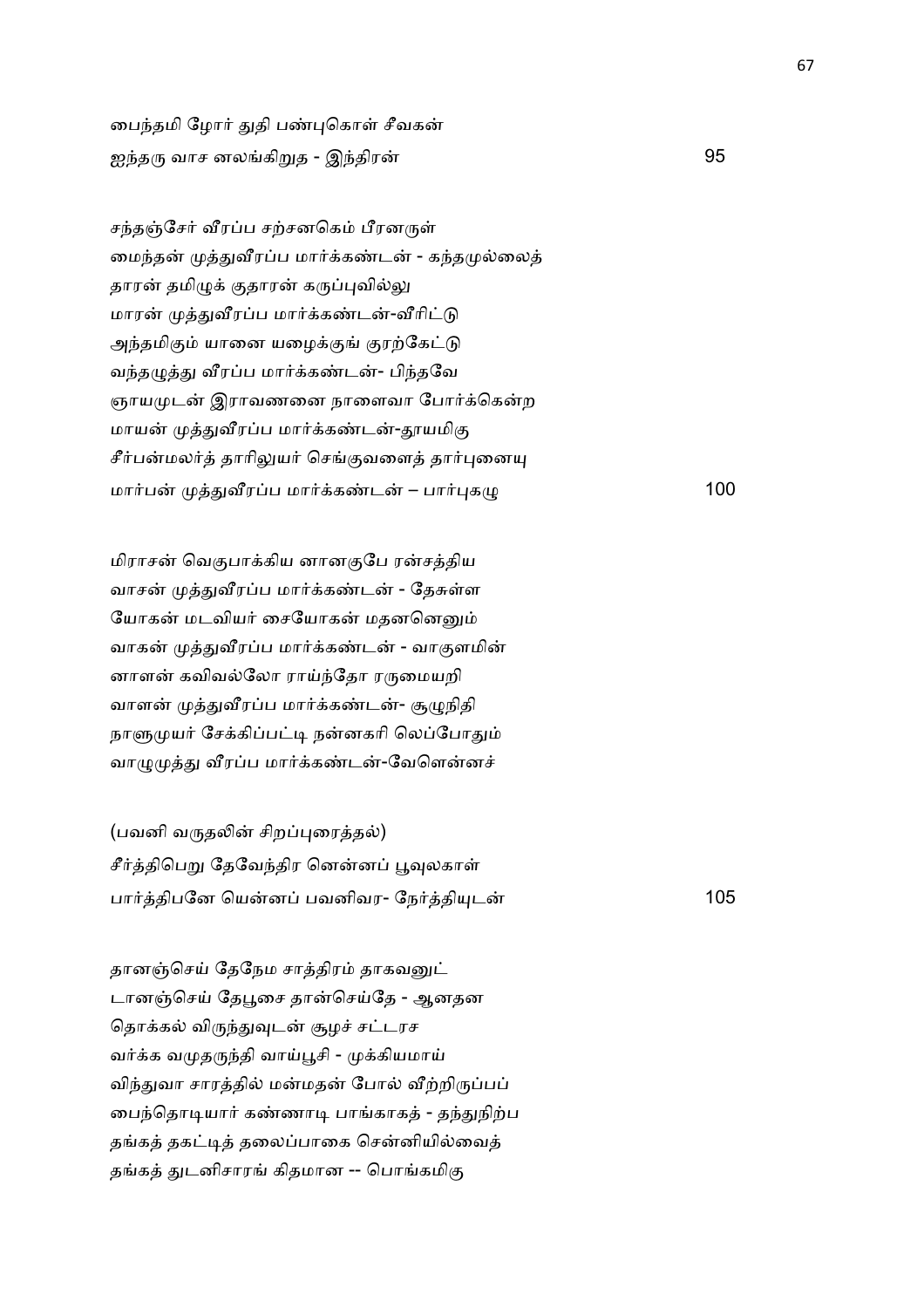சாலுவையுந் திவ்விய சரிகைத்துப் பட்டாவு ேம:ைமயா யகவதிர ேமலணி4- - ஏ: 110

முகமிலங்க மென்முருகு முத்துவச்சிர வொண்டி தகதகென்னக் காதிற் றரித்து - சுகமிகுத்த வேளுக் கிசையவே மேன்வாகு வலையங்கள் தோளுக் கிசையவே சூடியே - நாளுமின்ன பத்து விரற்கும் பளபளென்ன மோதிரமுஞ் சுத்துமணிக் கைச்சரமுஞ் சூடியே - நத்தியே ஞாலமணி மாலைகொண்டு நங்கையர்கள் பின்புவர நீலமணி மாலைமொய்ம்பி லேயணிந்து - கோலம் பளபளென்ன இரத்தினம் பதித்த பதக்கன் தளதளன மா2பி, றறி-+ - கிள' 115

உறையி லடங்கா வொளிர்பொன் னரைஞாண் அறையி லிலங்க வணிந்து -- தரைமுழுதும் தானடந்து மோர்காலைத் தானே யெடுத்தந்த வானளந்து நின்ற மணிக்காலிற் - றானவனை மிஞ்சிட்டுச் சோதிமிகுக்கும் வச்சிரம் வைத்திழைத்த மிஞ்சியிட்டு ராசாங்க மேன்மையாய் - ரஞ்சிதஞ்சேர் விற்புருவ மாதர் விருப்ப மதிமுகத்திற் பொற்புமிகுஞ் சவ்வாதுப் பொட்டுமிட்டு - அற்புதம்போல் பாத மிரண்டினையும் பாவடியி லேற்றியிந்தப் பூதல மெலாமும் புகழவே – சூதுமு ை *120* குறைப்பட்ட குறைப்பட்ட 120

மங்கையர் கைலாகுதர வாலகிருஷ்ணன் போலெழுந்து தங்கமுகப் பாசாரந் தன்னில்வந்து - சிங்கார வீரப்பட் டங்கட்டி யதன்மேலே சுலாயணிந்து பாரமுற்ற நீலப் பருப்பதம்போல் - சூரமுற்று முன்னுயர்ந்து பின்றணிந்து மும்மதங் களும்பொழிந்து உன்னுகொண்டல் கொண்டகங்கை யுண்டுமிழ்ந்து - மின்னுகின்ற கைக்கிசைத் திருப்புலக்கை கைக்குளிரப் பிடித்துவட்ட திக்கயத் தினைப்பட செயிற்றெதிர்த்து - உக்கிரமுற்று வேகத் தெழுந்துபல மீறிப் பிரசண்டமென மாகத் தெழுந்துவெகு வாகுற்று – லாகித்து  $125$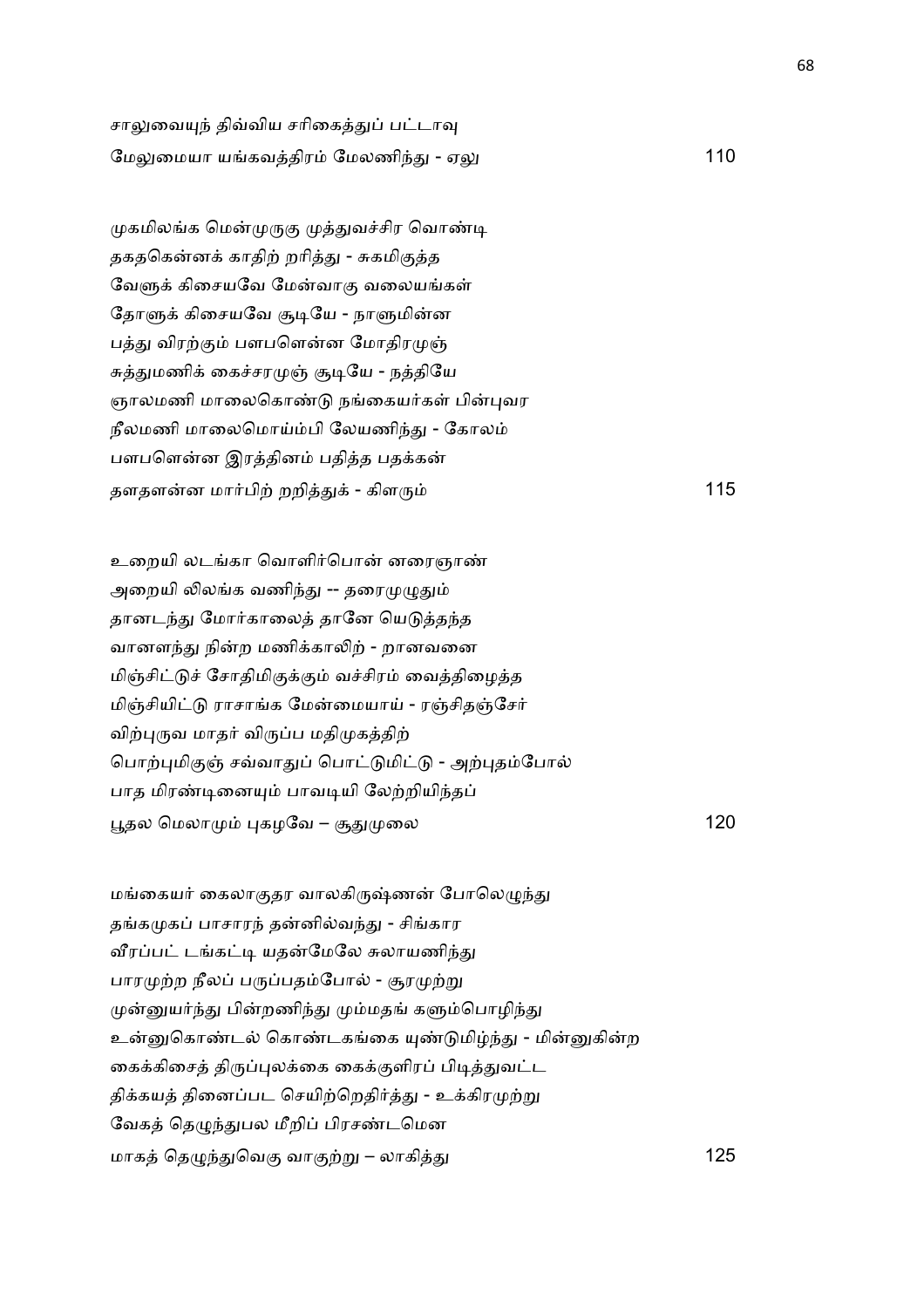செகண்தோங்கதி மிதிதிந்தி திமிதியென்ன நடைபயின்று நகநகென்ன வொளிமிகுந்த நகைமின்ன - முகமிலங்க வந்ததொரு வெண்மருப்பு வாரணத்தின் மீதேறிச் சிந்தைமகிழ் பவனி சேர்ந்துவரச் - சொந்தமிகு மக்கள்மரு மக்கள்மார் மைத்துனமார் தன்கிளைஞர் மிக்கபரி வாகனத்தின் மீதுவரப்-பக்கமதில் ராவுத்த மார்குமஸ்தா நாயக்க மார்சகலர் சேவுத்து ஆழியத்தர் சேர்ந்துவர- மேவியே ஆனை யவுதாவைத் தனந்தமவர்ப் பாய்பரிமாச் சேனை வரக்காலாள் திரண்டுவர – ஆன 130

கவரிகொடை குஞ்சங் கனவிரு தட்பஞ் சிவுரிசெய் டால்சுருட்டி டீகா - பவுஞ்சுவர வேல்காரர் வாள்காரர் விற்காரர் வீசிவருங் கோல்காரர் கேடையத்தர் கூடிவரக் - கால்கதியாய் தோமரத்தர் பூரணிக்கைத் துப்பாக்கிக் காரர்வட்ட நேமிதரித் தோர்கள் நிறைந்துவர- மாமதஞ்சேர் தண்டமிடும் யானையிலுந் தாவுபரி யொட்டகத்துங் கொண்டலென்னப் பேரி குமுறிவர- தொண்டகங்கள் தாளம்மத் தளமுடுக்கை தக்கை படகுபம்பை ேமளவ2+க நாகசின ேம ழக6 - W=கிற 135

தம்புரு வீணை சரபத்துக் கின்னரியுங் கொம்புதப்பு வாங்கா குமுறவே - சம்ரமஞ்சேர் நங்கையர் திவ்வியநட நாட்டியமிட மற்றமின்னார் துங்கமிகும் அயினி சுற்றிவர - பொங்கமிகுங் கட்டியர் பராக்கென்று கட்டியங்கள் கூறிவர அட்ட லட்சுமீக ரலங்காரக் - கட்டழகன் வந்தான்குபே ரன்வந்தான் மன்மதன்வந் தான்தியாக சிந்தாமணி வந்தான் தீரன்வந்தான் - பைந்தொடியார் லீலாநயங் கொள்ரமணீ கரன்வந் தானதிக ேகாலாகல வ4தா.ணா லயவ4தா – ேமலான 140

ஐந்தருவி லரசன்வந் தானம்புய கிரீடிவந்தான்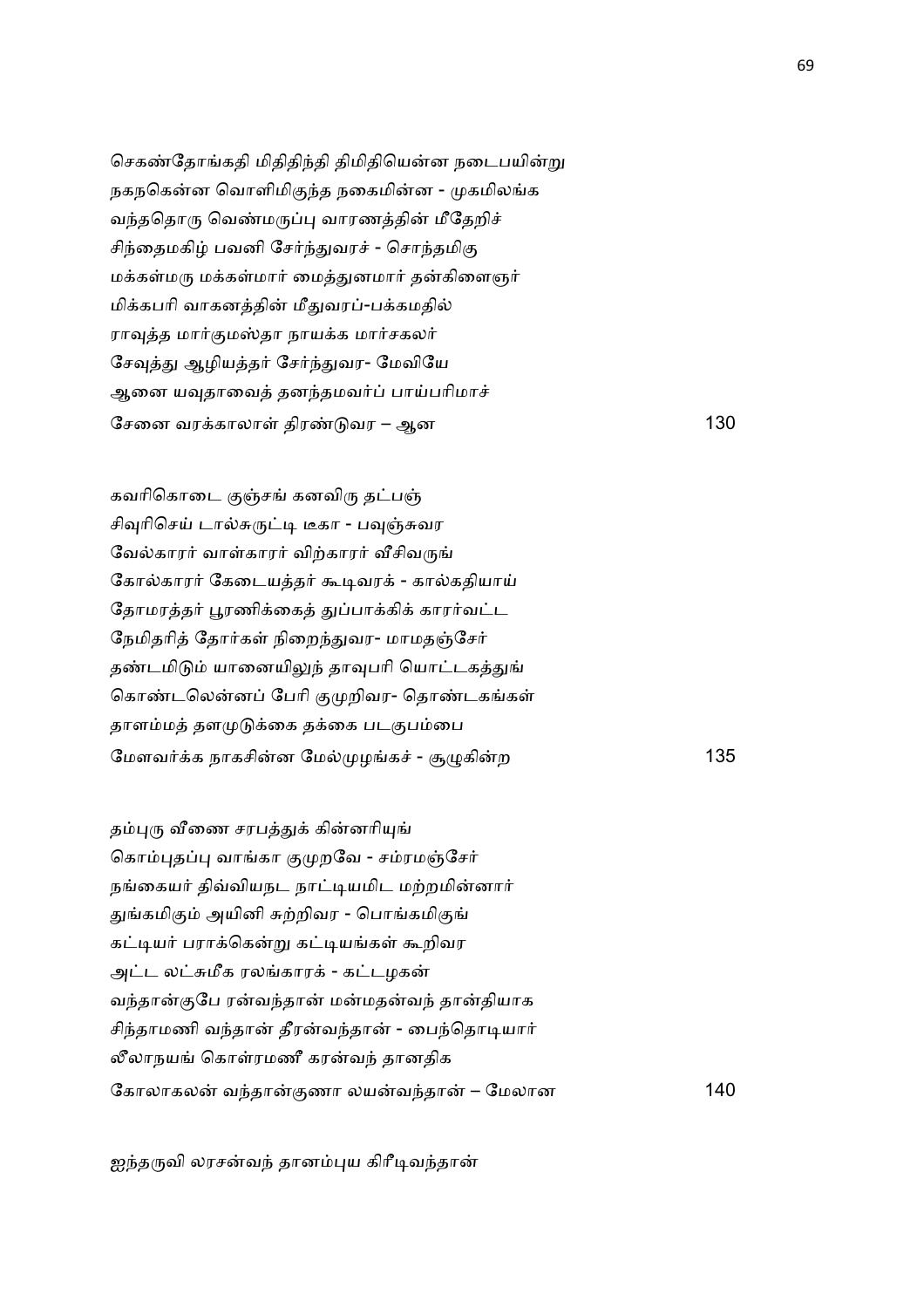பைந்தமிழோர்க் கீய்ந்தருசம் பன்னவந்தான் - சந்தமிகு தென்னன்வந்தான் மாடநிறை சேக்கிபட்டி யூரில்வளர் மன்னன்வந்தான் செங்குவளை மார்பன்வந்தான் - நன்னயஞ்சேர் பார்த்திபன் வீரப்பமுகில் வந்தான் செல்வனருள் கீர்த்திபெறு மைந்தன் வந்தான் கண்ணியன்வந்தான் – நேர்த்தியுள்ள கங்கைகுல திலக்கான னவதாரன் வந்தான் சங்கநிதி பதுமநிதி தான்வந்தான் - மங்களகல் யாணன்வந்தான் தேர்ந்தகலைக் கியானன்வந்தான் யாவருக்கும் ேவண8ப காரவ4தா ேவ4தவ4தா - NTகிற 145

தாமன்வந் தான்வந்த வரைத்தாபரிக் குமன்னசத்திர சோமன்வந் தான்செல்வ துரைவந்தான் - பூமிபுகழ் துங்கன்முத்து வீரப்ப சூர்வசகா யன்வந்தா னிங்கிதன்வந் தான்வந்தா னென்னவே - பொங்கமிகு சீதள் நீலத்திரைக் கடலினோ சையென்ன ஊதிய தாரை வொலிகேட்டு – தீதில்லா

 $(u_{\text{in}}\omega u)$ ந்தையர், காதல் கொள்ளுதல் மாடங்கள் மாளிகையில் வாசல் முகப்பருகிற் கூடங்கள் வீதிதனிற் கூடிவிளை யாடுகின்ற பேதைமுத லேழ்பருவப் பெண்களெல்லாந் தானடங்காக் காதெகா! வ4-க! ைகெதா=- - ேபாதகேம! 150

வெள்ளமத வாரணமே ! வெண்மருப்புக் குஞ்சரமே! மெள்ளநட வென்றுகையால் வேண்டினார்- வள்ளலிவன் தீர்க்கமெல்லாம் பார்க்கவென்றாற் றிவ்யனந்தங் கண்கொண்டு பார்க்கவே வேணுமென்பார் பைந்தொடியார் - யார்க்கும்வெகு

(இவனோ அவனோ வென்று ஐயுறுதல்) ஆவல்தரும் வேளோ வவனுருத்தி ரனோவால சீவனோ பார்க்குமென்பார் தேன்மொழியார்- பூவுலகில் வேளென் றெடுத்துரைத்தால் மிக்கவடி வானரதி யாளெங்கே ? பூவாளி ஐந்தெங்கே?- வாழுமனு ருத்திரனென் றெடுத்துரைத்தால் உண்மையிடை வண்மையுள்ள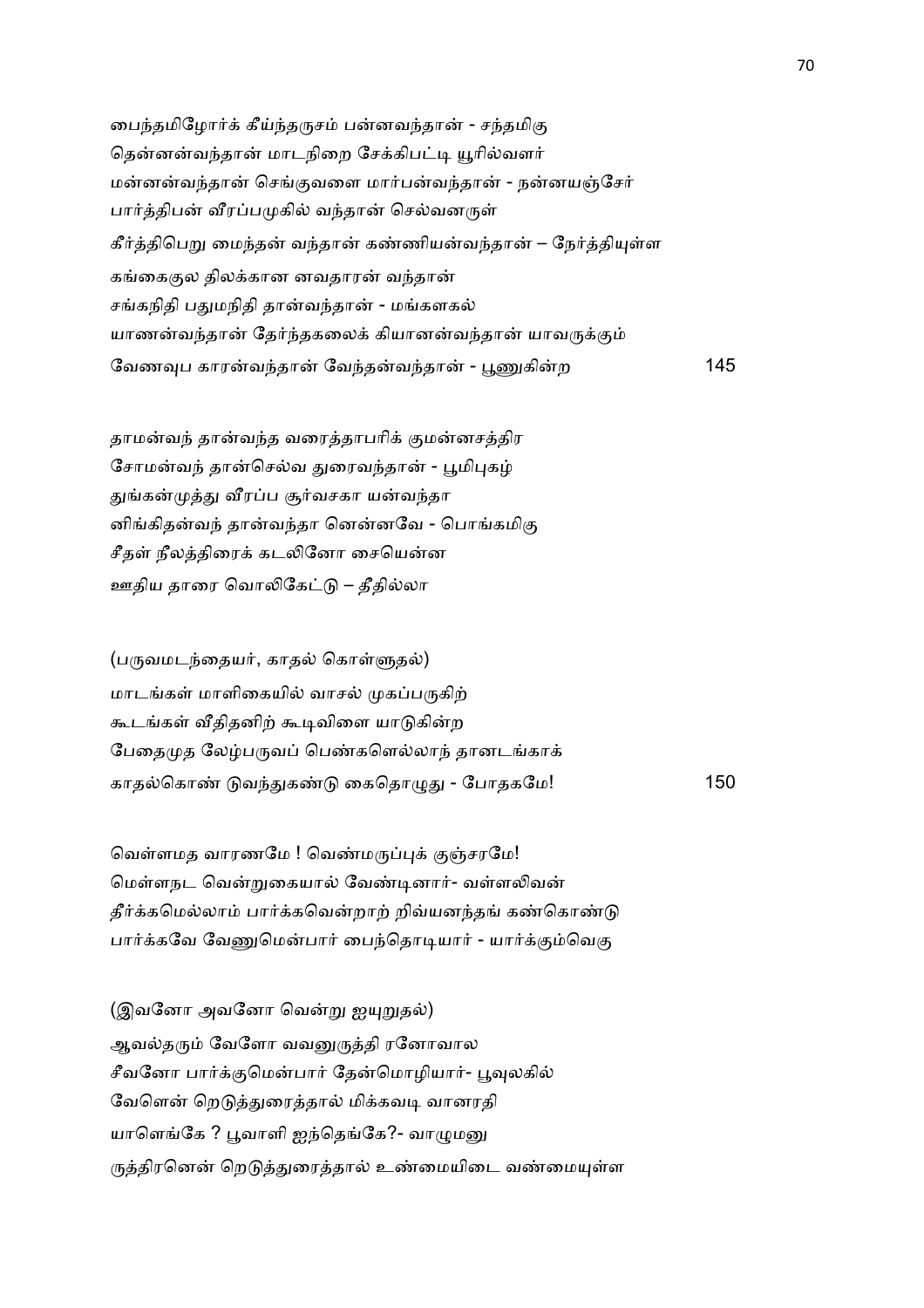| சித்திரவடி வானவுமா தேவியெங்கே- விர்த்திபெறு     | 155 |
|-------------------------------------------------|-----|
| சீவகனென் றாலிவன்பாற் றேவிசுர மஞ்சரியாள்         |     |
| மேவவரக் காட்டுமென்பார் மெல்லியலார் – ஆவலுடன்    |     |
| (மன்னன் எனத் துணிதல்)                           |     |
| இன்னா ரிவரென் றெடுத்துரைத்துச் சொல்லுவது        |     |
| என்னாலென் றையுற்று எல்லோரும் - மன்னனிவன்        |     |
| செங்குவளை மாலை திருப்புயத்திற் றோன்றுதலால்      |     |
| எங்குமுயர் மேனிவிரு தெய்துதலால்- இங்குவளர்      |     |
| ………  தானென்றே தெளிந்து                          |     |
| கன்னியர்க ளெல்லோருங் கண்டு சொல்வார் - மன்மதன்கை |     |
| கநீ யாகையினால்                                  |     |
| உண்ணுங் கவளமென வுண்ணாயோ? - கொண்ணமார்            | 160 |
| …… … … …… சிந்துரமே வேள்முரசு                   |     |
| முன்னீரை யுண்க முடியாதோ ? - பொன்மகட்காய்        |     |
| தாயண்மை கொண்டெங் கட்காய்வேள்                    |     |
| கைச்சிலையை யின்றொடிக்கக் காணோமே - பச்சைமுகில்   |     |
| …. ……. காய் மன்னவர் மாரனுட                      |     |
| மாவிலங்கை வெட்டிவிட மாட்டாயோ ?- மேவுமெங்கள்     |     |
| மோமாரன் வில்லி                                  |     |
| நாணத்தை யற்றுவிட லாகாதோ?- பூணுகின்ற             |     |
| ……… ……. தோம் பஞ்சணையிற் சேர்ந்ததா               |     |
| பானத்தை யுங்கொடுப்போம் பாராயோ ?-மானனையீர்       | 165 |
| ……. ……. லமைக்காரன் குவளை                        |     |
| மாலைதனைக் கொடுக்க மாட்டானோ ?-மேலுமெண்ணிப்       |     |
| ……… …… பனைக்கைப் பிடித்தாற்                     |     |
| பாரா தூரமாமே பாவையரே!- சீரான                    |     |
| சேர்ந்தன்பின் வரவேபாய்                          |     |
| வித்தைசெய்த வன்றிரும்ப மேவானோ?-மெத்தவுமே        |     |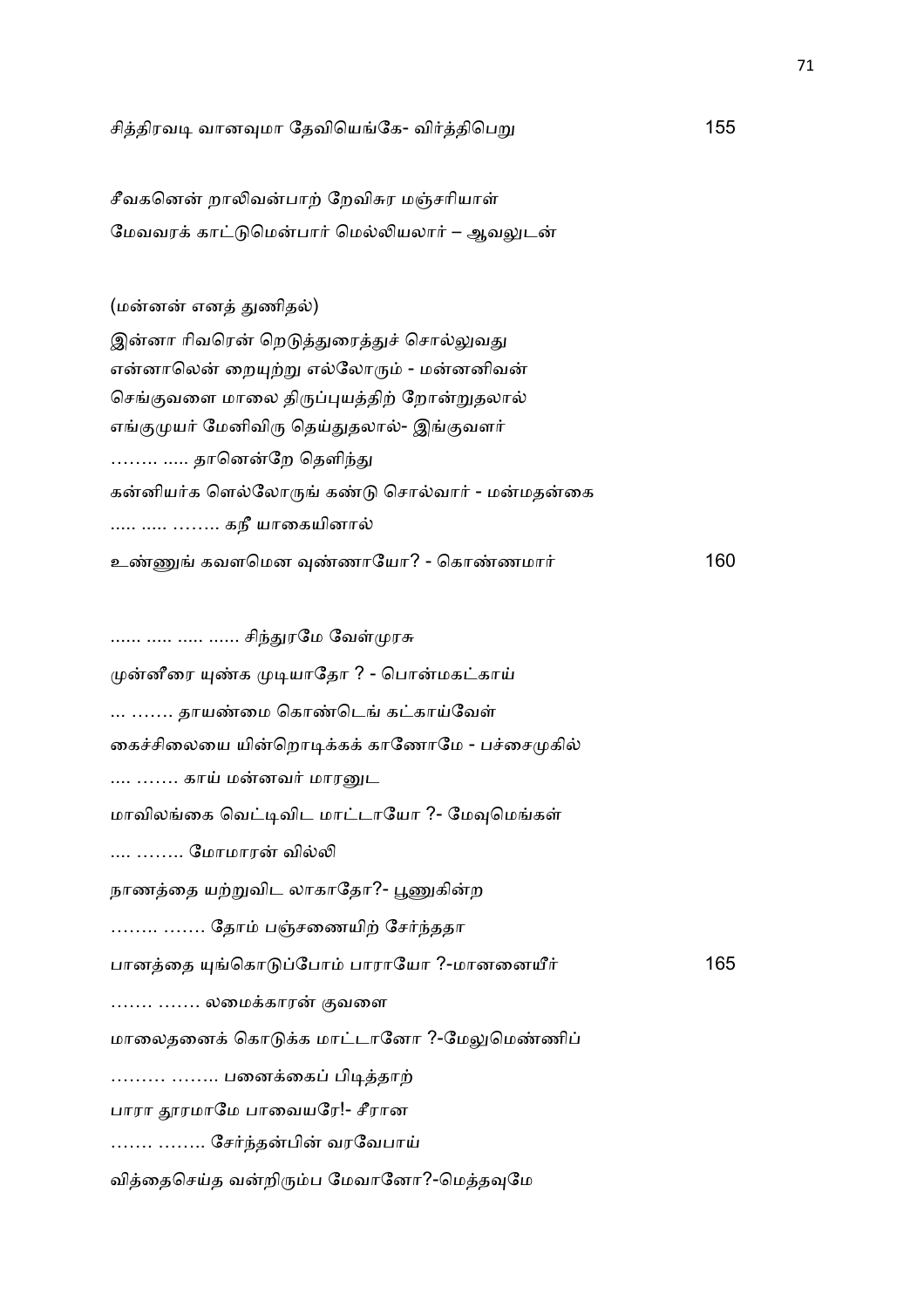நம்மசொல்லைக் கேட்பானோ ? நாடி நம்மைப் பார்ப்பானோ? நம்ம வடிவுகளு நன்றாமோ ?-செம்மையாய் வாருமென வாருமென வாகுதிகழ் மாதர்களெல் லோருமொரு பாரிசத்தி லொன்றாகச் சேரவே பான 170

கூடியே வார்த்தைசொல்லிக் கொண்டிருக்கு மந்நேரம் நாடியே யானையின்முன் நான்வந்தேன்-நீடுபுகழ் கன்னாவ தாரனைவிற் காமனெனும் ரூபிகனை , நன்னாக ரீகரம ணீகரனைப்-பொன்னாடர் கோமானைப் பங்கசங்க கோலாகலப் பிரபுவைச் சீமானை லெட்சுமிசேர் சீதரனைப்-பூமானை நங்காம தாருவையென் னுள்ளும்வளர் பாஸ்கரனைச் சிங்கார மாகிய வசீகரனைத்-துங்கமிகு சேக்கிபட்டி நன்னகரிற் செம்மையுடன் வாழுகின்ற பா+கிய னனபாி பாலனOேச2 – ேயா+கியைன6 175

சந்தஞ்சேர் வீரப்ப சற்குணவான் பேர்விளங்க வந்தபுத்திர ரத்தின வரோதயனை--நந்தாத நித்திய சுபகரனை நித்திய குணாநிதியை விர்த்திபெறு சந்திரவி தட்சணனைக்- கர்த்தனையென் கண்ணாரக் கண்டய்யன் கட்டழகைச் சேவித்தேன் எண்ணாதெல் லாம்நினைந்தே யெண்ணினேன்- நண்ணாக

(தலைவி, மயல்கொண்ட தெவ்வாறு எனவரைத்தல்) மோகமெனுங் கடலில் மூழ்கினேன் பின்னுமன தாகமயல் கொண்டதெல்லாம் யான்சொல்ல-தாகமுடன் இந்தச் சமையமிது நல்லதென்று சொல்லும் அ4த6 சைமயதி யாைனெசல-ச4தமி. 180

மாரன் மலர்க்கணைகள் மாரியென வேயெனது பாரமுலை மீதுவந்து பாயவே - சேரமயல் ஆனேன் பரவசமா யாவியுடல் வருந்த நானே தள்ளாடி நடக்கின்றேன் - மானனையார் கண்டுவிரு பால்நின்று கைலாகை யாயணைத்துக்

72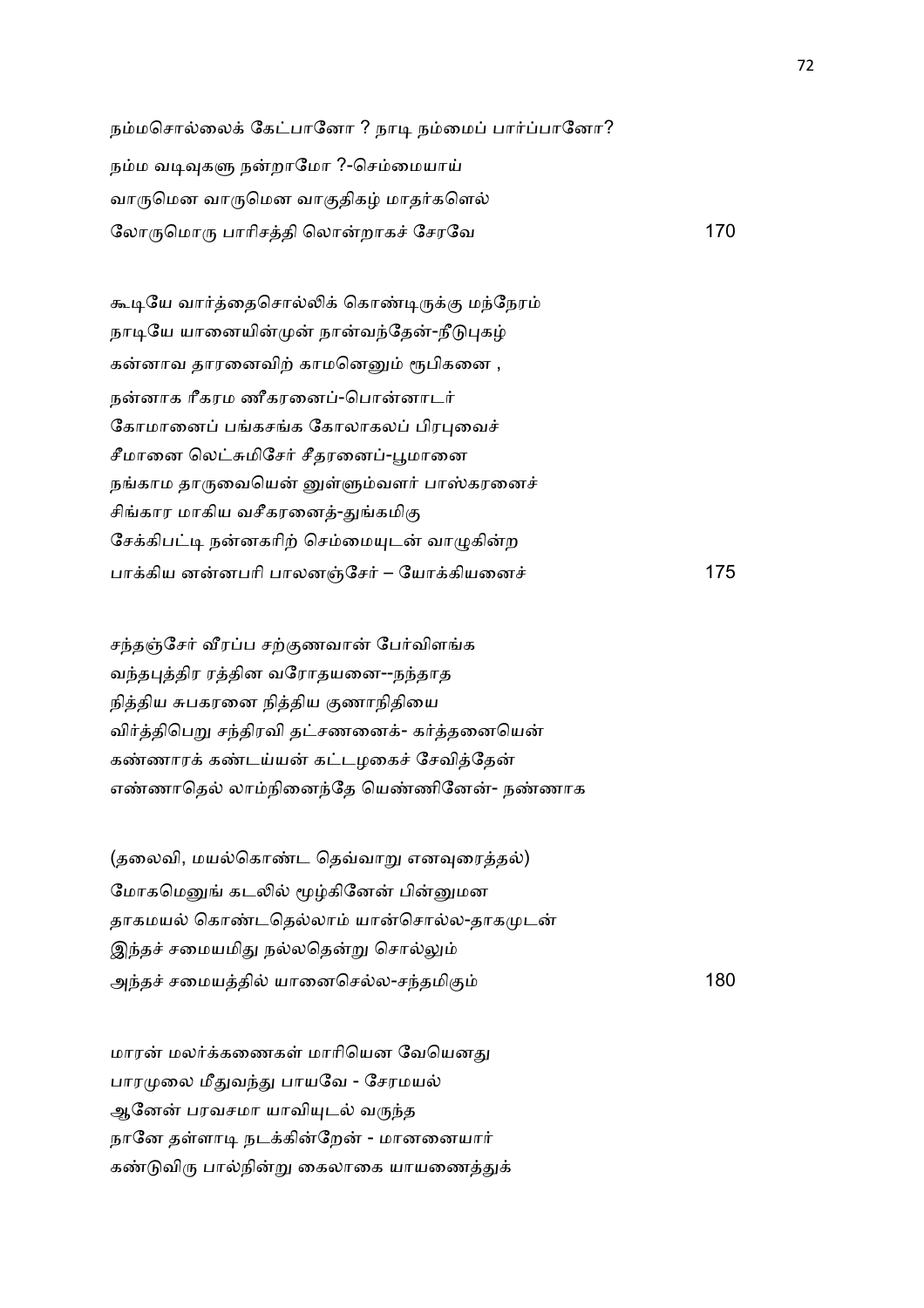கொண்டுநயந் தார்மயக்கங் கொண்டேனே - ஒண்டொடியார் சித்திரமலர் மெத்தையின்மேற் சேர்த்தினார் பன்னீரை மெத்தமெத்த வேயெனது மேற்றெளித்தார் - அத்தனையும் அக்கினியின் றன்பொறிய தாகநினைந் தேன்குடக்கு தி+கி :ைதயவO ெசலேவ - +கியமாC 185

வான்மதியஞ் செம்புருக்கி வார்த்தாப்போ லெனக்கொதிக்க நான்மதிசோர்ந் தேனொன்று நாடேனே- தேன்மலர்கள் சூடேன் கலைவளைகள் சோர்ந்தேன் சகிமாரைத் தேடேன் பலபணியுந் தேடேனே-கூடுதற்கு என்னை யெனதிச்சைக் கிசைந்தவன்பாற் சேர்த்துவைப்ப துன்னையல்லால் வேறொருவ ருலகிலுண்டோ ?- பின்னுமே

(தலைவி தூதுசெல்லக் காலங்கூறி, மாலை வாங்கிவர ஏவுதல்) பாரிமான் தூது பகருவா யின்றுன்னாற் காரியமா மென்றுநான் கட்டுரைத்தேன் - சீரிதாய் ஆசையுடன் மார்க்கண்ட னாக இருந்துசிவ பூசைசெய்யும் நேரத்திற் போகாதே - தேசர்புகழ் , பாது , 190 பைந்தமிழோர் வந்துகவி பாராட்டிக் கொண்டிருக்கும் அந்தச் சமயத் தணுகாதே - சிந்தைதனக் கேர்க்குங் குமஸ்தாக்க ளெல்லா ருடன்கணக்குப் பார்க்குமந்த வேளை பகராதே - பார்க்குளுயர் சொந்தமிகு காரியத்தார் சுற்றத்தார் சூழ்ந்துகொண்டு வந்திருக்கும் போது மருவாதே -- சந்ததஞ்சேர் வாளை நிகரும்விழி மாதர்நயம் பேசுமந்த வேளையிலு நீயும்போய் விள்ளாதே - சூழவே செப்பமிடுந் தேசத்தர் சேர்ந்துநிதி கொண்டளந்தோர்க் கொப்பமிடும் வேளை யுரையாதே- சப்ரமஞ்ச 195 முடி 195 மெத்தையின்மேல் ராசாங்க மேன்மையாய் ரூபமிகு சித்தசன்போற் றேவேந் திரன்போல் - கர்த்தன்போல் போசன்போல் வீற்றிருக்கும் போதுசமு கங்கண்டு வாசமலர்த் தார்வாங்கி வா.

முத்து வீரப்பப் பிள்ளைபேரில் மான்விடு தூது முற்றும்.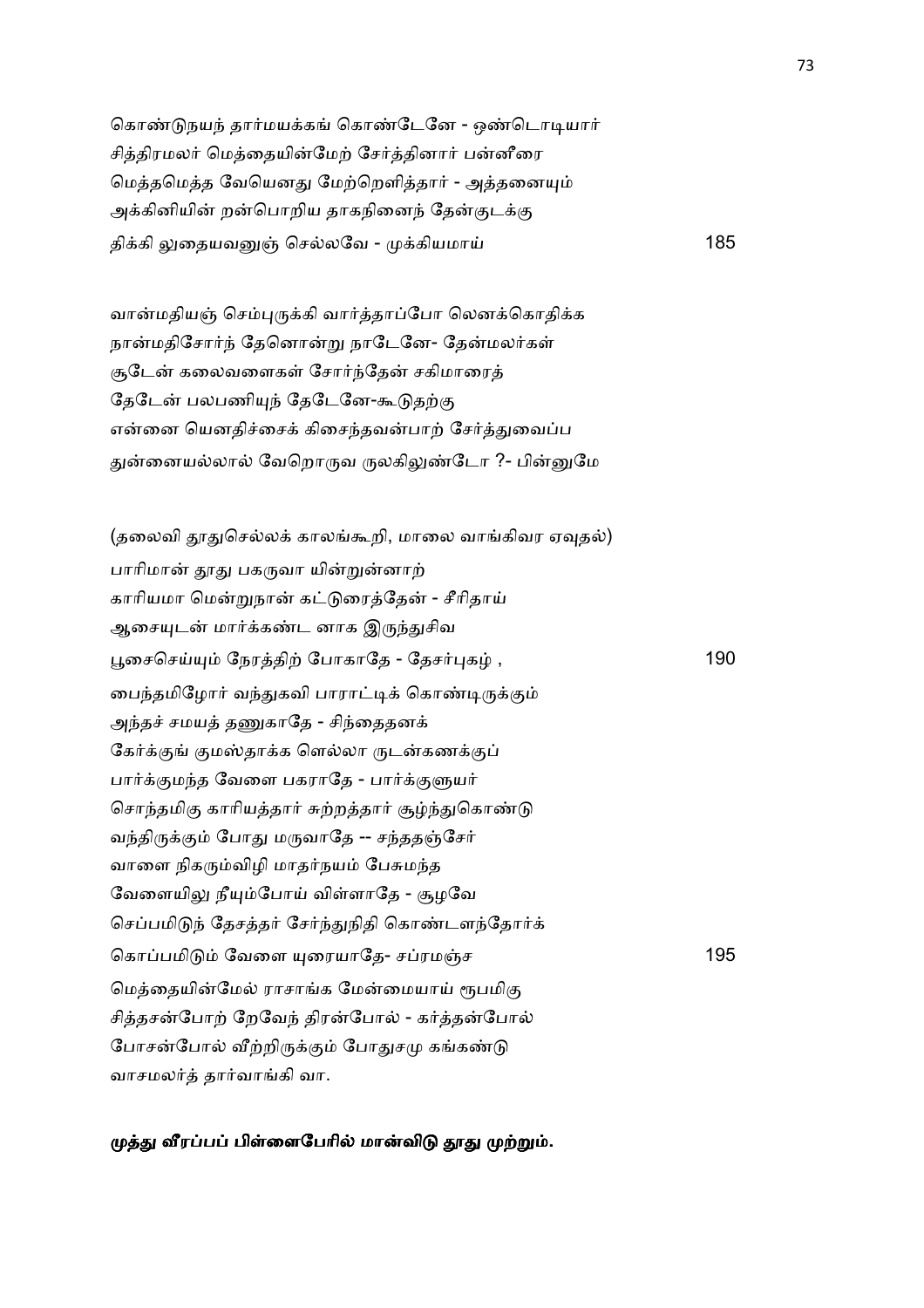வாழ்த்து. (கட்டளைக் கலித்துறை) வேதிய ரானினம் வாழி! மணிமுடி வேந்தர்மனு நீதியின் மிக்கசெங் கோல்வாழி! கல்வி நெறிதிறம்பா மூதுயர் வித்துவ சனர்வாழி! வாழி ! முளரிமலர் மாதுறை மால்முத்து வீரப்ப பூபதி வாழியவே!

வாழ்த்து முற்றும்.

-----------------------

### 3. வெள்ளைய ராசேந்திரன் துகில்விடு தூது.

## கா .

செகபதியை வெள்ளையரா சேந்திரனை வாழ்த்தித் துகில்விடு தூதுதனைச் சொல்லப் - புகலரிய மெய்ப்பார தந்திகமு மேருவிற்கோட் டோர்கோட்டுக் கைப்பார தந்திமுகன் காப்பு.

#### நூல்.

(துகிலின் பெருமை.) பார்பூத்த பேருதரப் பச்சைப் பசுந்துளபத் தார்பூத்தத் தாமோ தரனுக்குப் - பேரிடுவோர் பொன்னாடைப் போர்வை போற்றியபீ தாம்பரமென் றன்னாளும் நாமமிட்டா ரம்பரமே !-முன்னாளில் தேசிகனென் றோராசைத் தேகசொர்க்கள் சேரவிட்டக் கோசிகனுக் குன்பேரங் கோசிகமே!- மூசுகின்ற பூசல்மது கிண்டிமதுப் பொங்கிவரும் பூமணத்தை வாசமென்ப துன்பேராம் வாசமே!- ராசமத யானைபரி தேர்கடுங்கா லாளுமவர் வாழுமுன்பேர் தானையென்று பேர்தரித்தத் தானையன்றோ !- நானிலத்தில் 5

பெண்பாலு மாண்பாலும் பேராடை சுற்றுமென்றே வெண்பா லு மப்பெயரை மேலொக்கும் - நண்பாயே ஊடியபா வாணருன்னா லொன்றுகொடுக் கில்மற்றோர் கோடி கொடுத்ததெனக் கொள்வாரே -- நாடறிய வீதிகொண்டு கால்மடித்து மேனியடி பட்டாலும்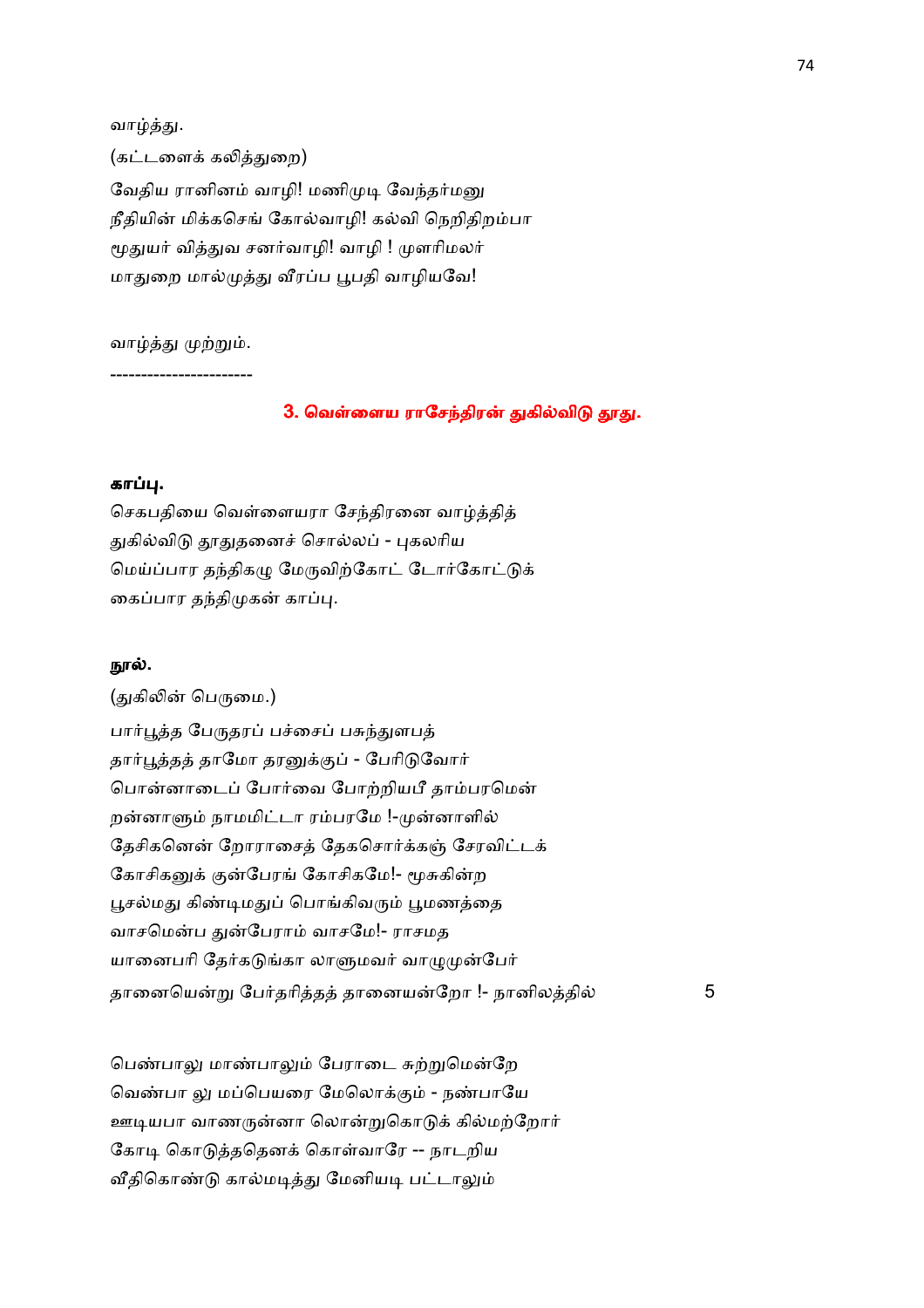வாதுவரே றாதபரி வட்டமே! - கோதிநெய்தோர் கட்டுக் கயிறிழுத்துக் கால்மிதிப்ப மேல்கீழாய் நட்டுத் தரிபுரட்டும் நாயகமே!- கெட்டியாய்த் தேடும் பதத்தால் திருத்தியநூ லாராய்ந்து பாடங் கொடுக்கும் பல்கலையே ! - தேடியே பாடங் கொடுக்கும்

தேசாதி தேசர்வந்து சேரக் கடைமுகப்பில் ஆசார மென்றிருக்கு மய்யனே !--மாசில்லா தொத்திணங்கி யங்காடிக் குள்ளே யமைந்துமின்னார் வத்திரத்துக் கொப்பான வத்திரமே !- நித்தியமும் தொட்டகையால் வாரி யுடுத்தலால் சூழ்ந்தநில வட்டமெனப் பேர்படைத்த வட்டமே! - இட்டமுள்ளோர் நாடியுனை யெடுத்து நற்பூவும் போடுதலாற் கோடிகமென் றேவிளங்குங் கோடீகமே! - நீடும் அகிலமிசை யாங்கிறையம் பார்த்திடலா லம்புத் -கிைல நிகரான -கிேல!- மிக8 15

நெருங்குந் தலைக்கு நிறையெண்ணெய் தேய்த்துப் பெருங்கம்பி யிட்டசிறு பிள்ளாய் ! - ஒருங்கணைத்துப் பூட்டிய பாவையுடன் புல்லும் வகைதெரியக் காட்டிமிஞ்ச வரற்றுவண் டகர்முகனே! - நாட்டிலே செந்திரு வண்ணாரைத் திருப்பூட்டு முன்மருவு மந்திர கூறையென்னும் மாப்பிளையே ! - சந்ததமும் நானிலத்தி லாடவர்க்கும் நல்லார்க்கு மெல்லார்க்கும் மானிசத்தைக் காத்தசக்கிர வர்த்தியே! - நானறிவேன் கொங்கை தடிக்குமுன்னே குள்ளவல்ல வட்டமுமாய் மைகயமா2 ைபதட8 ம6சாேன !- த. 20

வடிவுடைய பெண்களிரு வாழைத் துடையுங் கடிதடமும் பார்த்த கணவா!- முடிதாங்கி நீட்டித் தழுவணையாய் நீகிடப்பப் பெண்கள்கை போட்டணைக்குங் கள்ளப் புருஷனே !- கூட்டமிட்டுப் பார்ப்பா ரெடுப்பார் பணங்கொடுப்பார் மார்பினொடுஞ் சேர்ப்பார் கலந்துமொழி செப்புவார்- கூர்ப்பாஞ் சிலபேர்தா னாபதிக்கஞ் செப்புவார் பின்னும் நிலவரங்கா ணாதுசிலர் நிற்பார் - பலவிதமும்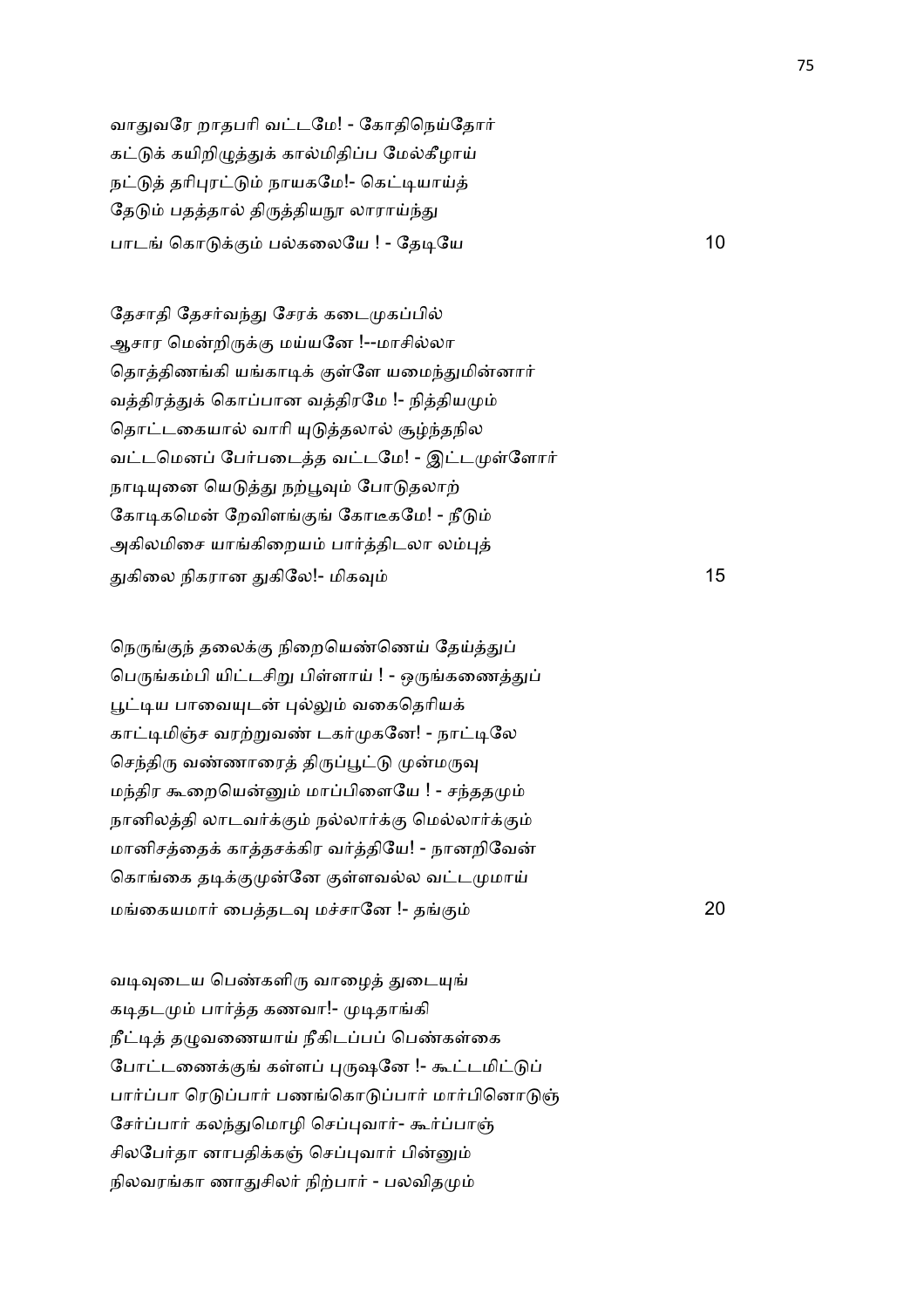சொல்வா ருனைவளைந்து சுற்றுவா ரப்புறத்திற் ெசவா2 ம\$- தி')வா2 – நவிதமாC+ 25

கைப்படுத்த மட்டுமங்கே காத்திருப்பார் கையெடுப்பார் அப்படிநூ றாயிரம்பே ரல்லவோ? - இப்படியே அங்காடிக் குள்ளே யரசிருக்கு முங்கள்கொலுச் சிங்கார மென்னாலே செப்புவதோ?- எங்கேனும் ஆடைக்குப் பின்னுரைப்ப ராபரண மெல்லார்க்கும் வேடிக்கைச் சீலையல்லால் வேறுண்டோ ?- நாடுங்காற் சேலை யுடுத்தாதார் சிறுவர் சிரசிலுறு மாலைகட்டி னார்பெரிய மாந்தரன்றோ ? - சேலையே ! வேசையரை வைப்புவைக்க வேணுமென்று தானொருவன் ஆைசயினா, பிேபா யல&னா - ேபJவா2 30

சோறும் பலசிலவுஞ் சொல்லவேண் டாமேநான் கூறுமுன்னே நீர்தான் கொடுப்பீரே - பேறுபடக் கச்சைகட்டுஞ் சேலையொன்று கச்சைமுறி யொன்றுநன்றாய் வைச்சுடுத்துஞ் சேலையுடை மாற்றிரண்டு - நிச்சயமாய்த் தந்துவரு வீரானாற் சம்மதிப்ப னென்பரங்கே வந்துறவு செய்வதுமுன் வல்லமையே - முந்துதிரு வேடமிடுஞ் சைவருக்கு மேற்சாத்து முட்சாத்துந் தேடுவதுந் தானே சிவபூசை - நாடினால் யாவையுமுன் மாயமன்றோ யிட்டதிரை வாங்கியன்றிச் ேசைவதைன+ ெகா +.4 ெதCவ !ேடா ?- ஆவ:\$ 35

உத்தமனே! உன்னை யொழிந்து திரிந்தவரைப் பித்தனென்ப தல்லாற் பிறிதுண்டோ ?- வத்திரமாங் காவலனே ! ஆம்கடலிற் சிராயை நம்பிப் போவதுமுன் பாய்கொடுத்தப் புண்ணியமே! - பூவுலகில் கோவான மன்னர் கொலுமுகப்பி லேவிருது பாவாடை போடுவதுன் பாராட்டே! - ஆவலுறு மின்னா ரலங்கரிக்கும் வித்தார மத்தனையும் உன்னாலன் றோவொருவர்க் கொப்பனையோ? - பன்னாளில் மன்றல்கமம் பூங்கோதை மாணிக்கக் தாள்கொடியில்

76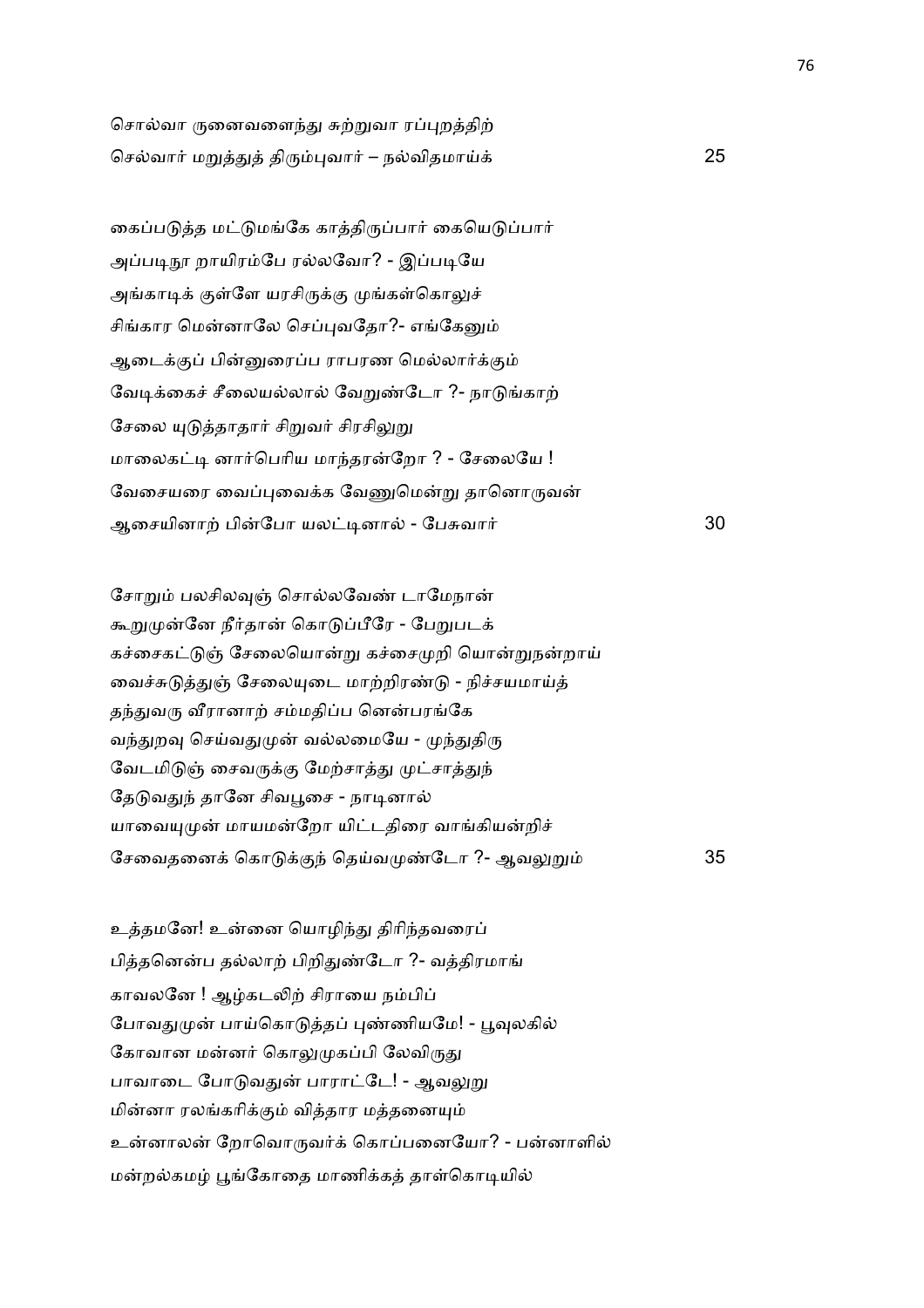## எறகைத ேக மி'ேபாேம - ந\$ந\$ 40

கெட்டிகெட்டி யுன்மகிமை கேட்பதென்ன வேந்தருக்குத் திட்டி விலக்குவதுன் சின்னமன்றோ?- தொட்டிலாய் மைந்தர்தமைத் தாங்கி வளர்ப்பாய் பெரியவரைச் சந்ததமு மெத்தையென்றே தாங்குவாய் - இந்தவகை மிக்க சிலாக்கியமாய் மேன்மெழுகு சீலையிட்ட கைக்குடையாய் வெள்ளைக் கவிகையாய் - மக்களையே காற்றும் மழையுங் கதிரோனுந் தீண்டாமல் போற்றி வளர்க்கவந்த புண்ணியனே !- சாற்றுங் குடைவீரர் தங்கட்குக் கூடார மாகிப் பைட@ காத பைடேய – இைடேய 45

தனிப்பவரை வாட்டுதற்குத் தாவி வருமாசிப் பனிப்பகையைத் தீர்க்கு முயிர்ப்பாங்கா ! - தொனித்ததிரும் வேலைப் புவிபுரந்த வேந்த ரெழுதிவிடும் ஓலைக்குங் காவல்புரி யுள்ளானே! ஆலையத்தில் வைக்கும் விளக்கு மரபாலே யுன்னாலே உய்க்குமனை தோறும்விளக் குண்டாமே - திக்கரசர் வந்து கொலுமுகப்பில் மாலையிருள் நீக்குசுடர் தந்து துணையிருக்குந் தந்திரியே ! - சிந்தைமயல் எய்துமவர் மடல்மா வேறவுனைக் கிளியாய் கைதனில் வைத்தாசை கடப்பாரே – மெய்தமுவி  $50$ 

வட்டநிலம் புரக்கு மன்னவர்க்கெல் லாம்புனைந்த பட்டமென்ப துங்கள்கொடிப் பட்டமே! - கட்டிக் கனக்குந் திரவியமுங் காசும் வந்துசேர்ந்தால் தனக்கு ளடக்குஞ் சமர்த்தா ! - மனத்தாசை விட்டு மனையை வெறுத்துத் துறவிகளுங் கட்டுவது நீகொடுத்தக் காவியே! - கெட்டி உறவுபரி யில்லற முன்னாலே மற்ற துறவறமும் நீயே துகிலே ! - குறியாஞ் செடிவன்ன மாளெழுத்துத் திருவை கத்தூரிக் ெகா& றி6J+ .திப +; – ெந&ய 55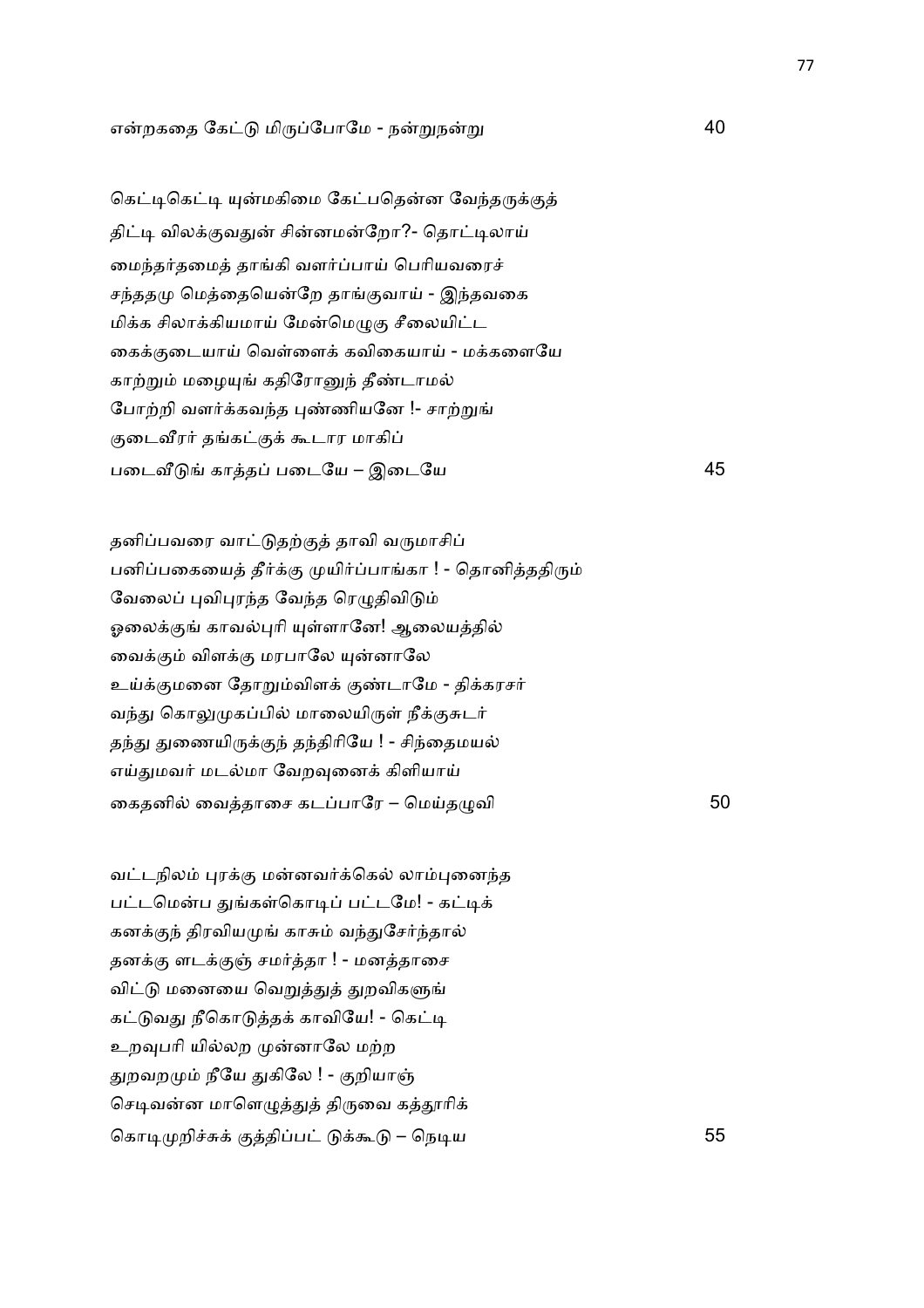தலைப்பணியுங் கெங்கா சலக்குப்பி யும்வேப் பிலைக்கருக்கு மல்லாம லின்னஞ் - சொலப்போனாற் சீனி முடிச்சன்னக் கருக்குச் சிவப்பென்பர் ஆன வகைக ளனேகமுண்டு- நானுகந்த கண்டையிட்ட பொற்சரிகை கம்பியிமைச் சல்லாவே ! மண்டலத்தி லுன்போக்கு மட்டுண்டோ? - எண்டிசைக்குள் கண்டிரங்கி வர்க்கமெவர் கண்டுரைப்பா ருன்பெருமை கொண்டாட வென்னாலே கூடுமோ?- கொண்டாடும் வாசிங்கு வன்விக்கிர மார்க்கனுக்கிர வீமனிந்தக் காசினிெய லா)ர4த+ கா2ேமக – ேபJதமி+ 60

கென்னருமை வெள்ளையரா சேந்திரனுலா வந்ததுவும் மன்னவனை நான்புகழ்ந்து வாழ்த்தியதும் - என்னருகே வல்லிவந்து நின்றதுவு மாலெனக்குத் தந்ததுவுஞ் சொல்லிவரக் கேட்பாய் துகிலரசே ! - மெல்லவே

#### (தசாங்கங்கள்)

#### (மைல)

வள்ளிபக்கத் தேபடரும் வண்மையாற் சூரலைத்திட் டுள்ளகொடி சேர வுயர்த்தலால் - தள்ளாமல் கும்பமுனி யன்புவந்து கூடலாற் றும்பியெனும் நம்பனுழை மந்திரத்தை நாடலால் - உம்பர்கண்டு பற்றிமைமேற் கொளலாற் பாரவெறி யாட்டி ம,றம,ற+ ெகாப2 வண.தலா, - ெபா,. மி 65 தாங்கவரு முச்சித் தலையாறு பெற்றதனால் வேங்கையுருத் தாங்கிவந்த மேன்மையால் - ஆங்கே இளம்பருவத் தந்த நிலத்தெய்து தெய்வம்போல் வளம்பெறு மாணிக்க மலையான் --- உளம்பெருகத்

## (நதி )

தேறுகடந் தோய்வதனாற் செவ்வோடை தாங்குதலால் தாறுபடக் கால்நடக்குந் தன்மையால் - மீறியே அப்பாகரை மேறடங் குச்சங்காட் டச்செல்லால் துப்பாகரை யுழக்குந் தோற்றத்தால் - மெய்ப்பரந்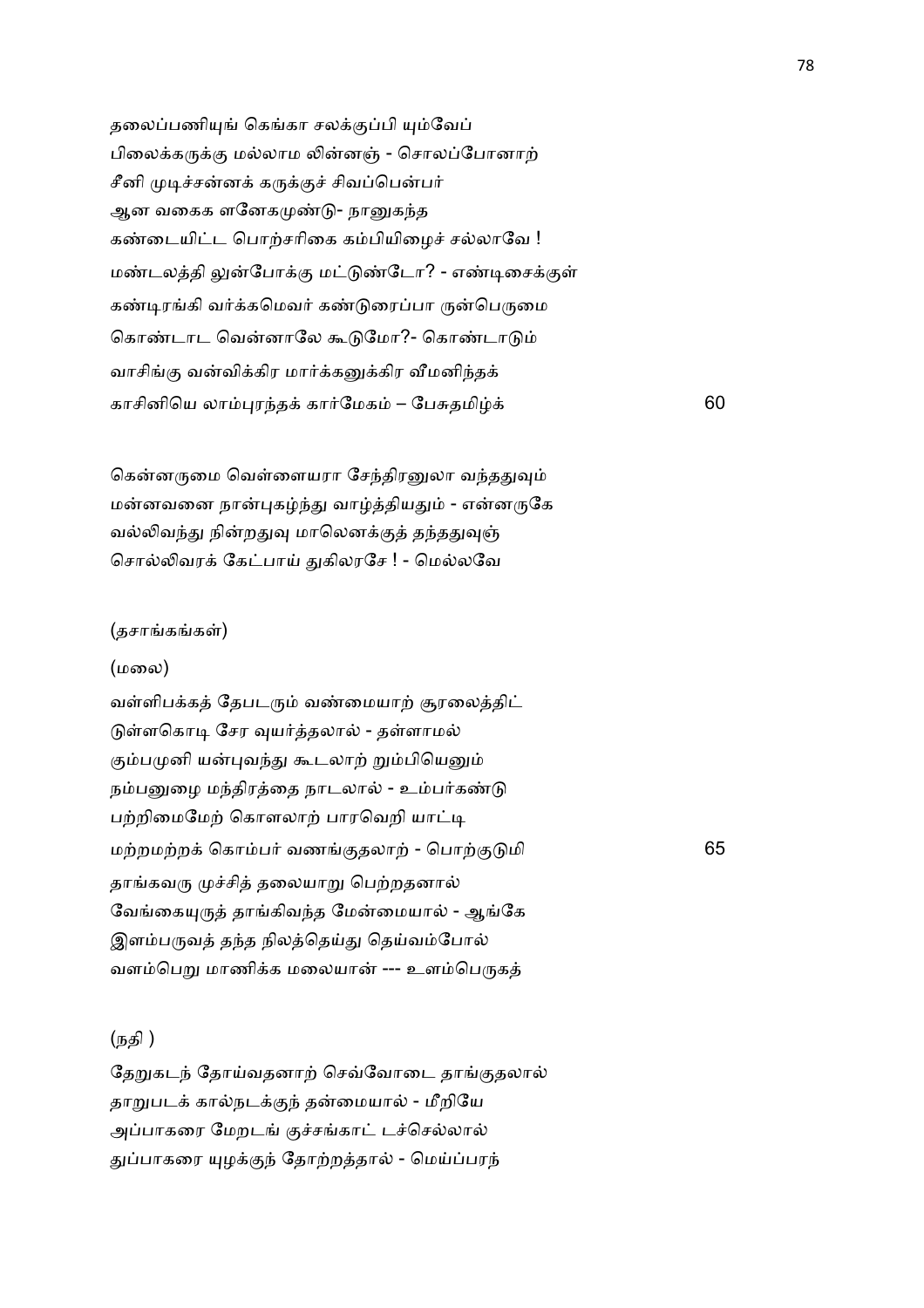திடக்குங் கம்பமத சிந்துரத்தைப் போல நட+. க'பா நதியா – எ த 70

## $(\mathbf{p} \mathbf{u})$

வரம்பைகள் காலசைத்திட் டாடுதலால் மாறா வரம்படைத்தக் கோட்டு வளத்தால் - திரம்பெறவே மெச்சுரவி சுருகி மேவுதருச் சோலையால் அச்சமிகல் வானவரை யாக்குதலால் - நிச்சயமாய்க் காதலைமேற் கொண்டதடங் கண்ணிறைந்த தால்வேள்வி நாதனைநேர் கல்லகநன் நாட்டினான் – ஓதரிய

#### $(\mathbf{em}\mathbf{r})$

கல்வி வருவித்தக் கரமைந்துங் காட்டுதலால் செல்வமிகு கோட்டையணி சேர்கையால் -- நல்விதமாய் ஆரு மறுகுமணி சிகரமும் பெறலால் சீ'த8 மாவணதி ெசDவியா – பா'லேகா2 75 விக்கினத்தைத் தீர்ப்பதினால் மிக்க கணபதியை ஒக்குமெனுஞ் செண்பகநல் லூரினான் – தக்கதென

## (மாலை)

வண்டு தரித்து மணம்பொருந்தி வாயிதழ்த்தேன் கொண்டு துவண்டு குலாவியே - கண்டவுடன் ஆதரவி னால்விரும்பி யன்புசெய்துத் தன்புயந்தோய் மாதரைப்போல் வெண்டளவ மாலையான்- வீதிவருங்

#### (.திைர)

கால்வட்டத் தாலே கனவட்ட மென்பதிலும் மேல்வட்ட மாக விசைத்தெடுப்பி-மேலிட்ட குப்பாய மிட்டுவரைக் கொப்பாய பூமிகுலுங் கப்பாய வேலைக் கரைகடந்து-வெப்பூது e a construction de la construction de la construction de la construction de la construction de la constructio<br>1800 : la construction de la construction de la construction de la construction de la construction de la const

பூச்சோ டணையாமல் முன்சோ டணைமிதிக்கும் வீச்சோ டனைவரையும் வீறடக்கி- ஆச்சரிய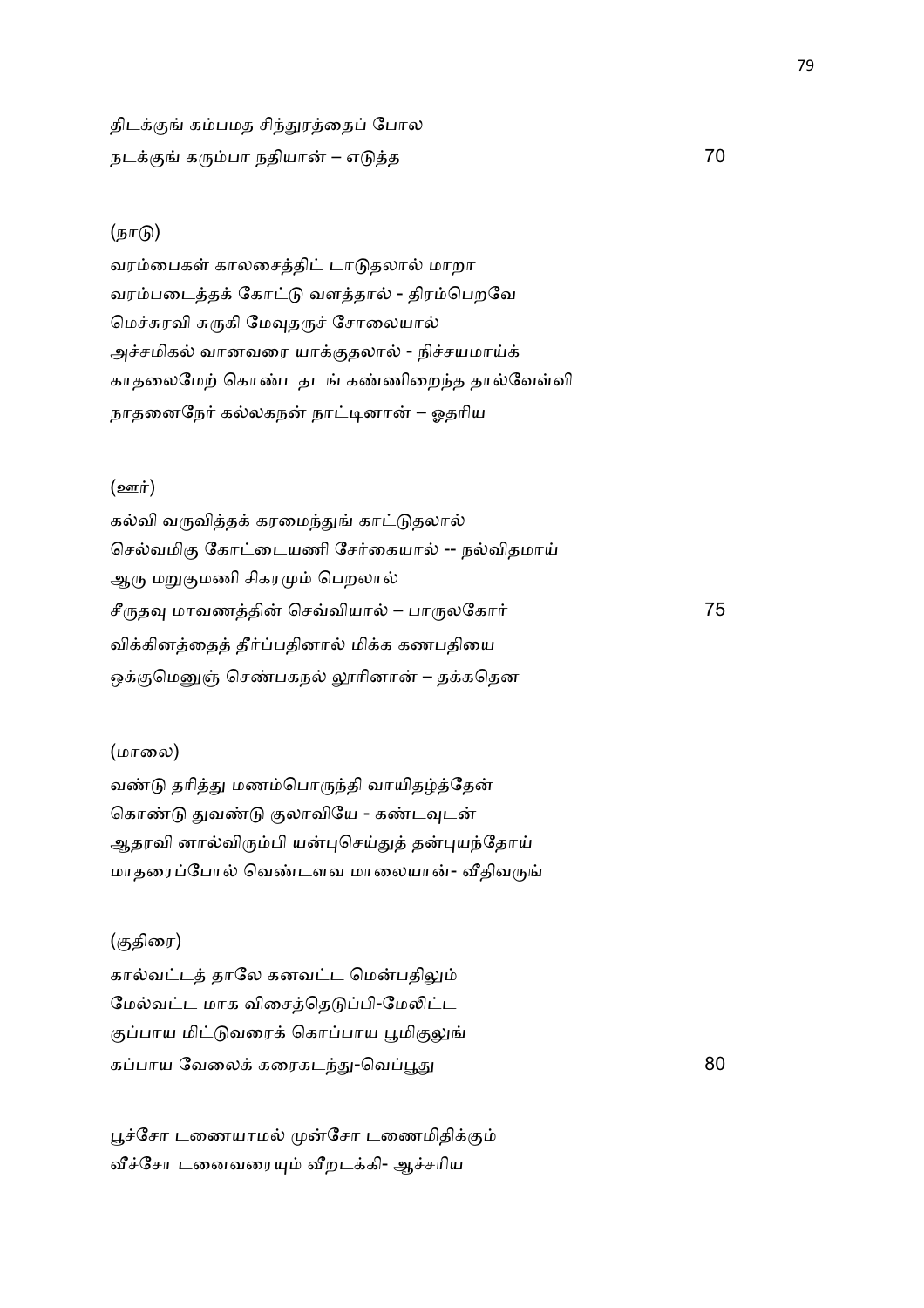வெப்பரிக்குத் தேர்பரிக்கும் வெம்பரியோ டொன்றியுல கைப்பரிக்கும் வென்றிக் கடும்பரியான் – ஒப்பரிய

## (யானை)

மத்தக நெற்றியில் வைத்து நிமிர்த்தகை சத்த மிழைத்தலைத் தட்டவும் - இத்தல வட்டகை யிட்டடி வைத்ததி லுட்குளி பட்டடிப் பட்டகைப் பட்டிட- வொட்டலர் கொற்ற முடித்தலைக் குற்றி யுடைத்துடல் பற்றி யிழுத்திடு பட்டிட-வற்றிடு சேவகர் மேலெகிர் சீறவு மேயவர் ஆவென வாய்விட வாயிர- மேவலர் ஓடவு மேகின மோடம ரேபுரி ஆடக மால்வரை யாமென - நீடிய கந்தடவு கையாற் கடம்பொழிந்து காலாலே கந்தடநின் றோங்குங் கடாக்களிற்றான்—அந்தரத்திற்

#### (கொடி)

பாயுந்தல காட்டுப் போர்க்கடல்மேல் கொண்டுதத்திப் பாயும் அனுமப் பதாகையான் – நேயமெனச் 90

#### (முரசு )

சொன்னதிரு மங்கைவிந்தை சொன்மகள்கூத் தாடமுன்றின் முன்னதிரு மூன்று முரசினான் – தென்மதுரைச்

#### (ஆைண)

சுந்தரனைப் போற்றுபரஞ் சோதிமுனி பாதமலர் சிந்தனைவைத் தாணை செலுத்துவோன்-வந்தனைசெய் நன்னயஞ்சேர் தென்கரிஞ்சை நாயகனை யோகமிகுஞ் சின்னனைஞ்சா னென்றதுரைச் செம்புலியை- இன்னந் துணையா மிருபெரிய சுவாமியு மென்றெண்ணி இணையாக நெஞ்சி லிருத்தித் - தணியாத வாக்கு மனமுமொன்றாய் வஞ்சகமில் லாமலின்பந் தேக்கு மனுகூல சிந்தையான்- தாக்குடனே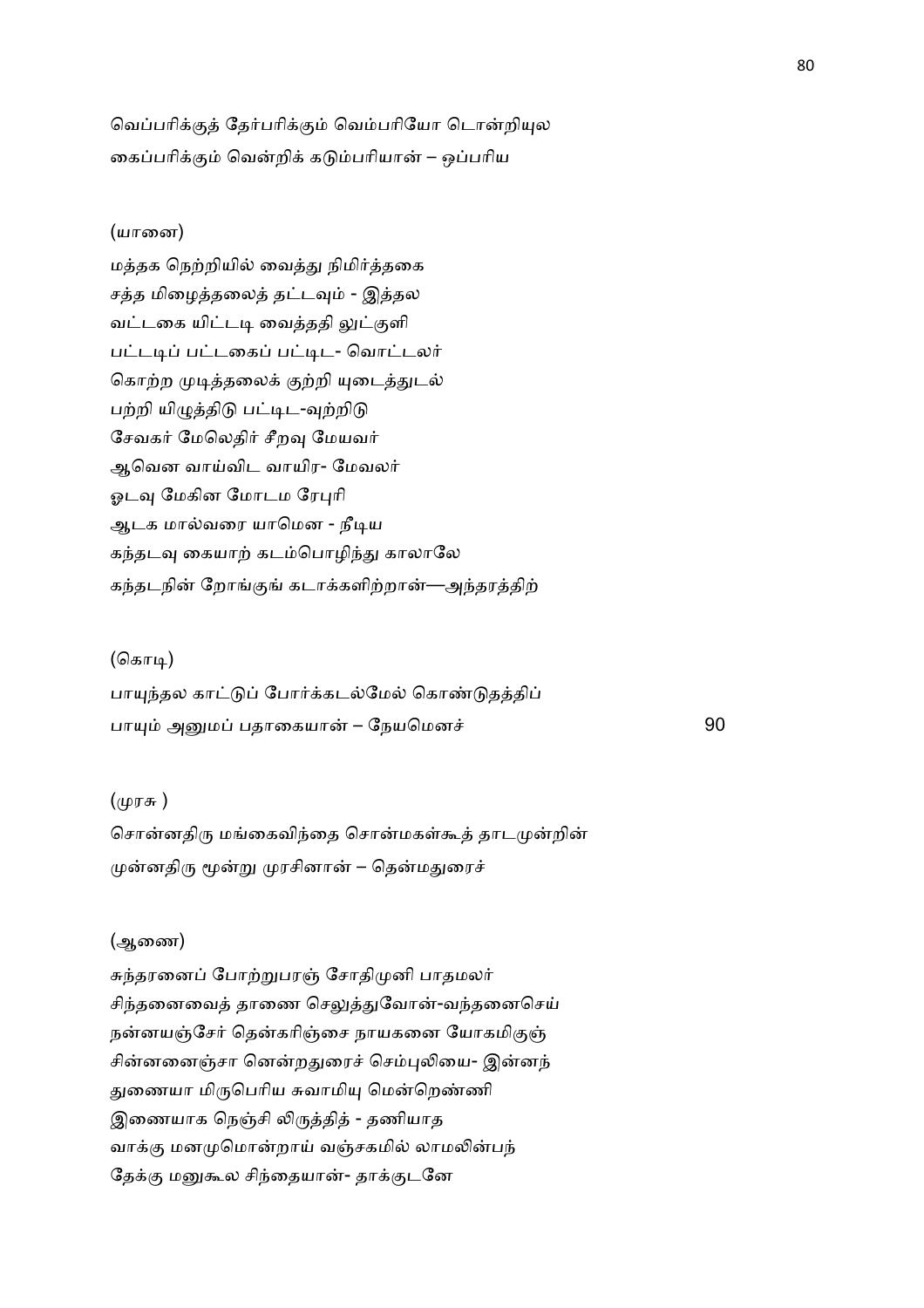(போர்க்களச் சிறப்பு) சீறிய மேவலர் சேனையு மானையும் ஏறிய பாCபாி யாைவ(1- ேமக 95

ஆனது கோடிகை யாடின பேர்முடி போனது கோடிகை போய்விழும் - யானைகள் கோவென வேசர கோபிட கீரென வாவென வாய்விடு வார்சிலர் - சேவகர் மேலொடு காலற வீளையி லேகுடல் மாலைக ளாய்நரி வாய்தனில் - நாலவும் ஓடிய சோரியை யோரி யெலாமுண வாடிய பாறுக ளாலவும் - நாடிய பேய்கன பூசைசெய் பேறென வோடியும் வாய்கொள மூழையை வாரவு- மாய்கமு $\frac{100}{100}$ 

காடவு மிடாகினி யார்கொள வேபலி போடவு மீறிய போர்செய்து – நீடிய

(கொலுவீற்றிருக்கும் சிறப்பு) போரான மிட்டவொன்னார் பொன்முடி யெலாங்குவித்து வீறான கொலுவில் வீற்றிருந்தோன்-பாருலகில்

(வாய்மையும் கருணையும்)

செங்கதிரும் வெண்மதியும் தெற்குவடக் காய்வரினும் அங்கதிரும் வேலைதிட ராய்விடினும்-இங்கிதமாம் வார்த்தைப் பழுதுரையான் வைத்தவா ரந்தவிரான் கூர்த்தக் கருணைகுடி கொண்டபிரான்—நீர்த்திரைசூழ்

(கொடைச் சிறப்பு) பூவு மலர்விரும்பு பொன்னுங்கா ளப்புயமுக் ேகா8 மிடெகா த+ ேகாேவ4த-பாவலவ2 105 பாடியபா மாலைகொண்டு பல்லக்குந் தண்டிகையுங்

81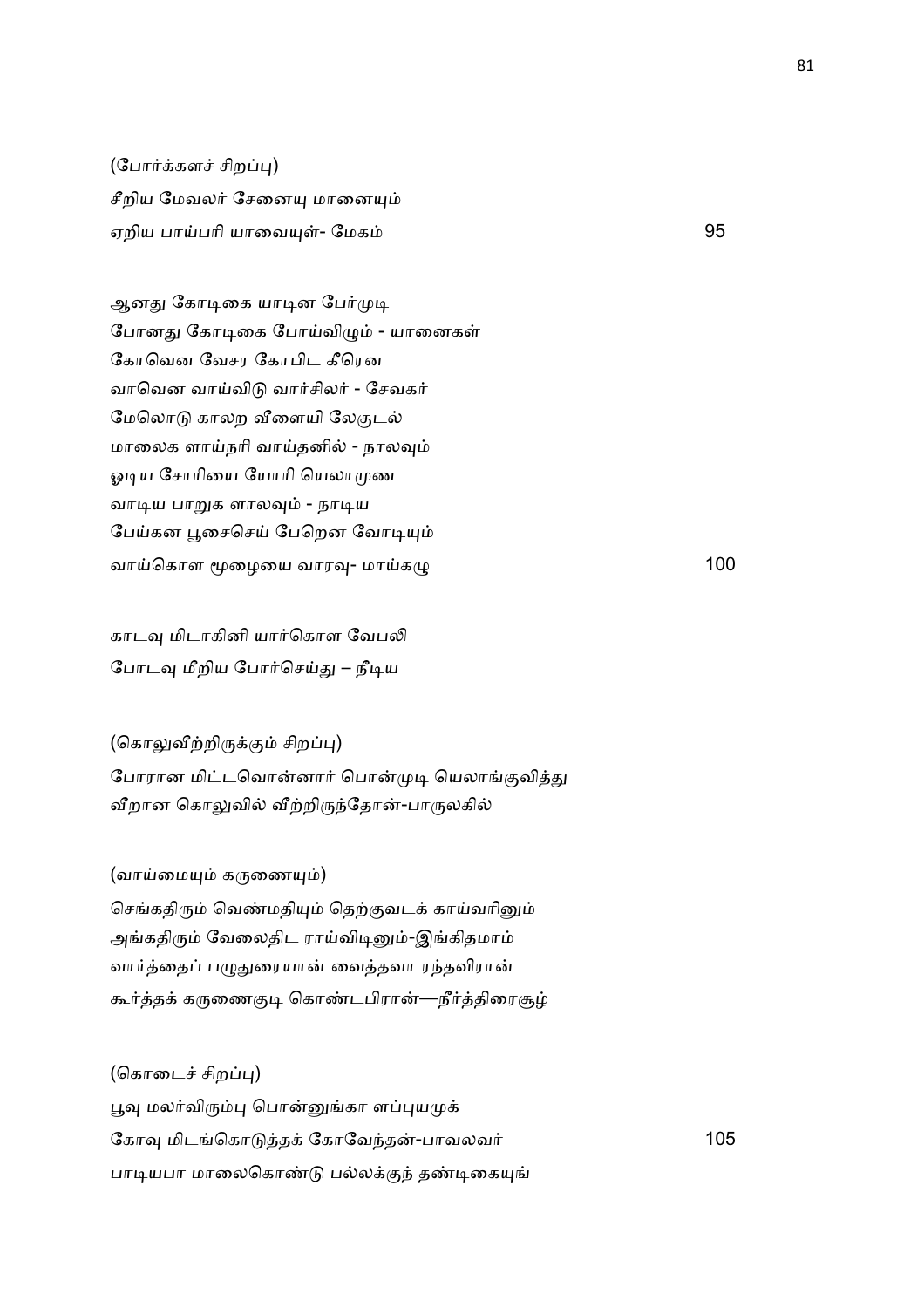## கோடி நிதியுங் கொடுத்தபிரான்- நீடிய

## (அரசாண்டச் சிறப்பு)

பூகண்ட லோகம் பொதுநீக்கித் தான்புரக்க வாகண்ட வன்போ லவதரித்தோன்-தாகமிகும் பாவலவன் பின்நடந்தோன் பார்த்தனுக்குத் தேரூர்ந்த மாவலவன் போல்நடத்தும் வல்லமையான்--மாவலிபால் அன்றுபடி யளந்தா னப்புலவர்க் கிப்புலவர்க் கென்றும் படியளப்பே னென்னவந்தோன்-நன்றியான் பார்க்குண்டு நின்றதன்மை பாராட்ட லாற்புலவர் ஆ2+.மிட ெகா +. மாதரவா,-றீ2+கதா 110

ஆயிரங்கோட் டையும்பெற் றாதிக்கள் செய்வதனால் தூயவரை யெல்லாந் துணைக்கொளலால்-நேய சிவனடிக்கீ ழாய்வணங்குஞ் செவ்வியா லதன்மேல் துவளும் பணிகலந்தச் சூழ்வால்-அவிரோதைக் காருவரை யேந்துசிரைக் காசினியைத் தாங்கவொரு மேருவரை போல வீற்றிருந்தோன்-பாரரசர் தந்தா வளமுந் தலமும் விலக்கவென்றே நந்தா வளங்கொடுத்துச் சந்திக்க-விந்த

(மாற்றரசர் கப்பம் செலுத்தியது) வயிரம்வைப் பதேதெனவே மாற்றரசர் கப்பம் வயிரைவ -+க! வணக- பயி:மன2 115

காணிக்கை யாச்சீட்டுக் கட்டளைசெய் யென்றுரத்தினக் காணிக்கை யாவுவைத்துக் கையெடுப்ப- நீணிலத்தில் தாங்குதிரை யேறிவந்து சந்திக்க முதுசீனர் தாங்குதிரை கொடுத்துத் தாள்பணிய- வாங்கே குடமலையாள் மச்சை கொங்கணமுந் தம்பால் குடமலை யாது கொடுப்ப- வடகலிங்கர் கொட்டிய செம்பொன் குவிகுவிய முன்முகப்பிற் கொட்டிய பேரி குமுகுமெனக் - கட்டியங்கள் இந்தவகை இந்தவகை யென்றுபர ராசர்திறை த4தவைக ெசா:O ச கேதா - வ4த 120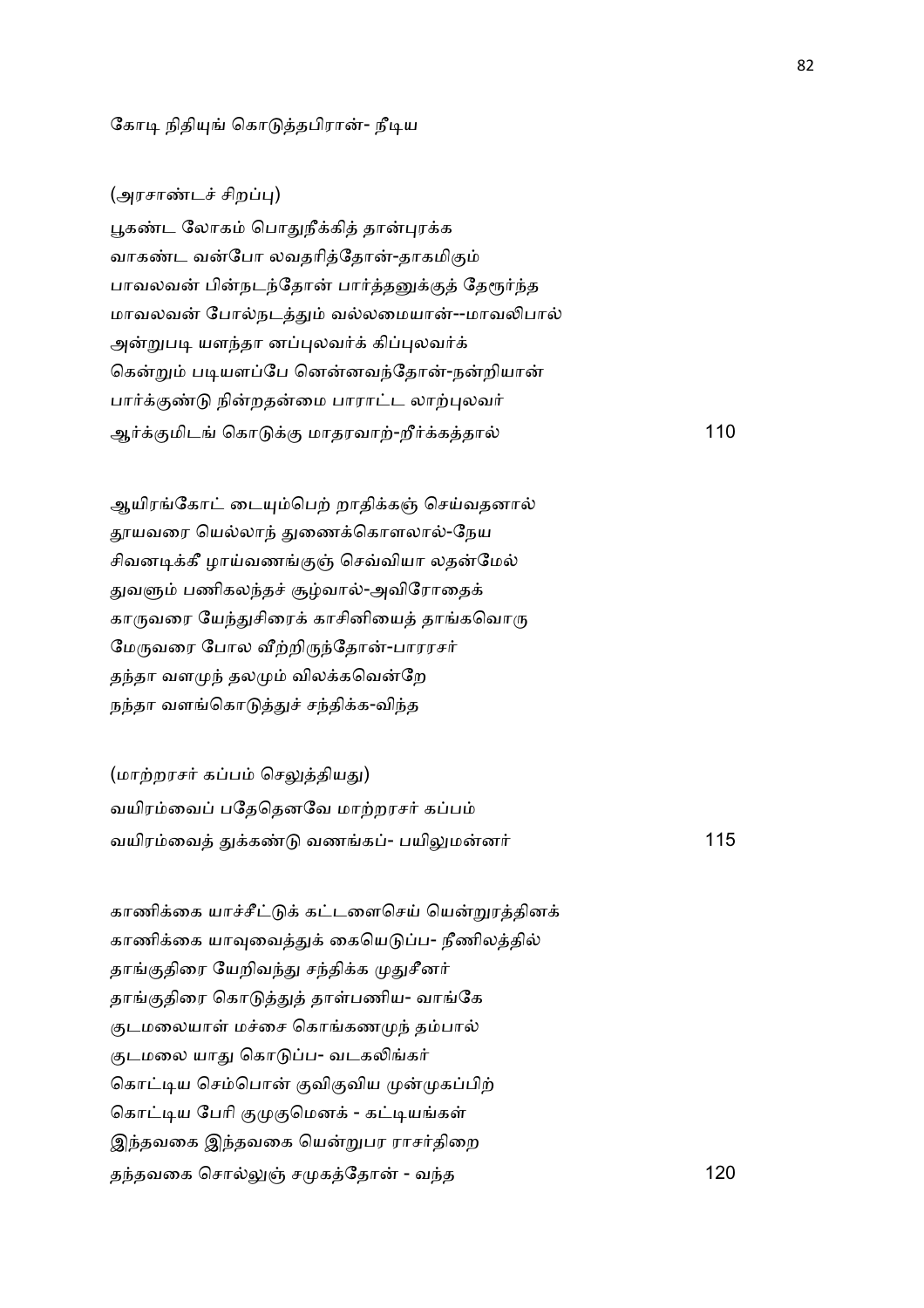மருத முகையும் வனச சரணன் விருது புனையும் விசையன் - நிருபர் சமர திமிர தபர வுதையன் அமுத வசனன் அபையன்- நமது கலியு மகில காவு மகலின் வலியு மடரும் வளவன் - நிலைமை உரக சயன வுலகி லாசர் பரவரிய வச்சிர பாணி !- தரைசூம்

## (சுற்றத்தினர் சிறப்பு)

திசைபுகழும் வீரப்பத் தீரனைத்தன் சிந்தைக்கு இைச(O சிறியத4ைத ெயேபா - )சபலேபா 125 அங்கசவே ளென்னுமிரு எப்பனுக்கு முத்திருளத் துங்கனுக்குத் தம்பி துணையானோன் - எங்கெங்கு மன்னுதிக்குக் கீர்த்தி வளர்த்தருளப் பண்டாரம் பின்னுதிக்க முன்னுதித்துப் பேரானோன்-- கன்னனைப்போல் தந்ததுரை பெரிய சாமிக்கு நற்றுணையாஞ் சுந்தரவேள் சின்னத் துரையென்றே- வந்தருளும் வீரசக்கிர பாணிமுத்து வீரப்ப ராசேந்திர தீரனுக்கு மாமன் செயவீரன்- பாருலகம் எல்லாம் புரக்கவரு மெங்கள்காத் தப்பனையும் வலாள னாOசிவனா மனைன(-நல 130

புதலவரெனக் கண்டுமனம் பூரித் திருக்கும் மதன கருவி தனுசீரன்-புதியநறுந் தேமருவு முல்லையணி சின்னக்காத் தப்பனையுங் காமன் புழுகு கருப்பனையும்-ஆமெனவே சொல்லிய தம்பித் துணையென் றுளமகிழ்வோம் அல்லிமலர்ப் பூங்கோதைக் கன்பானோன்- வல்லமைசேர் சூரியன் பாலன் முத்தப்பன் சொற்புதல்வன் சூரியவேள் பெரிய சுவாமிமுன்னோன்-- வாரமுள்ள முத்துவீ ரப்ப முகுந்தனுயிர்க் குயிராய் ெமC-ைண ெய\$ வி')ேவா- ெமாCத 135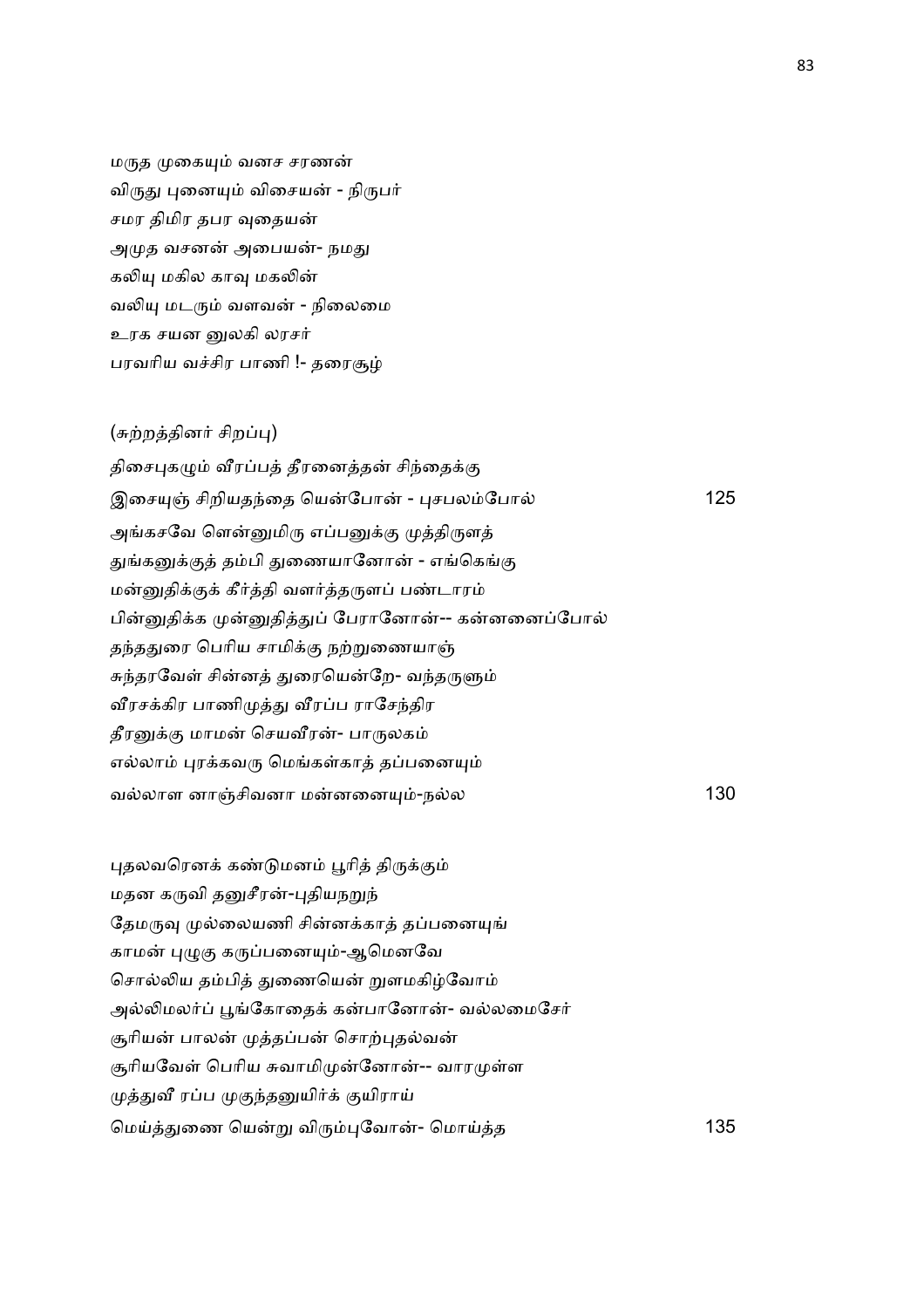அடையார்க் குடையா னடையாத வாசல் உடையான் வரிசை யுடையான்-உடையான் வரத்தி லுதித்த மகப்பேறு செம்பொன் கரத்தா லுதவு கொடைக்கன்னன்-உரத்தாற் பருக்கின்ற செங்கணிலப் பாவையைத்தோண் மேல்வைத்து இருக்கின்ற வெள்ளையரா சேந்திரன் - நெருக்கி அசைக்கின்ற கானகத்தி லாவரங்கக் கானம் இசைக்கின்ற வெள்ளையரா சேந்திரன்-அசைக்குங் கணையென்ற கன்னியர்க்குக் காதல்தரக் காமன் இைணெயற ெவ1ைளயரா ேச4திர-அணியா 140

துலங்கிய சாதிரத்தினச் சோதிமணிப் பூணால் இலங்கிய வெள்ளையரா சேந்திரன்-பலம்பொருந்தும் வீமனதி சூரன் வெள்ளையரா சேந்திரனிறை தாமரை மாதுதனந் தழுவி-காமர் வளமலியும் பூலோக மண்டலமெல் லாங்கொண்டு – உளமகிழு நாளி லொருநாள்-கிளரும்

 $($ பவனி வருதலை அறிவித்தல்) மணிமறுகி லெங்கோன் வரும்பவனி யென்றே குணில்பொரு பேரி குமுறத்- தணியாத

(புனல் விளையாட்டு) மாதரு மாடவரும் வாசமலர் வாவியில்போய்ச் சீதளநீ ரா O ெசDவி+க!- ஒதிமக1 145 பங்கயப் போதைப் பருகுவது பார்த்தொருத்தி கொங்கைவடு வென்றொருவள் கூறினாள் - அங்கொருத்தி கண்ணாலே மற்றோர் கனதனமும் பார்ப்பாரென் றெண்ணாம லாடியப்பா லெய்கினாள் - பெண்ணாரைப் பார்த்தா ளவரையவள் பாதமென்று கண்களின்மேற் சேர்த்தாள் நகைத்தூடல் தீர்க்கின்றாள்- ஆர்த்துடுத்தத் தன்கலையை மென்புனலில் தப்பிவிட்டு நீர்த்திரையை மென்கலையென் றேயிழுத்தாள் வேறொருத்தி- நன்குநன்கு தட்டுரி நிகம்பத்தேர் தண்ணீரி லோடுதென்று க ைரெசC ேதெயா'தி ைக)ைடதா1-வி வி + 150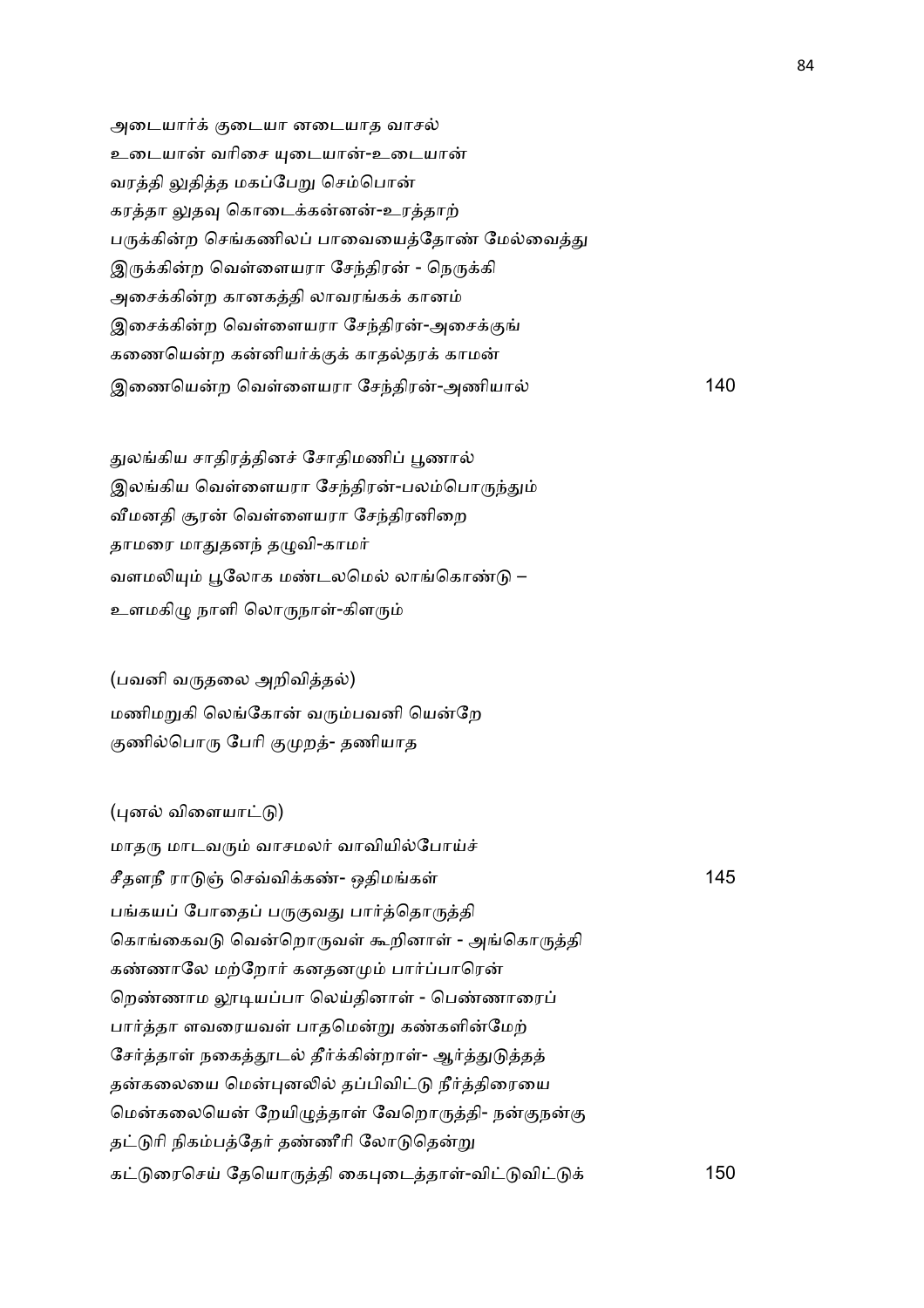கையால் மறைக்கின்றாள் கைக்குள்ளே பாம்பென்றாள் மெய்யாமென் றோடிவெளி யில்வந்தாள் - மையார் குழல்விரித் துடலைக் கூட மறைத்தாள் அழகு கருமுகில்போ லானாள்- விழிபரப்பி மற்ற மடவார் மயில்போல் சுற்றினார் உற்றவகை யின்ன மொருக்காலே – பொற்றொடியார்

(மடவார் அழகு செய்து கொள்ளுதல்) பூந்துகிலும் பட்டிகையும் பொன்னரைஞா ணுந்தரிப்பார் ஏந்துமுலைத் தொய்யி லெழுதுவார் - சாந்துங் கலவையுஞ் சேர்ப்பார் கனகவளை பூண்பார் பலபணியுஞ் சேர்ந்தழகு பார்ப்பார் – இலகிய 155

(மடவார் பவனி வருதலைக் காணச் செல்லுதல்) சோதிமணி விளக்காய்த் தோன்றிமணி மாட வீதிதனிற் புகுந்தார் மின்னனையார்- ஓதும்

 $($ பவனி வருதலின் சிறப்பு $)$ அவனிபுகழ் வெள்ளையந ராதிபதி யாங்கே பவனியுலா வென்று பணித்து - நவமான தங்கக் குடத்திற் றனிமஞ் சனநீரில் திங்கட் பனிநீர் தெளித்தாற்றிக்-குங்குமப்பூக் கூடக் கலந்து குளித்துத் துகில்வனைந்து மாடத் தனிமுகப்பில் வந்திருந்து – நாடித் தரித்ததிரி புண்டரமுஞ் சாத்தித் திலகந் தி'தியக ாி(ேம, றீ&-ெப'த+ 160

குருமணிவச் சிரமுங் கோமே தகமும் அருபதும ராக மணியும் - அருவி இசையு மிருகாதி லிட்டக் கடுக்கன் அசையும் வெயில்நிலவுண் டாக்கத்--திசைவிளக்கும் முத்துச் சரமும் முழுவயிரக் கண்டிகையுங் கொத்துச் சரப்பணியுங் கோர்த்தணிந்து சித்திரமாய்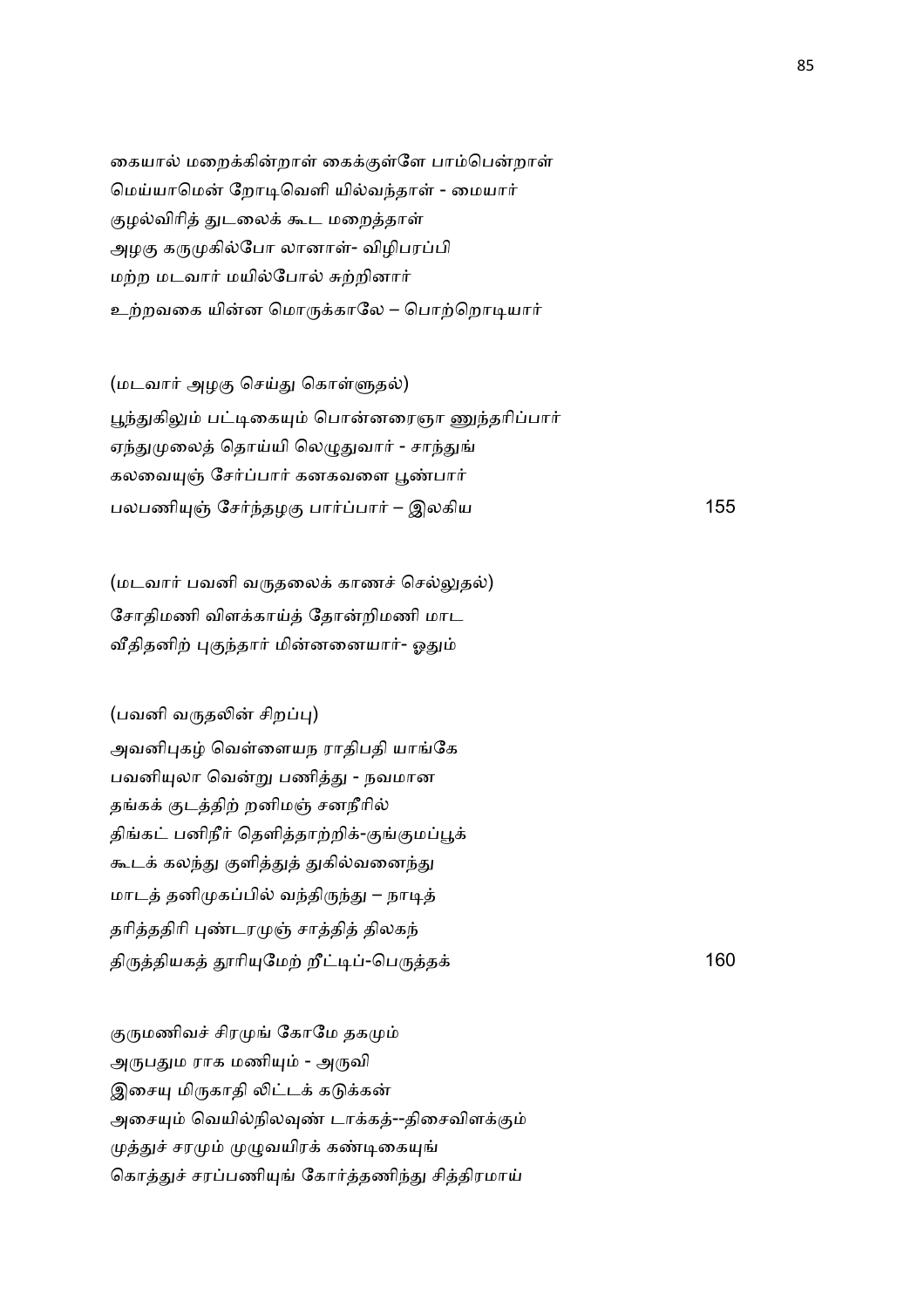செய்யுமணி வளையுஞ் செய்சரமு மேபுனையுங் கையும் விரலிலிட்டக் கற்கட்டுந் - துய்யக் கணையாழி வச்சிரத்தின் காஞ்சியுஞ் செவ்வேளுக் கிணையா யிலங்கு மெழிலுந்- தணியாது  $165$ 

ஒருதகட்டுப் பாகுகட்டு முன்னிதமு மேலே சொருகிய முத்துத் துராயுஞ் - சரிகையிட்ட பொன்புடவைக் கட்டுப் பொதிந்தவுடை வாளுந் தன்புயமேல் வல்லவட்டச் சாலுவையும் அன்பாய் அலங்கரித்தக் கோலமுஞ்சங் காழிதரித் தான்போல் இலங்குமணி மேடையின்மே லெய்தக் - கலங்காத தீரக் கரடமதஞ் சிந்துங் கருங்கோப வீரப் பிறைக்கோட்டு வேழமொன்றைப் - பாரப் பொருப்பைக் கொணர்ந்துவரல் போல்யானைப் பாகர் வி'ப -டெகாண24- விடா2 - ெச'+.மத 170

யானைப் பிடர்மேல் அரசர் வீற்றிருந்தார் சேனைத் தலைவரெல்லாஞ் சேவித்தார் -- மீனக் கொடியும் அனுமக் கொடியு மிடரகலும் நெடியக் கொடியும் நெருங்க - மடமடெனப் பேரி முழங்கப் பெரியவீ ராணமும் வாரிதவில் முழவு மார்த்தொலிப்பப் - பூரிகையும் சங்கமுங் கொம்புமணித் தாரையுமுள் ளேதொனிக்க வங்கவங்க ரெல்லா மடிவருட - எங்கெங்கும் கைக்குழலுங் கேடயமுங் கத்தியும் வார்சிலையும் ைவ+. ம'விக& வைலய - ெமா+. 175

வயவர் பிடித்து மருங்கு நெருங்கப் புயபலம்போற் சுற்றம் பொதியச் - செயவோர் புதுவையிரா சப்பனருள் புத்திரன் பைந்தாம மதுமலர்ப் பூங்குவளை மார்பன்- நிதிபதியாங் கற்பகப்பூ பாலனென்றக் காரியப்பிர தானியொரு நற்பரி யேறி நடாத்திவரப்-பொற்புடனே வென்றிவயப் புரவிமேற் சேவகப் பெருமான் என்றகர ணீகனும்வந் தேறுகவே - நன்றுடனே ஒண்டொடியுந் தன்வரிசை யூழியமுஞ் சூழ்ந்துவரக்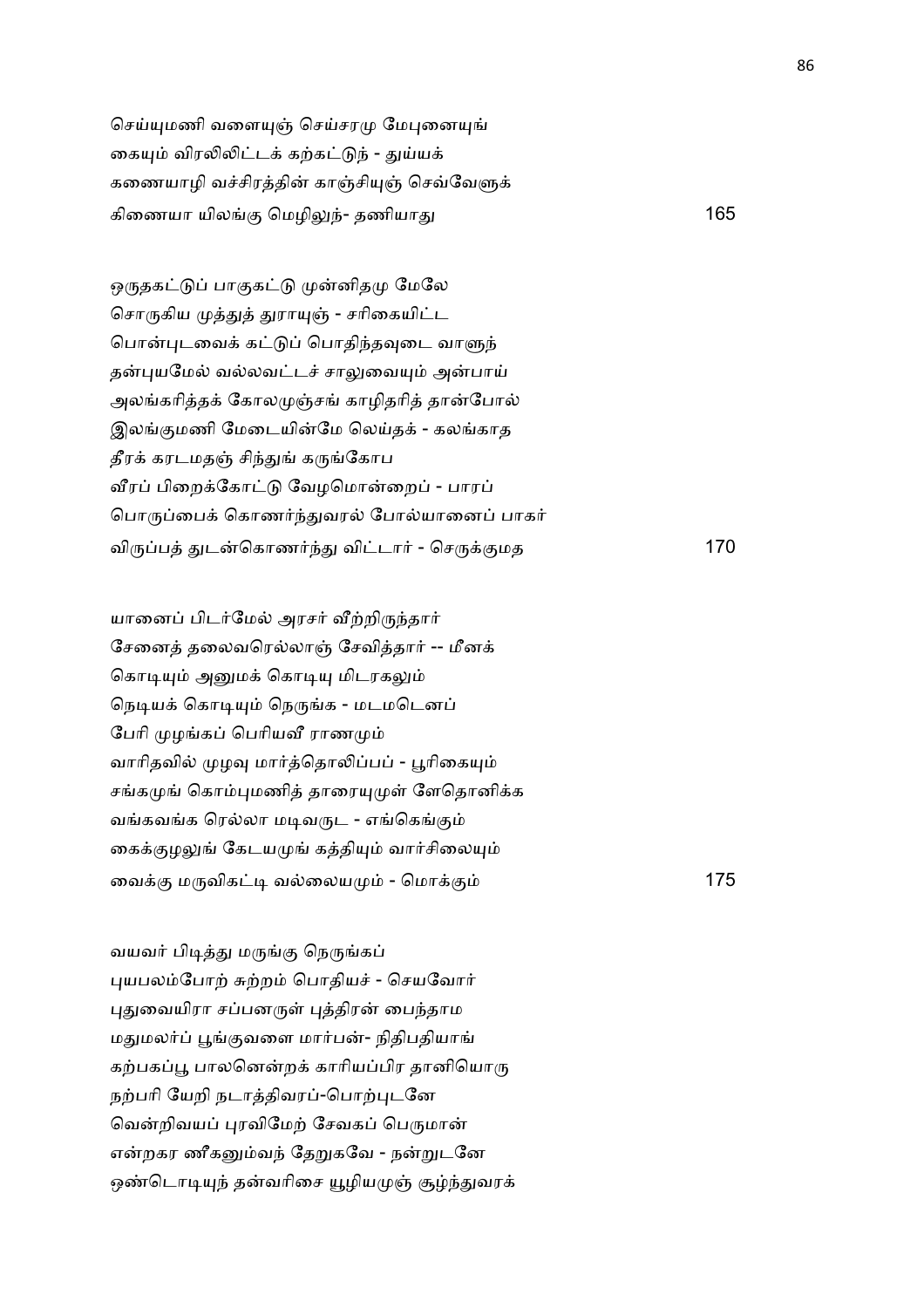## ெகா!ட)க க&யக1 ;றேவ- ம!ட\_க2 180

பல்லக்குந் தண்டிகையும் பாய்பரியும் பின்னுமுன்னுஞ் செல்லக் கடல்முழக்கஞ் செய்வதுபோல் - எல்லலென்று இரையுங் குழாம்நடுவி லெய்தினா னெங்கள் துரைவெள்ளை யதரன் சோமன் - விரைவினொடும்

(பவனி வருதலின் பேரழகைக்கண்டு மங்கையர் மயங்கிப் புலம்புதல்) அன்னான் வரும்பவனிக் காசையுற்றுக் காணவரும் மின்னார் வணங்கினார் வெய்துயிர்த்தார் - பொன்னாளும் மாலே யெமக்குமுல்லை மாலையரு ளாமலெங்கள் மேலே மதனைவிடு வாயோ?- மேலான பந்தக்கா லேறியிங்கே வந்தாய் மனைக்கேக இ4த+கா ேல\$ேமா ெவக7+.+-க4திட\$ 185

காரானை வீதி கடந்ததென்றாற் கள்ளமதப் போரானை யாங்கள்வெலப் போறோமோ?- நேராய் விடவன் றிலைமதனை வெல்ல விடநீதிக் கடவன் றலைமறைவு கண்டாயோ?- தொடர்வோமே கோகிலங் கோடிவந்து கூவியெம்மை வாட்டவிட்டுப் போகிலங் கோடிவந்து புக்கோமோ?- மாகத்தில் அச்சேலை மார னடையாளங் காட்டுமுன்னே இச்சேலை யாங்களை வருக்கையோ?- பட்சமுற வெங்கா மனையுமவன் வில்லையுங்கண் டால்மனையிற் றகா மைன(4 தரமாேமா - இேக 190

குடக்குதிக்குந் திங்கட் குடைவிரித்தா லெம்மை அடக்குதிக்குப் பெண்படைக்கு மாற்றோந்-திடக்காமன் வாம்பரியுந் தேருமாய் வந்தா லளியின்மேற் காம்பரியும் பூவுமென்னைக் காய்ந்திடுமே-- பூம்பகமே வீறால் மடல்புரிந்தால் வேண்டுகிழி கைப்பிடித்து மாறா மடலேற மாட்டோமோ ?-தேறுதலை சொல்வாய்நின் மாலைதரச் சொல்வாய் மதவேளை

87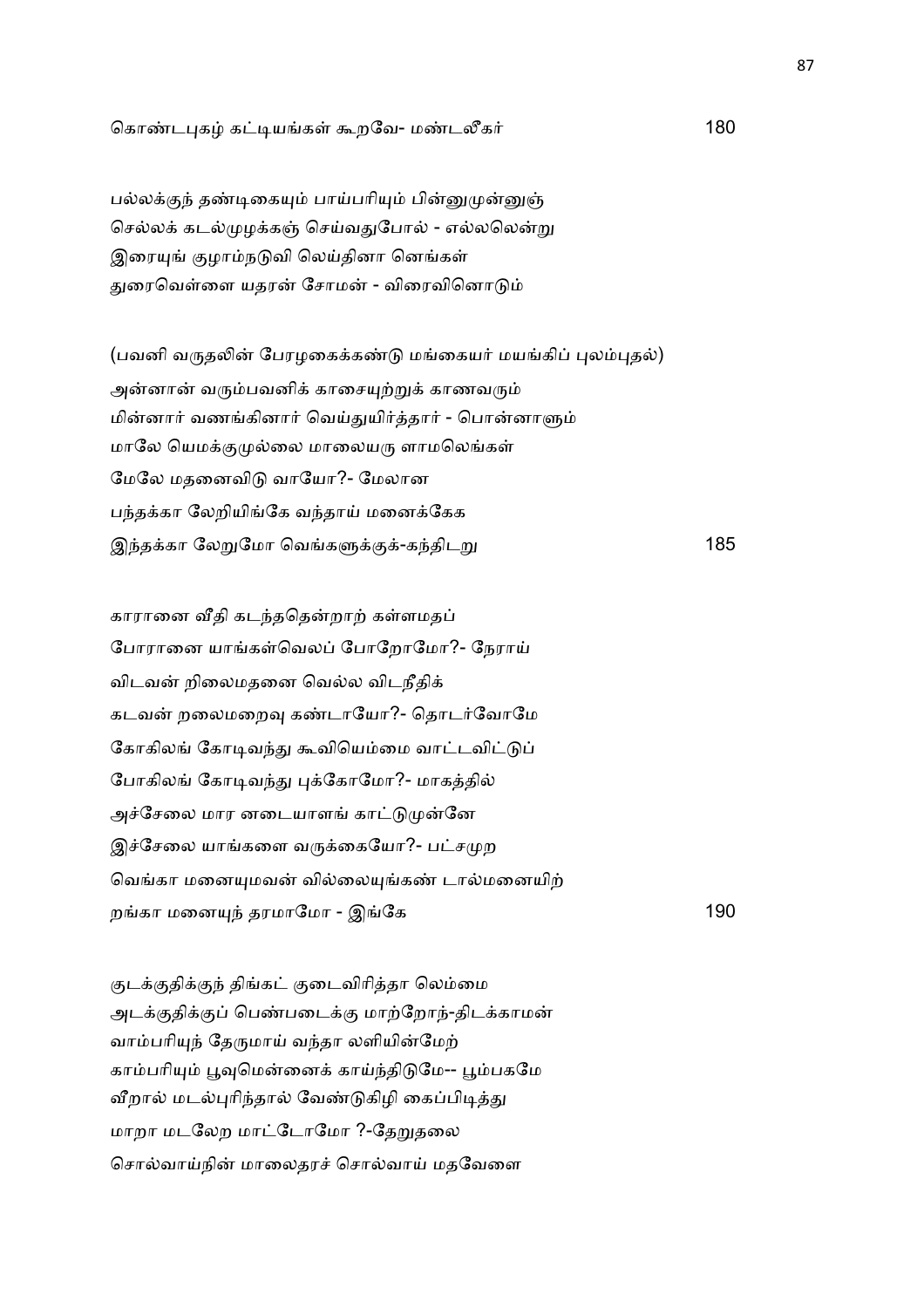வெல்வா யெனமொழிந்து வெவ்வேறே – பல்விதமாய்

(சங்கீதவல்லியின் வீணைச் சிறப்பு) மாதர் புலம்பயிலே மற்றொருத்தி யங்கவர்போல் காத :'த+ க'தினா1--ஓதிேய 195

வாசிக்கும் வீணைகொண்டு மாதரவர் மாரனுக்குத் தூசிப் படைபோலத் தோன்றினாள் - நேசிக்குங் கும்பமுலை யாளைக் குறித்துநின்று பார்க்கையிலே அம்பனைய கண்ணா ளமர்புரிந்தாள் - செம்பதுமத் தாளுக்குள் ளேயணியுந் தண்டையொலி கேட்குமுன்னே வேளுக்குச் சீட்டனுப்பி விட்டாளே-நாளுமே மெல்லிடையின் மேலிறுக்கி விட்டமுந்தி வீச்சாலே வல்லிடையன் சாய்த்த மரமானேன் - நல்லச் செழுநாண் மலர்க்கோதை சேர்க்குமரை நாணால் =நா ணிழ+க ைறேயா? - அழ. ெப\$ 200

அவ்வனிதைக் கைவிர லாழிவட்டங் கண்டவுடன் இவ்வணமே சுற்றிவட்ட மிட்டேனே - கைவீச்சில் முன்கைக்கு ளிட்டவிழை மோதித் தொனிக்கையிலே என்கைக்கு ளில்லையே யென்னாவி - பொன்குலவு கஞ்சமுலை போலுமுலைக் கச்சுநெகி ழையிலென் நெஞ்சமுங் கூட நெகிழுதே- கொஞ்சமோ கண்டசர முங்கழுத்தை யும்பார்த்தார் மதன்கைக் கொண்டசர மெய்யிற் குளியாதோ?- ஒண்டொடிதான்

(மடந்தையர்மேல் மதனன் போர் தொடுத்தல்) சாடையிலே பேசித் தருகையிலே பொற்குழைகள் ஆைடயிேல ேவ7டம லா&ேன- வா&ேன 205

மைக்கணையு மென்புருவ வார்சிலையும் பார்த்துமதன் கைக்கணையு நானுமாய் கைகலந்தோம் - மெய்க்கவே ஈரமதி யொப்பா மிலங்கமுகம் பார்க்கையிலே பாரமதி யும்பரி கொடுத்தேன் - காரதாக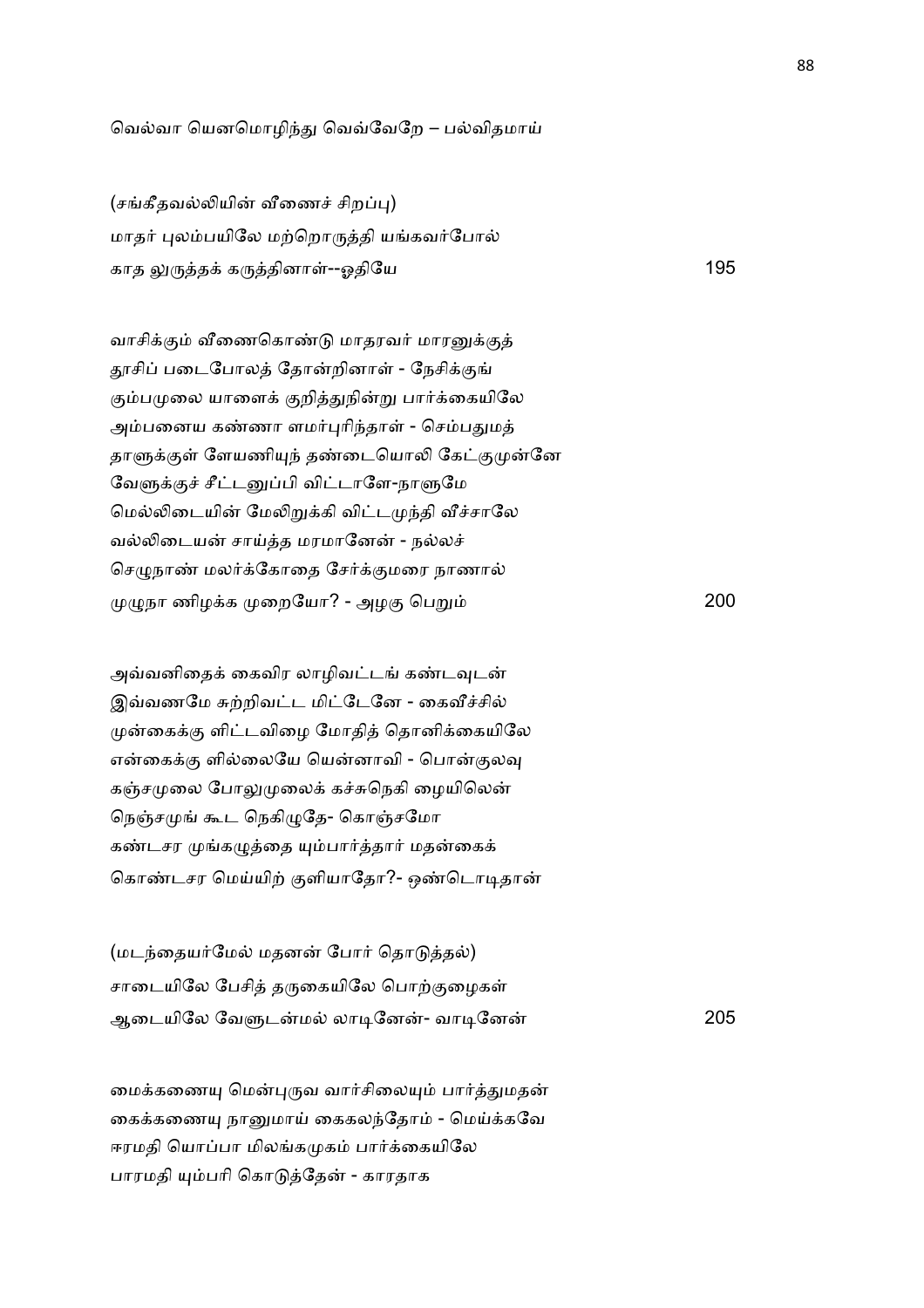மொய்த்த கருப்பா லெழுதுஞ் சிலைமாரன் வைத்தக் கருப்பாலே மயங்கினேன் - சித்தந் திரும்புமோ? எப்படியோ? தெய்வமே! என்றேன் கரும்புமத னும்வரக் கண்டேனே - விரும்பியவென் நேர்மை யறிந்துநெடு நீலியென்னைப் பார்க்கையிலே ;2ைம விழியாேல .றிபறி4ேத - ஓ2மனேத 210

ஆனாலு மென்னசெய்தி யாருற்றுக் கூட்டிவைப்பார் மானாள் மனையறிய மாட்டோமே - போனால் வருவதெல்லாங் காணவென்றே மாதரசி யினைப்போய்த் தெருவழியே சுற்றித் திரிந்தேன் – ஒருமடந்தை

(தலைவன் வீணை வாசிப்பவள் யார் என வினவுதல்) என்பா லடுத்துநின்றா ளிந்தமின்னா ளாரென்றேன் அன்பா ளவளுரைத்தா ளத்தனையுங் - கொன்பாயும்

(வீணை வாசிப்பவள் இன்னாள் என விடைகூறல்) வேலா லமர்கடந்த வெள்ளையரா சேந்திரனை மேலான சங்கிராம விக்கிரமனை - மாலாக நேசிக்கும் பொன்மா னிறைந்தகொலு முன்வீணை வாசி+.O சகீத வ5யிவ1 - Nசி+. 215

காமகுரு பீடமகா காமனுக்கு திட்சேப் மாமதன நூல்பயிலும் வாத்தியார் - காமுகரைத் திண்டாட்டங் கொள்ளத் தெய்வமிவ ளென்றுமெத்தக் கொண்டாட்ட மாயெனக்குக் கூறினாள் – உண்டான

(தன் காரியம் இவளால் ஆகுமோ என வினவுதல்) காரியமென் றெண்ணினேன் கன்னியே ! நீ யுரைத்த நாரிபொதுவோ ? வொருவர் நாட்டமோ?- சீரறிந்து சொல்லுவா யென்றுரைத்தேன் றோகைபொது வானாலும் மெல்லவசப் படுத்த வேணுமென்றாள் - நல்லதென்று மாற்றுமொழி சொல்லுமுன்னே மால்யானை மன்னவனும்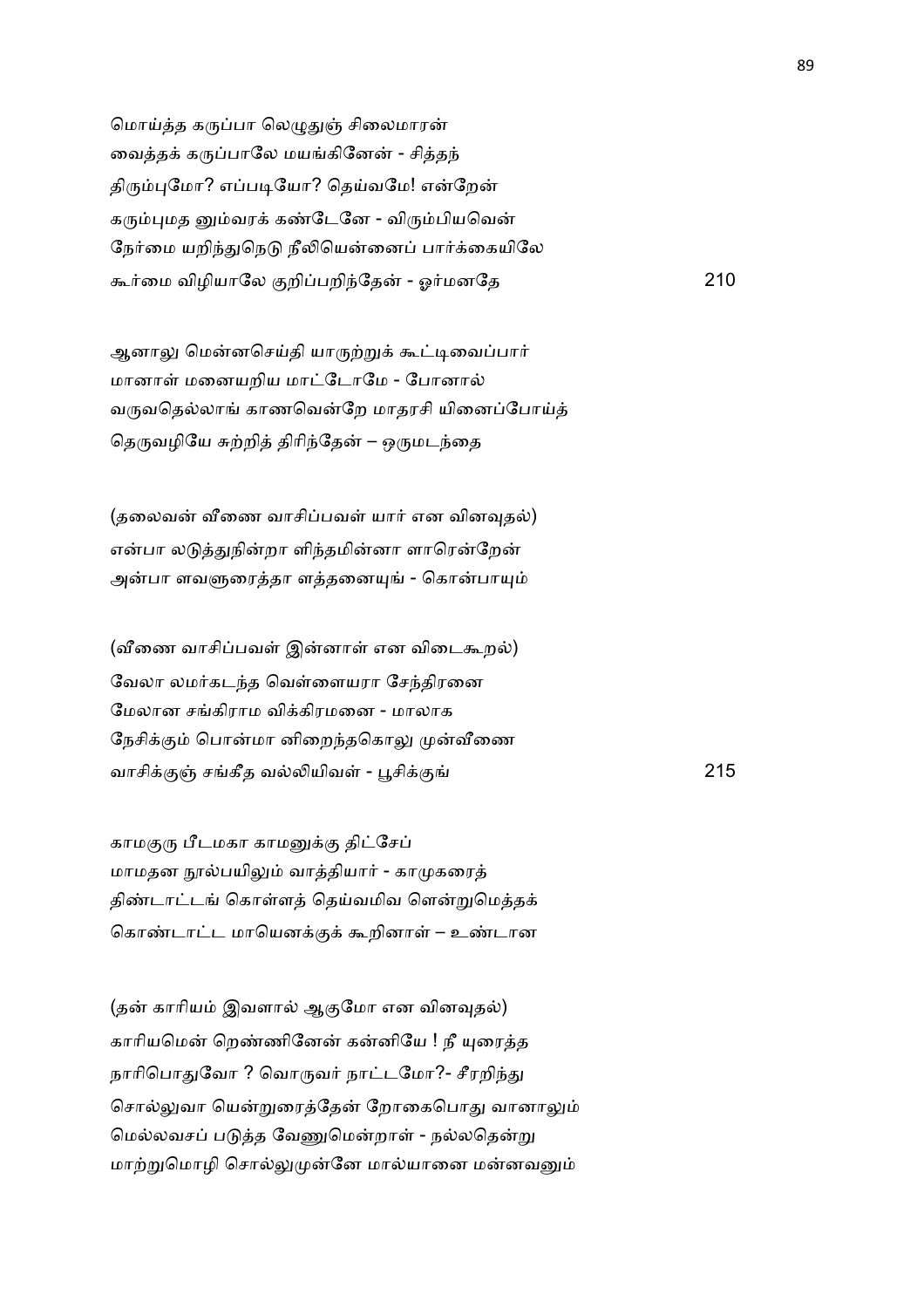ேதா,\$.ழா வ4த ேதாைகய' - ேபா,\$ 220

வரிசைப்ப வனிவழங்கு வழங்குமுலாப் போந்து புரிசைமணி வாசல் புகுந்தார் - உருவிலிதன் கையைங் கணைமலருங் கன்னற் சிலைமேல்வைத் தெய்யும் படிவந் தெதிர்ப்பட்டான் - அய்யோ மெய்க்கெட்டு மாங்கனியை வேணுமென விரும்பிக் கைக்கெட்டி வாய்க்கெட்டாக் காலமோ! - வைக்கும் பனையேறிப் பாளைதொடாப் பாவியேன் செய்த வினையே வலியதென்ன வேணும் - மனதுளைந்து சிங்கார மானமலைத் தேனுக்குத் தான்முடவன் அகா தி'4தகைத யாCேபாேமா !- இெகைனதா 225

இவ்வளவு செய்ததெய்வ மின்னுமென்ன செய்யுமோ ! அவ்வளவு வாசலறி யோமோ! -- கவ்வையுனக் கேதென்று கேட்பவரு மில்லையே தொல்லைமயல் தீதென்று நீங்கத் திடமிலையே -- ஆனதனால் ஆனதெல்லா மாகுதென்றே யங்கசனு மாசையுமென் மானமும் நானுமாய் மல்லாடித்—தான்றொடர்ந்து

 $($ பவனி, காளி கோயிலின்கண் வருதல்) மாமறுகி னூடே வரும்போது காளியெனும் யாமளையின் கோவிலிருந் திங்கே - காமவிடாய்க் கொண்ட தவிப்பினாற் கோவில் மணிமுகப்பு ம!டப-+ .1ேள மட+கிேன – ச!டமத 230

(அவ்விடத்தும், மதனன் போர் தொடுத்தல்) தென்றற்றே ரேறியொரு செங்கரும்பு நாண்பூட்டி மன்றற் கணைகை வசமாக்கி - அன்றிலையும் எக்காள மூதவிடுத் தெங்குங்குயி லூதுசின்னம் அக்காவி லேறி யடர்ந்தேறி – மிக்காம் மதியைக் குடைவிரித்து வந்துதலைப் பட்டான் கதியற்ற பாவி கிடந்தேன் – விதியினால்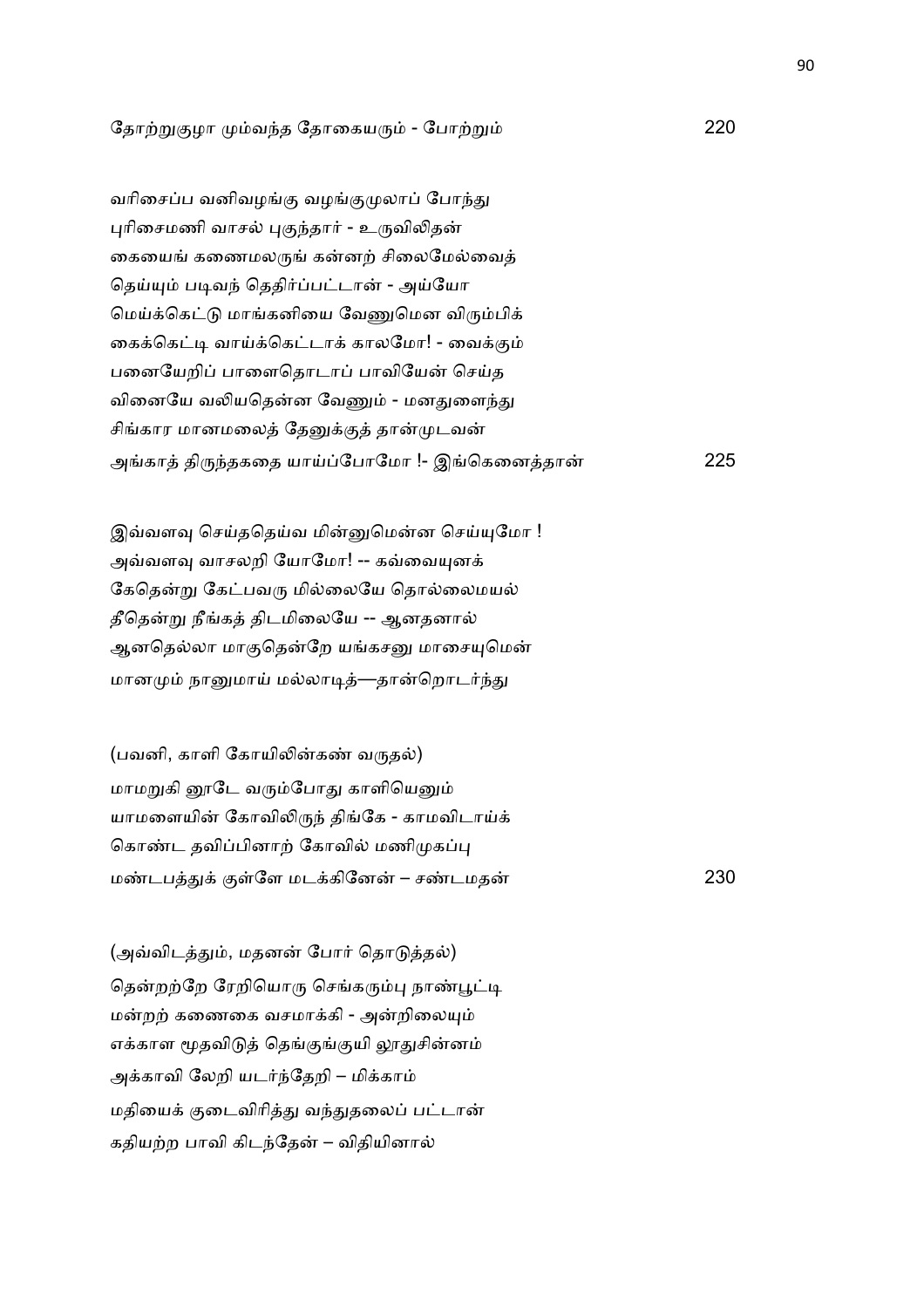(தலைவன் இன்பக்கனாக் காணுதல்) தன்னையறி யாமற் சற்றே மயக்கமாய் என்னை யயர்த்துவிட்ட தென்னசொல்வேன் - சன்னிதிப்பே றம்மன் கொடுத்ததுபோ லந்தகன்கண் பெற்றதுபோல் இம்மனது மம்மனது மேகமாய்ச் – சம்மதித்து ் *235* 

பெண்ணரசி வந்தாள் பெண்ணரசிக் கொப்புரைக்கில் விண்ணரசி யல்லாமல் வேறுண்டோ ?- பெண்ணெழிலால் முந்திரதி யானதொரு மோகவல்லி யாளயர்ந்த மந்திரதி யானமதில் வந்து நின்றாள் - செந்திருவு மாலையுந் தாங்கி வளர்பிறையும் பெற்றதனால் வேலையென்று சொல்லல் விதியுண்டோ ?-வேலையென்றால் மீனாறு முப்பு விளையுமுவர் நாற்றமுண்டாம் ஆனாலு வமையிட லாகாகே - கேனோடு வண்டு படியமலர்ச் சோலையாம் பலர்கைக் ெகா! பி&தி=+க+ ; ேமா? - வி! ைர+கி 240

செம்பதுமக் கையாலே வாரியெடுக் குந்திறத்தால் கும்பனைநே ராஞ்சொருகு கொண்டையாள் - அம்பிணையாய் ! மிஞ்சவரி யோடவெம்மை கொளலால் கடல்வாய் நஞ்ச மெனவே. நவிலலால் -- நஞ்சமெனிச் சங்கரனார் கண்டந் தனக்கு ளடங்குமென்றால் அங்கதனை யொப்புரைக்க லாகாதே - பொங்கமாய் வைக்குங் கடைகூர்மை வாய்த்ததனால் வேலென்பேன் கைக்கு ளடங்குமென்றுக் கட்டுரையேன் - ஒக்குமெனில் மெய்த்தவரா கத்துருவ மேவிப்பார் வைத்திடங்கொண் ெடாதலா லா. ெமாதிைசய- ைவதிடலா 245

எண்ணரிய கிட்டினவடி வெய்துதலாற் பூங்கமலக் கண்ணனைநே ரானகருங் கண்ணினாள் - வண்ணமிகும் ஒப்புக் குழைசே ரொழிமதியென் றேயிலங்கக் கொப்புக் குழைசேர் குளிர்முகத்தாள் - செப்பும் இதங்கொண்டு கச்சை யிருக்கி மிருக மதங்கொண்ட தாய்களிற்றாய் வைப்பேன் - மதங்கொண்டாற் பாகரிடத் துப்பய முறுத்திக் குற்றுதலால்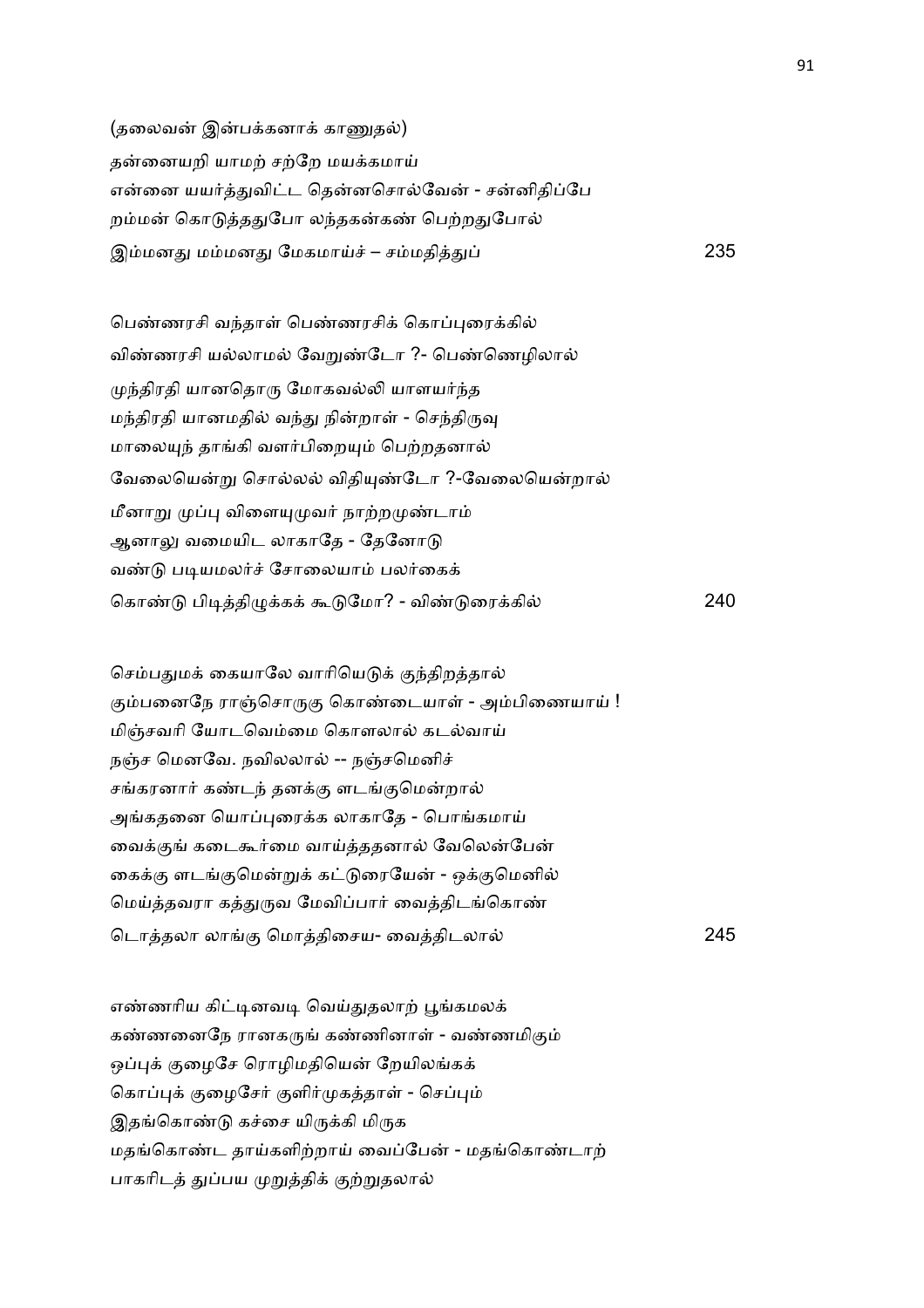தாகமுட னுவமை சாற்றோமே – வாகாய் எழுமறைக்கு மேலோங்கு மென்று சூதென்பேன் வி=வதனா ேல(வைம வி1ேள - ப=திலா 250

தேமாலைக்கொண் டேதாக்குஞ் செவியாற் பொன்னிருந்து காமாதலா டற்றடஞ்சேர் காட்சியாள் - யாமறியச் செஞ்சந் தனங்குழைத்துச் சேரளைந்த தால்மலருங் கஞ்சந் தனைப்போற் கனதனத்தாள் - வஞ்சிமுலைக் குன்று சுமந்தவஞ்சிக் கொம்போ! தடித்துருவோ! வென்று துவளு மிடையினாள் - மன்றல்கமழ் வாழை யனைத்து வனைதுகிலுஞ் சுற்றுமுன்னே தாழுமணி வடமுஞ் சாற்றுதலால் - ஆழிவட்டச் சேமத்தேர் வேணுமென்று தென்றற்றே ராளிவைத்த காமேத2 ேபா: க&தடதா1 – தாமைரேம 255

ஓதிமம்போல் மெல்ல வுலாவினா ளென்னையறி யாதிமம்போல் வந்துகுளி ராட்டிடுமே - மாதரசே! யாமோ கனவிருள்வா யாசை போவதென்று மாமோ கனையறிய வந்தீரோ? - காமனெய்யும் எண்ணமுலை மேல்மெழுகாய் யான்மெலிவே னென்றிரங்கி வண்ணமுலை மேலணைக்க வந்தீரோ? - பெண்ணமுதே ! கைச்சரசம் வாய்ச்சரசங் காட்டியித மூறலுக்குள் வைச்சரசங் கொடுக்க வந்தீரோ?- நிச்சயமாய்ச் சேரனுக்கு மாலைதந்து தேடியெனை யாளாக்கி மார+. ேபா2வில+க வ4தீேரா?- ஈரமிலா 260

நெஞ்சமோ! சற்று நெகிழாதோ! என்னாசை கொஞ்சமோ! வாய்திறந்தாற் குற்றமுண்டோ ! – தஞ்சமென்றேன்! ஆசையினாற் கையெடுதனங் கைதொட்டிழுக் கில்வைக்கு மோசையினா லல்லவோ வுயிர்பிமைத்தேன் !-- பேசியினி என்னகையைக் கொண்டிழுத்தே னென்மடியில் வீழ்ந்தகள்ளி புன்னகையைக் கண்டுமனம் பூரித்தேன் ! - வன்னமலர் மெத்தையிற் றனித்திருத்தி வெற்றிலைச் சுருட்கொடுத்து முத்தமிட் டணைத்தணைத்து முற்கிடத்தி - உத்தரத்தில்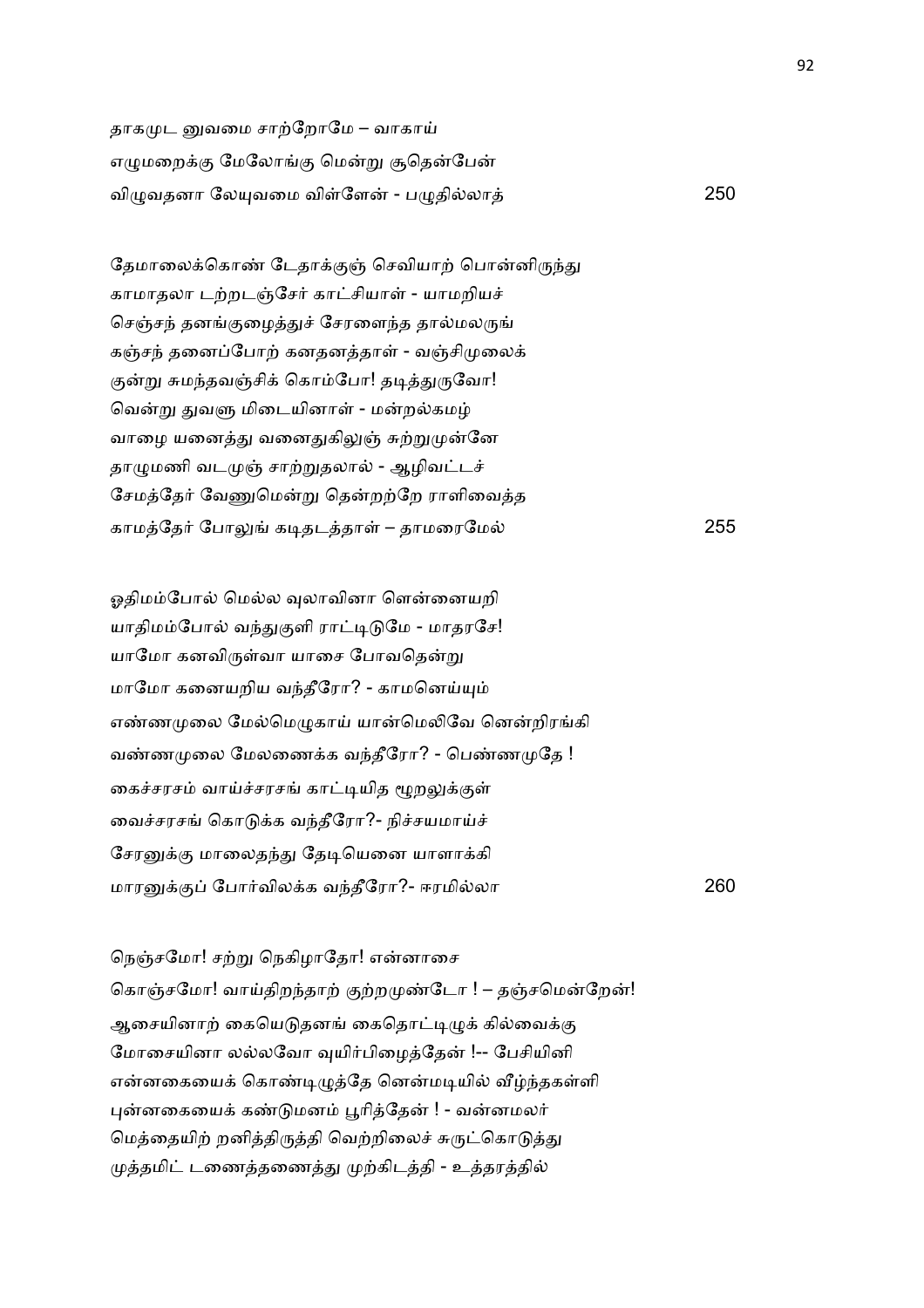வக்கணைத் தொழிற்படுத்தி வைத்தபற் படச்சிறுக்கி த+ெகன6 சினத&த திதிாி) – எ+.ளி) 265

மென்சொ லொன்று கிலங்கு முரிந்தினள் தன்சர சங்கொடு தந்துகில் - பின்செல வந்து குறங்கினில் மண்டல மென்றவள் குந்தி யிருந்தொயில் கொண்டசை - யுந்தொறும் வண்டு பறந்தது வண்டறல் கமழ்ந்தது கொண்டை நெகிழ்ந்து குலைந்தது -- மண்டிய தண்டை சிலம்பு சதங்கை இரைந்தது கெண்டை புரண்டது கெஞ்சிய - தொண்டையில் ஓசைதர வீருடலு மோருடல மாய்மருவி ஆைசநிைற ேவறமன தாவ:ட - ேநசவாC 270

இன்பரச மருந்தி யேகபோகக் கலவி அன்புதர நான்கண் ணயர்ந்துவிட்டேன் - என்புகல்வேன்

(தலைவன் கண்விழித்து வருந்துதல்) காதல் கொண்டபாவிக் கனவைநினை வாகயெண்ணிப் பாதகிமார் பைத்தடவிப் பார்த்தேனே - ஏதுசொல்வேன் வட்ட முலையுமணி வடமு மென்கரத்தில் தட்டவுங்கா ணேன்மனந் தட்டழிந்தேன் - பொட்டெனவுங் கண்ணைவிழித் தேனவளைக் காணேன் கனவில்வந்தப் பெண்ணை நினைத்துமனம் பேதலித்தேன் - பெண்ணரசி மஞ்சள் துவண்ட மனமெங்கே? என்மார்பில் செஞ்சரணம் பட்ட சிவப்பெங்கே?- வஞ்சி பட்டி மாவி 275

பருகு மிதழிற் பதித்த குறியெங்கே? இருதுடையில் வைத்தக்க மெங்கே ?- பெரிய தனக்குவட்டினாளெழுது சந்தனப்பூச் செங்கே ? யெனக்கு முடித்தமல ரெங்கே?- நினைக்கிலொன்றுங் காணே னடிச்சுவடுங் காணே னறியாமல் வீணே பதறி விழித்தேனே - நாணினேன்! கள்ளி சுகத்தைக் கனவென்று நானறிந்தால்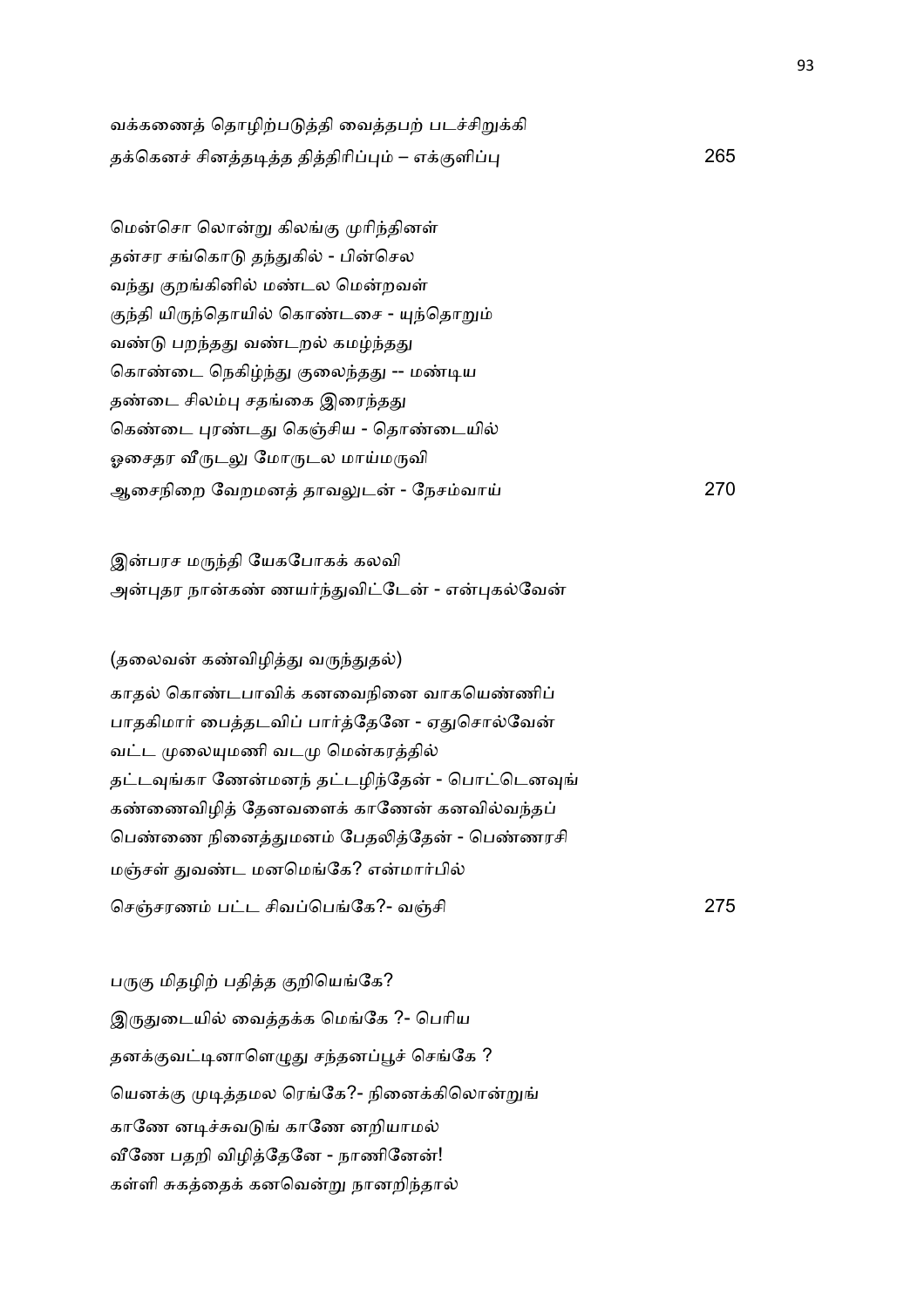வெள்ளி முளைத்தும் விழிப்பேனோ ? - உள்ளபடி என்றுவிழித் தேனவளை யெவ்விடத்துங் காணாமல் நி\$விழி ேதறிைகேத ென யி2ேத - அறி 280

(தலைவன், துகிலைத் தூதுவிடத் துணிதல்) என்னாலே யாவதொன்று மில்லையென்று மெய்சோர்ந்தேன் உன்னாலே யாமென் றுளந்தெளிந்தேன் - முன்னாக வா! துகிலே! சந்துரைக்க மாட்டாயேல் வென்பொருத வா!துகிலே! சந்துடைக்க மாட்டேனே - ஏது செய்வேன் நேரிழையைக் கூட்டி நெருக்கிநெய்த வத்திரமே ! நேரிழையைக் கூட்டிவைக்க நீயாமே!- வாரிசமாம் பூமானங் காத்தப் புணர்முலைமேற் சேர்ப்பாயே பூமானங் காத்த புடைவை ! - மாமனைக்கண் அம்பரமே ! யென்கவலை யாய்வீசி னாளயர்ந்தேன் அம்பரமே ! யென்கவலை யாற்றாயோ ?- செம்பொனிறம் 285

வாய்த்துடுக்கச் சீராய்நீ தூதுசென்றால் மாதர்சொல்லும் வாய்த்துடுக்குஞ் சீராய் வழங்குமே - தோய்த்தபைம்பொற் கண்டையே ! சேருமிழைக் காரகமே ! யென்விரகங் கண்டையே சேரும்வகைக் காட்டாயே! - வெண்டுகிலே! ஊடும்பா வங்கலக்கு மோர்கலையே! என்கணைமார் பூடும்பா வங்கலக்கு மோர்கலையே !- தேடியே அம்பஞ்சி னாலிழைத்துண் டாக்குதுகி லே!சிலைவேள் அம்பஞ்சி னாலிளைத்தேன் யய்யோ ! – நம்பு மலைச்சுமட்டி லேறிவரும் வத்திரமே ! வேளால் மைல6Jம& லாமய+க மாேன- நிைலபான 290

வாணிகலா பம்புரிய வந்தாயென் மீதுபஞ்ச பாணிகலா பம்புரியப் பார்ப்பாயோ ?-- நீணிலத்தோர் சொல்லிய கிட்டிணன் துரோபதைமா னங்காத்த வல்லமையும் நீகொடுத்த வல்லமையே - நல்ல மயிலுக் குப்போர் வைவண் கிழவன் பயிலப் படுவதுமுன் பண்பே ! - மயல்கொடு நீலிகள்பொன் போல் முலையை நீள்ரவிக்கை யால்மறைத்து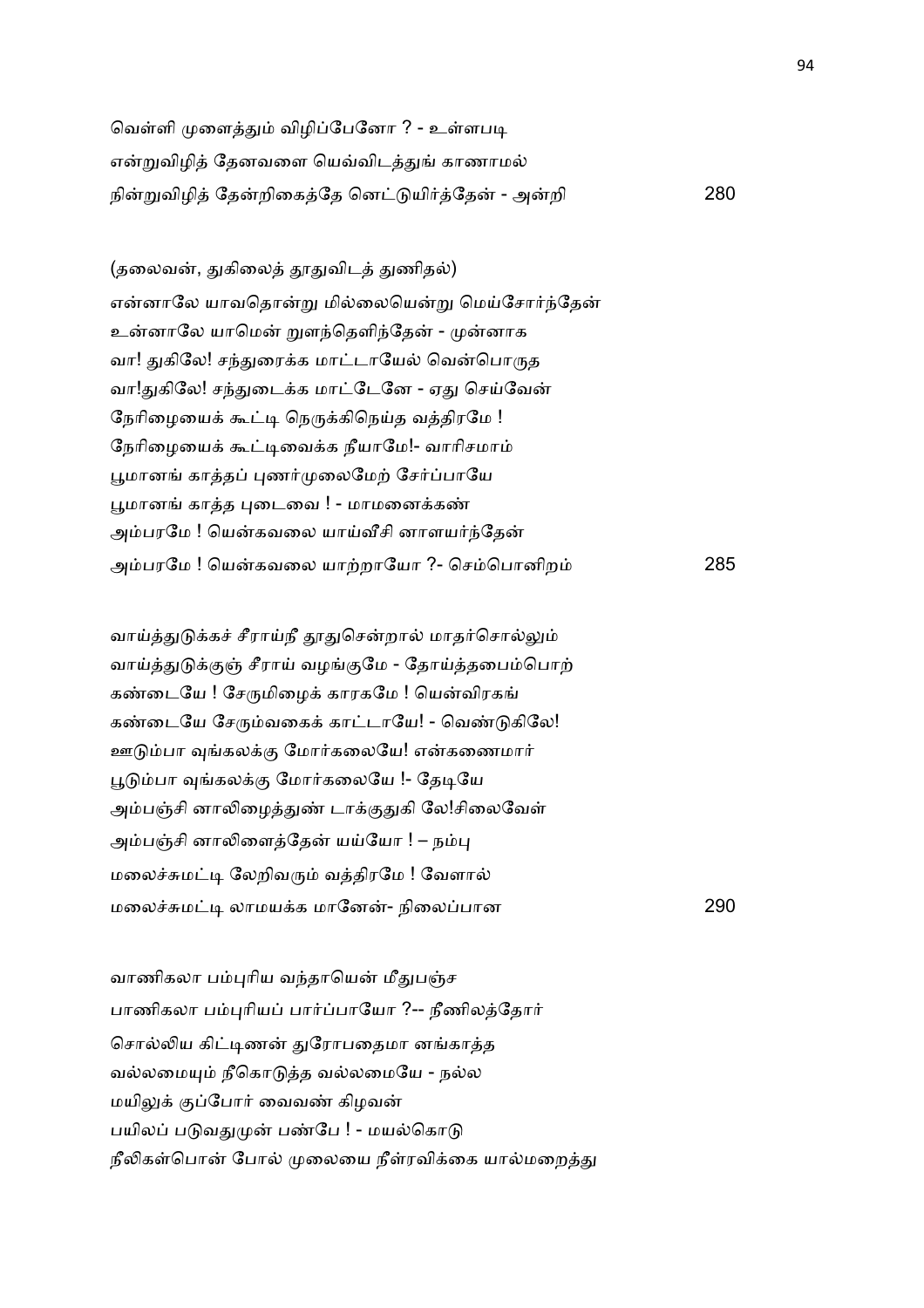வாலிபரைக் கொட்டிக்கொ(ள்)ளும் வஞ்சகமுஞ் - சாலமாய் முக்காட்டுக் குள்ளே முகங்காட்டி யாடவரைக் ெகா+காட ெகா1ளவ' ;தா - மி+காC 295

மதன கெருவிதமு மாதருக்குச் சீலை உதவுமினுக் கல்லாம லுண்டோ ?- இதமறிந்து

(தலைவன், துகிலைத் தூது செல்ல வேண்டல்) கூறாயென் மோகமெல்லாங் கூறாய்நீ தூதுசென்றால் வேறாய் நினைப்பாரோ! மின்னனையார்- தேறினேன் மாதுக்கு நீயே மனதுக்கு வந்தாலென் தூதுக்கு நீயே துணையாமே ! - ஓதியகற் பாசமே! தந்ததனாற் பாசமே யுண்டுனக்கு வாசமே! நீயும்விசு வாசமே ! - நேசமுள்ள உத்தமனே! பஞ்சுவெட்டி யுண்டாக்க வந்தாயே! ெமத8நா பOJெவட ேவ!டாேமா! -- -தியேமா 300

அய்யாநீ முன்போ யடுத்தால் வரவழைத்துக் கையா லெடுத்தணைத்துக் கட்டுவாள் - மெய்யாய் உனைக்கட்டிக் கொண்டவுட னுன்பொருட்டால் வல்லி எனைக்கட்டிக் கொள்ளமனத் தெண்ணித்- தினைப்பொழுதில் கூட்டிவரச் சொல்லிக் கொடுங்கையினாற் சேர்த்தால் மூட்டியின்ப மத்தனையு மூட்டுவாள் - நாட்டிற் கனங்கொடுக்கும் பூந்துகிலே ! காமாதிக் கென்மேல் மனங்கொடுக்கத் தூதுரைத்து வா.

#### வாழ்த்து.

மிக்க புகழுடையான் வெள்ளையரா சேந்திரனவன் மக்கள்மரு மக்களுடன் வாழியவே!- திக்கறிய சந்ததமுங் கீர்த்தித் தழைத்தசெல்வ முந்தழைக்கச் செந்தமிழும் வாழி! தினம்.

## வெள்ளைய இராசேந்திரன் துகில்விடு தூது முற்றும்.

------------------------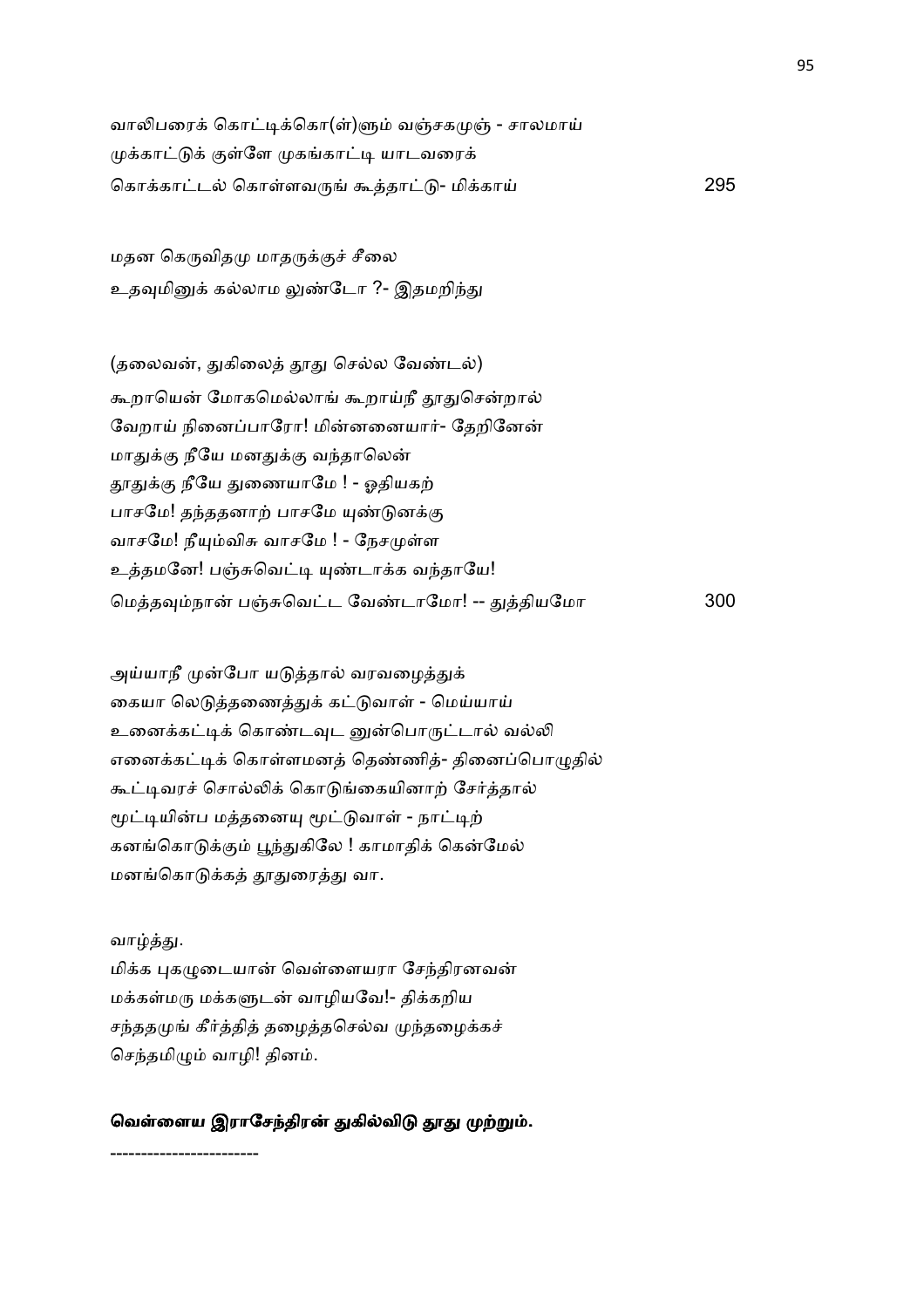## 4. செங்குந்தர் துகில் விடு தூது.

## கா .

தேடுந் தமிழ்க்குதவும் செங்குந்தர் மீதுபுகழ் சூடுந் துகில்விடு தூதுக்குக் - கூடுஞ்சத் தைம்முகனும் நான்முகனு மாயர்பெண்கள் காமுகனுங் கைம்முகனும் சண்முகனுங் காப்பு.

#### நூல்.

#### (முருகன் பிறப்பு)

திருமன்னு மால்பிரமர் தேவர் முனிவர்பலர் சூர்மன்னன் வாதைத் துயர்க்கிரங்கிப் - பேர்மன்னு வானிமைய மானை மணந்துகயி லைப்பெருமான் ஆனனங்க ளாறா யணிநுதலின்- நீள்நயனம் ……….. ஆறிற்கெம் …………….. பலவர்க்கச் சீறு மழற்பெருக்காய்த் தேவரஞ்சி - ஊறுறுங்கால் அஞ்சலென்று ............... பொறியை வானதியில் அஞ்சா வணத்துள் மாவுசெய்யச் - செஞ்சுடர்கள் ஆறுமகவ......................ங்கா ..................... க் ;\$ந\$ ைலபா :!&'ப - ஏறிமிைச 5

அம்மையர னுடன்வந் தாறு குழந்தையையுஞ் செம்மையுட னொன்றாகச் சேர்த்தெடுப்பச் செம்முகங்கள் ஆறுடனே யாறுசெவ்வா யாறிருதோ ளாறிருகை கூறுமழ காங்குழந் தைக்கு - மீறுந் திருமுலைப்பா லூட்டித் திகழ்கயிலை மேவி இருவர் மகிழ்வாகி யிருப்ப - நெருநலுமை .........................ந்தப் பொறிப்பயத்தால் பயந்தோடச் சந்தப் பதச்சிலம்பு தாக்குதலால் – சிந்தும் நவரத்தி னங்களினும் நங்கையுமை சாய்கை நவச திகளாC நTக6 - சிவ,\$ 10

பார்த்தளவிற் கர்ப்பம் படைத்துப் படைக்கரமுஞ் சேர்த்திடுமே யம்மீகைத் திறலோடும் - ஆர்த்து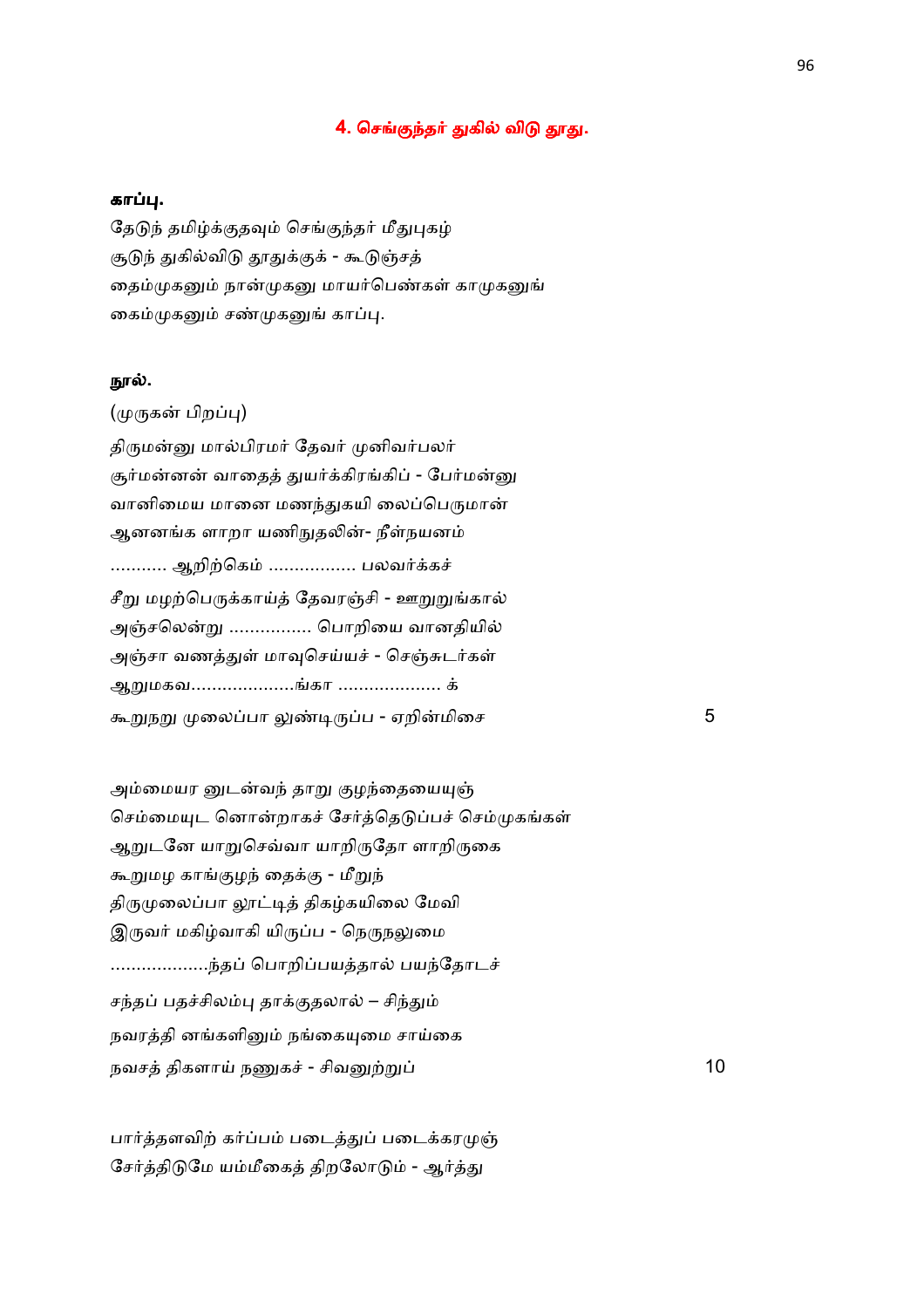…………..த்தலைவன் முதலாய் நவவீர ரோடிலக்கம் நல்லோர் அவதரிக்க - .................. ………… யருந் தானுந் தழைக்கவிளை யாடியநாள் உம்பர் பணிந்தேற்ற உட்செருக்காம் - ...................

(முருகன், பிரமனின் செருக்கை அடக்கியது) ஓம்மருவு மெய்ப்பொருளை யோதென்ன வோதறியாத் தீமையினாற் குட்டிச் சிறையிலிட்டுத் – தாமருளால்

(முருகன், சிருட்டித் தொழில் செய்தது) எவ்வுலகுஞ் சிருட்டித் தினிதிருக்க மால்முதலோர் அDவர+ ேகாத வவ2வ4- - வD8சிைற 15

(சிவனால், பிரமன் சிறை மீண்டது) விட்டருள வேண்டுமென வேண்ட விடுத்தபின்பு மட்டறியாத் தாரகத்தின் வான்பொருளைச் - சுட்டியுரை

(முருகன், தகப்பன்சாமி ஆகியது) என்றுரைக்க வப்போ திறைதகப்பன் சாமியாய் அன்றுரைக்க முத்தையனா மென்று – நன்றுரைத்துத்

(முருகன், சத்திவேல் பெற்றது) தந்தைதா யும்மகிழ்ந்து சத்திவடி வேலுதவிப் பைந்தடந்தேர் பூதப் படைகூட்டி - வந்துதித்த

(முருகன், சூரபதுமனை வென்றது) …........... நீயுமே சூர்முடித்துத் தேவர்சிறை யாதரவாய் மீட்டுவா வையவென -- ஓதலினால் மாயக் கிரியில்வளர் தாருகன் கிரியும் மாயேவ ேலவி மேய4திரைத - ேபாயட2+க 20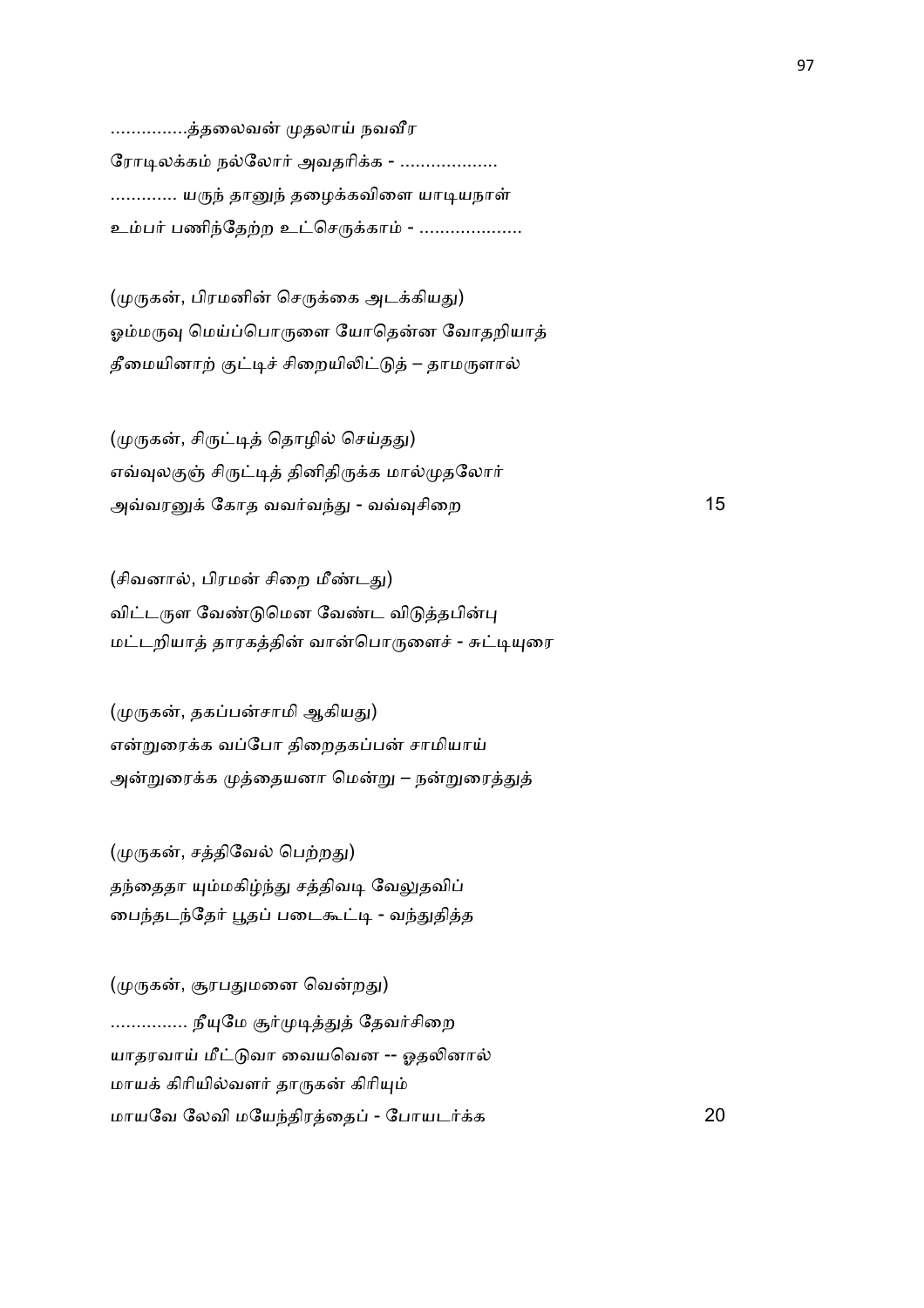கந்தருக்கு மந்திரிகள் கர்த்தர்துணை தூதாகி செந்நிதங்கிச் சூர்பதுமன் சிங்கமுகன் - மைந்தர்பலர் பானுகோபன் முதலாம் பற்றலர்கள் நாற்படையின் ஊனுடல்போய்ப் புள்விலங்குண் டோட்வே - வானவர்க்காய்

(முருகன், தெய்வானையை மணந்தது) சங்காரஞ் செய்து சதமகத்தோன் கன்னிமணச் சிங்காரங் கண்டு தினமகிழுஞ்-சங்கிராம

(செங்குந்தர் பரம்பரை இதுவென்றல்) வீரவாகுப் பெருமான் மெய்ப்பான சந்ததியாந் தீரவாகைப் புயத்துச் செங்குந்தர் - பாராட்டி ஓலைவிட்டுச் சூர்முடித்த வீரன் மெச்சக் கால+. ேமாைலவி நா,றிைச+.-- ேமாைலவிேடா2 25

(செங்குந்தரின் கடவுள்பற்று) கயிலைமலை காவலரைக் காவலுங் கைக்கொள்வோர் மயிலவன்பொற் பாத மறவார்--இயல்பறிய தோராம லாண்டுதொறுஞ் சூரசங்கா ரத்திருநாள் சீராய் நடாத்துந் திறலினார் - ஓரெழுத்தும் அஞ்செழுத்து நீறுமணி யன்பர் குருநேயர் அஞ்சலர்கள் கொட்ட மடக்குவோர்-ரஞ்சிதமாய்

(செங்குந்தரின் குணஞ் செயல்களைக் கூறுதல்) தொண்டைமண் டலம்பாண்டி சோழமண்ட லங்கொங்கு மண்டலம் நாடாளு மரபினார் - கொண்டிடுநூல் மேவநிறை கண்டுகொண்டு விற்கநிறுக் காதோருயிர் நோவவருத் தாப்பொய் நுவலாதார்- பாவமின்றிச் பாவலாக 30

செய்யுந் தொழிலாய்ச் சிவசுப்பிர மண்ணியர்தாம் நெய்யுந் தொழிலின் நிலைபெற்றோர் - வையகத்தில் சீரிகையாற் பண்சேர்த்து நன்னூல் பாவாக்கிக் காரிகையார் தாரால் கலைசெய்யும் - நேரிலொட்டக் கூத்தரெனப் பேர்பெறுசெங் குந்தப் புலவர்தமிழ்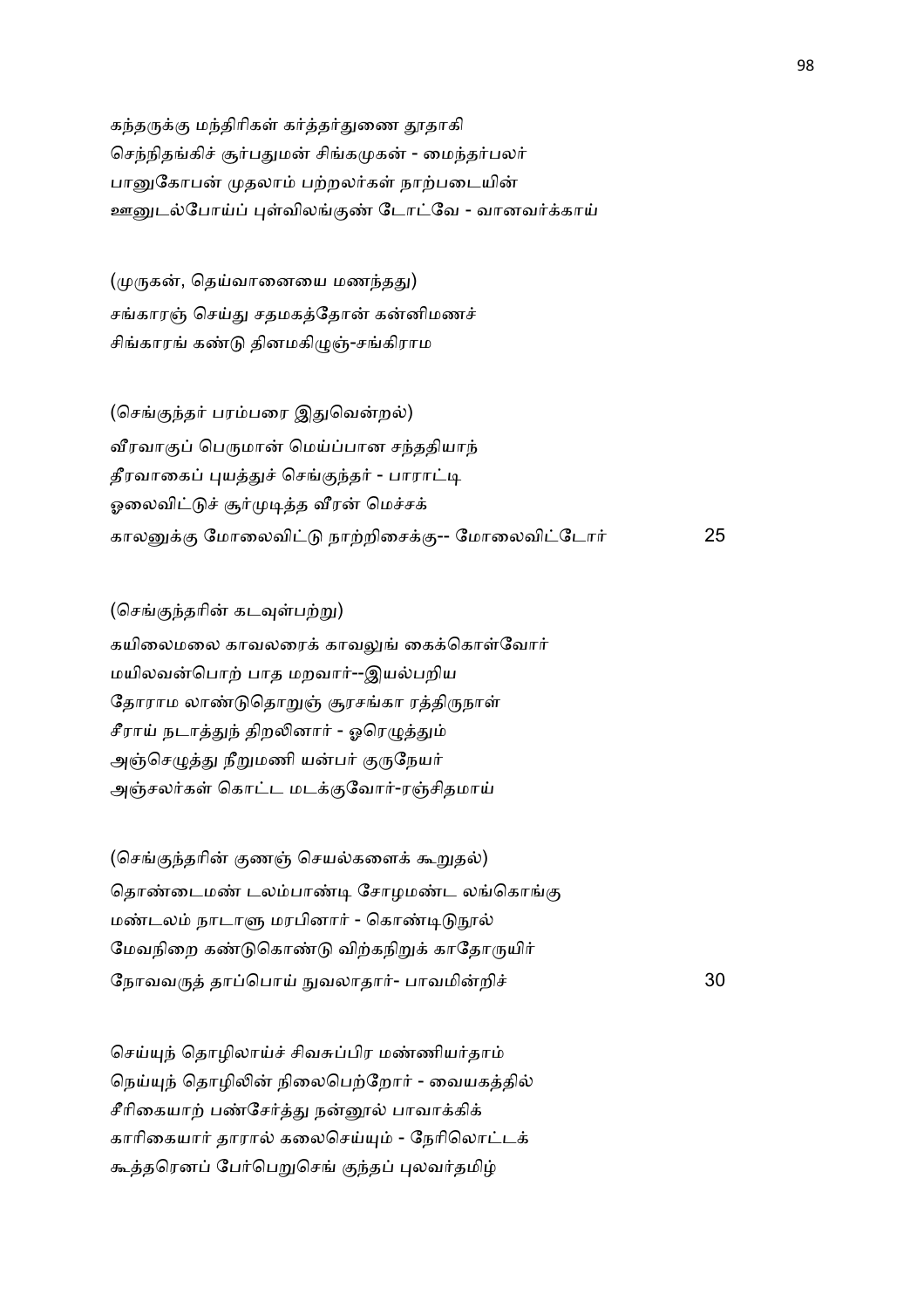சாத்திமுடிச் சிங்காதனங் கொடுத்தோர் --ஆத்திபுனை சொல்லா லுயர்ந்தபுகழ்ச் சோழன் சாயாகன வல்லானை வென்று வரிசைபெற்றோர் - நல்லநவாப் பட்டணமாற் காடுமுதல் பாரமுமலைத் தான்மகிழ் அடலJ மீகரனா மா!சிக – பட 1ள 35

கந்தர்துணை வன்னியகுல கச்சியுப ரங்கேந்திரன் சந்ததியில் வந்த தளவீரன்-சந்ததமும் தேசப்பிர காசஞ்செய் பாளையந் துரையும் வாசற்பிர தானிமெச்ச வாமுவோர்- வாசபுகம் கற்பகமாங் கல்விசெல்வன் கர்த்த மகிபாலன் சொற்பெரிய தம்பித் துரைமகிழ்வோர்-நற்பரமாம் முத்திதரு முத்தநதி முக்கியதலம் விரதகிரி நத்திரைசு வேத நதியுளார்- எத்திசைக்கும் கோலப் பெருமைமன்னார் கோயில்முதல் நாடுகுரு வாலப்பன் கோயில்முதல் வாழுநகர்- மாலைப்பூஞ் $\,$ 

சீர்க்கடம்பு பாமாலை சேவல்முத லானகொடி மூர்க்கமத யானை முனைப்புரவி - யார்க்கும் முரசுதிற லானை முறையால் நாட்டாண்மை அரசுசெய்து வாழு மதிபர்- வரிசை பதலிமசொல் லாலெடுத்துப் பாடரிய தீர்த்தி முதலியர்க ளாகவந்த முன்னோர்- கதலிகள்சூழ் சோழமண் டலம்பாண்டித் தொண்டைமண் டலங்கொங்கில் வாழருள்செங் குந்தர்மெச்ச வாழ்ந்திடுநாள் - ஏழையேன் கொங்கிருந்து ரங்கம்வந்து கூடச் சிராமலையும் ப.ைமயா ணாைன+கா பOசநதி- ெபா.)க 45

சாற்றுதிருப் பூந்துருத்தி தஞ்சை பாவநாசம் ஏற்றவலஞ் சுழிப்பட் டீச்சுரமும் – போற்றி

(திருவேரகத்தில் முருகன் திருக்கோலக்காட்சி) திருவே ரகமுந் தெரிசித்துச் செவ்வேள் உருவே ரகசிவத்தி லுன்னிக்- குருவாழ் மலைமேல் பொற்கோயில் வலமாக வந்து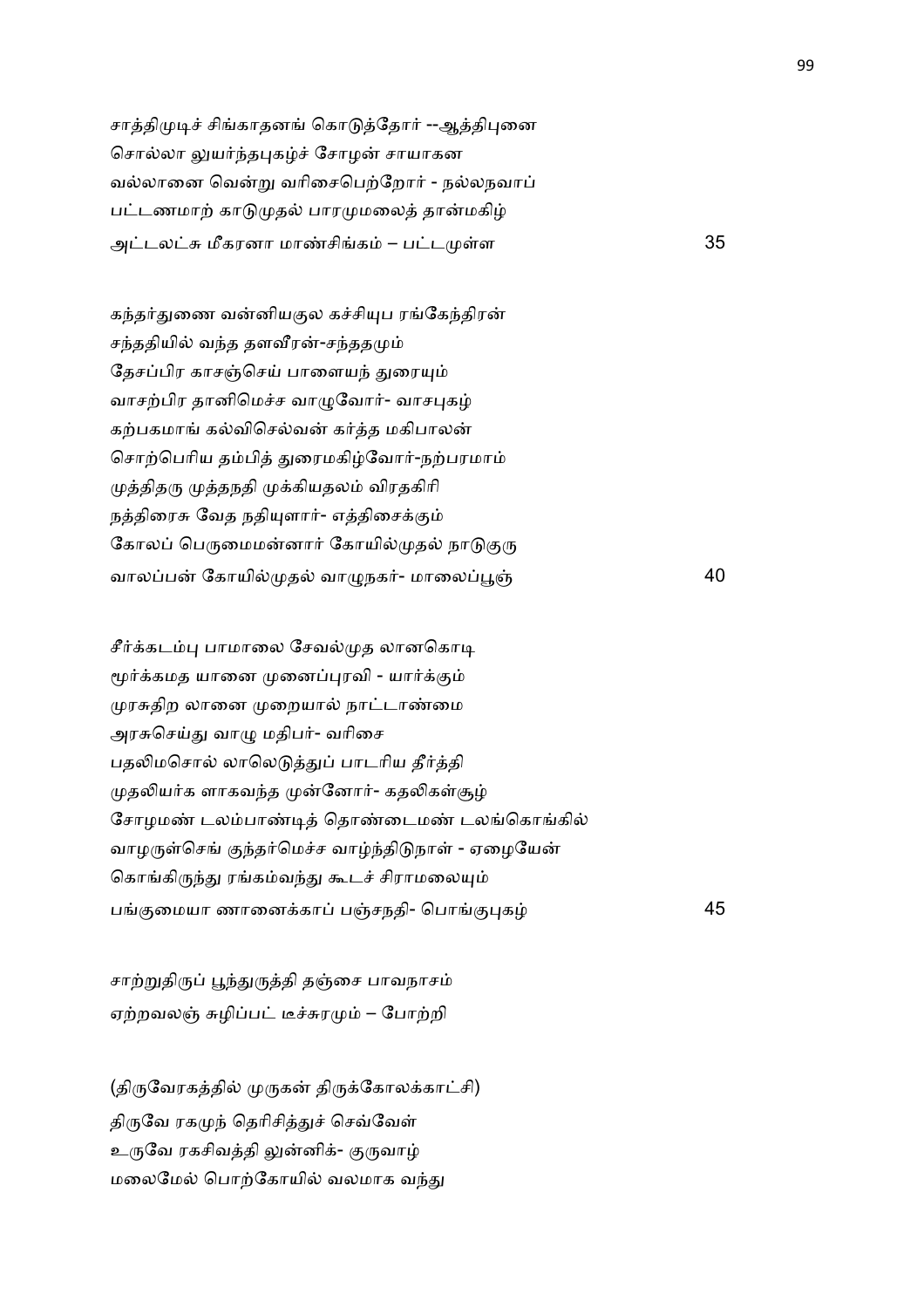தலைமேல் குவிகரமுஞ் சாற்றி - கொலுமேவும் சுக்கிர வாரத்தில் சுடர்மகுட மும்முகமும் விக்கிரமப் பிரகாசவடி வேல்கரமும் - உக்கிரமயில் வாகனமுந் தெய்வானை வள்ளிமகிழ்ந் தணையும் ேமாகன விேநாத திரழ. - ேகாகனக 50

தாளிலணி யுஞ்சிலம்புந் தண்டைகளும் பூங்களபத் தோளின் மணிமாலைத் துகிலழகும்-வேளிடத்தில் சோடசோப சாரஞ் சுரர்முனிவர் வந்திக்கும் ஆடகப்பூம் பாதத்தி லர்ச்சனையும் - நாடகத்தில் கன்னியர்க ளாடுவதுங் கந்தர்முன் (பு) கைகுவித்து சென்னியர்க ளாடுவதுஞ் சேவைசெய்தேன் - என்னிதயங் கண்குளிர்ந்தேன் துன்பவினை காய்ந்தேன் சுகானந்தம் பண்குளிர்ந்த பாமாலை பாடினேன் - தண்கமல பாதம் பணிவாரும் பாடித் தொழுவாரும் ேவத )கவா' ேவ! வா' - ேபாத ட 55

ஆனந்தக் கண்ணீர் அருவி சொரிவாரும் ஞானந்த மைக்க நவில்வாரும் - மோனமே கொண்டு தொழுவாருங் குமரகுரு பரன்முன் கண்டு தொழுதேன் களிப்பானேன் - பண்டருள்சேர் நாவா லருணகிரி நாதர்முத லோருரைத்த பாவால் துதித்துப் பதம்பணிந்து - தேவா! சரவ ணபவா !சாந்த னேகந்தா! குரவணியு நீபா ! குமரா!- குரவா முருகா ! குழகா ! முதல்வா ! திருமால் ம'கா! விரகா! ம-ரா ! - ெப'. 60

அருணகிரி நாத ரருந்தமிழ் விநோதா ! கருணைபுரி பாத கமலா! - பிரணவனே! செந்தி பரங்குன்றந் திருவாவி னன்குடியும் இந்துலவு காவரையு மேரகமுங்- கந்தமுதல் குன்றுதோ றாடல்செயுங் கோவே! உயர்தேவே! மன்றுதோ ராடியுமை மைந்தனே! - நன்றருள்கூர் ஐந்துகர நான்குபுயத் தாறான மும்மதத்துத் தொந்தி வயிற்றானைத் துணைவனே ! - விந்தைமதி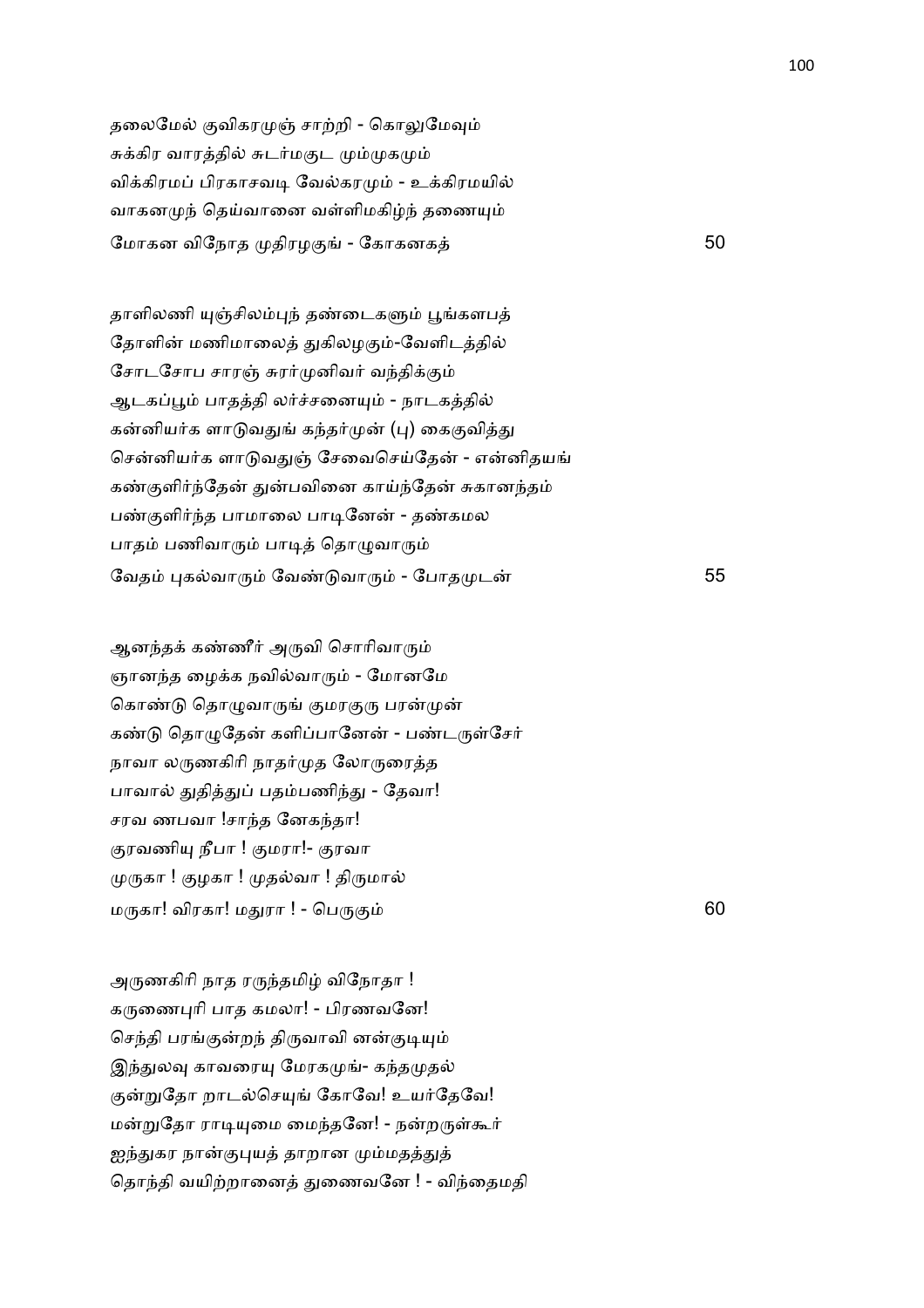ஆறுமுக மாறிருதோ ளாறிருகை சேரழகா ! ஆெற=தி ெபா'ளா ைமயேன! - ேப\$த8 65

பைங்கொன்றை யான்கிரிசேர் பாய்பரியா னுக்கினிய செங்குன்ற மேமுதலாந் தெய்வதலங்-கொங்கில் நிலையான சேல நெடுநாட்டிற் செம்பொன் அலையா கிரியி லடியேன் - தலைமீதில் வைத்தபத மலரென் வன்மனத்தில் வைத்தருளி மெய்த்தபதச் சொல்லுணர்த்தும் வித்தகனே! – கைத்தலத்தால் வேதப் பிரமன்முடி மேல்தட்டிக் குட்டியவர் தாதைக் குபதேச சற்குருவே!- நாதன்முதல் மூவர் புகழுமுனைச் சூரசங் காரா! தேவர்சிறை மீட்ட சேவகனே!- சேவலுயர் பார் முதல் பிரை மீட்ட 70

துள்ளு மயில்வீரா! சுடர்வேற் கரகமலா ! வள்ளி தெய்வானை மணவாளா! - தெள்ளுதமிழ் கும்பமுனிக் குரைத்த கோமானே! நக்கீரன் வெம்புசிறை விடுத்த வீரியனே !- அம்புவியில் சம்பந்த ராகிச் சமண் நீக்கித் தெய்வசைவ விம்பந் தழைக்கவந்த வேதியனே!-நம்புஞ்சீர் நித்தனே! நிமலனே! நிட்களனே! சற்குணனே! சுத்தனே! அத்துவித சூக்குமனே!- வித்தகனே! ஆதித்தி யானந்த அதீதபர மானந்த சோதியா ! ஞானச் சொரூபமே! - நீதியருள் பான் பான் பான் 75

காரணமே! இன்பமே! காமியமே! சோபனமே! பூரணமே! அண்ட புவனமே! - ஆரணமே! பூதமே! கட்புலனே! புண்ணியமே! பாக்கியமே! நாதமே! விந்துவே! நாயகமே! - கீதமே! சத்துசித் தானந்த தற்பரமே! சிற்பரமே ! முத்திக்கு வித்தே! முழுமுதலே!- தித்திக்கும் ஞானப் பசுந்தேனே! நல்லமுதே! கற்கண்டே ! மோனச் செழும்பாகே! முக்கனியே! - தியானிக்கும் சற்பத்த வத்சலனே ! சைதன்னிய மெய்ப்பொருளே ! கற்பித்த நீயென்னைக் காத்தல்கடன் - அற்புதனே! 80

101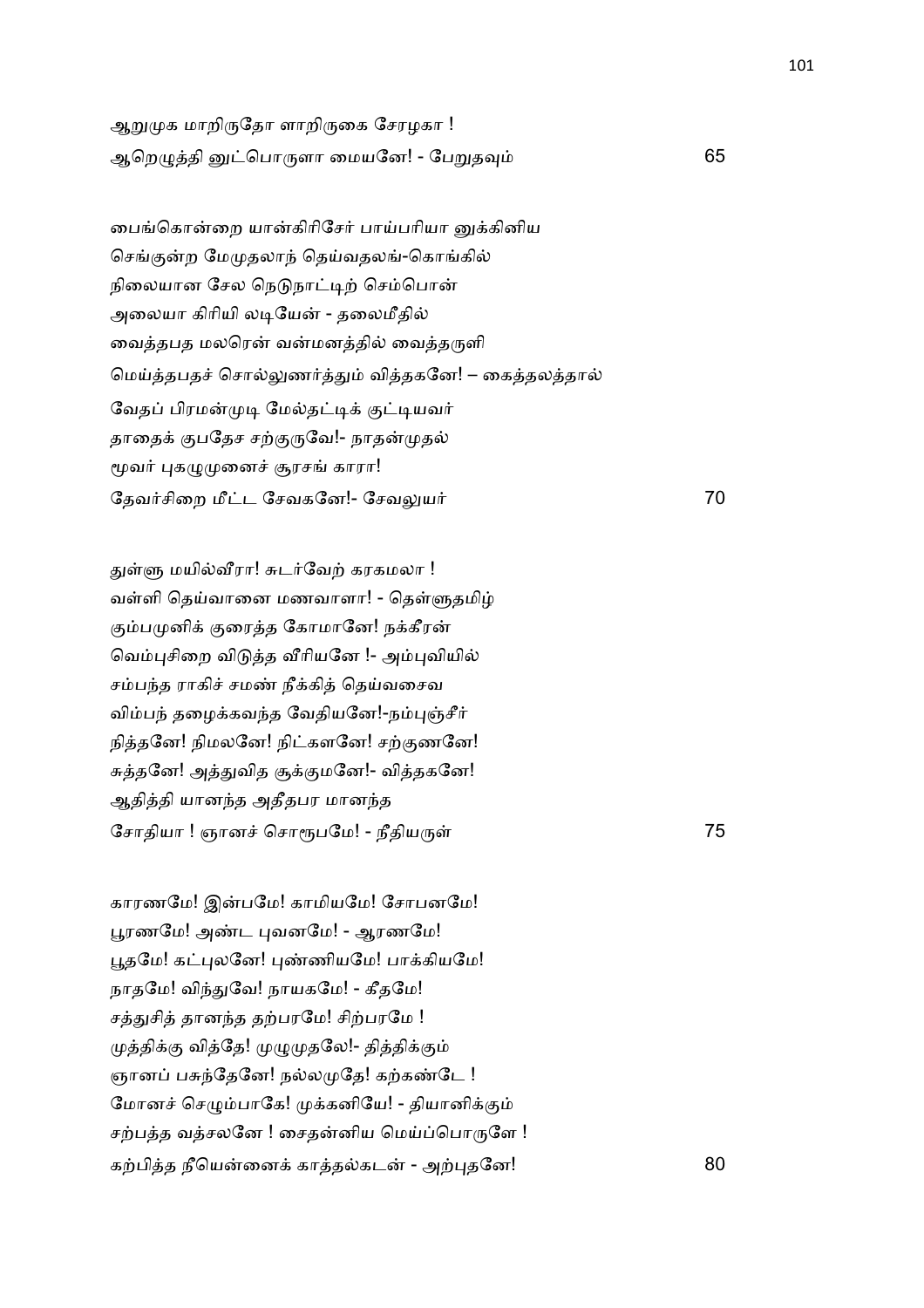(முருகனிடத்து வேண்டுதல்) வேறுதுணை இல்லையுந்தன் மெய்ப்பதமே யல்லாமல் தேறவென்னைக் காத்தருள் செய்யென்று - கூறியே

(முருகன், கனவில் குருவாய்த் தோன்றுதல்) சன்னிதியிற் போற்றித் தலவாசஞ் செய்திடலும் இன்னருள்சேர் தேசிகராய் என்கனவில் -முன்னியே அன்னை தந்தை சற்குருதே வானோன்செவ் வாய்மலர்ந்தே என்னை வினவ எடுத்துரைத்தேன் - முன்னை வினையின் வலிக்கவியான் வீணர்களைப் பாடி உனைமறந்து நாயே னுழன்றேன் - கனவினும்

(முருகனிடத்து வரம் வேண்டுதல்) உன்புகமைப் பாட வுனையே தினம்வணங்க பொன்பொலியும் வாழ்வு புகழீகை - இன்பம் 85

தவிரா திகபரமுந் தந்தருள்வாய் ஐயா! புவனகர்த் தனேஎன்று! போற்ற – அவனோடு

(முருகன் அருள் கூறுதல்) அவள்தனது முன்னிலையாய் நன்மை தீமை எவர்கட்கு மீவ தியல்பாம் - அவையறிந்து டைந்தமிழோர் சொல்லுடையார் பாளையஞ்சீ மைக்குள்வளர் நந்துணைச்செங் குந்தரிடம் நண்ணினால் - முந்துமவர் சிந்தைதனி லேயிருந்து செல்வம் நினைத்ததெல்லாந் தந்தருள்வோ மென்றிறைவன் தானனுப்ப - வந்துடனே

(கும்பகோணம் வணங்கல்) கும்பகோ ணத்தில் கும்பலிங்கர் மங்கையம்மன் சம்புவளர் கின்றமற்றத் தானங்கள் - நம்பனருள் 90

மாமகதீர்த் தக்கரையில் வாழும்வீ ரேசருடன்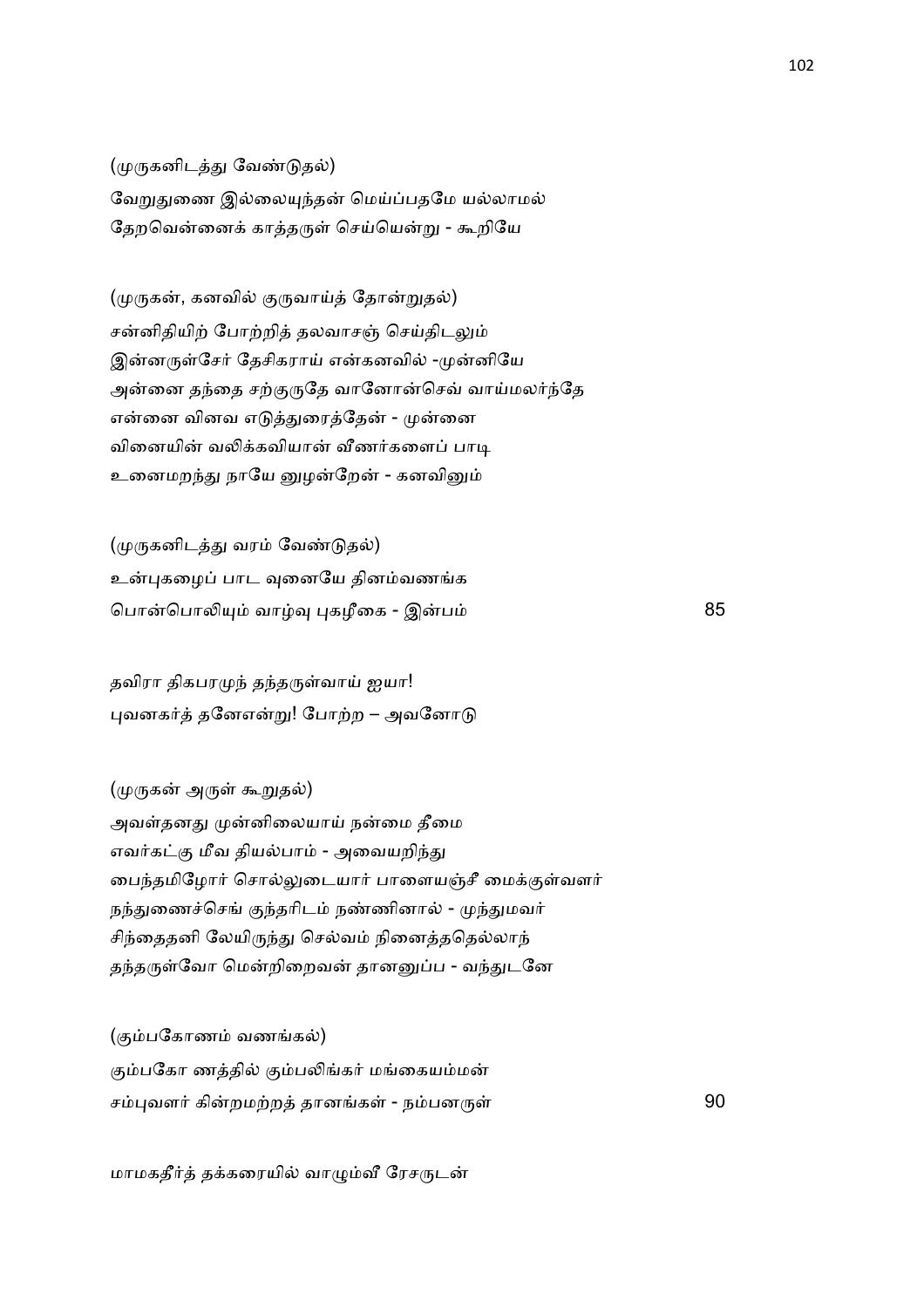தேமகிமை சேர்வீர சிங்கவனை ! - கோமுதன்மை சாரங்க தேவகுரு சன்னிதிதா னம்பணிந்து சேரன்பா ரமடியார் சேவைசெய்து – பேரன்பாய்

(திருநாகேச்சுரம், தில்லை முதலியன வணங்கல்) நாகீசு ரத்தில்வந்து நாகலிங்கர் குன்றுமுலைப் பாகேஸ்வரி யைப்பணிந் தேற்றி- யோகீசர் மெய்யர் மடமும் விளங்கும்புக ழேகாம்பர் அய்யர் மடமுங்கண் டடிவணங்கி - துய்யபுகழ் முந்தியசெங் குந்தர் முதலிமா ரன்புபெற்றுச் ெச4தி'வா Y2நாைக திைலநக2 - ப4த2வள2 95

காழிமா யூரங் கடவூர்வே தாரணியம் ஏழிசைசேர் வேளூ ரிடைமருதம் - சோழவள நாட்டிற் பலதலமும் நாடிமுது குன்றுகண்டு காட்டின் வழியிற் கடிதேகிக் - காட்டுகின்ற நற்சகுனங் கண்டு நடந்துதிரு வேரகத்தான் சிற்சரண பங்கயத்தைச் சிந்தித்துச்-சற்சனரும் மாதவர் சொர்ண மடத்தி லகத்திய நாதர்தன வர்த்தனியை நான்பணிந்து - நீதமுள்ள காத்தமகீ பன்சொல் கனம்பெரிய தம்பிமன்னன் வா2ைத யபினாேல மகி4தி'4ேத-;த2 100

அரியசபா நாதரரு ளாற்சிவிகை பெற்ற பெரியநா டென்றும் பெயராய்ப் - பரிவுபெறு மன்னார் கோவில்சீர் வளநாடு பாளையநா டின்னார் குவாகமெனு நாடு - நன்னாட்டில் மங்களமே சேர்ந்தகுரு வாலப்பன் கோயிலுடன் துங்கசெயங் கொண்ட சோழபுரம் - தென்கருப்பூர் மன்றலுயர் கீர்த்திமட மன்றுளா டையர்வளர் நன்றருள் குவாகமெனு நாடதனிற் றென்றலங்காப் பொன்னுலவு பொன்பரப்பி பொங்குசிறு களத்தூர் ம ெகா +;2 ம''4—-மல2 105

கானகலா வாரியங் காவ லிலையூரும்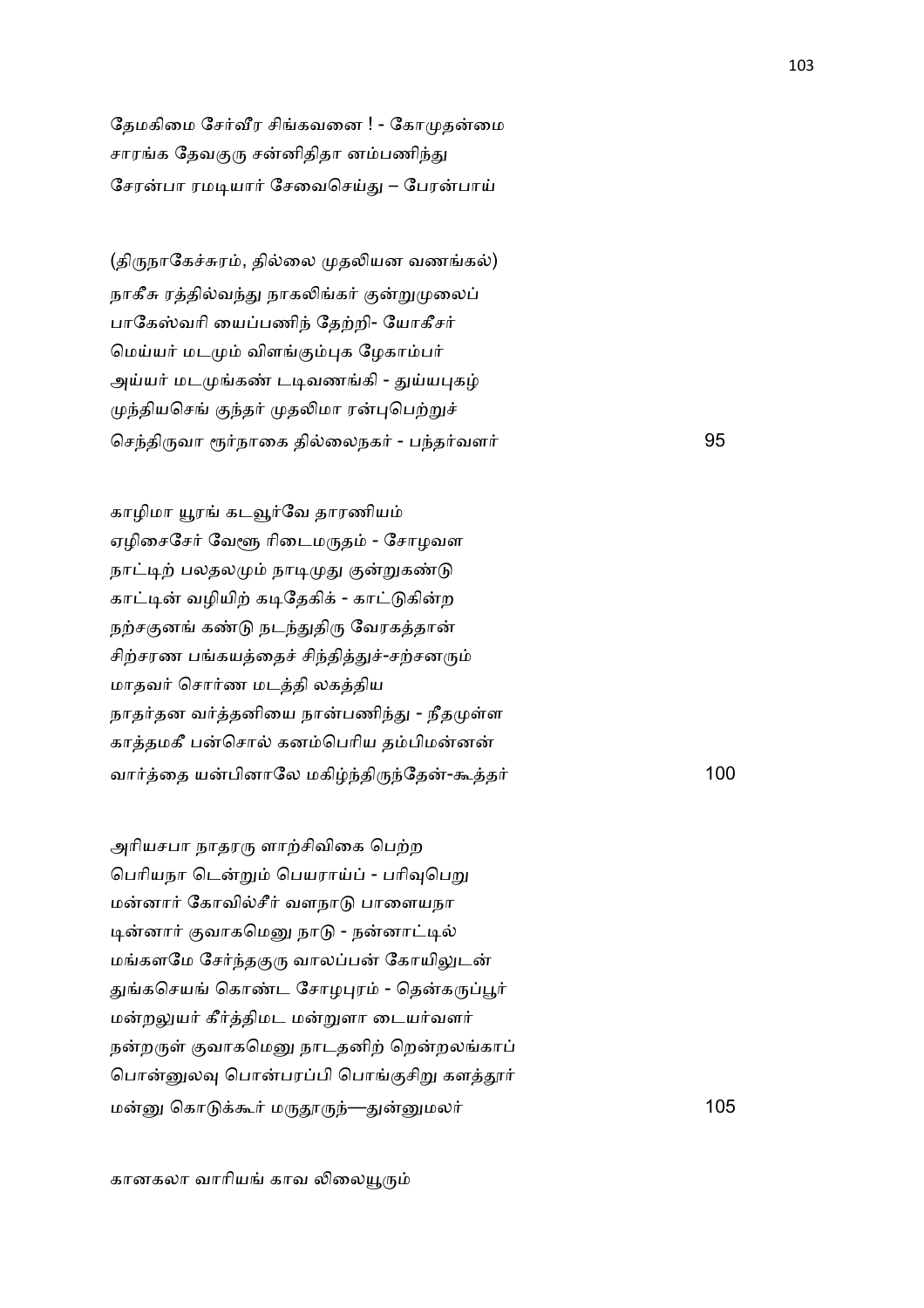ஆனகல்லாத் தூருமிடைக் குறிச்சி - மானதிசேர் வேண்டிய செல்வம் விளங்குபுகம் படைக்கும் ஆண்டிமடம் விளந்தை யாதியாய் - நீண்டபதிப் பேரியல் நாட்டாண்மை பெரியதனக் காரர் காரியக் காரர் கர்ணீகர் - ஊரும் உறவின் முறையாரை யோலைவிட்டுக் கூட்டித் திறமையாய்த் திட்டமிட்டுச் சேர்ந்து - நிறைசபையோர் பூஞ்செடிசூழ் சோலைபொது மண்டபந் தன்னில் காOசி)ர ெமன+ கதிதி'4- - வாOைச(ட 110

தந்தப்பல் லக்குத் தலைமைநாட் டார்முதலோர் கந்தப்பு ராணமுதல் கல்வி பயின் - றிந்தப்பார் மாராசர் மெச்சு மரியாதை ராமனெனக் தீரா வழக்கைத் தெரிந்துரைத்துப் - போரார் குடங்கை வலங்கையெழில் விருதுச் சண்டை திடங்கொள்கச்சிக் கோலைவிட்டுத் தீர்த்தும் - அடங்கார் நதிர்வைத்துக் காண நவசித்திர மான சதிரிற் கொலுவாஞ் சமையம் - சதுர்மறைதேர் தெய்வா லயத்துச் சிவமறையோர் நீங்கள் ெசCவா பிரசாத மீ! தவ- ெசCேவ1வி 115

அந்தணர்க ளக்கதையு மண்ணலடி யார்நீறுந் தந்தருளி வாழிச் சதிர்மொழிய - நந்தவனம் எண்ணுதிருப் பணிக ளேற்றகலி யாணமுதல் புண்ணியங்கட் கெல்லாம் பொருள்சொரிந்து - வண்ணமணிக் கட்டழகா மம்பலவர் கட்டளையார் விரதகிரிக் கட்டளையார் தென்பழனிக் கட்டளையார்- இட்டமுடன் சோணகிரிக் கட்டளையார் சுவாமிமலைக் கட்டளையார் காணவளர் சீர்விளந்தைக் கட்டளையார் - வாணர்புகழ் கோவிலில்வாழ் சண்முகப்பேர் கொண்டசிவ ஞானியன்பர் ேதைவயிவா ஆ\$ க ேதவ'ட - ேமவியேப2 120

இன்பருளு மாண்டிமடத் தேகாம்ப ரய்யருடன் அன்பருள் குவாகமன்று ளாடுமையர்- முன்புபெறு ஞானப்பிர காசமுதல் நல்லோர்க்கீந் தட்டாவ தானப்பிர தாபவித்தைச் சாதனையோர் - கானம்வல்லோர்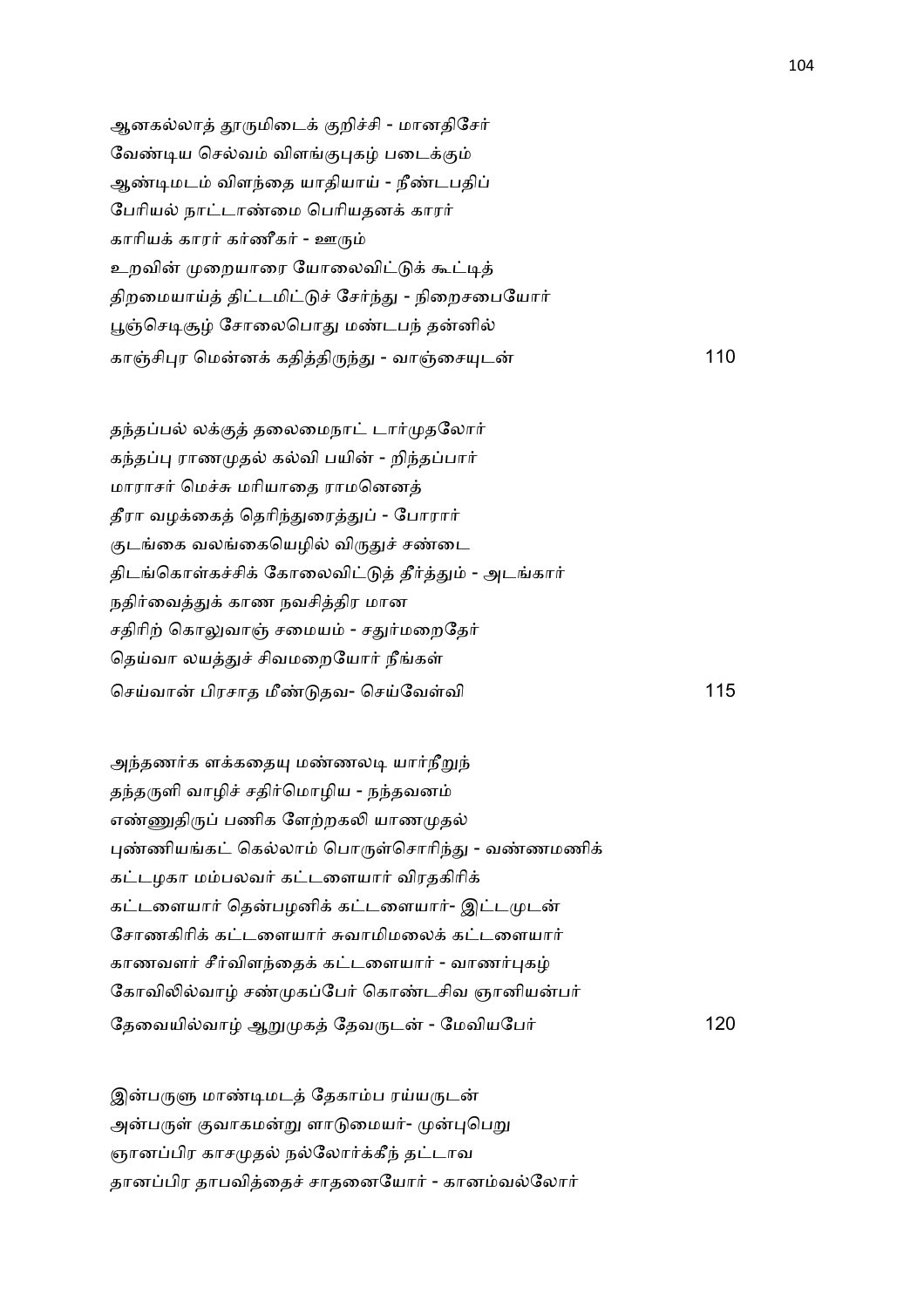நட்டுக் கடாத நயினார்பொன் னம்பலப்பேர் இட்டவன்வே டங்குமாரிக் கைகற்றோர் - திட்டமுள்ள இந்திரசா லங்களுமா யேந்திரசா லங்கள்முதல் தந்திரமாம் வித்துவ சனர்புகழ் - செந்தமிழோர் மாலைபல பாட வரிசைத்திரள் கொடுக்க ஓைலெய= த+கண+. தாி+க – வாைலய2க1 125

ஆடிநிற்கப் பஞ்சதொனி யார்ப்பரிக்கக் கட்டியர்கள் பாடிநின்று சாமிபராக் கென்ன- கூடியே மஞ்சள் பாவாடை வயிராக்கியர் சூழப் பஞ்சவர்ண மாம்விருது பாங்கிலங்க- குஞ்சமும்வெண் சாமரையு மேவிசிறி தானசைத்துக் காளாஞ்சி காமரச மாதர் கையிலேந்த - தாமரைப்பூ வஞ்சிமுதல் எண்வர்களும் வந்திலங்க வாணர்கலி அஞ்சி யுலுத்தரிட மாயோட - இன்சொல் உரைப்பா ருரைப்பவை யெல்லா மிரப்போர்க்கொன் றீவார்மேல் நிற்கும் புகழென் - றுரைத்ததும்  $\dot{a}$  130

நல்லா றெனினுங் கொளறீதே மேலுலகம் இல்லெனினு மீதலே நன்றென்ற - சொல்லுமெண்ணித் தோன்றிற் புகழொடு தோன்றுக அஃதிலார் தோன்றலில் தோன்றாமை நன்றென்று - தோன்றி அவையறிந் தாராய்ந்து சொல்லுக சொல்லின் தொகையறிந்த தூய்மை யவரென்று-- இசைவோர் சபையரசர் மெச்சு துரைமுக நேராஞ் சபைபுகுந்தேன் கண்டு தயவாய் - உபசரித்து வாருமிரு மென்று மகிழ்ந்தா சனங்கொடுத்தார் ஊ' க1 ேப'ெமன ேவா-ெமறா2 - ேச2ெகாகி 135

சேலம்வெண் ணந்தூர்தல மாம்பொனலை யாகிரியில் வேலரரு ளாலே விருதுகவி - நாலுதிக்கும் நாட்டுப்பர மானந்த நாவலனென் பேராகும் பூட்டுமன்பா லிட்டலிங்கப் பூசை செய்து - கூட்டருள்சேர் வீரசைவா சாரம் விளங்கியசெங் குந்தர்குல தீரனென்று சேதியெல்லாஞ் செப்பினேன் - ஆரவயல் கச்சியில்வா மேகாம்பர் காமாட்சி புத்திரரே!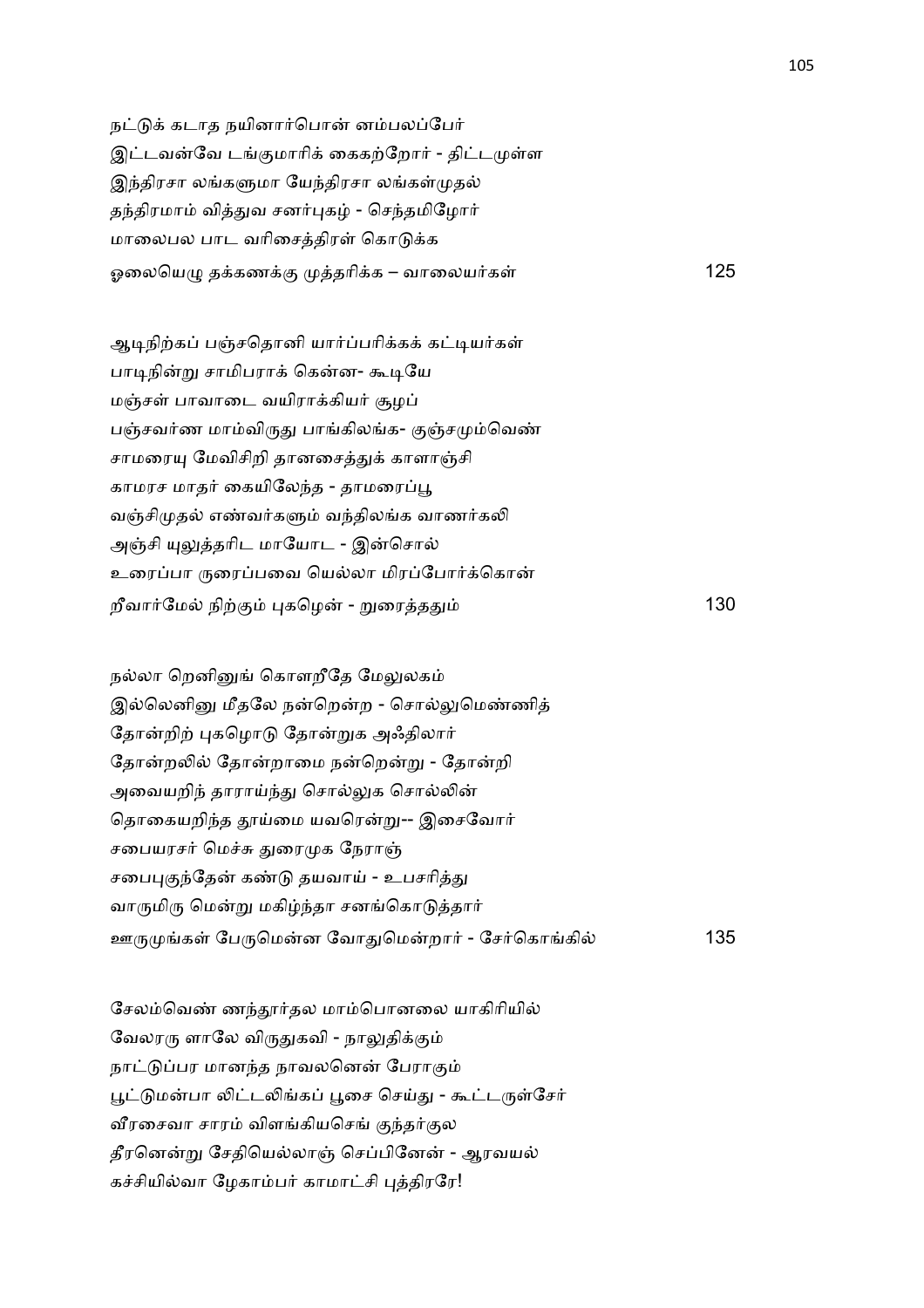உச்சிதமா மேயமிசை யுள்ளோரே! - மெச்சுகந்த சாமிதுணை யாய்ச்சூர சங்காரஞ் செய்துசுரர் காமியைத த4த'7 காரணேர! - Nமி)க 140 ஆயிரத்தெண் மாமுடிசிங் காதெனமொட் டக்கூத்தன் பாயிரசொற் கீந்த பரிசோரே!- தூய அபிமான பூஷணரென் றாரும் புகழும் அபிதான மோங்கு மவையீர்! - சுபமேவும் வெல்லரிய வல்லானை வென்று விருதுபெற்ற வல்லவரே! கல்விசெல்வம் வாய்த்தவரே! - தொல்லுலகில் குன்றில் விளையாடுங் குமார குருபரனை என்று மறவா வியல்பினரே! - என்று சொல்லி ஆய்ந்து தமிழ்பாடி யரங்கேற்ற வுமகிழ்ந்து வாC4தபணி ெசெபா வாிைச(ட-ஈ(C)4த'7 145

# (துகிலின் சிறப்புரைத்தல்)

சோமன் தலைப்பாகு துப்பட்டிச் சால்வையங்கி மாமடவார் சேலைமுதல் வர்க்கமே! – பூமறையோன் மாலின் கலையும் வரைமான் திருவாணி மேலின் கலையுமுந்தன் மேற்குலமே!- மாலயன்தேர் அண்ணா மலையார் அணிமுடிமேற் சோதிதந்து கண்ணாற் கண்டோற்குக் கதிகொடுத்தும் - வெண்ணீற்றான் ஆடும்பொன் னம்பலத்தி லண்டபுவ னந்துதிக்க மூடுந் திரையாகி முத்திதந்தும் - பாடுகின்ற வாணி யிசையினிரு மாமுனிவர் கந்தருவர் பாண2ைகயி யா ைறயா பா+கியேம!- @ெணா'வ 150

வாதி லருணகிரி வாக்கினால் வேலன்மயில் மீதில்வர வந்திரையாய் மேவிநின்றாய்! - தீதிலா செம்புடவை யாகிச் சிவனடியா ரைச்சேர்ந்து கும்பிடவும் பெற்ற குலக்கொழுந்தே!- நம்புமறைச் சீரோது மீசன்முதல் தேவர்கொடி யாய்த்திருநாள் ஆரோ கணக்கொடியு மாகிநின்றாய் ! - பேரான தேருக் கலங்காரந் தெய்வத் தலங்காரம் ஊருக் கலங்கார மோங்குவதும் - பாருலகில் மன்னர்க் கலங்காரம் மால்யானை வெம் புரவி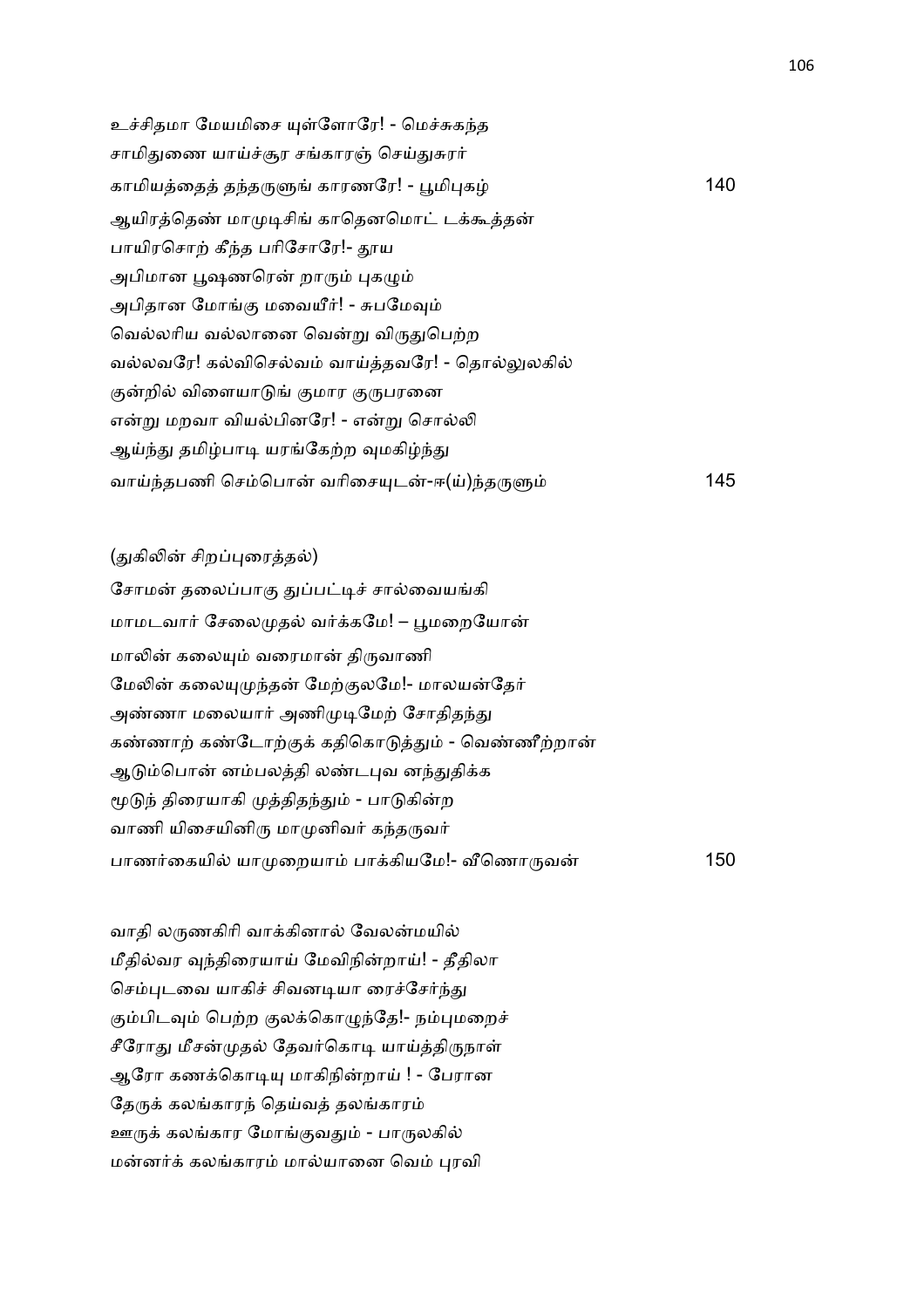அனவ2க1 பல+ கலகார – வனலச 155

தண்டினிற் கூடாரந் தளகர்த்தர் கூடாரங் கொண்டதுரை மக்கள் கூடாரம் - திண்டொருகு மெத்தைமேற் கட்டிக்குடை வெற்றிக்கொடி சுருட்டித் தத்துபரி வீரர் சவுந்தரமும் - நித்தவரும் சாரியலங் காரஞ் சமுகவலங் காரமவர் பாரியலங் காரமுமுன் பாக்கியமே!- வீரியமாய் மாப்பிளையும் பெண்ணு மணக்கோல மாகவே கோப்பழகு காட்டுங் குறிப்புநீ!- பூப்பொலியும் கற்பிருக்கு மங்கையர்க்குக் காவல்நீ ! கற்பில்லா -,)ண26சி+ க1ளிய2+.4 ேதாழைமநீ ! - ந,ப'வ 160

வேசியர்கள் மெத்தமெத்த வேடிக்கை செய்துநித்தங் காசுபறிப் பதுமுன் கட்டழகு!- தாசியர்கள் சிற்றிடையில் தாழ்த்தி திருத்தி யுடுத்துவதும் மற்றுமுலை காட்டி மறைப்பதுவுஞ்- சற்றே நெகிழ்வதுங் கண்டிளைஞர் நெட்டுயிர்ப்பாய்ச் சிந்தை நெகிழ்வது முந்த னிறமே! - மகிழும்விலைக் கன்னியர்கள் மென்துடைமேல் காம னார்மனையில் முன்னரிடுந் திரையாய் மூடியதை- மன்னர் தெரிசனங்கள் கண்டணைந்தோர் செம்பொன் முடிப்பு வாிைசெகா ப- வாC) !- சரச.ண 165

மங்கையர்மே லாசைகொண்டு மாப்பிளைமார் கெஞ்சிநின்று செங்கையினாற் றொட்டிழுக்குஞ் செல்வமே! - கொங்கை குடத்தினிழல் காட்டிக் கூடிளைஞர்க் கல்குல் படத்தினிழல் காட்டும் படமே!- வடத்திரள்சேர் ஏகாச மாக விளமுலையி லெந்நேரம் வாகா யணைந்திருக்கும் வங்கணமே! - பாகின்மொழி கொன்னியோ ருகுத்துடுக்குங் கோதையர்க்குங் காமுகர்க்குஞ் சன்னதலீ லைக்கிசைந்த சம்பிரமமே! - நன்னுதலார் முக்காடு போட்டு முகமினிக்கிக் கண்மிரட்டு மி+காய4 ெதாழி,கினிய ெம\$கிேல!- +கா: 170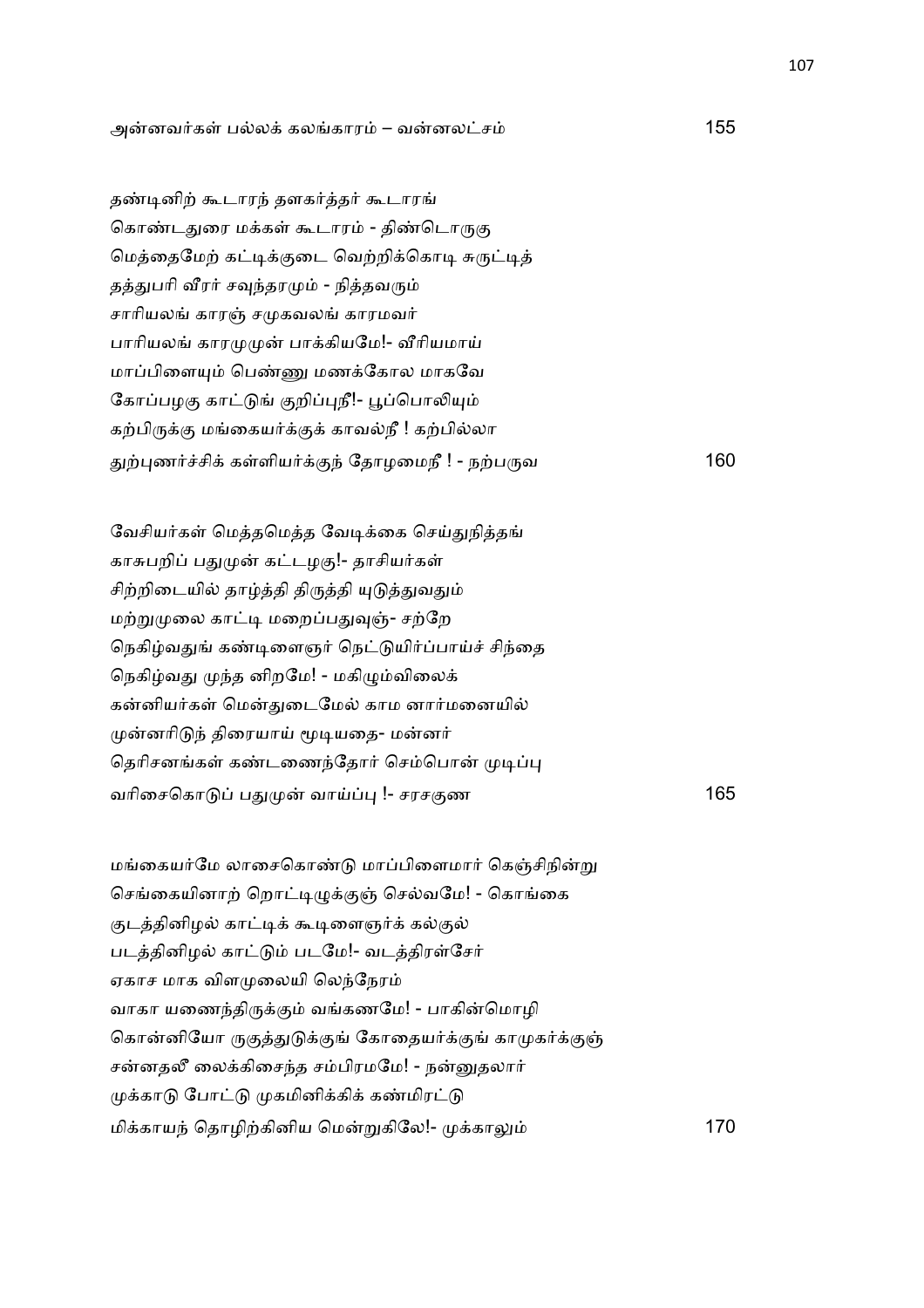மாதர் குளிக்கும்நறு மஞ்சளிலே நீதோய்ந்தால் காதல் மதிமயக்கிக் கண்பறிப்போய்!- நோதலினால் தாய்க்கிழவி தான்மகிழத் தாதிமா ரேவல்செய்ய வாய்க்குமலர் மெத்தையின்மேல் வைத்திருந்து - வாய்க்கிணங்க முத்தமிட்டுக் கொஞ்சி முலையணைத்து லீலைசெய்து மெத்தவுன்மே லாசையென்று வேண்டுவதும்-எத்தியர்கள் பொன்வகையைக் கண்டுசெய்யும் பூரிப்பா மத்தனையும் உன்வகையைக் கண்டாலு முண்டாகும் - தன்வகையால் தேவடிமார் செய்யுந் திருக்குகளுந் தாய்க்கிழவி காவெல\$4 ரெம\$ காC6செல\$-ேநா8வைக 175

பத்தியங்கள் சொல்லிப் பசப்புவது முன்பணையம் அ(ஸ்)த்தரொக்கம் வந்ததென்றா லாணைகளுஞ்-சத்தியமாய் வைத்திருக்கு மாப்பிளைக்கு வார்த்தைப்பா டென்றுசொல்லும் அத்தனையு முன்னா லடங்குமே!-சத்தசுரா பாகொமுகுஞ் சங்கீத பாடல்வித்தை யாடல்வித்தை லாகுகர்ண வித்தை லாகுவித்தை - மோகசுக வித்தைபல கற்றாலு மேனியழ கானாலுந் தத்தைமொழி தேன்போற் சமைந்தாலும் – முத்துமணி பொன்னா பரணங்கள் பூண்டாலும் வேசியருக் .னாேல ெமதவழ .! கா! – எ4நா7 180

ஞானகலை யோகியர்க்கும் நங்கையர்மா லேத்துவிக்கும் ஆனகைல யான வசீகரேம! - ேமனியைண ஆணும் பெண்ணுக்கு மழகா யரணாகிப் பூணு மபிமான பூஷணமே! - நாணகல தாருவனத் தாரெனவே தங்குமயல் பெண்கள்செயல் நேருமிடை நீங்கி நெகிழ்ந்துசொல்வாய்!- சோரும் உடுக்கை யிழந்தவர்கை போலமற் றாங்கே இடுக்கண் களைவது நட்பென்று - அடுத்து தவழ்ந்து விழுமுலையைத் தாங்குவாய்! நீசற்று அவி4-விழி ல+ைகவ4 தைண+. - நவிறி கா 185

பொன்னைவிட்டு நீங்கலாம் பூந்துகிலே பூவுலகில் உன்னைவிட்டு நீங்கி உலவுவரோ? - சன்னசம்பா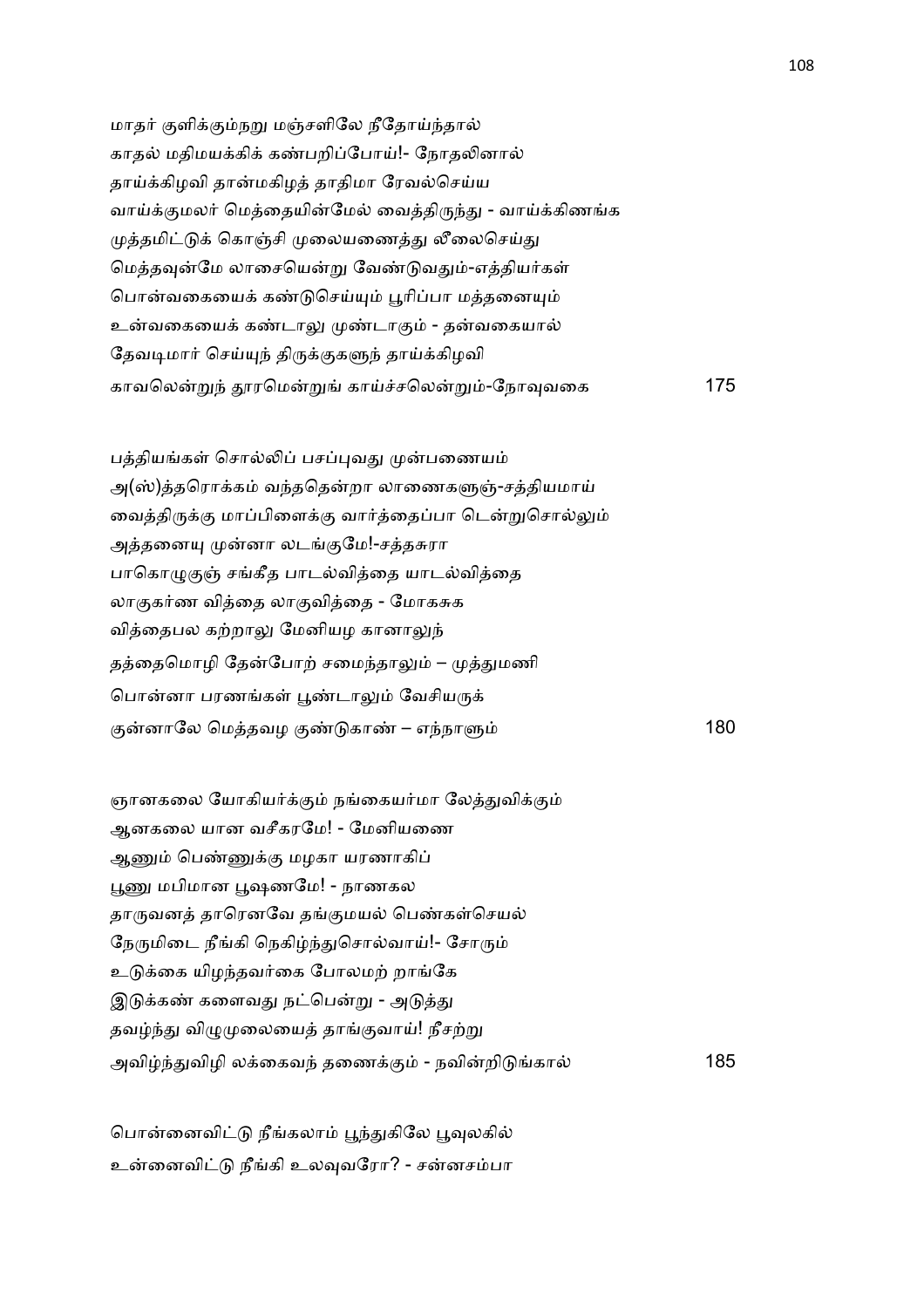அன்னமுநீ யும்நலமா யாவியுடற் கேறினால் பொன்னணிமேற் பின்பாசை பூண்பதுகாண்! - இந்நிலத்தில் மானிடத்தா ரானவர்க்கு மானங்காக் கும்பொருட்டாய் மானிடத்தான் கற்பித்த வஸ்துவே! - கானவித்தை பாட்டில் பறிப்போர்பல் விக்கையோ ரும்வல்ல வாட்டில் பிலுக்குவதுன் வர்ணனையே ! - மேட்டிமையாய் பாடங்கள் செய்யும்பல் பேச்சாய்ப் பொன்பறிப்போர் ேவட ப5ப- ெவ&+ைக! – ஓ&ெய. 190

தேடிவரும் ரூபாயும் செம்பொன் வராகனுமே மூடிமுடி வதுமுன் முந்தாணி! - மோடியினால் கால்வித்தை யென்றாலுங் கட்டழகா! உன்சிறப்பால் மேல்வித்தை யாக விளங்குமே - நூல்விதியால் பஞ்சலட் சணந்தெரிந்து பாடிப் படித்தனந்தம் விஞ்சப் பிரசங்கம் விதித்தாலுஞ் - செஞ்சொலினால் வல்லகலை யைமதித்து உதவார்மேல் விளங்கும் நல்லகலை யேயுனக்கே நல்குவார் - சொல்லும் சரளியலங் காரசுர சங்கீதம் பாடி திர1வாிைச வா.வ -சீரா- (வி) .ரேபா 195

மீட்டுதம் பூருக்கும் விதக்கூத்து பொம்மல்கூத் தாட்டுதற்கு முந்தன் அலங்காரம்! - பாட்டிசைசேர் மெட்டுகளா லெட்டுவகை வித்தையில்பெண் ணாட்டுவிக்கும் நட்டுவர்க்கு முன்னாலே நல்வரிசை! - நட்டுயர்ந்த கம்பமே லாடுவித்தை காரூட வித்தைமுதல் தம்பனவித் தையிந்திர சாலவித்தை - சம்பிரமமாம் ஆட்டமெல்லாங் கண்டுகொடா ரம்மம்மா வுன்னுடைய மேட்டிமைகண் டேதருவார் மேல்வரிசை!- காட்டும் பவளவச்சிர மாணிக்கம் பச்சை பதுமராகந் தவள - நீல த சா,\$ – நவமணியி 200

மாலைவிலை மதிக்கும் வர்த்தகர் முன்சிறப்பால் மேலதிக மாக விலைமதிப்பார்! - சால உடன்கொடுப்பார் மேலணியு முன்போல் வரிசைக் கடன்கொடுப்பார் தாமுமுன்னைக் கண்டு - திடம்பெறவே உன்சிறப்பா லாரு முபசரிப்பார் நீயிளைத்தால்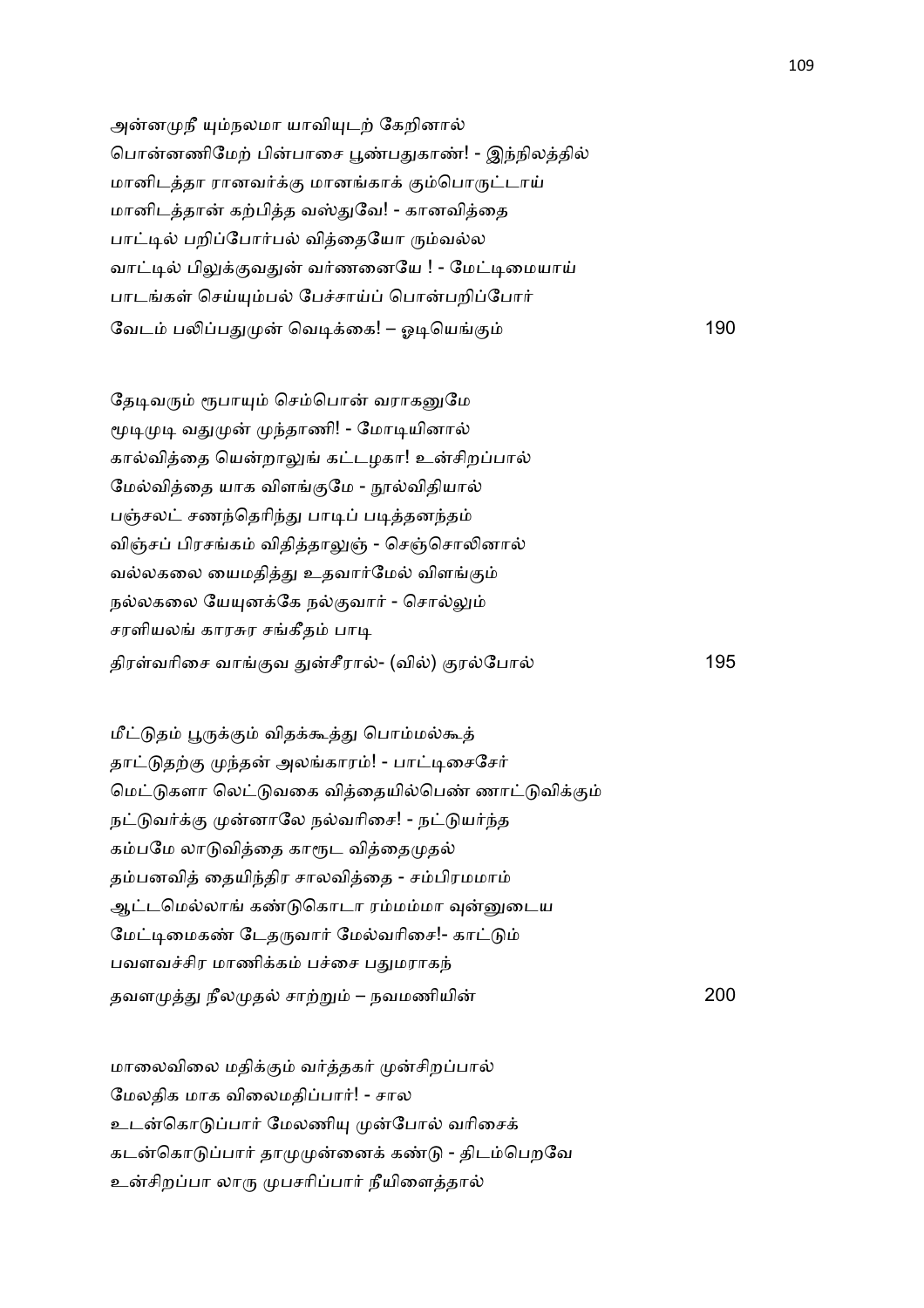முன்சிரிப்பார் சற்றும் முகம்பாரார் - பொன்சிறப்பாய் எத்தில் சிறந்திடுமால் எவ்வுலகுங் காப்பதுக்காய் பத்துப் பிறப்பான் பான்மைபோல் - வித்துருவாய் பஞ்சாகி நூலாய்ப் பலபாடு நீபடுதல் அOசா -யி2கா+க வலேவா? – மிOJசலா 205

துப்பட்டா சுக்கழுத்தஞ் சோடு நெடுமுழமும் செப்புங் கிழிவு சிலம்பிரியும் - இப்படியே கோடியினில் நீகொண்ட கோலமெடுத் துரைக்கக் கோடிகவி சொன்னாலுங் கூடாது - நீடுபுகழ் வர்த்தனராஞ் செங்குந்தர் வாழ்பதிக்குத் தாரறத்தில் வர்த்தகரை யெல்லாம் வரவழைப்பாய்!- வைத்திருந்த செம்பொன் முடிப்பெடுத்துத் தேசதே சத்தினிற்போய் சம்பளவாள் விட்டுத் தருவித்து - டம்பமதாய் மூட்டைகட்டிக் கூட்டி முழுதுங் கணக்கெழுதி மா ேம லா1ேம: ைவ-வ4- - நாட 1ள 210

எட்டுத் திசையிலும்போய் எட்டும்வியா பாரத்தால் நட்டமொடு லாபமுமே நாட்டிவைப்பாய்! - அட்டதிக்கில் மங்களமாங் கிட்டாம லரக்கர் முதல்தீவு சிங்களவங் காளமுதல் சீமையில்போய் - தங்கமணி கப்பல் வந்துசேர்ந்து கரைதுறையில் வர்த்தகருக் கொப்பந்த மாயெழுத்து மோலையுடன்- இப்புவியில் எங்கெங்கு முள்ளஎழில் தொழில்செய் வர்த்தகர்க்கு மங்கங்கே சாளிகையோ டாளனுப்பிச் - செங்குந்தர் வாசலெங்கும் ரூபாய் வராகன் விளையாடப் Nச5 ேமேம: ேபா ைவ- - ேபJ 215

நெடுமுழமே யாதியாய் நெய்யுந் தினுசைக் குடிமேல் கணக்கெழுதிக் கொண்டு - கடிதுகட்டி ஆயத் துறையார்க ளாதாய முண்டென்று வாயைத் திறந்து வழிபார்க்க - நேயமுடன் வாடகைக் காரர் வசத்தில் பொதியனுப்பிப் பீடுபெற வேதரகர் பின்புசென்று - பாடுகவிக் குத்தரங்கள் சொல்லிக் கொடுப்பார் தமைத்தடுக்கு மைத்திபர்போற் றீங்குசொல்வோர் வாயடக்கி - எத்தினமோ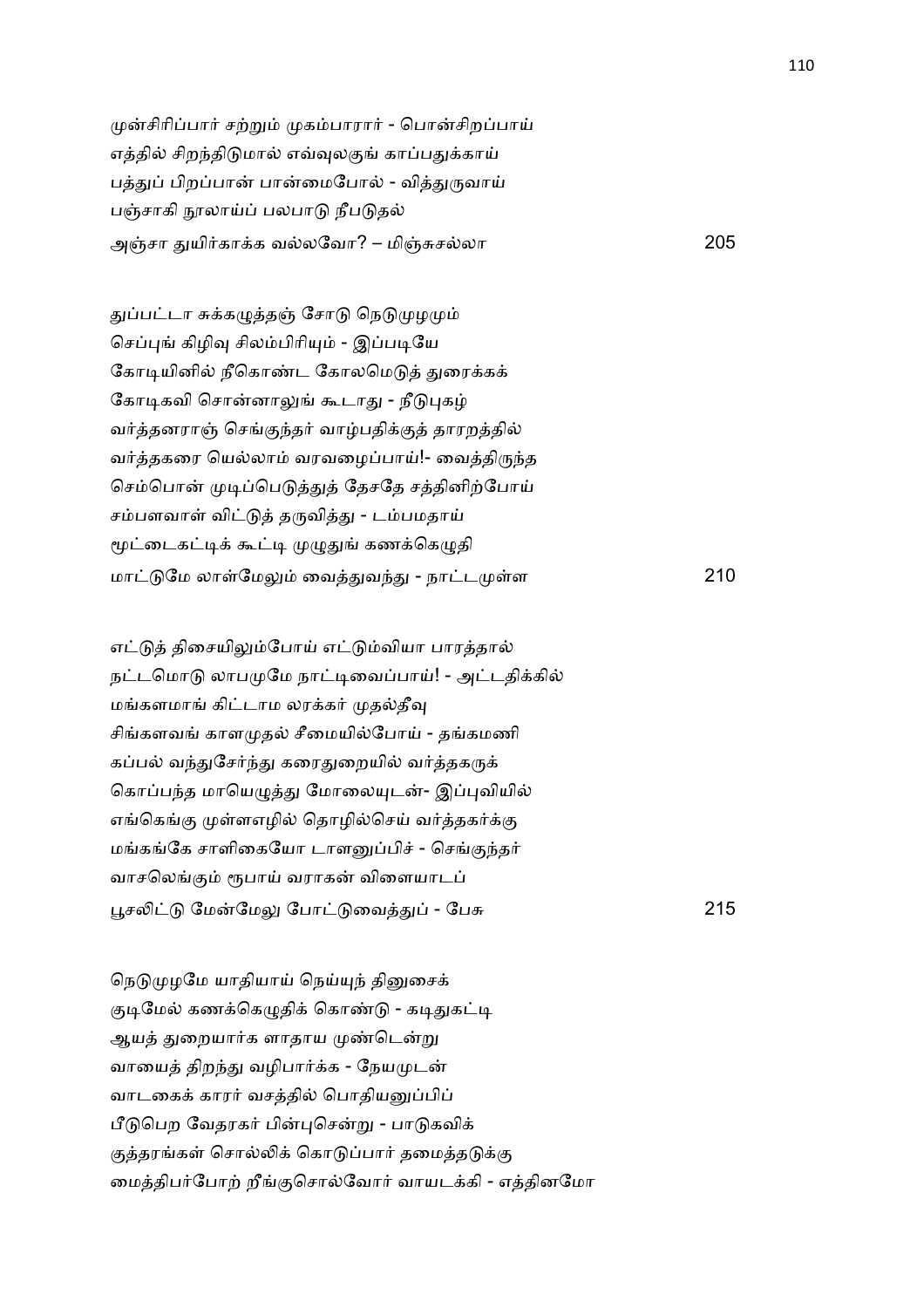| பார்வையிடு வார்க்கும் பாங்கித்து வாசியர்க்குஞ்    |     |
|---------------------------------------------------|-----|
| சேர்வைபெறக் காதில்மெலச் சேதிசொல்லிப் - போர்வைப்பூ | 220 |

பச்சடந் தாம்பூலம் பனிநீர் தெளித்துதவி மெச்சிவரா கன்கொடுக்க மீண்டபின்னர் - அச்சரக்கை தேங்குபுக ழாற்சலவை செய்துமடித் தாலையிட்டுங் காங்குதுவைத் துங்கிடங்கில் கட்டிவைத்தும் - பாங்குபெற கப்பல்மே லேற்றிக் கடலேற்றிப் பொன்மணிகள் குப்பல் குப்பலாகக் குவித்திடுவாய் - செப்பமுடன் கொண்டகணக் குங்குடி நிலுவையும் லாபங் கண்டகணக் குமெழுதிக் கட்டிவைத்தும் - மண்டுதொகை சொன்ன தரகுத் தொழில்முதலி மார்களுக்குஞ் ெசைனபடண ;ட)-6 ேசாி த - ம)க 225

மாறாக் கரைதுறையில் வர்த்தகர்க்கும் வாழ்வுதவி ஏறாத்தீ வெங்கும்போய் ஏறுவாய்!- வேறாக வெள்ளைகருப் புச்சிகப்பு மேலெழுத்துப் பட்டஞ்சில் விள்ளு மனேகவித மானாய்- வள்ளலே! வெண்பட்டுச் செம்பட்டு மிக்ககரும் பட்டுமஞ்சள் வண்பட்டுப் பச்சைவகைப் பட்டும் - எண்பட்ட பொன்சொரிந்து கொள்ளும் புதுச்சால்வை யங்கிவகை மின்சரிகைப் பாகு விதங்களுடன்- மென்சரிகை சேலைசந் திரகாவித் திரள்பாகு வர்க்கமுறு மாலைகண்டைச் சாதிரா வத்திரமும்- மேலெழுத்து

சாதிராச சேலை தலைப்பா குறுமாலை சோதி ரவணிதமாஞ் சோமன்முதல்- சாதிவகை கட்டுவர்க்க முந்தங்கக் காசுவர்க்க மேசொரியும் பட்டுவர்க்க முமுனது பந்துவர்க்கம் - இட்டழுத்து குச்சிலங்க மாதர் குவிமுலைமேல் வர்ணவர்ணக் கச்சுரவிக் கையுமாய்க்கா வல்கொண்டாய்- மிச்சவிலை வச்சிரகண் டைச்சேலை மதுரைச்சல் லாச்சேலை செச்சைப்பூ சரபந்தச் சேலையென்றும்- இச்சையுள்ள கோலத்துப் பட்டென்றுங் குங்குமப்பூப் பட்டென்றுஞ் ேசல ெத=-நைக6 ேசைலவைக- ேவைல(ய2 235

230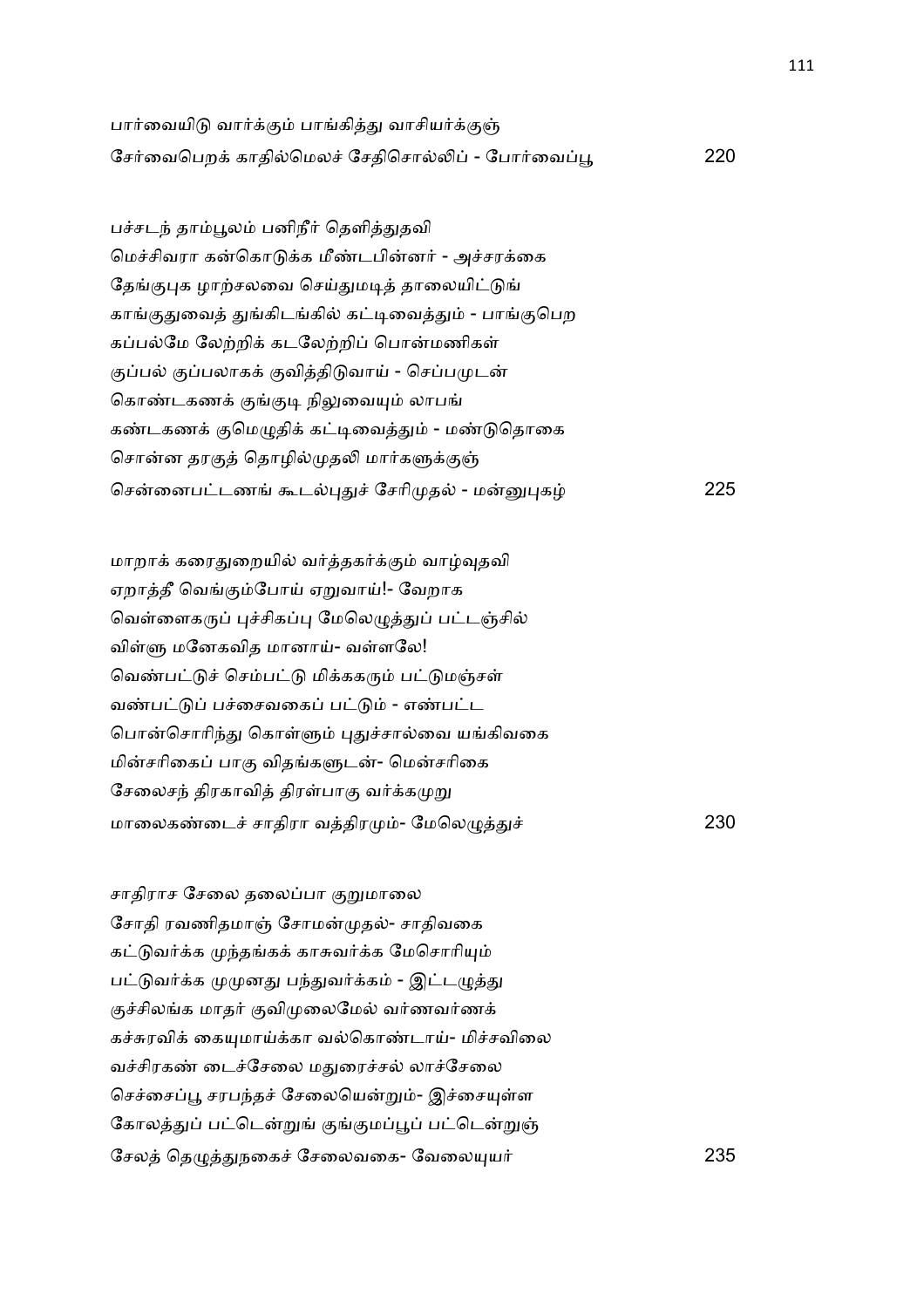மாதளம்பூச் சேலையென்றும் மல்லிகைப்பூச் சேலையென்றுஞ் சீதளமாந் துத்திப்பூச் சேலையென்றும் - மீதெழுத்து காந்திபெறு மாதிரிப்பாக் கத்துச்சல் லாச்சேலை வேந்தர்புகழ் சந்திரகா விச்சேலை- சேந்த கலசபாக்கச் சேலை காஞ்சிபுரச் சேலை பலர்புகழுந் தஞ்சைக்கர்ப் பாகு - நலமிகுத்த வெங்களூர்ச் சால்வை விதளுருப் பச்சடமுந் துங்கதிரு நெல்வேலிச் சோமனுடன்- தங்கு கருப்புரஞ் சுச்சோமன் காஞ்சிபுரச் சோமன் (துரைத்) திருநாகீச் சுரத்துச் சோமன்-திருத்தமு 1ள 240

வண்ணவண்ணச் சேலை மதித்தபட்டில் சோமன்முத லெண்ணமுடி யாதெழில் படைத்தாய்!- நிர்ணயமாய் கற்குங் கலைபோல் கணக்குக் கடங்காய்நீ ! விற்குங் கலையேயுன் விந்தைமெத்த - சர்க்கரைபோல் லோகம் பிரபஞ்சம் ருசிப்பித்துக் கண்மயக்கு மோகப்பிர பஞ்சமுந்தன் முக்கியமே!- தேகத்தில் உள்ளும் புறமும் உயர்கலையே! நீசேர்ந்தால் நள்ளு மிகபரமும் நன்மைசெய்வாய்!-கிள்ளைமொழி ஆயர்மட மங்கையர் நீராட்டி லுனைக்கவர்ந்து மாய தவி மயதீ24தா-ராயேசC 245

கண்டீரந் நளன்முன் காட்டிலுனைக் கிழித்துப் பெண்டீரை விட்டுப் பிரிவானான் - பண்டு துரோபதையார் மீதிலுன்னைத் தொட்டுரிந்த தாலே விரோதியராய் மன்னரெலாம் வீந்தார்- பராவும் கலிங்கமென்றும் பேராய்க் கணிகையரைச் சேர்ந்து கலிங்கம்வள வர்க்குதவிக் காத்தாய் - துலங்கும் சகலகலை ஞானகுரு சாமியரு ளாலே சகலகலை யே!யுன்னைச் சார்ந்தேன் - புகலுவன்கேள்!

(தலைவன் தலைவியின் ஊர் பேர் உரைத்தல்) என்னிறைவன் சாமிமலை யேறிவலம் புரிந்து சனிதியி னி\$ சர!வணகி - மிJட2 250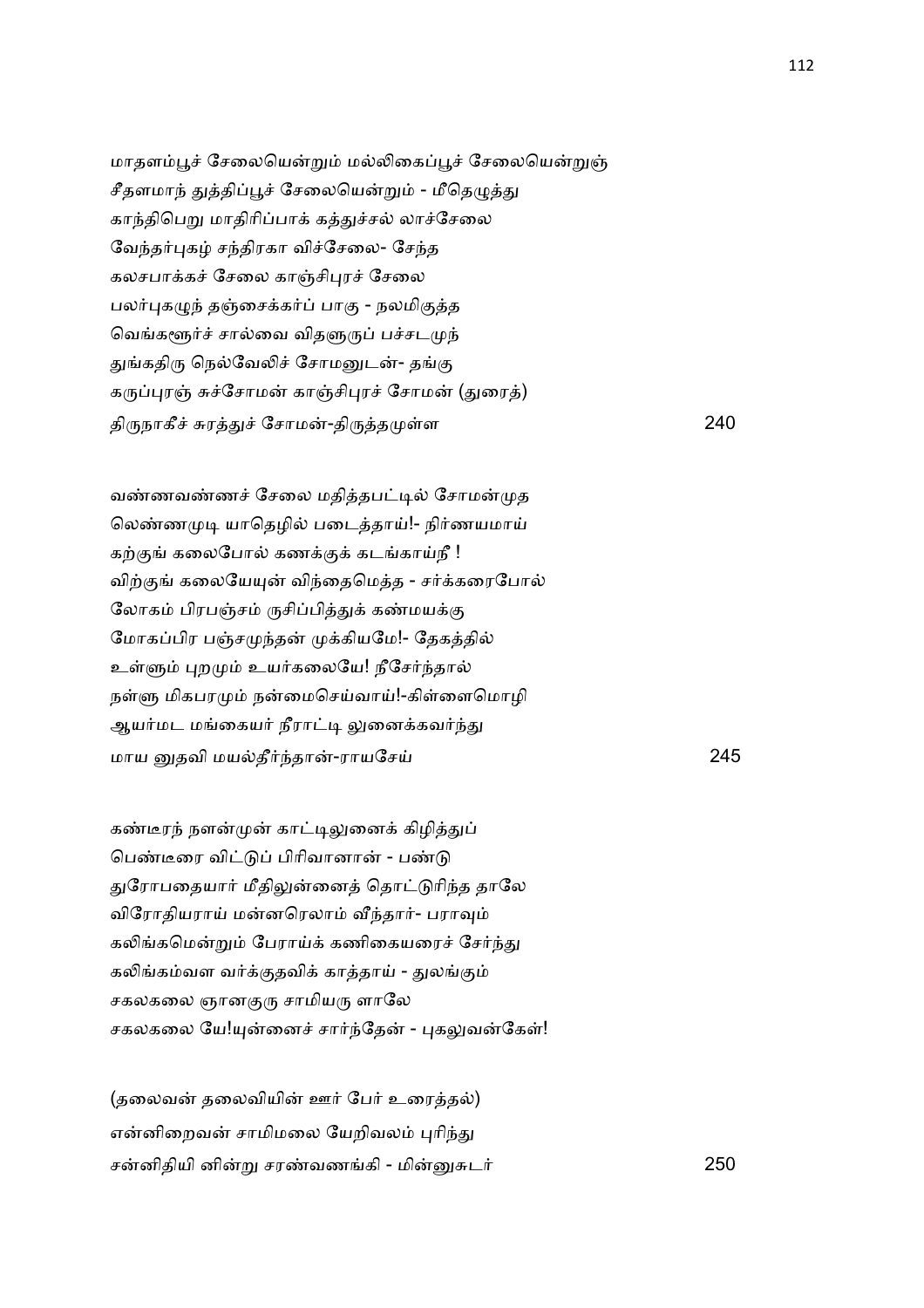வேலுமயி லும்புயமு மென்முகமும் வீரதண்டைக் காலுமழ குங்கண்டு கைதொழுது - மேலவனை பாடிநின்ற போதில் பரதவிதத் தாலொருபெண் ஆடினாள் மாமயில்போ லப்பொழுதே – நாடினேன்

(தலைவன், தலைவி தன்னை வருத்தினாள் என உரைத்தல்) சக்கணியும் பெக்கணியுந் தாதியரோ டாடிநின்று மைக்கண்வடி வேலால் வருத்தினாள் – அக்கணிக்கு

(தலைவன், தலைவியை வியந்துரைத்தல்) வாசவனிந் திராணி வதனந்தி லோத்தமையும் நாசியரம் பையரும் நாரிதுடை- கேசமால் சாதிபது மினியாந் தன்மையினாற் செம்பதும மாதை நிகராய் மதிக்கலாம் – வேதவயன் – பாய் – மாதை மாதிக்கலா மாதிக்கலாம் – ப

மாமதனன் கண்டுருக மார்பில்வைக்க மேல்வளர்ந்த தாமதனக் கும்பந் தனமிரண்டுங் - காமனிடை ராகமத நூலின் ரதிகேளி யாகும்ரதி நாககன்னி மார்வடிவே நங்கையல்குல் - ஆகுமென்று கிட்டரிய பெண்ணரசின் கேசாதி பாதமுள்ள கட்டழகைக் கண்டுருகிக் காதல்கொண்டேன் – நிட்டையினர்

(தலைவன், காதல் கொண்டது ஊழ்வினைப் பயன் எனல்) யோகியரை மோகியராய் ஊழ்வினையால் செய்வதுவும் மோகியரை யோகியராய் மூட்டுவதும் - மாகுகனே! பாலொடு தேன்கலந் தற்றே பணிமொழி வாெலயி ஊறிய நீெர – 0:ைர( 260 கண்டுகேட் டுண்டுயிர்த் துற்றறியு மைம்புலனும் ஒண்டொடியார் கண்ணே வுளவென்று - கொண்டிரங்கி

(துன்பம் பயப்பன இவையெனல்) கல்லார் பெருங்கூட்டங் கற்றார் பிரிவுபொரு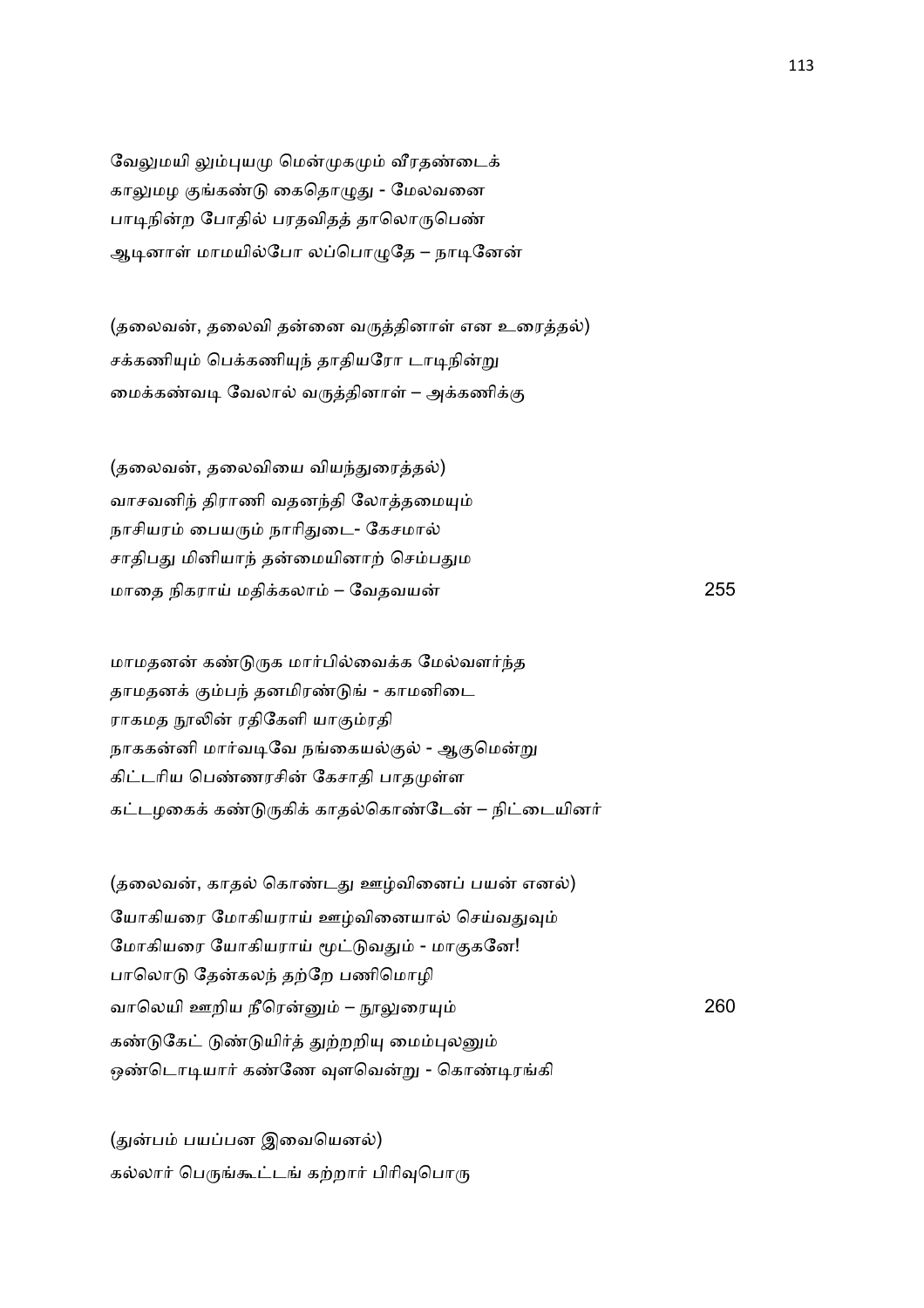ளில்லா ரிளமை யிடார்செல்வம் - பொல்லாதே!

(தலைவன், முருகனருளால் தலைவியை யடைவேன் எனல்) கல்விதந்த வேலர் கதித்தசெல் வமுந் தருவார் செல்வி யிவளையினிச் சேர்ப்பரென்று - நல்வழியாய் சீராய் முருகரருள் செய்தபடி செங்குந்தர் பேராம் வரிசையுனைப் பெற்றுவந்தேன் - நேராக யோக்கியமும் பெற்றேன் உவகைபெற்று வாழ்சகல பா+கிய ெப,ேற பாி8ெப,ேற - ேத+கியசீ2 265

பெண்ணுக்குப் பெண்ணிச்சை பெண்ணமுதுக் காசைகொண்டு கண்ணுக்குக் கண்ணிச்சைக் கட்டழகை – எண்ணியெண்ணி

(தலைவன், தலைவிபால் துகிலைப் புகழ்ந்து தூதுவிடல்) அவ்வேள் கணையா லனுதினமும் வாடினேன் செவ்வேள் கருணையினாற் செங்குந்தர்- இவ்வேளை தந்த பணியில் தனத்தில் துகில்வகையில் செந்தளிர்ச்சல் லாச்சரிகைச் சேலையே! - சுந்தரர்க்காய் பாவை யரசி பரவையிடந் தூதுசென்ற பூவைபங்க னாகவுன்னைப் போற்றுவேன் - பூவனிதை காமரத வல்குல் கதலித் துடையிடைமேல் தேமல்முலை பொன்னுடல்மேல் சேர்ந்தணைய - பாமது

தேனாள்பால் தூதுவிட்டேன் சேர்ந்துனைப்போல் நான் சேர மானாளை நீயழைத்து வா.

(நேரிசை வெண்பா) எங்கும் துதித்ததிரு வேரகத்தில் வேளருளால் செங்குந்தர் தந்தசெழுந் துகிலே! - இங்கிதமாய் தூதுநினை விட்டேன் துடியிடைசேர்ந் தென்காதல் மாதுதனை நீயழைத்து வா.

(வாழ்த்து ) செகம்வாழி! குகன்தலங்க ளாறும் வாழி! 270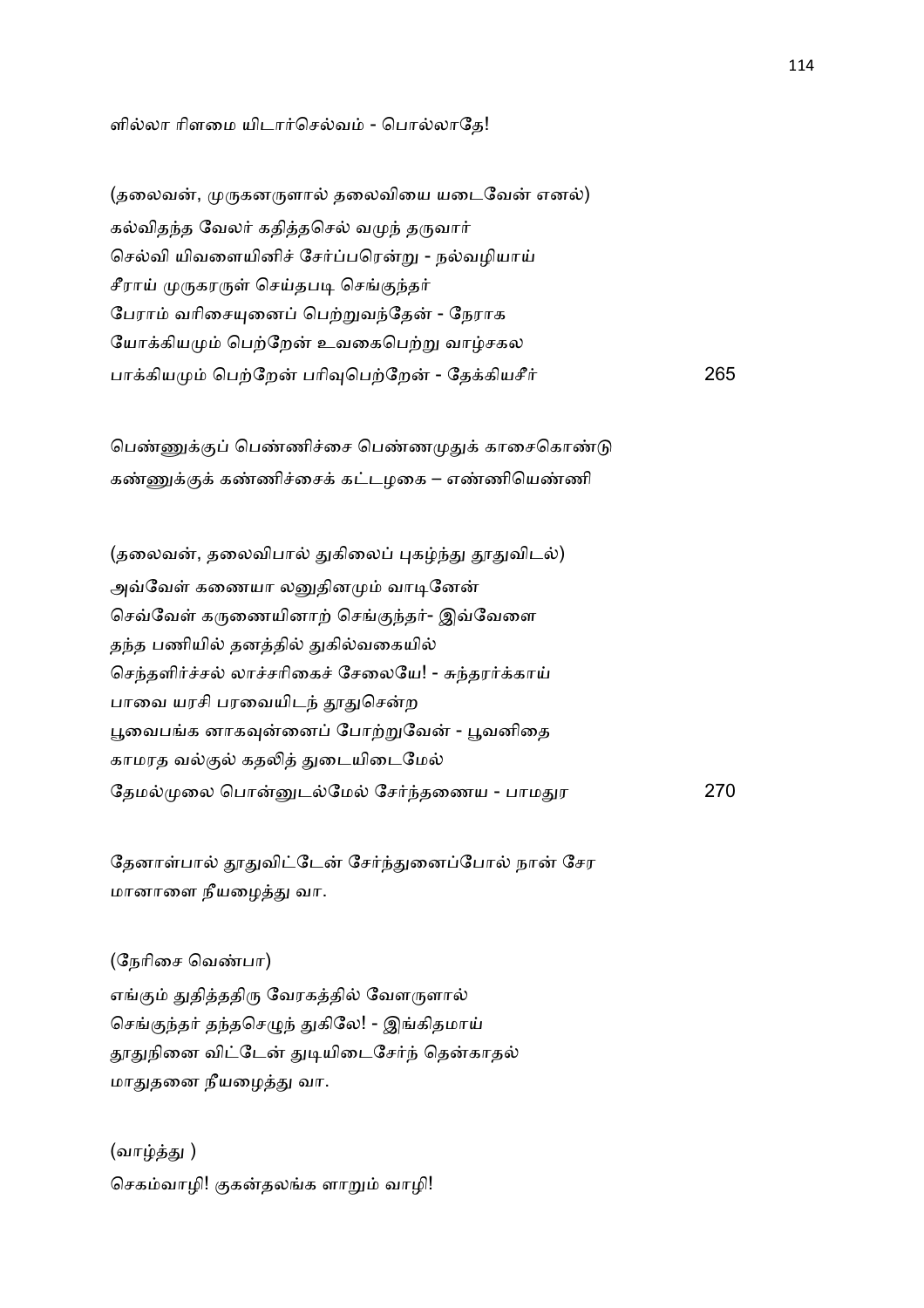சேவல்மயில் வேல்வாழி! சிவந்த வாறு முகம்வாழி! யாறிருதோள் மலர்த்தாள் வாழி! முல்லைநகை யானைவள்ளி முயங்கி வாழி! சுகம்வாழி! கடப்பமலர் மாலை வாழி! தொமுமடியார்................... முகம்வாழி! மழைவாழி! செங்கோல் வாழி ! வளர்புகழ் செங்குந்த ரெங்கும் வாழி!

## செங்குந்தர் துகில் விடு தூது முற்றும்.

--------------------------

## 5. சங்கரமூர்த்தி ஐயரவர்கள் பேரில் விறலிவிடு தூது.

### கா .

(விநாயகர்)

என்னையு மின்னமுந் திருத்துங் கருணையாலே இரும்புவியி லமுதகுண வளமா நாடு தன்னில்வளஞ் சிறந்தகிட் டினைநகரில் மேவுந் தானவன்சங் கரமூர்த்தி பேரி லேயான் மின்னனையாள் மாமோக வல்லி யான விறலிவிடு தூதுதனை விரித்துப் பாடப் பன்னையில்வாழ் சிதம்பர விநாய கன்பொற் பாதமல ரனுதினமும் பணிகின் றேனே. 1

### (முருகர் )

சனகருக் கன்றுபத் தேச முரைத்தலை தோளேமா ரிடவடிவைச் சார்த்திக் கொண்டே யெனதறிவைத் திருத்தவுஞ் சீகிட்டிணை தன்னி லெழுந்தருள்சங் கரமூர்த்தி பேரி லென்றும் வினவியொரு பொருளறியா யானு மிந்த விறலிவிடு தூதுதனை விரித்துப் பாடக் கனகமயில் தனிலேறி விரைவா யின்றே கந்தனெந்தன் சிந்தையில் வந்துதோன்றி னானே. 2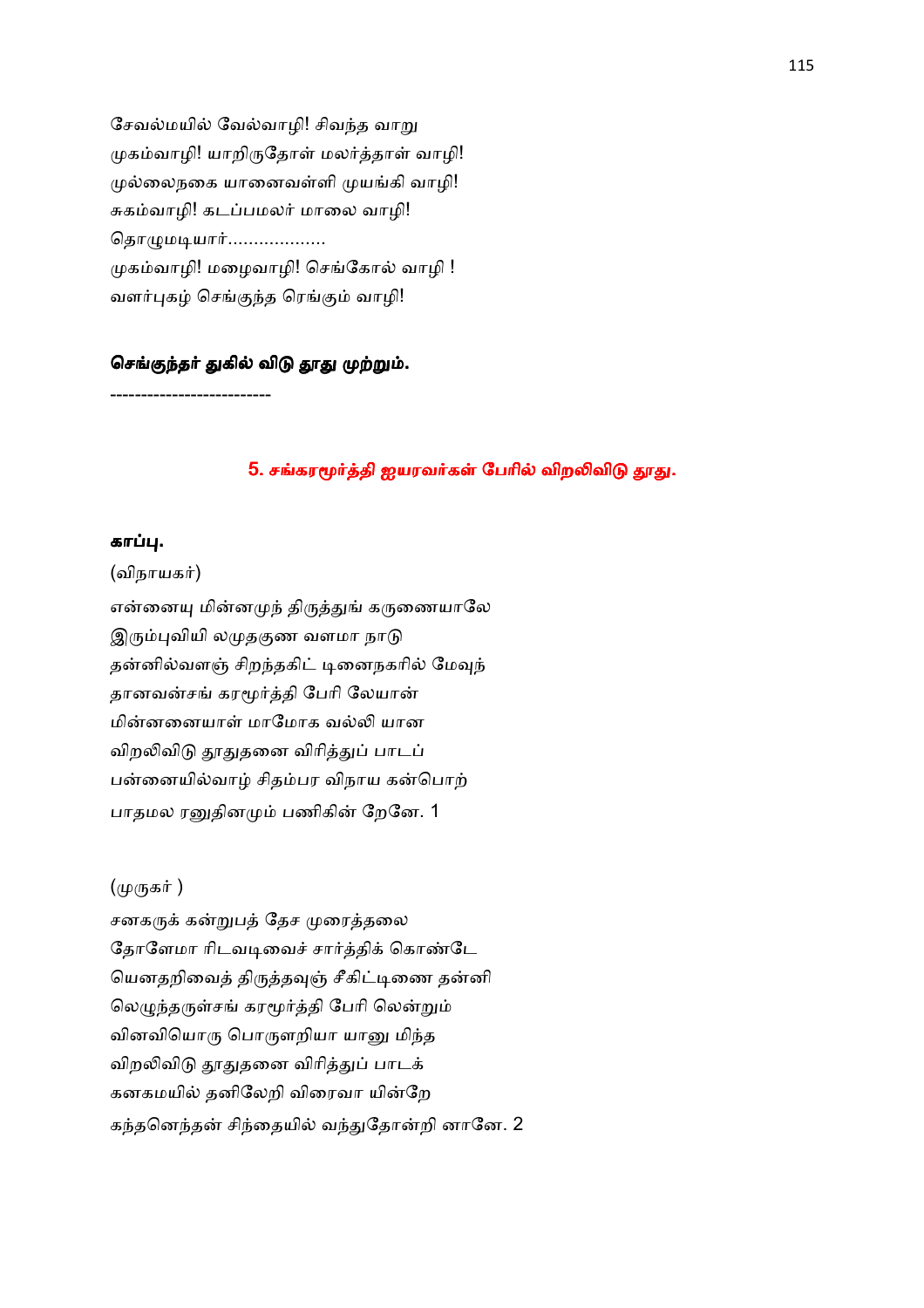## (கலைமகள்)

கஞ்சமலர் நான்முக னுந்திரு மாலுந் தேடியுமே காணா நாதன் செஞ்சொ லினாலெனை யாளவெழுந் தருள சங்கரமூர்த்தி செல்வன் பேரில் மிஞ்சியசீர் விறலிவிடு தூதைப் பாட விரும்பிமன மகிழ்ந்து தொடுக் கின்றவென்றன் நெஞ்சினிலும் நாவினிலிலுந் தருணி யான நேரிழையும் வாலையுமே நிரம்பினாளே.

கடவுள் வாழ்த்து முற்றும்.

#### நூல்

(விறலியின் வருணனை) அம்பொன் னடியி லணிந்தவிரற் கேற்றநகை உம்பர் களுமகிழ வெள்ளிதா-யும்புனைந்து தண்டையிட்டுப் பாத சரமுஞ் சதங்கைமுதற் கொண்டிணக்க மானதனிக் கோதையே !- கெண்டை அரம்பைதனைக் கவ்வுமது போல முழந்தாள் அரம்பையே! பெண்க ளரசே! - பெருங்கதலி வாழையெனப் பிரமன் வைத்தகுறங் காளேயிவ் வேளையெனக் குதவு மெல்லியலே !- காளமாம் மேகத் திடைதோன்று மின்னிடையிற் பொன்னிறமே யாக -கிலணி( மனேம! - ேசகரமாC 5

பொன்னரைஞா ணின்னுடனே பூணும் பணியழகை என்னவா யான்புகல்வே னேந்திழையே !- மின்னனையீர் ! ஆலிலைமே லேதிருமா லன்றனந்தல் போல்வயிற்றின் மேல்வரைரோ மம்பொறுத்த வேல்விழியே ! - நூலிடையே நஞ்சதனி லேபொருப்பும் நீரின் குமிழிசெப்புங் கஞ்சமுகை போலுமுலைக் காரிகையே !- அஞ்சுகமே! நந்திணைத்த கந்தரத்தெந் நாளுஞ் சரப்பணியுங் கொந்துமுத்தி னார்மணி கோகிலமே!-சந்தமுற்ற கையிற் கடகமுடன் காந்திவளை யணியுந் ைதய, .ல-ய24த சேபாகி!- ெசCய8' 10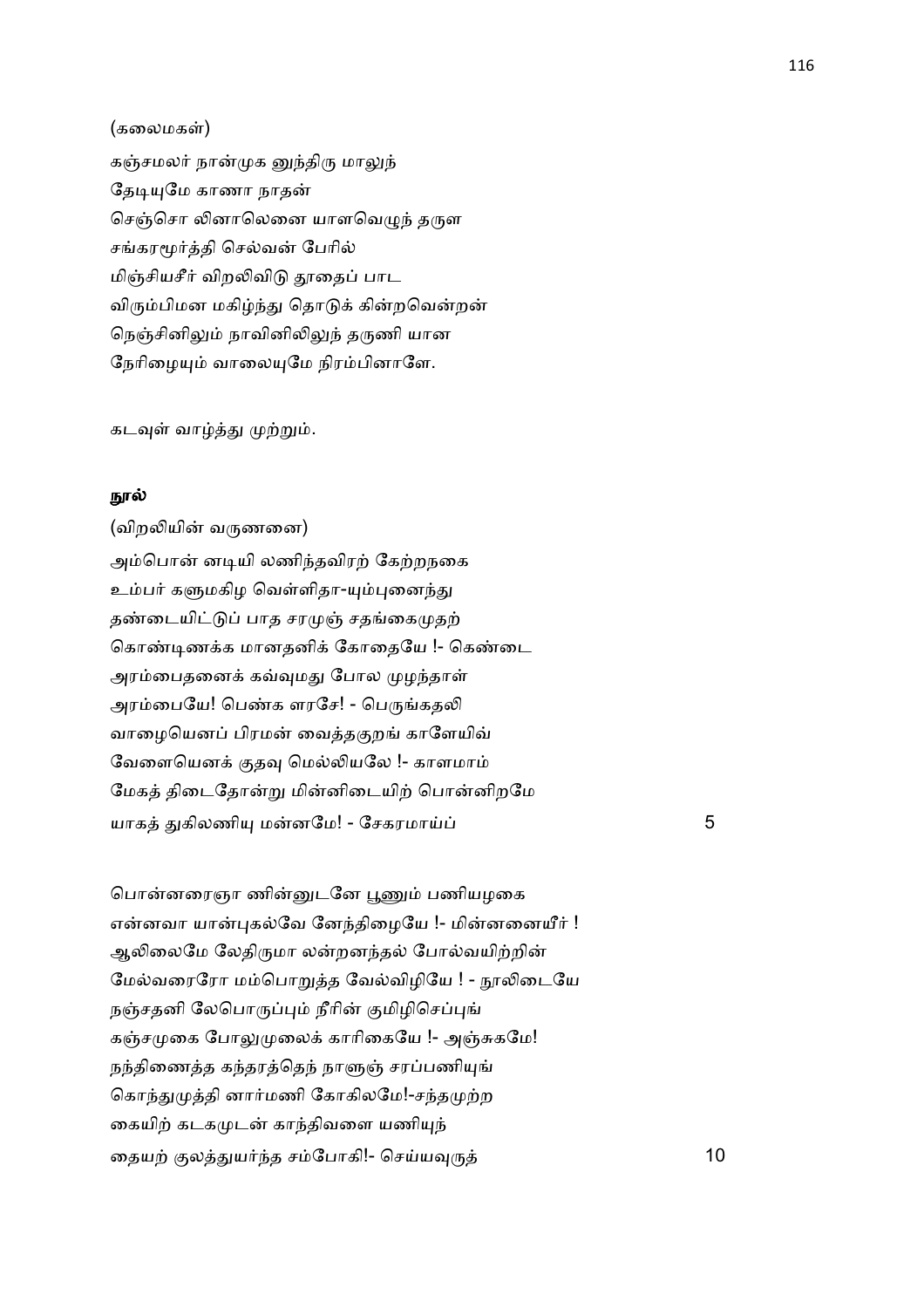தொண்டைக் கனிமுருக்கித் தோன்று மலருடன்கற் கண்டிற் கிணைத்தவிதழ்க் கண்மணியே !- வண்டற்ற முல்லை யரும்பு முதிர்ந்தவொளி முத்தமுமே பல்லுக் கிணையான பாங்கியே !-சொல்லிற்றான் எள்ளிளம் பூவொத்தே யிலகுதிரு நாசிதனில் ஒள்ளியமூக் குத்தியணி யொண்டொடியே!- மெள்ளவசைந் தாடுங் குழைக்காதி லன்னவன்னக் கொப்பதின்கீழ்த் தோடுந் தரித்துநிற்குந் தோகையே ! - பீடுபெறும் வேலுஞ் சுரும்பும் வெருண்டமான் செல்கயலும் ேபா:O சிற4தவிழி ெபானரேச ! - ேகா:ேபா2 15

வில்லும் பறையுமென வேயுந் நுதலழகைச் சொல்லத் தகுமோபைந் தோகையே!- மெல்லவே கண்ணாடி பார்த்துக் கவின்பெறவே யிட்டபொட்டின் வெண்ணீறும் நெற்றியணி மின்னாளே ! - பெண்ணரசே! சுட்டியுடன் சேர்த்துத் துலங்கநில வும்பிறையுங் கட்டிச் சொருகுகுழற் கன்னியே !- இட்டமுடன் அத்தசகா யம்புரி வானினு மதிக மற்றவுட லிற்புரிவான் மற்றதினும் - முத்தனையீர்! அத்தமுரை யங்கத் துதவுவா னேயதிகம் விதக0 ேலா- விாிெதேற - இதைகைம 20

நீதிவெண்பா தன்னில் நிசமே யுரைத்தசெய்தி ஆதிமுதற் கேட்டிருந்தா யல்லவோ? - தூதி! நளராசற் காகவன்னம் நற்றூது சென்றே உளமாலை வாங்கிவந்த துண்டே - இளமயிலே! சாதுரிய மின்றித் தனித்தார் பிரிந்தாலும் மேதுரியத் திற்கூட்டு மெல்லியலே ! - பாதுகாத்து என்னைநீ வேண்டியெந்த னேந்திழைமுன் பேதூது சொன்னையேற் புண்ணியமே சொல்லக்கேள்! - மின்னே! மடந்தையர்மே லாசை வழிகுழியத் தூது நட4தவ2பா, காணலா நறாC - பட24தசைட6 25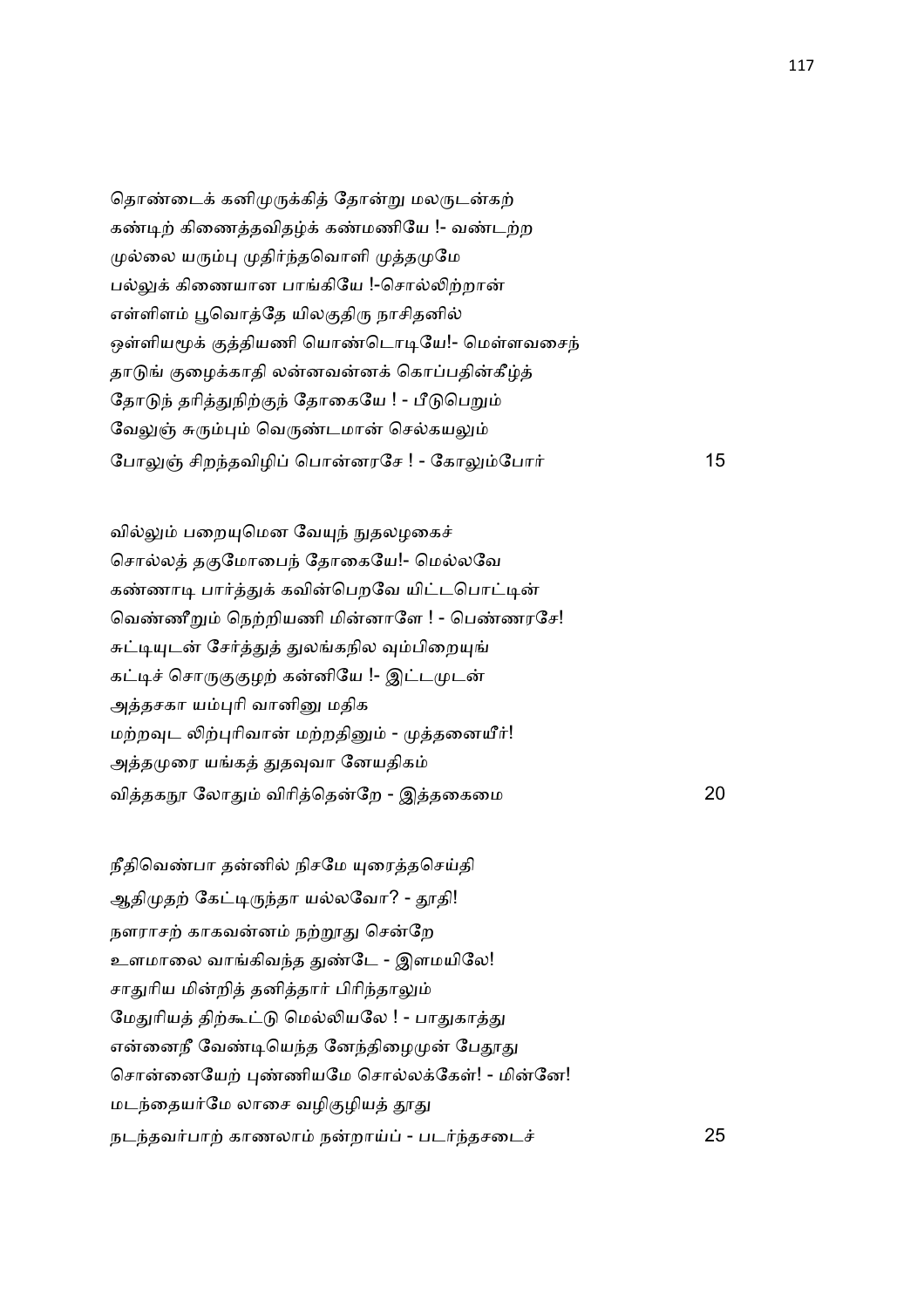சொக்கர்மே லாசையவன் றொண்டன்மே லுண்டானால் ஒக்குமடை யாளமிதென் றோதெனவே - தக்கவர்கள் சொல்லவறி வேனதுபோற் றோகா யுனைமறவேன் எல்லையிலா வாழ்வுனக்கே யான்றருவேன் - நல்லாய் !

(தலைமகன், விறலியினிடத்து தன் வரலாறு கூறுதல்) தோகைக்கென் பால்விரும்பத் தூதுசொல்ல வேண்டும்நீ ! போகைக்கு முன்கேளென் புண்பாட்டை - வாகாய்ப் பிறந்து வளர்ந்ததுமோர் பெண்ணைப்போய் வேட்டே சிறந்திருக் கிலென்னை யவள்சீற - அறஞ்செயநான் நற்றவத்தை நாடி நடந்துசே விக்கையிலோர் பொற்கொடியைக் கண்டுமையல் பூண்டதுவுஞ் – சற்றுமென்னைச் 30

சட்டைபண் ணாதாளைத் தயவாக வெண்ணிநான் வெட்டவெளி யானதுவும் வேதியர்முன் – சட்டமாய்ப் பேசவறி யாமலந்தப் பெண்வழக்கே வென்றபிற காசையற்று வந்தோர் அரசர்முன்-நேசமுடன் செய்தியெல்லாஞ் சொல்லவெகு செல்வமவர் தந்ததுவும் மைவிழியே ! நான்புகலும் மாறுகேள் ! – மெய்யாய்ச்

(தசாங்கங்கள்) (மைல) செகத்திலே ஒன்னார்முன் சிந்தை மலையான் மகத்தாம் பொதிகை மலையான்-உகத்தெல்லாம்  $(g<sub>k</sub>m)$ வந்த கவிஞர்கலி வாராம லாற்றினான் அ4த \$ தாபிரவனி யா,றினா-- J4தாிேய ! 35

 $(\mathbf{b}\mathbf{u}(\mathbf{b}))$ சொந்த வமுதகுணச் சோதிவள நாட்டினான் நந்தலின்றி வந்தோரை நாட்டினான்-சந்ததமும் (.திைர) புல்லருடன் கூடார்க்குப் போதிப்பி லொப்பரியான்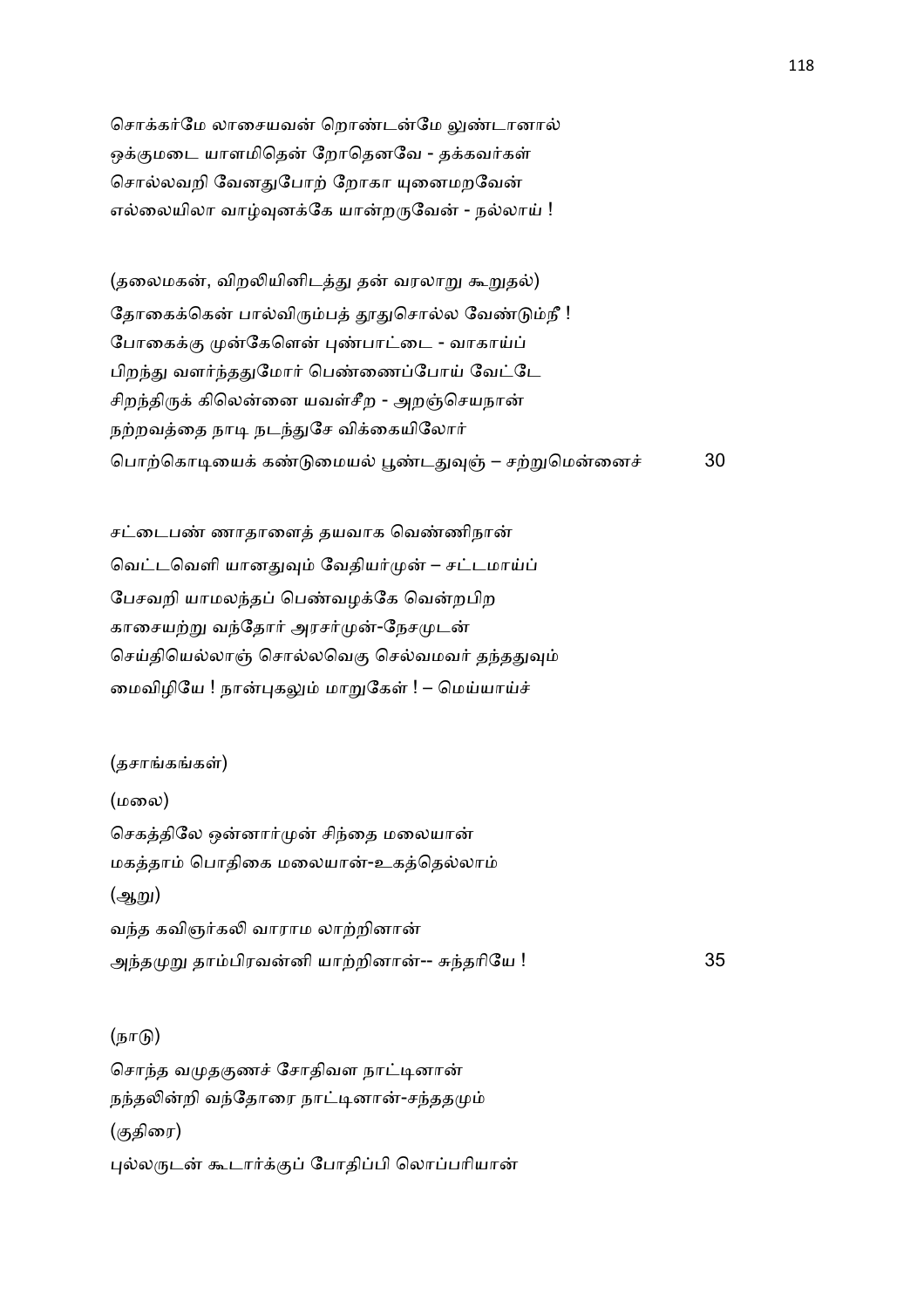பல்கதிகள் வாய்ந்த பதப்பரியான் - சொல்லிற்  $(20$ ள்) சிவஞான மில்லாதார் சிந்தைப் பதியான் பவமில் சீகிட்டிணைப் பதியான் - பவங்களையே (மாைல) மாற்றார் தனக்குமன மகிழ்ந்தொன்றுந் தாரான் சேற்றார் குவளைமலர் சேர்தாரான்-போற்றி (கொடி) அறஞ்செய்தே வாழ மனமற்றார் கொடியான் .ைற4திடா ேமழி+ ெகா&யா – சிற4த 40 (கொடை) கவிபுகன்றோற் கேகனகக் காசே கொடையான் குவிதலொன்றாத் திங்கட் குடையான் –புவிதனிலே (யானை) வாரணத்தை யேகொடியாய் வைத்தவர்பா தம்பணிவோன் வாரணத்தி லேபவனி வந்தருள்வோன்- பார்வான (ஆைண) அட்டதிக்கெல் லாஞ்செலுத்து மாணையினா னெங்குமிவன் சட்டம் நடத்துகின்ற சாமியே! - இட்டமாய்க் கந்தனே தெய்வமென்று கைதொழுதன் னோன்நாமஞ் சிந்தையிலே வைக்குஞ் சிறப்பினான்-சந்ததமும் அன்னங் கொடுக்கு மழகின் பெருமாள்வேள் ன4 த'க'ைண U2தியா - மினைனQ2! 45

சூரனைவென் றான்பதத்தைத் தோத்திரஞ்செய் வோன்புவியிற் சூரனைவென் றான்பின்னே தோன்றினோன் - ஓரிலிந்த நல்வேத மூர்த்தி நரவடிவே கொண்டுவந்தோன் வல்வேத மூர்த்திசொந்த மைத்துனன் - மெல்லியலே ! எப்பொழுதும் நல்லறிவை யின்பமாய்க் கேட்டுமகிழ் சுப்ரமணியன் தந்தையென்றே தோன்றினோன் - இப்பேர் அழகின் பெருமாளை யன்பாகப் பெற்றே மழலை மொழிதிருத்து மன்னன்- களவறியாச் சுப்பிர மண்ணியனாம் துரைதன் மனமகிழ வபெனன -தி+. மாைசயா-ஒபிலா6 50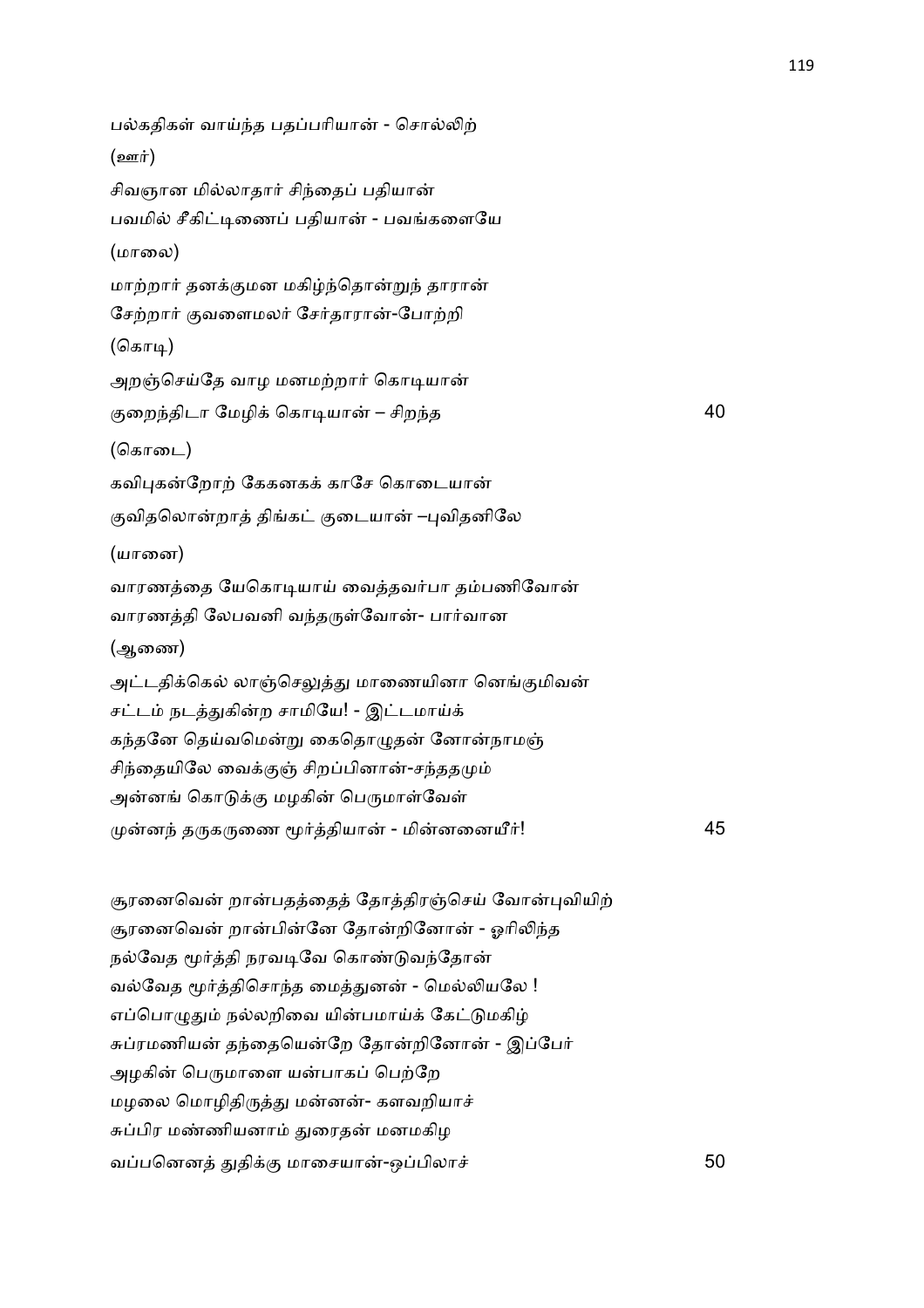சண்முகவே லப்பருக்குத் தந்தையா னோன்புவியிற் சண்முகவே லப்பர்பதம் பணிவோன்- மண்ணிற் பெரியோன் அழகின் பெருமாளை யீன்ற உரியோ னுலகனைத்து மோர்வோன் - அரிதான தன்னடிமை யாகுமிந்தச் சங்கரமூர்த் திக்குவாழ் வின்னமுத வும்பெயர னென்றிடுவோன் - மன்னனாம் முத்துக் குமாரசாமி - மோகமுடன் பெரிய வத்தனென வேதொழவு மாகினோன்- வைத்தகர நத்தனாஞ் சங்கர நாரா யணற்குரிய மைத்துனனா கும்பெரிய வாழ்வினான் – எத்திசைக்கும் 55

ஜயமிட்டே வாழும் அழகின்பெரு மாள்பெரிய ஐயனென வேதொழவு மாகினோன் - மெய்யறிவெப் போதும் பழகுகின்ற பூபதிபட் டமுடையான் மாதுலனே யென்றுதொழ வாழுவோன் - சாது அழகப்ப னாந்துரையு மன்பா யம்மானென் றழகுற்ற தோத்திரஞ்செய் யய்யன் - பழகுங் குரநகுலன் முத்துக் குமாரசா மிக்கே தரமதிக மாமனென்று சாற்றும் - வரதன் குருகைப் பதிவாழுங் கூரத் தாழ்வார்தன் தி'ெமC6 சிற)4 தினேம - வ'ெமேகா 60

சுற்றத்தா ரெல்லார்க்குஞ் சொர்ணமன்னங் கொடுத்துப் பற்றுற்றே வைத்திருக்கும் பண்பினான்- சற்றும் பசித்தெவர் வந்தாலும் பாலுடனே நன்றாய்ப் புசிக்க வமுதருளும் பூமன் -- ருசித்தென்றுங் கன்னனிவன் றனதுகை பார்த்திருக்க வென்றுஞ் சொர்ணங் கொடுக்குந் துரைராசன் - மன்னுஞ் செனனமதை வேரறுக்கத் தேடு மடியார்கள் அனவரதந் தோத்திரஞ்செய் அய்யன் - - வினவிலென்றுந் தற்பரமா குஞ்சதா சிவமூர்த்தி தனக்கு ,ெபா'.O சகர U2தி - ந,.ணவா 65

அக்கிராகாரம் பண்ணிவைத்த வன்றுமுதல் பொன்னுலகில்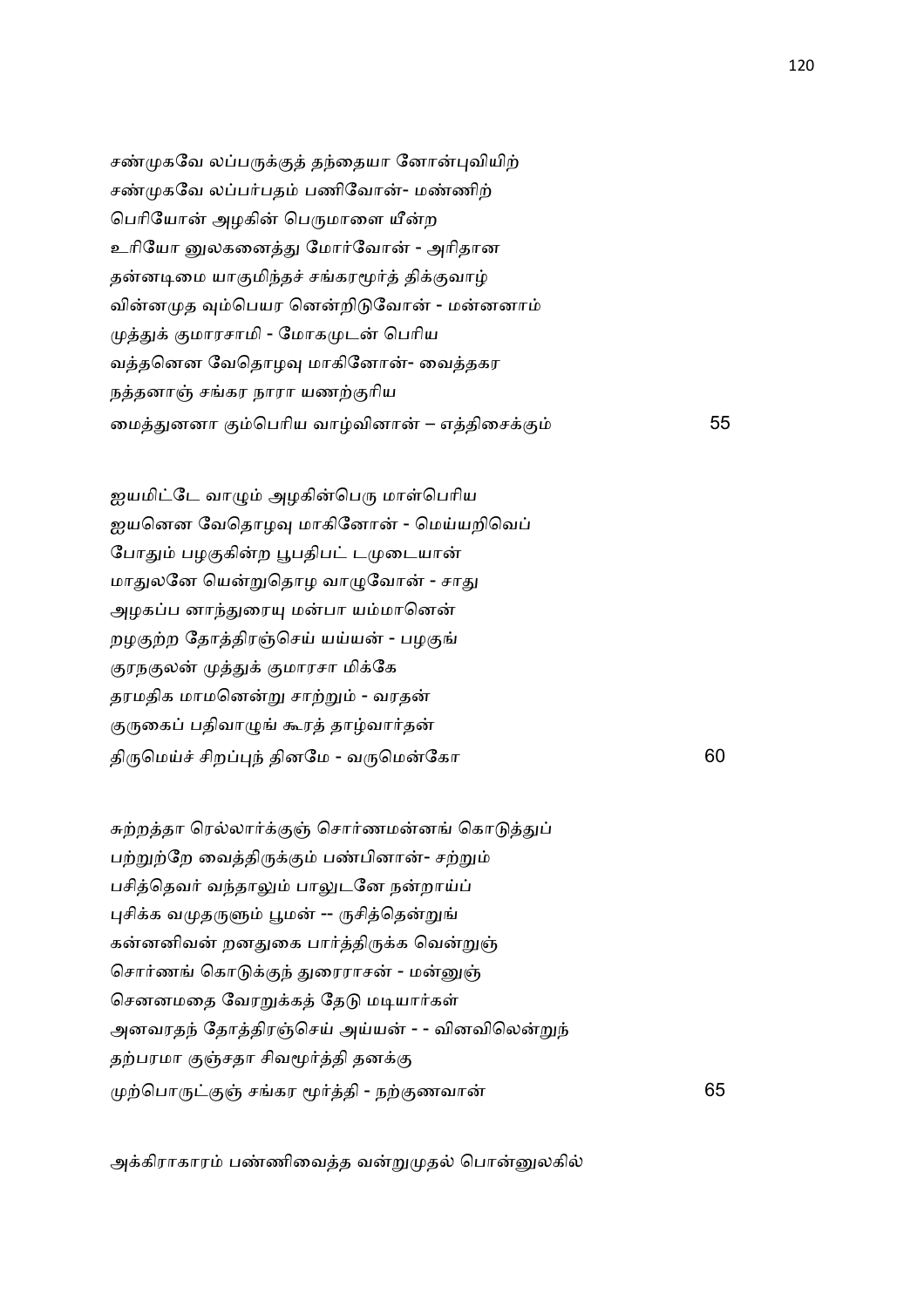மிக்கான வாழ்வு மிகுதியாய்த் - தக்கவர்கள் பொங்கி வளரும் புடைமருதூர் தன்னிலே மங்களர்க ளான வடகலையார் - இங்கிவரில் என்னுடைய தந்தை யிராகவ சாத்திரியார் கன்னனிவர் கொடைக்குக் காணாது - முன்னைநூல் கற்றதிலே நான்முகனுங் கற்கவறி யானதுபோல் மற்றதெல்லாஞ் சொல்வானென் வர்ணித்துப் பொற்கொடியே!

(பெற்றோர் தவம் இருந்து பெற்றது) இப்படியே வாழும்நா ளேதோ மகலையிலா ெதாபிலா -பமவ ',றி'4- - Jைபய2 70

(சுப்பையன் என்று பெயரிட்டது) சன்னிதியிற் சென்றுவெகு தானங்கள் செய்துபெற்றே என்னை[ப் பெற்றுச்] சுப்பையனே யென்றழைத்துப்-பின்னைக் (குடுமித் திருமணம் ஆனது) குடுமிக் கலியாணம் கூட்டினார் பின்பூணூல் கடிதிற் பொருத்துக் கலியாணம்- முடிவித்து (பள்ளியில் பல கலையும் பயின்றது) வேண்டியதெல் லாங்கொடுத்து வேறேபள் ளிக்கிருத்தி ஆண்டியப்ப வையனிடத் தாக்கினார்- பூண்டிருந்து வேதமுத லுள்ளபல மெய்நூ லெலாமறிந்து சாதனைசெய் தேவுரைத்தேன் தந்தைமுன்னே - நூதனமாய்ச் சோதிடநூ லைத்தொகுத்துக் கேட்டே னுரைத்தார் ஆதியிேல பாடேபா லானேத-ஈதிலவாC 75

சையிரண்டு மானதையென் னையனறிந் தேவேட்கப் பையவெனக் கேபெண் பார்பரித்தான்-- மைவிழியே ! நானே புலர்காலை நந்தா வனந்தனிற்போய்த் தானே சுசிகரமாய்ச் சார்ந்துபுதுத் - தேனார்ந்து நாறும்பூ நாதருக்கே நண்ணுமென்று நானெடுத்து நாறும்பூ நாதருக்கே நல்குவேன் - பேறு கிடைக்கும் வழியையே கேட்பே வுலகோர் திடத்தனிவ னென்றே சிறியேன் - நடைக்குத் திருஞான சம்பந்த தேவரென வேத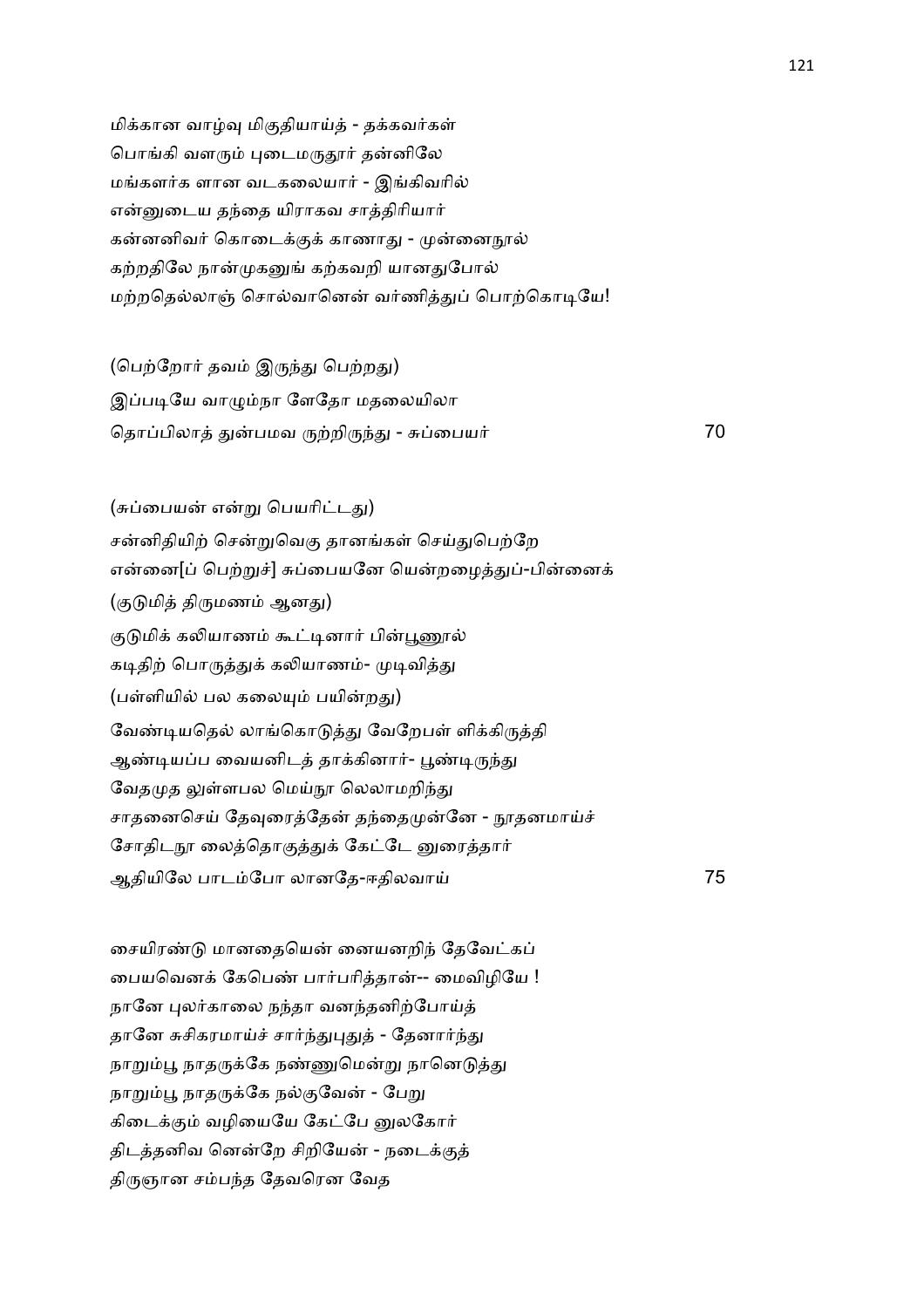### (திருமணமானது)

இப்படியே வாழும்நா ளென்னையர் வேலிக் குப்பசாத் திரிதமையே கூட்டிவந்து- ஒப்பிலா வென்மகனுக் குன்மகளை யேவேட்க வேண்டுமதற் கென்னசெய்தி சொல்லுகிறீ ரென்றுரைக்க- அன்னவரும் அப்படியே ஆமென்றே ஆலோசனை முடித்துச் செப்பமாய்க் கலியாணஞ் செய்வித்தார் - அப்பொழுது கல்லியாணஞ் செய்துகொண்ட கன்னிபே ரிந்திராணி சொல்லாம் அப்பேர்த் தோகைக்கே- மெல்லத் தடிக்க முலைசிவந்து தானே பரந்த பிடிக்குவய சஞ்சாறு பெண்ணே - அடிக்கடிநான் 85

மாமனார் தன்னகத்தில் வந்துமயி லைப்பார்ப்பேன் காமனா ரென்மார்பிற் கஞ்சமெய்வார் - சோமமுக வேந்திழையுமே பன்னிரண்டு வயசில் திரண்டு சாந்தி முடித்த தகப்பனார்-போந்த குணவான மென்னையனைக் கும்பிட்டு நின்று மணமான பெண்ணும் பூமானும் - இணையாக என்னகத்தி லோராண் டிருக்க வியம்புமென்றார் அன்னவரு மப்படியே ஆமென்றே- என்னையே

(மாமனார் வீட்டில் மருமகன் தங்குதல்) பெண்ணகத்தில் நீயிருந்து பின்னைவா வென்றருளி மண்ணிலுயர் தன்னூர்க்கு வந்தாரே - எண்ணமின்றித் 90

தட்டானைத் தேறுந் தறுவிலியுந் தன்மனையாள் இட்டம் பிறர்க்குரைக்கு மேழ்மையும் - முட்டமுட்ட வேட்டகத்தி லுண்ணும் வெறுவிலியு மிம்மூன்றும் ஆட்டின் கழுத்தி லதரென்றே - நாட்டியே முன்னோர்க ளோதினதை முன்னா னறிந்திருந்து மின்னே! யவளை விரும்பியே - அந்நாளில் அஞ்சாறு மாதமந்த வாயிழையோ டுங்கூடிச் சஞ்சாரம் பண்ணினேன் தையலே ! - மிஞ்சவவள்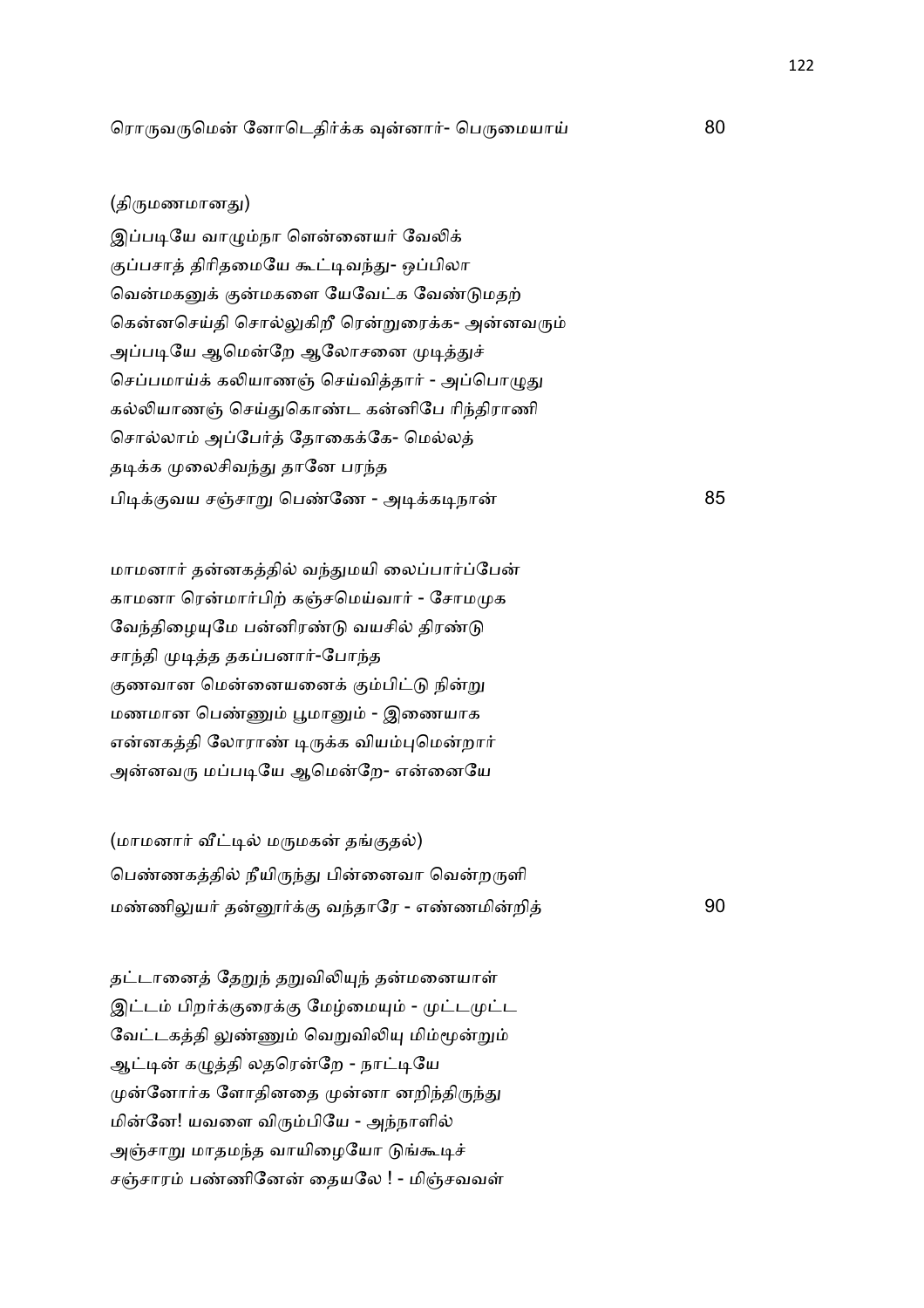செய்த கலவிவகை செப்பத் தொலையாது வைய்யி லடிக்கில் மனங்கோணாள் - பொய்யுரையாள். 95

 $($ மணமக்கள் தண்டீசுவரியை வழிபடல் $)$ இத்திறமா மின்னோடு யானு மிருக்கையிலே பத்தியாக காந்திமதி பாதத்தை - முத்தி பெறவே தினந்தொழுது பேணுநா ளோர்நாட் துறவான தண்டீசு வரியைப் - பிறகாரம் வந்துதொழுது பின்போய் மாதுதீர்த்த மெடுத்தே இந்துநுத லாய்கொண் டிருகண்ணிற் – சந்தோஷ

(மஞ்சள், முகத்தில் பட்டது) மாகத் தடவினதி லந்தமஞ்ச ளென்முகத்தில் ஏகத் திரமா யிவையறிவேன் – பூகொத்த கந்தரத்தா யுன்னாணை கண்டமஞ்ச வீதல்லாற் சி4ைதயி,றா Oேசர ேதடவிைல- இ4தமOச1 100

# $(\omega$ ணமக்கட்குள் பூசல்)

கண்டாளென் இந்திராணி கண்டவுட னேயசடாக் கொண்டே யலர்முகங் குறுகி-வண்டாவி தேதென்றாள் நானு மியம்பினே னீதெல்லாஞ் சூதென்றே பூசலையுந் தோக்கியே- மாதேகேள் ! காலங்கள் மூன் றுங் கருத்தி லுணர்ந்தானுங் கோலங்கண் டன்னங் கொடுப்பானும் - சாலவே தன்கணவன் சொல்லைத் தலைசாய்த்துக் கேட்பாளுந் திங்கள்மும் மாரிக்கு நேரென்றேன்- இங்ஙனே சொன்ன கவிதையை யத்தோகை யறிந்திருந்தும் எைன க பாரா ேதகிேய-மினா1 105

கடுத்தாள் படுத்தாள் தன்காலா லேவோங்கிக் கொடுத்தாளென் நெஞ்சோடே கொண்டேன் - அடுத்தடுத்து நல்வார்த்தை சொல்லவந்த நாரி பதமிரு பல்வீக வேவந்தாள் பார்த்தினிமேல்—நில்லாது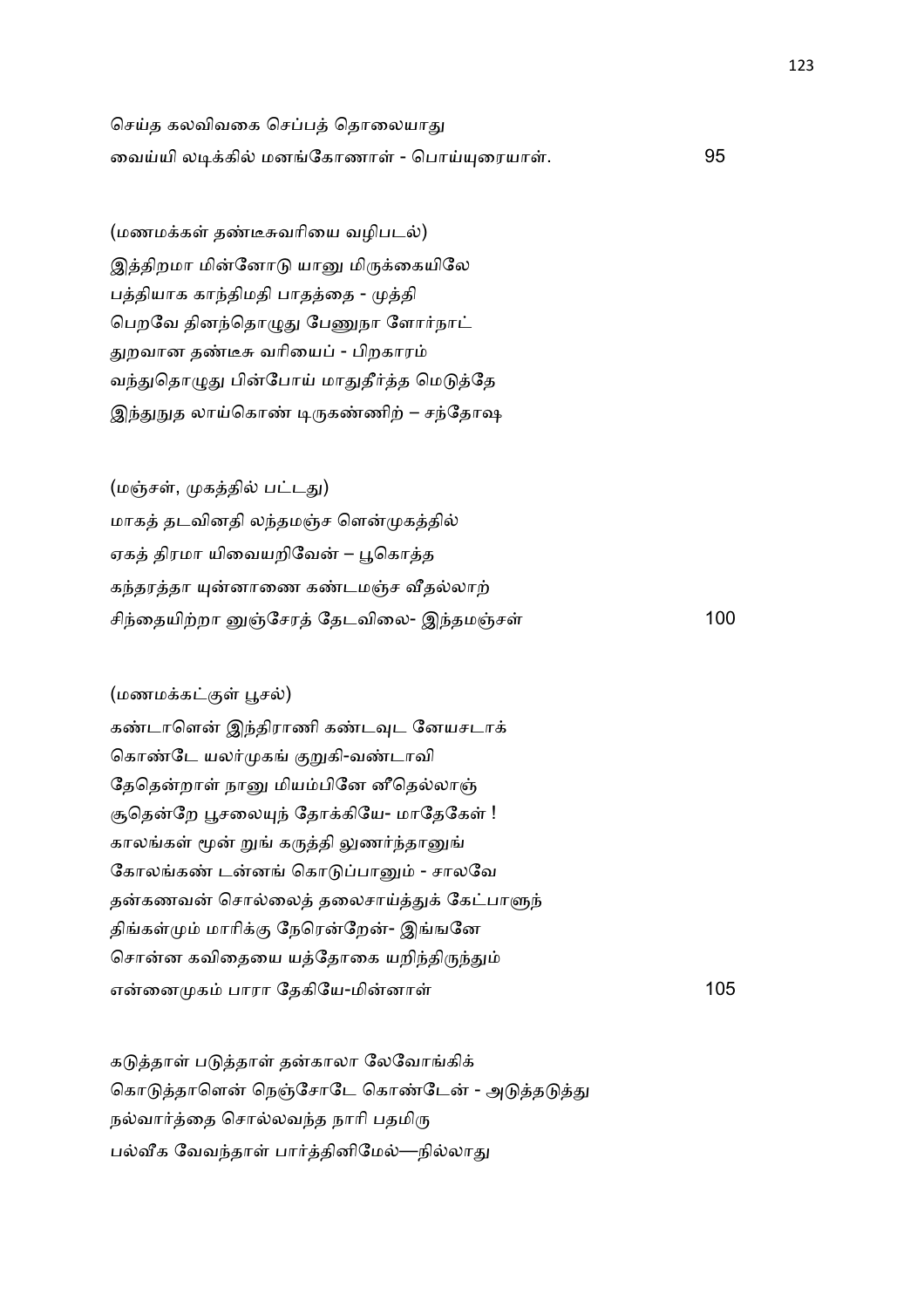(திருவுளச் சீட்டுப் போடுதல்) கோபமென்றே கண்டுவெளிக் கொண்டு தகப்பனார் தாபாத்திற் செல்வோமோ சாலவே-சாபம் தவிர்க்கின்ற காசித் தலத்தே செல்வோமோ நவித்தவசி நாம்போத னன்றோ- லவிப்பேதென் தேவடி வாளடியிற் சீட்டெழுதி சாத்தியே மா@ரக தாெல - வாசிேத- காவிவிழி 110

(யாத்திரை செல்லத் துணிதல்) மின்னே!கா சித்தலத்திற் மேவுவது நன்றென்றே அன்னேரத் துத்தரவு மாகிவே-சன்னையாய் வேட்டகத்தில் வந்துநித மெத்தவெடுத் தேனரங்கு பூட்டைமுறித் துள்ளேயான் போகியே-வாட்டம் மிகப்பொருந்தி யாத்திரைக்கு வேண்டியது கொண்டேன். தகப்பன்திசை நோக்கித் தாழ்ந்தேன்- செகத்துள்ளே நிரலை பலநூல் கல்லாத் தலைமகனு மரலை யெரிபோன் றயலாருஞ் - சால மனக்கட் டில்லாத மனையாளிம் மூன்றுந் தன+க டம-6 சனியாC – நிைனெதேற 115

(நூறு சிவத்தலங்கட்கு ஏகுதல்) புண்ணியதீர்த் தங்கள்தலம் போயறிய வேண்டுமென்றே எண்ணியே நச்சநல்லூர்க் கேகினேன் - மண்ணிலுயர் செப்பறைக்குச் சென்றுதிரு வம்பல வாடி முப்பொழுதும் போற்றினேன் மோகமாய்- ஒப்பில் கழுகுமலைக் குப்போய் கந்தரிரு தாளை முழுகித் தொழும்பணியு முற்றிப் - பழுதிலாச் சங்கரனார் கோவிலிற்போய்ச் சார்ந்தங் கிருவடிவாஞ் சங்கரநா ராயணரைத் தாழ்ந்திறைஞ்சி- மங்களஞ்சேர் சீவில்லி புத்தூரிற் சென்றுதிரு மாலுடனே ேதவிநா6சி யாைர(நா ெத!டனி - Nவி, 120

திருப்பெருங் குன்றத்தே வாழ்செவ்வேள் பொற்பாதம்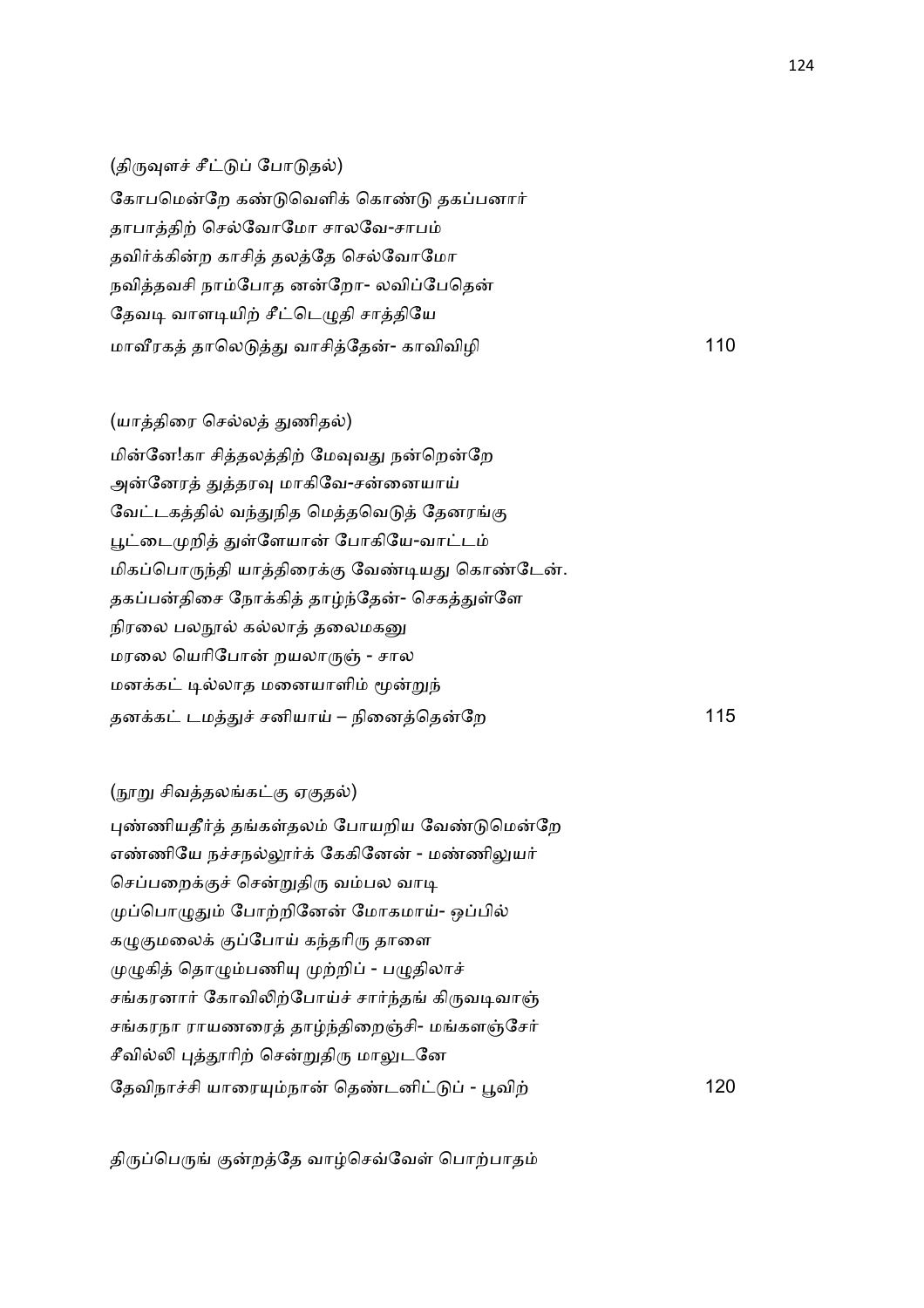விருப்புடன்பூ சித்துடனே மீண்டேன் - கருத்தாய் மதுரையிலே சொக்கலிங்க மாதவரைக் கண்டு புதுமலர்மே லாயும்வண்டு பூணும் - மதுவார் திருமாலை வாங்கியவர் சேவடியிற் சாத்தி இருபோதும் நானே யிறைஞ்சிப் பொருவிலா மீனாட்சி யம்மனையும் மீண்டு தொழுதவட்குத் தானாக்கித் தங்கவங்கிச் சாத்தினேன்- நானே திருச்சிராப் பள்ளிக்கே சென்று தாயான உ'திரைர+ க! மன ேமா24- --- வி'பா 125

திருவானைக் காவுக்கே சென்று சம்பநாதப் பெருமான் அகிலாண்ட பேதை - அருள்பெற்றே சீரங் பட்டினத்திற் சென்றுரங்க நாயகருஞ் சீரெந்த நாளும்நிறை செம்பதுமீ - யாரென்றும் அம்மைரங்க நாயகியு மன்பா யெழுந்தருளுள் செம்மையையுங் கண்டு தரிசித்து - மும்மைவினை தீர்ந்துதிரு வாரூர்த் தியாகர்பதம் போற்றி ஓர்ந்துசிவ காமிசர ணுட்கொண்டு - தேர்ந்து திருவீழி மிழலைக்கே சென்றரனைத் தேடிக் கருவே ரறநானே கண்டு- பரவிக் பான் மாவி 130

திருப்பட்டி யூருக்கே சென்று பட்டீசர் கருத்தைக் கண்டோடிக் கனிந்து- விரும்பத் திருவா வடுதுறையிற் சேர்மாசில் லாதார் முருகா மொப்பில்லா முலையுந்-திருநாள்தேர் கொண்டருளும் போதுகண்டு கும்பகோ ணத்திற்போய் இண்டையணி கும்பேசு ரனையும்நான் - கண்டு திருவே ரகத்திற்போய்ச் சேவித்தேன் வேளைக் கருவே ரறுமென்றே கண்டு - பொருவில் திருமத்தி யார்ச்சுனத்திற் சென்று மருதப்பர் இ'வ2 பாத மிைறOசி – பாி8,\$6 135

சீகாழி யூருக்கே சென்றரனைச் சேவித்தே மாகாத லாலே வணங்கினேன் - தோகாய் திருநல்லூர்க் கேகித் தெரிசித்தேன் தேவைப் பெருநல் வழியைப் பெறவே - கருதிச்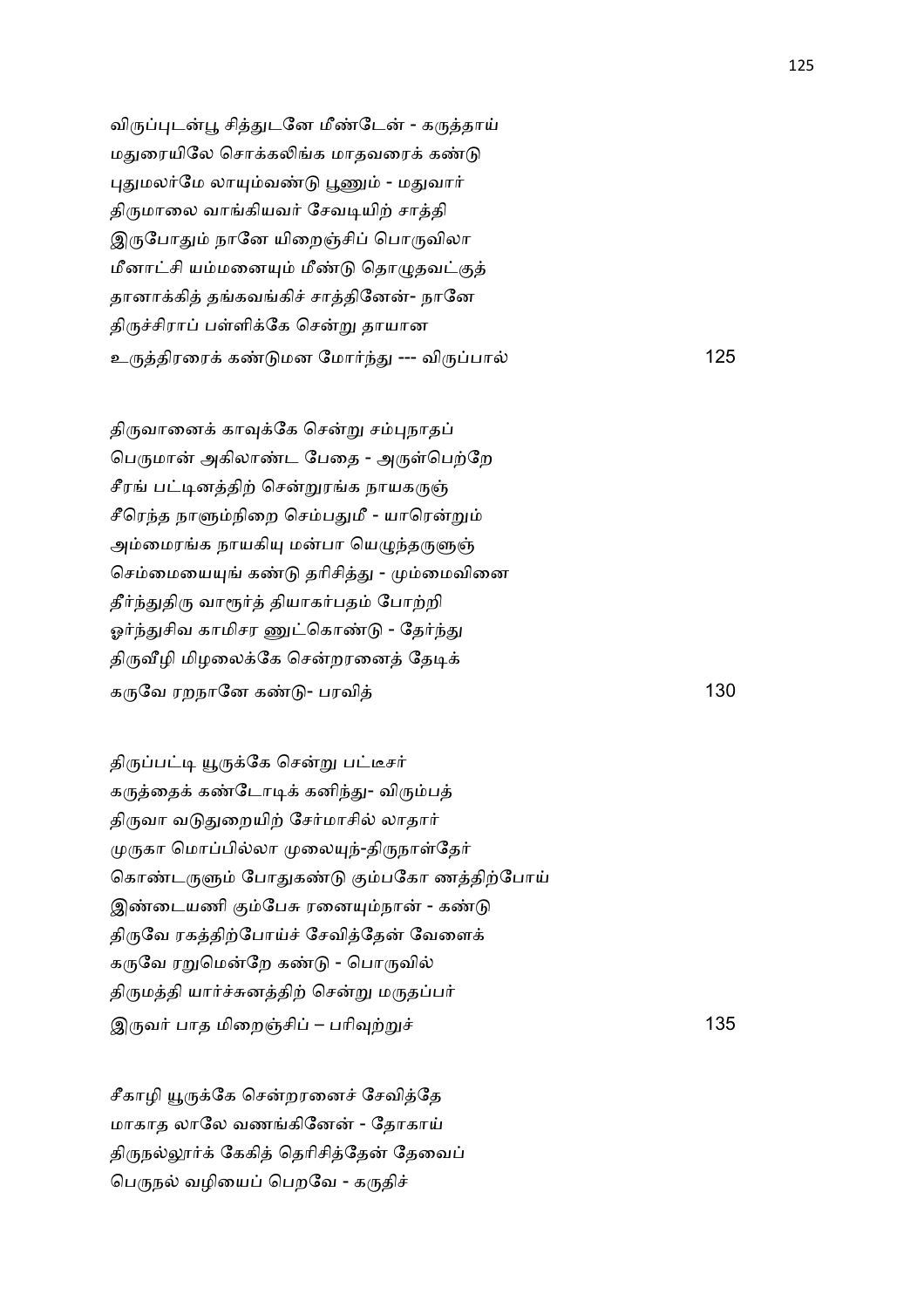சிதம்பரத்திற் கேகித் திருமூல லிங்கர் பதம்பரவிப் பொற்சபையும் பார்த்து- விதம்பெறவே ஐஞ்ஞாறு பொன்னை யளித்தே னடிபணிந்தேன் மெய்ஞ்ஞான மேன்மேலும் வேண்டுமென்றே -மஞ்ஞாய்கேள் ! காஞ்சிபுரத் திற்போய்க் கண்டேனே காம்பரனை வாOைசமி+. ெகா! பகா வாதிேன – ஆOேசC 140

அதிகவிருத் தாசலத்தி லன்பாக முத்தா நதியுமுது குன்றரெனும் நாத- நிதியைத் தெரிசித்தேன் பின்பு திருக்கா ளத்தி எரிகண்ணான் காளத்தி யீசன் - பொருவிலா ஞானப்பூங் கோதையையும் நான்கண்ட னன்பணிந்து ஞானச்சார் பும்பெறவே நாடினேன் - தானன்பின் கிட்டிணா நதியிற்போய் கேடிலா தாடியபின் கிட்டிணா கோதாபுரிக் கேகினேன் - சட்டமதாய்த் தீர்த்தமாடி யமுனைத் தென்னதியில் மூழ்கியே பா2ேத ெனபாவ பற4தைத( - ேநாதவழி 145

சென்று சரையுவெனுந் தீர்த்தமதில் மூழ்கியே அன்றுதுடைத் தேன்வினைக ளத்தனையும்- நன்றுதருங் கங்கை நதிதனைப்போய்க் கண்டேனென் கண்குளிர்ந்தேன் அங்கதனில் மூழ்கிநன்னீ ராடினேன்- மங்களஞ்சேர் காசிவிசுவ லிங்கர் கன்னிவிசா லாட்சியையும் மாசிமுதல் தைவரையும் வாழ்த்தியே-பூசித்துத் தான தவ மென்றுகன்னி தானமென்று சரணையென்று மானதிரு வாபரணம் மங்கியென்றும்- நூதனந்தீர் ஆலையங்க ளென்றுபதி னாயிரம்பொன் நாங்களந்தக் காைலகைக+ காவ&( ைக+ெகா! - ேசாைல 150

செறிந்த திருநல்லூர் திருநகர்க்கு வந்து பிறிந்துதிரு வொற்றியூர் பேணி-அறிந்து விருப்பமுடன் நானே மின்னே பணிந்துதிருப் பெருந்துறைத் தலத்திற் சேர்ந்தே- உருக்கமாய் ஆளுடையார் வீற்றிருக்கு மாலையத்திற் சேர்ந்தவர்பொற் றாளுறநான் கண்டு தலைபணிந்து - நாளும் மருப்பொருந்துஞ் சோலை மலையி லழகர்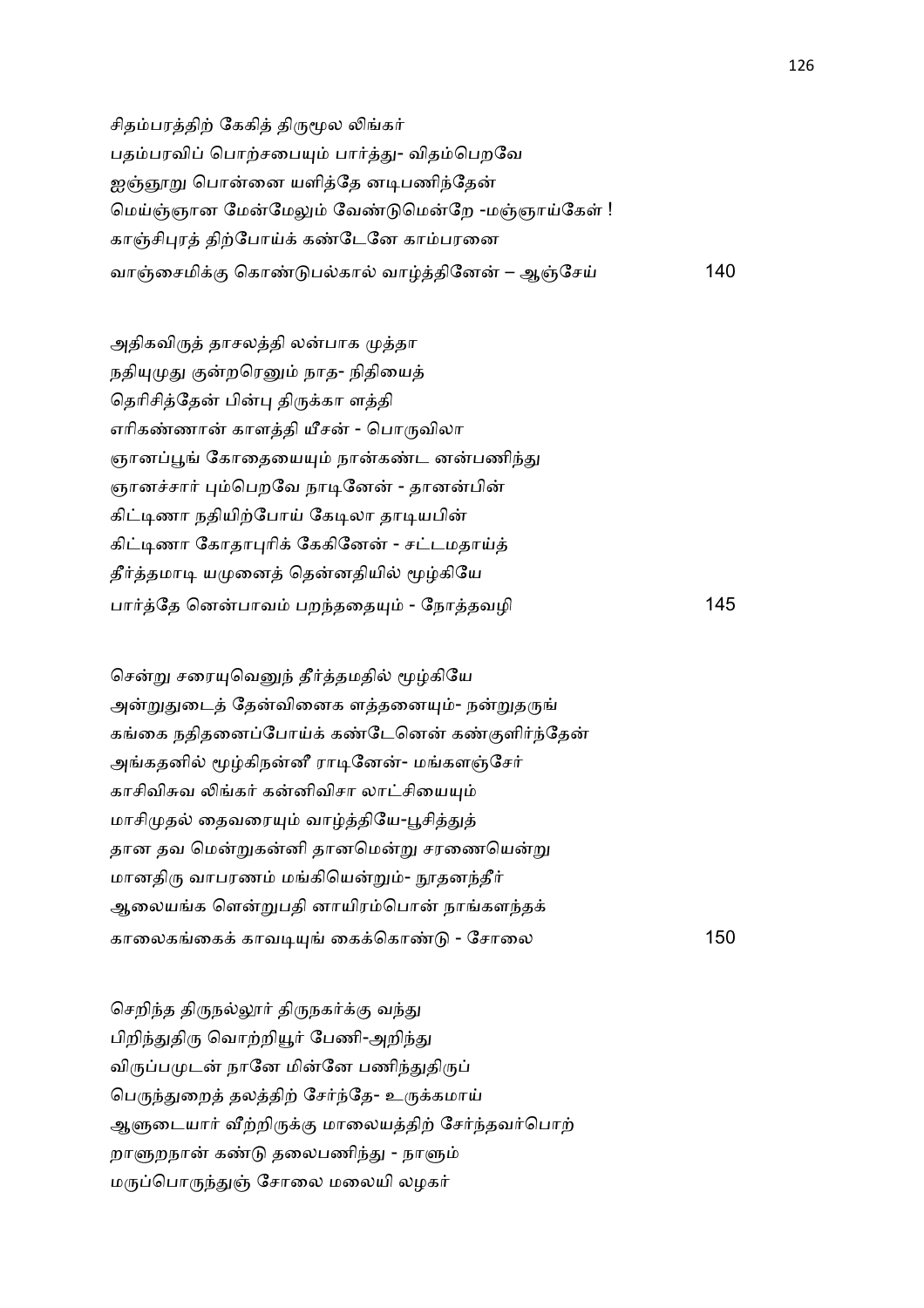ஒருத்தியாம் லட்சுமியு மொன்றாய்-விரும்பத் திருவிழாக் கொண்டருளச் சேவித்தேன் பின்பு தி'வலO Jழிதைன6 ேசவிேத - உ'கி 155

நடந்துரா மீசுரத்தில் நான்ராம லிங்கர் மடந்தை பொற்பதமாம் மாதைத் - திடம்பெறவே வந்து தொழுதுகொண்டு வந்தவொரு காவடியை அந்தவிரா மீசுரனுக் காக்கியே - பின்பு வயிரவ பூசைக்கே வடமாலை சார்த்தி அயில்விழியே ! பாம்ப னகன்று- வெயில்ல நவபாஷா ணத்திலே நான்தீர்த்த மாடிப் பவமேகக் கண்டேன் பதுமீ! - தவமார திருப்புல்லா ணிக்குவந்து சேர்ந்து பள்ளிகொண்டோன் தி'பாத க! ெதாிசிேத - வி'பாC 160

உத்தர கோசமங்கை யுற்றொருநா ளங்கிருந்து அத்தா மங்களே யடிபணிந்தேன்-நத்தியே ஆற்றாரிற் சோமலிங்க ரம்மையெங்கள் சோமவல்லி பாற்றூய னாகப் பணிந்தேன்-ஈற்றிலே

(யாத்திரை முடிவு)

சங்குமுகத் திற்போய்த் தானமுஞ்செய் தந்நேரம் அங்கணாயக் கர்மடத் தாக்கியே - மங்காய்!நான் பார்த்தேன் செலவும்யாம் பார்வரவு மெல்லாம் சேர்த்தேன் சரிகண்டேன் செல்வியே! - தீர்த்தச் செலவி லிதுவரையிற் சின்னக்கா சில்லை உலக பழி+க 8ட5, - பலவாC 165

துன்பத்தை மேவினேன் தோகாய்!இவ் வையாண்டில் இன்பத்தை மேவவினி யங்கே-யன்புற்ற வாத்தியார் தன்னகத்தில் வந்திருந்து கொண்டுவெகு நேத்தியாய்ப் பேணினேன் நேருடலை- வாய்த்ததேன்

(நாரண வாத்தியாரின் அகம் செல்லல்)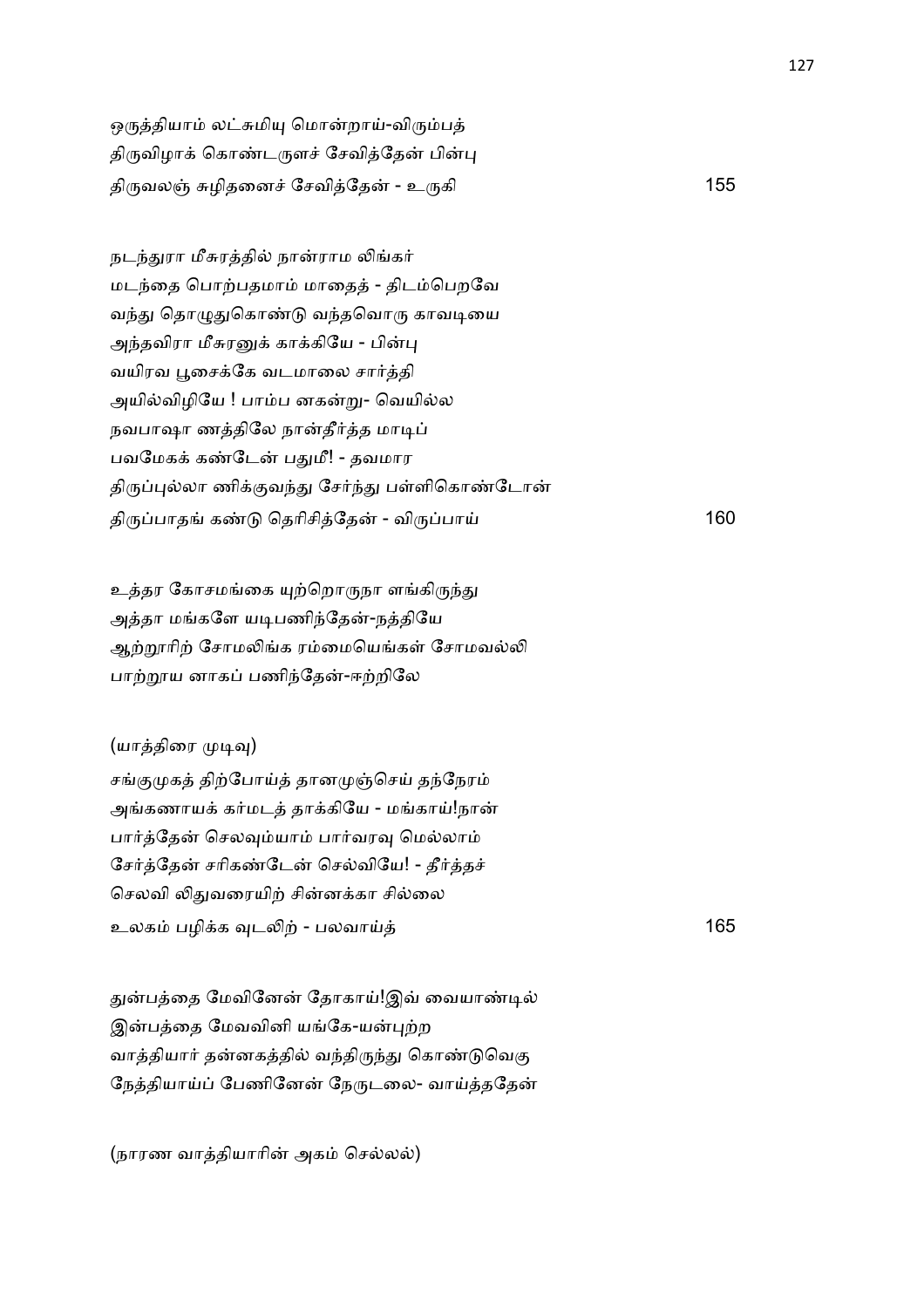நானினைந்து மாசிவிழா நாட்கொடியேற் றன்றுவள மானதிருச் செந்தூரி லன்றுவந்து - மானபரன் நாரணவாத் தியாரகமே நன்றென்று சென்றுமனப் பூரணமா யங்கவரைப் போற்றினேன் - வாருமிரும் எங்கே யிருந்துவந்தீ ரென்றா ரியம்பினேன் அேகெய ெசCதிெயலா மபாக- மகாC!பி 170

கங்கை யெடுத்தவர்தன் கைக்கொடுத்தே னன்றுமுதல் எங்கள் குடிக்குநன்மை யெய்தியதே- அங்கவரும் அன்பாக வாங்கியவர் புரோட்சிக் கெவர்க்கும் பின்பே கொடுத்துப் பிரியாமல்- என்பாலே ஓராண் டிருமென் றுபசரித்தா ராமென்று நேராம் பரகதிநெஞ் சில்வைத்துச் சீரார்ந்த

 $(g)$ ருச்செந்தூர் ஆண்டவனை வழிபடல்) கந்தவரையு மெங்கள் சண்முகநாதன் கொலுவும் அந்தவத னாரம்பமாங் கடலும் - இந்தழகைச் சண்முக விலாசமதிற் சார்ந்துகண்டே னப்பொழுதே எ!ண' பவ+கடவி ேடகிேன - ெப!ேண! 175

வதனாரம் பமுதலாய் மாவிருபன் னானாங்கு சததீர்த்த மாடித் திரும்பி - விதவிதமாய் அஞ்சாறு பொன்தான மவ்விடத்தே செய்துமிக்க பஞ்சாட்சரஞ் சேவித்துப் பண்பாக -- விஞ்சையருள் சண்முக நாதனிரு பாதத்தைத் தொழுதுடன்போய் விண்ணவரும் மண்ணவரும் வேண்டுகின்ற - பண்ணவனாஞ் சுப்பிர மண்ணியர் துணைத்தாளைப் போற்றியதற் கப்புறமற் றாலையங்க ளானவெல்லாந்- தப்பாமல் ஆறுகா லங்கள்தொழு தன்றுமுத லானையின்மேல் ஏ\$நா லா4தி'நா ளிவைர( – ேவ\$நிைன 180

வில்லாம லிப்படியே யேத்திடிலஞ் சாந்திருநாள் வல்லான கலாபமயி லேறி- எல்லோருங் காண வெழுந்தருளக் கண்டுபின்நான் வந்துமனம் பூணவே வேதம் புகன்றுவரில்- நாணமுறும்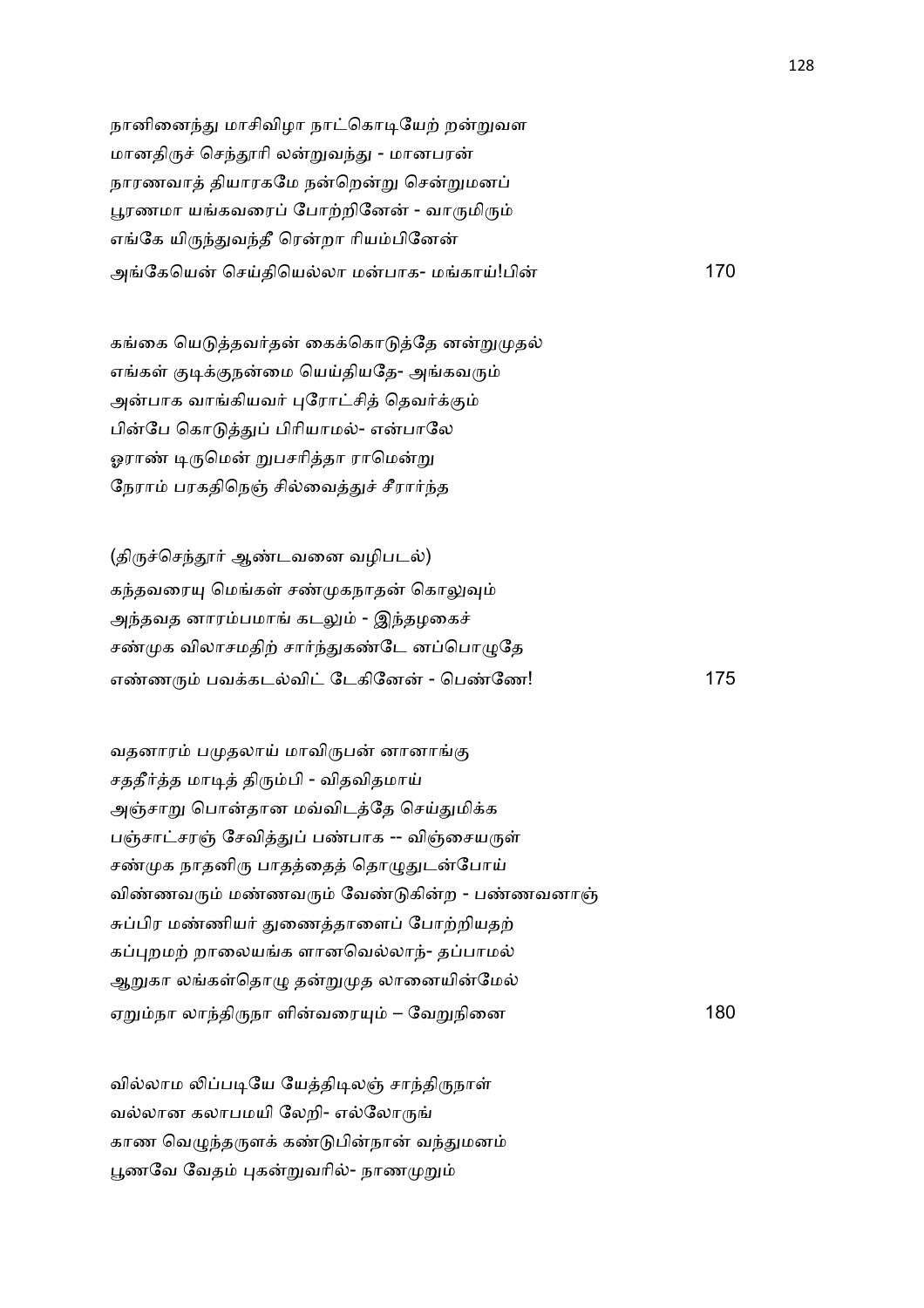மின்னே!பொல் லாக்காலம் வேறே நினைவுதந்து முன்னே யிழுத்ததுநான் முன்போனேன் – அந்நேரம்

(நடனமாதைக் கண்டு, கருத்தழிதல்) சன்னிதியிற் றாதியர்கள் ததிங்கத் ததிங்கிணத்தோம் என்ன நடிக்கையிலோ ரேந்திழையை - - மின்னே!யான் நண்டுசிப்பி வேய்கதலி நாசம்வருங் காலமதில் ெகா!ட க'வழி+. ெகா1ைகேபா - ஒ!ெடா&Q2! 185

போதந் தனங்கல்வி பொன்றவருங் காலமதில் மாதர்மேல் வைக்கு மனமென்றே --ஓதல்போற் கண்டேன் மருண்டேன் கருத்தழிந்தேன் மாலால்வாய் விண்டேன் மதர்த்தேன் விதிர்த்தேனே - கொண்டைச் சொருக்கின் சொருக்கினுள்ளே தொங்கலையுங் கண்டேன் கருத்து மயங்கிக் கரைந்தேன் - விருப்பமுடன் நெற்றியிலே யிட்டபொட்டின் நேர்த்தியைக்கண் டப்பொழுதே சற்றுமடங் காவிரக சன்னதமாய் - முற்றும் பரதப் பழக்கமுறும் பாவைநுதல் கண்டேன் பரதவி- நி\$ பைதேத – சரமேந2 190

விழியின் மருட்டுமது மீண்டுவரு மானின் தொழிலதையுங் கண்டறிவைத் தோற்றேன் – தெளிவுநவ ரத்தினத்தோ டிட்டிருக்கும் ராசகொலு வையென்கண் பெற்றவிடத் தேகாமப் போய்கொண்டேன்-சற்றிணையில் பல்வரிசை கண்டிவள்தன் பாதம் பணிவதன்றி நல்வழியொன் றில்லையென்றே நாட்டினேன்- மெல்லவே நாளிற் கனத்தமுலை நாம்பூசை பண்ணுகின்ற சாளிக் கிராமமென்றே தான்கொண்டேன் - கேளிக்கை ஆடுகையி லேயசைக்கும் அங்கைகளை யும்பெரியோர் நா மைப யதெமேற நாெகா!ேட - பா வ2க1 195

சொற்கடங்காப் பேரழகு தோகை வயிறுசங்கப் பொற்பலகை யென்றுமனம் பூரித்தேன்- மற்றதன்மேல் ஓதிரதி பங்கனம்போ! வுந்திரோமத் தொழுங்கோ!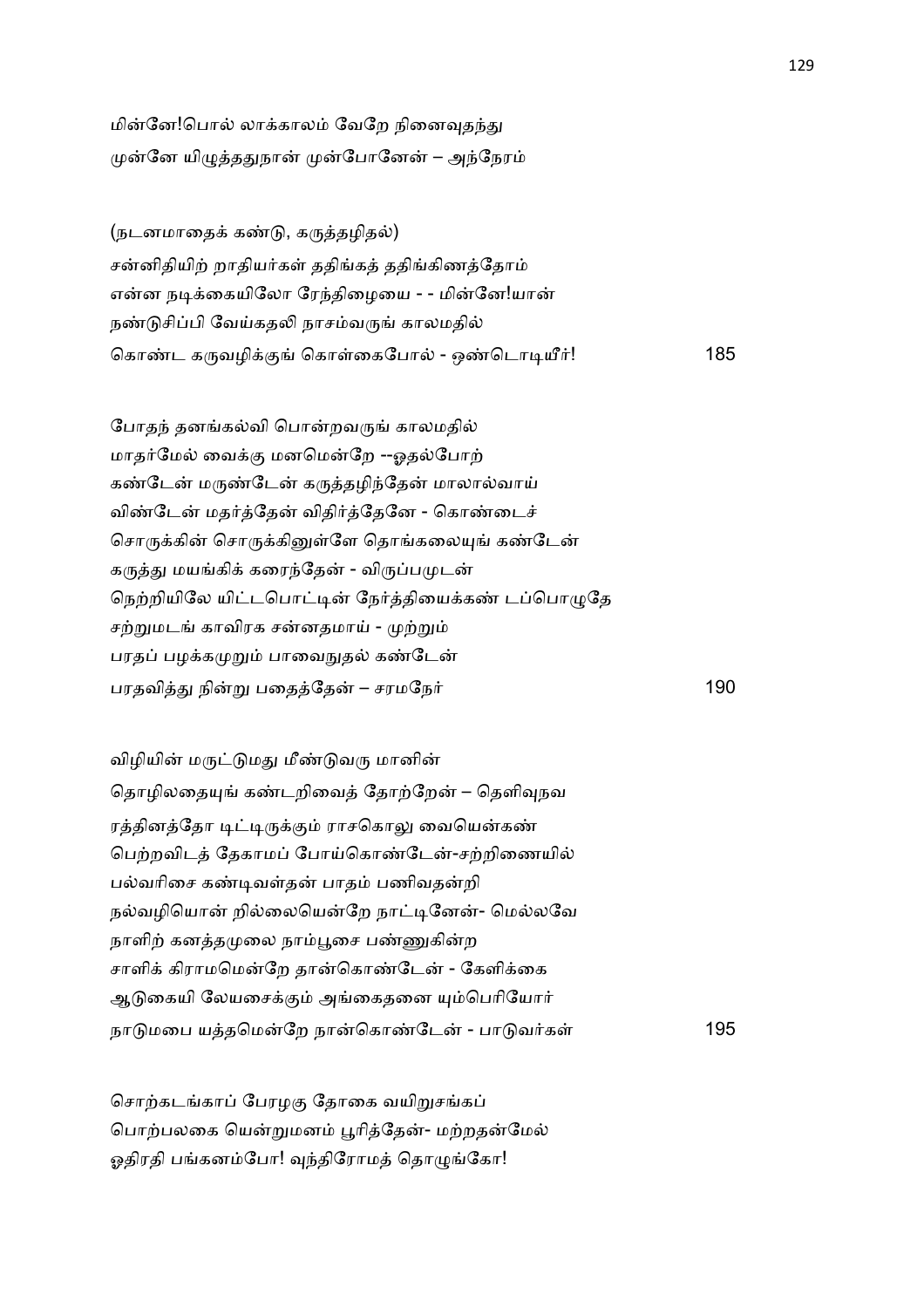மாதிரத வஞ்சிராணி வாய்த்ததோ !- தூதியே ! மின்னிடையைக் கண்டு மிகவு மயங்கியவள் தன்னடியின் கீழே தலைகுனிந்தேன் - வன்னமணி மேகலையைக் கண்டு மிகுசோப மாகியெந்தன் ஆகமனைத் துங்குலைந்த தங்கனே - தோகை துகிலுமதிற் சரிகைச் சோதியுங் கண்டாங்கே அகில நைக+க மதியாேன - சகிேய நீ ! 200

கண்டா லுடன்மயக்குங் காலடிகண் டேகாமங் கொண்டாலே(லே) சல்லவெகு கோட்டாலை- எண்டிசையோர் கண்ணை மயக்குமுடற் காந்தியென்றே கொண்டதல்லால் என்னை மினுக்கமென்றே யானறியேன் - பெண்ணே! நடிக்கும் பரதவிதம் நட்டுவ னண்ணாவி துடித்துப் பயிற்ற லறியேன் - துடிக்கொப் பகில மயங்குமவ ளிடையின் தேய்வைத் -கி5\$+க ெமறவ2 ெசானா2 --- சகிேய ! 205

சொருகுகுழ லத்தனையுந் தோகைகுழ லன்றிக் கரிய கவரியென்றே காணேன் - திருமேனி வாடைக் குணத்தைமயி லுடலவர்க்கென் றிருந்தேன் மேடைப்பூ லான்பொடியாய் விண்டாரோ- காடைக் குரல்கூவுங் கோதைசித்திரக் கொட்டகை யுள்ளானாள் பரலோகி போல்நின்றேன் பாங்காய்- அரகரா வென்று தொழுவோரு மிருமைமயி லோன்கொலுவும் நன்றுபணி மாறுகின்ற நேர்மைகளுஞ் - சென்றுசென்று பார்ப்பா ரவரவரே பைங்கிளியை நான்பிரியேன் கூர்ப்பென் றிவையந்தக் கோதைதன்மேல் - தாக்குறவே என்னறிவும் நன்றா யிதமகிதம் பார்க்கின்ற நெனறி( மDவிட நைக+கிடமாC- னமவ1 210

காலசைக்கி லென்னுடைய காலசையுங் கையுடனே மேலசைக்கி லப்படியென் மெய்யசையும்- ஆலம்

(நடனமாது, புன்னகை புரிதல்) நிகர்விழியாள் நாட்டியத்தில் நின்றாடும் போது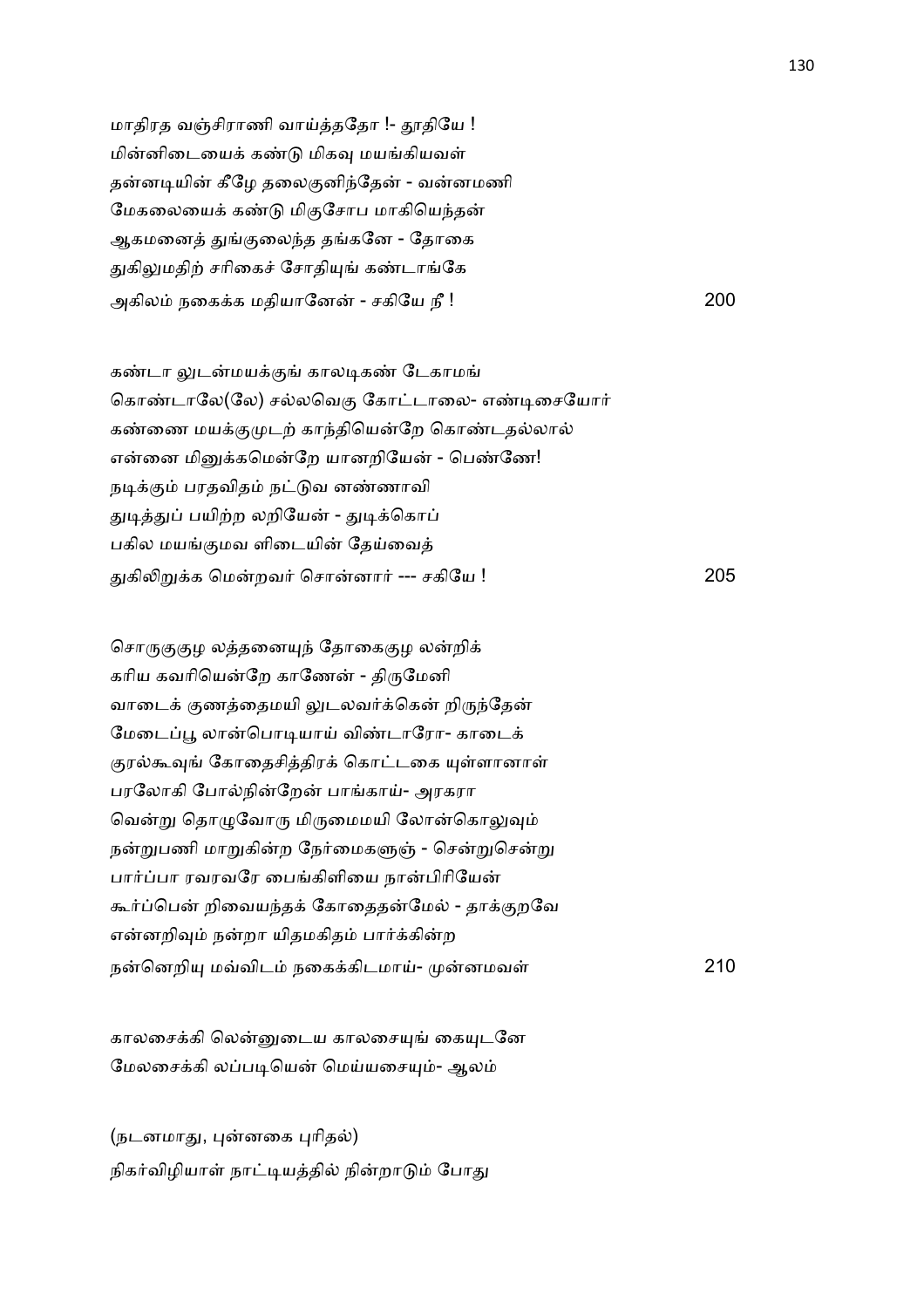நகைபுரிந்தா ளென்முகத்தை நாடி - நகைபலவாய்

(அம்மாதின் புன்னகையைக் கண்டு, தவப்பயன் எனல்) நான்பூண் டிருந்ததெல்லாம் நாரிகண்டோ ? என்மயலைத் தான்தீர்க்க வேண்டுமென்ப தாந்தயவோ ?- வான்புகுமென் முன்னவரே செய்ததவ முற்றிவரும் பயனோ ? பின்னைநான் காசிகண்ட புரமோ?- என்னவோ? என்றே நினைத்ததல்லால் என்கையிலோட் டைதரவே இேறபா2 தாெளனநா ென!ணா- – ெசேற 215

விளக்கிற் பறந்துவிட்டில் வீழ்வதுபோல் நானே கிழக்குமேற் காயவள்முன் கெர்ச்சித்து- உழக்கியே நானடந்தேன் போகவர நாரிகண்டா ளோயிலையோ வானவர்சே னாபதியை வாழ்த்தாது-போனதெல்லாம் சந்தோஷ மானதல்லாற் தாதியர்கள் காணவிங்கு வந்தே னலைவதேன் வைத்துணரேன்- இந்தமையல்

### (நடனமாது தன்வீடு செல்லல்)

கொண்டலைந்தேன் நான்மிகவுங் கோதாயவ் வேளையிலே வண்டுவிழி யார்கோயில் வாயில்விட்டுச்- செண்டைப் பிடித்தகர மானமற்றப் பெண்க ளெல்லாங் கூடியுடுச் சந்திரனை வளைவதொத்தே - அடுக்கவளைந் $220$ 

திவ்வாறே சென்றாரவ் வேந்திழைவா யில்வரையும் வெவ்வேறே யேகினர்பின் வீடதனில்- அவ்வேளை இவ்வளவுங் கண்டே இவள்நமையுங் கூடுவளோ? அவ்வளவும் நாம்போ யறிவதெனுங்- கவ்வையினால் பார்த்தறிந்து கொள்ளப் பருபடைகொண் டவ்வாயில் சார்த்திவிட்டால் மோசமென்று தான்போனேன்- கோர்த்தமுத்து

(நடனமாதின் வாயிலில் தோழியைக் கண்டு வினவல்) மாலையுடன் பொன்னின் வடமே புனைந்துவன்னச் சேலைதரித் தேதிலதந் தீட்டியதோ?- வேலைப்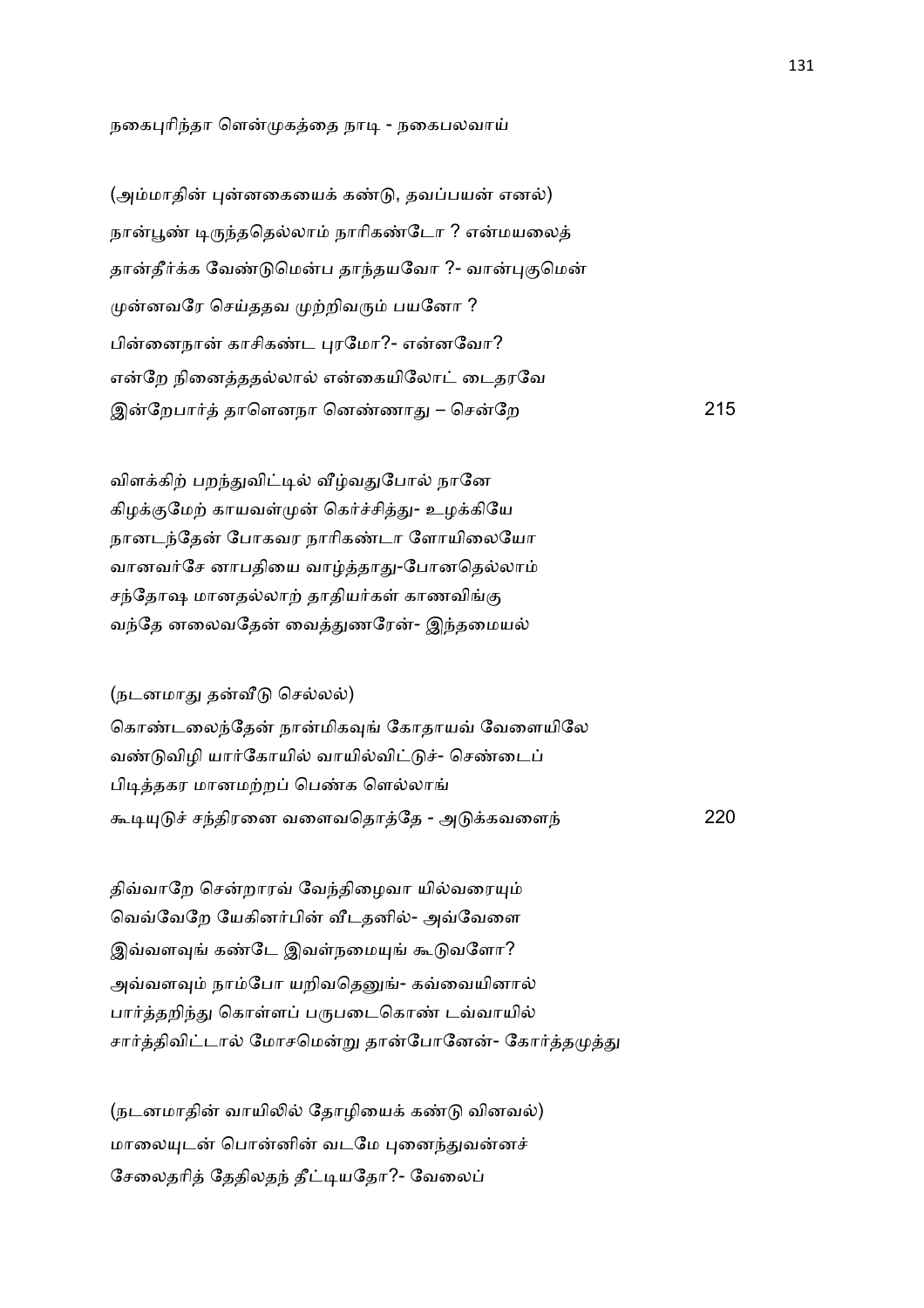பழித்தவிழி யாளோர் பாவைதா னாங்கென் ெமாழி+கடகா6 J4தரமாC ேன - வழிதைலயி 225

வந்தவளை நான்பார்த்து மாதே!நீ யாரென்றேன் இந்தமயி லினடிமை யானென்றாள் - அந்தமின்னைத் துன்பமதில் வந்துயிரைத் தூக்குமெம தூதனைநான் இன்ப மருத்துவனா யெண்ணுவபோல் – அன்பினளாய்

(தலைவனிடம், தோழி தலைவியை வியந்து கூறுதல்) எண்ணி யுனக்குமுன்னே யேகினப்பெண் ணாரெனவப் புண்ணியவாட் டிபுகன்ற பொய்யைக்கேள் ! - விண்ணில்வாம் இந்திராணி யென்றுமாதி யேந்திழையென் றுந்திருவாஞ் செந்தா மரையுறையுஞ் செல்வியென்றும் - இந்தவகைப் பெண்களெல்லாம் முன்புவியைப் பேணிவரிற் கண்டநாரி க!.ளிர இமாைத+ க!டபி)- ப!பான 230

வெண்கலத்தைக் கண்டோர்கள் வேண்டி முனம்விரும்பு மண்கலத்தின் மேல்மனது வைப்பரோ ?- ஒண்பொருளாம் பத்தரைமாத் துப்பசும்பொன் னையுங்கண்டு முன்போல் பித்தளையை யேவிரும்பும் பேருண்டோ ?- உத்தமரே! ஆற்றிலே வெள்ளம்வந் தாலாருஞ் சகதிகொண்ட ஊற்றிலே நீரெடுத்து முண்பாரோ ?-- போற்றும் மருக்கொழுந்தும் பிச்சியிரு வாட்சிமலர் கண்டோர் எருக்கின்பூச் சூடுவரோ? இன்னும் - பெருத்தநிலைக் கண்ணாடி வந்திருந்தாற் கங்கையையோர் செம்பில்வைத்தே உ!ணா& தனழைக ேயா2வாேரா?—ம!ணி, 235

சலதாகக் கொண்டவர்க்கே செவ்விளைநீர் வந்தாற் குலமாகும் வேம்பிநெய் யாகுமோ?- அலகிலா(து) இவ்வுவமை போல்விண்ணி லேந்திழையோ ரையிகழ்ந்தார் அவ்வுலகம் விட்டுவரா ரன்றுமுதல்- நவ்வியிவள் இப்புவிக்கு நாயகமா மெல்லோர்க்கும் நல்லமிர்தந் தப்பறுங்கா மப்பிணிக்குச் சஞ்சீவி !- ஒப்பிலாக்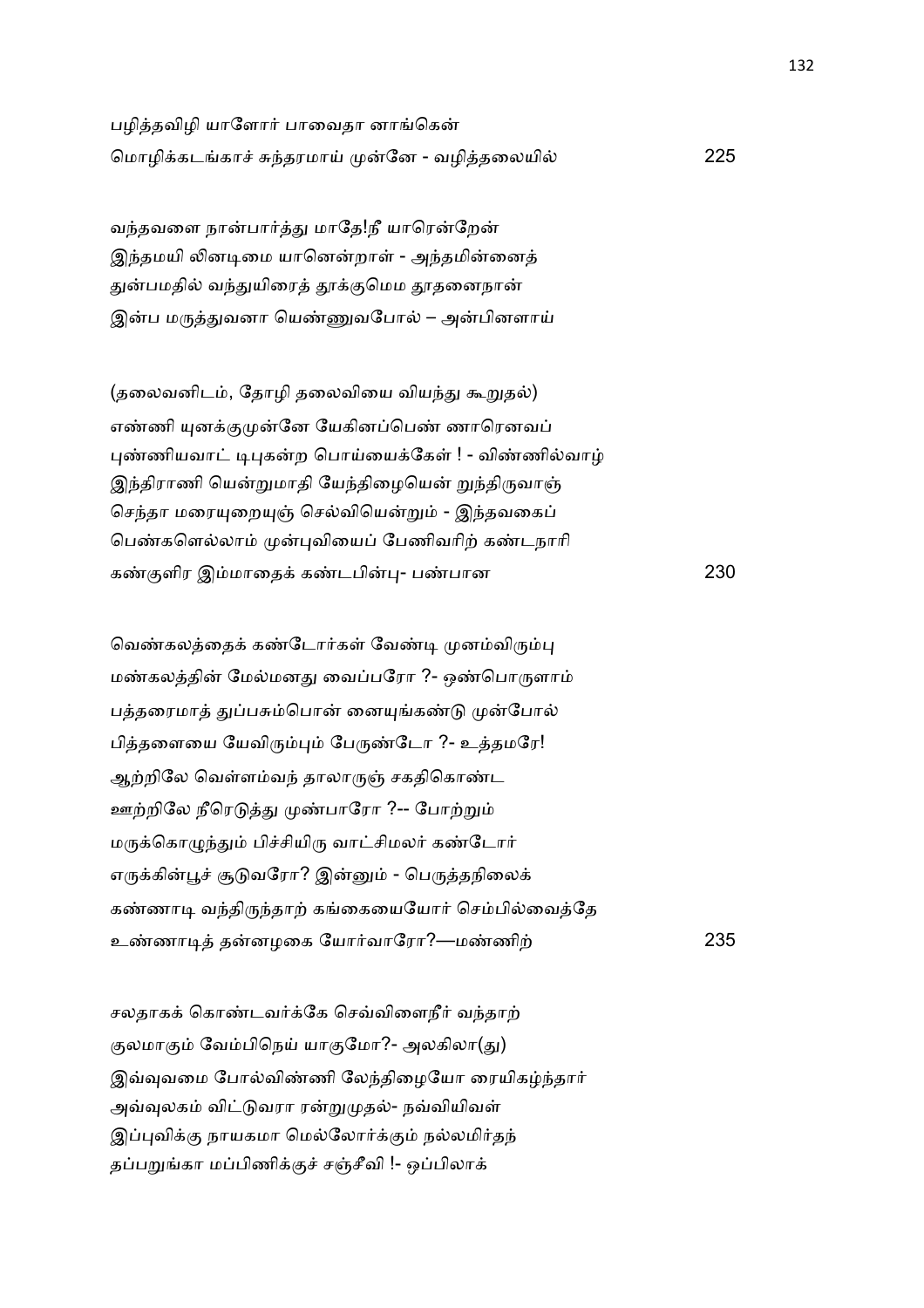காளைக் குமாரருக்கே கண்மணி ! அதுவல்லால் பாளைக் குழலியர்க்கும் பஞ்சாமிர்தம்!-ஏழைக் கிரங்கு மமுதகுண வேந்திழை யாமையர் வரக1 த'ெமக1 மயிலா4-- -ரக2பணி 240

நிற்கு முதலியார் நேமிக்குங் கட்டளையாள் ! சற்குண குணாலத்த ளிப்பாவை! - கற்றவர்க்காங் கல்விக் கடலாம்! கலவிசெயுங் காமுகர்க்கே சொல்லுக் கடங்காச் சுகங்கொடுக்கும் -- நல்லவள்காண்! இக்கோயில் தாதியர்க்கே யாங்கள் முதற்குடியாம்! எக்கோணத் திற்குமெம்சீட் டேறுமிப்போ!- மிக்கான காந்திகொளும் மேனிக் கயல்விழியாள் தன்நாமஞ் சாந்தகுண மோகன சவந்தரியாம்!-போந்தவரே !

(தோழி, தலைவனின் ஊர்பேர் முதலியன வினாவல்) ஆதியிலே நீங்களிருப் பாகுமூர் எவ்வூரில் @தியிேல வ4த'ள ேவ! வெத?- ேகாதிலேர ! 245

எங்கேயோ உங்களையும் யான்கண் டிருப்பதுண்டே துங்கனே உம்மூர்பேர் சொல்லென்றாள்- சங்கையிலா(து)

(தலைவன், ஊர்பேர் முதலியன கூறல்) இப்புவியில் மிக்கானவென் அப்பாவின் பேருஞ் சுப்பையனென் றேன்பெருந் தூதியே ! - செப்பமாய் நானிருந்த ஊருமிந்த நங்கையரை வேட்டதுவுங் கானிடங்கள் சென்றதையுங் காவியம்போல் - வாய் நிறைஞ்சுந் தூதியர்முன் சொல்லியுங்கள் தோகைமே லாசைகொண்டே வீதிதனில் வந்ததென்றே மெய்சொன்னேன்- பாதிமதி

(தோழி, தலைவியின் அருமைசாற்றல்) ஒப்பாகி யந்நுதலா ளோதுமதி வஞ்சகத்தைத் தபாம ேக1நீ! ச4தனேம! – ெசபா4 250

தனத்தாளை நீர்கூடுந் தன்மையோ? அன்றித்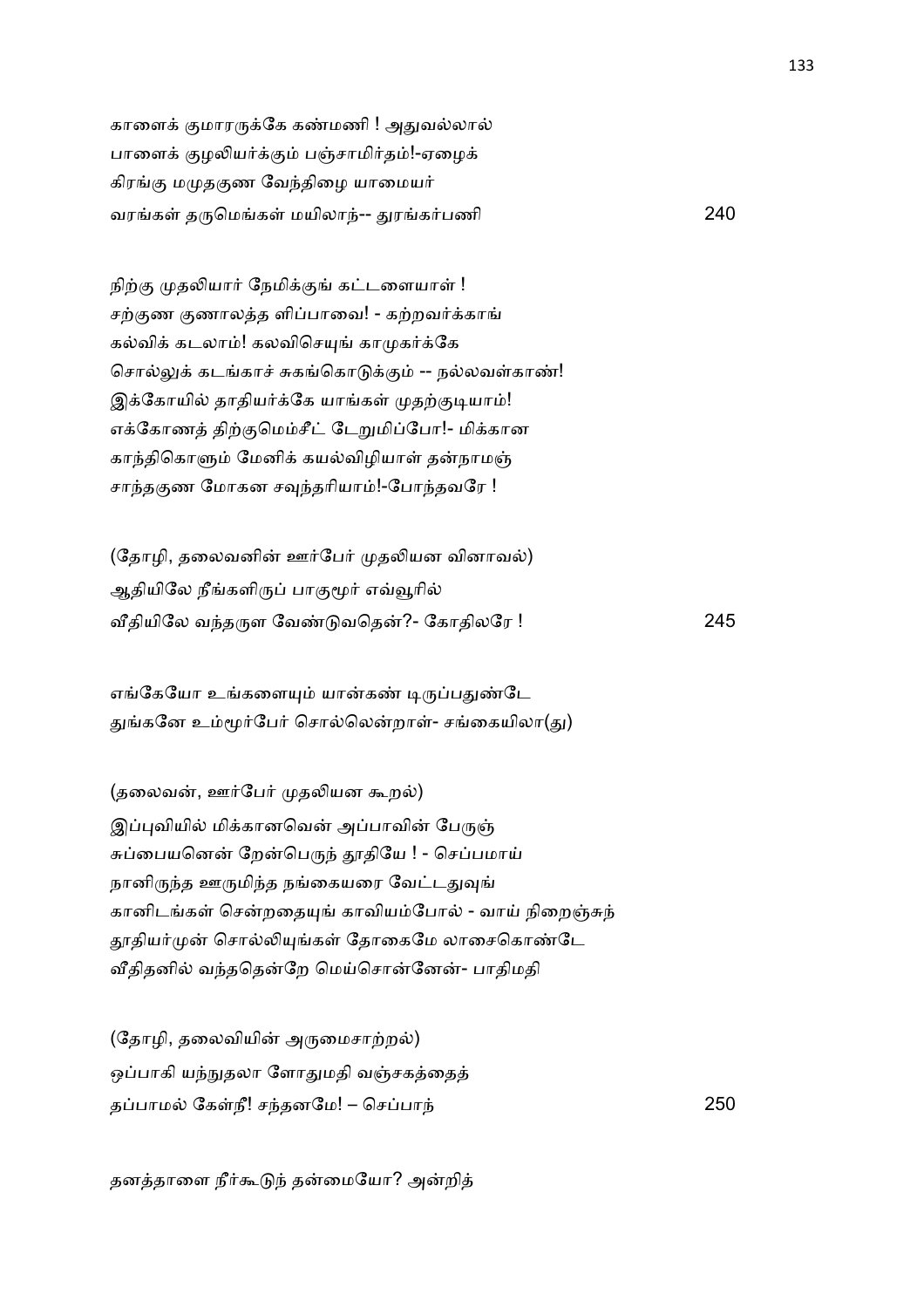தனத்தாலே வெல்லுந் தரமாமோ?- மனத்தால் நீர் வெண்கலத்துக் கொத்தவிலை கொடுத்துப் பொன்னை வொண்கலத்தைக் கொள்வீரோ? ஏதுமென - நண்பாய்! அரைக்காசிற் கொண்ட பரியாற்றைத் தாவாதென் றுரைப்பா ரதையறியீ ரோநீர்-தரைப்பாலே அத்தைமக ளோயிவள்தான் ? ஆரும்விரும் பாச்சரக்கோ? சுத்தவிலை யோ?உமக்குச் சொல்லுங்காண்! - உத்தமரே! அன்புவைத்தீ ரென்றா ளதிருபாற் றினமே பி)மவ ெளைன( ேபணிேய – கைறவிட 255

ஆப்போல வேமறுகு மையனே ! அங்குசொல்லிப் பார்ப்போ மெனப்பகர்ந்த பைங்கிளிமுன் – வாய்ப்பாகும்

(தலைவன், தலைவியின் எளிமை சாற்றல்) ஆலம்போல் நீலவிழி யங்கயற்கண் மாதரசே காலம்போம் வார்த்தைநிற்கும் கண்டாயே! - சாலப் பசித்தார் பொழுதும்போம் பாலுடனே அன்னம் புசித்தார் பொழுதும்போம் போமென்று- இசைத்துமுன்னோர்

(தலைவன், தோழியிடம் பணையம் வினவல்.) சொன்ன கவிதையைநான் சோராது உரைத்தவுடன் என்னசெய்ய வேண்டுங்கா ணென்றுரைத்தாள்- அந்நேரம் பெண்ணே! பணையமென்ன? பேதகமில் லாதுரைத்தால் எ!ேண ென தளிேப ென\$ைரேத- ெப!ணா2 260

(தோழி, தலைவனுக்குப் பணையங்கூறல்) அமுதையுமித் தாராள மான மனதாற் சமுசயமில் லாதணைவீர் சாம்!- கமுகிணைந்த கந்தரத்தா ளைப்புணருங் காமுகரீ யும்பணையஞ் சந்தனத்தாற் கெண்பதுபொன் சாதிரைக்கே-நந்தா பரிசா ரகமாதர் பற்றுவர்பொன் நூறு பிரியாத் தோழியஞ்சு பெண்கள் -- விரியாத மின்னலா யம்மாதர் வேண்டுவர்பொன் <u>ஐஞ்ஞ</u>ாறே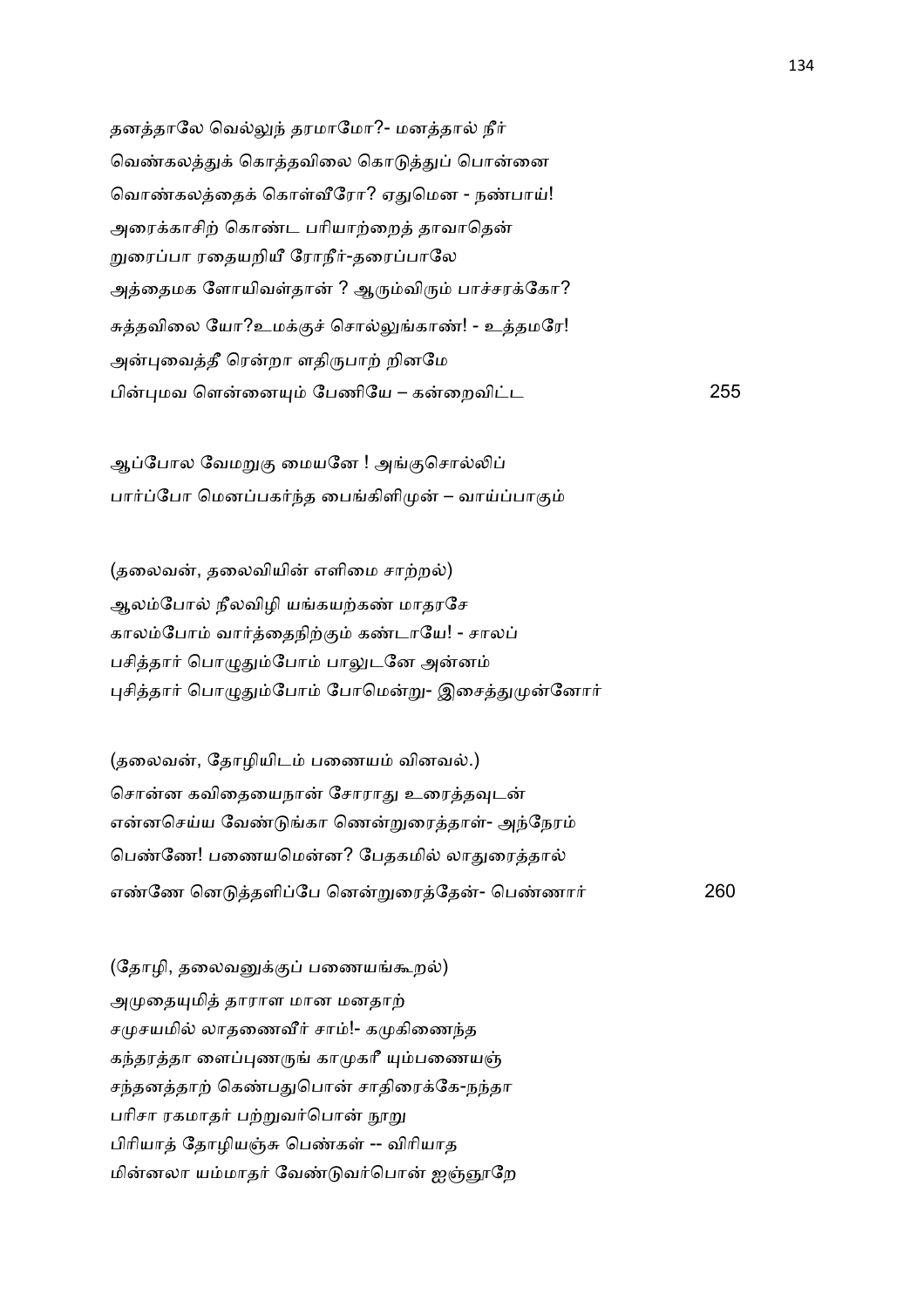| அன்னையர்க்குச் சேலைக் கைம்பதுபொன்-- கன்னி       |     |
|-------------------------------------------------|-----|
| குளிக்குங் களபவிலை கொஞ்ச முப்பதாம்பொன்          |     |
| தெளிக்கும் பனிநீர்ப் பத்தெண்பொன்-கிளிக்குரைசொல் | 265 |

மின்னாள் தனக்கென்றே வேறே கொடுப்பதெல்லாம் பொன்னா யிரங்கிழியே ! போதுங்காண் ! - முன்னேயிவ் வாயிரெத்தெண் ணூற்றோடே ஐம்பதுபொன் னுங்கொடுத்தாற் ரோயிதத்தில் வேணசுகம் பெறலாம் – வாயினிக்க

(தலைவன் ஈராயிரம் பொன் ஈதல் ) உண்ணலா மின்னிதழி னூறுமமு தையென்றாள் எண்ணியீ ராயிரம்பொன் ஈந்துபின்னுங் - கண்மணியே! காப்பாய்நீ! உன்னிரண்டு கைப்பிடிநான்! காவாயேல் தாப்பாரு மில்லையென்றேன் தாதிசொன்னாள் - பார்ப்பார்க்கு வாய்ப்போக்கே னென்றவச னப்பழமை யுண்டே ேபாCபா2+ேக ெனேற )க\$நிறா1- ேவC+க=தா1 270

(தலைவன் தோழியிடத்து அடையாளங்கேட்டல்) சம்மதித்தால் கால்கொலுசுச் சங்கிலியை நீவாங்கி நம்மிடத்தில் வாவென்றேன் நாரியே ! - விம்மிப்போய்க்

(தலைவன் தானே நினைந்து வருந்துதல்) கெட்டகுடிக் கேற்றதெப்பங் கிட்டினதாய்ச் சொன்னாளோ? கட்டிநிதிக் காரனென்றே காட்டினளோ ?- இட்டமாய்த் தேடியமுள் ளுத்தனியே தேனேயுன் காலிலிப்போ ஓடிவந்து பாய்ந்ததென்றே ஓதினளோ ?--கோடிதரஞ் சென்றாடுந் தீர்த்தமுனைத் தேடி வலியவிங்கே நன்றாக வந்ததென்றே நாட்டினளோ?- அன்றிக் குரங்காட்டங் கொள்ளவிந்தக் கோமாளி யாமென்று இரகா ளியபிேயா ! ெயேனா ! – வரபாக 275

நாலாறு நாழிகையாய் நாரிவரக் காணாமல் வேலாயு தன்பதத்தை வேண்டியே - நூலாம்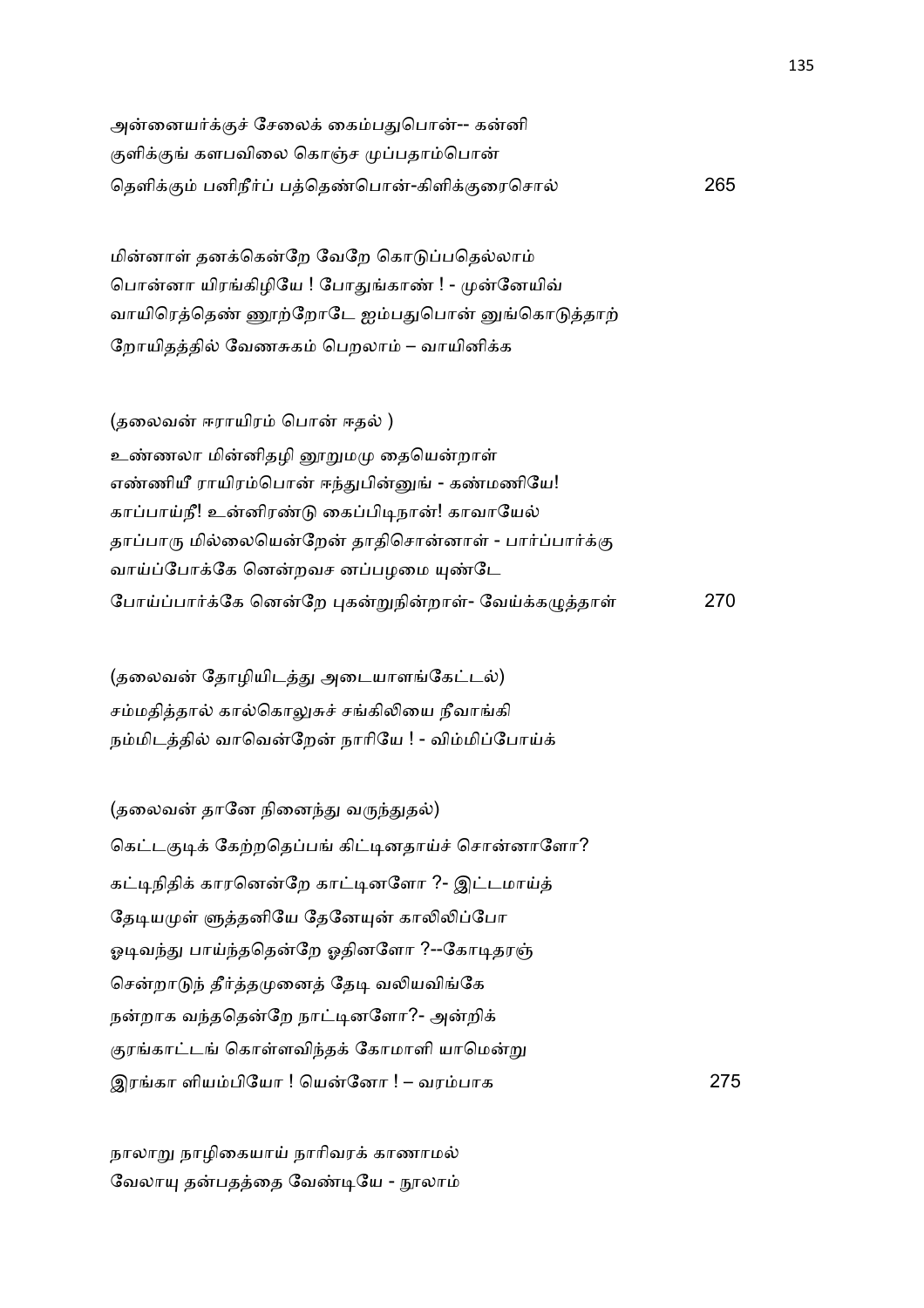இடையாளுஞ் சம்மதித்தா ளென்றசொல்லைக் கேட்டால் கிடையாத ரத்தினக் கிரீடம் - அடையாளம் ஆகத் தருவாளென் றாணையிட்டே னப்பொழுதே மோகச்சகி யும்என்கண் முன்வந்தாள் – தாகத்தால்

(தலைவனிடம், தோழி தூது சென்றுவந்ததைக் கூறல்) பாங்கிநீ ! சென்றசெய்தி பாலோ சீலோவெனநான் ஏங்கினேன் பாலென் றியம்பியே - தீங்கிலாக் தூதுசொலிப் பட்டசலஞ் சொல்லத் தொலையாது ேபா-ெமன+ ைகயேன ேபா-ெமறா1 - ஏ-ெசCதி 280

என்றே பதறிவந்த யென்றூதி யம்மைபாற் சென்றே நடந்தசெய்தி செப்பினேன்-அன்றேடீ போந்த வுதாரனுக்குப் பொன்றுரும்பு சூரனுக்குச் சேர்ந்த மானஞ் சிறுதுரும்பு - ஆய்ந்த அறவனுக்கு நாரி யறத்துரும்பு நெஞ்சில் துறவனுக்கு வேந்தன் துரும்பு - முறைமையாய் ஆய்ந்தவரே! இக்கவிதை யாதியிலே சொன்னதெல்லாம் ஏந்திழையே ! கேட்டிருப்ப தில்லையோ?- சேர்ந்தபுகழ் ஆடவராய் வந்தா லழைத்துவர வேண்டுமல்லாற் ;ட8நீ ச4தயமாC ;\$வேத ?- Uட 285

மதியாய் ! பணத்தைமுன்னே வாங்கிவர லாமோ? புதிதாயிப் போபணத்தைப் போற்றேன் - சதிகாரி ! துன்மதியால் வாங்கிவந்த சொர்ணமதை நீகொடுத்து நன்மதியா னையனேபோ நாரியென்றே- அன்னையார் இப்படியே சொன்னா ளிதோபணத்தை யேகொடுத்து முப்புரிநூ லோனையுன்றன் முன்னமே - செப்பமாய்க் கூட்டிவா ரேனம்மா கோபிக்க வேண்டாமுன் பாட்டிலே நீயிரென்றுன் பைங்கிளிபால்- நாட்டமாய் வந்தே னவளும் வந்தமாப் பிள்ளையெங்கே யென்றாள் இ4தா பாிச மிணகியவ2 – த4தைத( 290

அம்மை வாங்கேனென் றவர்பாற் கொடுத்திடென்றாள்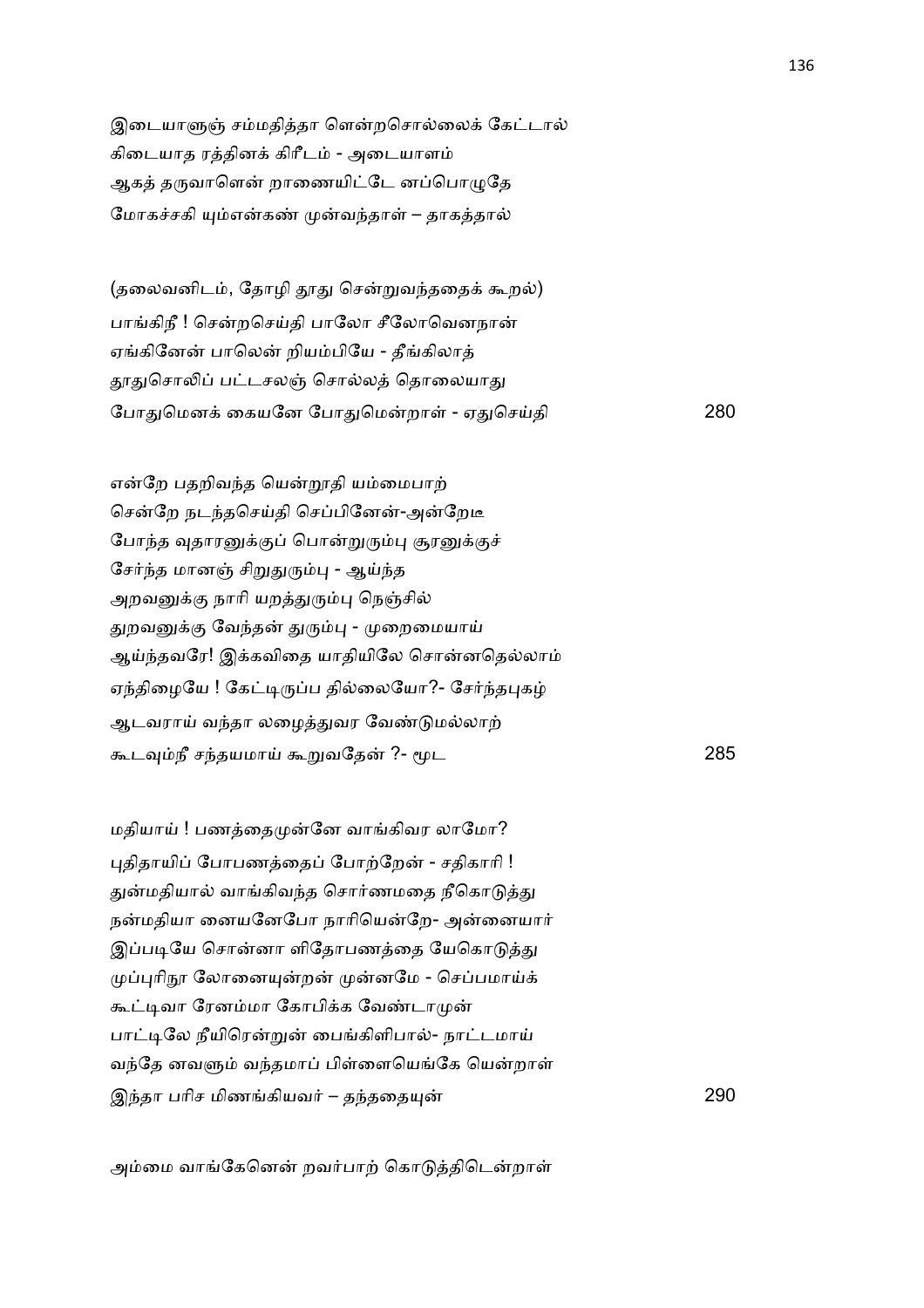சம்மதித்து வாங்கான் தவிப்பாய்நீ - தும்மிடத்திற் சொல்லவந்தே னென்றதற்குன் தோகையவர் வாரமட்டும் மெல்லவவர் பொறுக்க வேண்டுமென்று - சொல்லிப் பணமுடிப்பை வாங்கிப் பருந்தனத்திற் சேர்த்து மணமுடிக்க வந்த மதனைக் - குணமாகக் கூட்டிவா வென்றவளே கூறித்தந் தாள்கொலுசென் றாட்டியதி ரூபரத்தின மானசகி – காட்டினது

(தலைவன், தோழியிடம் தான் மகிழ்ந்துகூறல்) சீதையெனு மம்மையன்று தேங்கிச் சிறையுறுமப் போதையிலும் மெய்ப்பரதன் பூமியிலே - காதலினால் அக்கினியை மூட்டி வலம்வருங்கா லந்தனிலும் மிக்க வனுமன் விரைவாக- முக்கியர் திருவாழி காட்டிநின்ற செய்கைபோல் தம்பி பெருநாக பாசம்பெறுங்கால் - அருகாக வந்த கருடனைப்போல் மாதேயவ் வேளையெனக் கந்த மகிழ்வுபோ லானதே- சந்தமுறும்

(தலைவன், தலைவியின் கொலுசு பெற்றுத் தலைவியிடம் சென்றது) அக்கொலுசைக் கைநிறைய அன்பாக வாங்கி யெந்தன் இக்கணிணைக் கேயணிந்தே னென்மயலால்- வெட்கமிலா நானே படும்பரிசை நாரிகண்டு வேட்டையின்று தாேன ப5தெதன6 ச4த ,\$ - மாெனCவா1 300

தேடித் தவிப்பாளே சீக்கிரம்வா ருங்கோவென் றாடிப் புளகித் தணிமுலையாள்-வேடிக்கை ஆகவே முன்னடந்தா ளந்தமின்னை நான்றொடர்ந்து போகவே பின்வந்தோர் போற்றச்சீ-தாகம்போல்

(தாதியர் புடைசூழ்ந்து பரிகசித்தல்) மச்சான்நீ வாருமென்று மான்போலக் கிட்டவந்து முச்சாணீ ளத்திழுத்தேன் முன்னின்றாள்-அச்சணத்தில் அன்படையாள் போலொருபெண் ணத்தானே ! வாருமென்று என்பிறவீ! வாருமென்றா ளேயொருபெண்- முன்பாக வந்துமறித் தண்ணாவி1 வாருமென்றா ளெயொருபெண்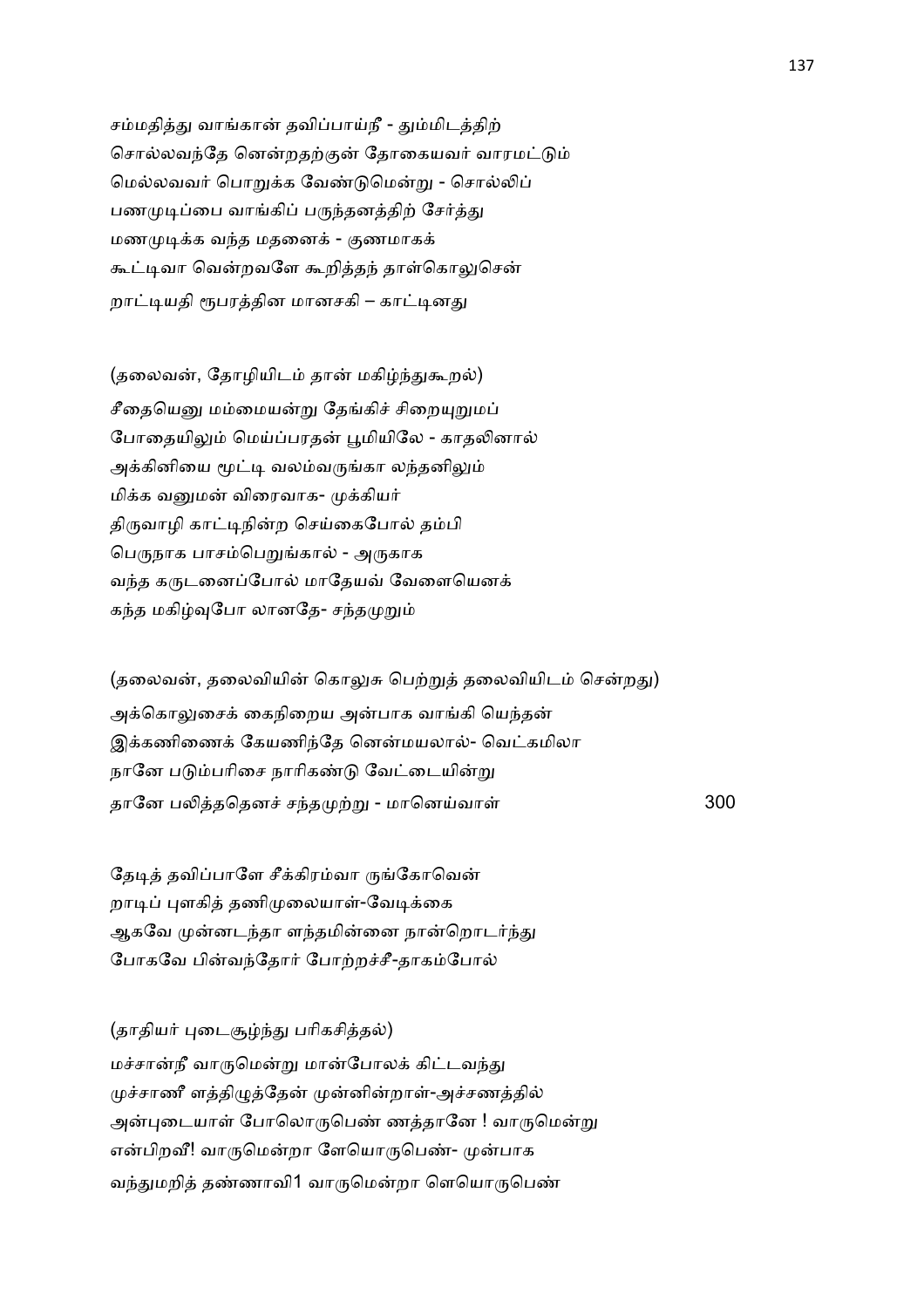### இ4- க பாைவய ாிர! ேப2- ச4ேதாஷ 305

மாகவந்தே தம்பீ!நீ ராருடன் வந்ததென்றாள்? தாகமும்போ லோர்கிழவி தானும்வந்து-மோகமாய்ப் பேரனார் வந்தீரோ ? பெண்ணா யென்றுரைத்தாள் தூரவுமோர் கன்னிவந்து தூண்மறைவில்- சாரநின்று

(தலைவன் தாதியர்கட்குப் பதில் கூறி அமர்தல்) மாமனாரே! வாரும் வாருமெனக் கேட்டாள் ஆமம்மா வென்றிவர்கட் கோகியே - காமமாய் நூறுநாய் கூடியொரு நொண்டிமாட்டைக் கடிக்க வேறுபுக லின்றியொரு வீண்செடியின் - தூறு புகுந் தப்பொழுது வெம்புலியொன் றங்கே கிடந்துகண்டு தபவிடா ம,பி&+க தாப-. - அப&ேபா 310

வீணிகளாய்க் கூடியெனை வேதனையே செய்யவங்கே நாணமிலா மாமிகண்டு நாணியொரு - கோணமதில் ஓடிப் பதுங்கிடநா னுள்வீட்டில் போய்புகுந்து வேடிக்கை யாய்தடத்தில் வீற்றிருந்தேன் - கூடியே வெண்சா மரையும் மயில்விசிறி நாலாறும் பண்பாஞ் சிறுவிசிறி பத்துடனே - தண்சேரும் பன்னீர்க் கலசமெடுப் பித்துவிக்கக் காளாஞ்சி மின்னார்க்குங் கண்ணாடி வேணவதம் - பொன்னால்செய் கைவிளக்கே நான்கு பக்கம் பரவுமஞ்சு ெமCவிய2தா ெலாறிர! ெவ&(ட - அCேயா 315

அடப்பமொரு நான்கு மாக வந்தவன் மடக்கொடியார் கொண்டு வளைந்தாற் - கடப்பவரார் ? இந்திராதி போகமதற் கெய்தாதே டீமயிலே ! இந்திராணி யித்தனையு மேற்குமோ ? - சந்தோஷங் கொண்டே நாம் நம்மாதர் கூடுங் கொலுவிருப்பைக் கண்டேயம் மாமிவெகு காதலாய்ப் - பண்டே பழகியிருந் தாள்போலும் பாதகிதா னேநெஞ்சில் அழகி வாருங்கோ வென்றேனென் - றழகீரும்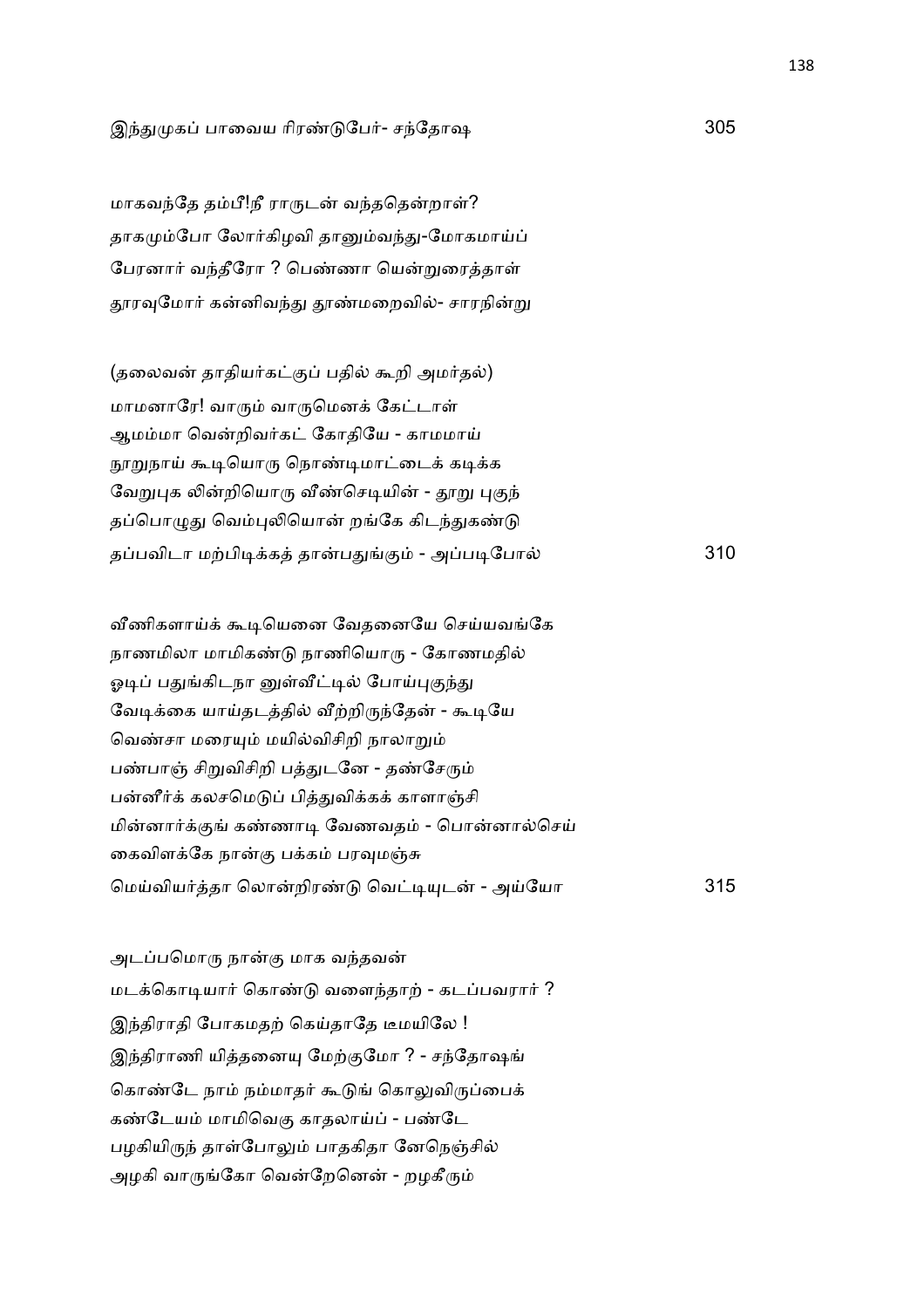இந்தமொழி நீயங் கியம்பென்றாள் வந்தே ேந,ற4த ெமாழிேக வா,றிேன - சி4ைதயிேல 320

அன்புபோற் பொன்கமல மஞ்சிலரி பிளவுந் தின்பர் பொருட்டிலையுஞ் சேர்த்துவைத்தே – என்பால்

(தாய், தலைவனிடத்துப் பசப்பிக்கூறுதல்) கொடுத்தனுப்ப நானதுகைக் கொள்ளுங்கால் மேலுநம் இடுக்கணைச்செய் மாமிசொல்வா ளின்னும் – அடுத்துப்

பழகவிலை யென்றோநீர் பக்கவச னத்?தோ சலதிவந்த தோமுன்னிங் கேசுவாமி !-உளமிவளைப் பார்ப்போ மெனநினைந்தோ? பையொடுபொன் தந்தவரைச் சேர்ப்போமென் றோநாங்கள் தேவரீர் - வார்த்தைசொலுந் தூதியே ! உங்களையுஞ் சொல்லி நிறுத்தினளோ? மாதின்மேல் நீவைத்த வாரமிதோ? – ஆதிமுதல் த 325

என்னையா! உங்கள்குண மிப்படிதா னோ?அலது முன்னமுங்கள் தாயார் மொழிமதியோ? - தன்னிலே நாமாகப் போகிலுங்கள் நங்கைமதி யாளெனவோ? வீமா!நீ ராரேனும் வேற்றாட்கள்- தாமாக இங்குவரக் கண்டதுண்டோ ? ஏதோ யிவையறியேன்! உங்கள்மன வெட்கமோ? ஓதுவீர் !- அங்குனது .

 $(g$ லைவன், தாய் பசப்பலுக்குப் பதிலிறுத்தல்) தூதுவிட்ட செய்தியென்று சொல்லிப் பசப்பினாள் ஏதுமில்லை வெட்கந்தா னென்றேன்நான் – கோதில்

(தலைவனிடத்து, தன் மகள் கண்ட சகுனம் விளம்பல்) பழநழுவிப் பாலிலே பாய்ந்ததுபோல் வந்து மிளமறி+ .ைளயறியா ெதன - அலறிநிறீ2 330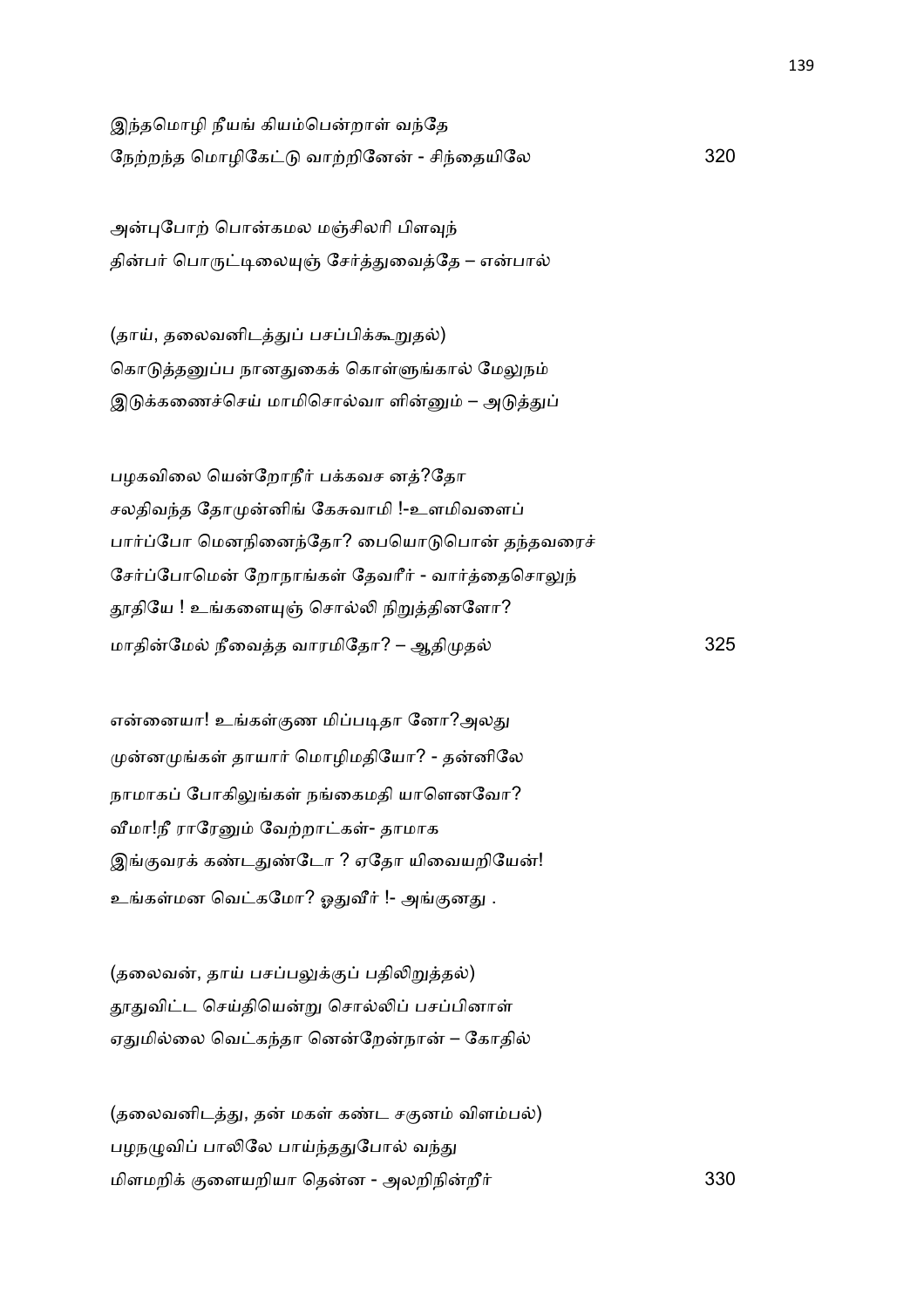இங்குநீங் கள்வரவும் மெல்லவே கண்டகுறி சங்கையின்றி நான்புகல்வேன் சக்கியமாய் - நங்கையிவள்

(மோகனவல்லி, கோவிலுக்குப் போகும்போது கேட்ட நற்குறி) இன்றுதையங் கோவிலுக்கு ளேகிலு மசரீரியும் நன்றுனக்கின் றேவருமிந்நா ளெனவே - நின்றறிந்து சன்னிதியிற் போகின்மணிச் சத்தமொன்று கேட்டுடனே என்னவதி செயமென் றெண்ணியே - கன்னிதான் நின்றுதொழும் போதுதிரு நீறுஞ் சந்தனமும் அன்றுநயி னாரணிந்த வாரமுமே-சென்றறிந்து

(கோவிலினுள் சாமி சன்னிதியில் கேட்ட நற்சொல்குறி) நம்பியார் கொண்டுவந்திந் நங்கைகரத் தேகொடுக்கில் தம்பிரா னாமொருவர் தம்போக்கில் – உம்பருக்குங் $335$ கிட்டாத வாழ்வுனக்கே கிட்டுதின்றைக் கென்றாராம் மட்டார் குழலிமன மகிழ்ந்து - கட்டாகத்

(பூ விபூதி வாங்கும்போது, தூண்டாவிளக்கு சோதியாய் எறிதல்) தாதியர்கள் சூழமறு சன்னிதியிற் சென்றிலைவி பூதியதை வாங்கும் பொழுதிலே - ஆதிமுதல் வாடாமல் நிற்குமணி விளக்குத் தீபபுட்பங் கோடான கோடிதரக் கோதைகண்டு - நாடாளும் வேந்தருக்குங் கிட்டாத மேலான நற்சகுனந் தாந்தனியே கண்டதென்னச் சாரமதை – ஏந்திழைதான்

(அம்மன் சன்னிதியில், பூ மஞ்சள் பொட்டலங் கண்டெடுத்தல்) ஐய்யமுற்றுக் கொண்டுள்ளி யம்மையெனுங் கருணைத் ைதய:,ற ேகாயி,றி'6 சனிதியி - -Cயநிற 340 மஞ்சணையும் பிச்சிமலர் மாலிகையி னோடுபொடி மஞ்சளையு மொன்றாக வைத்திருக்கக் - கொஞ்சுகிளி

(தெய்வானையை வணங்கும்போது அண்டையில் கேட்ட நற்சொல்)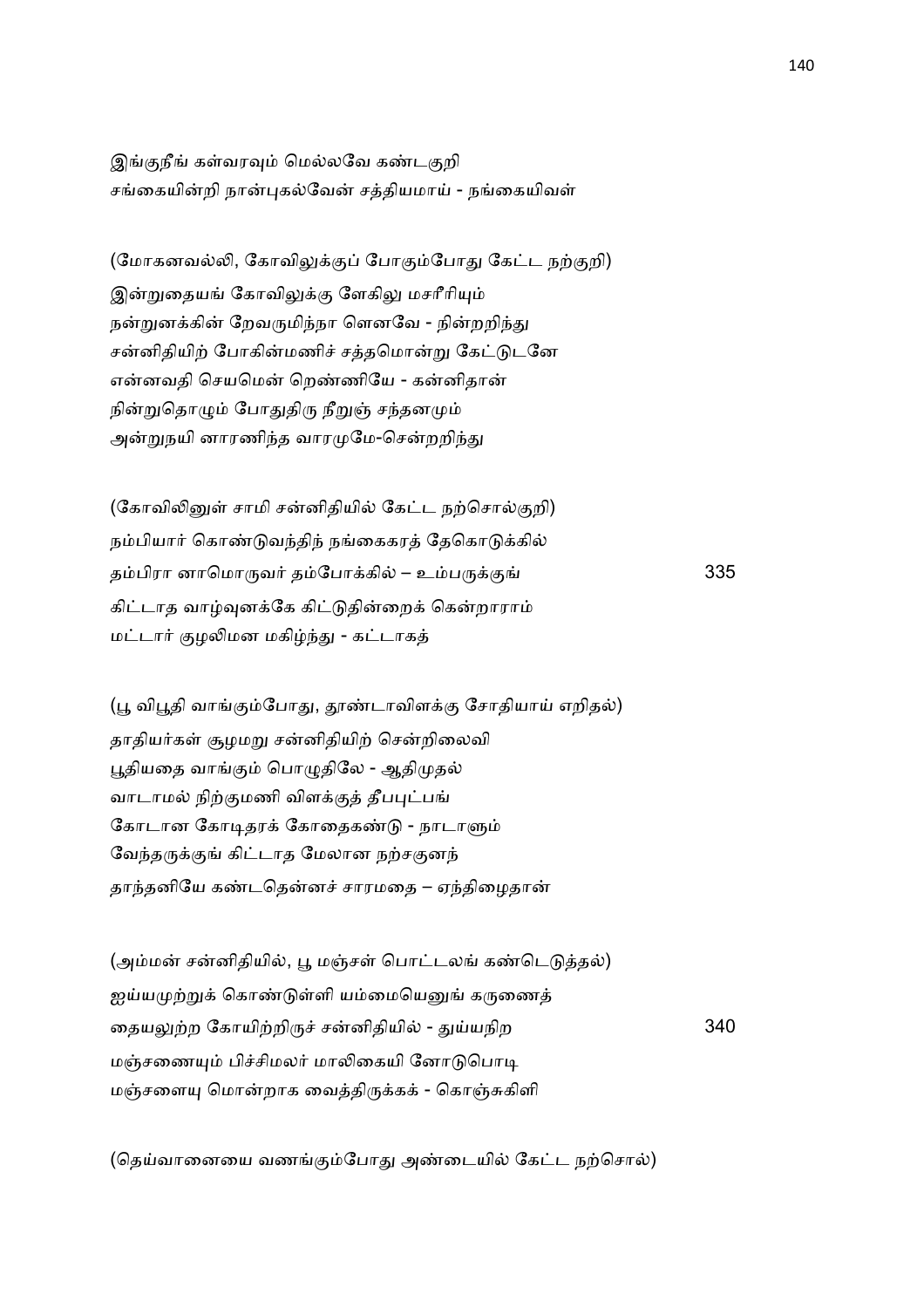கண்டெடுத்தங் குள்ளங் களிகூர்ந்து தெய்வானை கொண்டதிரு மேனிகண்டு சொல்லுகையில் - அண்டையிலே நின்றொருவ னுக்கொருவன் நேயமுட னுனக்கே இன்றுமுதல் நற்கால மென்றாராங் – கனதனத்தாள்

(வேதவாசிரியரை ஏட்டுக்குறி கேட்டல்) கோயிலிலே கண்டநலங் கொண்டு மகிழ்ந்தெனக்கு வாயிலிலே போய்வேத வாத்தியாரை- ஆயிழையாள்

(வேதவாசிரியர் ஏட்டுக்குறியைக் கூறுதல்) கூட்டிவரச் சொல்லிமணங் கொண்டுபோ டசங்கேட்டாள் ஓ& ப&பாைல யிடாC4- நா& 345

உயர்ந்தவராய் நெஞ்சிலே உண்மை யுளராய் நயம்பெறவே பேசும் நல்லாராய் - வயம்புரியும் மன்மதனைப் போலே வடிவு முடையவராய் நன்னெறியே பேசும் நடுவினரரய் – பொன்னைக் கொடுக்குங் குணத்தவராய்க் கூடலுக் காவராய்த் தடுத்தொன்றுஞ்சொல் லாதவராய் - அடுத்தவரைக் காக்கின்ற கோவாய்க் கருத்தில் மறுவிலராய் ஏற்குங் குணங்களே யில்லாராய்ப் - பார்க்குள்ளே பாக்கியங்கள் மெத்தப் பருகினரா யும்போகு ேபா+கியதி ெமதமன N!டவராC- ஏ,கேவ 350

முன்னூல்கள் கற்றறிந்த முக்கியராய் யாவரையும் இன்னாரின் னங்கமென்றே யெண்ணுவராய் -- மின்னே! பழகிப் பிரியாராய்ப் பட்ச முளராய் அளவில் கலைநூ லகராய்க் - களவற்ற மான பரராய் மறுவற்ற வேதியராய்த் தானதவஞ் செய்யுந் தருமராய் - ஞானம் பொருந்து மனத்தினராய்ப் பூசலில ராயோர் விருந்துமின்றைக் கேவந்த தாமென்றே - அருந்தவத்தில் மிக்க வாத்தியா ருரைக்காயின் மகிழ்ந்துவந் தென்னுடனிக் கதையெல்லா மியம்பினாள் – அக்களித்துப்

355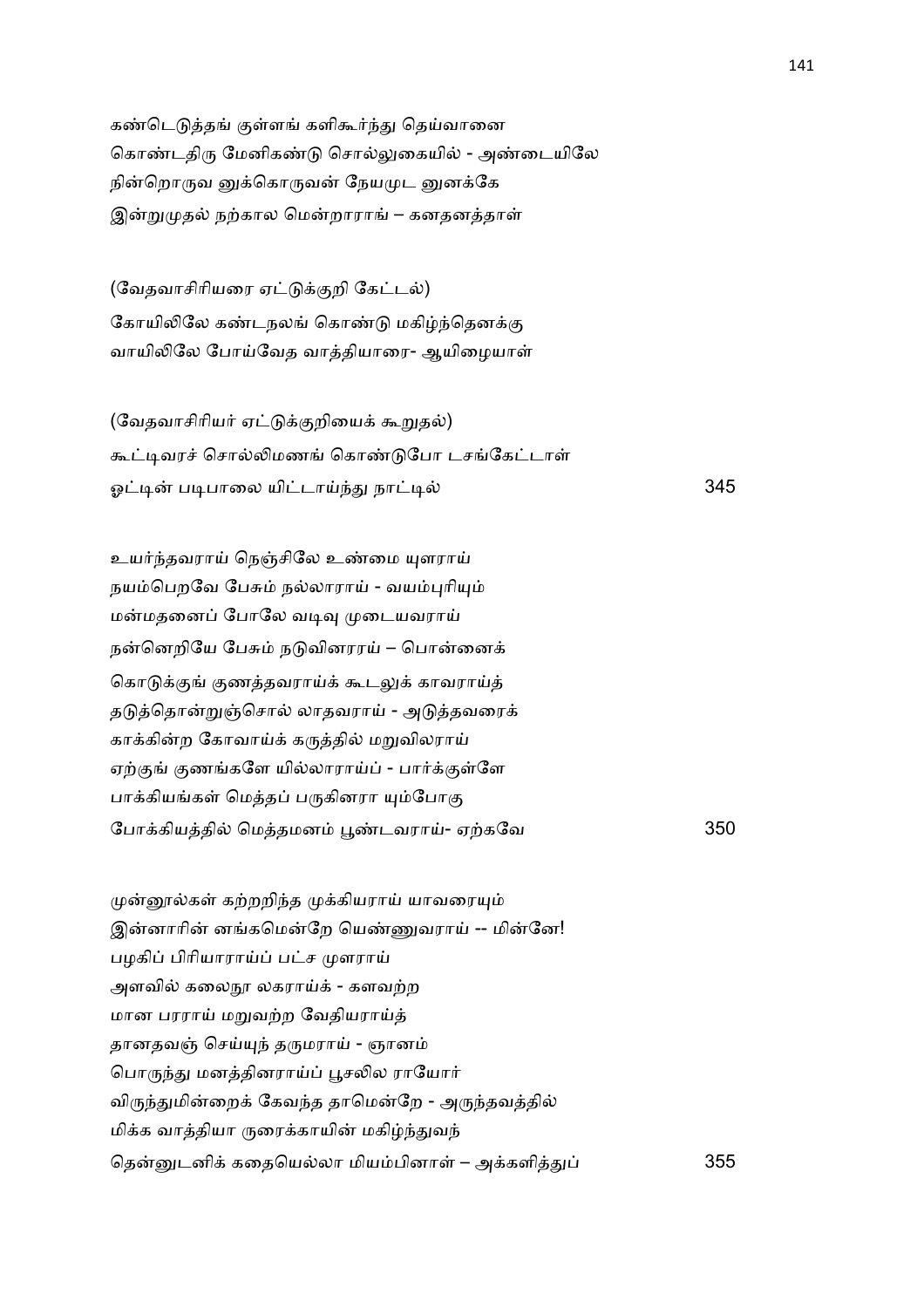| பேச்சியம்மன் கொண்டாடும் பெண்ணொருத்தி யுண்டவளை      |     |
|----------------------------------------------------|-----|
| ஆச்சியைவிட் டிங்கே அழைத்துவந்து- பூச்சியஞ்செய்(து) |     |
| அம்மா! ஒருகரும மாகவழைத் தேனென்று                   |     |
| இம்மாத் திரந்தா னியம்பினாள்- அம்மாது               |     |
| கோயிலுக்குப் போனமுதற் கூடவிருந் தவள்போல்           |     |
| ஆயிழைக்குச் சொன்னாள்நான் ஆமென்றேன்- தாயதன்பின்     |     |
| வாத்தியார் சொன்னகுண மாறா துடையவராய்                |     |
| நேத்தியாய் முன்மகளை நீங்காமல் - காத்துவைத்துத்     |     |
| தோயவுமன் பாய்வேத்த தோத்திரஞ்செய் வோன்மகட்கு        |     |
| நாயகனிங் கேவரவிந் நாளென்று - தாயார்சொல்            | 360 |

பெண்விரும்புங் காலை பிதாவிரும்பும் வித்தையே நண்ணுதனம் விரும்பும் நற்றாயே - ஒண்ணுதலாய் ! கூரியநற் சுற்றங் குலம்விரும்புங் காந்தனது பேரழகை யேவிரும்பும் பெண்ணென்றே - சாரமிக வேயவர்கள் சொன்னதெல்லாம் மெய்யாகு மையனே! நேயமுடன் மகள்போய் நின்றுகொண்டு – தாயறிந்தால் போதுமென வெண்ணாதிப் பூங்கொடி யுங்களழகைக் காதுகுளிரச் சொல்லென்று காதலாய் - மாதுசொல்லக் கேட்டே மயங்கிக் கிடைந்ததுடைப் புண்ணைநான் காேட ெவளியி5ைத+ கா வேதா ?- @&ேல 365

வைத்துவைத்துப் பார்த்திருந்த மாதின் மயல்தவிர்க்க இத்தனைநாள் தெய்வ மியம்பினபோல் - உத்தமரே! நீங்களின்று வந்ததனால் நேரிழையு முங்கள்வசம் நாங்களுபசார நவில் வதுவேன்?- பாங்காய் நடக்க வகையறியாள்! நாரைட்ட வுண்பாள்! தடத்தில் படுக்கவின்னஞ் செல்லாள் ! - மடக்கொடிக்கு முன்னால் வயசெனினு முற்றிடுமுன் னேதிரண்ட தென்னோ ! கலிகாலத் தின்திறமோ ! -சொன்னேனே தட்டி யேதுரைக்குந் தாதியென வெண்ணாது .&வள2 ேதேவைட+ ெகா17க1!- எ&ேபா 370

நச்சுமர மானாலும் நட்டமர மாகுமென்றே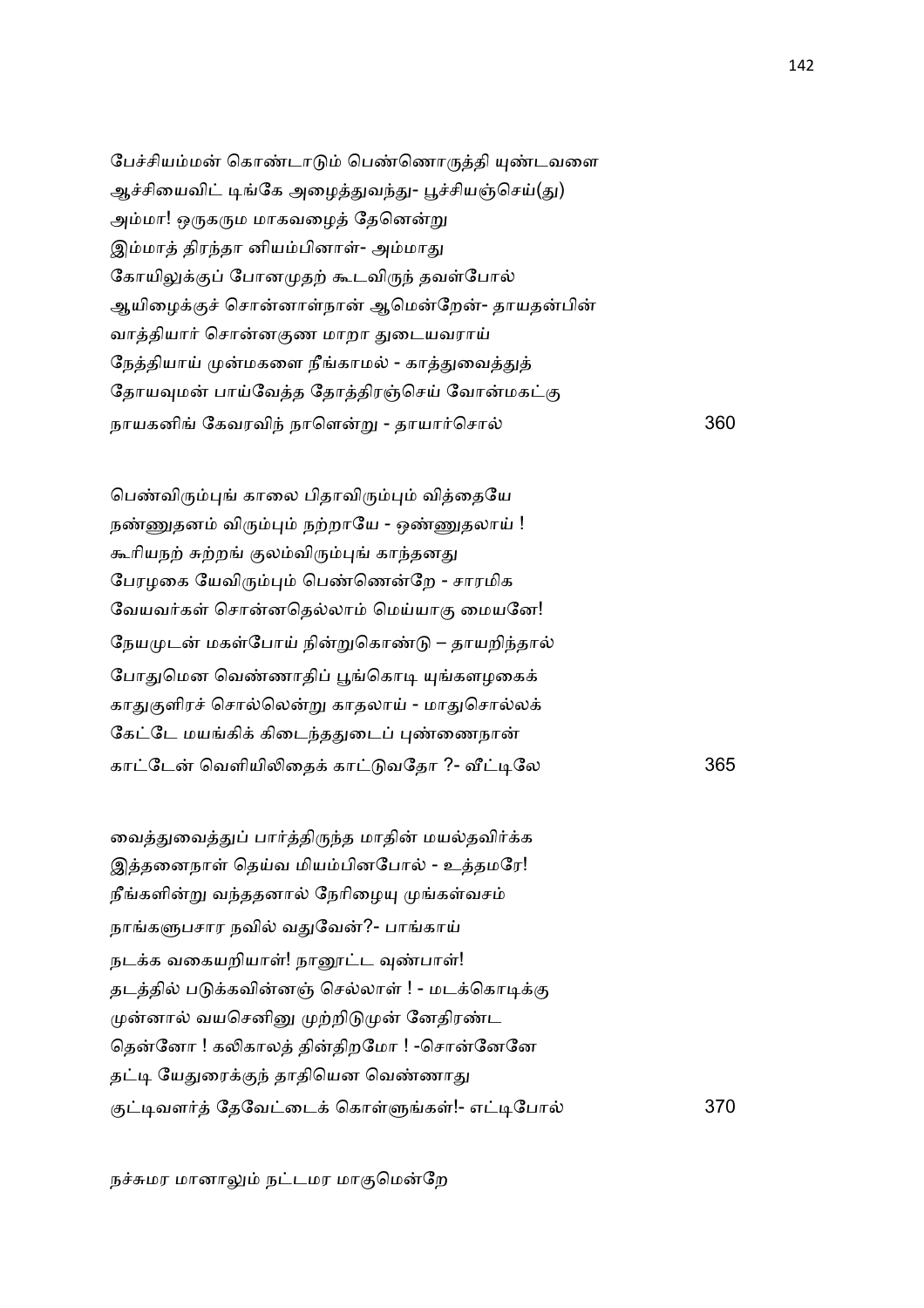இச்சைவைத்துப் பெண்ணோ டிணங்குங்கோ !- மிச்சமெல்லாம் நான்புகல்வ தென்ன? உங்கள் நாரியைக்கண் டால்தெரியும் என்பதறி சொல்கே னெனவுரைத்துத் - தான்போனாள்

(தலைவனிடத்து, தாதியர் பள்ளியறைக்கு ஏகென விளம்பல்) மாதே! மறுத்திரண்டு வஞ்சியர்கள் வந்துதங்கை மீதே யெனதுகையை மெல்லவைத்தங் -- கேதேதோ தோத்திரமாய்ச் சொல்லியந்தச் சோதிப் பளிங்கறையைப் பாத்தருள வேண்டும் பராக்கென்றே – வாய்த்தமணி

(பள்ளியறை வருணனை) மண்டபத்திற் காம மருந்தறையில் மன்மதனார் சண்டையிட்டுத் தோர்க்கும் சமர்க்களத்தில் – எண்டிசைக்கும் 375 பார்க்கில் மணக்கும் சவ்வாதுப் பாணிதனில் ஆர்க்கும் விருப்பமுறு மம்பலத்தில் - ஏற்கவே பன்னீர் சலத்தைவிட்டுப் பாங்குசெய்யுஞ் சேற்றறையில் என்னாளும் பூமணக்கும் எல்லைதனில்- மின்னாள் மதன நதியை மறிக்கு மனையில் இதனாற் றிடுந்திருவி னில்லில் – கதமுற்றி மன்மதனா ரெய்யுமலர் வந்துதிரும் பூங்காவில் அன்ன மரசா ளரண்மனையில்- இன்னங் கயிலைக் கிணையெனவே காணு மிடத்தில் மயிைல )ண' மணவைறயி-ஒயிலாக+ 380

கூட்டியே வந்துமலர் கொண்டுபுனை மெத்தையதைக் காட்டினா ரங்கிருந்து கண்ணாலே-நாட்டிலிதன் முன்காணா மஞ்ச முழுவதிலுந் தூக்கியிடும் நந்தாமுல் லைச்சரமும் நான்காணில்-என்பால் மதன்சிதறு முல்லை மலர்ச்சரமோ? அன்றி விதம்பெற விதானிப்போ மெய்யாய்-அதன்பிரிவை இன்ன மறியேனே யேந்திழையே யவ்வேளை சன்னைசெய்தோ யவ்விருவர் தாம்போனார்- கன்னிகைகால்

(நடனமாதின் வருகை)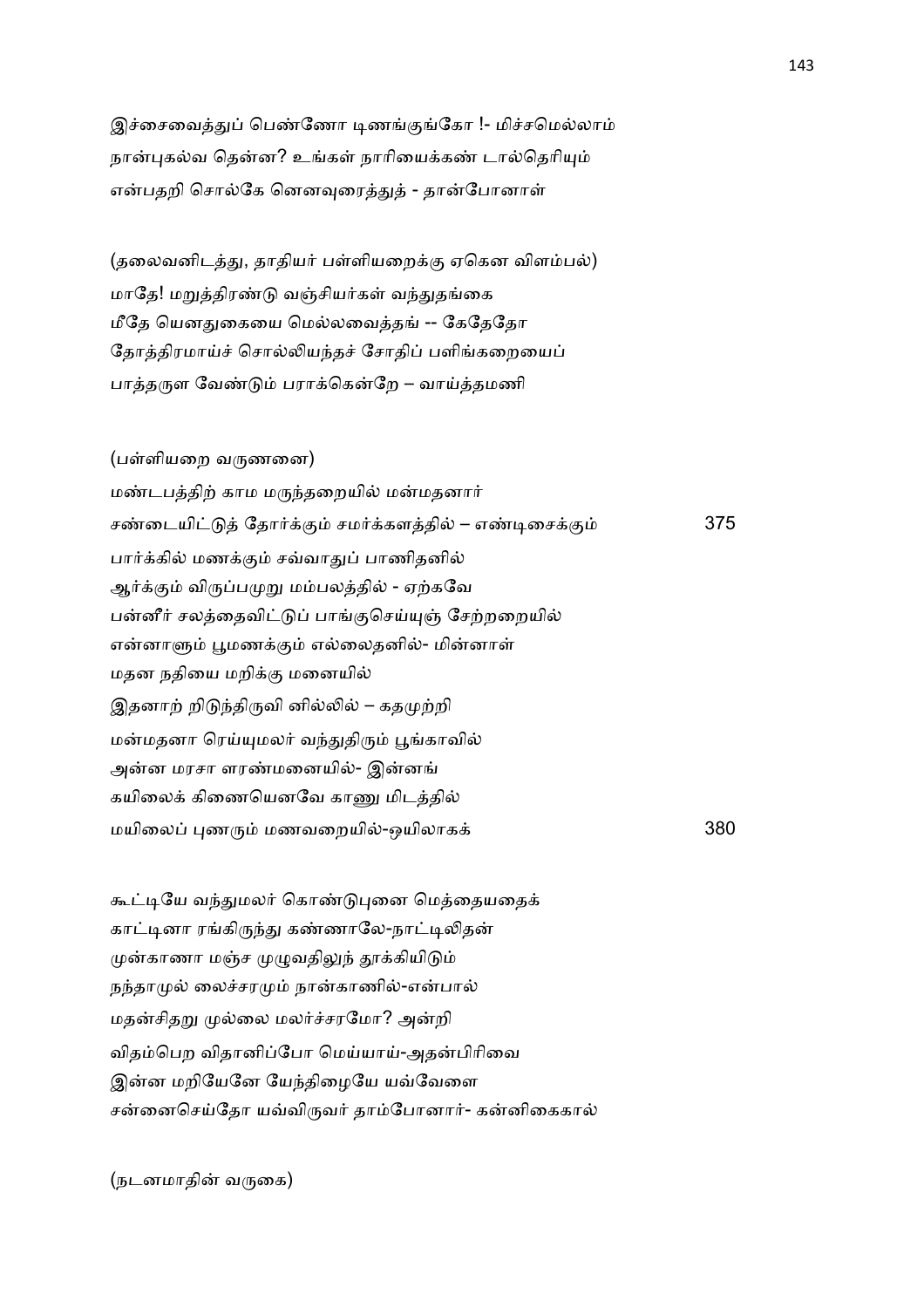தண்டை புலம்பச் சதங்கை கலகலெனக் ெகா!ைட யதி,J')+ ;தாட6-ெச!ைட 385

பிடித்திருக் கைவளை பேச நுதல்கள் துடிக்கக் கயற்கணிணை சுற்றத்-தடித்தனைப் பதக்கம் பளிச்செனவே பட்டுடையும் சேர்த்து விதிர்த்து முலையிரண்டும் வீங்கி-மதர்த்துடனே

(தலைவனைக் கண்டு நடனமாது வணங்கல்) வஞ்சிதய நெஞ்சிகுழல் மஞ்சிவர வாஞ்சியிவள் கொஞ்சிமயல் மிஞ்சிவந்து கும்பிட்டாள்-அஞ்சலிகை

(தலைவன் நடனமாதினைக் கண்டு வியத்தல்) கண்டவுட னேயிவளைக் கட்டியொரு முத்தமிட்டுக் கொண்டுவிளை யாடநெஞ்சுக் கூத்தாடும்!- தண்டார் வதனத் திருவாள் மறுகுமெனைப் பாராள் கதவி, க'.நிறா1 க!ேட-விதமி 390

நற்சுவரி லேயெழுதும் நங்கையுருச் சித்திரமோ ! சிற்றிடையின் பாவைநின்ற சித்திரமோ !-விற்புருவ மின்னாளை யின்னதென்று மெய்யறிய மாட்டாது தன்னாலே தேடித் தவிக்குங்கால்—அந்நேரங்

 $(g$ லைவன் வண்டினைக் கண்டு விளித்தல்) கூந்தல் முடித்ததிலே கோர்த்தபிச்சித் தார்மதுவை மோந்து கிரகிக்கவந்த மொய்த்தவண்டே! - ஆய்ந்ததைக்கண்(டு) அவ்வுருவை நோக்கியிங்கே ஆயிழையே ! வாவென்றேன் கொவ்வையிதழ் நீங்காக் குறுநகைசெய் - திவ்விடத்தை நோக்கினா ளென்மால் நொடிக்கு நொடிபெருக வா+கினா ளைதயறி யாேத – எ,கேவ 395

கொஞ்சவய சேவொருவர் கூடியறி யாதே மிஞ்சமுனம் நாம்பழகி மேவலையே - நெஞ்சங் கலங்குமே நாமுனமே கைப்பிடித்துக் கூடிற்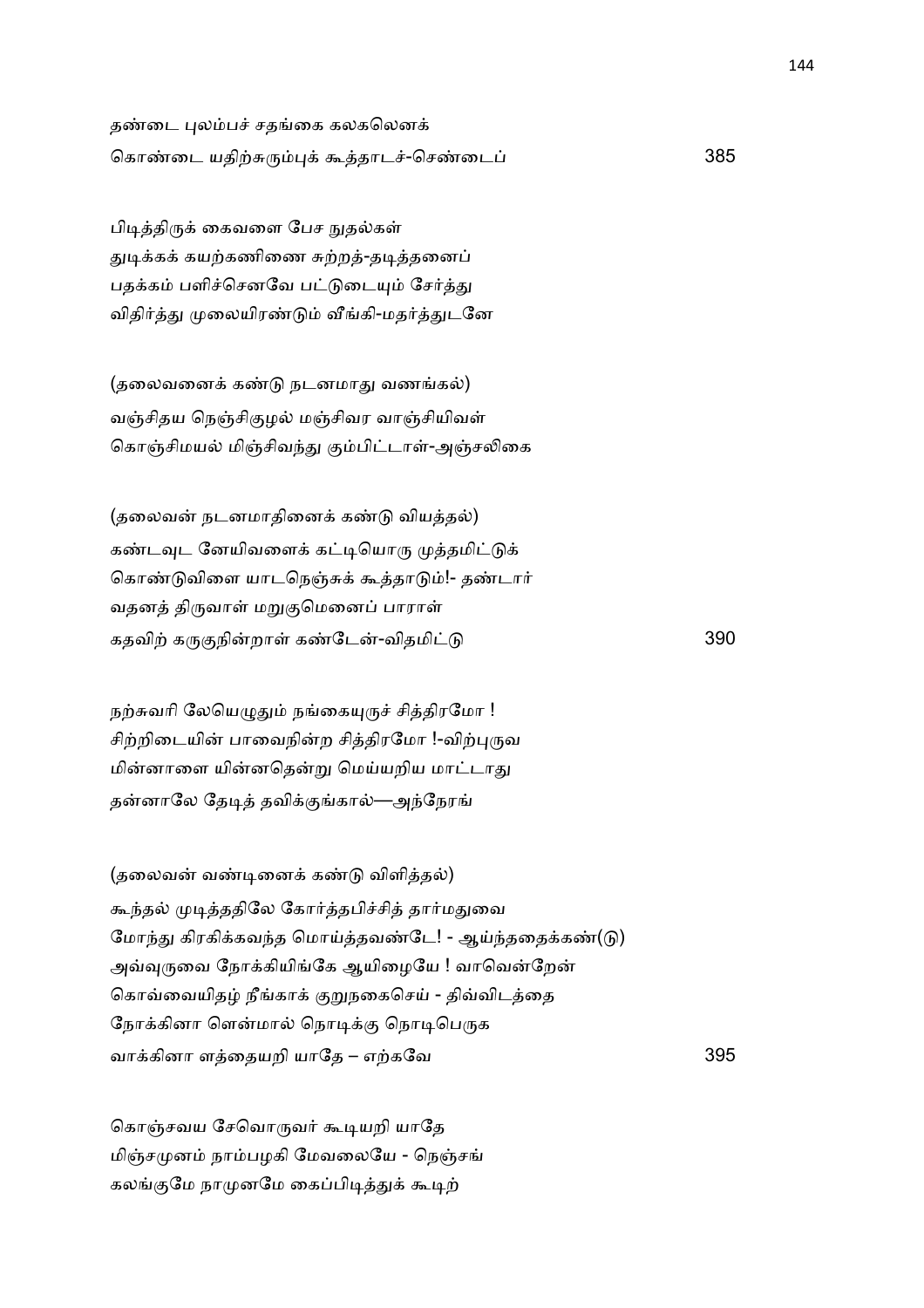#### துலங்கப் புணருமென்றே தோன்றி – விலங்காது

### (கலவி வ'ணைன )

தானேதே டும்நோயாய் தாழ்ந்தமுந்தி தொட்டழைத்தேன் மானேதா னே மயங்கி வந்தணையிற் - தேனே! திரண்டவித ழாளிருந்தாள் தேகத்துச் சுரணையில்லா திரண்டுகரத் தாலெடுத் தணைத்துப் - புரண்டேனே துகிலையவிழ்த் தேனோநான்! தோள்துகிலை நீத்தோ சகிேய! அவ1மா2) தனி – உகி2கேள 400

தைக்குமென்று பார்த்தேனோ! சன்னதுஞ்ச பாதையுமென் மெய்க்கு மணிந்தேனோ! வீணாகச்-சக்கியமாம் முன்னருந்தும் வெற்றிலையை முன்னா னுமிழ்ந்தேனோ! சின்னமயில் தரநான் தின்றேனோ! - தக்கதொழுப் புகுந்தவா டும்புழுக்கை போட்டாற்போ காதெனச் சும்மா மாலென் றிருந்தேனோ - ஆய்ந்தெனது மையல் திரளையென்ன வாயினாற் சொல்லமுலை ைநய பிைணதிர! நாழிைகயாC+ ைகவி 405

நீங்காமல் மோகித்தந் நேரம் இருக்கையிலே பூங்காசூழ் நெல்லைநகர் போற்றரசன் - ஆங்குவந்து வேட்டைவெளி மண்டபத்தில் வீற்றிருந்தா ராமவரைப் பேட்டிசெய்யத் தீர்த்தப் பிரசாதம் - நாட்டிலவ்வூர் மிக்கதலத் தார்களந்த வீதிவழி யாய்க்கொடுப்போம் அக்கருமத் தால்வாத்திய மத்தனையுந் – திக்கெல்லாங் கேட்க முழக்கம்நான் கேட்டெழுக வேநெகிழ்ந்து வாட்கண் மயிற்கரங்கள் வாங்காது-தாட்டுணையை நீக்கவென்றா லன்றிலே நேயமிகுந் தேதுயர மா+.ெமேற ெயகா லைசேயேன-N+கரதா1 410

தம்மால் மிகுந்து தழுவினதோ ? விட்டுவிட்டாற் சும்மா விராளென் தோகைதான்- விம்மவே கட்டினகோ ? என்னோ ?அக் கந்தர்வர்க் குந்தெரியும் கொட்டியதேட் பாவைநெஞ்சுக் குந்தெரியும்- இட்டமாய்ப்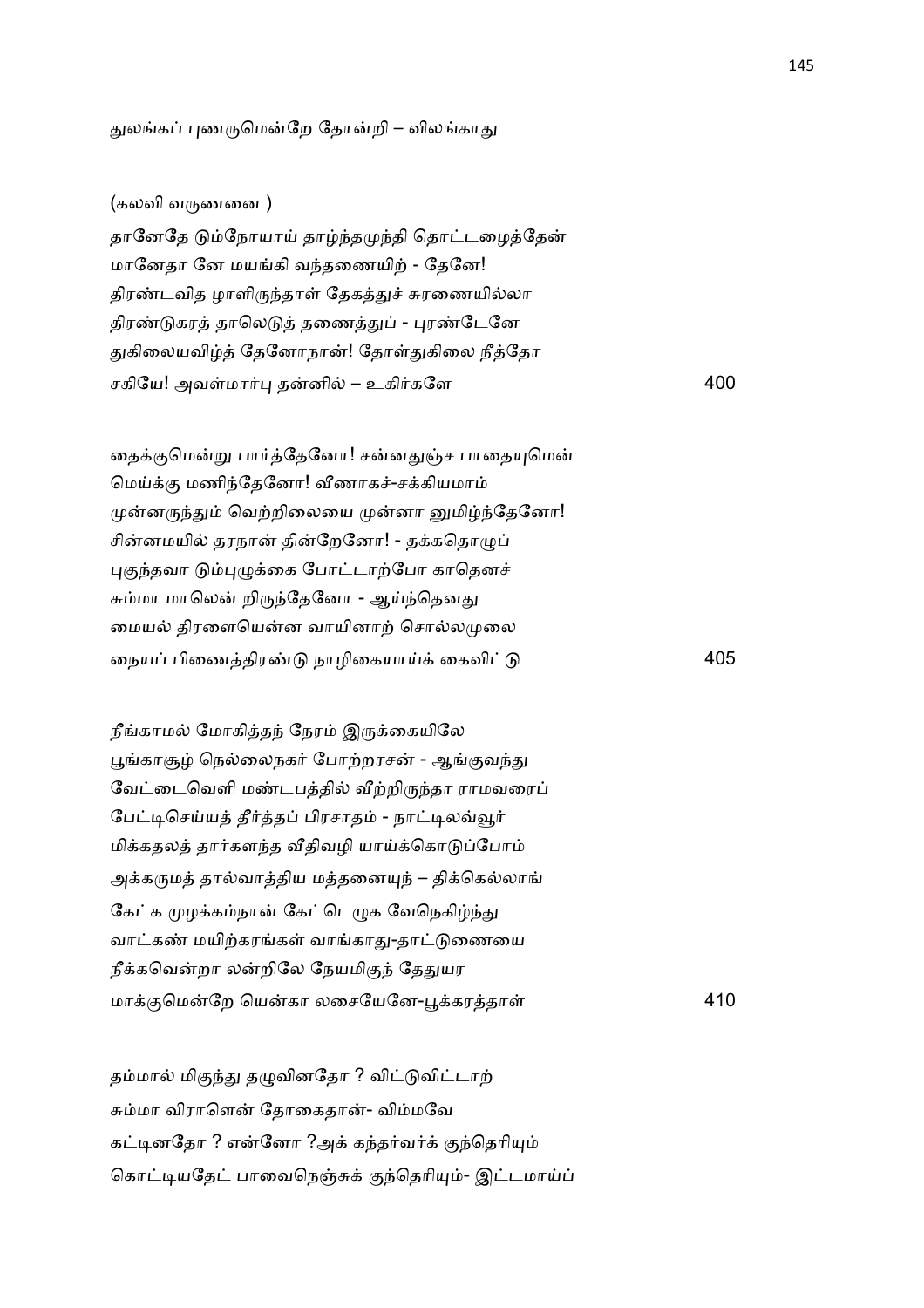பூணவணைத் தாளென்னாம் பூரித் தவள்கரத்தை வேணவிதத் தால்நெகிழ்ந்து விட்டவுடன் - நாணமதைக் காமம் விழுங்கினபோற் கைநெகிழ்த்தா யென்றுமொருச் சாம மலைக்கொடுத்தாள் தையலே !-நாமதையும் மெய்யாய் நினைத்தவட்கே வேணவிதம் புகன்று ெமCயா ெலா'தைல யிண+கிேன- ெநCயா 415

முடித்தகுழ லாள்மகிழ்ந்து முன்னருந்தும் பாக்கைப் படிக்கமதி லுமிழ்ந்து பன்னீர்-வடித்தளைந்த சந்தனத்தி னோடே தனிச்சவ்வா தும்புழுகும் அந்தமுற்ற கையா லவள்கரைத்தும்-எந்தரத்தைப் பாராம லென்னுடலும் பாராமெய்த் தணைக்குந் தாராள மாயணிந்தாள் தன்கையால்- நேராய் அவள்தனக்கும் நானு மணிந்தே னிதுபெரிதோ ! குவலயத்தி லார்க்குமிது கூடாப்-புவனமெச்சுங் கன்னியென்னோ டுங்கலந்தாள் கையால் சரமணிந்தாள் தினவித மாOJ'74 ேதத4தா1-அ4ேநர 420

சாந்தகுண மோகன சவுந்தரியை யென்மடியில் ஏந்தி யெடுத்தங் கிருத்தியே- பூந்தொடையல் சூடுமுடி முதலாய்த் தோகையடி வரையுங் கூடும் புறத்தொழினான் கூட்டினதை - நாடியறி உச்சியிலே யென்னுகிரை யூன்றியே கோதிவிட்டேன் கச்சிலையா மின்னுதலைக் கவ்வியே- எச்சில் உறவே சுவைத்திதமாய் ஓர்வாக்காய் நாவால் மறவாது நீவிமலர் விழியைத்-திறவாது நேரே சுவைத்திமையை நீக்கிநுனி நாவாலே ஏேர (\$விழிைய யாநீவி – யாேர 425

உண்டால் மறவாத ஓரிதழை நான்சுவைத்துக் கொண்டே நுனிநாவாற் குற்றியிள - நண்டேபோற் பல்லா லழுத்தியந்தப் பாவையர் கபோலமதை யெல்லாம் வகையாக மென்றேனே - நல்லாளுங் கூசிச் சிரித்திடநான் கோதாய் திருக்கழுத்தில் ஆசித்து மென்மைவன்மை யாய்சுவைத்து - நேசித்துப் பல்லாலும் நாவாலும் பையவே நானமுத்தச்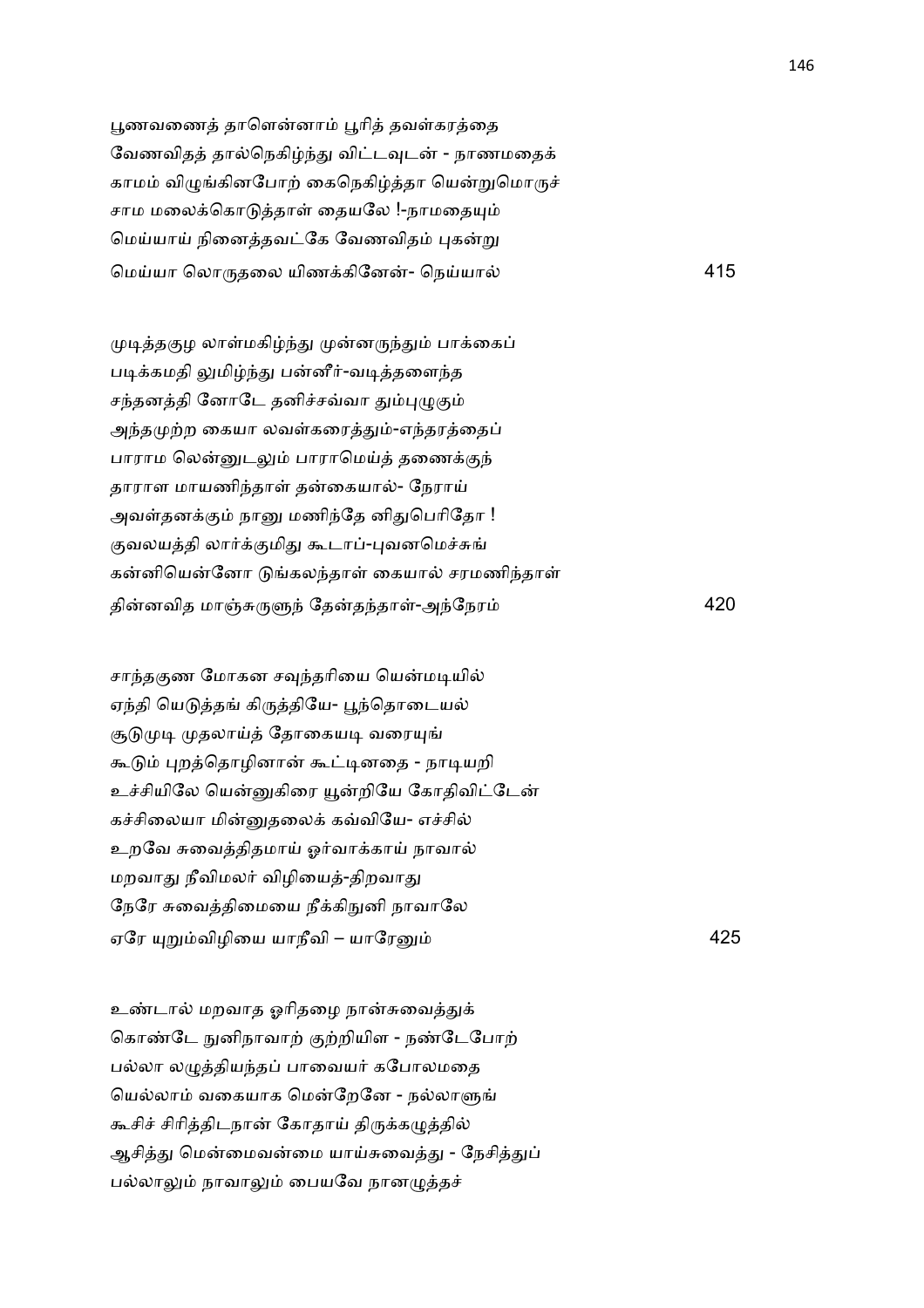சொல்லா லடங்காச் சுகமுற்றாள்- மல்லாடிக் கைமூலந் தன்னிற் கனியச் சுவைத்தெயிறால் ைவயா 'கிரா வைளத=தி6 - ெசCய8'+ 430

கூவிள மதிநுங் கொழுங்கனித் தனங்குழைய நீவி நுனியை நெருடினேன் - தேவிசிறு நெஞ்சிலே யெயிறூன்றி வெகுநேரந் தொழில்புரிந்தேன் மிஞ்சுவிர லாலும் நாவினாலும் - கொஞ்சமுந்தி மீதே தொழில்புரிந்து மீண்டுமுழந் தாள்பரடு மாதே புறந்தாளில் வல்விரலில் -- ஏதேனும் நானறிந்த மட்டுமெந்தன் நற்கரத்தால் செய்துமல்குற் றானமங்கு செய்தொழினான் சாற்றுகேன் - யானறிவேன் உன்தொழில்க ளொன்று முரையாதே யின்னங்கேள் 4-விர லாெதாயி ைல+ெக=தி – அ4தமிலா 435

பற்குறிகள் சும்பனங்கள் பண்பாம் நகக்குறிகள் $|$ துற்றுதொழில் தாடனஞ் செய்துங்காண் - முற்றியல்குல் கண்டே கரிகரமாங் கைத்தொழிலை யேபுரிந்து கொண்டே நம்மாது குணங்கண்டேன் - உண்டல்லோ மற்றத் தொழில்களதை மாறாது நான்செயுங்கால் கற்றைக்குழ லாளாவிக் கட்டினாள்- சுற்றத் தொடுத்தே னொருவிரலைத் தோகை மயில்போற் கொடுத்தாள் குரலறிந்து கொண்டேன் - அடுத்துப் புணர்ந்தே னதன்பின் புடுக்குரலுங் கூவி அணகன+ .ர: மாகி – இணகிேய 440

காடைக் குரலும் கரியவண்டு போற்குரலும் பேடைக் குயிற்குரலும் பெண்கொடுக்காள் - வாடை மயிலு முருகி வசமித் தடகையினால் நெருடு கருவாய் வெயிலார் - .................. தரள வெரிவு தணிய மருவு பரவசமு மார பருவம் -வருதே அட்ட துரையே ! ஆயாசம் வருதே விட்ட மதநீர் விரைந்தேன்- இடையில் இப்படி யப்பெண் இழைப்பவ ளோதுரை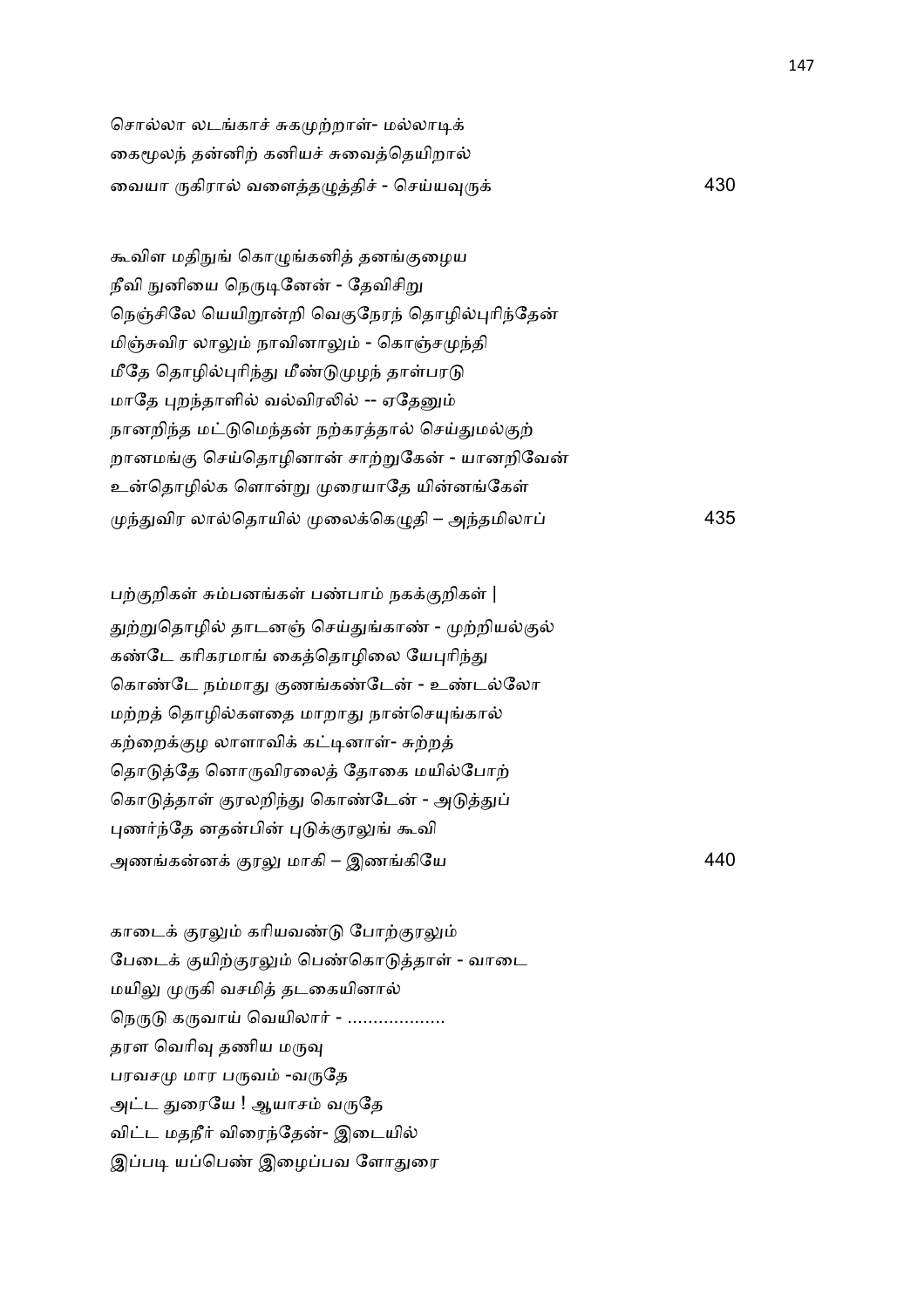## செப்ப வடிக்கடி சிற்றிதழ்- அப்பொழுது

துண்டு புரண்டிடி லொன்றிய பெண்கொடி தண்டை சிலம்புகள் தங்களில்- வண்டுகள் நின்று புலம்பிட நெஞ்சு கலங்கிட இன்ப முறும்படி யிண்டை - சரிந்த கனத்தை யுயர்த்தியவள் காலிரண்டை நீக்கி அனத்தின் சம்போகி யானேன்- சினத்தவளே ! கோழிக் குரல்கொடுத்துக் கொண்டுகை காலிறுக்கித் தூழித்த தன்னியத்தாற் றோள்நோக-நாழிற் பிரிந்தாரைக் கண்டவுடன் பெண்ணே! கையாலே விாி4தா லைணய ம'வ- )ாி4தா1 450

கண்ணயர்ந்தாள் வேர்த்தாள் கயற்கண் ணிணைசிவந்தாள் எண்ணறுஞ்சேர் பதாபமே புரிந்தாள் - பெண்ணமுதாள் செம்போத்துப் போலச் சிறுகுரலுங் கூவியவள் தம்போக்கிற் கைகால் தளரவிட்டாள் - செம்பாக்கி விட்டோ மிவட்கெனவே மெய்த்தணையி லேயிறங்கி மட்டார் குழலி வனத்துகிலைத்-தொட்டேனான் ஆணையிட்ட தாகவோரஞ் சாறுமுழ மேநனைய வீணைக்கைக் கொள்வாள்மதன் வெள்ளமோ !- காணவப்போ தூரன் சிறுநீரோ! தோகையே ! யானறியேன் ஈரமிக வா2-கிைல யாென - - வாரமாC 455

மூடினேன் பன்னீர் முகத்தெறிந்தேன் கிள்ளிவிளை யாடினேன் மின்விழித் தந்நேரமே - கூடியே முத்தமிட்டாள் என்தேக முற்றும் வரிக்குயில்போற் சத்தமிட்டே பாடினாள் சங்கீதம்- இத்திறத்து

(நாட்டியமாது தலைவனுடைய வரலாறு வினவல்) நாங்கள் மகிழ்ந்திடிலந் நாரிதா னவ்வேளை ஈங்கு மெழுந்தருள்வ தேதென்றாள்-ஆங்கெனது

(தலைவன் தான் வந்த வரலாறு மொழிதல்)

<u>445 and 2001 and 2001 and 2001 and 2001 and 2001 and 2001 and 2001 and 2001 and 2001 and 2001 and 2001 and 20</u>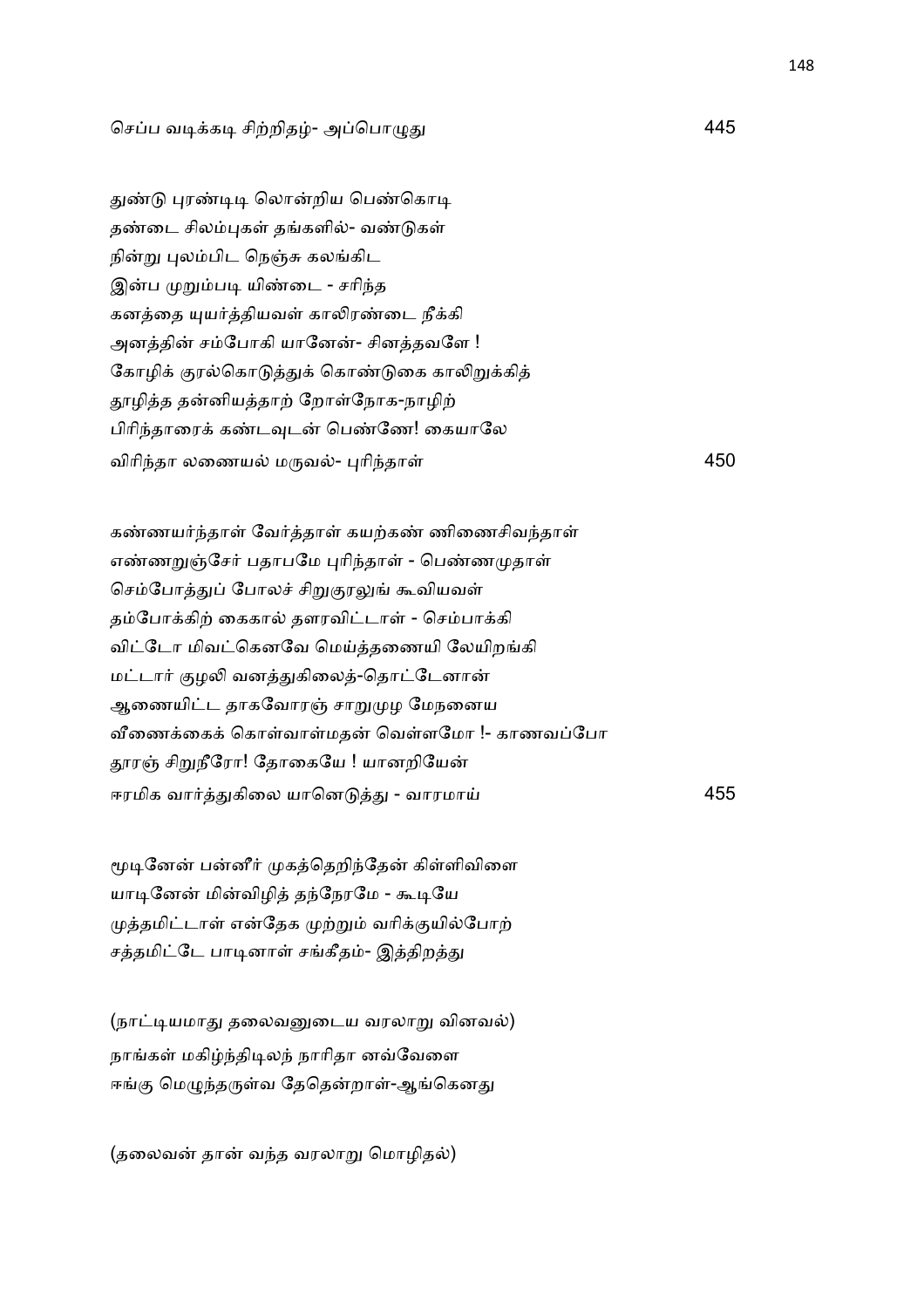செய்தியெல்லாம் நேராகச் செப்பினேன் நீங்களதி வைதிகர்தா மென்று மகிழ்ந்துகொண்டே - தையலுமே ஏலப் பழகலையே யென்னையெங்கே கண்டதென்றாள் ேமல ெத'விெல\$ மீ! மவ1 - ேகாலைத+ 460

கண்டு மயங்கினதுங் காமவிடாய்க் கொண்டதுவும் விண்டு மறுத்தணைய வேதொடுத்தேன் - தண்டார் வதனத்தா ளென்னை மறுத்தா ளந்நேரம் விதனத்தா லென்னவென்றேன் மெய்யாய் - இதமித்து ஒருதரத்தி னோடுமக்கே யொற்றியாய்ப் போனேன் இருதரத்தி லேவிலையா மயிரனே! - மருவி முறிப்பார் மொழிகேட்டு முன்னமவன் கைப்பாக்கைப் பறித்தா யெனவுமொரு பைதல் - குறித்துநின்று பறப்பானே னென்றும் பணமொருவர் தந்ததையே ஒதாCநீ ெய\$ெமைன ேநா+கி – மா2+கமாC 465

வேறொருவர் வந்தெனையே மேவினா னென்றுமிந்த வாறொருசொற் சொல்லியன்றைக் கையாநீர் - ஈரொருநாட் கோபிப்பீ ரென்குணம் கோரமது வல்லாலுஞ் சேவிப்பீர் கோவிலுக்குச் சென்றுதினம் - நோவிற் கிடந்தவளு மின்னங் கிடப்பவளும் பத்தியங் கடந்தவளுங் கூடியமைக் கண்டு - தொடர்ந்தணைய மஞ்சளால் மேனி மினுக்கி வகைவகையாக் கொஞ்சுவா ரும்மிடத்திற் கூடிவந்து - கெஞ்சியே நீரவளைக் கூட நினைப்பீ ரதைப்பொறேன் பாரவகாC நாபழி &ேப - ஈரம,ற 470

நெஞ்சியாய்ப் போவேன்யான் நீருமெனை வெறுப்பீர் மிஞ்சநாமும் பழகவே வேண்டா - எஞ்சாக் கடுங்கால் மழைகாட்டும் கடுவுறவின் நாவாலே ஒடுங்காப்பூ சல்விளைவ துண்டென் - றிடும்பாய்முன் தூதிகையில் பறித்தசொர்ண முடிப்பை யென்கை மீதிலமைத் தெழுகவே னென்றாள் - தாதியற்கு நாயகமே! உன்னையென்றும் நான்மறந்தோர் பெண்களுடன் போயகமே மாணப் பொருந்தேனே - நீயறியாய் என்னுடைய நெஞ்சி லிருப்பதெல்லா மின்றுமுதல்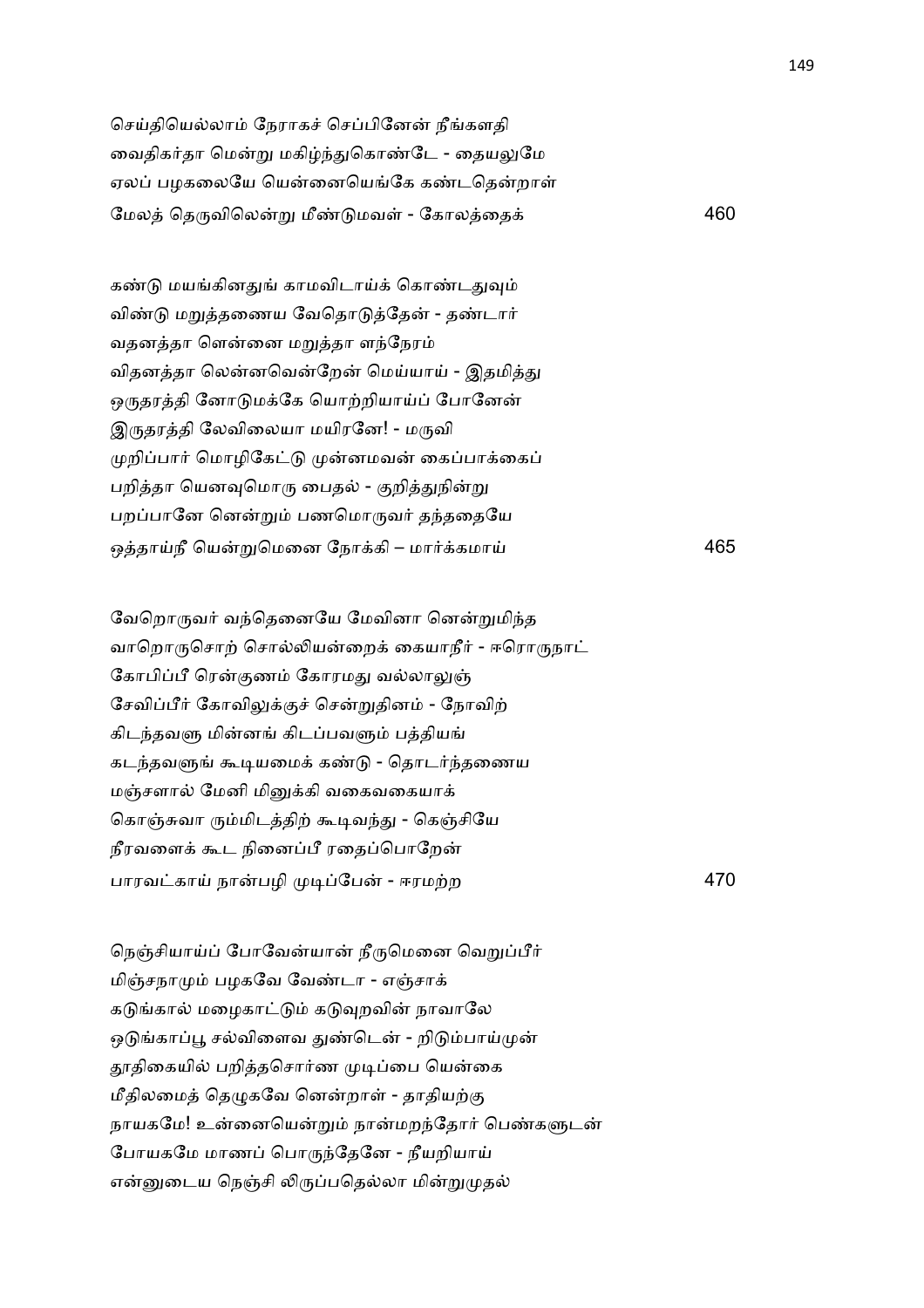உைனமற ேவென\$ உ\$தியாC - ேன 475

பிரமவமு தத்தின்மேற் பேராணை யிட்டேன் பரதமதற் கரசி பாங்காய்ச்- சரசமே செய்யத் தொடுத்தாள் தேனளித்த வெண்முடிப்பைத் தையற் கறியாது தன்துகிலிற்- பையச் சுருட்டியே நானவளைத் தோயுங்கால் வெள்ளி இருட்டிலே தோன்றினா னென்றே - திருப்பெண் விடிந்துபோ மேலீலை வேணவித மின்றி முடிந்துபோ மேயெனவு முற்ற --- விடிந்து கரைவாள்போற் பட்டதுயர் கண்டாயோ ! அப்போ விைரவாேய கீபா ெவ7+க- நைரயா 480

தலையா ளொருவிவந்து சன்னைசெய்தாள் பார்த்தேன் சிலையாம் நுதலினாள் சேர்த்து - முலையால் நெருக்குவா ளென்னைவிட்டு நீபிரிவா யோவென்று உருக்குவாள் கண்ணீ ருகுப்பாள் - அருகனையுங் கோபிப்பாள் நெஞ்சங் கொதிப்பாள் பரதவிப்பாள் ஆவிப்பாய்ந் தென்னை யணைத்திடுவாள் - சீவி முடித்த குழலவிழ முன்னோடிக் கட்டிப் பிடித்தவளைத் தள்ளல் பெரிதோ - மடித்தபுத்தி யாகிய பெண்ணே ! அரைச்சணத்திற் சந்திபண்ணப் போகியே வாறேனிப் போதென்றே - ஏகிப் பார் மாவை முடி 485

பிரியச் சகியாதப் பெண்ணுடனே கெஞ்சித் துரியத் துடன்றெருவிற் றோன்றில் - பரிவுற்ற

(நாரண வாத்தியார் புதல்வன் கண்டு, கோபித்து, வினவல்) காரணவாத் தியார்புதல்வன் நானிருந்த வீட்டைவந்து பூரணமாய்க் கண்டு போதியாய்நீ ! - ஓரடியாய்க் கெட்டாய் போவுன்றன் கிரகப் பிழையாலே மட்டாய்வா வென்றடுத்த மண்டபத்தில்-- உட்டிணமாய்க் கோபித்துக் கூட்டிவைத்துக் கொண்டுசெய்தி யென்னவென்றார் தாபித்துக் கொண்டுசற்றே சாற்றினேன்- மாபித்துக் கொண்டே மதிகெட்டே கூடிநீ ரேயவளைப்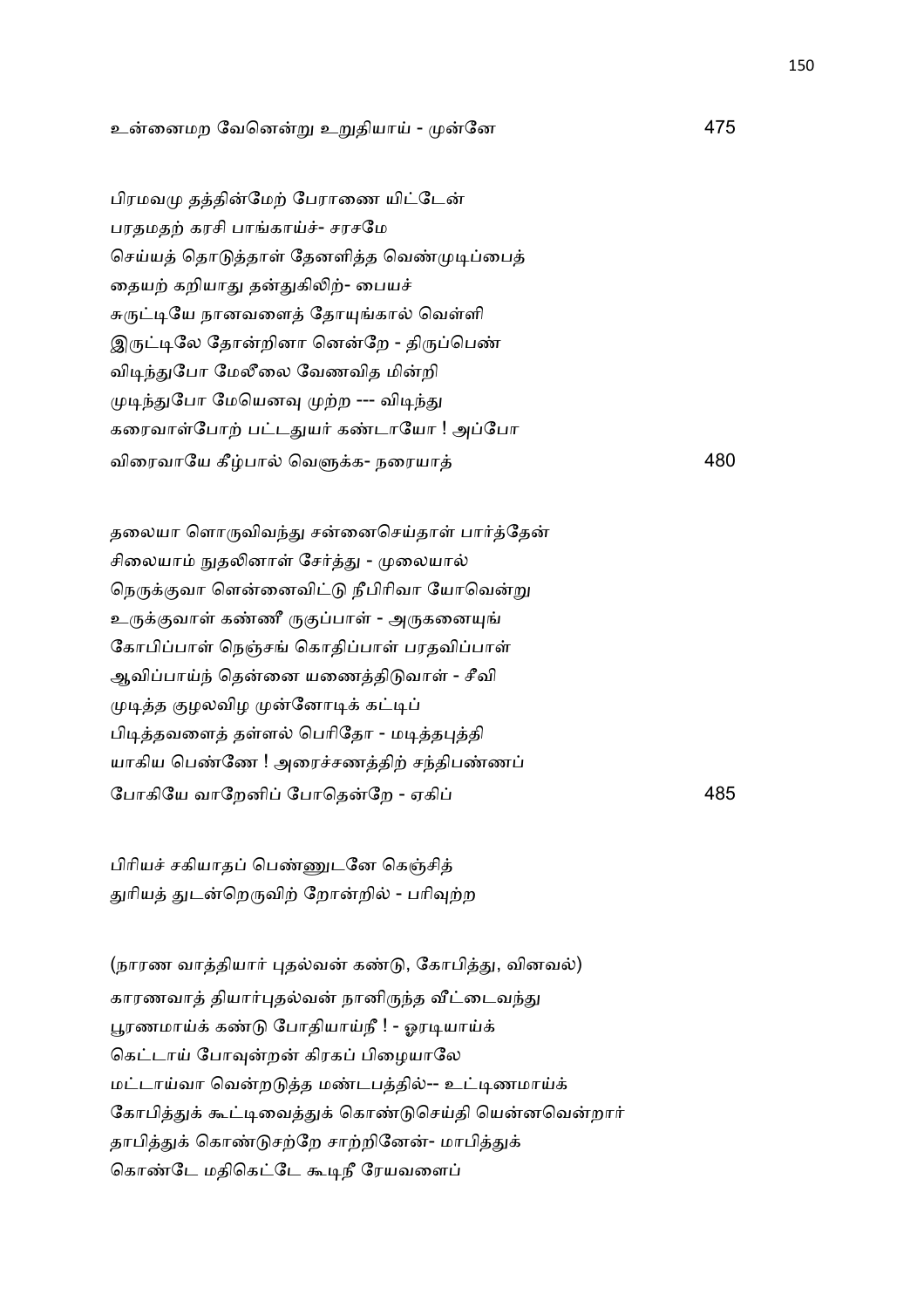## ப!ேட யவ1தாC பழிகாாி – வி! நா 490

கூறுகேன் தாயுனுட கூற்றுமவள் மகள்செய் வாறுநா னென்றவர்சொல் வார்த்தைகேள் ! - பூருவத்தில் அன்னைவெகு காலமெலாம் ஆடவர்களைக் கெடுத்தாள் பின்னையவட் கொருபெண் பிள்ளையின்றி - உன்னிக் குறியோ போடசமோ கோவரத்தார் பாலோ அறிவான் பொருட்டிலன்னை யாய்ந்து – நெறியாம்

(சொக்கேசர் சந்நிதியில் நோன்பு நோற்றல்) மதுரையிற் சொக்கலிங்க மாதவரைக் காத்தாற் பதுமியரைப் போலேயோர் பாவை - புதிதாயே பிள்ளையொன்று கிட்டுமென்று பேதாய் நிசத்தறிந்து த1ைளெசா+க 5க'ட சனிதியி, – க1ளமிறி6 495

(சொக்கேசர் கனவிலே தோன்றியருளுதல்.) சென்றேயீ ராண்டிருந்து சேவித்தப் பின்பொருநாள் இன்றே மதலைதந்தோ மென்றிரவில் - நன்றாகக் கனவிலே சொக்கலிங்கக் கடவுளு மிட்டார் மனமகிழ்ந்து மோகன் வல்லி – நனவிலே

(மோகனவல்லி சொக்கேசர் சந்நிதிக்குக் காணிக்கையாக

1800 பொன்னும், அணிகலன்களும் ஈதல்) பேசி யிருப்பதுபோற் பெம்மா னருள்முந்தித் தூசில் முடிந்துகொண்டு தோத்தரித்து - வாசிமுதல் ஆயிரத்தெண் <u>ரை</u>றுபொன்னி லாதி சொக்கர்தமக் கேயிணக்க மானநகை யீந்துபின்பு - கோயிலுக்குள்

(மீனாட்சியம்மன் சந்நிதியில், நல்ல சொல் கேட்டல்) மீனாட்சி யம்மைமுன்பில் வீணிபோ யுன்கணவன் ஆனா, கிர+கமா யா!ெப!ைண – நானா 500

கிலுமுனக்குத் தாரதென்று கேட்டவுரை யில்லை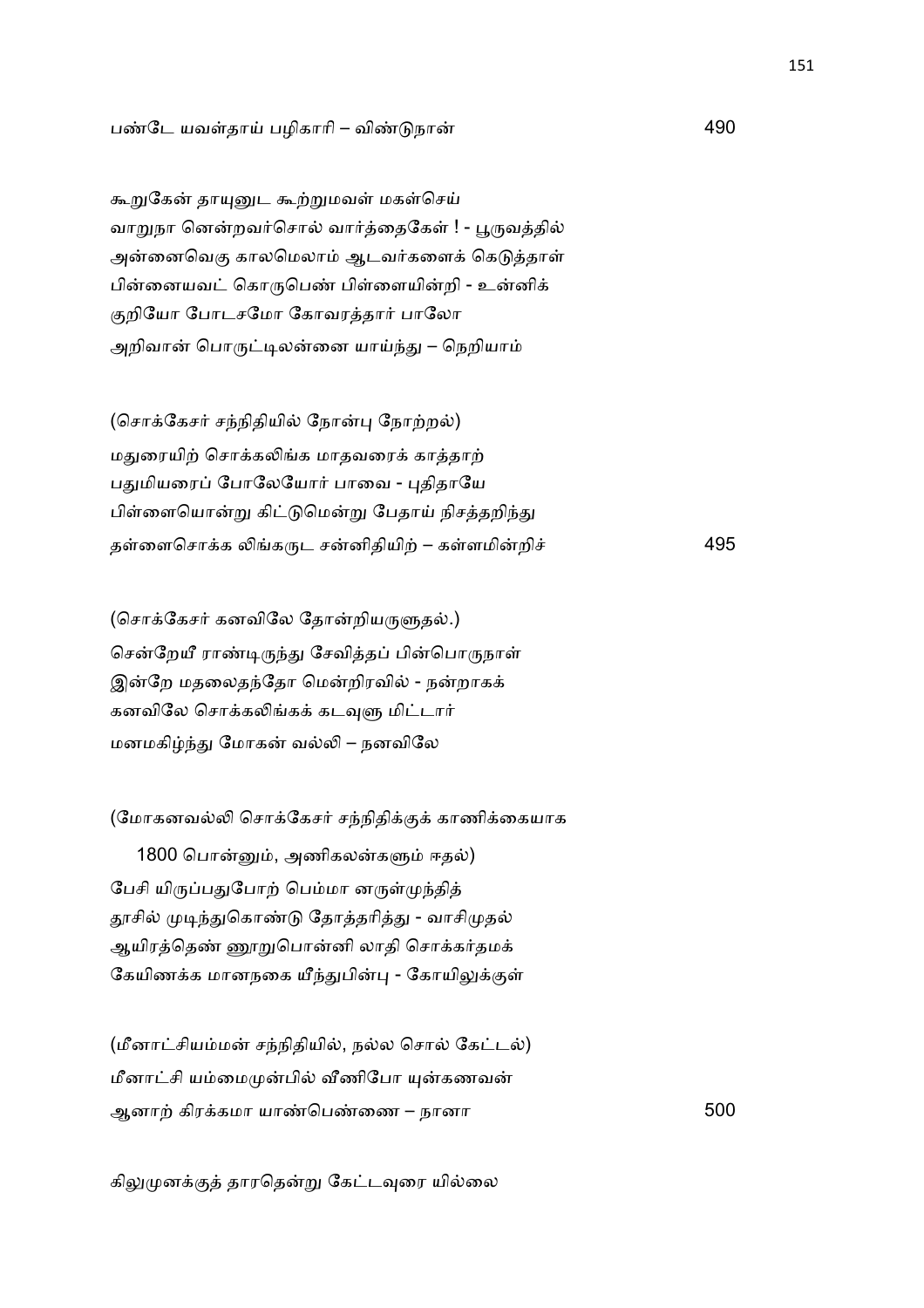வலுவெனக்குத் தாவென்றேன் வாய்ச்சொல் - கொலுவினிற்கும் ஏழ்ந்திழையார் தங்களிலே யென்னைப்போற் பெண்பெறுவாய் சாந்தகுண மோகன சவந்தரிபோல் - நேர்ந்த மொழி

(மீனாட்சியம்மன் சந்நிதிக்கு, முப்பது பொன் ஈதல்) இப்படியே கேட்டுடனே இந்தமீ னாட்சிக்கே முப்பதுபொன் னாங்கே முடிந்தளித்தாள் - அப்பொழுதே

(மோகனவல்லிக்குக் கர்ப்பமுண்டாதல்) ஊருக்கு வந்துமுழுக் கொன்றிலே கர்ப்பமுண்டாய் சீருற்று இருந்த சிமிழ்முலையும்- மேருப்போல் வீங்கி முகங்கருத்து மீன்விழியும் வட்டணிக்கத் ேதாகி தள24-ைன வ=-- மாகனியி 505

இச்சைகொண்டு கால்க ளிரண்டுங் கனத்துடலிற் பச்சைநிறம் பார்த்துப் பழங்கடின்று - நச்சுநச்சு சோற்றையுண்ண மாட்டாமற் றோய்வையே தின்றுதிரு நீற்றையின்ப மாய்த்தின்பாள் நேயமாய் - ஊற்றமாய்ப் பேசுகையி லேய்ப்பிழைப்பும் பெண்முகத்தில் லாதவலை வீசுவதற் கேற்ற மினுமினுப்பும்- மூச்சு சென்றபெரு மூச்செறிய வேந்திழையுந் தியுமலர்ந்து நின்றதிங்கட் பத்தும் நிரம்பவே - ஒன்றியவள் உந்தி குழைய உடல்முழுதுந் தள்ளாடச் சந்தவடி வாள்சலத்திற் றாகித்துக்-கந்தரமு ம் 510

(நல்ல ராசவேளையில், பெண் குழவி பெறுதல்.) நெட்டித்துக் கைகால் நிரம்பவுழைச் சலெடுத்து மட்டற்ற நோவால் வளர்பிறையில் - இட்டத்தால் ஆதித்த வார மதிலே முதற்சாம மோதிற் புகரான வோரையிலே - சோதியெனும் நட்சத் திரத்திலே நல்ல ராசவேளை கிட்டாத் தேவ கணத்திலே – பட்டாடை

(மோகனவல்லி மகிழ்தல்)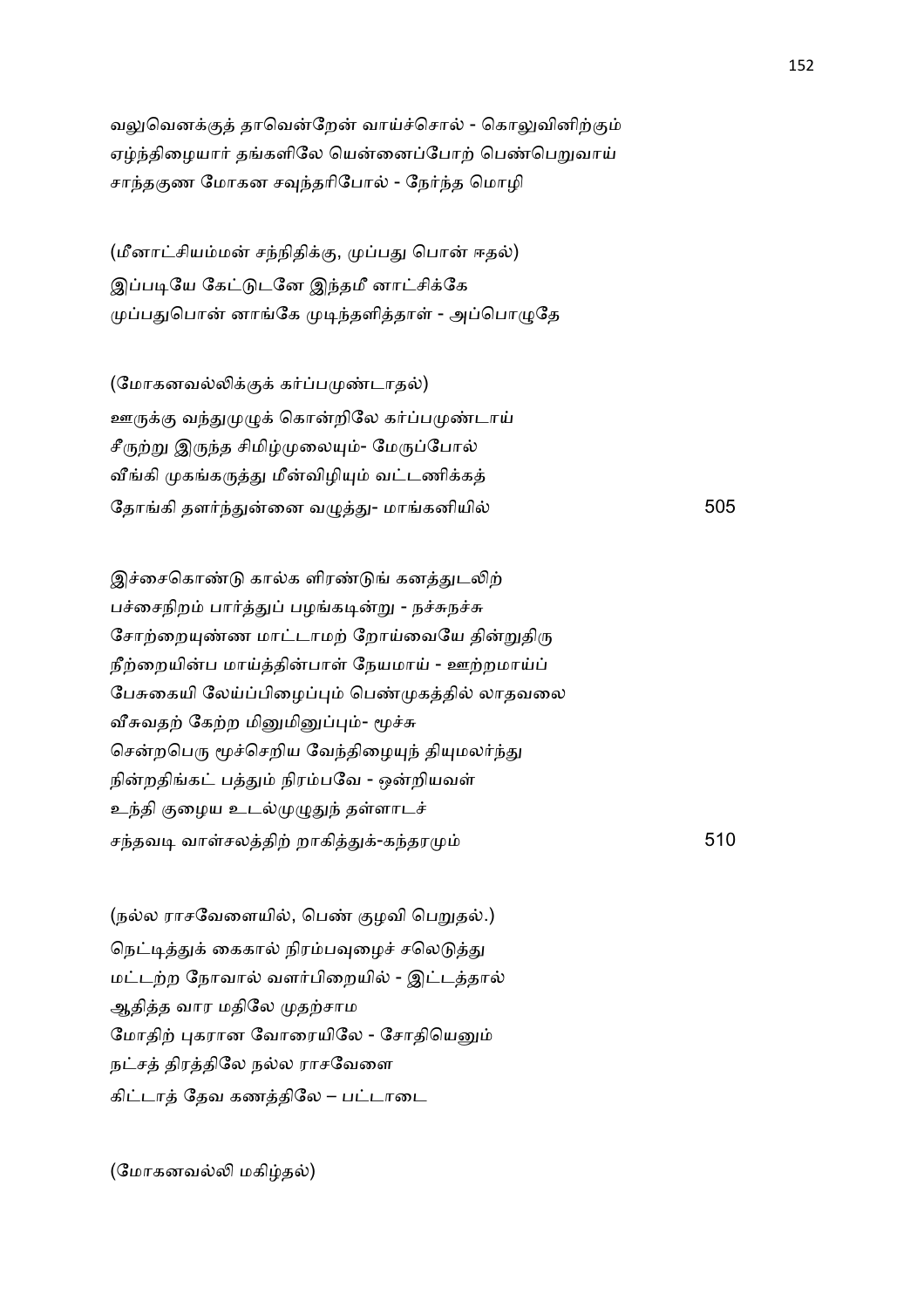மீதிலே பெற்றாள் வியர்வுற்றாள் பிள்ளைசத்தங் காதிலே யுற்றாள் களியுற்றாள் - மாதின்மேற் கண்விட்டாள் நெஞ்சிற் கவலைவிட்டா ளாடவராய் ம!ணிடா1 அல மற4-விடா1 – எ!T+ 515

கடங்கா தபோநிதியை! அப்போகொண் டாற்போல் மடந்தாய் ! வாவென் றெடுத்துவைத்துத்-- தொடர்ந்தணையக் கையில்நிதி யில்லாது காப்போற்குச் சாணிநீர் மெய்யிலிது போல்விடென்று வெந்நீர்விட்- டையா நவத்திலணை வான்றுகிலை நாடியே மஞ்சள் துவரத்திது போலேந்து துவரத்தித்- தவத்திதலை

(பொட்டிடுதல்)

அட்டதிக்கெல் லாம்வணங்க வரனை வணங்கியிற்செய் பொட்டையிது போலிடென்று பொட்டிட்டாள்- இட்டமாய்ப் (உச்சிடுதல்) பிச்சியிலைச் சாற்றுடனே பேய்க்கரும்பின் சாறனைவோற் .6சியி- ேபா5ெட\$ உ6சியிடா1 – ெம6ச 520

 $(\mu$ ருந்திடுதல்) வலுக்கொண்ட நெஞ்சன் வந்தால்வாய் மருந்திதைப்போற் செலுத்தென்று சேனை செலுத்தி - அலுத்துப் (பால் கொடுத்தல் ) புணரப் பழகாப் புதியோர்க் கிதுபோல் அணையிப் படியென் றணைத்துக்-கணவர்க்குள் ஏன்றாள் விடார்க்குமுலை யிப்படிமெல் லக்கொடென்று மூன்றாம் நாள் மெல்லமுலை கொடுத்தாள் – சான்றோரும்

(கண்மை இடுதல்.) எண்ணிபுணைத் தோய்வருகீ ரிதுபோற் கீறெனவே கண்ணிமையைக் கண்ணிலே கீறினாள்-- மண்ணிற் பணக்கார னாரெனநீ பார்க்கவழி யேநற் .ண+காாி ைமயா ெகா +கி-&ைணதாைரயி 525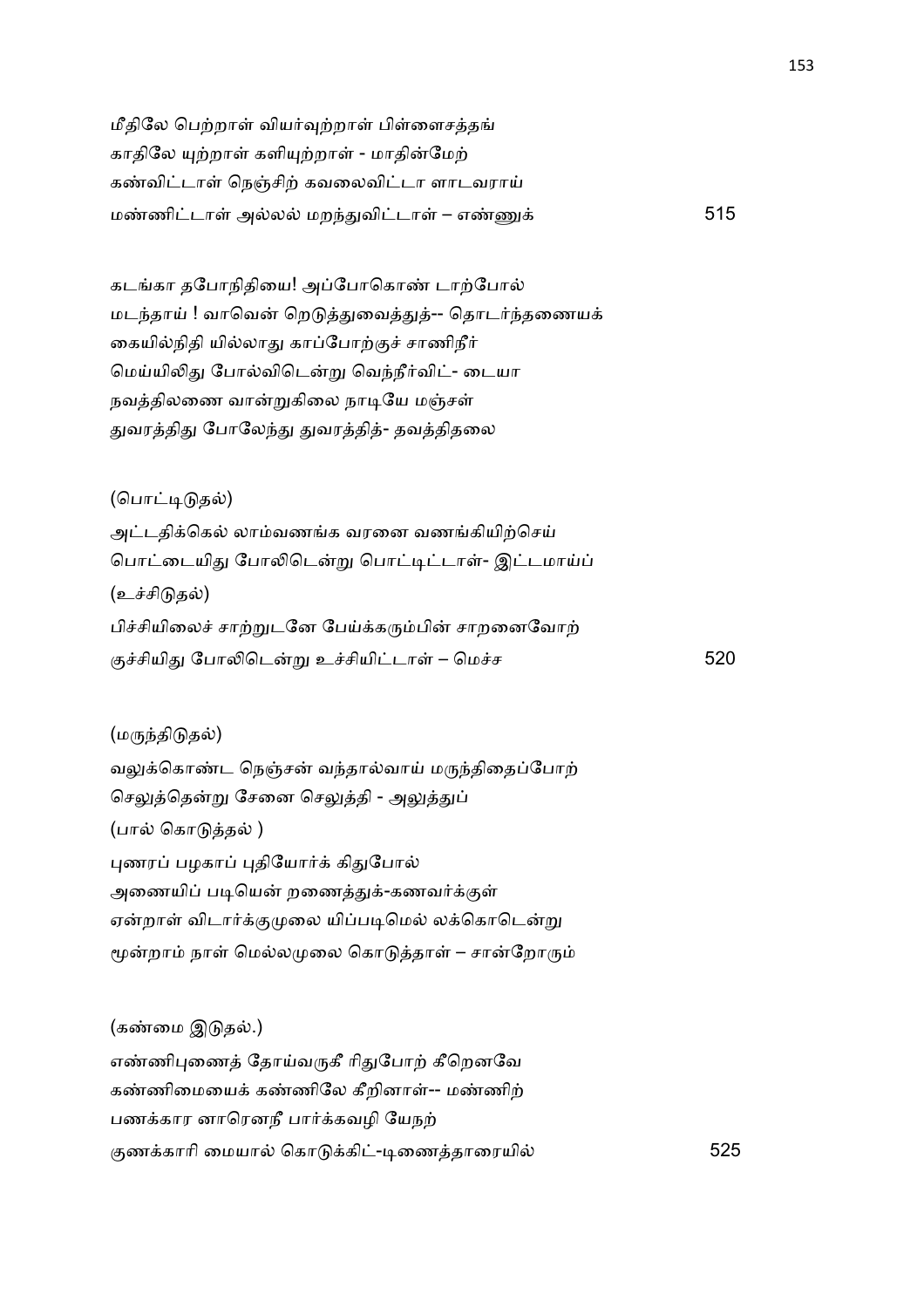(ஐந்தாம் நாள் ஐம்படைத்தாலி அணிதல்.) எஞ்சா தணைபவரை யிப்படியே கட்டிவிடென் றஞ்சாநா ளஞ்சனை அரைக்கணிந்தாள்-வஞ்சமாய்

## (வசம்பு கட்டுதல்.)

மட்டன்றிப் போகிக்கும் வல்லவரை மேலரையிற் கட்டென்று நல்வசம்பு கட்டினாள்- இட்டார்க்கே (பதினாறாம் நாள், பொன்சங்கால் பால் கொடுத்தல்.) அன்பையிது போற்புகட்டென் றன்னைபதி னாறாம்நாள் பொன்சிறு சங்காற்பால் புகட்டினாள்-உன்றன்மேல் (தொட்டில் போடுதல்.) இட்டமுடை யோன்மடியி லிப்படி படுத்திரென்று கிட்டவந்து தொட்டிலிற் கிடத்தினாள் - கட்டியுனை (காது குத்துதல்.) நித்தமணை யானுடைய நெஞ்சிலிது போல்முலையைக் .திவிெட ேறகா- .தினா1 - ம,றம,ற+ 530

குத்துமிட மத்தனையும் கோதையிந்த வாறுசொல்லி முற்றுமெங்கு முற்றி முடித்தனளே - சற்றேனும் அன்பிலா நெஞ்சி லதைவளரிவ் வாறெனவே வன்பில்லாக் காதை வளர்த்துவிட்டாள் - மன்பரவும் (காலுக்கு மிஞ்சி இடுதல்.) வஞ்சியுன்றன் காலிணைக்கு வாய்த்தநகை தாதியரில் மிஞ்சியிடு மேலெனவே மிஞ்சியிட்டாள் - கொஞ்சிவிரல் (கை கால்கட்கு அணிவகைகளிடுதல்.) கைவளையு மிட்டாள் அதன்பிறகு பாடகத்தைப் பெய்வளைக்கே யிட்டாள் பிரியாமல் - பையவே தண்டையிட்டாள் பொற்சிலம்பு தானுமிட்டாள் பின்சதங்கை ெகா! மிடா1 பாத ெகா:Jமிடா1 – ஒ!ெடா&+. 535

பாதசர மிட்டாளிப் பாவையருக் கிணங்கச் சீதமதி யைப்பாம்பு தீண்டினபோல் - மாதரசி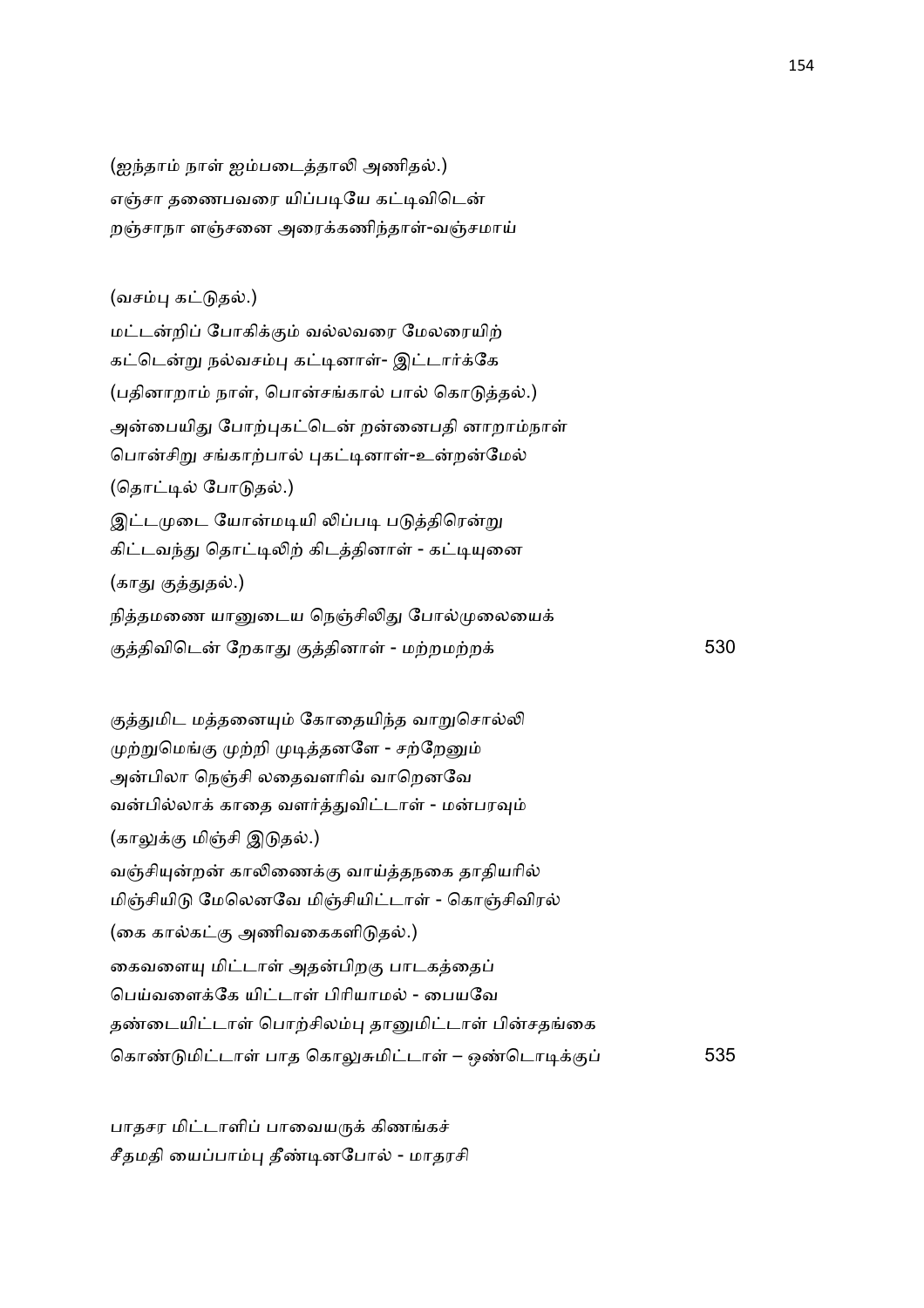(அரைமூடி அணிதல்.) அல்குல்தனைக் காட்டா தரைமூடி யையணிந்தாள் நல்லரவும் நீங்கிவிட்ட நாழிகையில் – எல்லையிலே

(ஐந்தாம் வயதில் சிற்றாடை அணிதல்,) மேக மறைப்பதுபோல் மின்றனக்கஞ் சாம்வயசு மாக அரைமூடி யகற்றியே-மோகமாய்ச் சிற்றாடைக் கட்டிவெகு தேச மறிக்கையிட்டுப் பற்றாக வைத்துவிட்டாள் பள்ளிக்கே- கற்றாளே

(பள்ளியில் பதினெண் மொழியிலும் வல்லவளாகக் கற்றல்.) கொஞ்சமோ நற்கணக்கர் கோடாரி யாகவுமே செஞ்சொல்வா ணர்க்கிவள்சொல் தேடவே - பஞ்சாட் பார் நிசி 540

சரவிதிகள் கற்றத் தமியோர்கள் சூழப் பரகதிசொல் நூலோர் பணியத் - திரமாகும் பாஷையெனச் சொல்லும் பதினெண் வகையுமிந்த வேசையிடத் துள்ளதென்று மெய்க்கவே- தேசமதில் இல்லாத தெல்லாம் இவள்கற்றாள் கற்றவகை சொல்லா லடங்காது தூரமே- நல்லாயுன்

(நடனசாலையிலும், சிலம்புக்கூடத்திலும் பயில விடுதல்) மாமியா ரிந்தவகை யறிந்துமேற் படிக்க நேமியா தாடவிட நிச்சயித்துப் - பூமியாள் கின்ற வரசரெல்லாம் கேட்டுமகி ழவரவர்முன் தமக1 ப&ைப U&ேய - இறிவைள 545

ஆடவிடச் சாமி யனுக்கிரக மாய்ச்சிலம்பக் கூடமதில் விட்டாற் குணமாமே-பேடை மயிலையே பெற்றேன் வளர்த்தேன் படிப்பிற் பயிலவே வைத்தேனன் பாகவே- வெயிலாருஞ் சூரியனைப் போலத் துலங்கும் வடிவாளை வாரியெடுத் துங்கள்முன் வைத்துவிட்டேன் - நாரிதன்னை ஆக்கினா லும்நீ ரளித்தாலும் நீங்களல்லாற்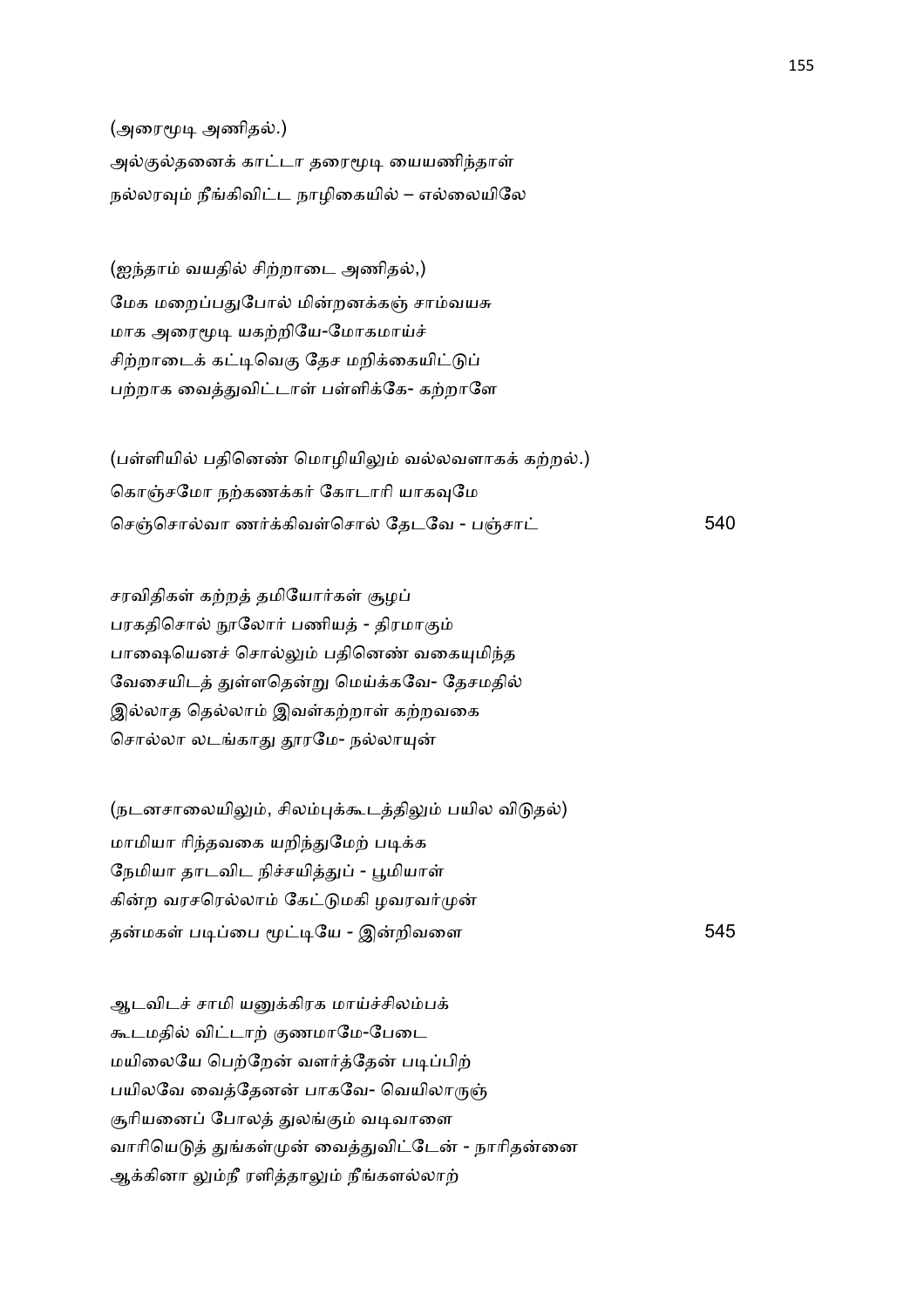போக்குவே றுண்டோ ? புகல்வீரென்- றூக்கமாய் மாதா வுரைக்கமக ராசிரா சாமகிழ்ந் தீதா ெபாிெதனெவ ேற\$ெகா!ேட – ேபதாயா 550

என்று சொல்லி யேயவர்க ளிவ்வூரில்வந்துகுகற் கன்றுகலி யாணவிழா வாரம்பித் – தொன்பதாம் நாளிலே வேலவற்கிந் நங்கையரை யேமணந்து வேளுமே தேரேறி வீதிசுற்றிக் - கோழியோன் மஞ்சள்நீ ராடியபின் வன்சிலம்பக் கூடமதில் கொஞ்சு கிளியையே கூட்டிவைத்து -- செஞ்சொல்மறை வேதியர்கள் சூழவடி வேலர்திருக் கோயில்வர நீதி நடத்துவித்த நேயவான்--காதலாய்ச் செங்கோல் நடத்ததிரு நெல்வே லிக்குவந்தார் இேக யிவ1பரத ெமபெதலா – -கா 555

படித்தாளோ ராண்டிலே பம்பரம்போ லாடித் துடித்தாள் அதைநானென் சொல்லப் - பிடிக்குவய சேழோவெட் டொன்பதோ யிவ்வளவுங் கற்றுவிட்டாள் ஆளோ ரதிக்கிணையு மாகினாள் - வேளோ அனுதினமுங் காத்திருந்தா னவ்வேளை தாயும் பனுவல் மொழிக்கரசி பண்பாந் - தனுவதனுக் கேற்றதுயி லணிந்தாள் எல்லோ ருயிர்வாங்குங் கூற்றை யிணைவிழியாள் கோலத்துக்-கூற்றமாய் கைவிரலுக் காழி கடகம் பதக்கமிட்டாள் ைவயெமC+க தக வைள(மிடா1 - ைதய:+. 560

பொன்னால் சரிகையும் பொருந்தவடுக் காம்வளையும் மின்னார்க்குந் தோட்காப்பு மேயிட்டாள் - அந்நேரந் தாய்முத்த மிட்டாள் சரப்பணியு மட்டியலும் ஆயிரம்பொன் னுட்கட் டணிந்தாளோ-சேயிவட்கே பச்சைமணிப் பொட்டும் பதக்கம் சவடியுடன் வச்சிர மணிமுத்து வடமுமிட்டாள் - இச்சைதரும் மோகன மாலை முதிர்பவளத் தாழ்வடமுந் தாகமுட னணிந்தாள் தையலுக்கே-சேகரமாம் மாணிக்கக் கோடும் வயிரச் சிமிக்கியுமிம்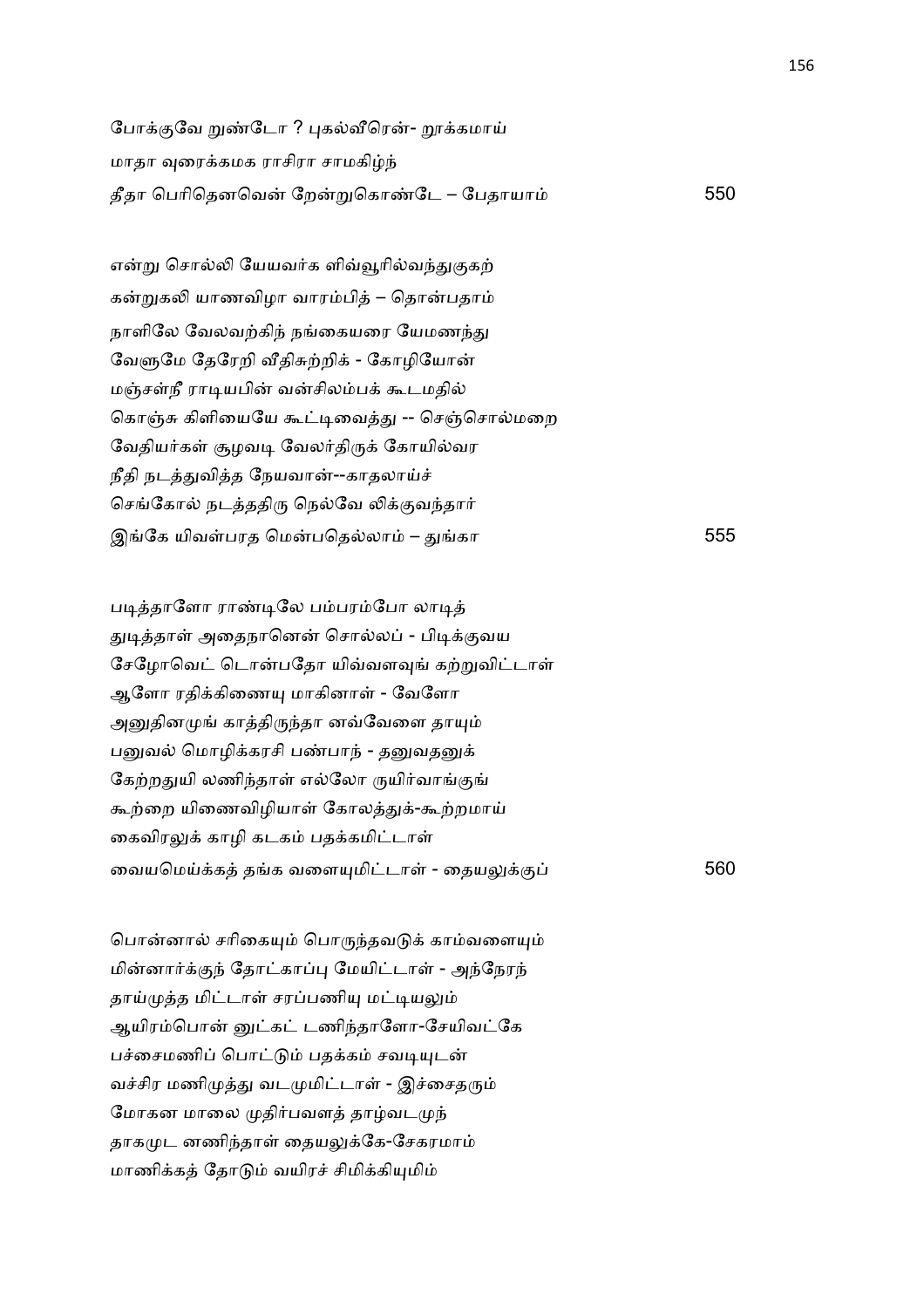ராவரார்க் கிட்டா ளாதிதனக் கொன்னப்பூந் தேவரார்க் குங்கிடையாத் தேன்முருகும்- பாவைக்கே அன்னமுத்துக் கொப்புமிட்டா ளந்தலையிற் சுட்டிபிறை கன்னலுக்கொப் பாய்நிலவுங் கட்டினாள் - பின்முடியில் குப்பியுடன் தொங்கலையே கூட்டி முடித்தனளே இப்படியே பூண்டநகை யெண்ணில்லைப்-பற்றாய்த் தானத்தா ரெங்கள் தளவாய் துரைசாமி வானத்தார்க் கொத்தமகிழ் தலத்தார் - ஞானத்தால் மிக்க பெரி யோர்தனையே வேண்டி விரும்பினபேர் த+கவின தாாிவைர6 ச4தி- - +கியேர! 570

(தளவாய் அழகப்ப பூபதியின் பெருமை.) அன்பாகப் பெண்ணை யரங்கேற்ற வேண்டுமென்றாள் முன்பாய் தளவாய் முகில்ராசன் - இன்பமுறுஞ் சொல்லினார் மங்கள கலியாணமே தோன்றுகின்ற வில்லினார் ஆர்க்கு மிரங்குவோர் - வில்லினால் சத்துருவை யென்றுந் தலையறுக்குஞ் சூரரம்பு மித்துருவைக் காக்கும் விசையவேள் - சுத்தமுறும் வாக்கினான் தர்மம் வளர்ப்பான் கவிஞர்கலி போக்குவான் மேலும் புகழவே - பார்க்குள்ளே கற்றவரா குஞ்சங்கர மூர்த்திமேல் விருப்பம் ெப,றவரா மா2+. ெபாிேயா - ெவ,றியாி 575

போலவே யிப்புவியும் போற்று மரசனிவன் சாலவே சூரத் தனத்தினான் - காலமே செந்தூர் முருகர்பணி தேடுதொண்டை நாட்டினான் தந்தூர்குன் றூர்பதியாய் நாட்டினான் - பிந்தாது அழகின் பெருமாளை யாதரிக்கும் நாதன் அழகின் நாமாள மேலன்பன் - உளத்திற் களவற்ற போதக் கவிஞர்கள் தங்கள் அளகப்ப னென்னு மழகப்பன் – வளமுற்ற

(திருச்செந்தூர் முருகன் சன்னிதியில் அரங்கேற்றம் செய்தல்)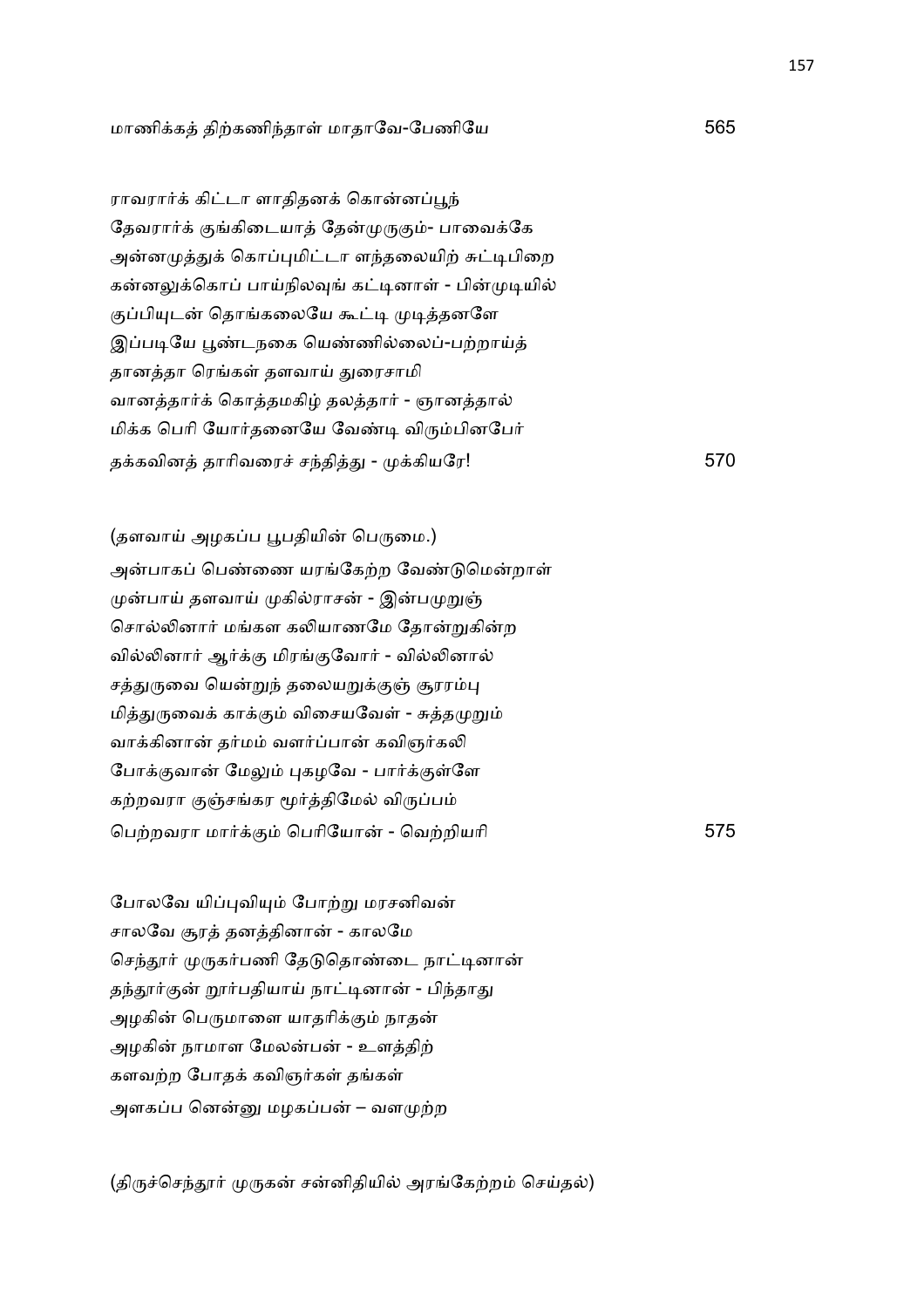செந்தூரில் தங்கள் திருமண்ட பத்திலே நந்தூ ரலையுகந்த நாதனையும்- வந்தங்கு  $580$  ¨

எழுந்தருளப் பண்ணி யிவளரங் கேற்றங்கண் $($ டு $)$ அளந்தநிதி யீந்தா அனந்தம் - குழந்தைப் (குமரிப் பருவம் அடைதல்.) பருவ மகன்றிவளே பக்குவமாஞ் செய்தி தெரிய வரைக்கின்றேன் தேரி- உருவொப்பாள் கெண்டைக்கால் மின்னிக் கிளர்துடைக ளுந்துடித்துக் கண்டப்பா லல்குற் கரைதிமிர்த்துத்-தண்டைக்காய் கன்னியிடை மின்னிடையாக் காமிவயிற் றின்மேலே மன்னுகரி ரோமவரை வந்துதித்துச்-சின்ன முலையிற் பரபரப்பு மூண்டு சிவந்து கைலக,ற பி1ைளெயற காசாC--விைலெப,ற 585

தந்தச் சிமிழாய்த் தனியெலுமிச் சம்பழமாய் அந்தக் குரும்பைமுலை யாகியே-கந்தரத்திற் கேற்கவே தோள்க ளிரண்டுந் திரண்டவள்துன் மார்க்கவேல் மின்விழியு மைவிழியாச்-சேற்கண்ணாய்ச் செவ்வரியும் பாய்ந்து சிறந்துவிழி நீண்டுகண்டு கொவ்வையித ழாகிக் குழல்வளர்ந்த- திவ்வளவுஞ் சொன்னேன் நின்மணந்த கொடியுண் டேயவ் வழகெல்லாங் கொண்ட வளமதியாய்ச்--செவ்வுடைய பெண்களுடன் கோயிலுக்குப் பெண்ணும்போய் நிற்கையிலே கண்களினால் வாயில் கரத்தினால்- நண்பர் பாயி கண்களினால் வாயில் கரத்தினால்- நண்பர்

தனையே யுருக்குவாள் தாதிலொரு சோமன் நினைவாய் பெருக்குவாள் இந்நாரி !- அனைவர்க்கும் இப்படியே தண்மதியா லேயெரியுந் தீக்குறுநெய் யொப்பாவாய்த் தாய்சொல்வதை யோதக்கேள்!-வெப்புடைய

 $(g\pi\dot{\mu}\dot{\sigma}g)$ மகளுக்குக் கூறும் அறிவுரை தீக்குவெஞ் சூடுஞ் சலமதனுக் கேகுளிர்வும் பேய்க்குப் பிடிக்கும் பெருந்திறமும்-தாய்க்கு மதலைக் கிரக்கமுமிம் மாநிலத்தி னார்க்குக்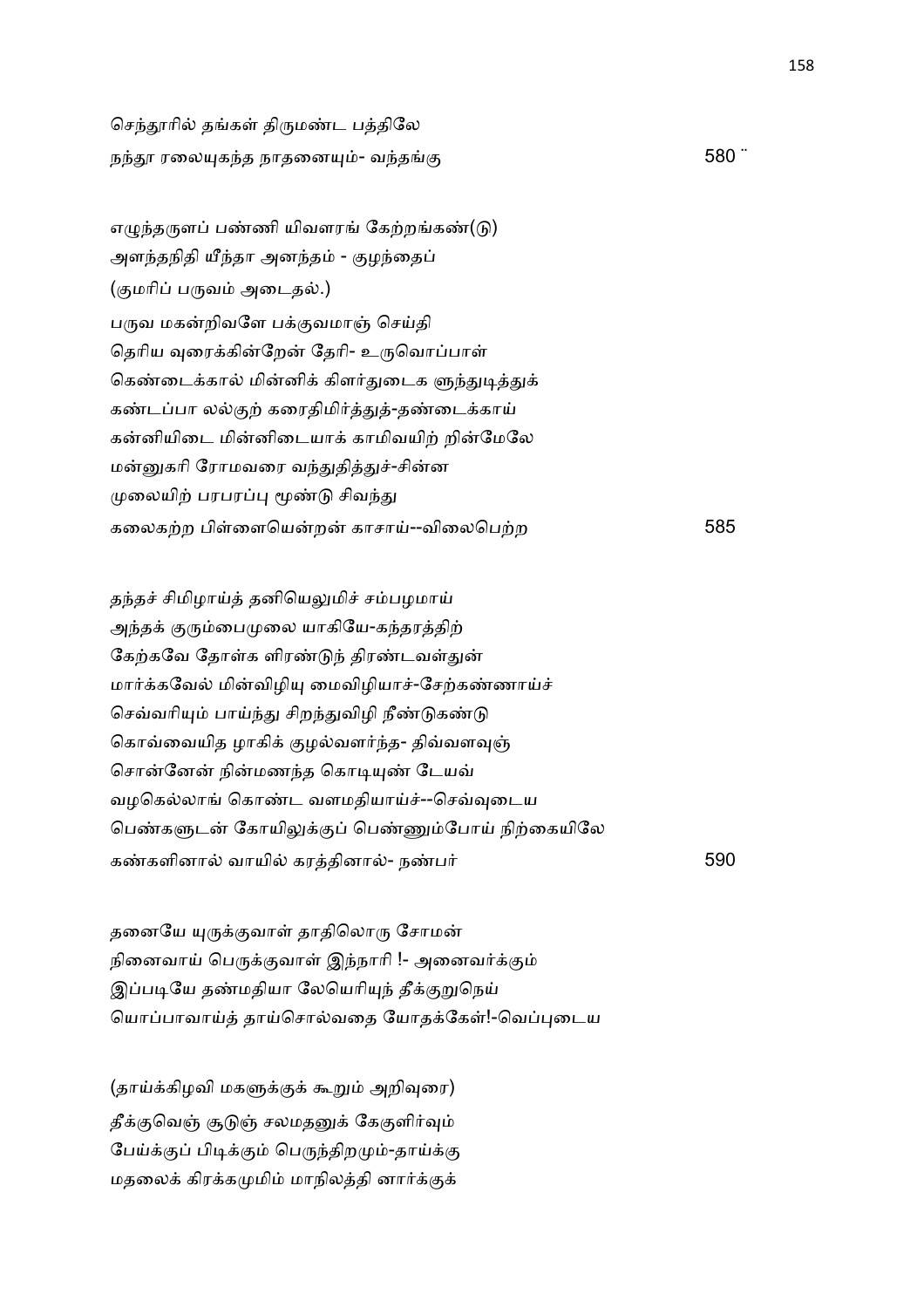குதலைக் குரைப்பின் குணமும்-விதமுற்ற மானுக்குத் தள்ளு மதியும் பெருந்தீயில் மீ+. நீ4- விைரவ-8-கா,ற 595 பாம்புக்கு நல்விடமும் பாவைக்குப் பக்குவமும் ஆம்பற் குணம்போ லருங்கருப்புங்- கூம்பா மலருக்கு நற்கடியும் வண்டுக் கிரைப்பும் பலத்த பசுக்களுக்குப் பாலுங்-கலைகற்றாய் அப்பாலுக் கேவெளுப்பு மானகரிக் குக்கருப்பும் இப்பாரில் நன்மிளகுக் கேயெரிப்புங்-கொப்பாகும் மாங்காய்க்கு மெத்தவளர் புளிப்புமிப் - புவியிற் பூங்கதலி நற்கனிக்குப் போதினிப்புந் - தாங்கும் அரசர் மதலைதனக் காதரவு மன்பும் வரதக் கவிஞருக்கு வாக்கும் – திரமாய்க்  $600$ 

கரும்புதனக் கேயினிப்புங் காமுகர்க்குத் தாதும் இரும்புதனக் கேகனமு மிங்கே- பெரும்புவியில் வெம்புலிக்குப் பாயும் விரைவுங் குரங்கினுக்குக் கொம்புதனிற் றாவுங் குணமெலாஞ்- செம்பதுமீ! ஆரேனுங் கொண்டுவிட்ட தாலே பொருந்தினதோ? ஊரே பழியாம லுன்மதியாற் - பேரேகொண் டென்னை மறைக்குமதி யில்லைநா னென்னுடைய அன்னைதனக் கதிக மாகினேன் - மின்னரசே! தாதிமகள் தனக்குத் தானே பிரட்டுருட்டும் ஆதிமொழி யாய்ப்போய் யாளையுமே- பேதித்த குத்திரமு மித்திரமுங் கூடச் சிரிப்பதுவுங் க-வ- மேபா கலப-8 – இதிறக1 605

## (மகள் பதிலிறுத்தல்)

இல்லையே உன்னிடத்தில் என்றாள் மகளிதற்குக் கல்லிலே நாருரித்துக் காண்பிப்பேன் - சொல்லினால் அம்மா வெனவுரைத்தா ளன்னையுமப் போமகிழ்வாள் இம்மாதை வேண்டி இளைஞர்கள் - சும்மா பணமென்னா தங்கப் பதக்கமென் னாவுன்செய் குணமென்னா கொல்லுதென்று கூறக் - கண்முன்னால் உன்மகளைக் காணா துணவும் படலையென்பார்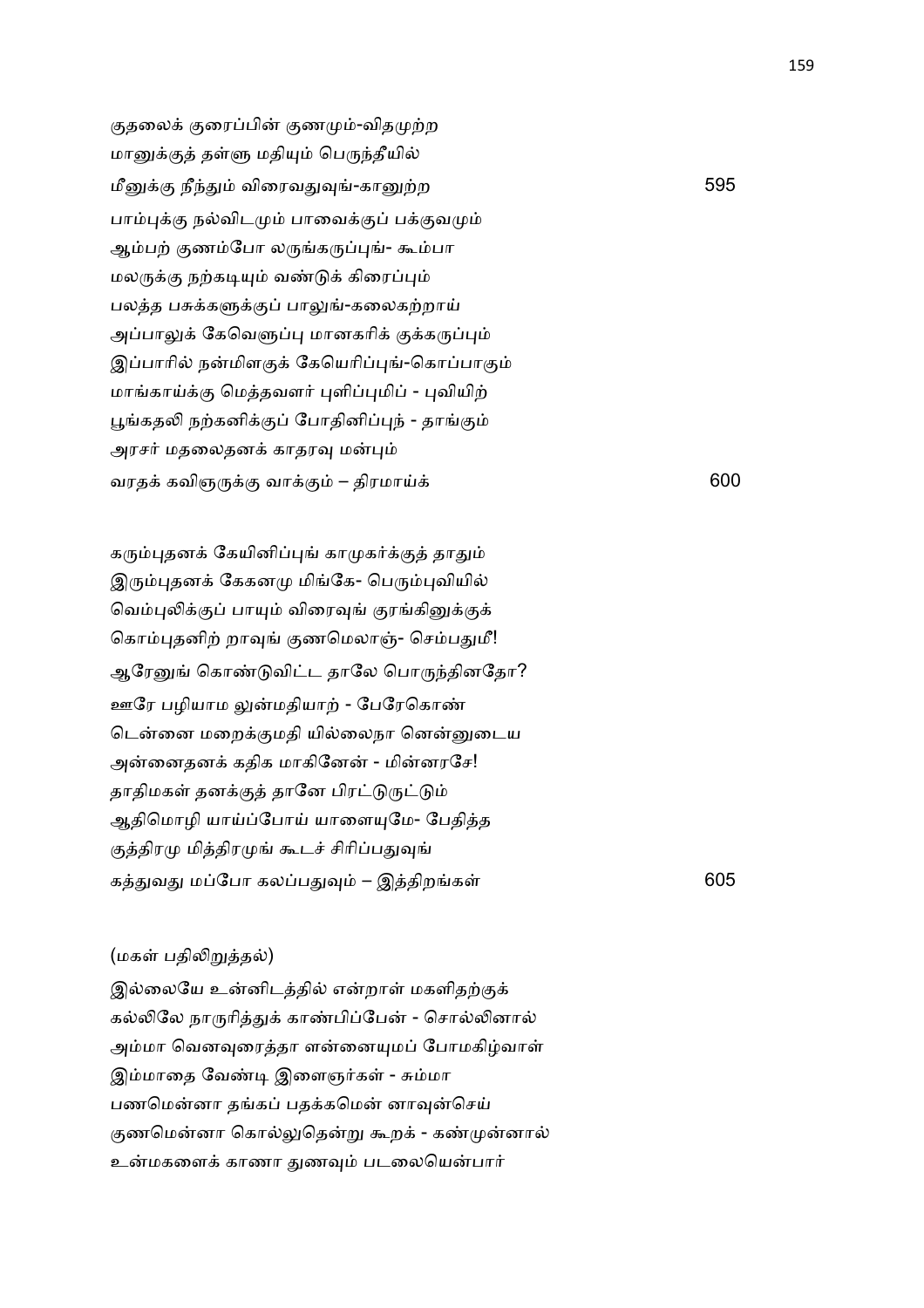### எனவிதி சினமக ெகபேள --- கனி 610

முலையைத் திறவாது முத்தங் கொடாது கலையைப் பிரியாது கண்ணால்- வலையிட்டு முப்பதி னாயிரம்பொன் மோசமிலை யானறிய இப்படி யெத்தனையோ யேற்றினது-அப்பா வயதெல்லாம் பன்னிரண்டில் மாதாவை மிஞ்சி நயமெல்லாம் காட்டினளிந் நாரி - செயமுள்ளாட் கிப்படியே யாரு மிறைக்குங்கா லிம்மாது குப்பெனவே பூத்தாள் குறையோபின் ?- அப்பொழுதில் யாரார் இவள்தா யடியைப் பணியாதார் சீரார் திருநாட் சிறப்புப்போல் - ஊரார்க்கும் தாதியர்க்கும் சொல்லிருது சாந்தி முடித்துடனே மாதி+. )திெசான வா\$ேக1- ேகாைதேய ! 615

(தாய், புத்தி கூறுதல்)

தன்புத்தி யெத்தனைதான் சாதுரிய மாகினுந்தா யின்புத்தி கேட்டா லிழுக்கென்றே ?- அன்புற்ற விக்கிரமா தித்தன் மதிமிக்கா யிருந்தாலும் உக்கிரவான் பட்டிமதி யுட்கொண்டான் - தக்ககதி நாட்டுக்கே சென்று நணுகுந் தசரதனோர் ஆட்டைக்கோர் மந்திரியை யாக்கினர்- வீட்டைப் பரிபா லனப்படுத்தும் பாவையே ! என்சொற் பாிவாக+ ேகபாC பதிவாC- தி'ேவேக1! 620

பெற்றதனம் என்னப் பெரியோனும் பெற்றபொருள் மற்றையு மென்றே மகிழ்வேந்து - முற்றியநன் மானமறு மில்லாளும் மானமுறும் வேசையரும் ஈனமுறு வாரிவரென் றெண்ணெனவே - தேனமுதே! கேட்டிருப்ப துண்டே கிடையா மதியனைத்தும் நாட்டியுனக் கின்றே நவிலுகின்றேன் - வீட்டில் வயிரவத்துத் தாசியர்கள் வந்து புணர்வார் தயிருவிட்ட சோற்றுக்குத் தானே - உயிர்க்கிரங்கும் தன்மக் குலசையில்வாழ் தாதியர்க்கா ரேனுமாம் ெபாெமத 8மி'4தா, ேபா-ேம-- -னிேபாC+ 625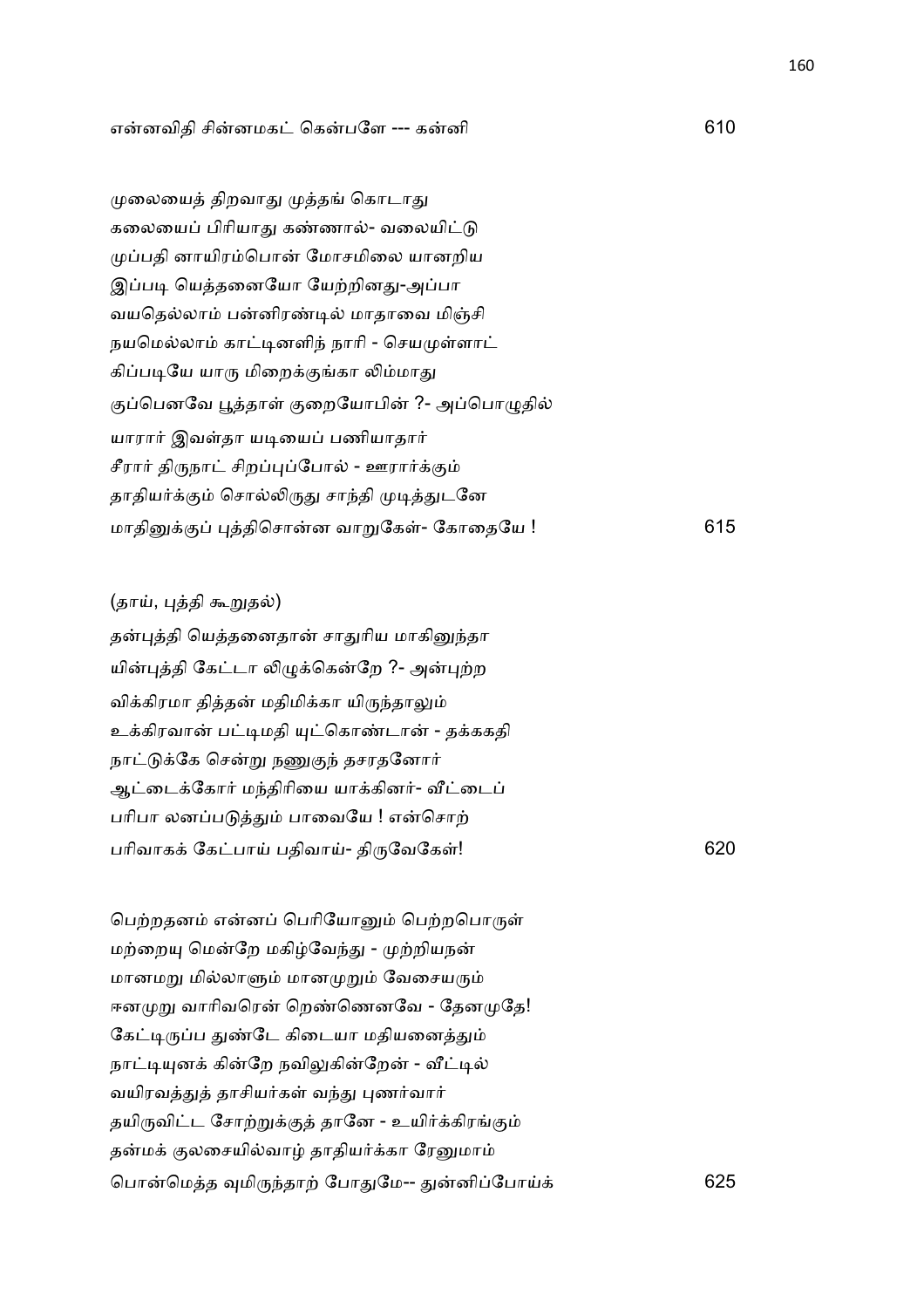கன்னிகுறிச் சித்தாதி காமமா யோர்மதலை தன்னையு மப்பனையுந் தான்புணர்வார்- இன்னழிந்த ஆற்றாரிற் றாதியர்க ளன்பாகச் சோநகரைத் தோற்றா தணைந்தல்லோ சோறுண்பார் - மாற்றாக ஆறுமுக மங்கலத்துக் காந்தாதி யர்மிளகு சாறுதனக் கேபுணர்வார் சண்டையிட்டு- மீறும் பெருங்குளத்துத் தாதிப் பெரியோர்கள் ஒற்றைக் கரும்புதனக் கேபுணர்வார் கண்டேன் - விரும்புங் குறும்பூரிற் தாதிகையிற் கூகை மருந்தால் ெவ\$பாழாC ஆகினேப2 ெமத- ந\$காW 630

கங்கமங்க லந்தனிலே கட்டபொம்மு மாணிக்கங் கொங்கைவயிற் றில்விழுந்து கூத்தாட-அங்கதையும் காட்டா திளைஞர்கள் கட்டியணை நற்காமக் கோட்டாலை கொண்டுபணங் கூட்டுகிறாள் - நாட்டமாய் மிக்கதென் திருப்பேரை மின்வயிர முத்துபெருஞ் செக்கதுபோ லாகியும்பொன் தேடுகிறாள் - தக்கவர்வாழ் அவ்வூரிற் றாசியுரை முலையாய்ப் போகியுமே ஒவ்வோர் பணத்திற் குழைக்கின்றாள் - செவ்வானர் இரட்டைத் திருப்பதியூ ரிலிருக்குங் குப்பியின்னம் ெவைடெகா ேதநிதி ேவ! கிறா1- கடாC 635

திருக்களூர் மாடியின்னஞ் சேர மதுவுண்டே துருக்கனையுங் கூடுகிறாள் சோற்றால்-- விருப்பால் வரம்பெருகு மவ்வூர்க்கு வாய்த்த சுடலி கிரந்திகொடுத் துண்கிறாள் கேளென்!- அரம்பையே ! மிஞ்சுகுரு கூர்தனிலே மேவுகிழட் டுச்சுடலி கொஞ்சவய சென்றுபணங் கூட்டுகிறாள்- வஞ்சகமாய் அவ்வூரில் முத்தியின்னம் ஆயிரம்பேர் வந்தாலுஞ் செவ்வையா யவரைத் தினங்கூடி-அவ்வேளை காமவெள்ளம் வந்ததென்று கால்வழித்தண் ணீரைவிட்டுத் தாமதமி லா-நிதி த! கிறா1- மாமயிேல! 640

பம்பரம்போல் பீதாம்பர மாதோ ரண்ணனையும்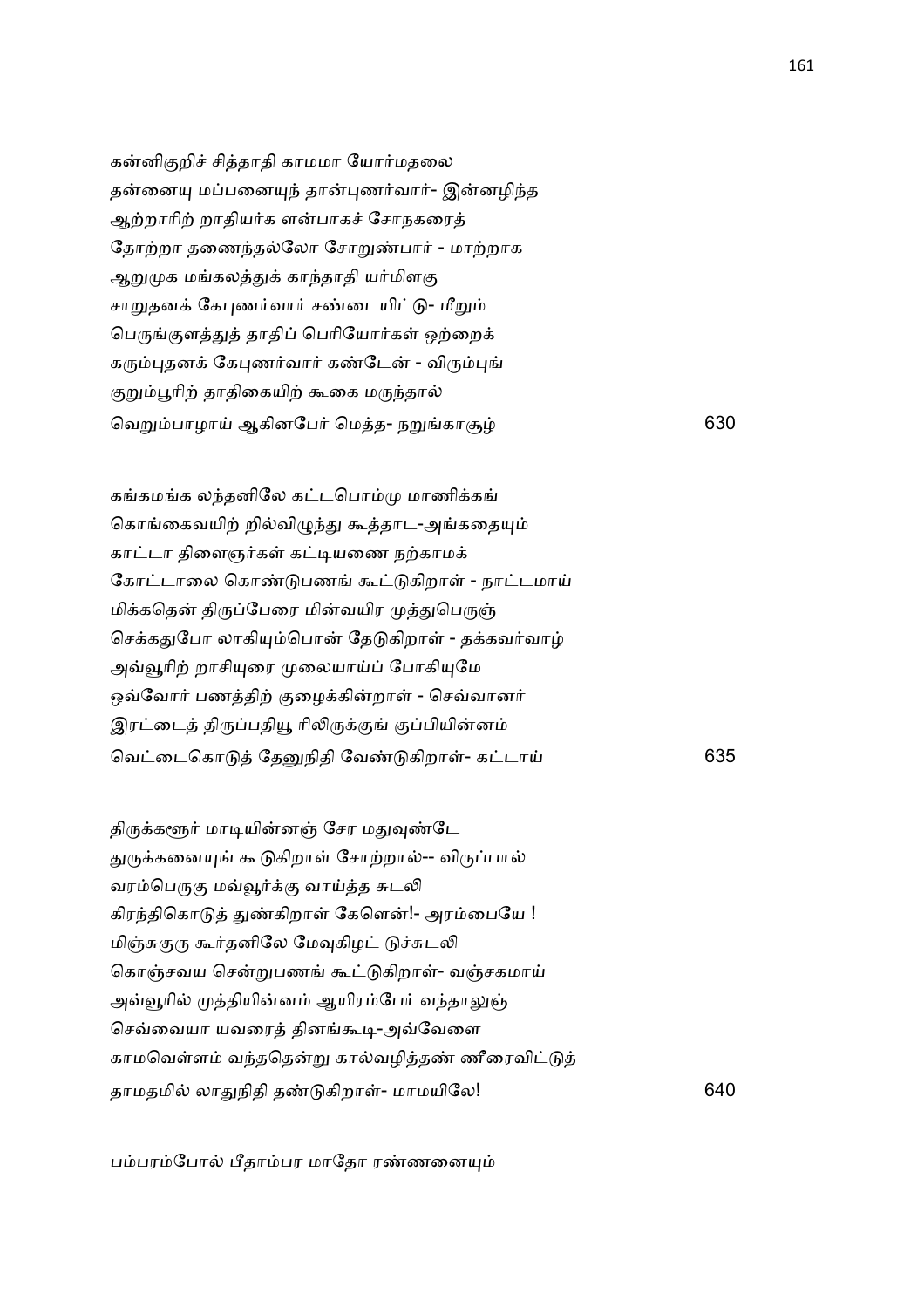| தம்பியையும் கூடிநிதி தண்டுகிறாள்- கும்பமுலைக்   |     |
|-------------------------------------------------|-----|
| கன்னிவேங்க டாசலமுங் காமுகர்சே ரத்துகிலை         |     |
| மன்னிக் குனிந்துபணம் வாங்குகிறாள்- இன்னமிந்த    |     |
| வெள்ளூர்ச் சிவகாமி மேவுகின்ற வவனோடு             |     |
| சள்ளே பிடித்துரிநேர் தண்டுகிறாள்-உள்ளதாம்       |     |
| காந்திசுர வள்ளிமுத்து காமுகர்முன் வந்துபனைங்    |     |
| கூந்தல்முலை காட்டிநிதி கூட்டுகிறாள்--ஏந்திழையே! |     |
| சீவைகுண்டந் தன்னில்வாழ் தேவடியார்க் குக்காதுச்  |     |
| சூவைகண்டா லுந்தெரியா தோபணையம்- பாவையர்கள்       | 645 |

முன்கருங் குளந்தனிலே மூத்தபொன்னி வந்தவரை அன்புடன்செய் சும்பனத்தா லாளானாள் - இன்றுமவ்வூர் ராமயமா ணிக்கமொரு ராவெல்லாங் கெஞ்சிவந்த வீமர்தம் நற்புத்திர [னென்று] வேண்டுகிறாள்-சாமமதிற் காரிசெ.................... பாள் காமியராந் தாதியர்கள் ஏரிவழி கூடி நிதி யேற்கிறாள்- நாரி ! திருமுர..............ட்டிலுறுந் தேவடியா ரானவர்க் கொருபணத்தின் மாங்காய்க் காமென்பார்- மருவாது வல்லங்காட் டுத்தாதி வந்தற்குக் கைத்தொழில்செய் தலேவா ெசா2ணமி.4 தாளானா1-ெமலேவ 650

கிட்டிணா புரத்தாதி கேரளதே சப்புணர்ச்சி தட்டாமற் செய்துபணந் தண்டுகிறாள்- கட்டாயப் பாளையங்கோட் டைத்தாதி பண்பில்லா தாரையுமெவ் வேளையுமே கூடுவா ரின்றைக்கோ - மெய்யாய்த் திருநெல்வே லிக்குள்வாழ் தேவடியார் தம்மில் ஒருசொல் வாசகரா யோர்பங்கும்- மருவில் அழிவுகா லுள்ளவர்கள் அஞ்சுபங்கோர் செய்யும் தொழிலையா னென்னவென்று சொல்வேன் - வழிவழியாய் இப்படியே நம்மையொத்த வேந்திழையார் செய்ததெல்லாந் தபலேவ ேசா\$ணக தானலேவா? - அப&ேபா 655

நீயும் பணத்தை நிரம்பவளர்ப் பாய்மயிலே ! நாயுங் கழிக்குமதன் நல்வயிறு - ஆயிழையே ! சீமையதி காரியெனுஞ் செல்வனையோர் போதணைந்தால் ஊமையுமே பேசு முனக்கஞ்சி - மாமயிலே !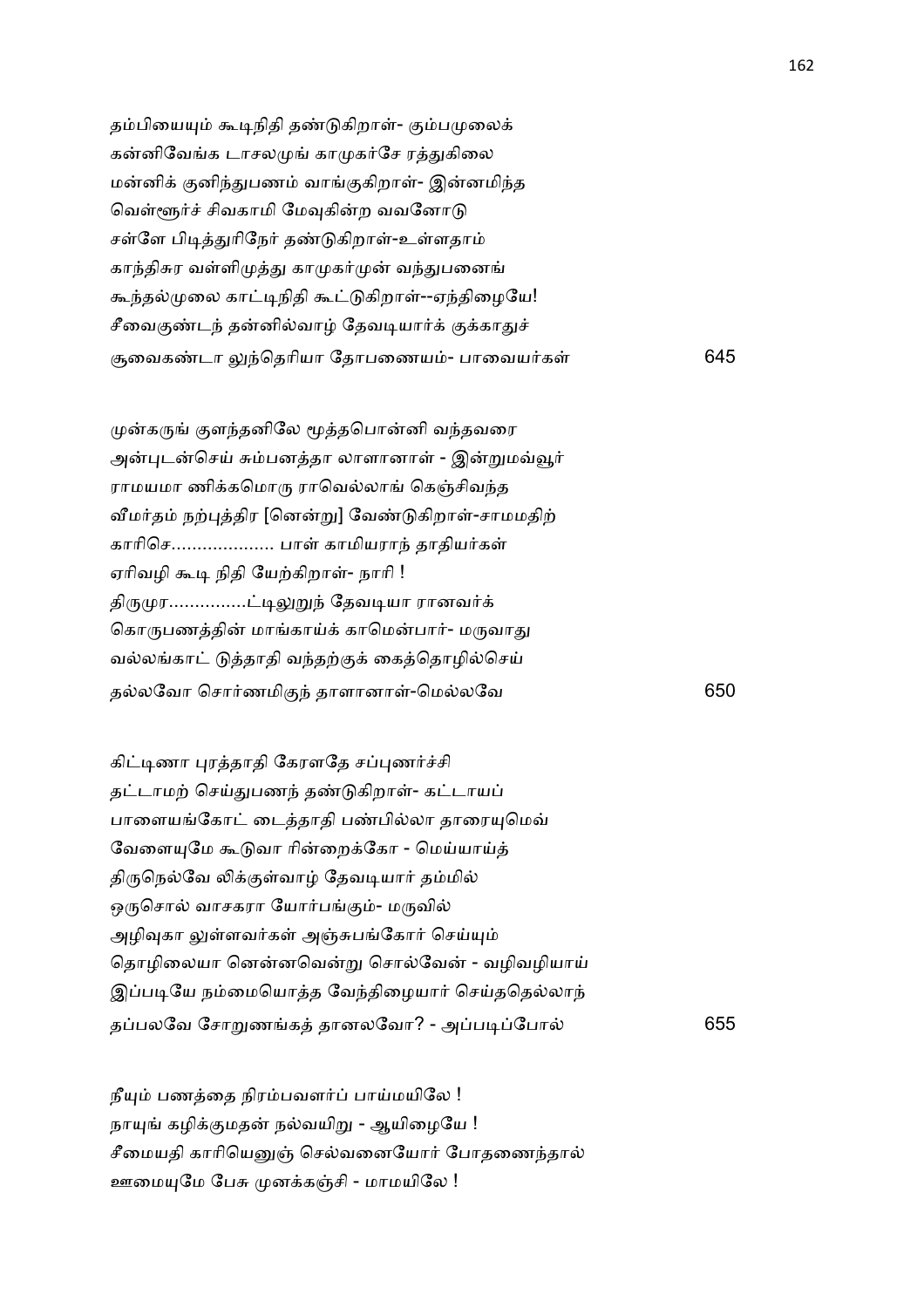ஊர்மணியக் காரனைநீ யுற்றணைந்தா லங்கவர்தன் சார்புகொண்டு சொர்ணசம் பாதிப்பாய் - வார்முலையாய்! தாசில் மணியனைநீ சார்ந்திடிலுன் னோடெதிர்த்துப் பேசியே யெவனும் பிழைப்பானோ ?- ஆசிலளே ! சம்பிரதி காரனைநீ தான்கூடி லுன்னுடைய உண்பழங் கட்கெல்லா முறுதியாஞ்-செம்பது மீ! 660

காணுமோ விக்குவந்த கன்னனைநீ கூடாயேல் ஊணுமே வைத்துயிரை உண்டிடுவான்-தேனிதழாய் ! நாட்டுக் கணக்கனைநீ நாடியணை யாதிருந்தால் வீட்டுக் கலைச்சல் விளைத்திடுவான் - கூட்டத் தலத்தா ரவரவரைநீ தான்கூ டவர்தான் பலத்தால் மதியாமற் பேசு!-நலத்தினளே ! நோட்டுத் துருக்கருனை நேர்ந்தா லிரவிலரைப் பாட்டுக்கு வந்துபணம் பாரானே-நாட்டிலுள்ளோர் மெய்த்த ....................ற்காரன் வேகித்தா லுன்வீட்டை திைரைவ பானா2+. னேம- Jதவி=+ 665

கல்லவெட்டி யிவ்வூர் அளவுகா றன்பகைத்தால் நெல்லளவில் மொட்டையிடும் நெட்டூரன்- சொல்லிலென்றுங் கட்டன்கோ யில்மணியக் காரனைநீ கூடாயேல் குட்டைக் குலைத்திடுவான் கோதையே!-- சட்டமாய்க் கற்றவளே! சம்பிரதி காரனைநீ கூடாயேல் குற்றமெலாம் பார்த்தெழுதிக் கூட்டுவான் - சற்றிணையில் கன்னிநீ! கோயில் கணக்கனைநீ கூடாயேல் எந்நேரங் கோள்விளைப்பான் இன்றைக்கோ-அன்னமே! மாதக் கடைசிமுறை மாறாது சாந்திசெய்யும் ேபாத திறவா ேபாதிையநீ – காத 670

வழக்கிட்டு முந்தி மடிபிடித்துக் கூடில் உழக்கிட் டளந்துபண முன்றன் - பழக்கத்திற் காசித்தே மாதாந்தத் தன்றுநிச மாய்த்தருவான் வாசிக்காய் மாரேற்பான் மாதரசி!- நேசித்துக் கோயிற் பணியாரங் கொண்டுகுவிப் பானெதிர்த்துக் காயிற் பொறாதபணக் கப்பலவன் - ஆயிழையே!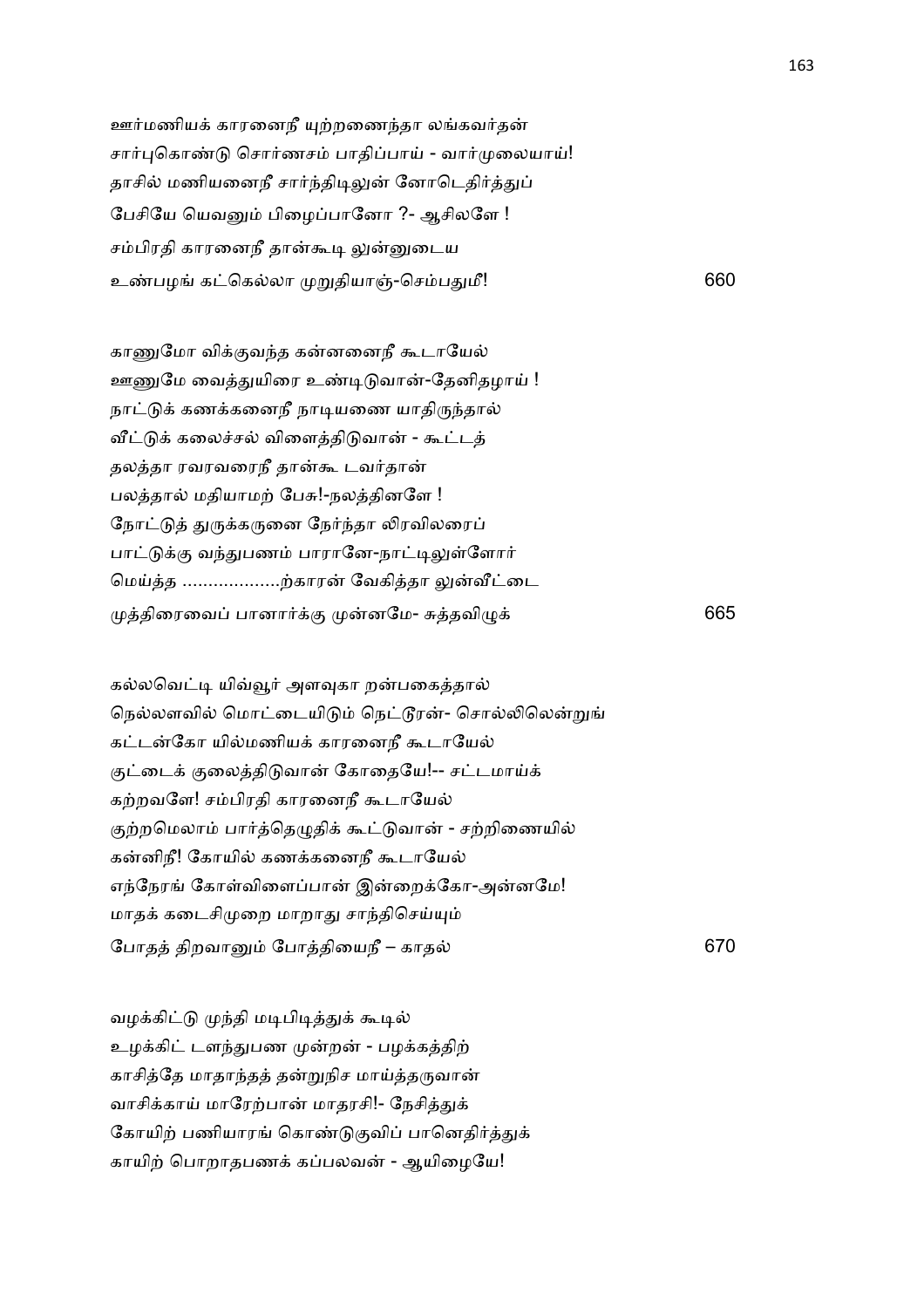நம்பியார் தன்குலத்தை நாட்டுமக ராசனையும் நம்பியார் கெட்டதுசொல்! நாரியே!-உம்பர்தொழுங் கட்டியக்கா ரனைநீ கண்டணையா யேல்சபையில் த& பி&-நி,கி ச1ெளபா - இட ட 675

சீபண்டா ரக்காரன் சேர்ந்துவந்தா னாகிலிந்திர கோபம்போல் கல்நகைகள் கூட்டலாம் - (இ)லாபஞ்செய் வெஞ்சனக் காரன் விரும்பநடந் தாயானாற் கொஞ்சமோ வெஞ்சனமுன் கொள்ளைதான்- வஞ்சகமாய்ச் சந்தனத்தை ............................சற்பானைச் சன்னையாய்க் கூடிவிட்டால் உன்றனத்துக் கேகளப மோயுமோ ?- வந்தடிசில் மற்றுந் .ெ..............ான் மடப்பள்ளி காரன்கூடில் சோற்றுக் கவலையிலைச் சொன்னேனோ? - ஏற்றகவி பாடும் பதுமினிபூப் பண்டார மெள்ளல்லல் -ஆ .லா8மவ .லாவ-ேத 680

பலவேலைக் காரப் பழிகாரன் சீறில் உலகே பழிக்கவைப்பான் உன்னைப்-பலவானாம் வாசல்காப் பான்பகைத்தால் வந்துவெளி யிற்பணையம் பேசவாய்ப் பாகவிடான் பெண்ணரசே!-ஈசர் திருச்சுற்றுத் தூர்ப்பானே சீறினால் உடம்புக் கெரிச்சல் கிடந்துதென்பான் கன்னீ!-விருப்பத்திற்(கு) ஏற்றிடவுங் கோயிலிடை யனணைந்து வந்தால் பாற்பசவ னதுனக்குப் பைங்கிளியே !- தேற்றிப் பிராமணர்க ளென்றும் பெரியோ ரென்றாலும் இராவிெலன ெசானா: மிப-வா2ைதெயறா 685

சோறுண்ண மாட்டாய்நீ சொன்னதையெல் லாந்தருவான் நீருனக்கே ஆளா யிருப்பானே-சீராம் முதலியா ருன்னை முயங்கவந் தாராகில் முதலியா ரென்றவர்தன் முன்னே - கதமதாய்த் திண்ணமா யோர்வசனஞ் செப்பா யவரணைந்த வெண்ணமே சொர்ணமடீ ஏந்திழையே !-உண்ணவே பண்டிதாள் மெத்தப் பணத்தருவார் வாங்கினால் சண்டைவே கக்கொழில்செய் கையலே !- கண்டவுடன்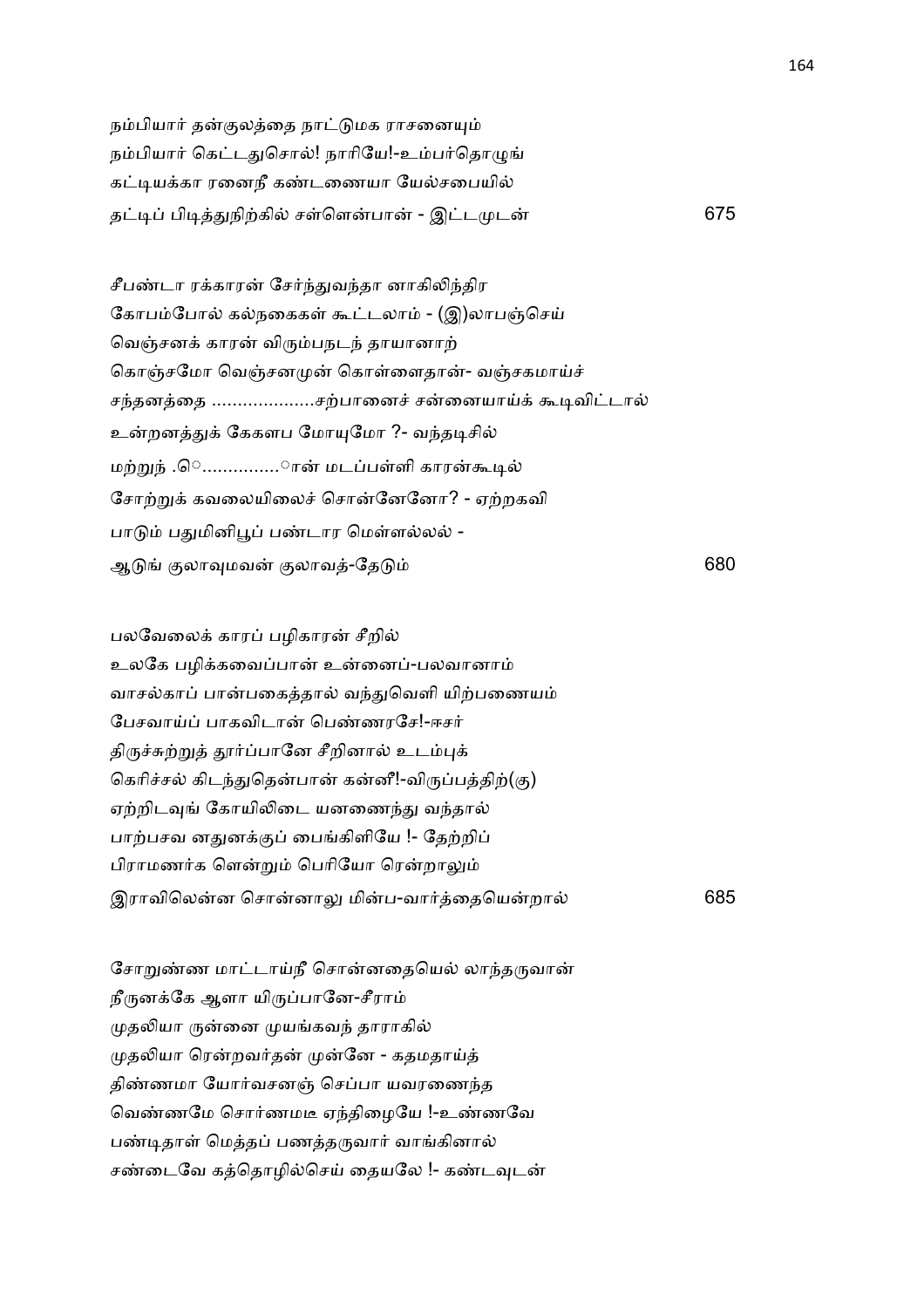வர்த்தகர் மெத்த மயங்குவார் நீயெனக்கே ப2தா ெவேறெசா பண4த'வா2-பமினீ ! 690

கோமட்டி நல்வணிகர் கூடில்மா ணிக்கமெந்தச் சாமத்தி லுங்கேள் ! தருவானே- காமன் கரைதுரையாம் பாரியைநீ காத்திருந்து சேரில் திரைதிரையாய்க் காசுவந்து சேரும்--தரையிலுயர் பட்டாணி வந்து பழகிநிதி தந்தானேல் எட்டநா ளென்னையும்நீ யெண்ணுவையோ ?-கட்டாகத் தொட்டியர் குலத்துத் துரைபாளை யக்காரர் கட்டி யணையவுனைக் கண்டுவந்தால் - மட்டறநீ கற்றசுகங் காட்டாதே ! காட்டிலவன் ஊர்க்குனையே பொற்புடையா ளென்றுகொண்டு போய்விடுவான்-நெற்பொரிசேர் 695

வாடையுங் கூகை மருந்து மவர்க்கூட்டு ! கோடியும் தேடிக் கொடியிடலாம்- நாடில் வடுகத் துரைகள் மறமுற்றோ ரேனும் முடுகப் பிடித்தாயேல் முண்டானம்- அடுகிப்பார் ரெட்டியார் கும்பிற்பலர் கூடில் கன்னநிலம் ரெட்டியா கத்தருவார் இன்றைக்கும்- இட்டமாய்ப் பல்கால் மறத்தயர்ந்த பாளையக்கா ரத்துரைகள் நல்வாக் கியம்பியுனை நாடிவந்தால்- சொல்பேச்சு சாமீ! உன்னையே தழுவுங் கரத்தினால் Nமீதி லாைர )ண2ேவ – காமீெய 700

றங்கவர்கள் முன்புரைநீ! அஞ்சுகையிற் றுண்பழமுந் தங்க வளையுந் தருவானே- எங்கும் மலைவறவூர் காக்கும் மறவ னுறவும் தலைமறையு மட்டுமே தாயே !-நிலவரமாய் ஓதிவைக்கேன் பேனெடுத்தா லும்முடிப்பா னுன்னுடைய காதறுத்தா லும்மறுப்பான் கன்னிகையே !- நோதலென்றுஞ் சத்தியம்போற் பேசிச் சதித்தோடு தாரவரை அத்தையென்றே கொண்டாய் அறிவிலாய்! - உத்தமிபோற் பாயற்குள் வைத்தொருநாள் பண்டிதனைச் சேர்ந்தார்க்கு

ேநாய,ற வா8 !ேடா ? ^!ணிைடேய !-நாய 705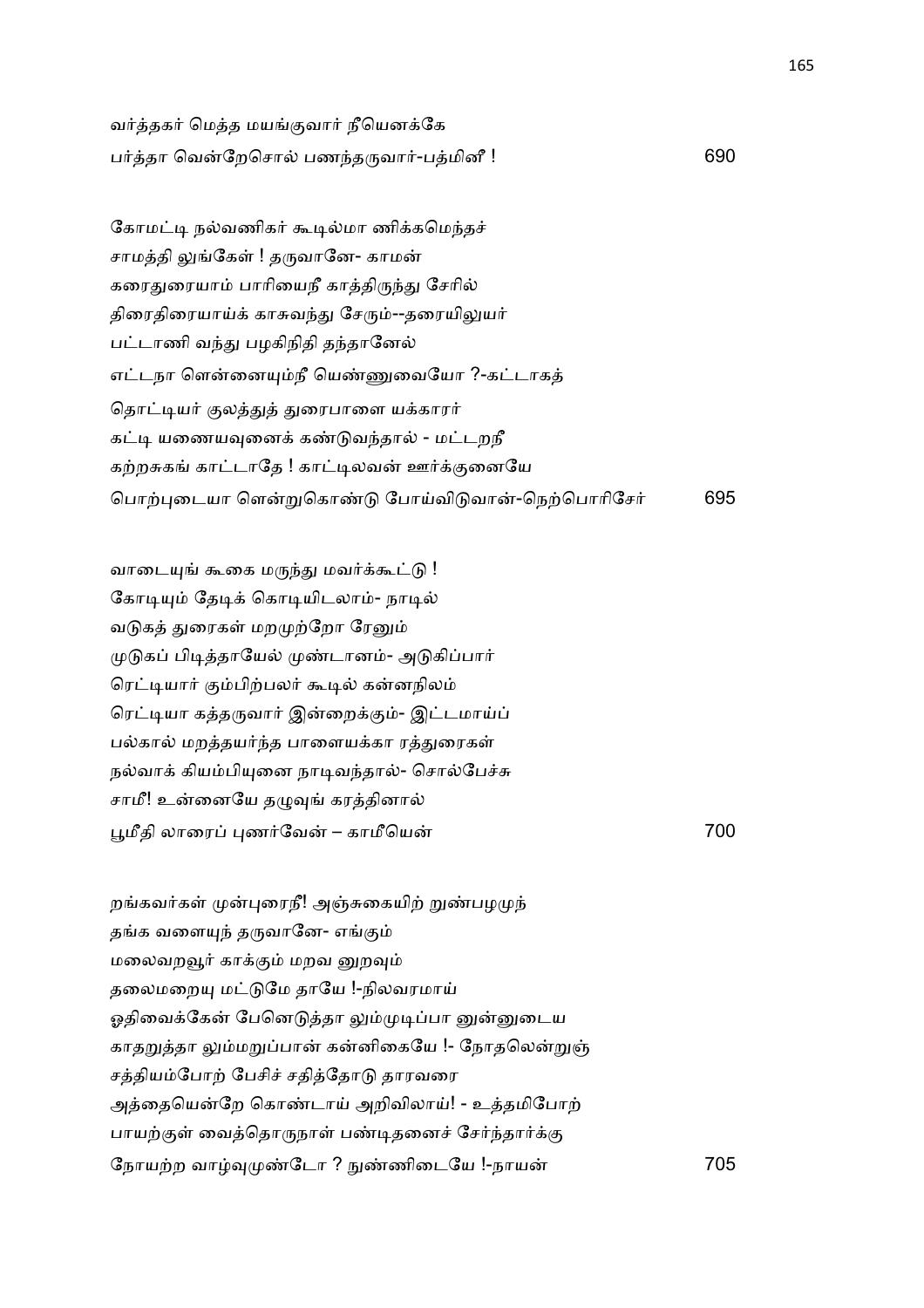கவிராசன் வந்துவிட்டாற் காலைப் பிடித்து நவியரா மழிநடுவில் .................. - உவந்திருத்தி யார்க்குமே செய்யாத வான்கலவி யெல்லாம் பார்த்துநீ செய்து பணிந்தவர்க்கு - வார்த்தையெல்லாம் பண்பாகப் பேசவவர் பைதல்கிட்ட நூறுபொன்னை நண்பாக ஈய்ந்தவர்பின் னாகவந்து-விண்பரவும் நாதனே ! நிற்கவா நானென் றனுப்பிவித்தாற் சேதமே யில்லையுன்றன் சென்மமட்டும் - காதலாய் உந்திவா தப்பெரியோன் வந்தணைய வேண்டுமென்றால் த4திரநீ ெசC(வைக சா,ற+ேக1 ! – 4தி+ 710

# $(\mu$ ருந்தீடு)

கடியன்சா ரதையுன்றன் தன்னுடம்பிற் றேய்த்துக் குடிபின்பா லிஞ்சிக் குடிநீர்- விடியுங்கால் இத்திறமே செய்தவரை யிங்கே கூடிலவர் தத்தித்தாய் மருந்து தந்தாலும் - உத்தமியே! உன்னுடம்பிற் சாரத் துண்மையே யானாலும் இன்னமொரு மார்க்க மியம்பக்கேள்!-கன்னியுனைக் கூடி முடிந்துவெளிக் கொண்டவரும் போகிலடி நாடியதன் மண்ணையொரு நாளெடுத்துத் - தேடி அகத்தியிலை யுடனந்த மண்ணைச் சேர்த்து நக& வி=கிவி ! நOேசா - உகதி+. 715 உன்குடரிற் றந்தமருந் தொட்டாதே யிப்படிசெய் தன்பவரைக் கூடிநிதி யத்தனையுந் - தன்கையிலே வாங்கிக்கோ ! பின்பு மறக்குவா னவ்வேளை தாங்கிக்கோ! கேட்டதொழில் தான்சொல்வான் - ஓங்கப் படித்துக்கோ கேட்டபல தொழிலைச் செய்து முடித்துக்கோ சொன்னவன்றன் முன்னே - பிடிக்கொப்பாய்!

| (தம்பிரான், சபையிடத்தில் தந்திரம் பேசல்)     |     |
|----------------------------------------------|-----|
| தம்பிரான் கூடுஞ் சபைதனிற்போய்க் கும்பிடுநீ   |     |
| செம்பிரா னதுபோல் சிலர்விழிப்பார் - நம்பினேன் |     |
| ஐயா!உங் கள்அடிமை யாகவே வேண்டுமென்றே          |     |
| மெய்யாயென் நெஞ்சம் விழையுதே – பொய்யாய்       | 720 |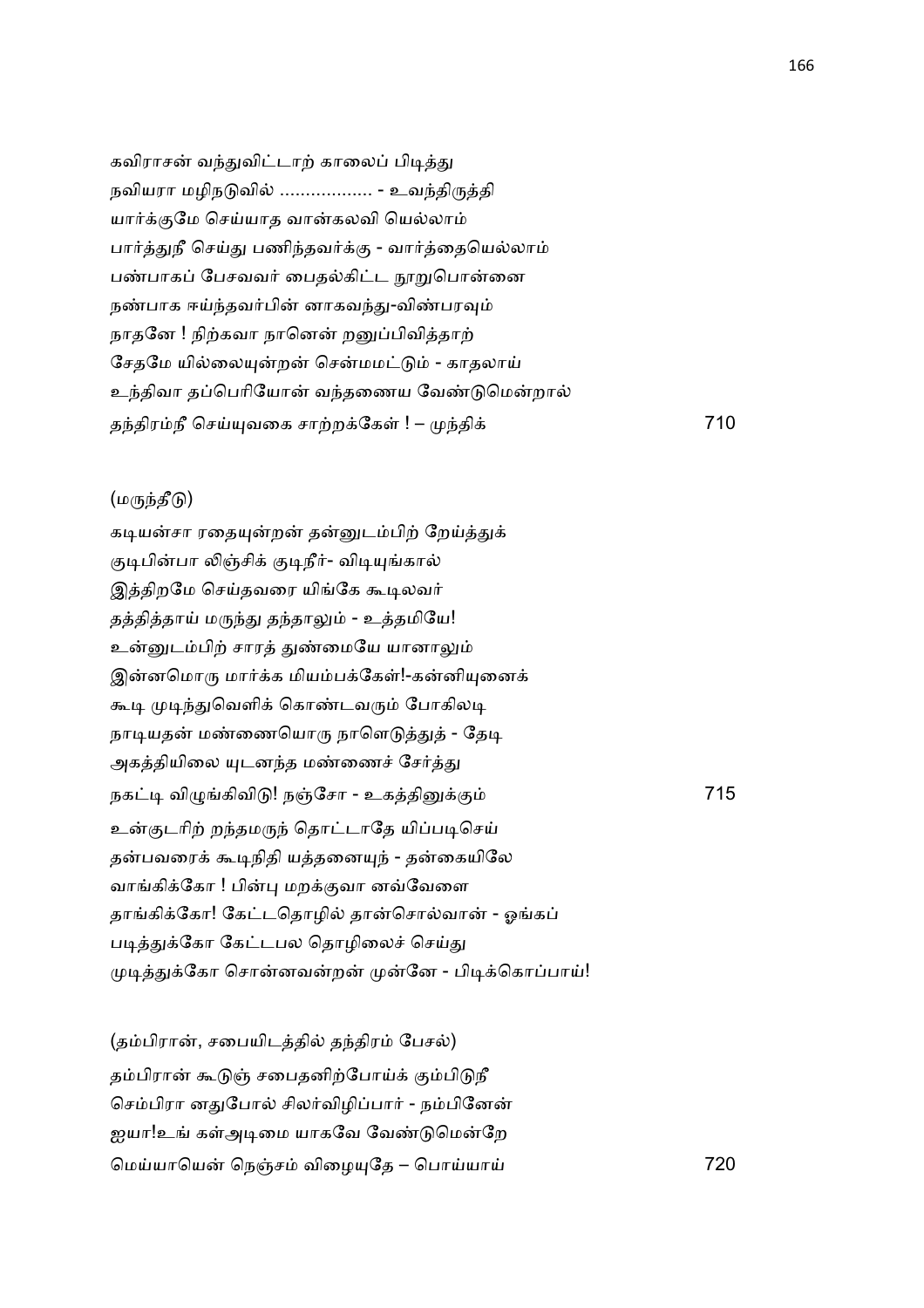மொழிபேசும் மற்றவர்போல் மூடமாய்ப் போகா வழியடிமைக் கொள்ளுமென்றே வந்தேன் - எளியவள்யான் அன்னையும் நீங்க ளடித்துக் கரைத்துடனே தன்னை யறியுங்கோ! சாமிகளே ! - முன்னமென்முன் காலை மடக்குங்கோ! காயம் பிறப்பிடித்து மாலை யடக்குங்கோ! மாதவரே ! - வாலையென்னை ஆனந்த வெள்ளத் தழுத்துங்கோ! ஐயரே! ஊனங்க மெல்லா முருக்குங்கோ - ஞானம்போல் இப்படியே நீயு மிரண்டுபொரு ளாயுரைத்தால் அப்படியே ஆகட்டென் றன்புவைப்பார் - ஒப்பிலளே! 725 நாலுநா ளிந்த நயமுரைக்கி லொவ்வொருவன் காலினா லேவிடுவான் காமத்தை - மேலுனக்குத் (தூதிட்ட)வான் சுகமே வாவென்று மெத்தை மீதிற் படுக்கவைத்து மின்னேநீ - ஈது சடையா யெனவிரித்துத் தான்பார்த்தற் குள்ளக் கிடையாக சொர்ணக் கிழிகள் - புடையிலே வைத்திருக்கு நீயதையும் வாரி யெடுத்துக்கோ ! முத்தனவ னகழ்ந்த மொட்டையனேல் - அத்தர் திருநீறு பூசித் தினந்தின்பேன் பாக்கென்று இருநாழி கொள்ள விருக்கும் – பெரியதிரு $30$ 

நீற்றுக்கோ விலையெடுத்து நீயழுத்திப் பார்க்கிலிரு நூற்றெட் டரையாய் உழைத்தவளே - நீற்றிலே மறைத்திருக்கு மனந்த வராகனை யெல்லாம்நீ முறைக்குமுறை கொள்ளையடி மோகீ! - திறத்திற் குருக்கள்மார் கூடிக் குளிக்குந் துறையில் விருப்பமாய் நீகுளிபோ மின்னே!- கருத்தழன்று கைநோக்கிக் கூப்பிடுவார் காதல்கொண் டாரென்று ரவிக்கைநீக்கி யென்னசொல்லுங் காணென்றால் – மெய் வியர்த்துன் வீட்டுக்கு வந்துவிட வாவென வுரைப்பார் ;&+ெகா! ேடா&வ4- ;டேபா!- தா கிற 735 சுந்தர வேடம் துணையாறு கட்டியுடன் தன்சிரசு மாலைமுதற் றாழ்வடங்கள் - அந்தமுறும் அங்குட்ட மாலைமுத லானதெல்லாம் நீபறித்துப் பங்கிட்டு விற்றாற் பணமன்றோ !- இங்ஙனைநான் சொன்னபெரி யோர்வெளியிற் சொல்லார் பறித்ததெல்லாம்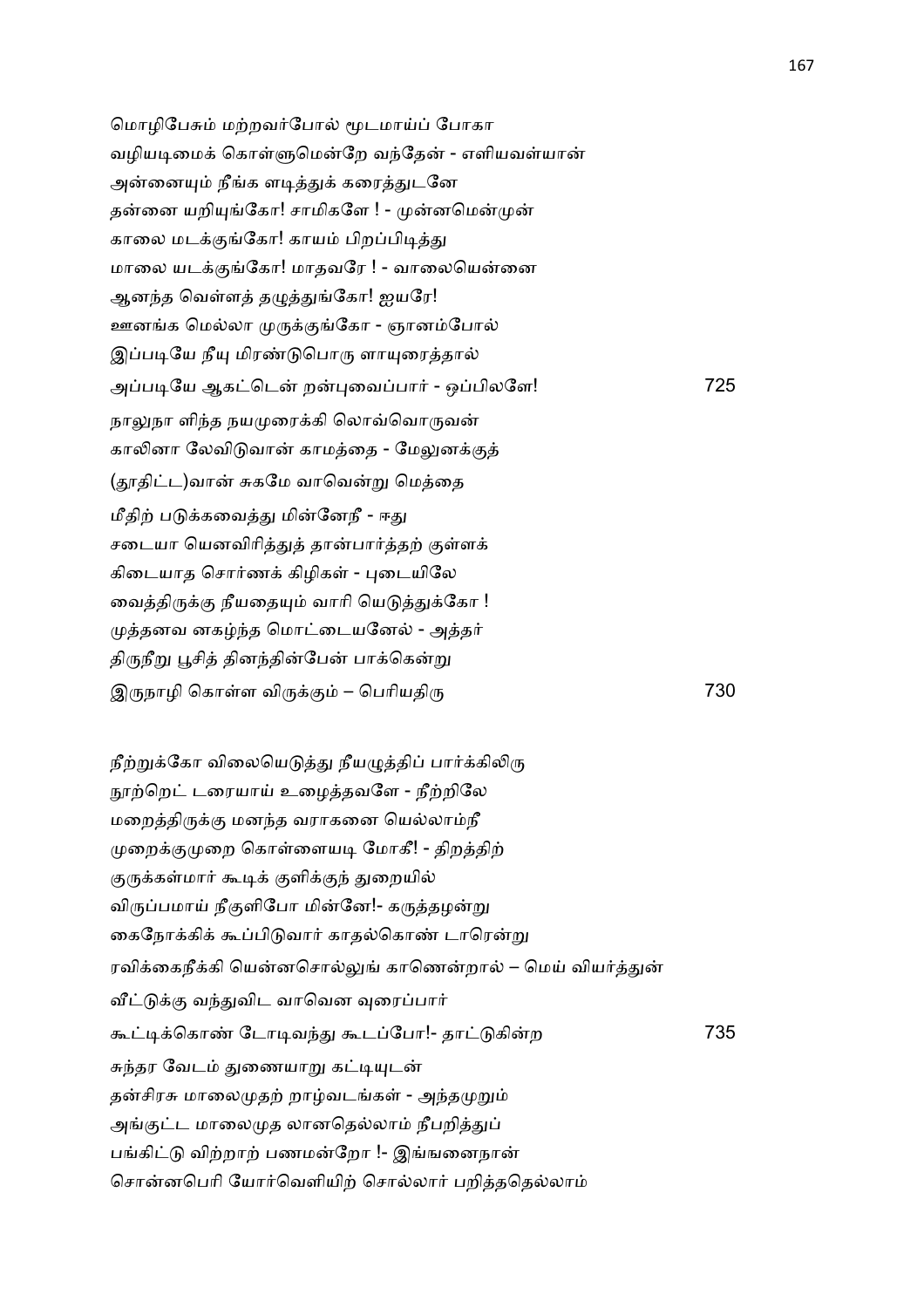இன்னமென்மே லுமிழுக்கென் றேயறிந்து - மின்னே! மதன நூல் கற்ற மகராசன் வந்தால் கதவெலாஞ் சாத்தியொரு காரியஞ்சொல் ! - உதையமுதற் காயதென்று சொல்லியவன் கண்ணில் விழியாதே! ேப(மவ க!டா, பிாியா- – வா(4 740

திறவானே பெண்களெல்லாந் தேடத் தொழில்செய் திறவானே யுன்னைச் செயித்து - மறவாத லீலைகளைச் செய்துநிதி லேசிலே வாங்கியுன்னை ஆலையிட்ட கன்னலும்போ லாக்குவான் - வாலையே ! செட்டித் தொழிலோர் சிமிழரிவர் களெல்லாங் கஷ்டப் படுத்துவர்நீ காமிபோல் - முட்டவெற்றிக் கற்பசுவி லேபால் கறந்தாற்போல் நீகரைத்துச் சொற்பசப்பி நாற்பணத்தைச் சுற்றிக்கோ ! - பத்மினியே! நட்டுவனண் ணாவியுன்மேல் நாடநடந் தாயானால் அடதிைச ேபா,ற8ைன யா&ைவபா - கடழகீ! 745

முட்டுக்காற் பணிக்கன் மோகமவர் நடந்தால் கெட்டிக்கா ரீயெனப்பேர் கிட்டுமேடீ! - தட்டுகின்ற கைத்தாளந் தித்தியொத்துக் காரன்முத லோருனையே நத்தா வகையாய் நடவாதே - முத்திமிகுஞ் சூதியற்ற வேசையிந்தத் தொல்புவியி லேயிரண்டு காதுமற்ற மூளியடி கன்னிகையே ! - சாதுவாய்க் கும்பகும்ப லாயுனக்கே கோடிநிதி தந்தாலும் வம்பிருக்கச் சற்றுமனம் வையாதே ! – தப்பிலாது என்னை நெடுநா ளிருத்திச்சோ றிட்டவனை உைன யைணயம'4 &வி !- மிேன! 750

தகப்பனுடன் அன்னோன் தலைமகன் வந்தாலும் இகழ்ச்சிசொல்லா தேயணைவா யென்றுஞ் - செகத்திற்றாய் மாமனார் முந்த மருவ மருமகன்பின் காமமாய் வந்தானேற் கட்டியணை! - தாமதியா (து) அண்ணனுந் தம்பியுமே ஆசைகொண்டுன் பால்வருவார் திண்ணை யாங்குமாய்ச் சேர்த்தனுப்பு! - பெண்ணரசே! சின்னம்மை யோடு சிநேகிதத்தோ ரும்வருவார்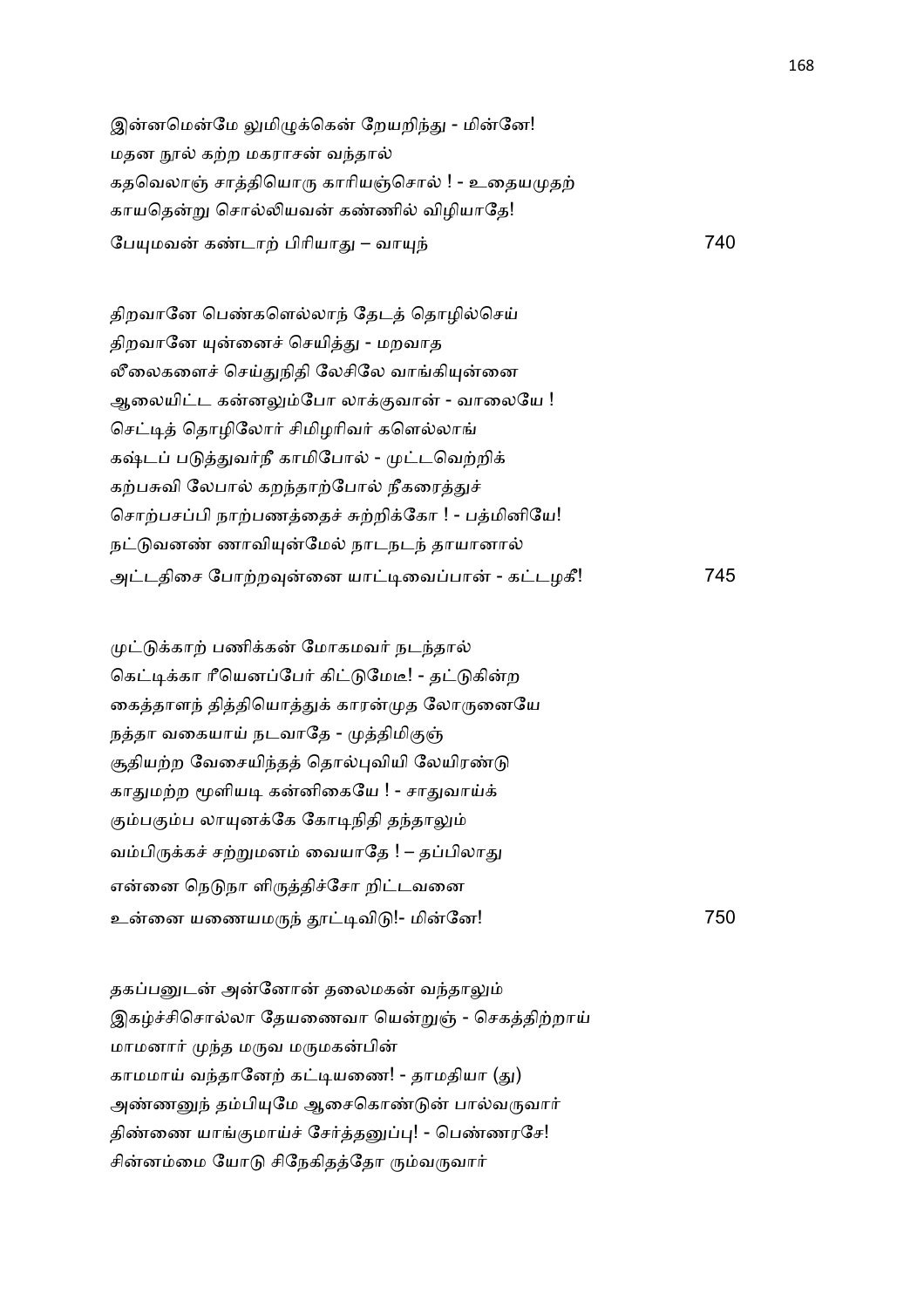கன்னல் மொழியே ! கலந்தனுப்பு! - எந்நேரம் அக்காள்கூ டப்பழகு மாசையினான் வந்துவிட்டால் மி+காக+ ெகா!டைணநீ ெம5யேல! - த+கதநா 755 மைத்துனனும் மைத்துனனும் மாறியுமைக் கேட்டுவந்தால் சத்தியங்கள் சொல்லித் தழுவிவிடு!- மெத்த நிறையாய் நடப்பவள்போல் நீயிருப்ப தன்றி முறையே யறிந்தணைந்தால் மோசங் - குறையாவாழ் உள்ளவராய் வந்தாலு முனைமறந்திங் கேயிருக்க எள்ளளவுங் கொள்ளே னென்றுரைநீ ! - பிள்ளாய்! மைத்தியங் கொண்டோன்போல் பணந்தருவோன் போகில் வயித்துவலி கண்ணீர் வடிநீ! - நயத்திற் குலவழியுங் கேட்டுப் பணந்தரு வானைநீ .லெதCவ ெம\$ெகா1 ேகாதாC!- நிலவரமாC 760

இட்டமுடை யோன்கையினா லேற்கிலவன் தான்சொர்ணக் கட்டியையோர் முட்டெலும்பாய்க் கண்டுவிடு -முட்டவொன்றும் இல்லா தவனென் றிகழாதை யோருழக்கு நெல்லா கிலும்பறித்து நீகூடு! - சொல்லிலே நேருகே டாகி நிசமொருகா சில்லானை வாருகொள் கட்டைகொண்டு மாறிவிடு! - நாரீ! குருடன் தனையணைந்துக் கூட்டும் பணத்திற் குருடு மிருக்குமோ? கோதாய்! - மருவவந்த நொண்டிதந்த சொர்ணமதை நோக்கில் முடமதற்குக் கண்டிருக்குமோ? சொல்வாய் காரிகையே ! - பண்டுமுதற்

சப்பாணி யீந்ததன மென்றே நெல்விலைக்கு மொப்பா யெடார்களோ? வோதுவாய் ! – இப்பாரில் தள்ளி விமுங்கிழவன் தந்தகிழட் டுப்பணமென் றள்ளி யெறிவாரோ? யாரேனும் - வள்ளல்போல் ஊமையன்ஈயும் பணமு மூமையோ? நம்முடைய சீமையெல் லாம்பேசித் திரும்பாதோ? - காமமுடன் பாரத் தடியன் பணந்தந்தால் வார்த்தையிலே நேரத்தைப் போக்கிவிடு நேரிழையே ! - வாரத்தால் ஆயிரம்பொன் நல்ல அளவற்ற தீந்தாலும்

த, 765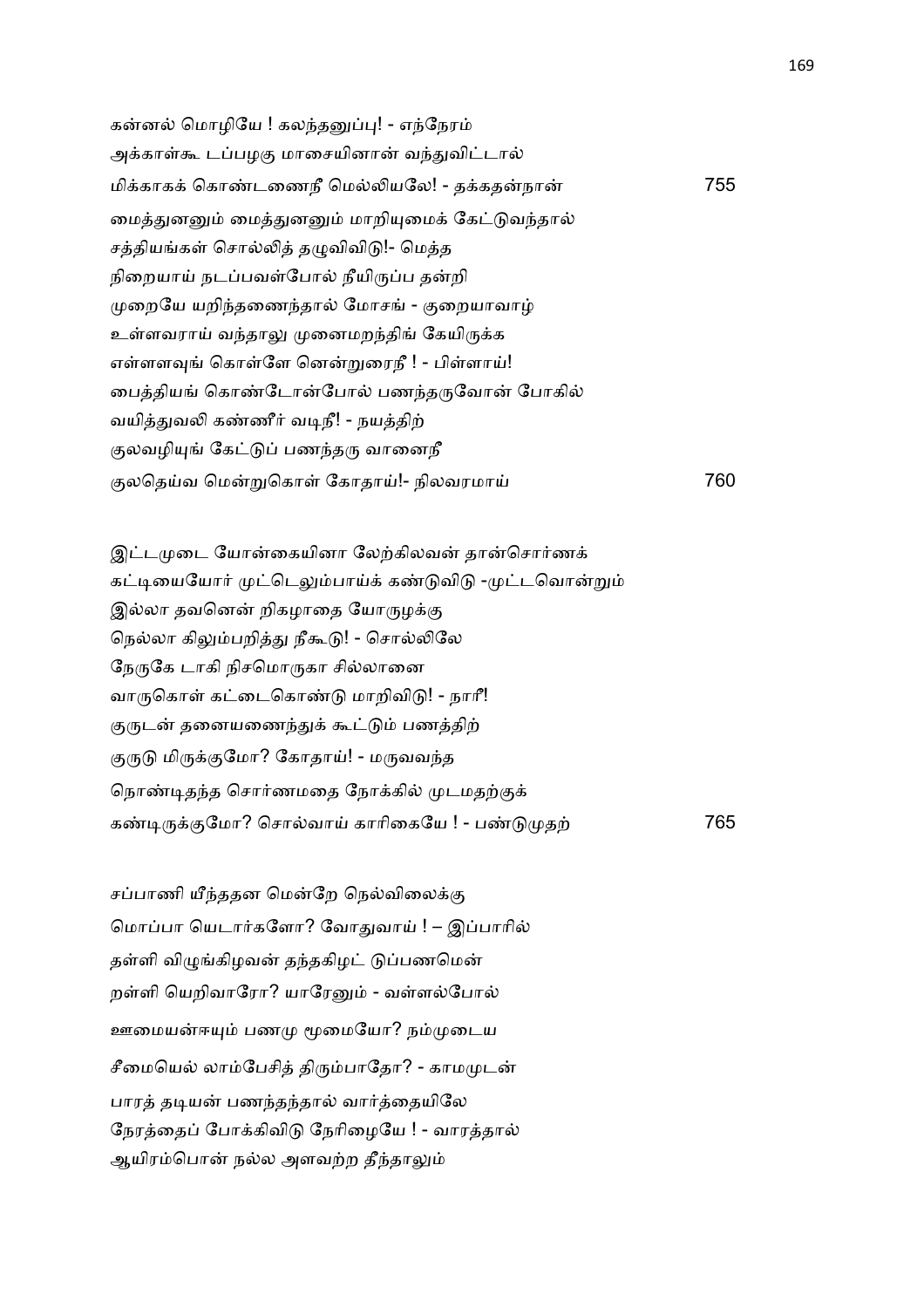ேநாயைன( ;டாேத ^!ணிைடேய !- தாேய! 770

அகமுழுதும் நீயணிந்த ஆபரணம் நீக்கி முகமறியா னைப்போய் முயங்கு - செகமதிலே கண்கண்டோ ராருமுனைக் காதலாய்ச் சேருமட்டும் பண்புள்ளாள் போலப் பணிந்துநட - பெண்பிள்ளாய்! கண்ணா லுனைப்பார்த்துங் காரியத்தில் போகிறவனைச் சுண்ணாம்புக் கேட்டுச் சுணங்கேடீ ! - பெண்ணரசே! செம்பதுமீ! வந்தவன்றன் தேகத்தைச் சோதனைசெய் தம்பனவே ராலே சதிசெய்வான் - கும்பமுலைப் பேடை மயிலாளே பித்தனா னாலுமிந்த வாடையை விட்டால் மருவானே – நாடியே

முப்பென் றுனதுகுழற் கொண்டல் நரைக்கிலுழக் குப்பூங் கொடார்க ளுனக்கொடி!- எப்பொழுதும் (இங்கே, சில ஏடுகள் காணப்பெறவில்லை)

(மோகனவல்லியின் தன்மைகூறி, சுப்பையனுக்கு நல்லறிவு கொளுத்துதல்)

நல்லவள்தன் கண்ணிணையை நாடி மயங்காதே கொல்லவந்த கூற்றாகக் கொள்ளடா!- மெல்லியல் அல்குலென்று கொண்டே யணைந்தாயே லாடவரைக் கொல்லவந்த நரகக் குழியடா! - சொல்லுகேன் உண்டவரைக் கொல்லும் நஞ்சுமுண்டே யிவளழகு கண்டவரைக் கொல்லும் கடுவிடமே!- எண்டிசைக்குள் பூமியின்கண் ணாடவர்கள் பொன்னுக் கெரிபுழுவை மாமியென் றேன்கொண்டாய் மதியிலாய்!- காமியர்முன் 780 சத்தியம்போற் பேசிச் சதித்தோடு தாரவளை யத்தையென் றேன்கொண்டா யறிவிலியென்-றித்திறம்நான் நாணமதி சொன்னதையே நன்றெனக்கொள் ளாதிதுவீ ணானவுரை யென்றே நகைத்திருந்தேன் - பேணிநான் பாலைப் புகட்டுவேன் பாக்கியத்தை நானுனக்குக் காலைப் பிடித்துப் புகட்டுவனோ? - தாலத்துள்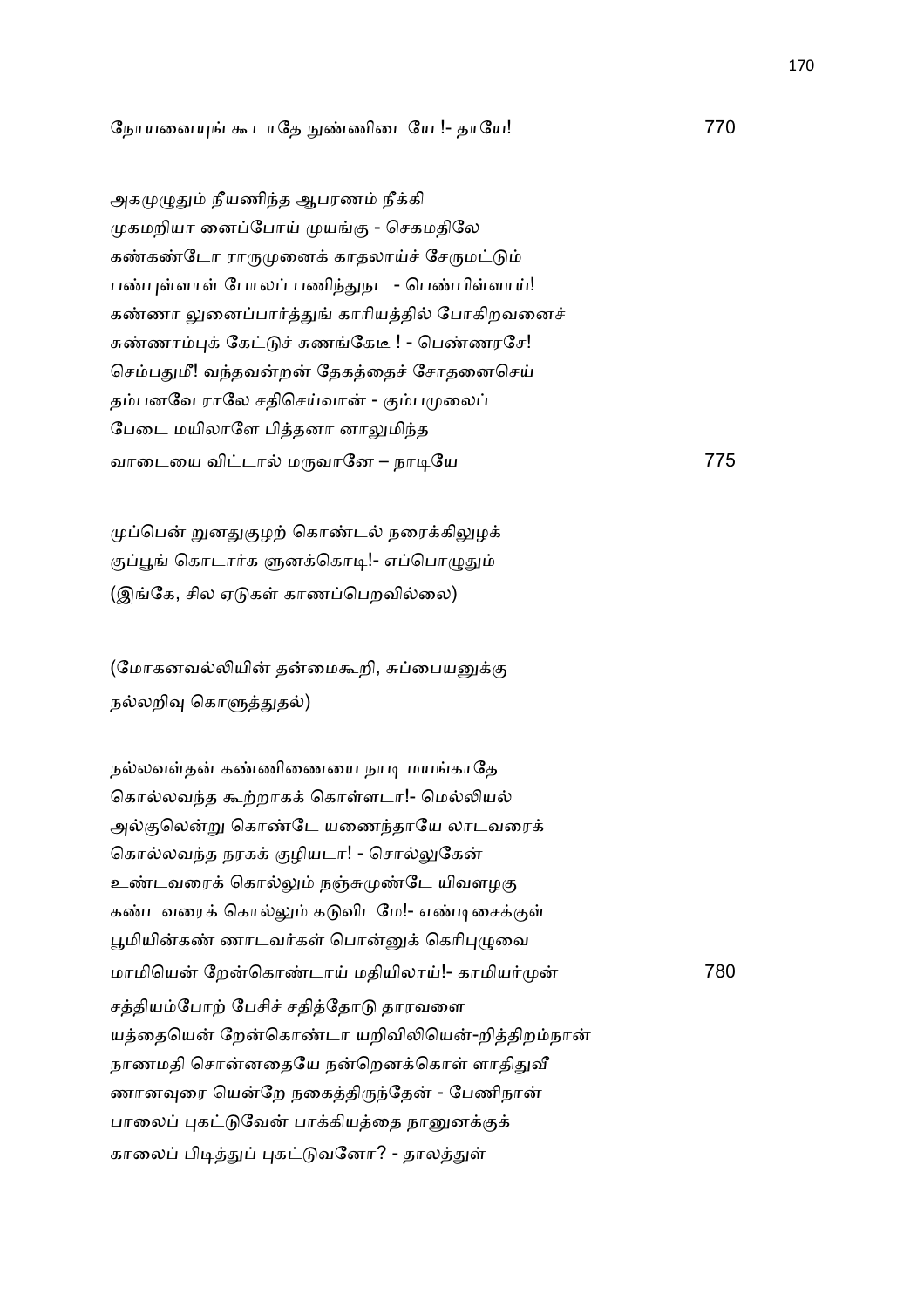ஆம்பிள்ளைக் கும்பால் வேண்டாமே உயிரிழந்து வேம்பிள்ளைக் கும்பாலும் வேண்டாமே --- தேம்பிப்போய்ச் சாங்கால மார்க்குந் தனிமருந்தோ? அதுகெட்டுப் ேபாகால )தி ெபா'4தாேதா? – ஈேகயா 785

சொன்னமதி யெல்லாமோய்! சுப்பையனே! தப்பாமல் உன்மதியிற் கொண்டிப்போ தூர்க்கேகென் - றன்னமே ! காட்டி லெரித்தக் கதிர்நிலாப் போலெனெக்கே நாட்டியுரைத் தாரந்த நன்மதியைத்-தாட்டனவன் கம்பர்மகன் போலேநான் காதலுங்கொண் டேனவன்போல் இன்பமதி யுங்கேளா தேயெழுந்து - முன்பாகத் தெப்பக் குளத்தினுக்கே சென்றுகுளிக் கும்போதில் அப்பிப் பிடித்தமஞ்ச ளத்தனையும் - அப்பா கழுவச் சகியாது கால்மட் டலம்பி வ=வ,ற ச4திப!ண மாேத!- த=விெப! 790

செய்த கலவித் திறத்தையே மந்திரமாய் வையம் பழிக்கநின்று வாய்புலம்பித் துய்யமதி போன்றமுக நம்முடைய பொற்கொடியுந் தேடுமென்றே தோன்றியவ ளிற்கத் துவக்கினேன் - சான்றோன் ...........ரவணை வாழ்த்தி யாதெலாந் தன்னிலே பார்த்துவரை யறவாய்மீ ளாதமாலென் - றரகரா உன்நகைக ளெங்கே ? உயர்த்த நிதிகளெங்கே ? நன்மதிக ளெங்கே ? நகைக்கிடமாய்ச் - சின்னமதி வேசையுட னேவெளியி லேவந்த தென்ன? ஆைச வச மறியாேத –ேமாசமாC 795

பேசிவிட்டீ ரோவென்றே பின்தலத்தா ருங்கேட்டார் தாய்சமத்தாய் வேணசதிர் சொன்னாள் - ஆசிலரே ! பூவிற்ற நற்கடையில் புல்லுவிற்கப் பண்ணிவிட்டாள் மாவித்தை யாலென்றோர் வார்த்தைசொன்னேன் - தேவரீர்! போரில் தெருவில் புறப்பட்ட தேதென்றார் வாரிக் கொடுத்தபணம் வாங்கவென்றேன் - நாரிதன் யாருக்கா யீந்தீ ரழிவழக் கீதென்றார்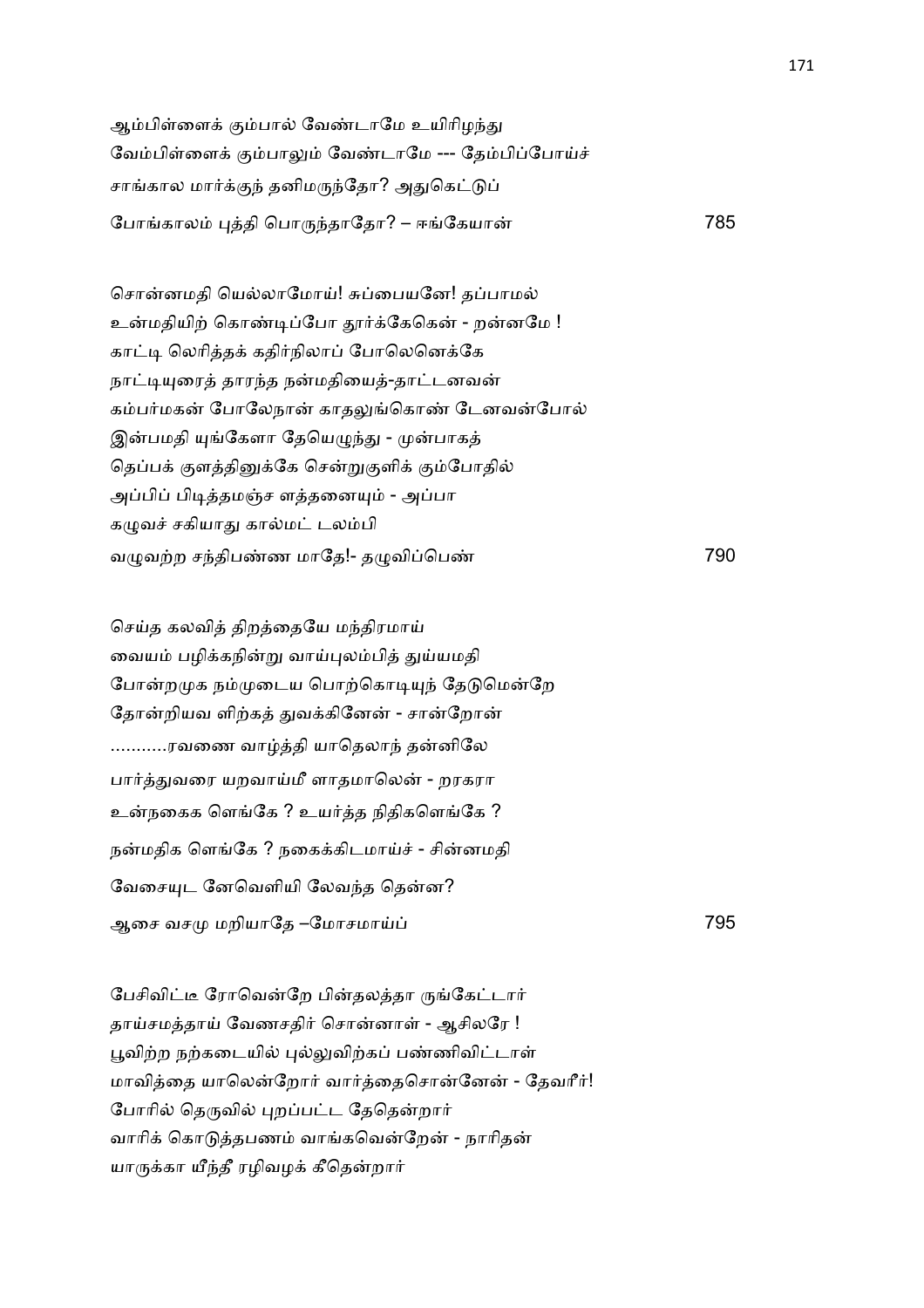ஒரூருக் கனுப்புமென்றே னோமென்றே - பாரில் மரியாதை ராமனைப்போல் வந்த வழக்காயும் பெரியோ ரிருக்குமூர் பேசித் – தெரிந்து en andere de la segunda de la segunda de la segunda de la segunda de la segunda de la segunda de la segunda d<br>En la segunda de la segunda de la segunda de la segunda de la segunda de la segunda de la segunda de la segund

திருநகரிக் கேநீங்கள் செல்லுங்கோ ளென்றார் கருதி நடந்தோர் கணத்தில் - பெருமாள் திருக்கோயில் வாயிலிலே சீக்கிரத்தில் வந்து கருக்காக நானிருந்தேன் கன்னி - நெருப்பெனவே வார்த்தைசொலுந் தாயு மகளுமிந்த மண்டபத்தில் தீர்க்கமுடன் வந்துநின்றார் திண்ணமாய் - சீர்த்தி பெருகுந் தலத்திற் பெரியோரு மவ்வூர்க் கருமங்க ளாக வரிக்காணத் - திருமண்ட பத்திலே கூடினார் பார்த்துநல்ல வேளையென்று நத்தியே நாம்போய் நமஸ்கரித்தேன் - உத்தமரே! 805

எவ்வூ ருமக்குநீ ரவ்விடத்தே வந்ததென்ன? அவ்வாறை யெங்கட் கருளுமென்றார் - செவ்வாக என்பூர்வத் தையெல்லா மெல்லோர்க்கு மோதியங்கள் முன்பான செய்தி மொழிகின்றேன் - அன்பாயோர் பெண்ணோ டிருக்கையிலே பேச்சுவித்தி யாசம்வந்து நண்ணாய் வழக்காயுன் நாரியுடன் - திண்புயரே! வந்தேனா னென்றேனம் மாதரா ரழையென்றார் கொந்தார் குழலிவந்து கும்பிட்டாள் – வந்தையா

## (முற்றுப் பெறவில்லை.)

--------------------------

### 6. மணவை திருவேங்கடமுடையான் மேகவிடு தூது.

## (மேகத்தின் சிறப்பு)

பொன்பூத்த தண்ணம் புயல்பூத்த பூங்கமல மின்பூத்த சோதி மிளிர்மார்பா!- கொன்பூத்த நேமி சுடராய் நிலாவளை பான்மதியாய் பூமடந்தை மின்னுருவாய் பூவைநிறங்- காமர்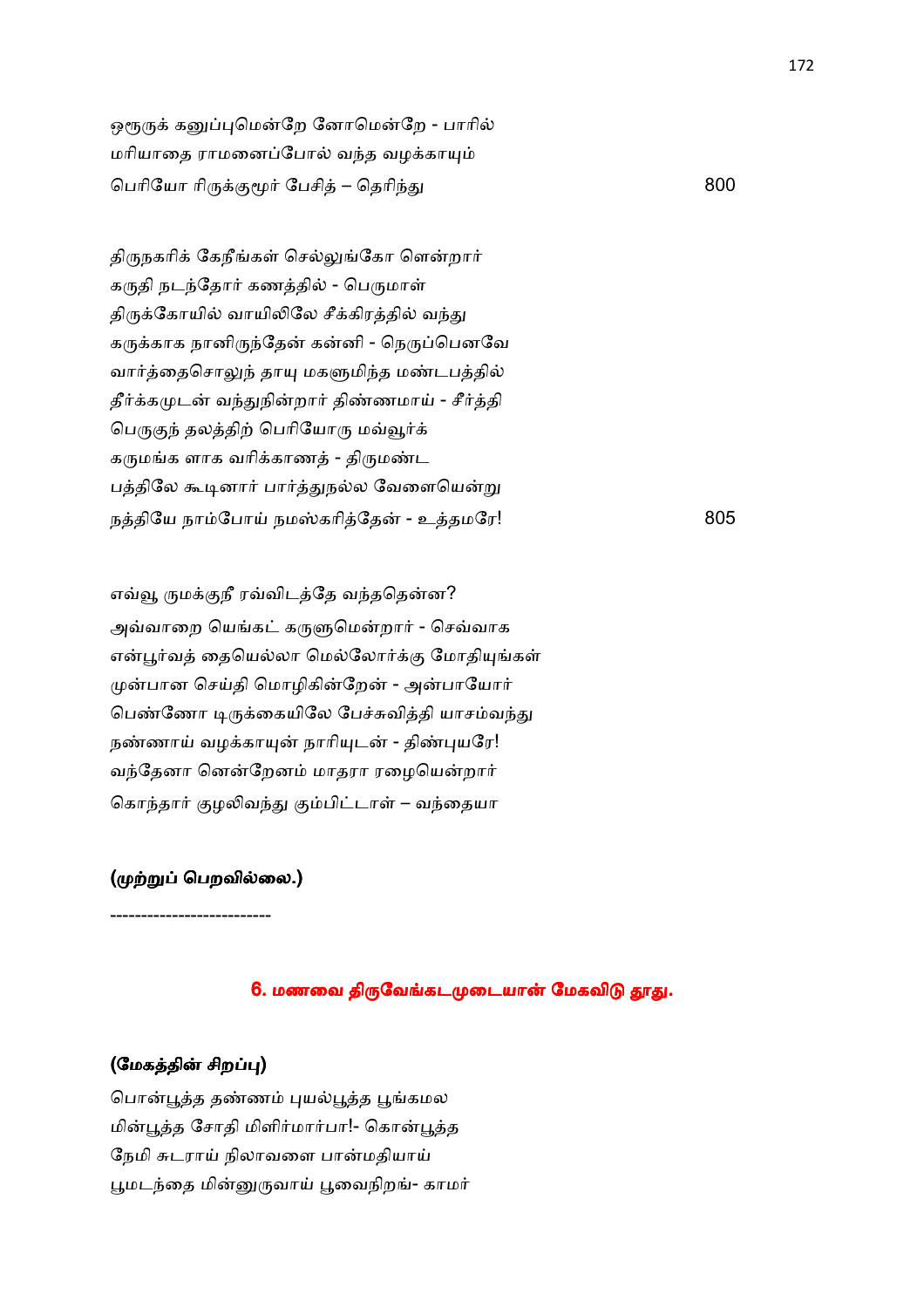புயல்முகந்த காவிப் புதுநிறமாய் பொன்நாண் இயல்முகந்த வில்லி னியல்பாய் - செயல்முகந்த மேகமே! எல்லா வுயிர்க்குமொரு வித்தாகத் தாகமே தீர்க்கும் தருமமே! - நாகத்துக் கொண்மூவே! விண்ணாடர் கண்டுகொமுந் தகைய எண்மூவர் தங்களுக்கு மேற்றமே !- தண்மூடு  $5$ 

மஞ்சே! குழற்குவமை வாய்ந்து தலைக்கொண்டே செஞ்சொல் விளிமாஏர் செல்வமே !- எஞ்சாத கொண்டலே ! கொண்கண்டார் குறித்தநா ளின்றளவும் உண்டலே................... வுருகினேன் - தண்டாக மையே! மணவைமால் மாலளித்த நாளளவு மெய்யே! உருகி வெதும்பினேன் - பெய்யு மழையே! உலக மகிழ்விப்ப தன்றிப் பிழையேதுஞ் செய்யாத பேறே! - குழையும் எழிலியே! வானி லெழுந்துதிக்குந் திங்கள் அழ5ேல @4த ெம=காேன - பழியாத 10

காரே! புவிக்குதவுங் கற்பகமே! நின்னையல்லால் யாரே என்னாவிக் கிரங்குவோர்? - சேருங் குயினே ! இளவுகமாய்க் கூடா திருக்கண் டுயினேர் ஒருமாற்றஞ் சொல்லாய் - பயமுடைய கந்தரமே ! என்போல்வார் காதல் சுமந்திருப்ப தந்தரமே யாகுமால் பிந்தாத - வண்டுவே! ஏழிசையாம் வெவ்விடத்தை வாய்தோறு முண்டு வேயவே கக்குவது முண்மைகாண்!- தண்டாத மங்குலே ! தண்டுளப மாலைபெறா நாளெனக்கோர் கங்குலே யூழியுகங் காட்டுங்காண் !--சிங்காத 15

மாேல! மணைவ வ'மாய னீகாத காலேக வண்ணத்தைக் காடலோய்- நீலநிறச் செல்லே! அருள்சுரக்குந் தெய்வமே! மையல்வேள் வில்லே ! கொடுங்கூற்றை வெல்லுங்காண்- நல்ல கனமே! இரங்காமற் காதலிக்குஞ் சுற்றந் தினமே பகைத்தா லென்செய்வேன்?-புனல்முகந்த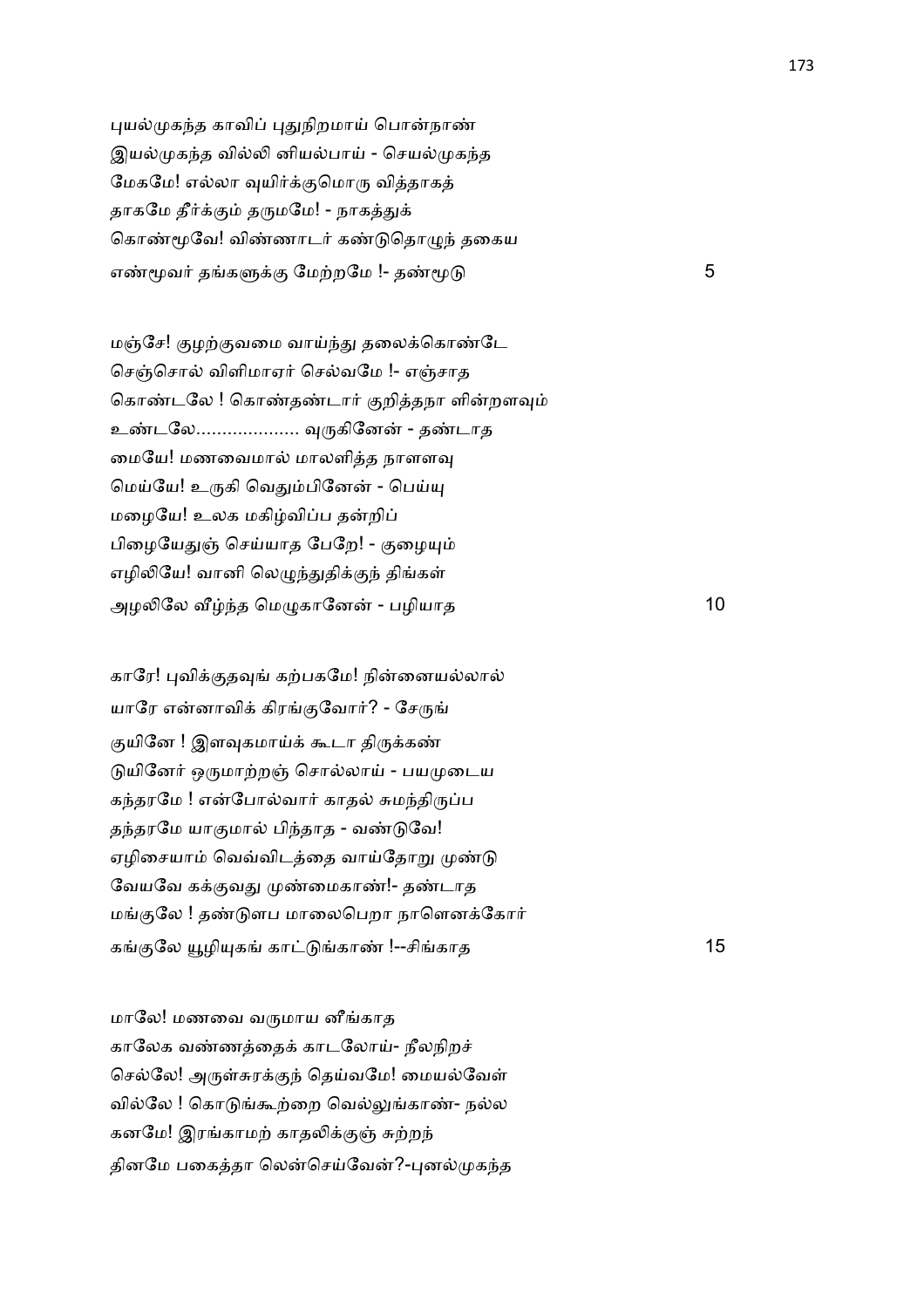சீதமே! வெண்ணிலவில் தேம்பித் தினந்தினமும் ஏதமே கூறாது ரட்சிப்பாய் !-நீதி முகிலே! துயர்தணிப்பான் முன்னுவாய் மின்னார் அகிேல\$ ;4த, கணிேய !- ெசகதலேதா2 20

காமப் பிணிதீர் கட்டுரைக்குந் தூதுசென்றோர் மாமத்தை நாடா நவிலுங்கால்-நேமியங்கை மையாழி வண்ணன் வருபாண் டவர்விடுப்பப் பொய்யாது போனதுவும் பொய்யாமோ ?- மையலார் பாதிமதி வேணி பாவைக்குஞ் சங்கிலிக்குந் தூது நடந்ததுவுஞ் சொல்லாரோ ?-சீதைபால் அன்றனுமன் தென்னிலங்கைக் காழி கடந்தகதை இன்றளவு மண்மே லிசையன்றோ !-வன்றிறல்சேர் தென்நிடத வேந்தர்கோன் தேவர்கோன் தூதாக நட4த தி ெமாழியேறா !-மனளேவா 25

மாகா வியங்கடொறு மன்னவர்தூ திற்பிரிதல் போகா வெழுத்தின் பொறியன்றோ!- நீகாதல் கொண்டார் வரவு குலமகட்குக் கூறியதும் எண்டா ரணிக்கு ளிசையன்றோ!- பண்டிவர்போல் தூது நடந்தவரைச் சொல்லப் பலருண்டு சீத முகிலே!யென் செல்வமே !- ஆதலால் என்பால் நிறையும் எழிலும் மடநாணுந் தன்பாற் கவர்ந்தானைச் சாற்றக்கேள் !- தென்பால்

#### (தசாங்கங்கள்)

#### (மைல)

வடவரை யீதென்ன வயங்கியு முங்கட்கு இடெமனேவ க! யி:+ ேகC4--கடகளி\$ 30 கோளரியுங் கொல்புலியுஞ் சாரங்கமு மதியும் வளரவு மொன்றி ம றங்கூறா- தாளுநறுஞ் சந்தனமும் காரகிலும் கோங்குந் தகரமுஞ் சிந்துரமும் சாதிச் சிறுதேக்குங் - கொந்தவிழ்நன் நாகமும் செண்பகமும் நற்கதலி யுந்தாற்றுப்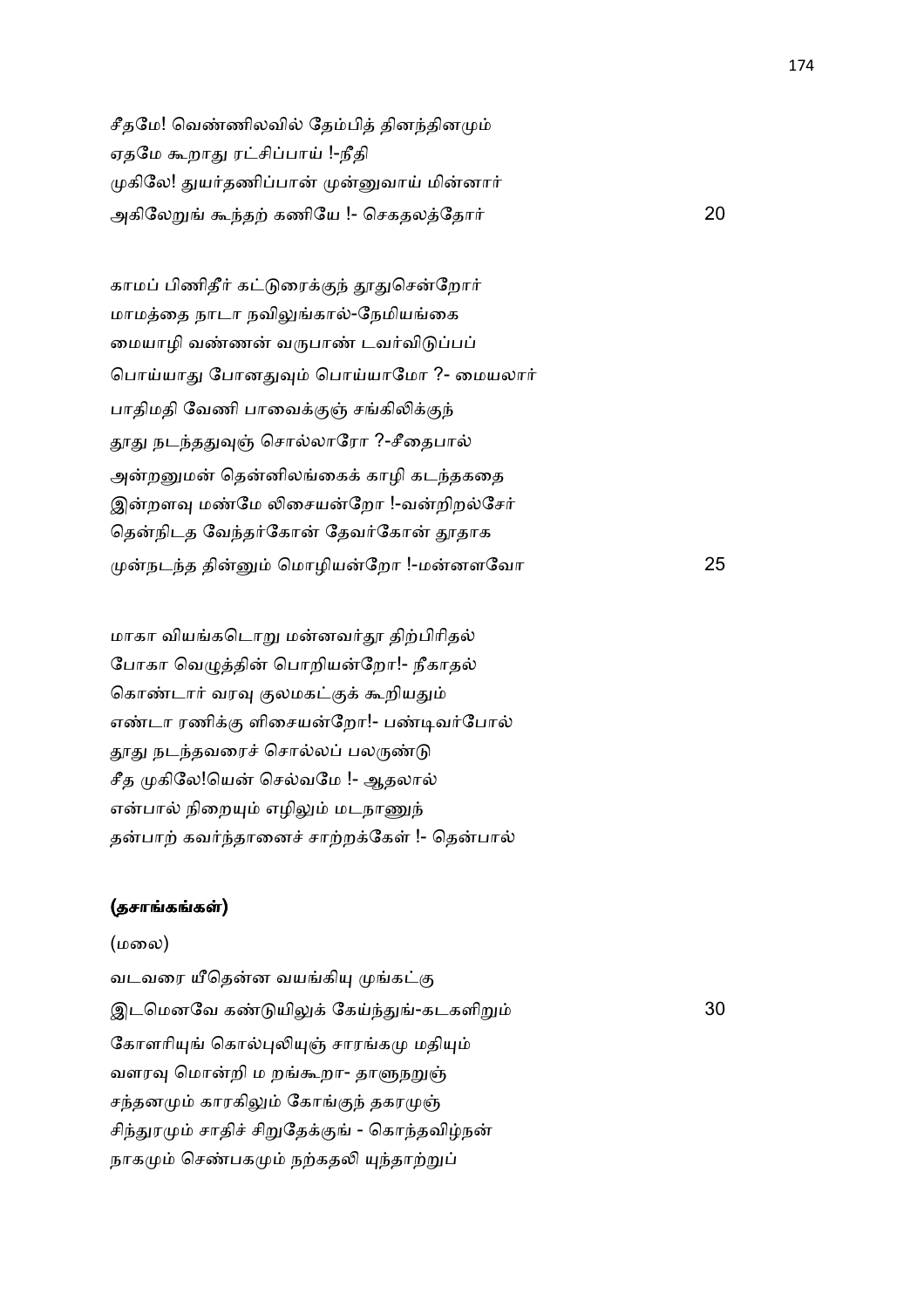பூகமு மாகப் புயறடவி - மோகிக்கும் பொன்னும் புதுமணியுந் தண்டமிழுங் கொண்டருவி மன்னும் பொதியவரை மீனன் – புன்னாகப்

# (நதி)

போதுங் கரிக்கோடு பூங்கவரி யும்புதுப்பூந் தாது மகிற்குறடுஞ் சந்தனமும் - மோது  $\dot{\omega}$  35 திரைதோறுந் தெண்ணீர்ச் சிறைதோறு மேறுங் கரைதோறுங் கால்தோறுங் கான்று - நிரைநிரையே தூர்க்குங் கடவுட் சுரநதிபோ லெஞ்ஞான்றும் ஆர்க்குந் திரைப் பொருனை யாற்றினான் – வார்க்கோலக்

# $(\mathbf{b}\mathbf{u}(\mathbf{b}))$

கொங்கைத் தரளநகைக் கோதையர்பூ கத்ததிக மங்கைவடந் தோட்டூச லாடியுந்- துங்கக் குயிலோடு கூவியுங் கோலக் குடுமி மயிலோடு மாடி மகிழ்ந்தும் - பயிலுநறுந் தண்டலையும் வாவித் தடமுந் தடமலர்மேல் வ!டைல(4 ேதமா வனநிைர( - ெகா!டா 40 இடலமுக மலருந் தரளைக் குழாமும் மடலவிழும் பூக வனமும் - குடவளையின் ஆரமும் சென்னெலணி தரளமுங் கரும்பிற் சேரு மணியுஞ் செறிவரம்பில்- ஆர வயலி லயலோடும் வாய்க்காலில் மள்ளர் செயல்புரியுஞ் சாலிற் றிகழக் - கயலுகளச் செந்தா மரைமலருந் தெண்ணீர்ப் பழனவளம் நந்தாத சீவலவ நாட்டினான் – பந்தைப்

## $(2m\dot{\pi})$

பழிக்கும் படாமுலையா ராடரங்கும் வேதம் ெகாழி+.4 தமிேழா2 .ழா -- பழிபிலா 45 வேதம் பலபகரும் வேதியரும் மென்னரம்பின் நாதம் பலபகரும் நாட்டியருங் - கோதிலாத் தாளாண்மை மன்னர் தனிச்செல்வம் போன்றதொழில்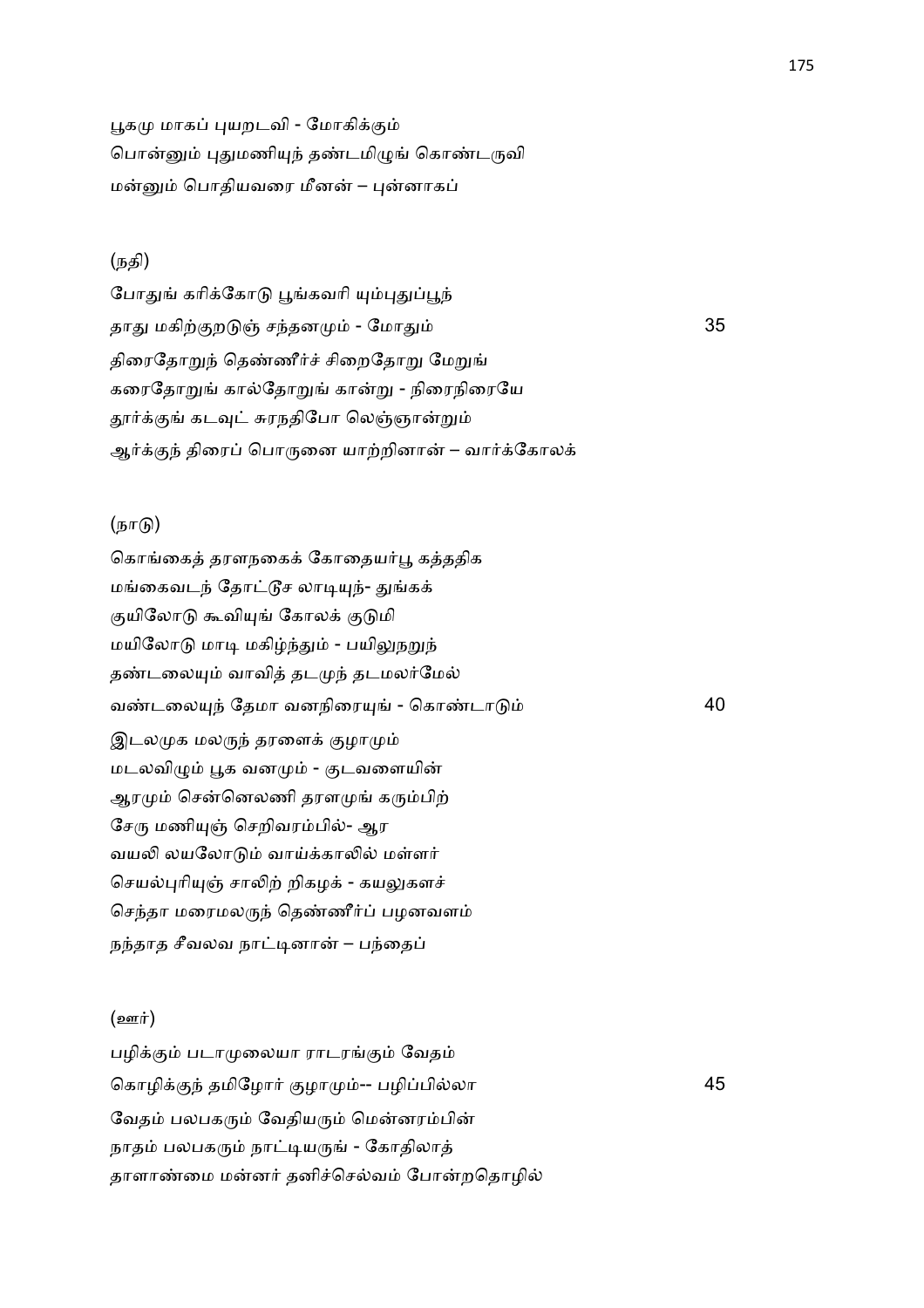வேளாளர் சூழ்ந்திருக்கும் வீதியும் - வானொளிசேர் மாட மறுகும் மறுகுதொறும் முத்தமிழ்நூல் பாட லிசைகழகப் பந்தியுங் - கூடித் திகழும் பெருவளத்தாற் சேமப்பொன் நாடென்னப் புகழும் மணவா புரியான் – பகையரண்

(யானை) நீறுபட வெகுண்டு நேரிலா நின்றதிரத் தா\$ப மதமா லாைனயா – மாறாம 50 (.திைர) ஆயும் ஒருநான்கு வேதமணி தாளாய் பாயுந் திறல்வாம் பரியினான்-- காயுலகலிற் (முரசு) தெம்முறை கெட்டோட செழுந்தேவர் கைகுவிப்ப மும்முறைநின் றார்க்கும் முரசினான் - வெம்மைக்கா  $($ கொடி $)$ மோட்டரவ மாயெட்டு முழுமேனிக் காரமெனக் கோட்டுங் கருடக் கொடியினான் - பாட்டளியின் (மாலை) பண்ணார் தாமரையாள் பாயலென வீற்றிருக்குந் தண்ணார் வண்டுளபத் தாமத்தான்- விண்ணாடர் (ஆைண) ஓது கலையு மொழிந்த பலகலையும் ஆதிமைற (4-தி+. மாைணயினா - ேசாதி 55

#### (திருமால் வடிவங்கள்)

உருவாய் உருத்தோறு முண்மையாய்த் தோன்றா வருவாய் ஓரணு வாகித்-தெருளாய் ஒளியா யொளிமயமாய் உற்றுணர்ந்தோர்க் கெட்டா வெளியாய் வெளிக்குளோ ருயிரன்னாய் - வளியாய்க் கனலாய் விசும்பாய் காசினியில் நீண்ட புனலாய் மணங்கமழும் போதாய்த் - தினகரனும் விண்மதியு மாயுயர்ந்த வெற்பாய் சராசரமாய்க் கண்மதிக்க வொட்டாதக் காந்தியாய்- உண்மதிக்கும்

176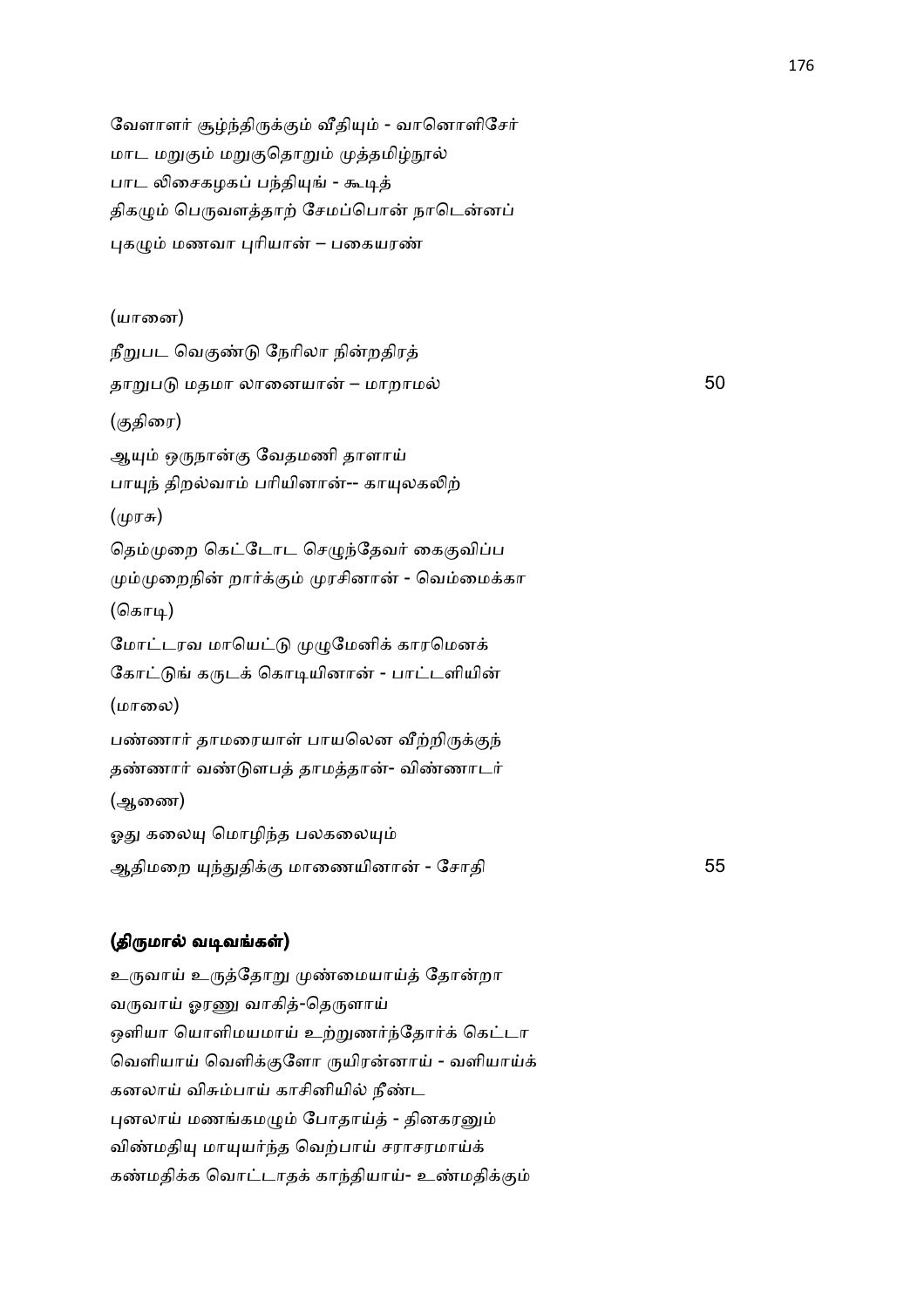அண்டமாய் அண்டத் தடுக்காய் அதிலுறையும் பிண்டமாய்ப் பேதாதி பேதமாய்க் கொண்டதோர் பார்ட் பார்ட் 60 ஆணா யலியா யழகுதிகழ்ந் தொளிருங் கோணாத பெண்ணுருவின் கோலமாய்- மாணமைந்த வேதமா யெண்ணிறந்த வேதண்டத் துச்சியின்மேல் ஆதரமாய் மற்றுமோ ராதியாய்க் - கோதிலா மூலமா யீறாய் நடுவாய் முருக்கியபேர் ஆலமா யுண்ணு மமுதாகி- ஞாலம் படைத்து மளித்தும் படைத்தவெல் லாமீளத் துடைத்தும் விளையாடித் தோன்றிக் - கடற்றலையின் மீனமாய்க் கூர்மமாய் மேதினியைக் கீண்டகோட்டு ஏனமா யாளாியா Qறா74 - தானிகனா 65 வாமனமாய் வில்லுமழு வும்வலமுங் கைக்கொண்டி ராமவுரு மூன்றா யிகல்புரியுங்-கோமளஞ்சேர் கண்ணர் பிரானுமாய்க் கல்கியுமாய் மேனாளில் வண்ண மெடுக்கும் வடிவினான் - தண்ணார்ந்த

## (திருமால் வைகுந் தலங்கள்)

பொன்னி நடுவுட் புளினத் தரங்கத்து மன்னுந் திருக்குடந்தை மானகரிற்-றென்னாட்டு அனந்த புரியிலவர் நட்டாற் றிடையிலன்பிற் கனந்தா வுகாற்கரையிற் கஞ்சத்- தினந்தழையுந் தென்புலி யூரிற் றிருவைகுந் தாபுரியில் ெபாெபா5( மாட )ளி.&யி- நகைம4த 70 தங்காவில் மேவுகுழந் தாபுரியில் வெள்ளரையில் கொங்காருஞ் சோலைக் குறுங்குடியில்- மங்காத நாவாயிற் கோளூரில் நாகை நகரில் பூவார் கணமங்கைப் பொன்நகரில்- மேவியே நின்று மிருந்துங் கிடந்துநிலை பேறாகி என்றும் பயிலுமியல் தக்குபுபொற்-குன்றில் வருவேங் கடத்துரையு மாய விதுதென் திருவேங் கடமெனத் தேர்ந்து- தருவோங்கு சோலைத் தமிழ்மணவைத் தொன்நகரத் தோர்தவத்தால் ஞால தவ2-தி+க ந!ணிேனா-ேமெலா'நா1 75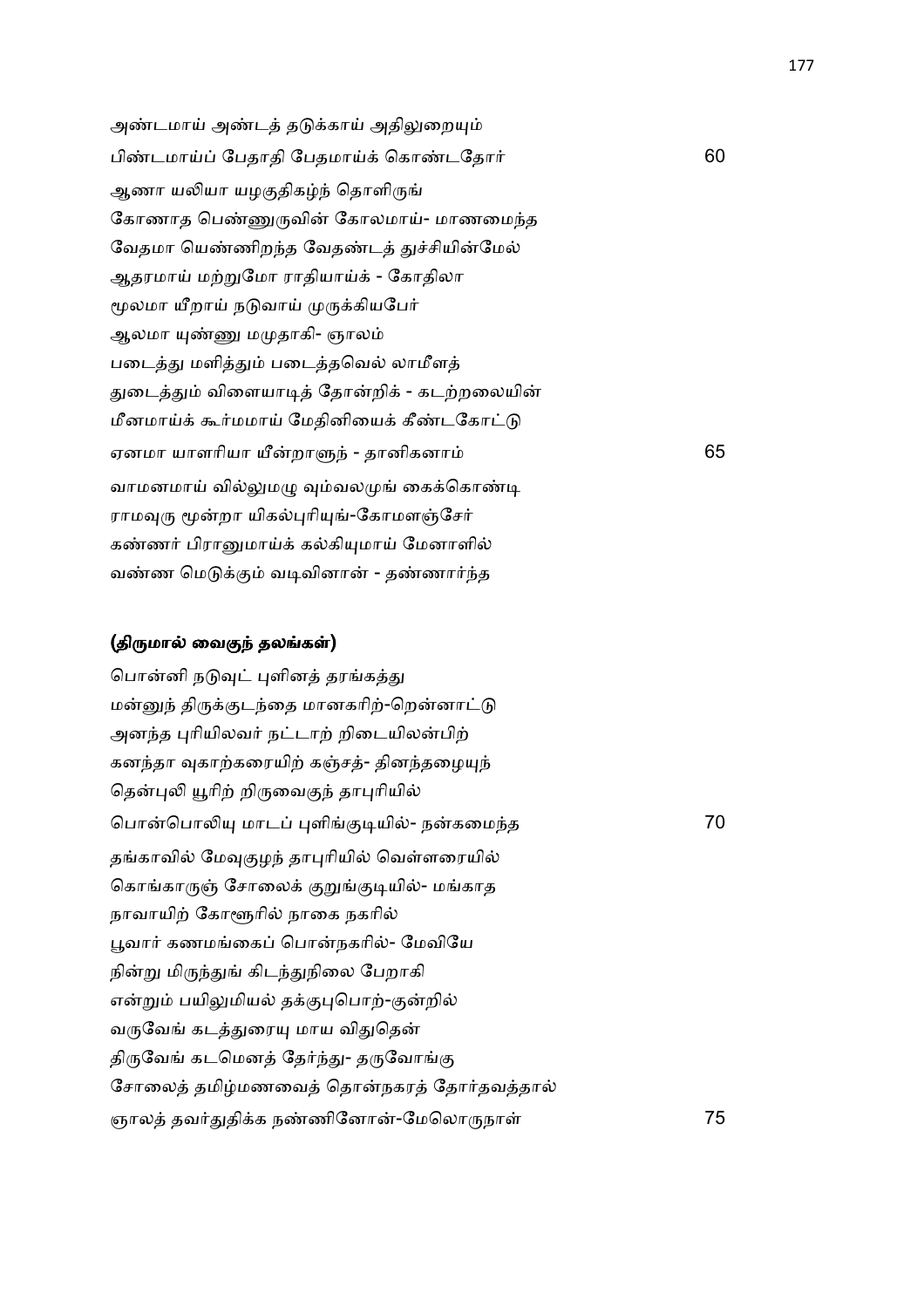#### (திருமாலின் சிறப்பியல்பு)

ஆர்க்குங் கடல்புவன மெல்லா மணிவயிற்றில் காக்குந் திருவேங் கடநாதன்-மேக்குயர்ந்த பண்டை யிலங்கைப் பதிக்கேக வாரியணை கண்ட திருவேங் கடநாதன்-அண்டர்பிரான் நீட்டும் பழிசுமந்த கல்லுருவை யேந்திழையாய்க் காட்டுந் திருவேங் கடநாதன்-தோட்டிய நாலு கடல்புவியு முண்டு நறுங்கனிவாய்க் காலுந் திருவேங் கடநாதன்--நீலநிறக் கண்ணன் சிறைவண்டு கட்டவிழ்க்குங் காயாம்பூ வண்ணன் கரியமணி வண்ணக்- விண்ணவர்கோன் 80

வாய்முலைப்பால் வைத்தவள்தன் மன்னுயிரோ டுங்கொடிய பேய்முலைப்பால் உண்ட பெருவாயன்- வேயிசையால் ஆக்குவிய வெற்பேந்தி யண்டர்கோன் கன்மாரி போக்குவித்த தண்டுழாய்ப் பூந்தாமன்-தேக்குகடல் ஆலமென முதலை யன்றடர்த்தப் போதுகைமா மூலமென வோடி முன்வந்தோன் - நீலக் கடல்சிவப்பத் தாமரைப்பூங் கண்சிவப்ப விற்கொண்டு அடல்சிவக்குந் திண்டோள் அபயன்- மடலெடுத்த பூந்துழாய்க் கோதை புதுவா புரிக்கோதை சாந்துழாவும் பொற்றடங் கொங்கை-மோந்து <u>and a strategic control and strategic control and strategic control and strategic control and strategic control and strategic control and strategic control and strategic control and strategic control and strategic control</u>

முயங்கக் கிடையாதால் மொய்குழலிற் சூட்டித் தயங்கக் களைந்த பூந்தாமம் - வயங்கும் இடந்தோறுந் தேடி யெடுத்ததனைச் செங்காட்டுத் தடந்தோறும் தோள்தோறும் சாத்தி – நடம்புரியுங் கூத்தன் குடக்கூத்தன் கோபாலன் பூபாலன் பார்த்தன் தடந்தேர்ப் பரிபாகன் - ஏத்துந் ததிபாண்டு வின்கைத் தலத்தில் அகப்பட்டு மதியாத வந்தாமம் வைத்தோன் - புதியதமிழ்ப் பாமாலை ஒன்பதிமர் பாடலுந் தென்புதுவை  $\mu$ மாலைக் கோதை புனைதமிமும் – ஒம  $90$ 

முனிவோர் மொழிந்த முதுமொழியும் வேதந்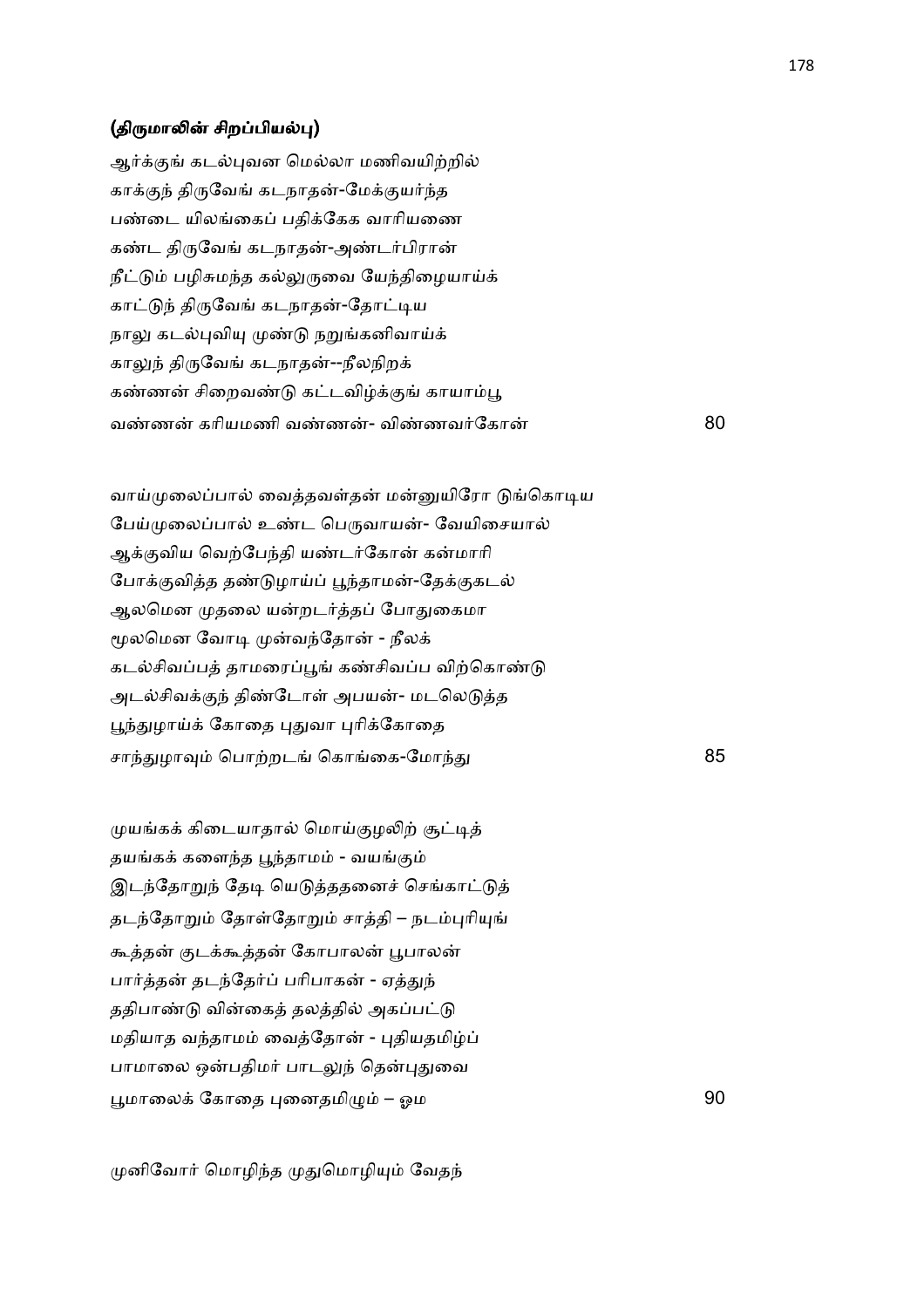தனியோதி யம்முறைமை தானுங்-கனியவே ஒண்மாட கூடப் பொருனைத் துறைக்குருகை நன்மா நகரில் நயந்தழைவா!- முன்மால் உருக்கொண் டுதையவன்போ லுற்பவித்த மாறன் மருக்கொண்ட தண்ணிலஞ்சி மார்பன்- இருக்குமுதல் வேதவுப நிடதமெய் ஞானத் துட்பொருளை ஆதிமுறை நூற்பஞ்ச வதிகாரத்- தோதுந் திருவாய் மொழியெனுமத் தெள்ளமுதுக் காகத் த'வாக நி\$ தய. - உரக 95 புளிக்கா வணநிழற்கீழ் புத்தேளி ரோடும் அளிக்கால் இமிர்துழாய் ஆடும்- வளைப்புயங்கள் தம்மின் நெருங்கத் தனியே நெருக்குண்டு மும்மைத் தமிழ்புனைந்த மூதுணர்வோன் ! - கைம்மாவின் கோடுஞ் சகடுங் கொடும்புரியும் பைப்பாம்பும் ஓடும் படியடக்கு முள்ளத்தான் ! - பாடியே அன்று ஆநிரைப்பின் அயர்ந்தோன் ! கவடுபடுங் கன்றால் விளவின் கனிவீழ்த்- தொன்றுரல்வாய் நண்ணிக் குடத்தயிர்பால் நாடிக் குடத்தியர்கைக் க!ணி6 சிவதாபா, க! !ேடா!- வ!ணவிழி6 100 சீதையொடுந் தம்பியொடுந் திண்கா னகம்புகுந்து தாதைமொழி நிறுத்துந் தாசரதி!-நீதியிலும்

(திருமால், பவனி வருதலின் சிறப்பு) தொண்டர் வணங்குபுர சாதித் திருநாளில் கொண்ட றடிங்கோம மறுகில் - தண்டான காவணமு மென்பூங் கமுகுங் கதலியுங் கோவணஞ் செய்து கிளர்ந்தோங்கப்- பூவணி தோரணி நின்று சுடர்தூண்டப் பத்திதொறும் பூரண கும்பம் புடைவீங்க- வாரண வேதிய ராசி விளம்ப விளங்கிழை மாதர்கள் பல்லாண்டு வாழ்த்தெடுப்ப - ஆதி 105 மறைத்தமிழ் மாலை வைணவர் செபிப்ப முறைத்தமிழ் வாணர் மொழிய- நிறைத்தசெழுஞ் சந்தனமுங் கற்பூரஞ் சாந்தும் பசுந்தாதும் சிந்தி யிளைஞர் செறிந்தீண்ட- வந்ததோர் துந்துபி யோங்கச் சுரிசங்க மார்ப்பெடுப்ப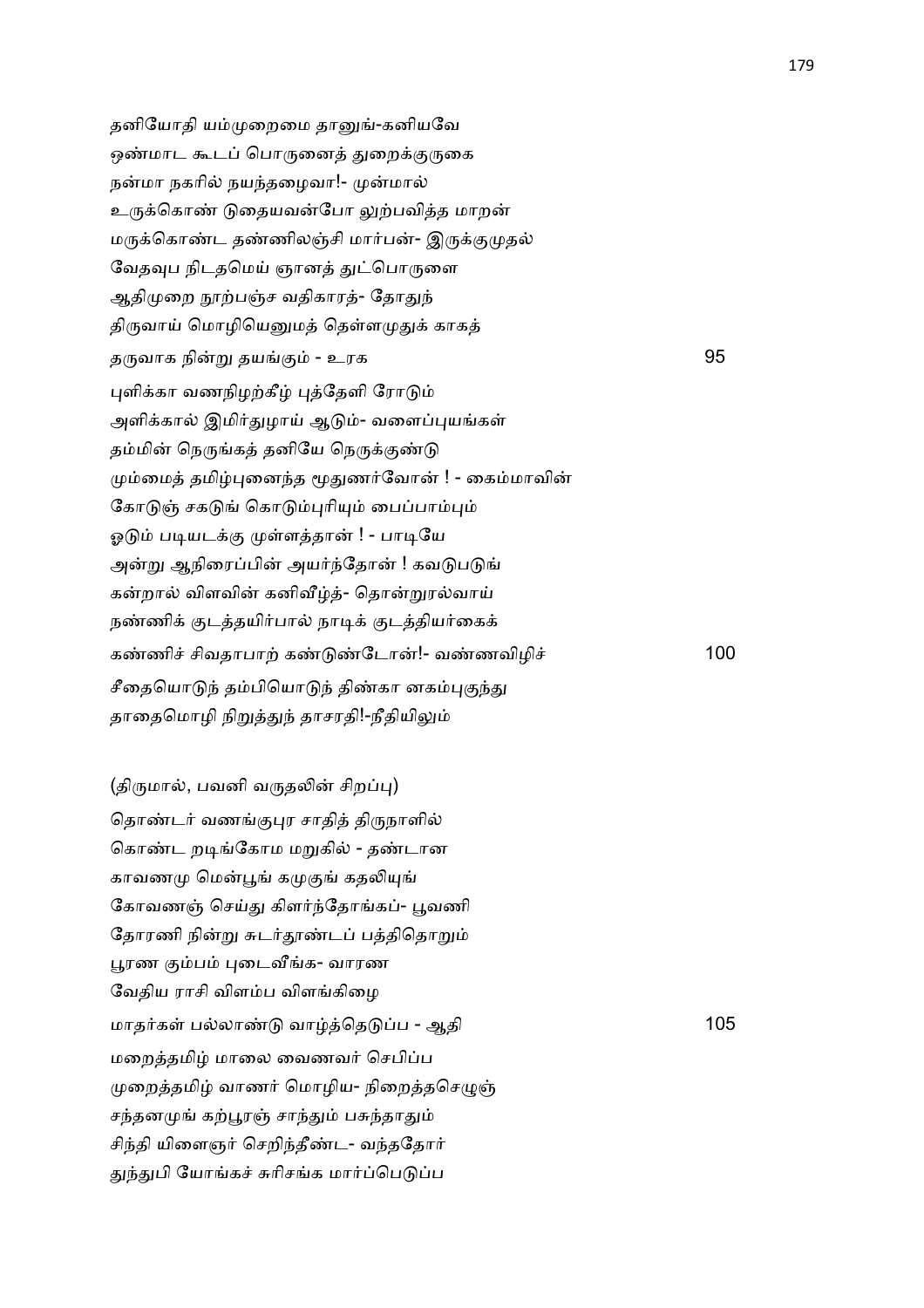வந்தவை சின்ன மெடுத்தூத - முந்திய பல்லிய வாத்தியங்க ளெங்கும் பரந்தார்ப்ப வில்லியல் கொண்டநுதல் மெல்லியரால் - சொல்லுங் குயில்போல் அனப்பெடைபோற் கொம்புபோற் கோல மயிேபா கைலயகலா மாேபா, - பயி: 110

பிடிபோல் அழகும் பிறங்க மலர்பஞ்சு அடிபோத நூபுரங்க ளார்ப்ப-நெடிநெருங்கப் பத்திப் பவளத்திற் பொன்னிற் பசுமணியில் முத்தில் பதித்தகுடை மொய்த்துவர - நெய்த்துப் பொருவால் வண்கவரி பொற்காம்பிற் சேர்த்த திருவால வட்டந் திகழ- நிரைநிரையாய்ப் பத்தர் குழாங்கள் பதுமக் குழாமாக மந்தத் தமிழ்மா ருதம்வீச - நந்தாத தென்மாறை வேந்தன் செழுந்துழாய்ப் பூந்தாமன்! மா வளக!ட Uதறிேவா !- நைமத' 115 நம்பி வைணவர்கள் நம்பி அழகிய நம்பி குலத்தொண்டர் நயந்தேத்த - செம்பொனொளி ஓங்கு சிவிகையும் பொன்னூஞ்சல் திருக்குறடும் பாங்கவர்க்குப் பூணுமணி பணியும் - பாங்காய் அளித்துத் திருமா லிருஞ்சோலை ஆழ்வான் களித்து நின்றுபோற்றிக் கருத - வெளிக்கிசைந்த மையுந்து மேருவைப்போல் மன்னுசித்ர கூடமொன்று செய்யுந் தலமறிந்து உகந்தோன் !- வைகுந்தை நாயனருள் போற்றி யடியான் நரபாலன் ய சரண ெதா=திைறOச – ஆCவைளயா2 120

(ஐந்தாம் நாள் திருவிழா) வந்து நெருங்க மணவைநகர் வேங்கடமால் சிந்தை மகிழ்ந்தஞ்சாந் திருநாளில் - தந்ததோர் தாயவலந் தீரத் தமனியச்செம் பூடுதித்த தூயசிறைக் கருடன் தோண்மீதிற் - சேயொளிசேர் செம்பொற் பொருப்பிற் செறியுங் கருமுகில்போல் அம்பொற் றருவி லளிக்குலம்போல் - பம்பிய செக்கர் விசும்பில் செறிந்தகரு ஞாயிறுபோல் மிக்குடையோர் வேள்வி விழுப்புகைபோல் - புக்கெழுந்த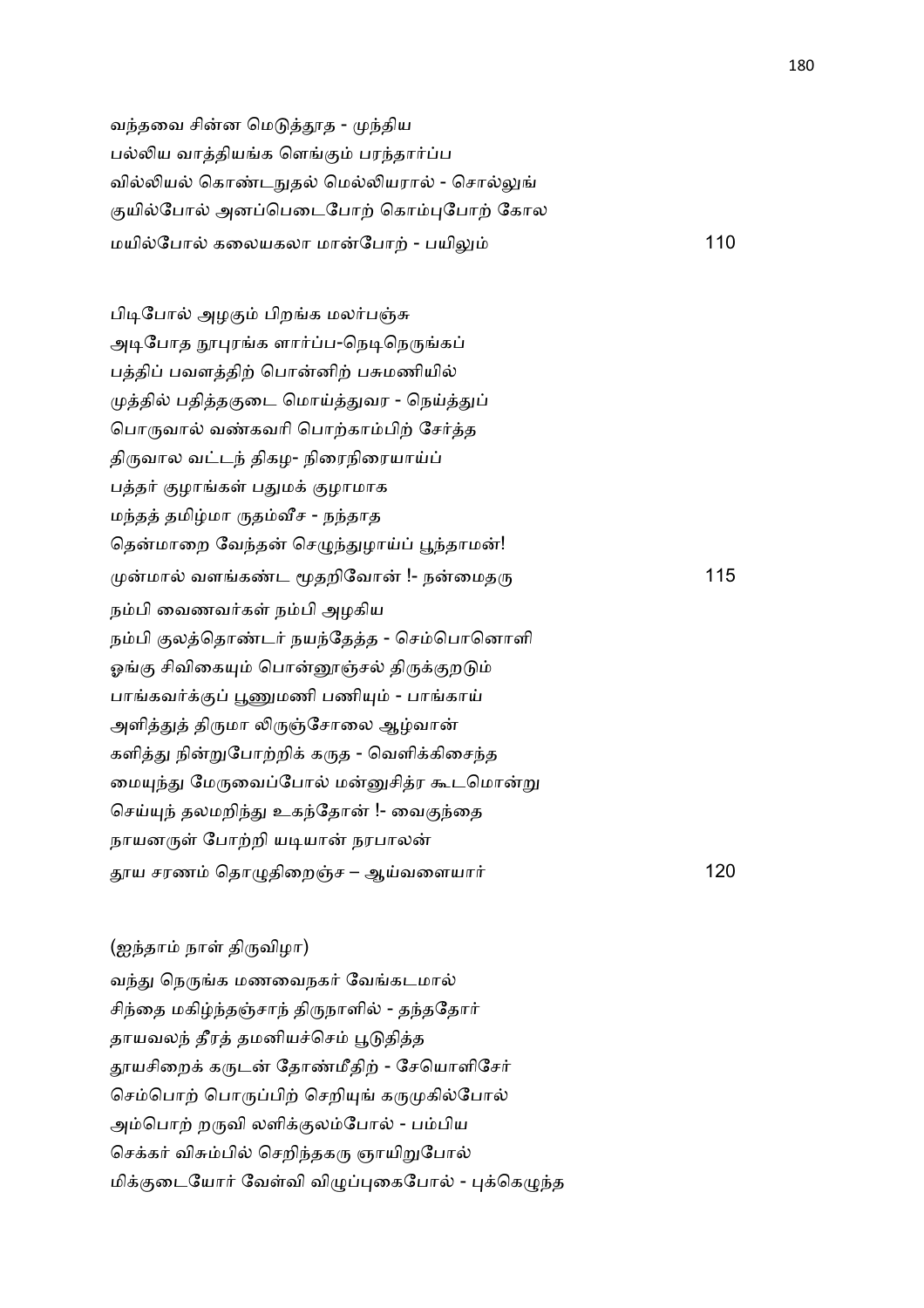வீதிவாய் சிற்றில் விளையாட நீணிலத்து மாதரா ேரா மனகளி- ேபாதேவ 125

(தலைவி, திருவேங்கட நாதனின் திருவுலாக் காட்சியைக் காணுதல்) கட்புலனுக் கெட்டாக் கவின்றமையும் பொற்சிறகாப் புட்பிடரில் அம்மானைப் போற்றுதலும்-பெட்புறவே தேவியர்கள் நோக்குதோறும் செம்பொற் குழைகிழிக்குங் காவிநிறங் கொண்ட கருநிறமும் - பூவுதித்த சானகிக்கு வில்லிறுத்த திண்டோளும் தண்கமல மானிருக்கும் அம்பொன் மணிமார்புந் - தேனிருக்கும் பூந்துழாய்த் தாமம் பொலியும் அபிடேகமும் சேந்த மதிபோற் றிருமுகமும் - வாய்ந்த கருணையறாக் கண்ணுங் கனிவாயுஞ் சோதி வருணத்தாள் வைகும் வனப்பும் – இருணீக்குங் $130$ கோல மகரக் குழைக்காது மங்கறத்தூர் நீலத் திருநாம நெற்றியும் - ஞாலமெல்லாம் ஈன்றாளைத் தாமரையோ டீன்றதிரு வந்தியும் வான்றாவு பீதாம்பர மருங்கு - மேன்றொருவன் புல்லுருவ மெண்ணாத பூங்கொடிக்கு நீங்காத கல்லுருவ மாற்றும் கழற்காலும் - தொல்லாழி சங்குந் தனுவுந் தனித்தண்டும் நாந்தகமுந் பொங்கிப் புடைவயங்கும் பொற்பிணையு – மங்கப்

(தலைவி, திருவேங்கடநாதன்மீது காதல் கொள்ளுதல்) புளக மெழக்குறித்துப் போற்றினேன் போற்றி உளமகி8, றாவி( உவ4ேத - வளம5( 135 புள்ளுக் கரசனொடும் பூந்துழாய் வேங்கடமால் உள்ளுக் கரசா யுவந்திருந்து - மெள்ளமெள்ள வீதிவாய்ப் போதரலும் வேதச் சிறையடையாய்! ஆதியாய் ! அன்னைக் கமுதளித்தாய்- போதியேல் ! இன்னும் ஒருகால் எளியேன் எதிர்கொணர்ந்து பின்னகல் எற்கென்னப் பேசினேன் - அன்னவொலி கேளார்போல் முன்புசிறை பெற்ற கிளர்வரைபோல் வாளா மறுமறுகில் வாய்ந்தகன்றான் - கோளரவு நன்றேயம் மாருதியு நல்லவனே கேசரியும்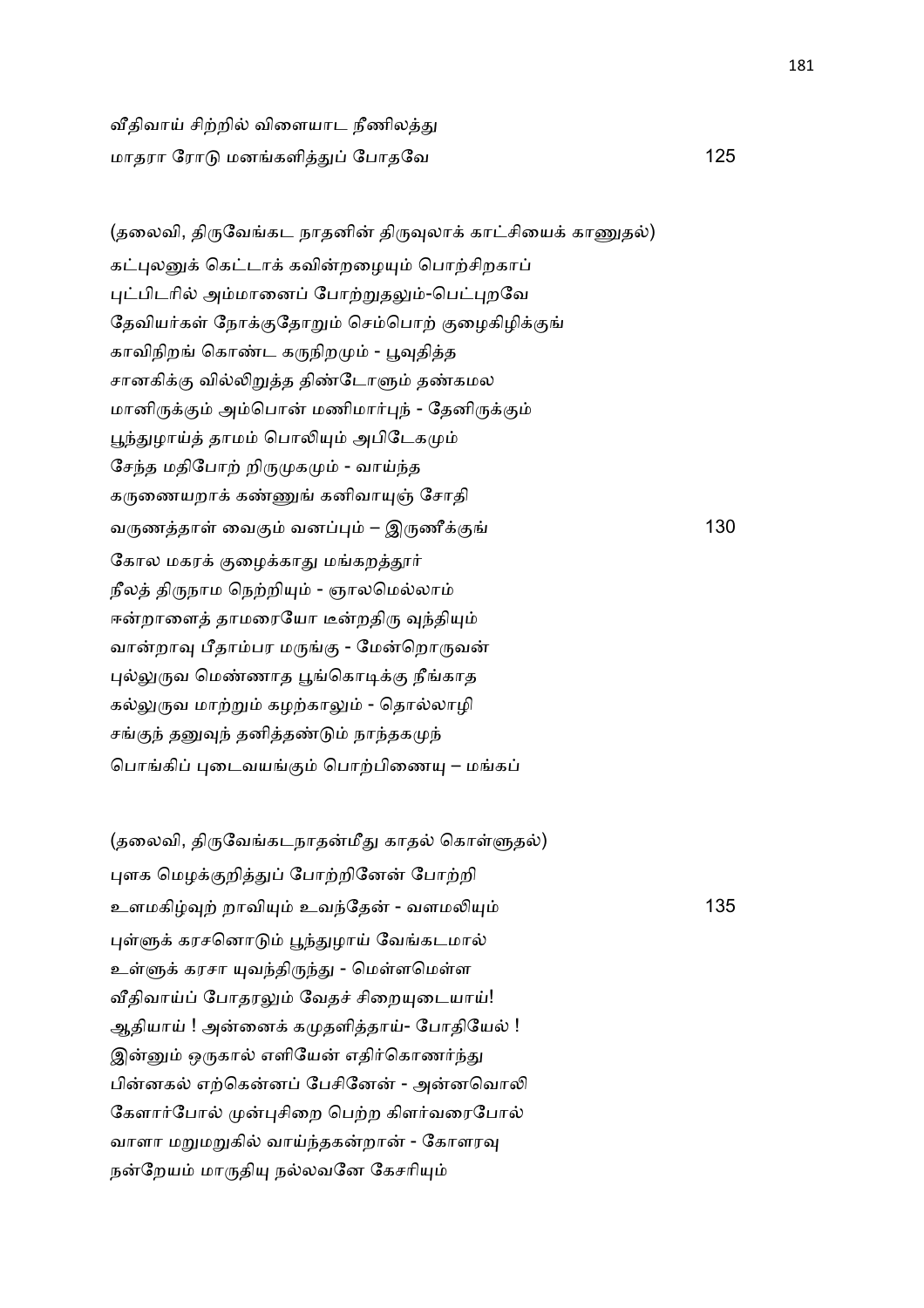## இேற\$ வானி 5ற.ேம – எ\$ைலேவ 140

(தலைவி, தலைவன்பால் நானழிதல்) ஆழிதனை யாழியால் அங்கை வளைவளையால் சூழுந் துகில்போல் துகிலினால் - தாழாத நாணும்போல் நாணால் நல்லெழிலுந் தன்னெழிலால் காணுங் குறிகாட்டிக் கைக்கொண்டான் - பாணிக் கரையின் மகளிர் கலைபல கொண்டார்க்கென் அரையிற் கலைதான் அரிதோ?- தரைமீதில் அன்றுபதி னாறாயிரர்க் கன்பளித் தாருக்கு இன்றெனைமா லாக்குவதும் எண்ணமோ ?- நின்றேன்முன்

.(மாறன் போர் தொடுத்தல்) அந்தப் பவனிபோய் ஆடல் அனங்கவேள் ம4த தமிமா 'தேதாி, - சி4த+ 145

கரும்பே சிலையாய்க் கடிகமழு மென்போது அரும்போ பெரும்பாண மாகிச் சுரும்புருவ நாணாகி வேழமே நள்ளிருளாய் வெண்கலைவிற் கோணா மதியே குடையாகி - ஆணை குறிக்கின்ற சின்னங் குயிலாய்க் கடல்வாய் மறிக்குந் திரைமுரச மாகி- வெறிக்குழலார் சேனையாய் பூந்தாது செண்ப ரகமாய்த் தானையோ டும்போந்து சமரடக்க – மானனையார்

(தலைவியின், காதல் நோய் தீரவேண்டுவன செய்கல்) கொண்டு பெயர்ந்தார் குளிர்பளிங்குப் பள்ளியின்மேல் த!டளி2 ெமN4 தளிம- - ம! 150 தழலிற் கிடத்துவபோற் றட்பங்கள் செய்தார் அழலு நிலாமுத் தளித்தார் - நிழலொழுகப் பூசினார் சாந்தம் புனைந்தார் தரளவடம் வீசினார் போலவே மதுப்பினார் - ஆசைநோய் வெம்மை பிடித்தவரை வெம்புனலில் வீழ்த்தினால்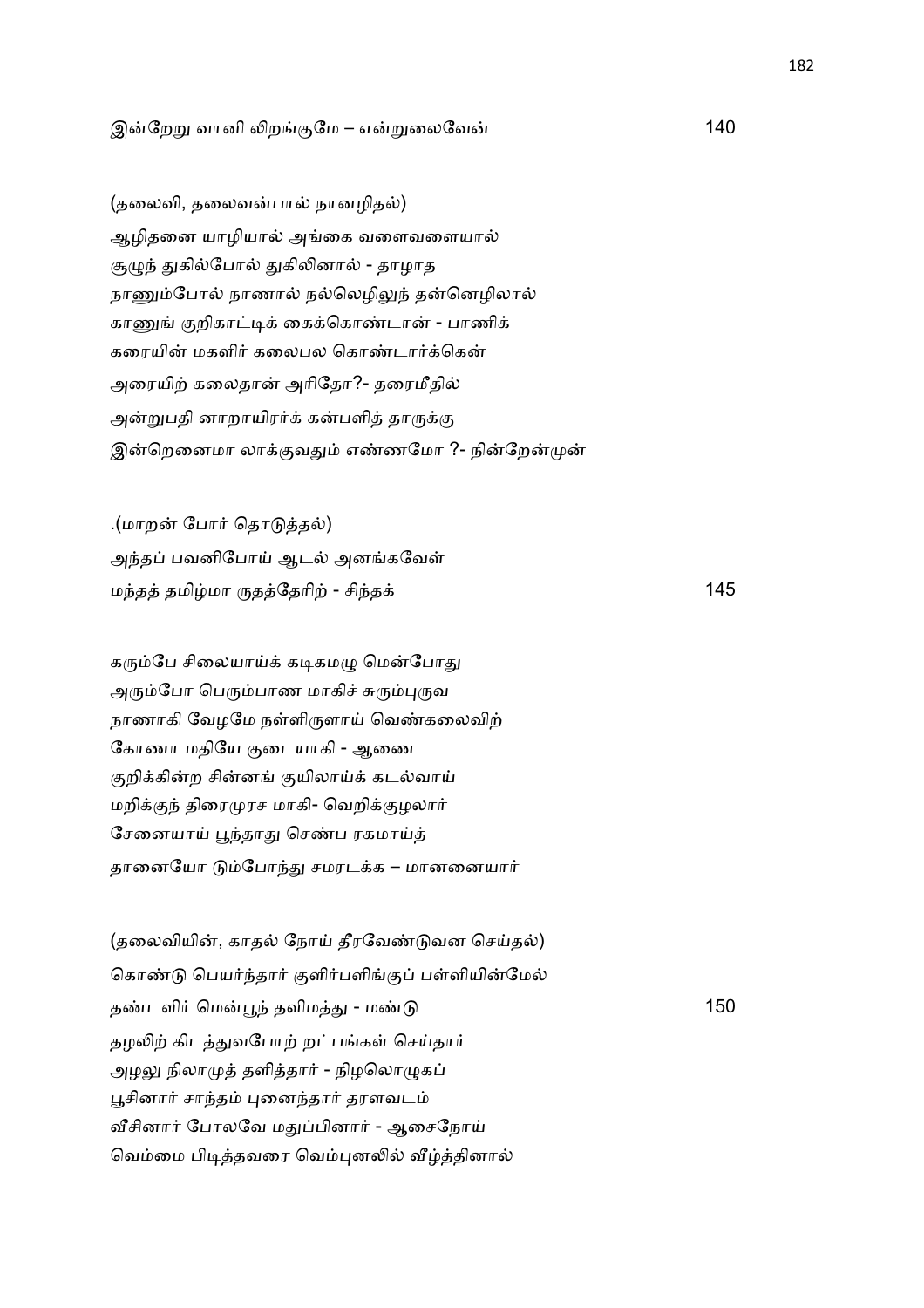## மும்மடியா மென்பதனை முற்றுவித்து – கொம்மை

(தலைவி, வெம்மை நோய் தாங்காது வருந்தல்) முலையார் அறிவிலர்போல் மொய்த்த திதஞ்செய்ய மலையான் நிலக்கொழுந்து வாட்டக் - கொலையுருவாய்த் திங்கள் பரந்துசிறு சாளர நுழைய வக+ கட ரசி வாC ழக - அகெமலா 155 நொந்தேன் உலைந்தேன் நுவலுவதும் போனேன் செந்தேனை வெவ்விடம்போற் சிந்தித்தேன் - நந்தா

(தலைவி, மேகத்தைப் புகழ்ந்து கூறல்) மேகமே! எப்பொருட்கு மெய்ப்பொருளே ! எவ்வுயிர்க்குந் தாகமே தீர்க்கும் தனிமருந்தே!- மோகிக்கும் இம்மா நிலத்தோர்க் கிரங்குவதல் லாலவர்பாற் கைம்மாறு கொள்ளாக் கடவுளே -- மெய்ம்மை உணர்வே! அலர்மே லுறைமங்கை மார்பன் மணவே சனவேங் கடவாணன் - குணநிறமும் எம்பால் அளகத்தி னிருணிறமும் பெற்றதால் நும்பால தன்றோ நுவலுவதுங் – கம்ப $\,$  160 $\,$ 

(தலைவி, மேகத்தினிடம் தூதுரைக்குங் காலங்கூறல்) கரடதட வெண்கோட்டுக் கைம்மலைமேற் கொண்டு வருபவனி யூடெதிர்நீ வாராய்ந்தால் - பொருபகையென் றெண்ணப் படுமதுவிட் டேழாந் திருநாளில் வண்ணப் பசுமஞ்சள் வாய்ந்தநீர் - சுண்ணமட மாத ரோடு மகிழ்ந்துவிளை யாடுமிட மாகுமவ் விடத்துமே கரதடன் - மாவிற் சாரி வருமிடத்துச் சாரதே வன்பரிகொண் டாரி னகப்பட்டய் யாரமுதே ! - ஊருந் திருத்தேர் வருமறுகிற் செல்லுமிட மென்றே கருத்தேற நீலக் ககனமே!-தெருத்தலையிற் பார் கான் பெர் 165 சத்தா பரணந் தனிற்பவனி யொன்றுண்டு கொத்தார் பூப்பந்தற் குளிர்நீழல்- மொய்த்துப் பலவாக் கியங்கள் பயில்வார் பணிவோர்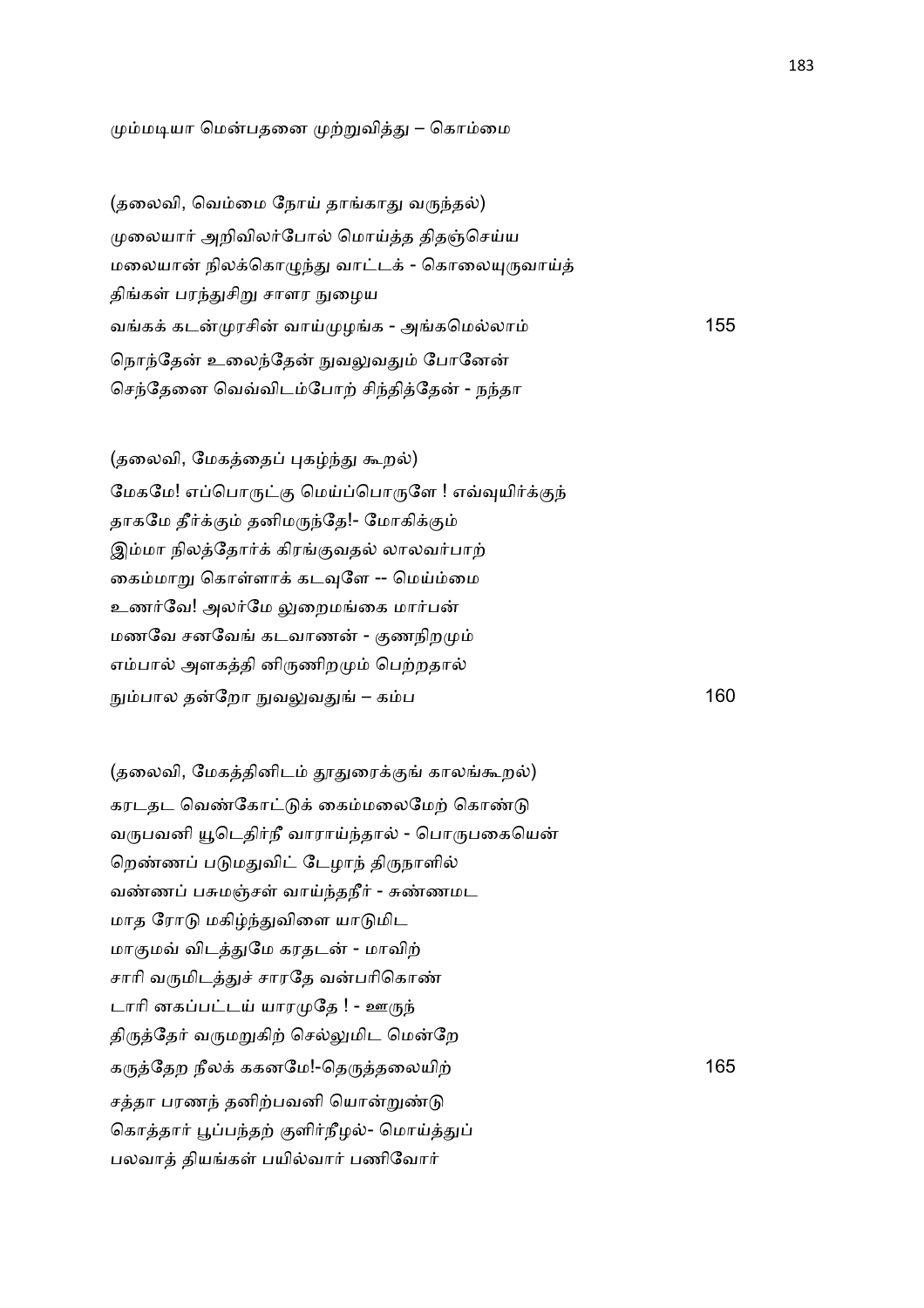சிலவாக்கம் தீர்ந்து சேவிப்ப - நிலனமைந்து சொற்பா வலவர் தொக்கும் இயலிசையின் நற்பால் அமுதின் நலனுண்டு – பொற்புடைத்தாய்

(தலைவி, தன்குறை இரந்து தூது வேண்டல்.) போதுந் திருப்பவனி பொன்மறுகி லென்னுளத்துள் ஏதம் அனைத்தும் எடுத்தியம்பி - ஆதி பரனே! பராபரனே! வேட்டவை பாலிக்கும் அரேன! பர4தாம வாேவ!- நரைலெய=4 170 தெள்ளமுதே! தெள்ளமுதத் தீஞ்சுவையே! சிந்தித்தோர் உள்ளம் உணரும் உபாயனே - புள்ளரசில் போதும் பவனிதனிற் பூவையரோ டுஞ்சிறிய மாதொருத்தி நின்னை வணங்கினாள் - யாதும் அறியாள் மடவிய ரோ டாடுவ தொன்றுங் குறியாள் உனக்குமால் கொண்டாள்- பிறிதுமொரு மாலானாள் யானவட்கு மாலாவேன் நீயுமொரு மாலானாய் பேயொன்றாய் வாய்த்ததால் - பால்வளைதன் சிந்தா குலந்தீரத் தேவதே வே!கருணை தந்தாலுந் தன்மை மனங்கொண்டால் – முந்து றநீ 175

அன்றெடுத்த வெற்பேபோல் ஆலக்கா லைபயந்த குன்றெடுத்தால் வேறு குறையுண்டோ ! - வன்றிறல்கால் புள்வாய் குளித்தாய் பொருந்தனைக்கூ டங்குயிலின் வள்வாய் குளித்தால் வழக்குண்டோ ?- வெள்ளைவிடார் ஆ. மதிபி னழலவிய வாதவேம ஏகுஞ் சுடராழி இல்லையோ? - மோகஞ்செய் நாவாய்க் கடலின் நலத்தினை யடக்குந் தீவாய்ப் பகழி திறந்தீரோ? - காவான தன்று பிடுங்கி யலைத்த நரம்பீனும் அறி5ள மாபைன+. மாேடாேமா ! - எ\$ 180

(மாலை வாங்கிவர, மேகத்தை ஏவுதல்) உரைக்கு முரையே யுரைப்பவெல் லாஞ்சொல்லி வரைக்குங் குமத்தோள் வனப்பும் - விரைக்கோலத்